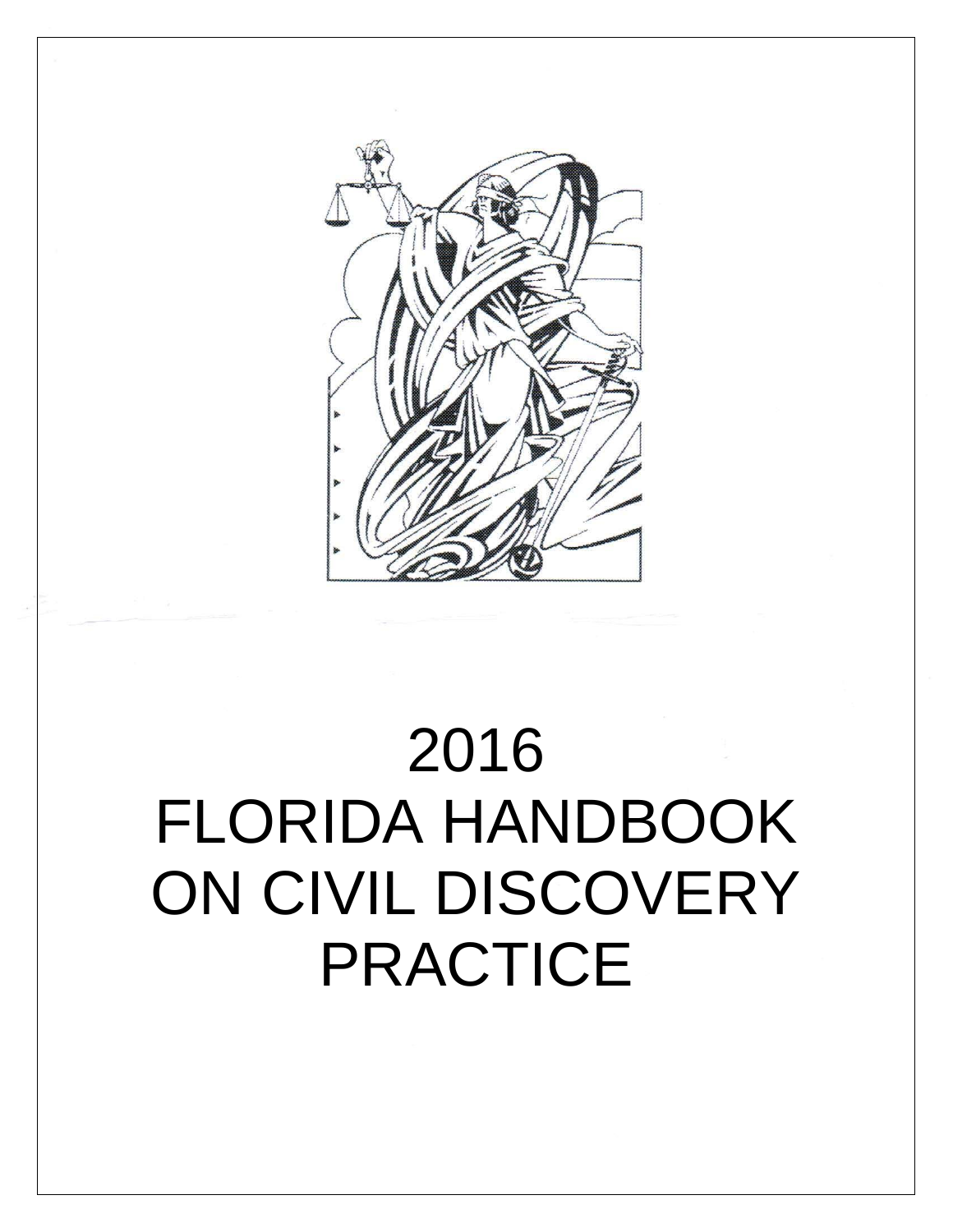## **TABLE OF CONTENTS**

| Chapter 1: Available Weapons to Combat Discovery Abuse 1<br>Award of Expenses and Fees on Motion to Compel 3 |  |
|--------------------------------------------------------------------------------------------------------------|--|
|                                                                                                              |  |
| Chapter 2: Remedies for Loss or Destruction of Evidence  13                                                  |  |
|                                                                                                              |  |
| Chapter 4: Discovery of Work Product and Trade Secrets 32                                                    |  |
| Chapter 5: Effect of a Motion for Protective Order on Pending Discovery  39                                  |  |
|                                                                                                              |  |
| Chapter 7: Compulsory Medical Examinations and Discovery of CME                                              |  |
| Chapter 8: Obtaining Psychological Records when Pain and Suffering                                           |  |
|                                                                                                              |  |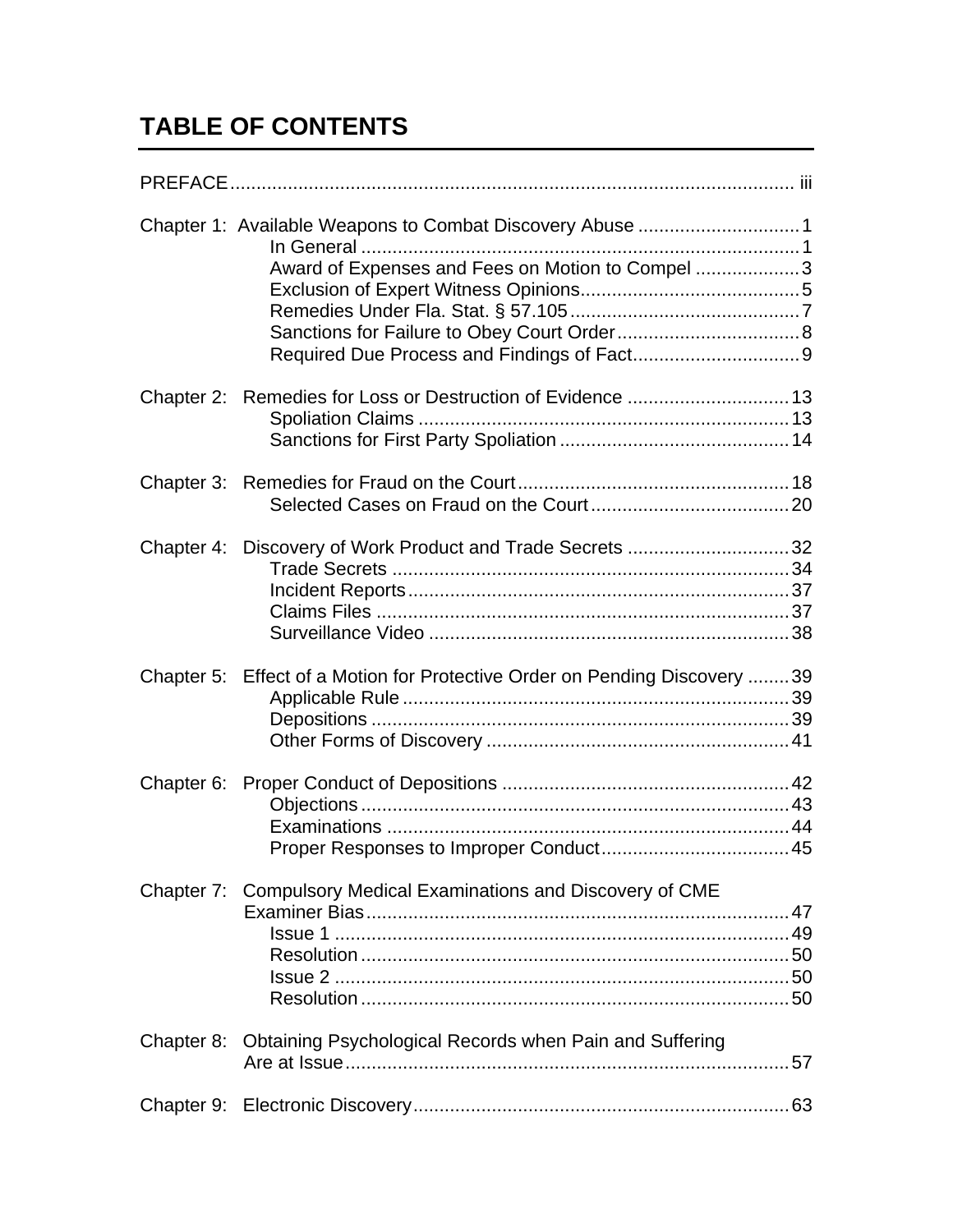| Framework for the Trial Lawyer Facing E-Discovery                     |  |
|-----------------------------------------------------------------------|--|
| Duties of Attorney and Client Regarding Preservation of ESI  76       |  |
|                                                                       |  |
| Ten Practical Steps for Handling Electronic Evidence  85              |  |
|                                                                       |  |
|                                                                       |  |
| Inspection of Client Computers and Equipment91                        |  |
| Requesting Production and Making Production of ESI 94                 |  |
|                                                                       |  |
|                                                                       |  |
|                                                                       |  |
| Appendix A: Comparison of Florida and Federal Rules                   |  |
|                                                                       |  |
| Committee Notes to Florida's 2012 e-Discovery Rules                   |  |
|                                                                       |  |
|                                                                       |  |
| Chapter 10: Discovery of Lawyer-Client Privileged Communications  115 |  |
|                                                                       |  |
|                                                                       |  |
|                                                                       |  |
|                                                                       |  |
| Review of Privileged Documents for Deposition  121                    |  |
|                                                                       |  |
|                                                                       |  |
|                                                                       |  |
| Discovery of Non-Party Medical Records 129                            |  |
| Discovery From Expert Not Testifying at Trial  130                    |  |
|                                                                       |  |
|                                                                       |  |
|                                                                       |  |
|                                                                       |  |
|                                                                       |  |
|                                                                       |  |
|                                                                       |  |
|                                                                       |  |
|                                                                       |  |
|                                                                       |  |
| U.S. District Court, Southern District of Florida, Local Rules  148   |  |
|                                                                       |  |
|                                                                       |  |
|                                                                       |  |
|                                                                       |  |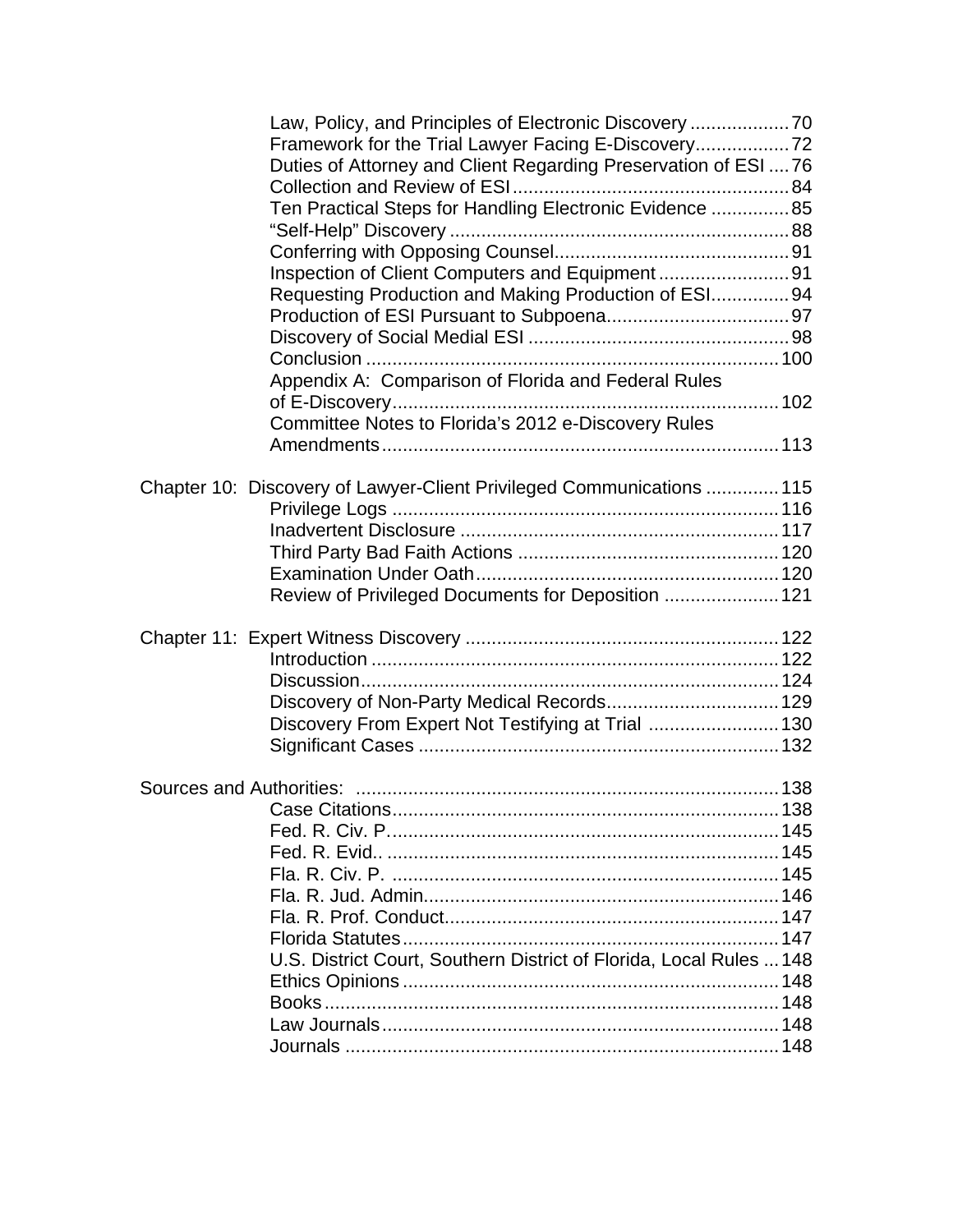## **PREFACE**

 In 1994, the Trial Lawyers Section of The Florida Bar, the Conference of Circuit Judges, and the Conference of County Court Judges formed a joint committee to provide a forum for the exchange of ideas on how to improve the dayto-day practice of law for trial lawyers and trial judges. At the committee's first meeting, it was the overwhelming consensus that "discovery abuse" should be the top priority.

The original handbook and the later editions are the result of the continued joint efforts of the Trial Lawyers Section, the Conference of Circuit Judges, and the Conference of County Court Judges. It is intended to be a quick reference for lawyers and judges on many recurring discovery problems. It does not profess to be the dispositive legal authority on any particular issue. It is designed to help busy lawyers and judges quickly access legal authority for the covered topics. The ultimate objective is to help curtail perceived abuses in discovery so that the search for truth is not thwarted by the discovery process itself. The reader still should do his or her own research, to include a review of local administrative orders and rules. The first edition of this handbook was prepared in the fall of 1995. This 2016 (fifteenth) edition updates the handbook through December 2015.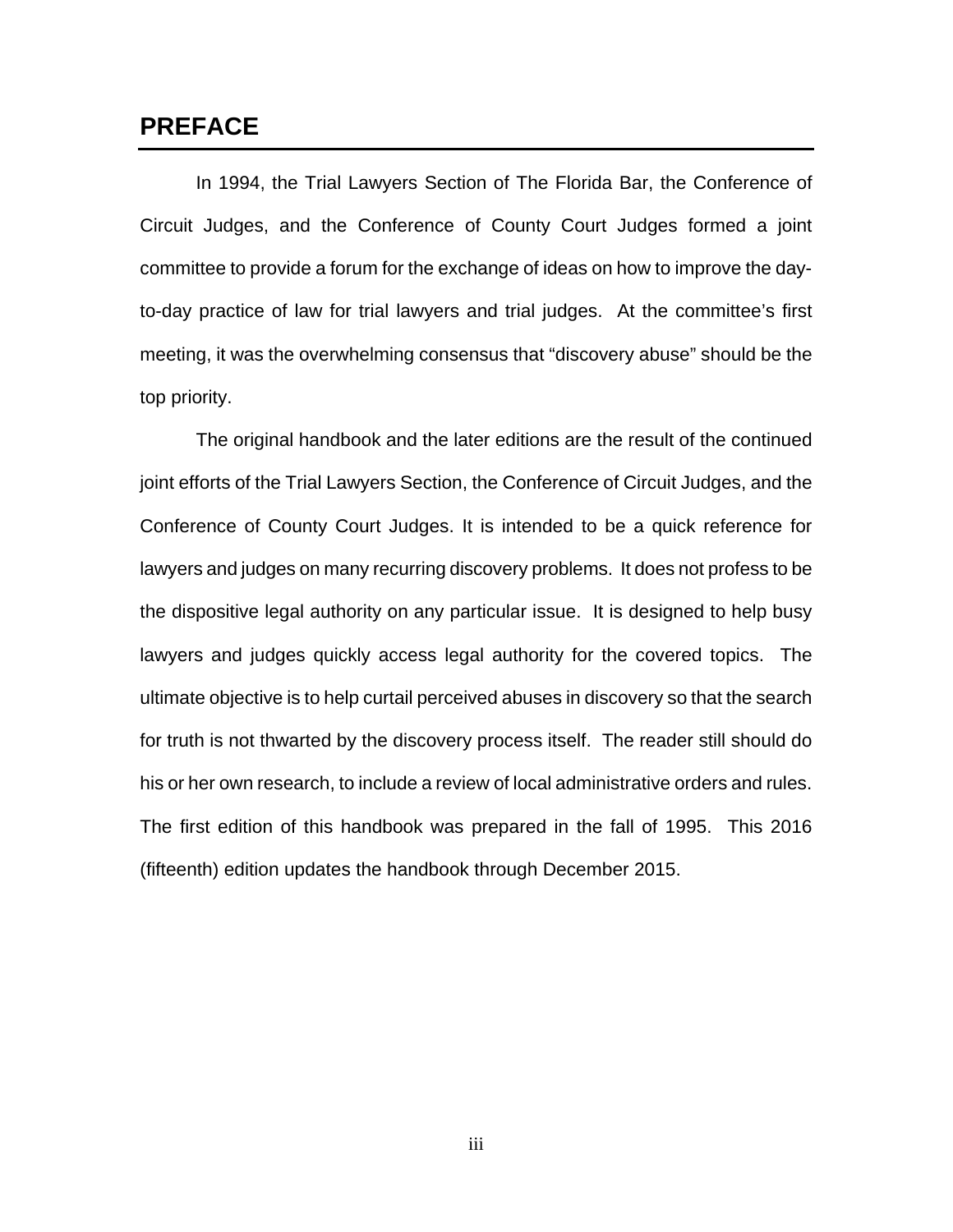#### **AVAILABLE WEAPONS TO COMBAT DISCOVERY ABUSE**

#### **IN GENERAL:**

Full and fair discovery is essential to the truth-finding function of our justice system, and parties and non-parties alike must comply not only with the technical provisions of the discovery rules, but also with the purpose and spirit of those rules.<sup>1</sup> The search for truth and justice as our court system and constitution demand can be accomplished only when all relevant facts are before the judicial tribunal. Those relevant facts should be the determining factor rather than gamesmanship, surprise or superior trial tactics.<sup>2</sup>

 Courts should not countenance or tolerate actions during litigation that are not forthright and that are designed to delay and obfuscate the discovery process.<sup>3</sup>

#### **FLORIDA RULE OF CIVIL PROCEDURE 1.380:**

The language of Fla. R. Civ. P. 1.380 applies to all discovery: depositions, admissions, responses to requests to produce, etc. "If a deponent fails to answer a question propounded or submitted under rule 1.310 or 1.320, or a corporation or other entity fails to make a designation under rule 1.310(b)(6) or 1.320(a), or a party fails to answer an interrogatory submitted under rule 1.340, or if a party in response to a request for inspection submitted under rule 1.350 fails to respond that inspection will be permitted as requested or fails to permit inspection as requested, or if a party in response to a request for examination of a person submitted under rule 1.360(a) objects to the examination, fails to respond that the examination will be permitted as requested, or fails to submit to or to produce a person

 $\overline{a}$ <sup>1</sup> *Bainter v. League of Women Voters of Fla.,* 150 So. 3d 1115, 1118 (Fla. 2014). 2 *Id*, at 1133. 3 *Id*, at 1118.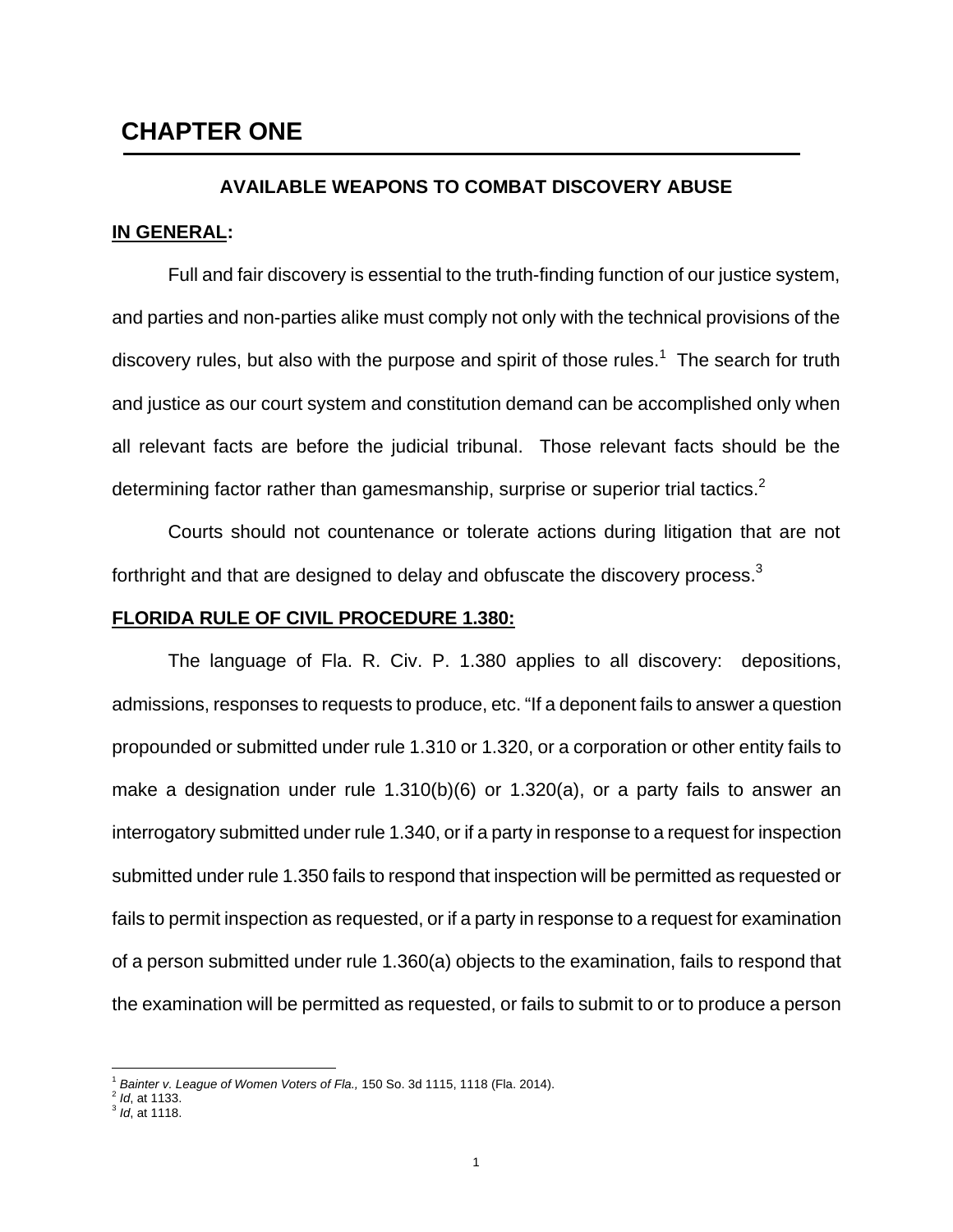in that party's custody or legal control for examination, the discovering party may move for an order compelling an answer, or a designation or an order compelling inspection, or an order compelling an examination in accordance with the request." The losing party shall be required to pay "reasonable expenses incurred," including attorneys' fees, in obtaining an order compelling discovery or successfully opposing the motion.<sup>4</sup>

Upon proper showing, the full spectrum of sanctions may be imposed for failure to comply with the order.<sup>5</sup> The rule sets out possible alternative sanctions:  $a$  d o p t i n g as established facts the matters which the recalcitrant party refused to address or produce; prohibiting the disobedient party from supporting or opposing designated claims or defenses;<sup>6</sup> prohibiting the introduction of certain evidence;<sup>7</sup> striking pleadings, which could result in a dismissal of the action; the entry of a default judgment, including an order for liquidated damages; $^8$  contempt of court; and the assessment of reasonable expenses or attorney's fees. $^9$  The courts have crafted a few additional possibilities: fines; $^{10}$  granting a new trial;<sup>11</sup> and, in the case of lost or destroyed evidence, creation of an evidentiary

<u>.</u>

<sup>4</sup> Fla. R. Civ. P. 1.380(a)(4).

<sup>5</sup> Fla. R. Civ. P. 1.380(b).

<sup>6</sup> *Steele v. Chapnick*, 552 So. 2d 209 (Fla. 4th DCA 1989) (reversing dismissal because plaintiff substantially complied with defendant's discovery request, but authorizing alternative sanctions of precluding evidence on issues when plaintiff failed to reply to discovery demands, entering findings of fact adverse to plaintiff on those same issues, or imposing fines and fees).<br><sup>7</sup> Binger v. King Pest Control, 401 So. 2d 1310 (Fla. 1981) (trial court may exclude testimony of witnes

been disclosed in accordance with pretrial order).<br><sup>8</sup> DYC Fishing, Ltd. v. Martinez, 994 So. 2d 461, 462 (Fla. 3d DCA 2008) (reversing trial court's entry of default final judgment

awarding unliquidated damages to the plaintiff and stating that in Florida, default judgments only entitle the plaintiff to liquidated damages). *Bertrand v. Belhomme*, 892 So. 2d 1150 (Fla. 3d DCA 2005) 9

<sup>&</sup>lt;sup>9</sup> Rule 1.380(b)(2)(A)-(E) and (d). See *Blackford v. Florida Power & Light Co.*, 681 So. 2d 795 (Fla. 3d DCA 1996) (reversing summary judgment as sanction for failure to answer interrogatories, but authorizing attorneys' fees and costs); *United Services Automobile Association v. Strasser,* 492 So. 2d 399 (Fla. 4th DCA 1986) (affirming attorneys' fees and costs as sanctions for consistently tardy discovery responses, but reversing default).

<sup>10</sup> *Evangelos v. Dachiel* 553 So. 2d 245 (Fla. 3d DCA 1989) (\$500 sanction for failure to comply with discovery order, but default reversed); *Steele*, 552 So. 2d 209 (imposition of fine and/or attorneys' fees for failure to produce is possible sanction). The imposition of a fine for discovery violations requires a finding of contempt. *Hoffman v. Hoffman*, 718 So. 2d 371 (Fla. 4th DCA 1998). *Channel Components, Inc. v. America II Electronics, Inc*., 915 So. 2d 1278 (Fla. 2nd DCA 2005) (ordering over \$79,000 as a sanction for violation of certain discovery orders does not constitute abuse of discretion).

<sup>11</sup> *Binger,* 401 So. 2d 1310 (intentional nondisclosure of witness, combined with surprise, disruption, and prejudice, warranted new trial); *Nordyne, Inc. v. Florida Mobile Home Supply, Inc.*, 625 So. 2d 1283 (Fla. 1st DCA 1993) (new trial on punitive damages and attorneys' fees as sanctions for withholding documents that were harmful to manufacturer's case but were within scope of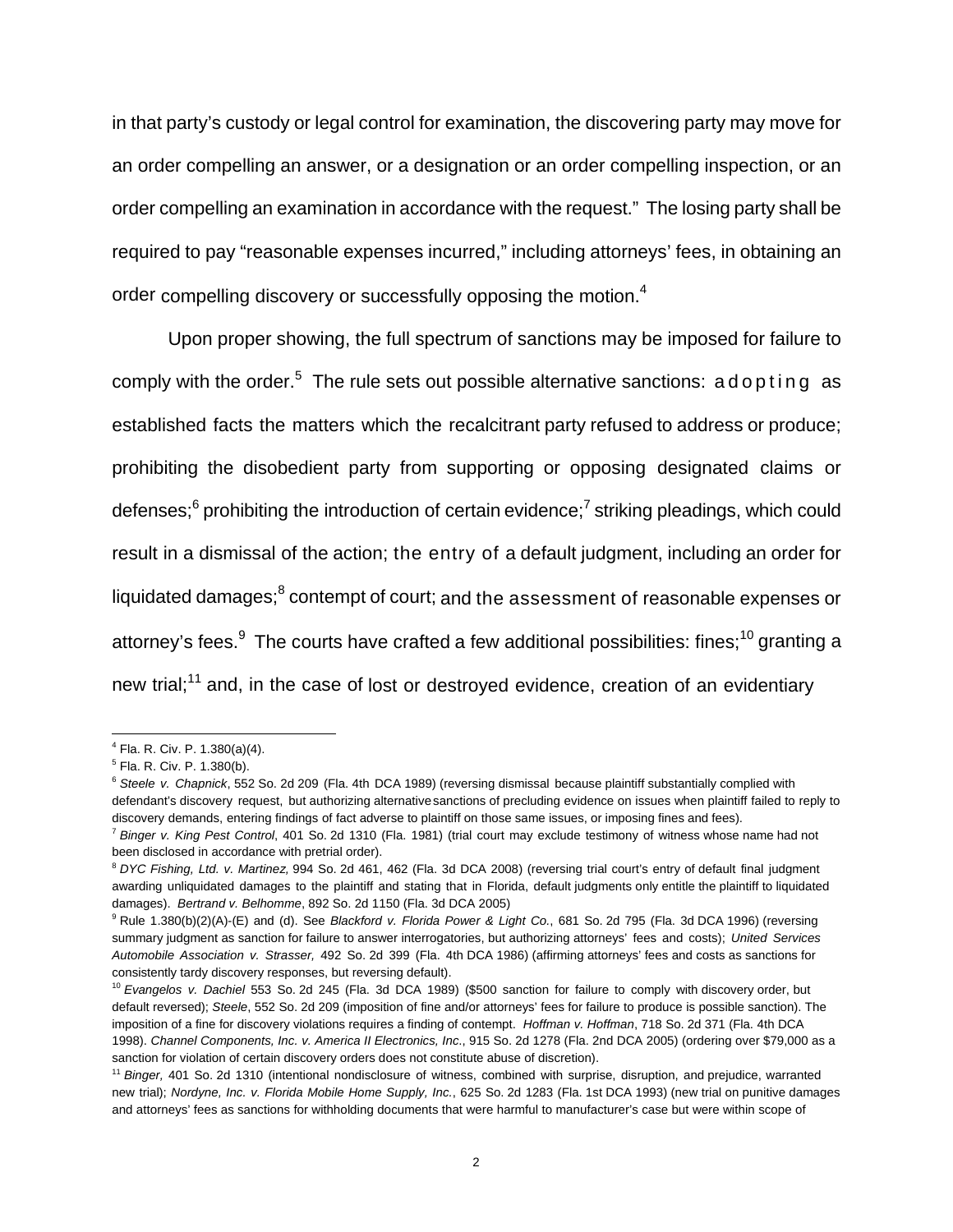inference<sup>12</sup> or a rebuttable presumption.<sup>13</sup> The court may rely on its inherent authority to impose drastic sanctions when a discovery-related fraud has been perpetrated on the

court.14

#### <u>AWARD OF EXPENSES AND FEES ON MOTION TO COMPEL:</u>

A motion under Fla. R. Civ. P. 1.380(a)(2) is the most widely used vehicle for

seeking sanctions as a result of discovery abuses. Subsection (4) provides:

**Award of Expenses of Motion**. If the motion is granted and after opportunity for hearing, the court shall require the party or deponent whose conduct necessitated the motion or the party or counsel advising the conduct to pay to the moving party the reasonable expenses incurred in obtaining the order that may include attorneys' fees, unless the court finds that the movant failed to certify in the motion that a good faith effort was made to obtain the discovery without court action, that the opposition to the motion was justified, or that other circumstances make an award of expenses unjust. If the motion is denied and after opportunity for hearing, the court shall require the moving party to pay to the party or deponent who opposed the motion the reasonable expenses incurred in opposing the motion that may include attorneys' fees, unless the court finds that the making of the motion was substantially justified or that other circumstances make an award of expenses unjust. If the motion is granted in part and denied in part, the court may apportion the reasonable expenses incurred as a result of making the motion among the parties and persons. (emphasis added).

 $\overline{a}$ discovery request); *Smith v. University Medical Center, Inc.*, 559 So. 2d 393 (Fla. 1st DCA 1990) (plaintiff entitled to new trial because defendant failed to produce map that was requested repeatedly).

<sup>12</sup> *Federal Insurance Co. v. Allister Manufacturing Co.*, 622 So. 2d 1348 (Fla. 4th DCA 1993) (manufacturer entitled to inference that evidence, inadvertently lost by plaintiff's expert, was not defective).

<sup>13</sup> *Public Health Trust of Dade County v. Valcin*, 507 So. 2d 596 (Fla. 1987) (rebuttable presumption of negligence exists if patient demonstrates that absence of hospital records hinders patient's ability to establish prima facie case); *Amlan, Inc. v. Detroit Diesel Corp.*, 651 So. 2d 701 (Fla. 4th DCA 1995) (destruction or unexplained absence of evidence may result in permissible shifting of burden of proof).<br><sup>14</sup> Tramel v. Bass, 672 So. 2d 78 (Fla. 1st DCA 1996) (affirming default against sheriff for intentionally omitting portion of videotape

of automobile pursuit).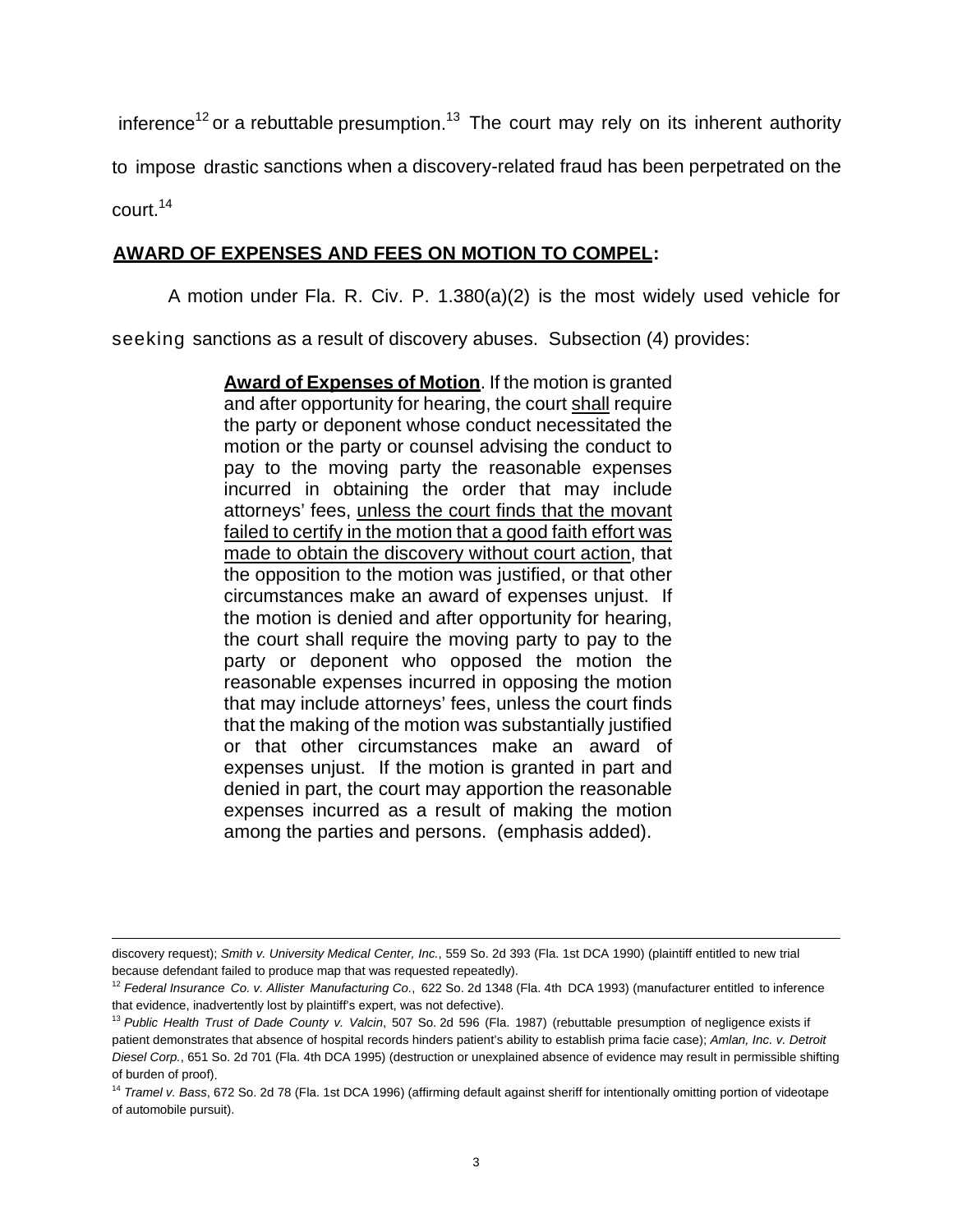As set forth in the Rule, it is required that the court *shall* award expenses unless the court finds the opposition was justified or an award would be unjust. The trial court should *in every case,* therefore, award expenses which may include attorney fees where there is no justified opposition, as it would seem that the absence of a justifiable position should, "by definition," render a sanction just. The party against whom the motion is filed is protected in that the Rule provides that the moving party shall pay the opposing party's expenses if the motion is denied. If the court finds that the motion was substantially justified, then it can award expenses against the non-moving party.

The Rule contemplates that the court should award expenses in the majority of cases. The courts should take a consistent hard line to ensure compliance with the Rule. Counsel should be forced to work together in good faith to avoid the need for motion practice.

reason for its failure to do so, sanctions should be imposed.<sup>15</sup> For purposes of assessing TP PT Generally, where a party fails to respond to discovery and does not give sound failure to make discovery, an evasive or incomplete answer must be treated as a failure to answer.<sup>16</sup> The punishment should fit the fault.<sup>17</sup> Trial courts are regularly sustained on awards of attorney fees for discovery abuse.<sup>18</sup> The same holds for award of costs and expenses.<sup>19</sup>

<sup>&</sup>lt;sup>15</sup> *Ford Motor Co. v. Garrison, 415 So. 2d 843 (Fla. 1st DCA 1982).* <sup>16</sup> Fla. R. Civ. P. 1.380(a)(3).

<sup>17</sup> *Eastern Airlines. Inc. v. Dixon*, 310 So. 2d 336 (Fla. 3d DCA 1975). 18 *First & Mid-South Advisorv Co. v. Alexander/Davis Properties. Inc.*, 400 So. 2d 113 (Fla. 4th DCA 1981); *St. Petersburg Sheraton Corp. v. Stuart*, 242 So. 2d 185 (Fla. 2d DCA 1970). 19 *Summit Chase Condominium Ass'n Inc. v. Protean Investors. Inc.,* 421 So. 2d 562 (Fla. 3d DCA 1982); *Rankin v. Rankin*, 284

So. 2d 487 (Fla. 3d DCA 1973); *Goldstein v. Great Atlantic and Pacific Tea Co.*, 118 So. 2d 253 (Fla. 3d DCA 1960).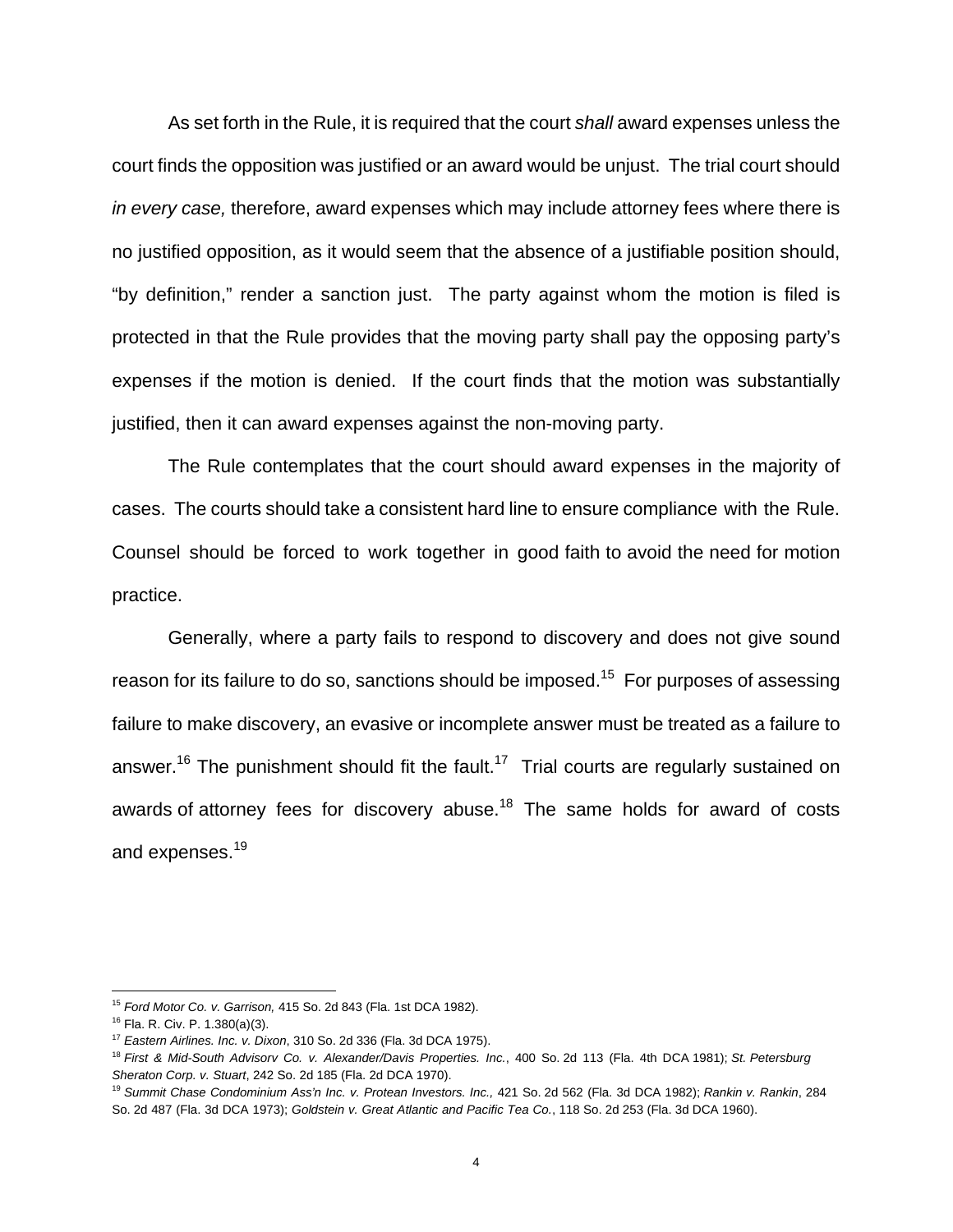Failure to make a good faith effort to obtain the discovery without court action, and to so certify in the motion to compel, will be fatal to obtaining relief under subsection (4) of the rule.

conduct.<sup>20</sup> The only requirement under Fla. R. Civ. P. 1.380 is that the motion to Expenses, including fees, can be awarded without a finding of bad faith or willful compel be granted and that opposition was not justified. The party to be sanctioned is entitled to a hearing before the sanction is imposed.<sup>21</sup>

#### **EXCLUSION OF EXPERT WITNESSES AND/OR THEIR OPINIONS:**

A recurring problem in trial practice is late disclosure of expert witnesses and/or their opinions. These issues should be anticipated by counsel or by the court and specifically addressed at pretrial conference and in case management and pretrial orders. An orderly trial is most likely to occur when the judge enforces discovery and pretrial orders strictly and requires each party to make full and proper disclosure before trial. The Fourth District Court of Appeal in *Central Square Tarragon LLC v. Great Divide Insurance Company,<sup>22</sup>* reiterated the need to "strictly enforce" provisions of pretrial stipulations. This prevents last minute gamesmanship, and makes disruption of the trial and error on appeal less likely.

 Generally, last-minute additions of witnesses and substantial changes to testimony should not be admissible at trial. Failure to exclude such testimony prejudices the opposing party and constitutes reversible error.<sup>23</sup> A party who fails to disclose a substantial reversal in an expert's opinion does so at his peril.<sup>24</sup>

 $^{20}$  Where the attorney, and not the client, is responsible for noncompliance with a discovery order, a different set of factors must be applied in determining sanctions. *Sonson v. Hearn*, 17 So. 3d 745 (Fla. 4th DCA 2009).<br><sup>21</sup> *Burt v. S.P. Healthcare Holdings, LLC* (citation pending).

<sup>22 82</sup> So. 3d 911, 914 (Fla. 4th DCA 2011), *rev. denied* (Fla. 2012) (admonishing defense counsel for engaging in "gamesmanship" by failing to honor the pretrial stipulation).

<sup>23</sup> *Belmont v. North Broward Hospital District*, 727 So. 2d 992, 994 (Fla. 4th DCA 1999); *Garcia v. Emerson Electric Co.*, 677 So. 2d 20 (Fla. 3d DCA 1996); *Auto Owners Insurance Co. v. Clark*, 676 So. 2d 3 (Fla. 4th DCA 1996); *Keller Industries v. Volk,* 657 So. 2d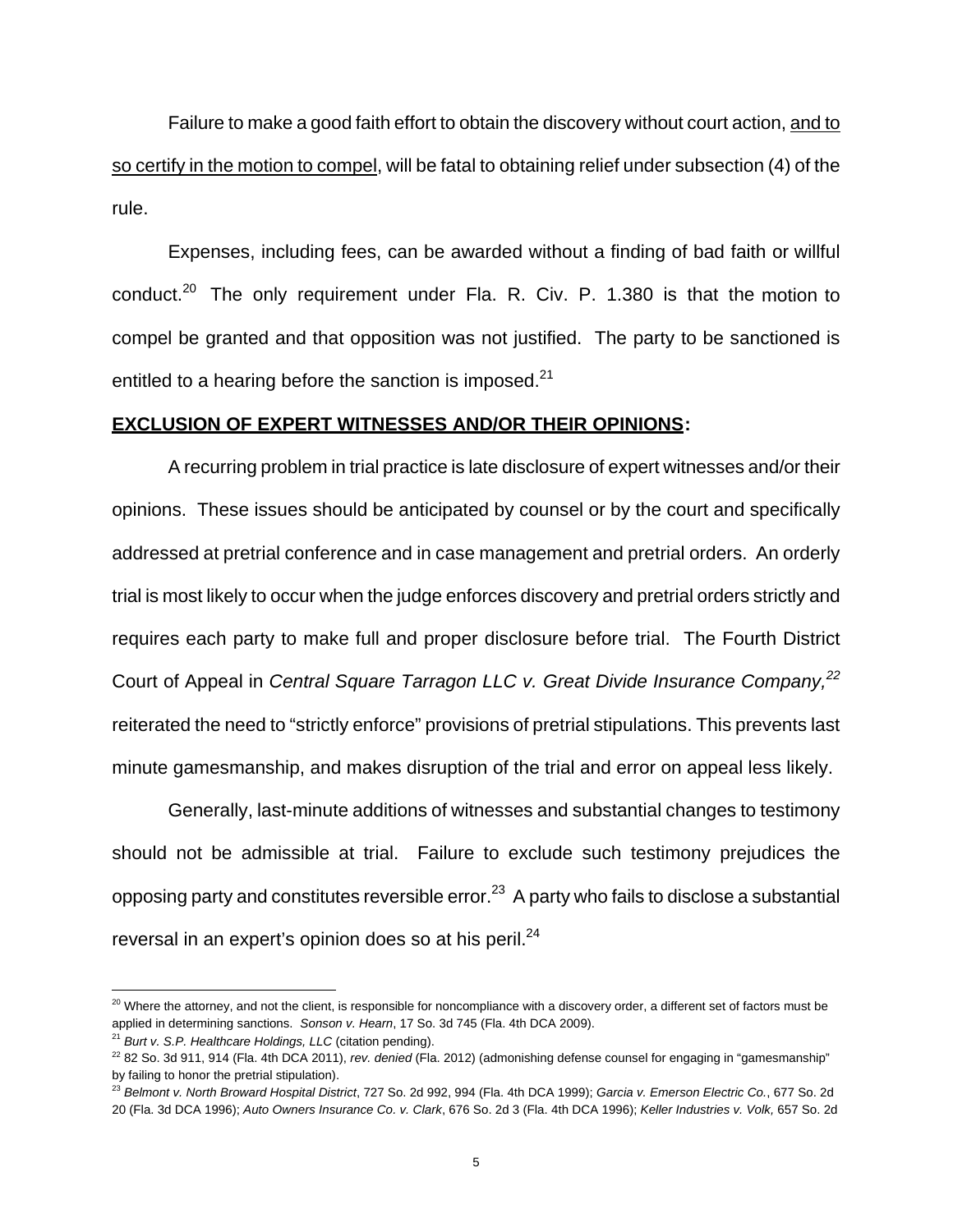A claimed violation of the pre-trial order or other discovery violation regarding any witness, including experts, is subject to the *Binger v King Pest Control<sup>25</sup>* test before a trial court can consider exclusion or other remedy.

 The trial court should scrutinize a claim of newly discovered evidence with some suspicion to determine if it is just a pretext for an ambush on the other party. Otherwise, the trial becomes a free-for-all, and the discovery and pretrial deadlines become meaningless. As the Fourth district said in *Office Depot*, "[a] party can hardly prepare for an opinion that it doesn't know about, much less one that is a complete reversal of the opinion it has been provided."<sup>26</sup>

 As with other discovery violations, the sanction must fit the offense. Striking the entire testimony of an expert witness is the most drastic remedy available. $^{27}$ 

Under many circumstances, barring the expert from testifying will be too harsh.<sup>28</sup> In cases where an expert claims to have a new opinion, for example, it is probably best to bar the new opinion rather than the expert's entire testimony.<sup>29</sup>

 When an expert is the only witness a party has to establish a key element in the case, courts should be particularly hesitant to strike the expert's testimony.<sup>30</sup> The same rule applies to an expert who could offer key rebuttal evidence.<sup>31</sup> Finally, where a plaintiff's

<sup>1200 (</sup>Fla. 4th DCA 1995); *Grau v. Branham,* 626 So. 2d 1059 (Fla. 4th DCA 1993); *Binger v. King Pest Control,* 401 So. 2d 1310 (Fla. 1981); *Office Depot v. Miller,* 584 So. 2d 587 (Fla. 4th DCA 1991); *Florida Marine Enterprises v. Bailey*, 632 So. 2d 649 (Fla. 4th DCA 1994).

<sup>&</sup>lt;sup>24</sup> Gouveia v. F. Leigh Phillips, M.D., 823 So. 2d 215, 222 (Fla. 4<sup>th</sup> DCA 2002).<br><sup>25</sup> 401 So. 2d 1310 (Fla. 1981).<br><sup>26</sup> Office Depot, at 590<br><sup>27</sup> Lobue v. Travelers Insurance Company, 388 So. 2d 1349, 1351 (Fla. 4<sup>th</sup> D (Fla. 4th DCA 2008) (striking a witness for violation of discovery orders is a drastic remedy which should be utilized only under the  $\frac{1}{29}$  Keller known (suiking a Windows).

<sup>29</sup> *Keller Industries, supra,* at 1203.

<sup>30</sup> *Keller Industries; Lobue.*

<sup>&</sup>lt;sup>31</sup> Griefer v. DiPietro, 708 So. 2d 666, 672 (Fla. 4<sup>th</sup> DCA 1998).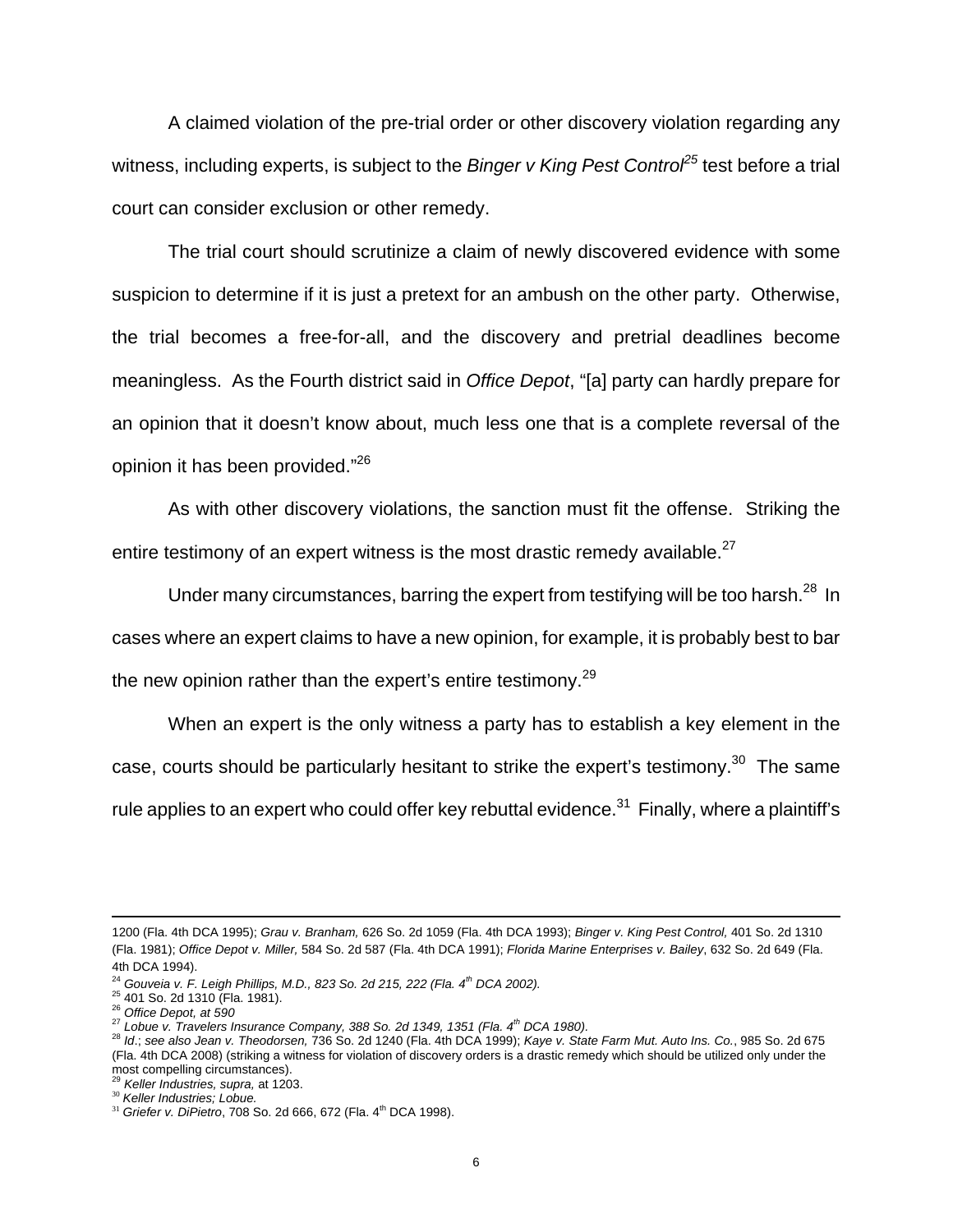expert has already testified to new opinions, it is proper to allow the defense expert to give new opinions in order to respond.<sup>32</sup>

 Discovery disputes can sometimes arise over the role of experts retained by a party. In *Carrero v. Engle Homes, Inc.*<sup>33</sup> a trial court ordered disclosure of the names of experts a party had consulted for trial. The Fourth District Court of Appeal reversed. In doing so, it followed the well-settled rule that the names of consulting experts need not be disclosed. $34$ The court held, however, that a trial court has "ample authority" to strike experts if a party unreasonably delays disclosing the names of trial (as opposed to consulting) experts.<sup>35</sup>

#### <u>REMEDIES UNDER FLA. STAT. § 57.105</u>:

 Fla. Stat. § 57.105 authorizes courts to award sanctions against parties who raised claims and defenses not supported by material facts.<sup>36</sup>

§ 57.105 can be used in the discovery arena also. § 57.105(2) specifically provides that expenses, including fees and other losses, may be awarded for the assertion of or response to any discovery demand that is considered by the court to have been taken primarily for the purpose of unreasonably delay. § 57.105(6) Provides that the provisions of § 57.105 are supplemental to other sanctions or remedies that are available under law or under court rules.

It is sanctionable to first object to a discovery request and, after the objections are overruled, respond that no such documents exist. Such conduct has been found to constitute discovery abuse and improper delaying tactics.<sup>37</sup>

<sup>&</sup>lt;sup>32</sup> Gonzalez v. Largen, 790 So. 2d 497, 500 (Fla 5<sup>th</sup> DCA 2001). *See also Midtown Enterprises, Inc. v. Local Contractors, Inc.*, 785 So. 2d 578 (Fla. 3d DCA 2001) (same ruling where lay rather than expert testimony involved).<br>  $\frac{33}{100}$  667 So. 2d 1011 (Fla. 4th DCA 1996)..

<sup>34</sup> Carrero at 1012.<br><sup>35</sup> *Id.*<br><sup>36</sup> Previously, a fee award was only permissible when there was no justifiable issue regarding claims and defenses. Fee awards were relatively rare under this high standard.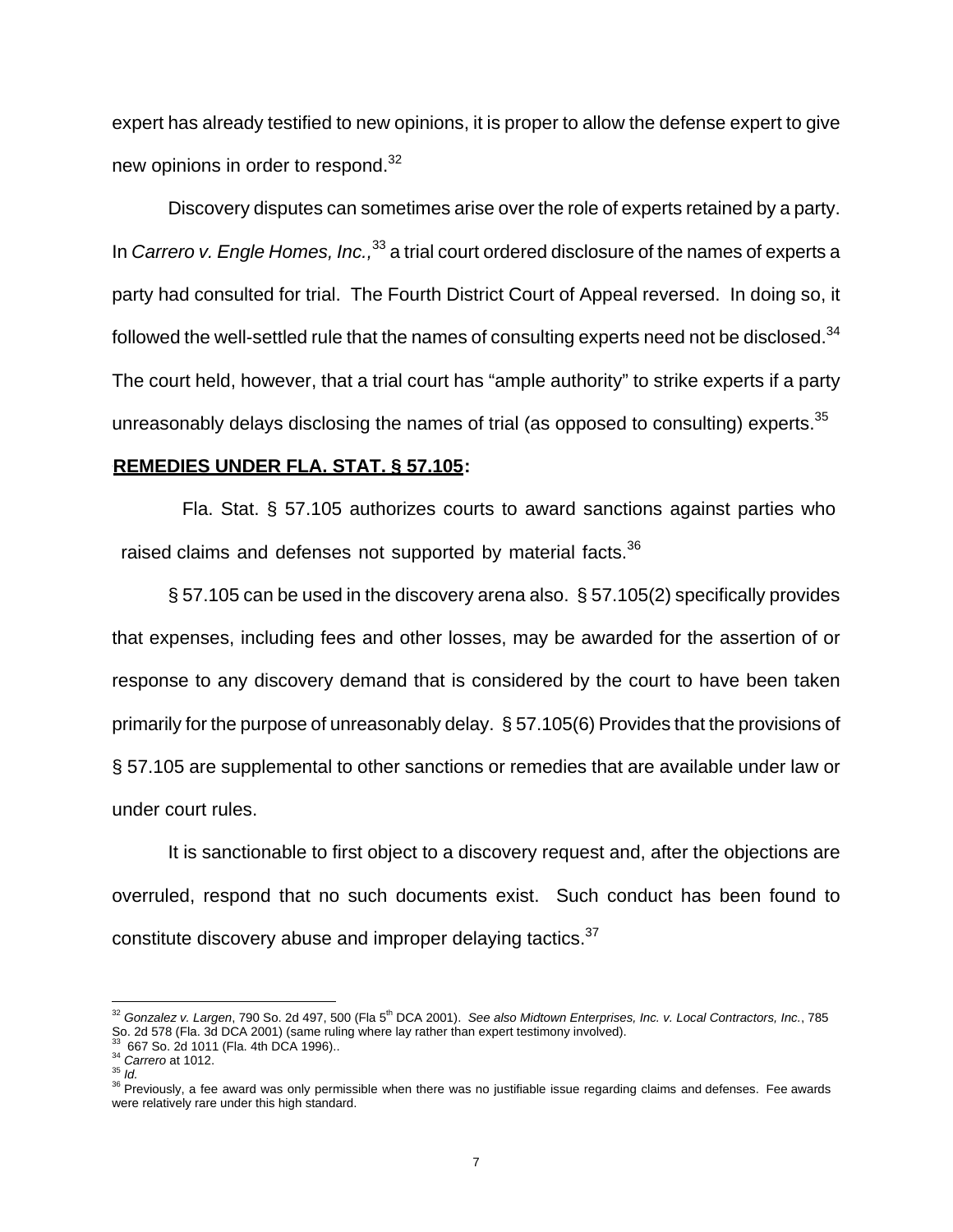Sanctions have been awarded when a party filed a motion to dismiss that was unsupported by the facts and the law, and the same party continually objected to discovery requests, the subject of which was directed to the issues raised in the motion to dismiss.<sup>38</sup>

#### **SANCTIONS FOR FAILURE TO OBEY COURT ORDER:**

If a party or its designated representative fails to obey a prior order

to provide or permit discovery, the court in which the action is pending may make any of

the orders set forth under the Rules. As an example, not a limitation, Fla. R. Civ. P.

1.380(b)(2) lays out specifically permissible sanction orders including:

A. An order that the matters regarding which the questions were asked or any other designated facts, shall be taken to be established for the purposes of the action in accordance with the claim of the party obtaining the order.

B. An order refusing to allow the disobedient party to support or oppose designated claims or defenses, or prohibiting that party from introducing designated matters in evidence.

C. An order striking out pleadings or parts of them or staying further proceedings until the order is obeyed, or dismissing the action or proceeding or any part of it, or rendering a judgment by default against the disobedient party.

D. Instead of any of the foregoing orders or in addition to them, an order treating as contempt of court the failure to obey any orders except an order to submit to an examination made pursuant to Rule 1.360(a)(1)(B) or subdivision (a)(2) of this Rule.

E. When a party has failed to comply with an order under Rule 1.360(a)(1)(B) requiring that party to produce another for examination, the orders listed in paragraphs (A), (B), and (C) of this subdivision, unless

<sup>&</sup>lt;sup>37</sup> See First Healthcare Corp. v. Hamilton, 740 So. 2d 1189, 1193 n. 2 (Fla. 4<sup>th</sup> DCA 1999), disapproved of on other grounds by Fla. *Convalescent Ctrs. V. Somberg*, 840 So 2d 998 (Fla. 2003) (citing *Greenleaf v. Amerada Hess Corp.*, 626 So 2d 263, 264 n. 1 (Fla.<br>4<sup>th</sup> DCA 1993).

<sup>4</sup>th DCA 1993). 38 *Pronman v. Styles*, 163 So. 3d 535 (Fla. 4th DCA 2015).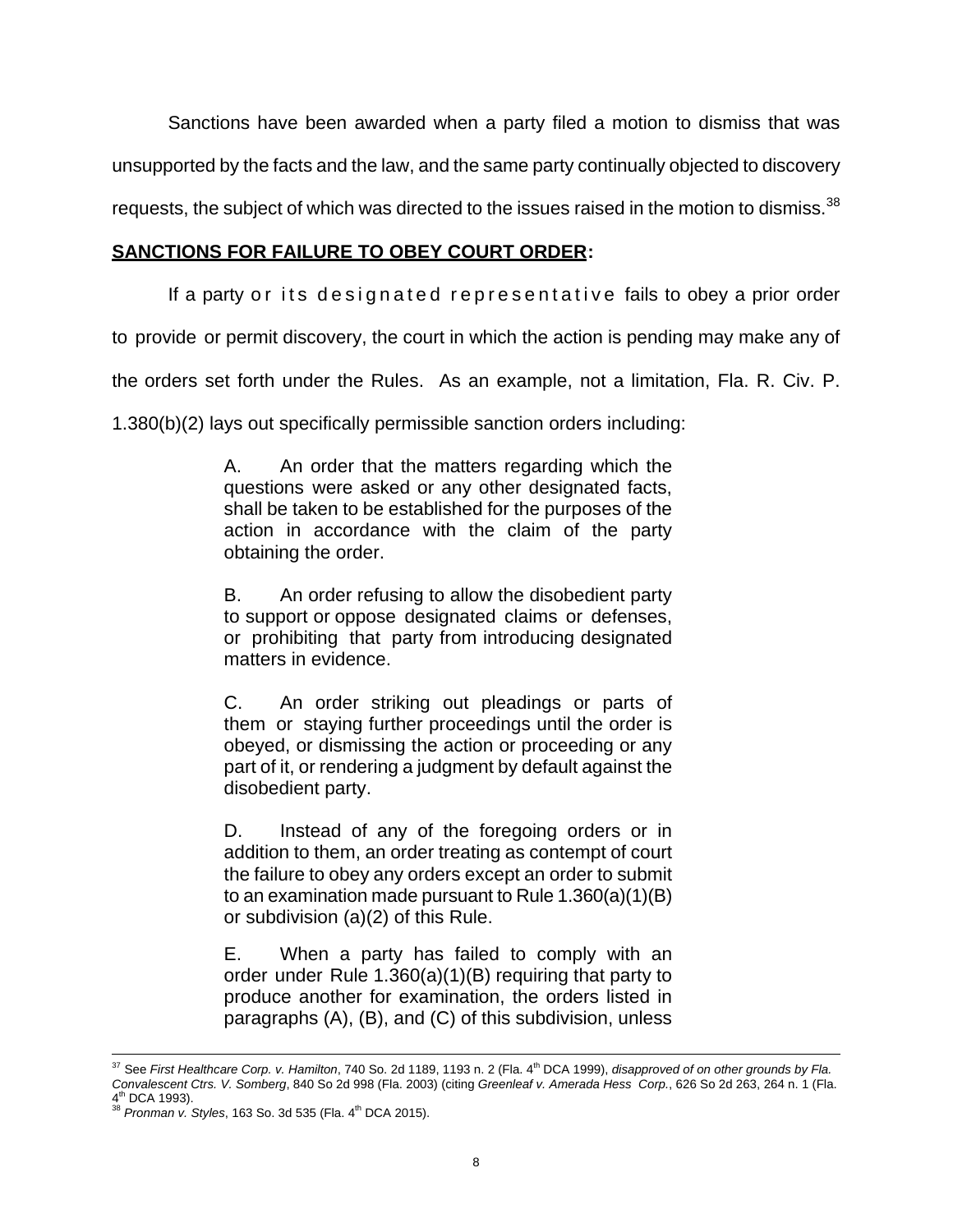the party failing to comply shows the inability to produce the person for examination.

Instead of any of the foregoing orders or in addition to them, the court shall require the party failing to obey the order to pay the reasonable expenses caused by the failure, which may include attorneys' fees, unless the court finds that the failure was justified or that other circumstances make an award of expenses unjust.

Such sanctions may be imposed only where the failure to comply with the court's order is attributable to the party. If the failure is that of another party or of a third person whose conduct is not chargeable to the party, no such sanction may be imposed.<sup>39</sup> For example, it is an abuse of discretion to strike a party's pleadings based on a nonparty's refusal to comply with discovery requests.<sup>40</sup>

For the trial court to be on solid footing it is wise to stay within the enumerated orders set forth in Fla. R. Civ. P. 1.380(b)(2). If the enumerated orders are utilized, it is doubtful that they will be viewed as punitive and outside the discretion of the court. Due process and factual findings do, however, remain essential, in ensuring the order will withstand appellate scrutiny.

#### **REQUIRED DUE PROCESS AND FINDINGS OF FACT**<sup>U</sup> **:**

T The trial court must hold a hearing and give the disobedient party the opportunity to be heard. Therefore, it is reversible error to award sanctions before the hearing on the motion to compel takes place.<sup>41</sup> By the same token, striking aparty's pleadings before the deadline for compliance with discovery requires reversal.<sup>42</sup>

<sup>&</sup>lt;sup>39</sup> Zanathy v. Beach Harbor Club Assoc., 343 So. 2d 625 (Fla. 2d DCA 1977).

<sup>&</sup>lt;sup>40</sup> Haverfield Corp. v. Franzen, 694 So. 2d 162 (Fla. 3d DCA 1997).<br><sup>41</sup> Joseph S. Arrigo Motor Co.. Inc. v. Lasserre, 678 So. 2d 396, 397 (Fla. 1st DCA 1996) (reversing an award of \$250 in sanctions where the award was entered before the motion hearing).

<sup>42</sup> *Stern v. Stein,* 694 So. 2d 851 (Fla. 4th DCA 1997).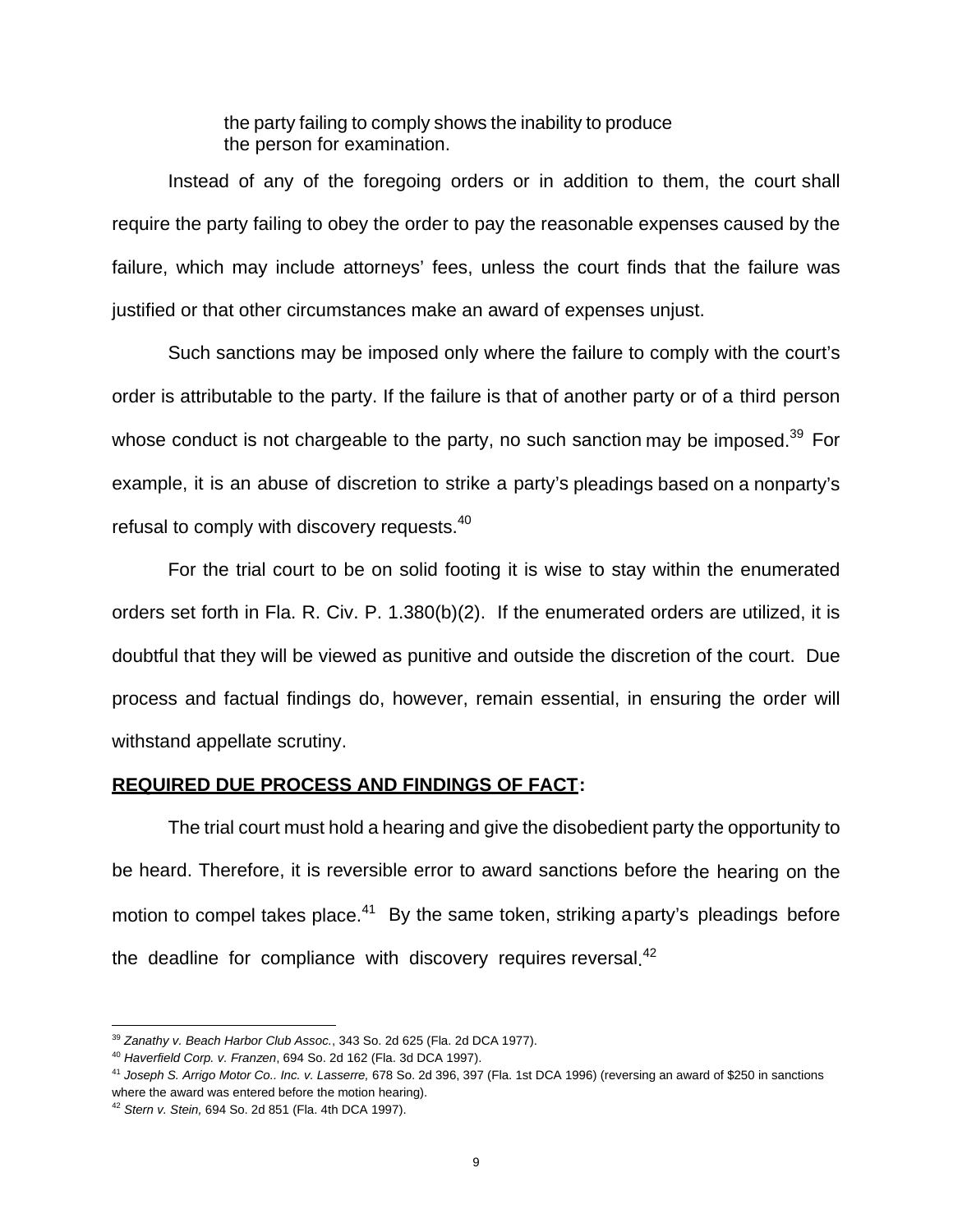If the trial court dismisses an action or enters a default as a sanction for discovery violations, a finding that the violations were willful or deliberate must be made.<sup>43</sup> If the offending party is represented by counsel, detailed findings must be included in the order, as delineated in *Kozel v*. *Ostendorf*. 44 If the order does not contain such findings, it will be reversed.45 *Kozel* findings are not required unless the recalcitrant party is represented by counsel.<sup>46</sup>

It is reversible error to dismiss a case for discovery violations without first granting the disobedient party's request for an evidentiary hearing. The party should be given a chance to explain the discovery violations.<sup>47</sup>

Important and fundamental aspects of discovery abuse and efforts to sanction or correct it, are that the underlying court order (compelling a discovery response) or process (e.g., a subpoena, whether issued by the court or an attorney "for the court"), must be clear and unambiguous, properly issued, and properly served. A court can only enforce an order compelling conduct (e.g., providing discovery or enjoining one to or not to do something) when the order is clear, because otherwise, the concept of violating it (which requires a specific intent to violate the order/process) becomes far too murky to meet due process requirements.<sup>48</sup> Further, issuance and service of the court order/process must be proper, for otherwise, that paper is nothing more than an invitation, as only through properly issued

<sup>1</sup> <sup>43</sup> *Rose v. Clinton*, 575 So. 2d 751 (Fla. 3d DCA 1991); *Zaccaria v. Russell,* 700 So. 2d 187 (Fla. 4th DCA 1997).

<sup>44</sup> 629 So. 2d 817 (Fla. 1993).

<sup>&</sup>lt;sup>45</sup> Zaccaria v. Russell, 700 So. 2d 187 (Fla. 4th DCA 1997).<br><sup>46</sup> Sukonik v. Wallack, No. 14-2197 (Fla. 3d DCA 2015).<br><sup>47</sup> Medina v. Florida East Coast Rwy., 866 So. 2d 89 (Fla. 3d DCA 2004), appeal after remand and reman (2006).

<sup>48</sup> *See generally, Powerline Components, Inc. v. Mil-Spec Components, Inc.,* 720 So. 2d 546, 548 (Fla. 4th DCA 1998); *Edlund v. Seagull Townhomes Condominium Assoc., Inc.*, 928 So. 2d 405 (Fla. 3d DCA 2006); *American Pioneer Casualty Insurance Co. v. Henrion*, 523 So. 2d 776 (Fla. 4th DCA 1988); *Tubero v. Ellis*, 472 So. 2d 548, 550 (Fla. 4th DCA 1985).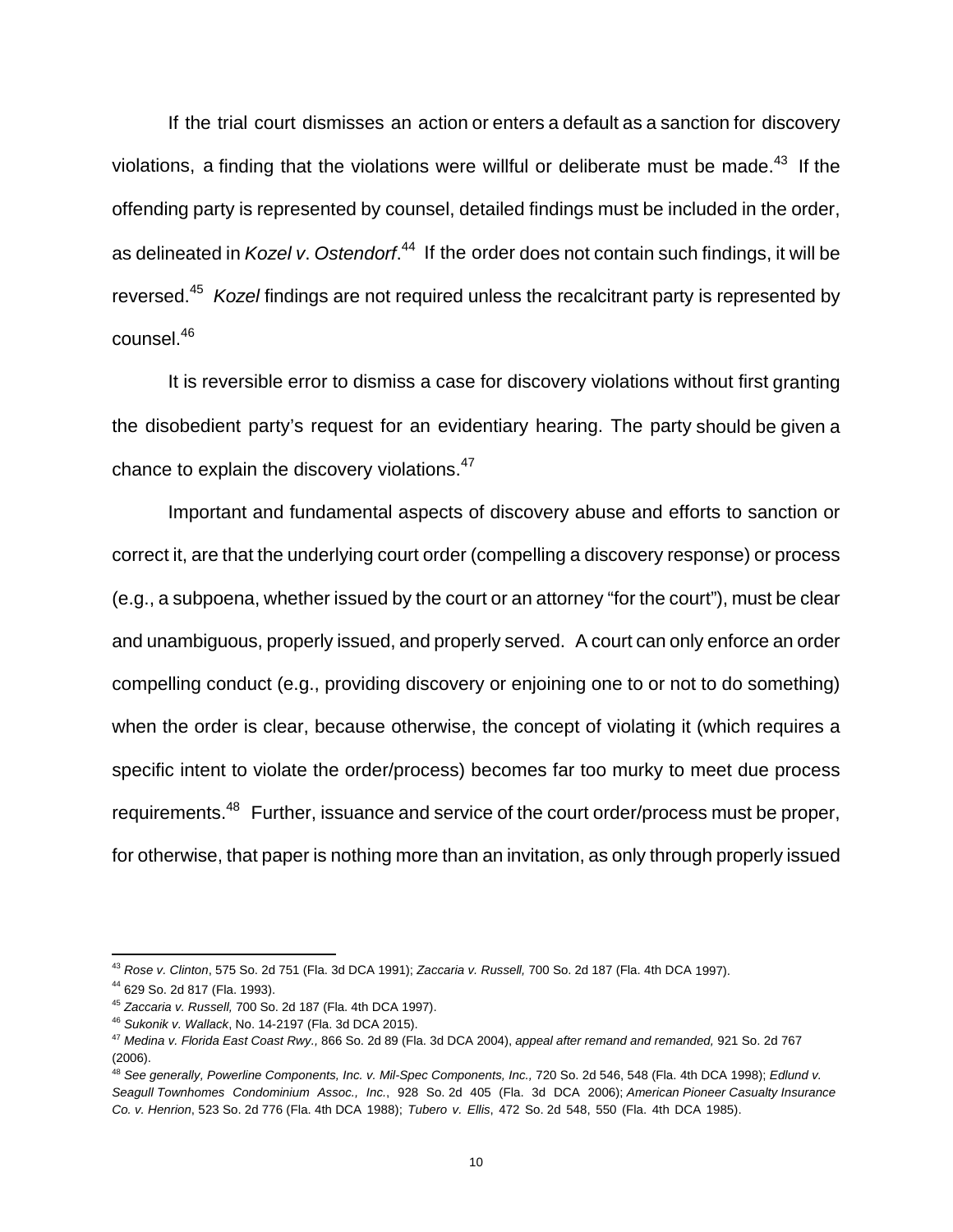and served process does the court obtain jurisdiction over the person from whom action is

sought (and without jurisdiction there can be no "enforcement").

Discovery sanctions should be "commensurate with the offense."<sup>49</sup> It has been held that the striking of pleadings for discovery misconduct is the most severe of penalties and must be employed only in extreme circumstances.<sup>50</sup> The Fourth District further found

in *Fisher:*

The striking of a party's pleadings is justified only where there is "'a deliberate and contumacious disregard of the court's authority.'" *Barnett v. Barnett,* 718 So. 2d 302, 304 (Fla. 2d DCA 1998) (quoting *Mercer*, 443 So. 2d at 946). In assessing whether the striking of a party's pleadings is warranted, courts are to look to the following factors:

**1) whether the attorney's disobedience was willful, deliberate, or contumacious, rather than an act of neglect or inexperience; 2) whether the attorney has been previously sanctioned; 3) whether the client was personally involved in the act of disobedience; 4) whether the delay prejudiced the opposing party through undue expense, loss of evidence, or in some other fashion; 5) whether the attorney offered reasonable justification for the noncompliance; and 6) whether the delay created significant problems of judicial administration.** 

*Kozel v. Ostendorf,* 629 So. 2d 817, 818 (Fla. 1993). The emphasis should be on the prejudice suffered by the opposing party. *See Ham v. Dunmire*, 891 So. 2d 492, 502 (Fla. 2004). After considering these factors, if a sanction less severe than the striking of a party's pleadings is "a viable alternative," then the trial court should utilize such alternatives. *Kozel*, 629 So. 2d at 818. "The purpose of the Florida Rules of Civil Procedure is to encourage the orderly movement of litigation" and "[t]his purpose usually can be accomplished by the imposition of a sanction that is less

 $\overline{a}$ <sup>49</sup> *Drakeford v. Barnett Bank of Tampa*, 694 So. 2d 822, 824 (Fla. 2d DCA 1997); *Cape Cave Corporation v. Charlotte Asphalt. Inc.,*  384 So. 2d 1300, 1301 (Fla. 2d DCA 1980), *appeal after remand*, 406 So. 2d 1234 (1981).

<sup>50</sup> *Fisher v. Prof'l. Adver. Dirs. Co., Inc*., 955 So. 2d 78 (Fla. 4th DCA 2007).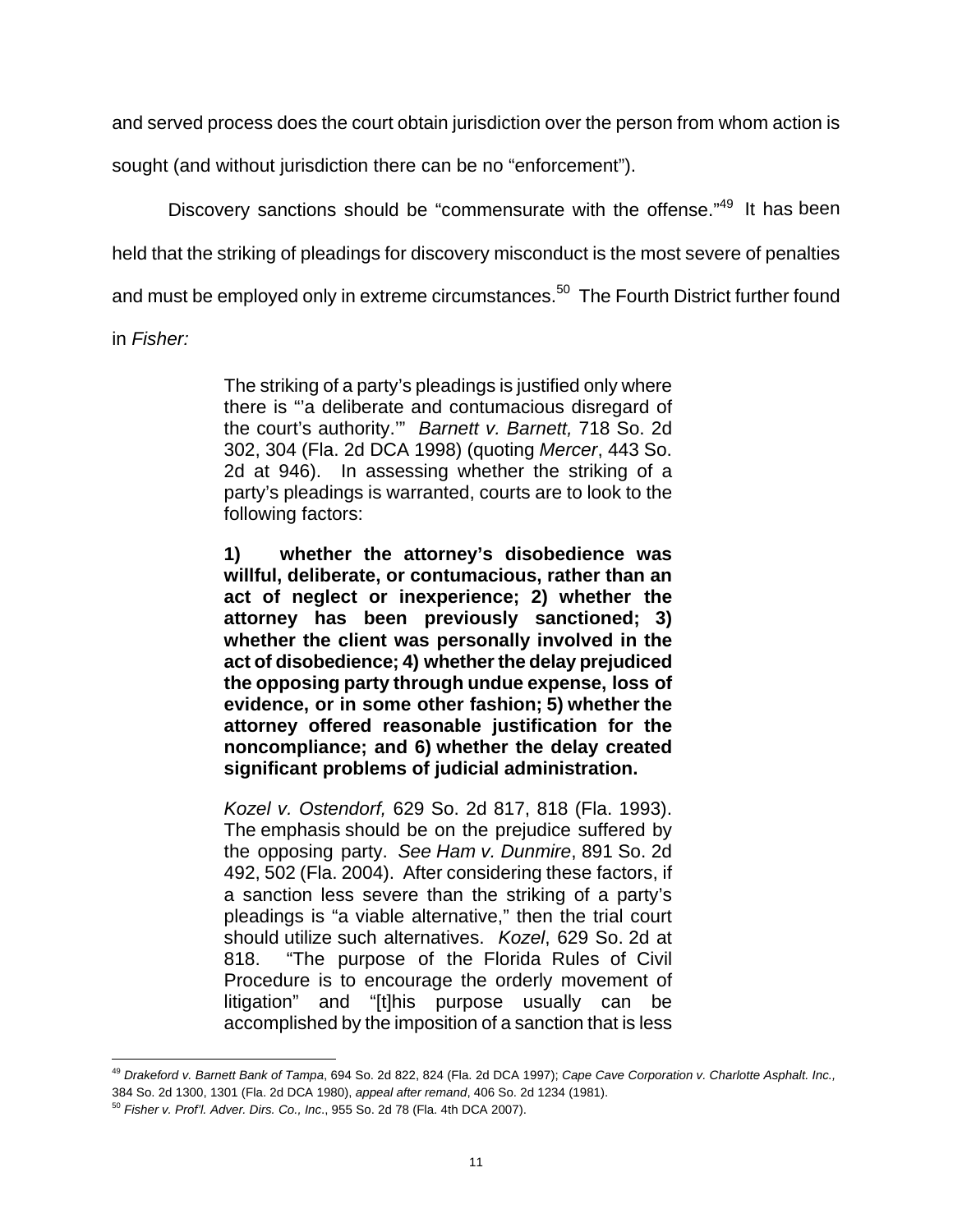harsh than dismissal" or the striking of a party's pleadings. *Id*. 51

The failure to make the required findings in an order requires reversal.<sup>52</sup>

In Ham v. Dunmire,<sup>53</sup> the Florida Supreme Court held that participation of the

litigant in the misconduct is not required to justify the sanction of dismissal. Relying on

its prior decision in *Kozel v. Ostendorf,<sup>54</sup>* the court held that the litigant's participation,

while "extremely important," is only one of several factors which must be weighed:

[A] litigant's involvement in discovery violations or other misconduct is not the exclusive factor but is just one of the factors to be weighed in assessing whether dismissal is the appropriate sanction. Indeed, the fact that the *Kozel* Court articulated six factors to weigh in the sanction determination, including but not limited to the litigant's misconduct, belies the conclusion that litigant malfeasance is the exclusive and deciding factor. The text of the *Kozel* decision does not indicate that litigant involvement should have a totally preemptive position over the other five factors, and such was not this Court's intent. Although extremely important, it cannot be the sole factor if we are to properly administer a smooth flowing system to resolve disputes.

However, the Court reversed the dismissal in the case before it, finding that the

attorney's misconduct (and the prejudice to the opposing party) did not rise to the level

necessary to justify dismissal under the *Kozel* test.

<sup>&</sup>lt;sup>51</sup> Fisher, 955 So, 2d at 79-80.

<sup>51</sup> *Fisher*, 955 So. 2d at 79-80. 52 *See Bank One, N.A. v. Harrod,* 873 So. 2d 519, 521 (Fla. 4th DCA 2004) (citing *Fla. Nat'l Org. for Women v. State,* 832 So. 2d 911, 914 (Fla. 1st DCA 2002)); *see also Carr v. Reese*, 788 So. 2d 1067, 1072 (Fla. 2d DCA 2001) (holding that trial court's failure to consider all of the factors as shown by final order requires reversal).  $53\,891\,$  So. 2d 492 (Fla. 2004).

<sup>54</sup> Cited *supra*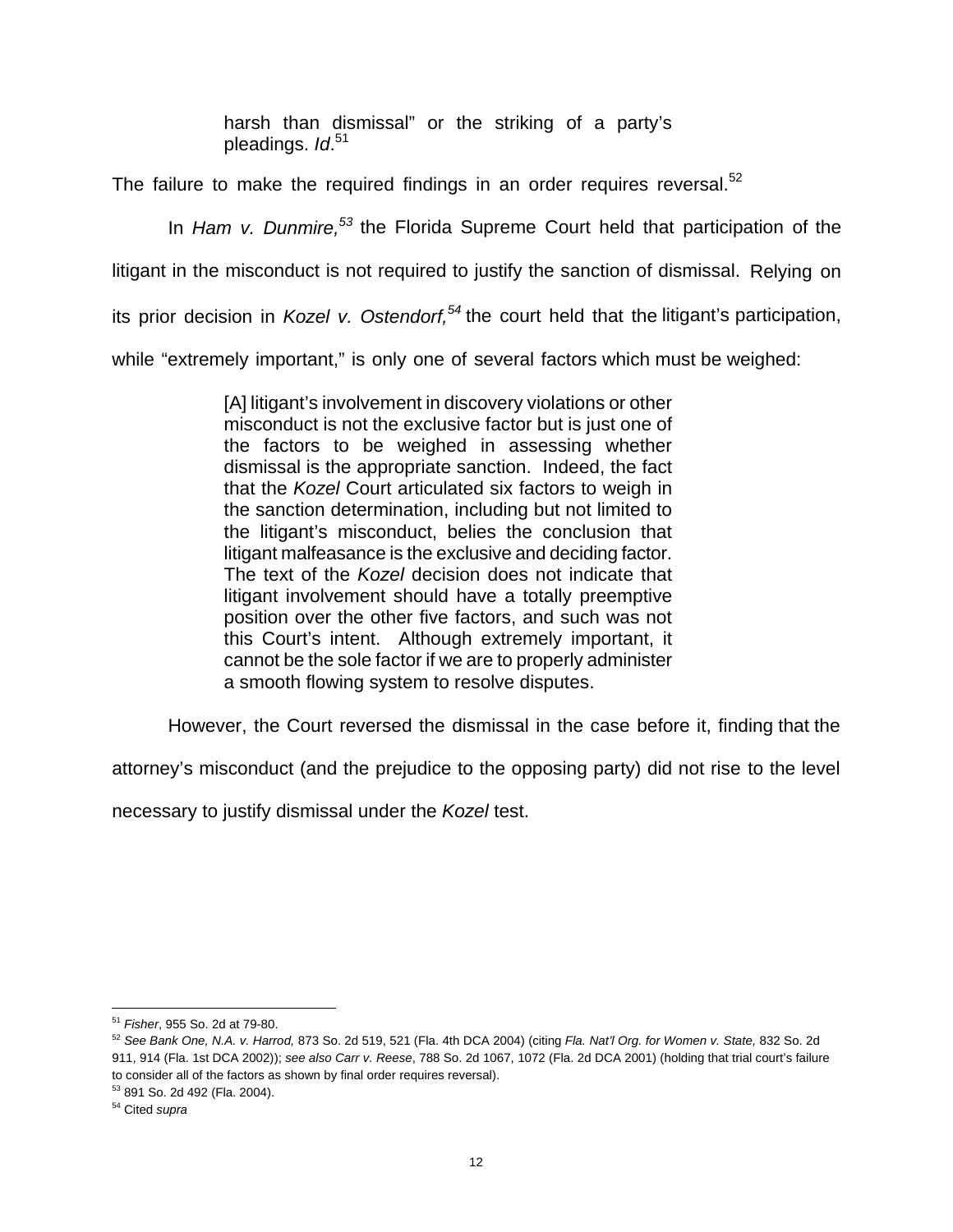## **CHAPTER TWO**

#### **REMEDIES FOR LOSS OR DESTRUCTION OF EVIDENCE**

Evidence can be lost or destroyed. It can be lost or destroyed by the defendant or the plaintiff and the act of losing or destroying evidence can be negligent or intentional. Evidence can be lost or destroyed before any claim involving the evidence is made or after a lawsuit is pending. This issue is commonly referred to as spoliation, and an entire handbook can be written concerning these issues.

#### **SPOLIATION CLAIMS:**

The essential elements of a spoliation cause of action are:

1. existence of a potential civil action;

 2. a legal or contractual duty to preserve evidence which is relevant to the potential civil action;

3. destruction of that evidence;

4. significant impairment in the ability to prove the lawsuit;

 5. a causal relationship between the evidence destruction and the inability to prove the lawsuit; and,

6. damages. $1$ 

 The Florida Supreme Court clarified the application of spoliation law to parties and nonparties. In *Martino v. Wal-Mart Stores, Inc.*, 2 the Court held that the remedy for spoliation against a first party defendant is not an independent cause of action for spoliation. Rather, the remedy is imposition of discovery sanctions and a rebuttable

<sup>1</sup> *Hagopian v. Publix Supermarkets. Inc.,* 788 So. 2d 1088, 1091 (Fla. 4th DCA 2001); *see also Sullivan v. Dry Lake Dairy, Inc.,* 898 So. 2d 174 (Fla. 4th DCA 2005). 2 908 So. 2d 342 (2005).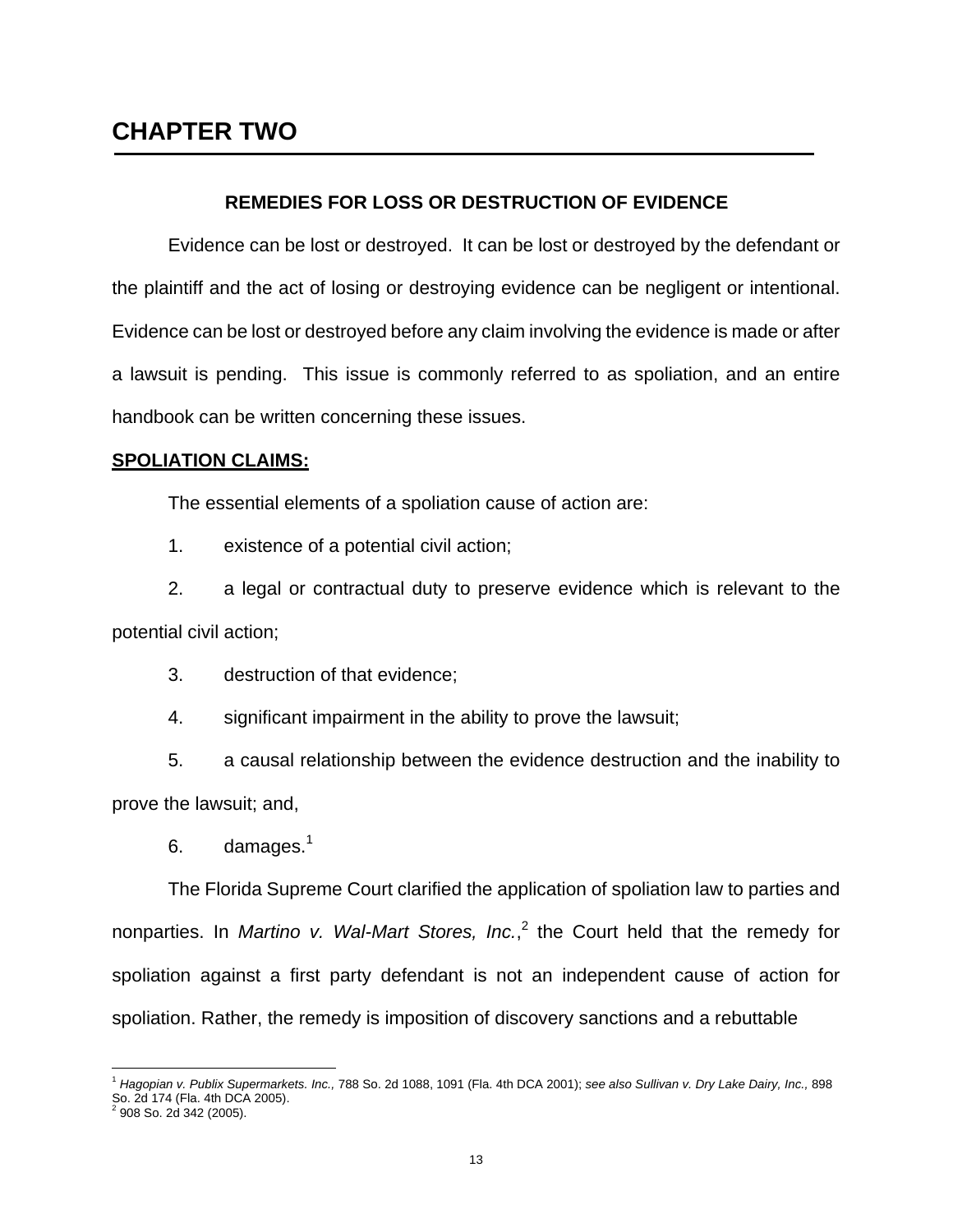presumption of negligence for the underlying tort. The Court did not consider whether there is a cause of action against a third party for spoliation of evidence. The Court also did not consider whether a counterclaim against a plaintiff may be made for spoliation of evidence.

 For purposes of spoliation, "evidence" does not include the injured part of a litigant's body. Thus a plaintiff who suffered a herniated disc was not obligated to forego surgery and preserve the damaged disc for examination.<sup>3</sup> The court suggested, however, that a personal injury litigant might be guilt of spoliation if he or she had surgery while a request for a defense medical examination was pending.

 Worker's compensation immunity does not bar an employee's action against as employer for spoliation.<sup>4</sup> The issue is unrelated to worker's compensation, because spoliation is an independent cause of action. Furthermore, the employer's spoliation might harm the employee's causes of action against third parties, rather than the employer itself.<sup>5</sup>

#### **SANCTIONS FOR FIRST PARTY SPOLIATION:**

 The Court, in *Martino*, determined that the remedy against a first party defendant for spoliation of evidence should be the *Valcin* presumption and sanctions, if found to be necessary.<sup>6</sup> To determine whether sanctions are warranted and if so, what sanction(s) is appropriate, the court shall determine (1) whether the evidence existed at one time, (2) whether the spoliator had a duty to preserve the evidence, and (3) whether the evidence was critical to an opposing party being able to prove its prima facie case or a defense. $<sup>7</sup>$ </sup>

If a party destroyed relevant and material information (and that information is so

<sup>&</sup>lt;sup>3</sup> *Vega v. CSCS International. N.V.*, 795 So. 2d 164, 167 (Fla. 3d DCA 2001).<br><sup>4</sup> *Townsend v. Conshor*, 832 So. 2d 166 (Fla. 2d DCA 2002).<br><sup>5</sup> *Id.* 

<sup>&</sup>lt;sup>6</sup> *Martino*, at 347. See, *Public Health Trust v. Valcin*, 507 So. 2d 596 (Fla. 1987).<br><sup>7</sup> Golden Yachts, Inc. v. Hall, 920 So. 2d 777 (Fla. 4<sup>th</sup> DCA 2006).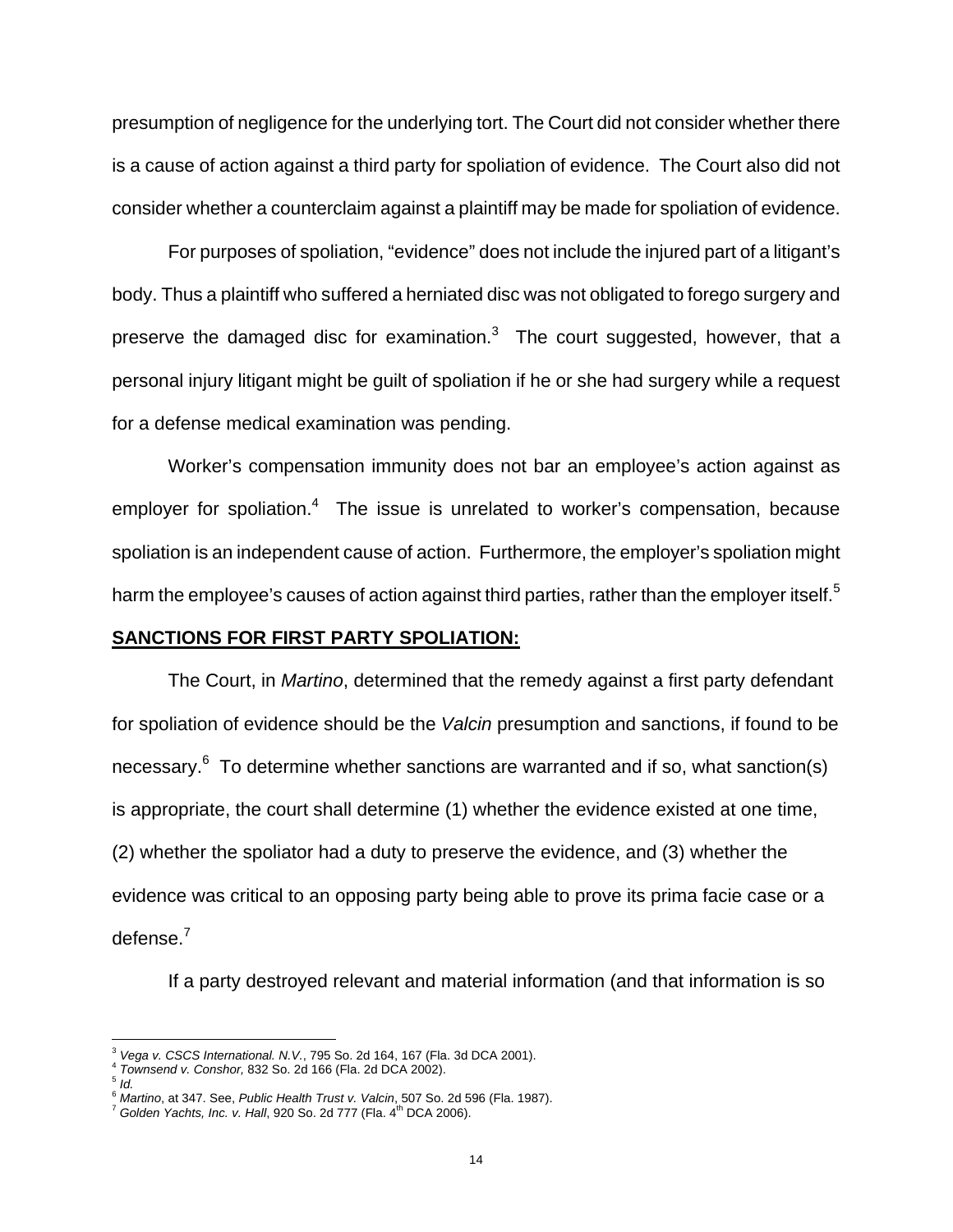essential to the opponent's defense that it cannot proceed) then striking of pleadings

may be warranted.<sup>8</sup>

While striking pleadings and/or dismissal with prejudice is considered a harsh

sanction, doing so is justified in some cases.

In *Tramel v. Bass*,<sup>9</sup> the trial court struck a defendant's answer and affirmative

defenses and entered a default judgment after finding that the defendant had altered

critical videotape evidence. The First District upheld the trial court's action, stating:

The reasonableness of a sanction depends in part on the willfulness or bad faith of the party. The accidental or negligent destruction of evidence often justifies lesser sanctions directed toward compensating the victims of evidence destruction. The intentional destruction or alteration of evidence undermines the integrity of the judicial process and, accordingly, may warrant imposition of the most severe sanction of dismissal of a claim or defense, the striking of pleadings, or entry of a default. Thus, in the case of the intentional alteration of evidence, the most severe sanctions are warranted as much for their deterrent effect on others as for the chastisement of the wrongdoing litigant.<sup>10</sup>

In *Tramel*, the egregious nature of the defendant's misconduct justified the entry of a

default judgment. Note, however, that a default judgment can be entered without a

finding of fraud or willful misconduct.

If a plaintiff cannot proceed without certain evidence and the defendant fails

to preserve that evidence, a default judgment may be entered against the defendant

on that basis.<sup>11</sup> A finding of bad faith is not imperative.<sup>12</sup> Conversely, in cases where

evidence is destroyed unintentionally and the prejudice is not fatal to the other party,

 $\overline{a}$ <sup>8</sup> *New Hampshire Ins. Co. v. Royal Ins. Co.,* 559 So. 2d 102 (Fla. 4th DCA 1990); *Sponco Manufacturinq, Inc. v. Alcover,* 656 So. 2d

<sup>&</sup>lt;sup>9</sup> Tramel v. Bass, 672 So. 2d 78 (Fla. 1<sup>st</sup> DCA 1996).<br><sup>10</sup> 672 So. 2d at 84 (citations and footnotes omitted).<br><sup>11</sup> Sponco Manufacturing, supra.<br><sup>12</sup> Id.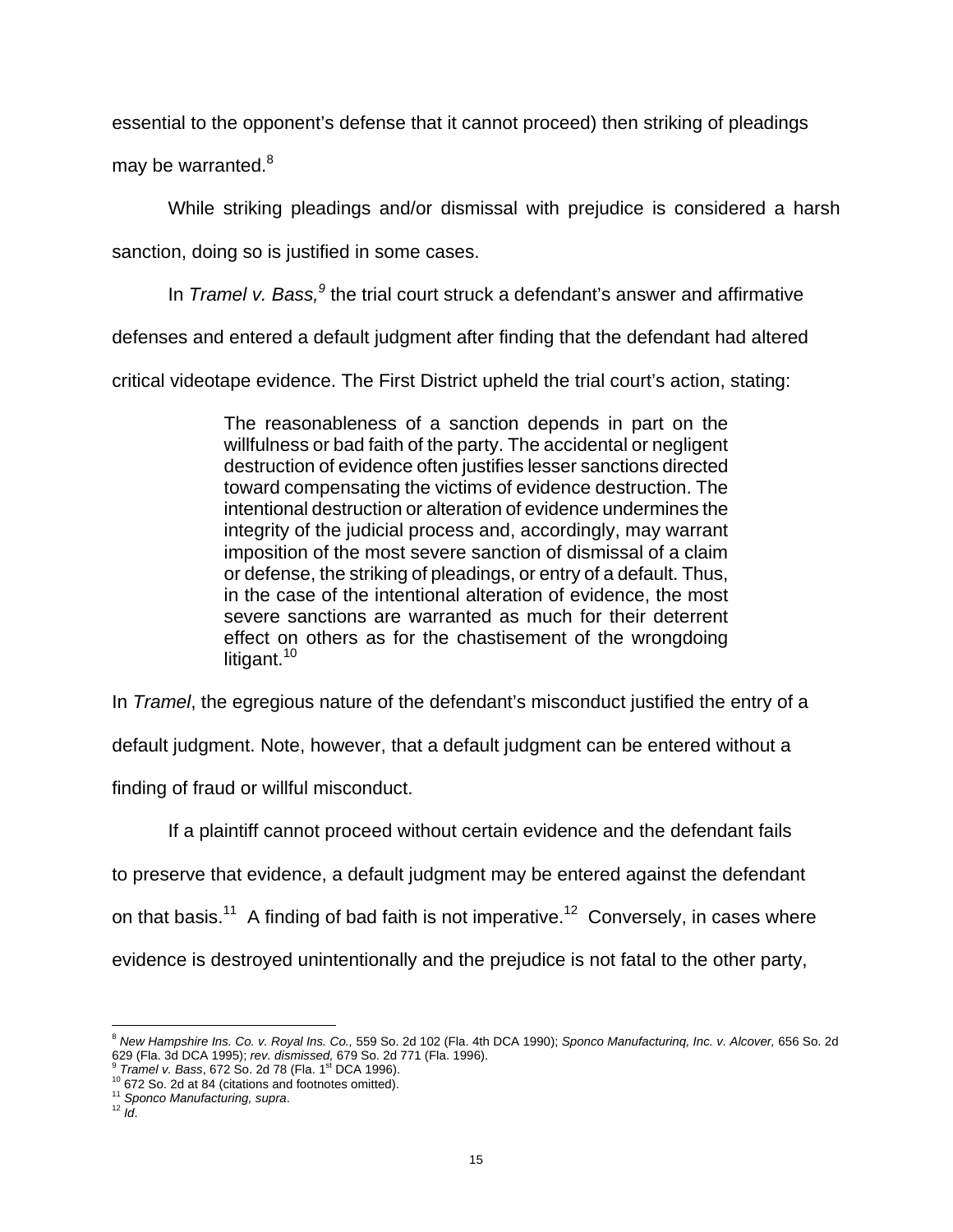lesser sanctions should usually be applied. $13$ 

In Figgie International, Inc. v. Alderman,<sup>14</sup> the trial court entered a default judgment against a defendant for numerous discovery violations, including destruction of relevant documents. On appeal, the Third District Court of Appeal affirmed. It agreed with the trial court that defendant violated the discovery rules willfully and in bad faith, and that the most severe sanction was justified.

 As the Third District observed in *Figgie International,* severe sanctions are justified when a party willfully fails to comply with discovery obligations. Therefore, destruction of documents alone can trigger a default order as long as the destruction is willful.

 In *Figgie International,* however, there was more than document destruction involved. The trial court also found the defendant presented false and evasive testimony through its safety director and provided incomplete discovery responses. That conduct provided additional support for the trial court's decision to enter a default judgment.

 The Third District also upheld dismissal in *Lent v. Baur Miller & Webner. P.A*. 15 In that case, the plaintiff and her counsel apparently tried to intimidate a critical witness to prevent him from testifying. The plaintiff also refused to allow the witness's deposition to be taken though the court had entered an order compelling her to consent. The court's opinion explained that consent to the deposition was required under the applicable German law.<sup>16</sup> Apparently, German law would have otherwise made the discussions between the plaintiff and the witness privileged.

1

<sup>&</sup>lt;sup>13</sup> Aldrich v. Roche Biomedical Laboratories, Inc., 737 So. 2d 1124 (Fla. 5<sup>th</sup> DCA 1999).<br><sup>14</sup> 698 So. 2d 563 (Fla. 3d DCA 1997).<br><sup>15</sup> 710 So. 2d 156 (Fla. 3d DCA 1998).<br><sup>16</sup> *Id.* at 157.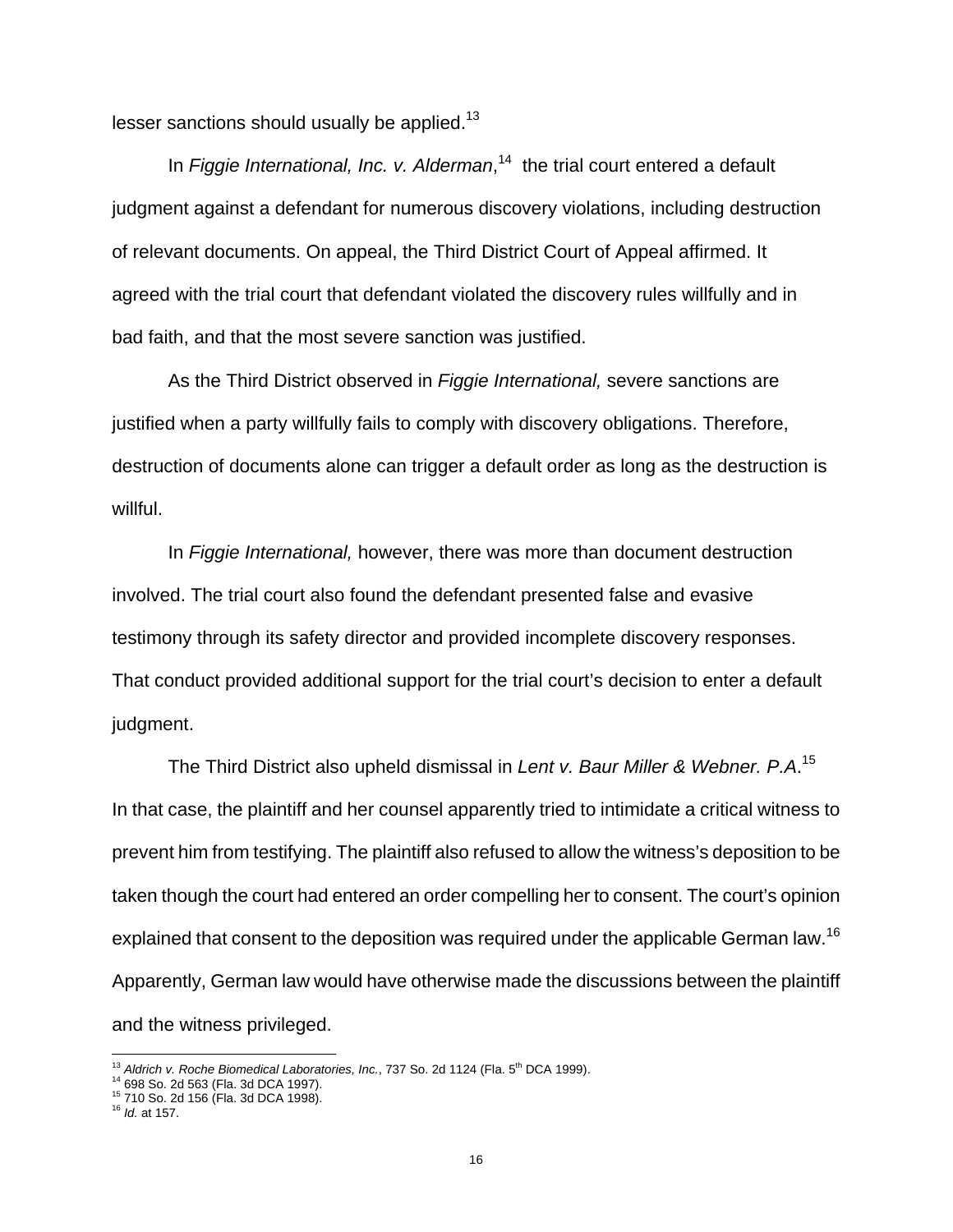The Second District has held that a legal duty to preserve video recordings does not arise until the injured party makes a written request for preservation of the recorded information.<sup>17</sup>

Hernandez v. Pino,<sup>18</sup> involved the unintentional misplacement of dental x-rays by plaintiff's counsel. The court held that summary judgment was inappropriate in that defense counsel had given the x-rays to its expert (before they were misplaced) and was able to defend the case. No willful conduct was found.<sup>19</sup>

<sup>&</sup>lt;sup>17</sup> Osmulski v. Oldsmar Fine Wine, Inc., 93 So. 3d 389 (Fla. 2d DCA 2012).<br><sup>18</sup> 482 So. 2d 450 (Fla. 3d DCA 1986).<br><sup>19</sup> Aldrich v. Roche Biomedical Laboratories, Inc., supra.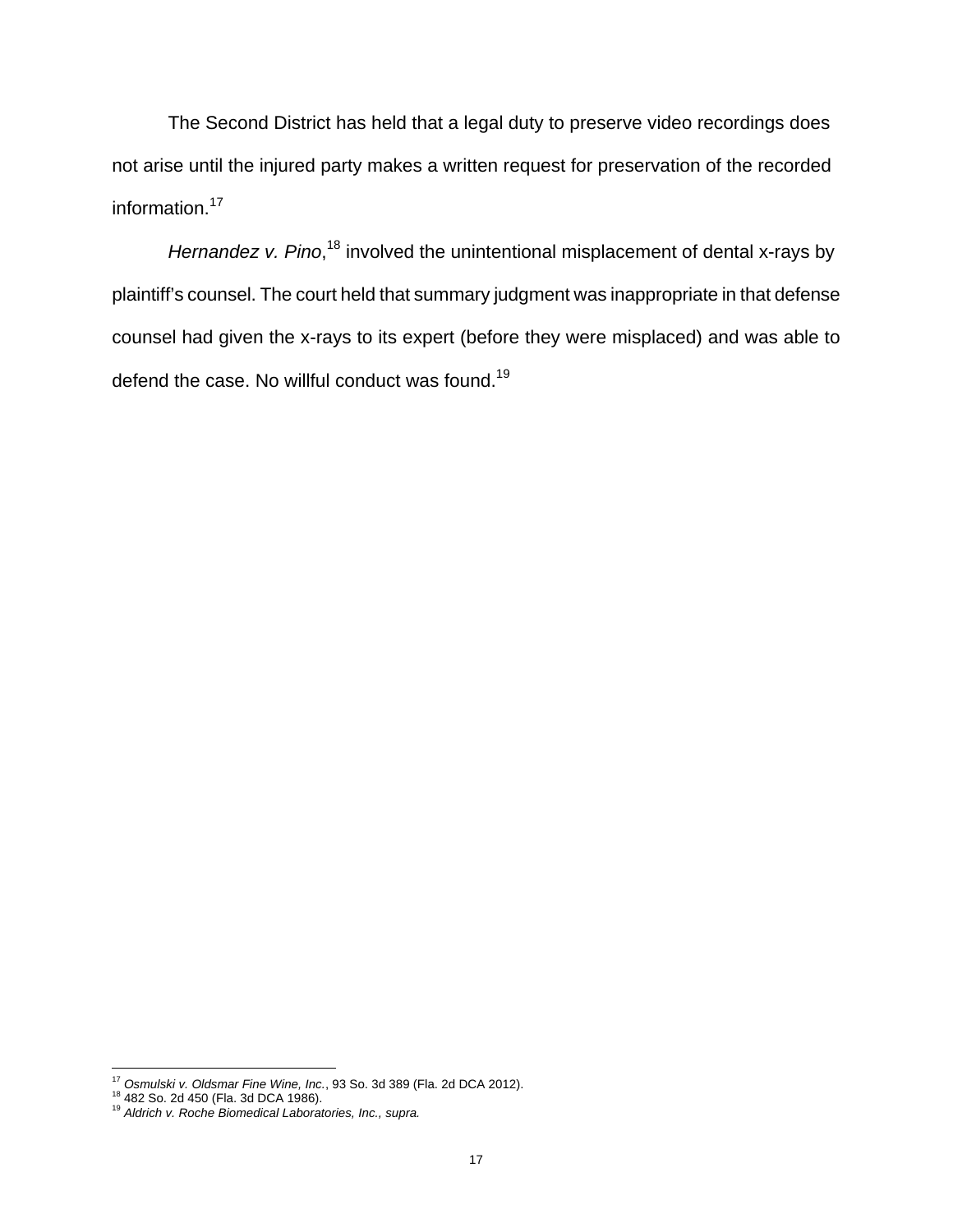#### **REMEDIES FOR FRAUD ON THE COURT**

A trial court has the inherent authority to dismiss an action as a sanction when a party has perpetuated a fraud on the court. However, this power should be exercised cautiously, sparingly, and only upon the most blatant showing of fraud, pretense, collusion, or other similar wrong doing.<sup>1</sup> Fraud on the court occurs where there is clear and convincing evidence "that a party has sentiently set in motion some unconscionable scheme calculated to interfere with the judicial system's ability impartially to adjudicate a matter by improperly influencing the trier or unfairly hampering the presentation of the opposing party's claim or defense."<sup>2</sup>

Although a finding of fraud on the court generally has been premised on a proven outright lie on a critical issue or the intentional destruction or alteration of determinative evidence, whatever scheme or fraud a court finds must be supported by clear and convincing evidence that goes to "the very core issue at trial."<sup>3</sup>

A trial court's decision on whether to dismiss a case for fraud on the court is reviewed under a somewhat narrowed abuse of discretion standard, to take into account that the dismissal must be established by clear and convincing evidence.<sup>4</sup> For the trial court to properly exercise its discretion, there must be an evidentiary basis to dismiss the case. An evidentiary hearing is almost always necessary to provide clear and convincing evidence to support dismissal for fraud, even where neither party requests the hearing.<sup>5</sup> In

<sup>&</sup>lt;sup>1</sup> Granados v. Zehr, 979 So. 2d 1155 (Fla.  $5<sup>th</sup>$  DCA 2008).

<sup>&</sup>lt;sup>2</sup> Cox v. Burke, 706 So. 2d 43, 46 (Fla. 5<sup>th</sup> DCA 1998).<br><sup>3</sup> E. I. Dupont DeNemours & Co. v. Sidran, 140 So. 3d 620, 623 (Fla. 3d DCA 2014).<br><sup>4</sup> Gautreaux v. Maya, 112 So. 3d 146, 149 (Fla. 5<sup>th</sup> DCA 2013).<br><sup>5</sup> Gilbert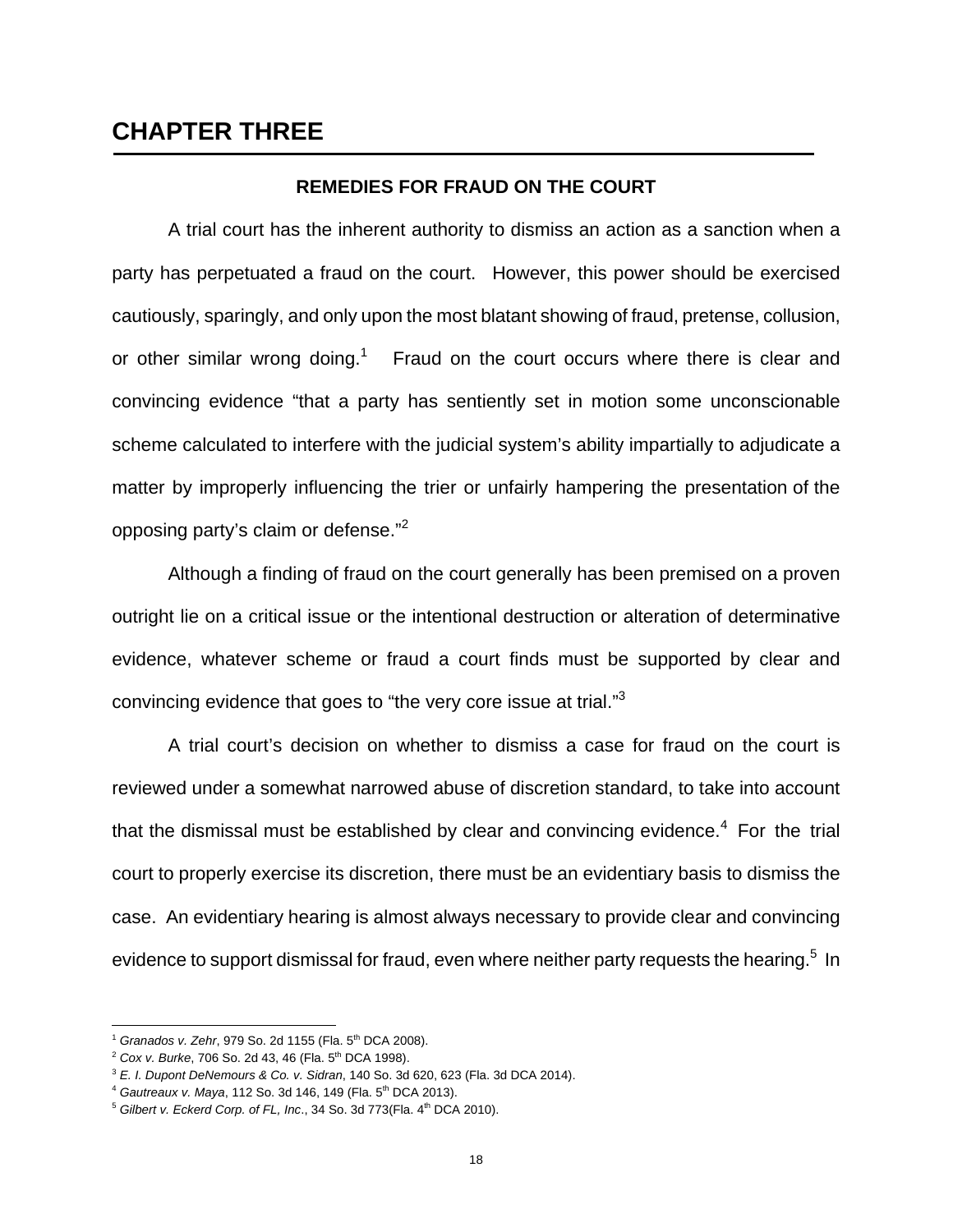a recent case, the third district court of appeal remanded the case to the trial court for an evidentiary hearing where the trial court had dismissed the case with prejudice based on fraud on the court.<sup>6</sup>

<sup>6</sup> *Diaz v. Home Depot USA, Inc*., 137 So. 3d 1195 (Fla. 3d DCA 2014).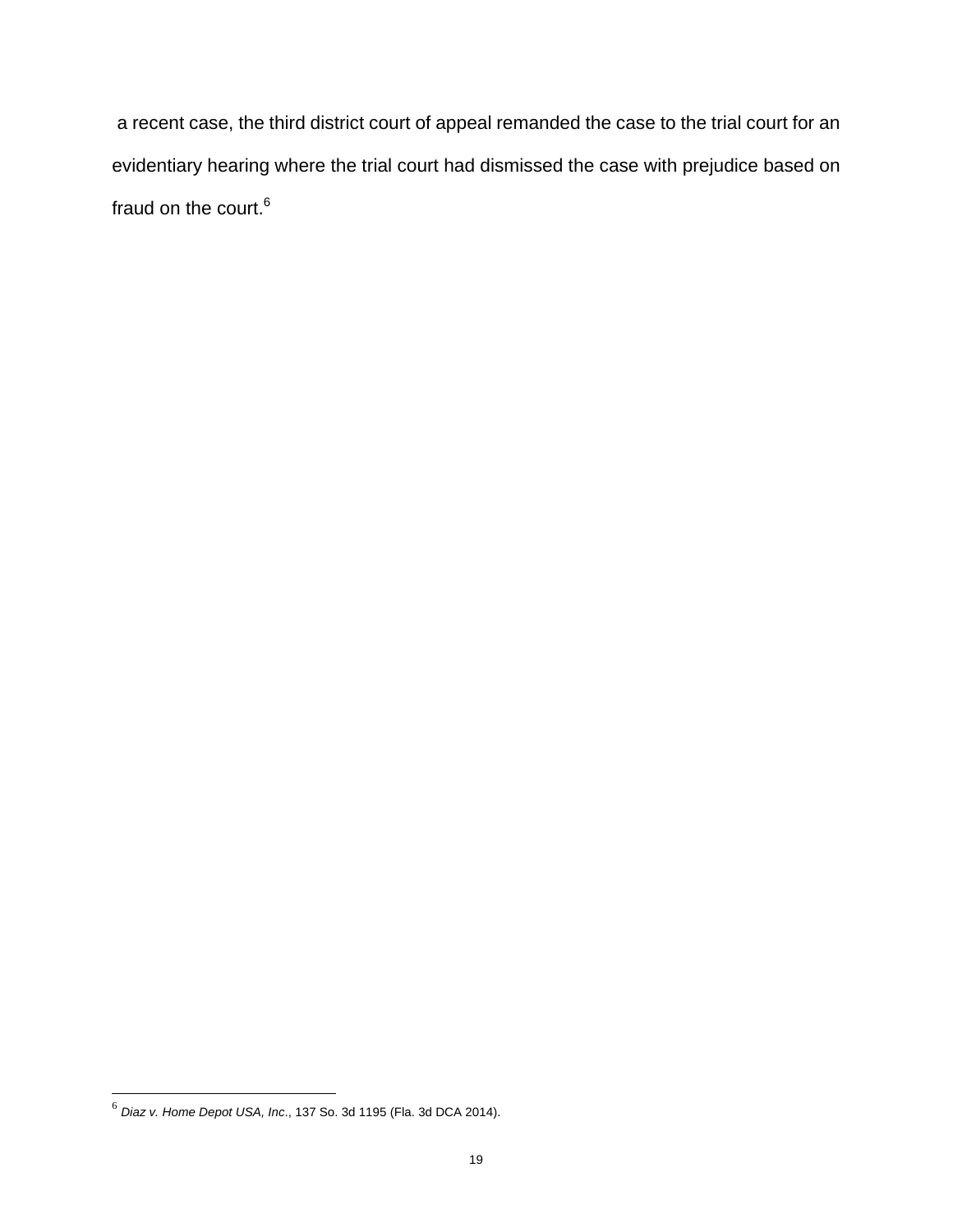#### **SELECTED CASES ON FRAUD ON THE COURT**

In summary, the requisite fraud on the court for dismissal occurs only where it can be demonstrated, clearly and convincingly, that a party has sentiently set in motion an unconscionable scheme calculated to interfere with the judicial system's ability to impartially adjudicate a matter by improperly influencing the trier of fact or unfairly hampering the presentation of the opposing party's claim or defense. When reviewing a case for fraud, the court should consider the proper mix of factors and carefully balance a policy favoring adjudication on the merits with competing policies to maintain the integrity of the judicial system. An order granting a dismissal or default for fraud on the court will almost always require an evidentiary hearing and must include express written findings supported by the evidence demonstrating that the trial court has carefully balanced the equities and supporting the conclusion that the moving party has proven, clearly and convincingly, that the non-moving party implemented a deliberate scheme calculated to subvert the judicial process. The appellate court will review using an "abuse of discretion" standard narrowed by the clear and convincing evidence requirement for fraud.

Misconduct that falls short of the rigors of this test, including inconsistency, nondisclosure, poor recollection, dissemblance, and even lying, is insufficient to support a dismissal for fraud, and potential harm must be managed through cross-examination. In some cases, even where fraud is shown, the trial court may impose lesser sanctions than dismissal when warranted.

| <b>CASE</b>                                                                                         | <b>RULING</b>    | <b>UPHELD?</b>  | <b>NOTES</b>                                                                                                                                                                                                                                                                 |
|-----------------------------------------------------------------------------------------------------|------------------|-----------------|------------------------------------------------------------------------------------------------------------------------------------------------------------------------------------------------------------------------------------------------------------------------------|
| <b>First DCA</b>                                                                                    |                  |                 |                                                                                                                                                                                                                                                                              |
| Wells Fargo Bank,<br>N.A. v. Reeves, 92<br>So. 3d 249 (Fla. 1st<br>DCA 2012)                        | <b>Dismissal</b> | <b>REVERSED</b> | Mortgage foreclosure case dismissed<br>for allegedly fraudulent allegations in<br>the complaint regarding ownership of<br>the paper at issue; assertions in a<br>motion to dismiss the complaint do<br>not provide an evidentiary basis for<br>finding fraud upon the court. |
| Jesse v.<br><b>Commercial Diving</b><br>Acad., 963 So. 2d<br>308 (Fla. 1 <sup>st</sup> DCA<br>2007) | <b>Dismissal</b> | Affirmed        | Record disclosed that appellant<br>intentionally falsified testimony on<br>material issues. No abuse<br>0t<br>discretion with sanction of dismissal.                                                                                                                         |

Cases in the following chart show how the respective district courts of appeal handle fraud on the court.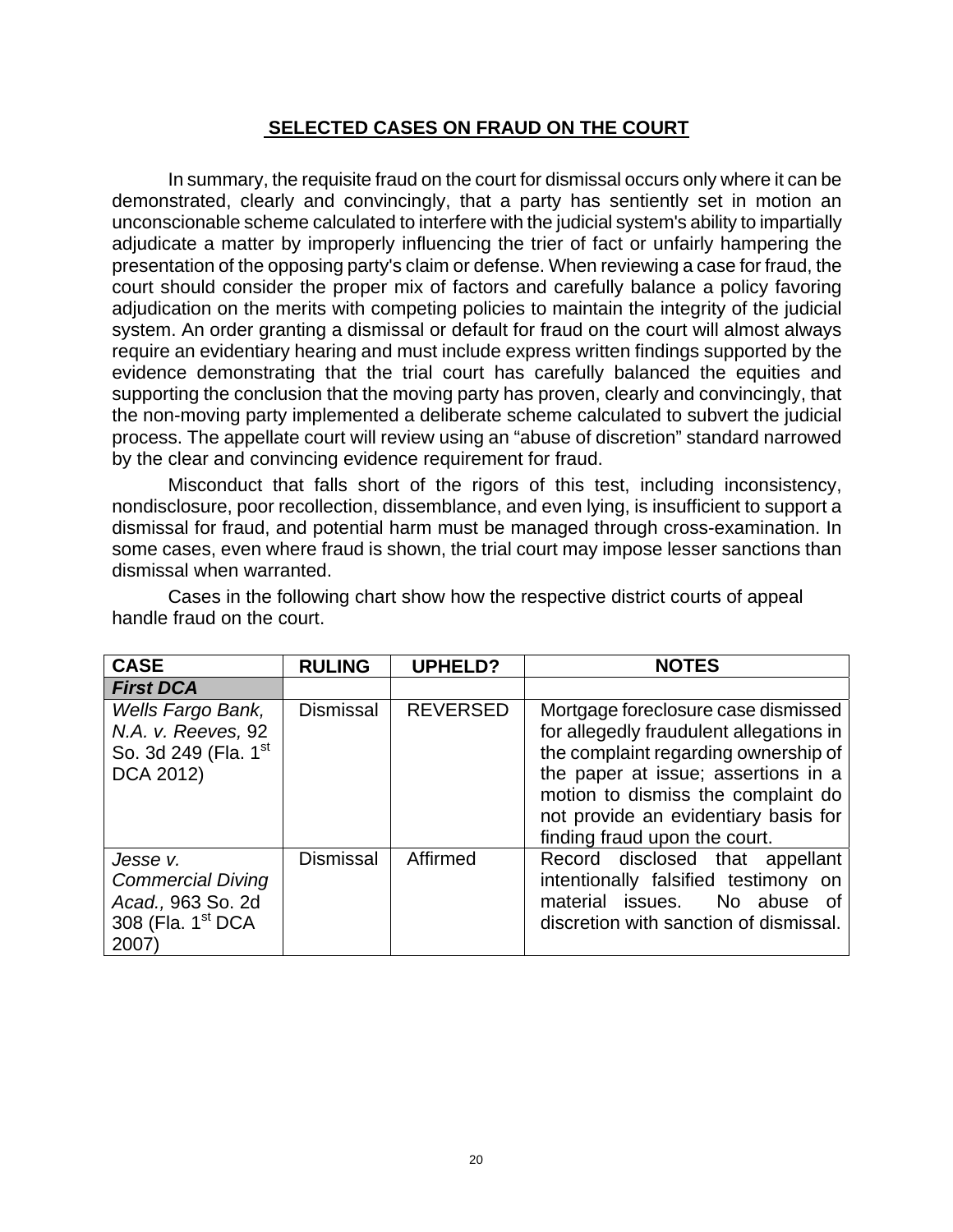| Johnson v.<br>Swerdzewski,<br>935 So. 2d 57<br>(Fla. 1 DCA 2006)                                               | <b>JNOV</b><br>after<br>verdict | <b>REVERSED</b>                                                 | Dental malpractice case in which<br>Defendant moved for directed verdict<br>based on fraudulent answers to pretrial<br>discovery that were uncovered during<br>cross-examination; court deferred ruling<br>until after verdict and granted JNOV for<br>fraud on court; REVERSED because<br>review of dismissal for fraud prior to<br>trial (abuse of discretion) is not<br>equivalent to standard of review for<br>JNOV; review is far less deferential to<br>trial judge once jury verdict is entered. |
|----------------------------------------------------------------------------------------------------------------|---------------------------------|-----------------------------------------------------------------|---------------------------------------------------------------------------------------------------------------------------------------------------------------------------------------------------------------------------------------------------------------------------------------------------------------------------------------------------------------------------------------------------------------------------------------------------------------------------------------------------------|
| Hutchinson v.<br><b>Plantation Bay</b><br>Apartments, LLC,<br>931 So. 2d 957<br>(Fla.1 <sup>st</sup> DCA 2006) | <b>Dismissal</b>                | Affirmed                                                        | Failure to disclose past attack by dog<br>and pre-existing symptoms rose to level<br>of effort to stymie discovery on central<br>issue amounting to fraud.                                                                                                                                                                                                                                                                                                                                              |
| Distefano v. State<br>Farm Mut. Auto.<br>Ins. Co.,<br>846 So. 2d 572<br>(Fla. 1 <sup>st</sup> DCA 2003)        | <b>Dismissal</b>                | Affirmed                                                        | Plaintiff gave false deposition testimony<br>by not disclosing subsequent accident<br>and prior treatment and symptoms that<br>were central to case; faulty memory not<br>an excuse under these facts; this case<br>has been cited in later cases.                                                                                                                                                                                                                                                      |
| Baker v. Myers<br>Tractor Services,<br>Inc., 765 So. 2d<br>149 (Fla. 1 <sup>st</sup> DCA<br>2000)              | <b>Dismissal</b>                | Affirmed                                                        | Trial<br>judge<br>found<br>that<br>plaintiff<br>intentionally omitted prior knee injury<br>and treatment which was central to<br>case; appellate court noted that court<br>could have fashioned a lesser sanction,<br>but "while this court might have<br>imposed a lesser sanction, the question<br>in this case is close enough that we<br>cannot declare the lower court to have<br>abused its discretion."                                                                                          |
| <b>Second DCA</b>                                                                                              |                                 |                                                                 |                                                                                                                                                                                                                                                                                                                                                                                                                                                                                                         |
| Pena v. Citizens<br>Prop. Ins. Co., 88<br>So. 3d 965 (Fla. 2d<br>DCA 2012)                                     | <b>Dismissal</b>                | <b>REVERSED</b><br>in favor of<br>fees and<br>costs<br>sanction | Affidavits submitted by Plaintiffs in<br>opposition to summary judgment<br>were false hampering the<br>presentation of Defendant's<br>procedural defense; fraud was<br>proven, but dismissal with prejudice<br>too severe where liability was<br>admitted.                                                                                                                                                                                                                                              |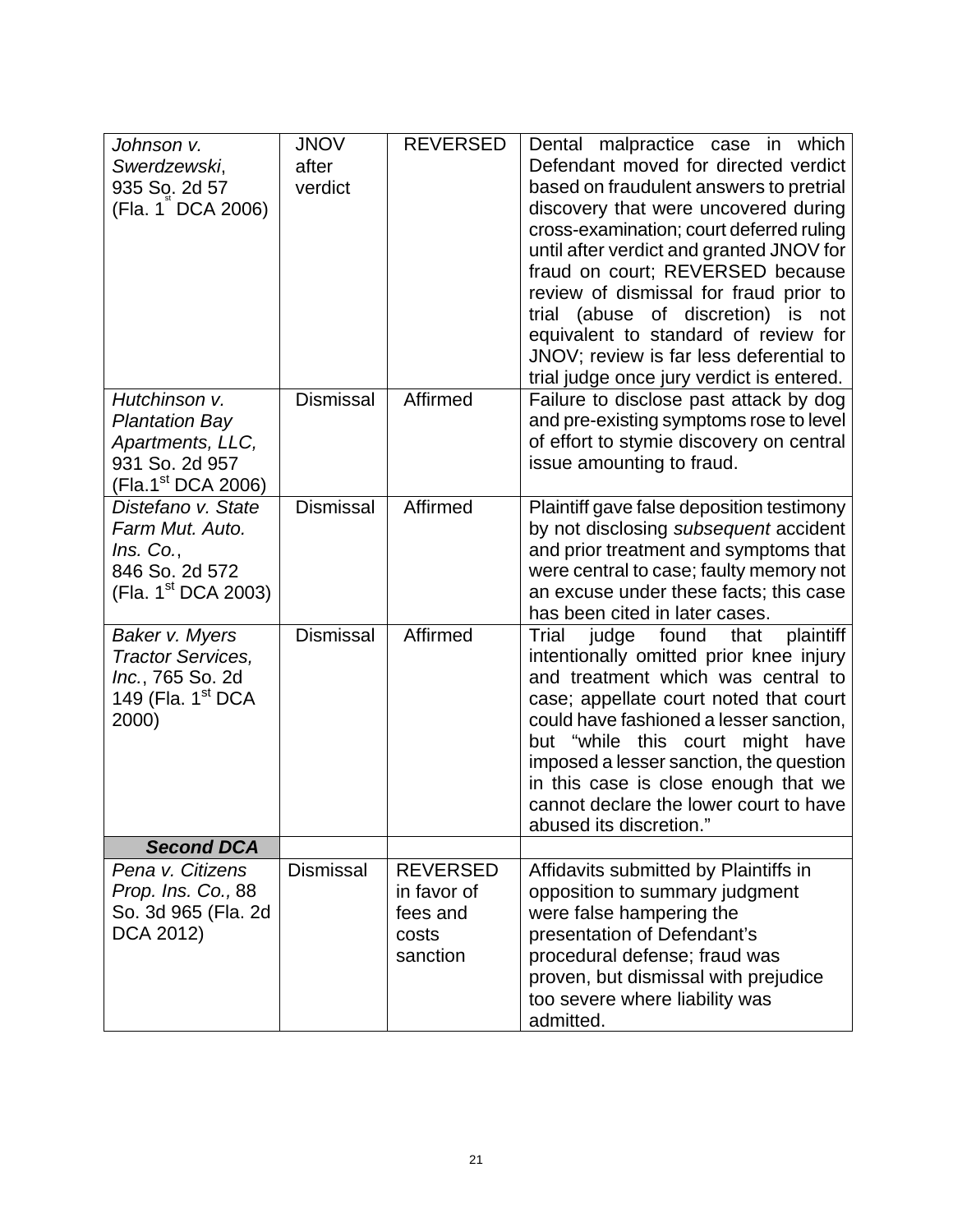| King v. Taylor, 3<br>So. 3d 405 (Fla. 2d<br>DCA 2009)                                    |                  | Dismissal of<br>Appeal | Divorce support enforcement case in<br>which former husband filed appeal<br>from lower court ruling but then sent<br>fraudulent correspondence to the entity<br>responsible for disbursing the military<br>retirement benefits and also supplied it<br>with phony court orders in an effort to<br>unburden him from requirements of<br>lower court's order.                                                                                                                                                                                                                                                                                                                                                                                                                  |
|------------------------------------------------------------------------------------------|------------------|------------------------|------------------------------------------------------------------------------------------------------------------------------------------------------------------------------------------------------------------------------------------------------------------------------------------------------------------------------------------------------------------------------------------------------------------------------------------------------------------------------------------------------------------------------------------------------------------------------------------------------------------------------------------------------------------------------------------------------------------------------------------------------------------------------|
| Ramey v. Haverty<br>Furniture Cos.<br>Inc., 993 So. 2d<br>1014 (Fla. 2d<br>DCA 2008)     | <b>Dismissal</b> | Affirmed               | The court stated that the evidence<br>concerning<br>Mr.<br>Ramey's<br>conduct<br>"demonstrated clearly and convincingly<br>that the plaintiff sentiently set in motion<br>unconscionable<br>scheme<br>some<br>calculated to interfere with the judicial<br>system's ability impartially to adjudicate<br>this matter by improperly influencing<br>the trier of fact or unfairly hampering<br>the presentation of the opposing<br>party's claim or defense." The court<br>further stated that "the injuries that<br>were lied about are the nexus of the<br>case." App ct found that The trial court<br>properly exercised its discretion in<br>imposing the severe<br>sanction<br>of<br>dismissal for the clearly established<br>severe misconduct of fraud on the<br>court. |
| Kubel v. San<br>Marco<br>Floor & Wall, Inc.,<br>967 So. 2d 1063<br>(Fla. 2d DCA<br>2007) | <b>Dismissal</b> | <b>REVERSED</b>        | Plaintiff's husband got report from<br>treater with info inconsistent with wife's<br>testimony and gave it to his lawyer;<br>report by treating doctor was then<br>changed at request of plaintiffs.<br>Defendant failed to produce clear and<br>convincing evidence of fraud; issue<br>best managed on cross at trial.                                                                                                                                                                                                                                                                                                                                                                                                                                                      |
| Miller v. Nelms,<br>966 So. 2d 437<br>(Fla. 2d DCA<br>2007)                              | <b>Dismissal</b> | <b>REVERSED</b>        | Complaint was dismissed as sham<br>pleading; App ct found that trial court<br>lacked evidentiary basis for dismissal.                                                                                                                                                                                                                                                                                                                                                                                                                                                                                                                                                                                                                                                        |
| Howard v. Risch,<br>959 So. 2d 308<br>(Fla. 2d DCA<br>2007)                              | <b>Dismissal</b> | <b>REVERSED</b>        | Trial judge dismissed for failure to<br>disclose criminal history and full<br>medical history; app ct found that trial<br>ct did not have evidence to support<br>findings of fact based on heightened<br>clear and convincing standard and no                                                                                                                                                                                                                                                                                                                                                                                                                                                                                                                                |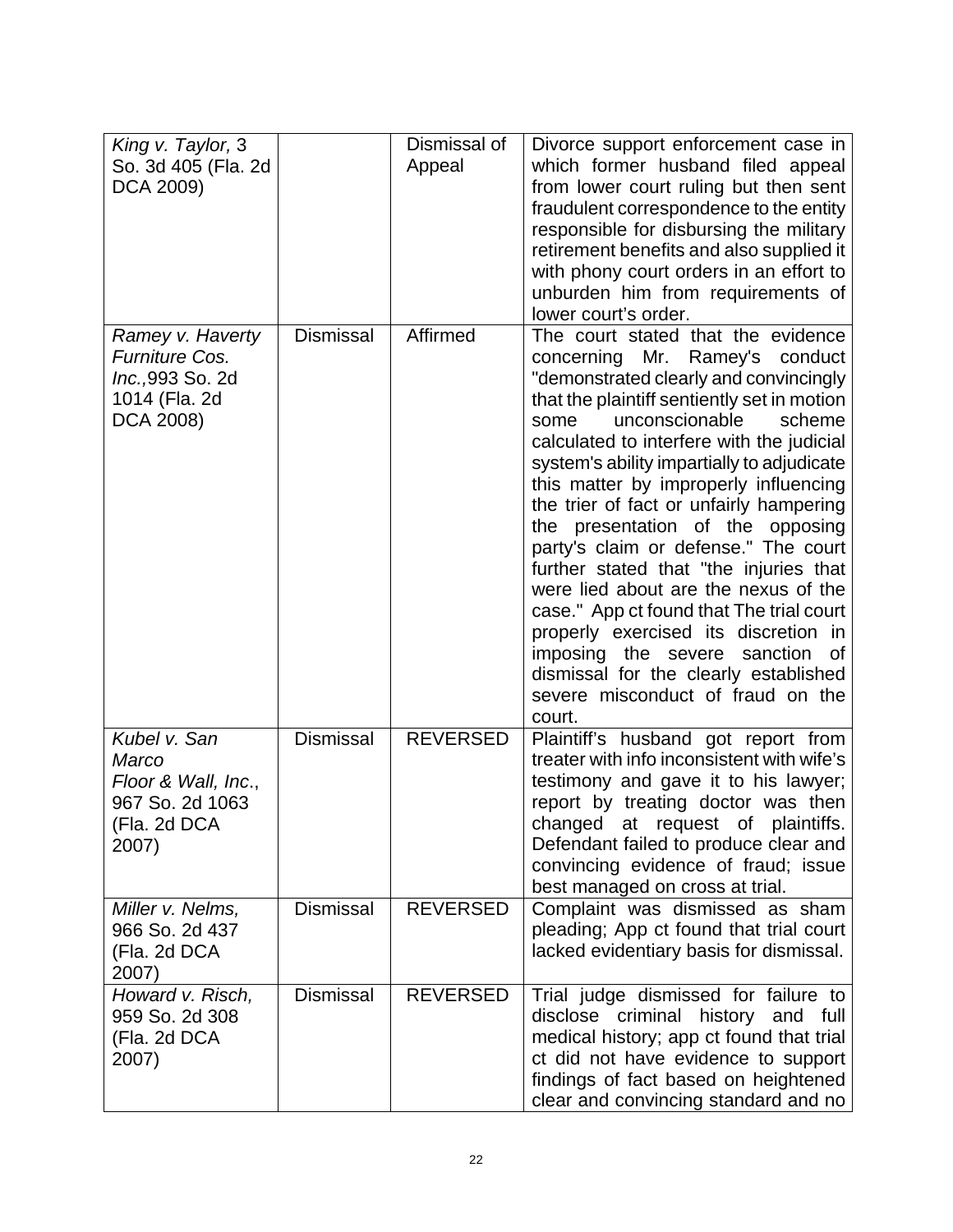|                                                                                         |                                       |                                                     | showing criminal record had anything<br>to do with issues in trial and medical<br>omissions involved minor incidents.                                                                                                                                                                                                                                                                                                                                              |
|-----------------------------------------------------------------------------------------|---------------------------------------|-----------------------------------------------------|--------------------------------------------------------------------------------------------------------------------------------------------------------------------------------------------------------------------------------------------------------------------------------------------------------------------------------------------------------------------------------------------------------------------------------------------------------------------|
| Myrick v. Direct<br>General Ins. Co.,<br>932 So. 2d 392<br>(Fla. 2d DCA<br>2006)        | <b>Dismissal</b>                      | <b>REVERSED</b>                                     | Trial judge took no evidence at<br>dismissal hearing, so appellate court<br>had same cold record as the trial judge<br>and found that finding of fraud was an<br>abuse of discretion; stringent standard<br>for extreme sanction not met.                                                                                                                                                                                                                          |
| Laschke v. R. J.<br>Reynolds Tobacco<br>Co., 872 So. 2d<br>344<br>(Fla. 2d DCA<br>2004) | <b>Dismissal</b>                      | <b>REVERSED</b>                                     | <b>Plaintiff</b><br>tobacco<br>in<br>asked<br>case<br>oncologist to put in records<br>that<br>smoking caused her cancer<br>then<br>denied<br>doing so on<br>deposition;<br>dismissal too stringent, as this thwarted<br>effort would not hamper defense.                                                                                                                                                                                                           |
| Jacob v.<br>Henderson, 840<br>So. 2d 1167<br>(Fla. 2d DCA<br>2003)                      | <b>Dismissal</b>                      | <b>REVERSED</b>                                     | Plaintiff stated under oath that she<br>could not do several things<br>that<br>surveillance video demonstrated that<br>she was capable of doing; trial judge<br>dismissed for fraud; DCA reviewed the<br>same surveillance tape and deposition<br>as trial judge, so less deference is<br>given; when degree of injury as<br>opposed to fact of injury is involved, it<br>is a credibility issue for jury and not a<br>calculated scheme to impede the<br>defense. |
| Morgan v.<br>Campbell, 816 So.<br>2d 251<br>(Fla. 2d DCA<br>2002)                       | <b>Dismissal</b>                      | Affirmed                                            | <b>Plaintiff</b><br>claimed<br>prior<br>back<br>no<br>treatment when she had been treated<br>16 times; at evidentiary hearing, judge<br>credibility<br>weighed<br>οf<br>plaintiff<br>(deference given); Plaintiff's disclosure<br>of some treatment does not constitute<br>"truthful disclosure."                                                                                                                                                                  |
| <b>Third DCA</b>                                                                        |                                       |                                                     |                                                                                                                                                                                                                                                                                                                                                                                                                                                                    |
| Lerner v. Halegua,<br>154 So. 3d 445<br>(Fla. 3d DCA<br>2014)                           | Order<br>Striking<br><b>Pleadings</b> | <b>REVERSED</b><br>and<br>remanded                  | Trial court based finding of fraud on still<br>digital photos from surveillance video.<br>Because the underlying video was not<br>properly authenticated, there was not<br>clear<br>competent<br>and<br>convincing<br>evidence<br>fraudulent<br>of<br>litigation<br>conduct.                                                                                                                                                                                       |
| E.I. DuPont De<br>Nemours & Co. v.<br>Sidran, 140 So. 3d<br>620 (Fla. 3d DCA            | Order<br>Striking<br>Pleadings        | <b>REVERSED</b><br>and<br>remanded<br>for new trial | Trial court did not base findings of<br>fraud on the court on evidence of<br>record and findings were inconsistent<br>with evidence.                                                                                                                                                                                                                                                                                                                               |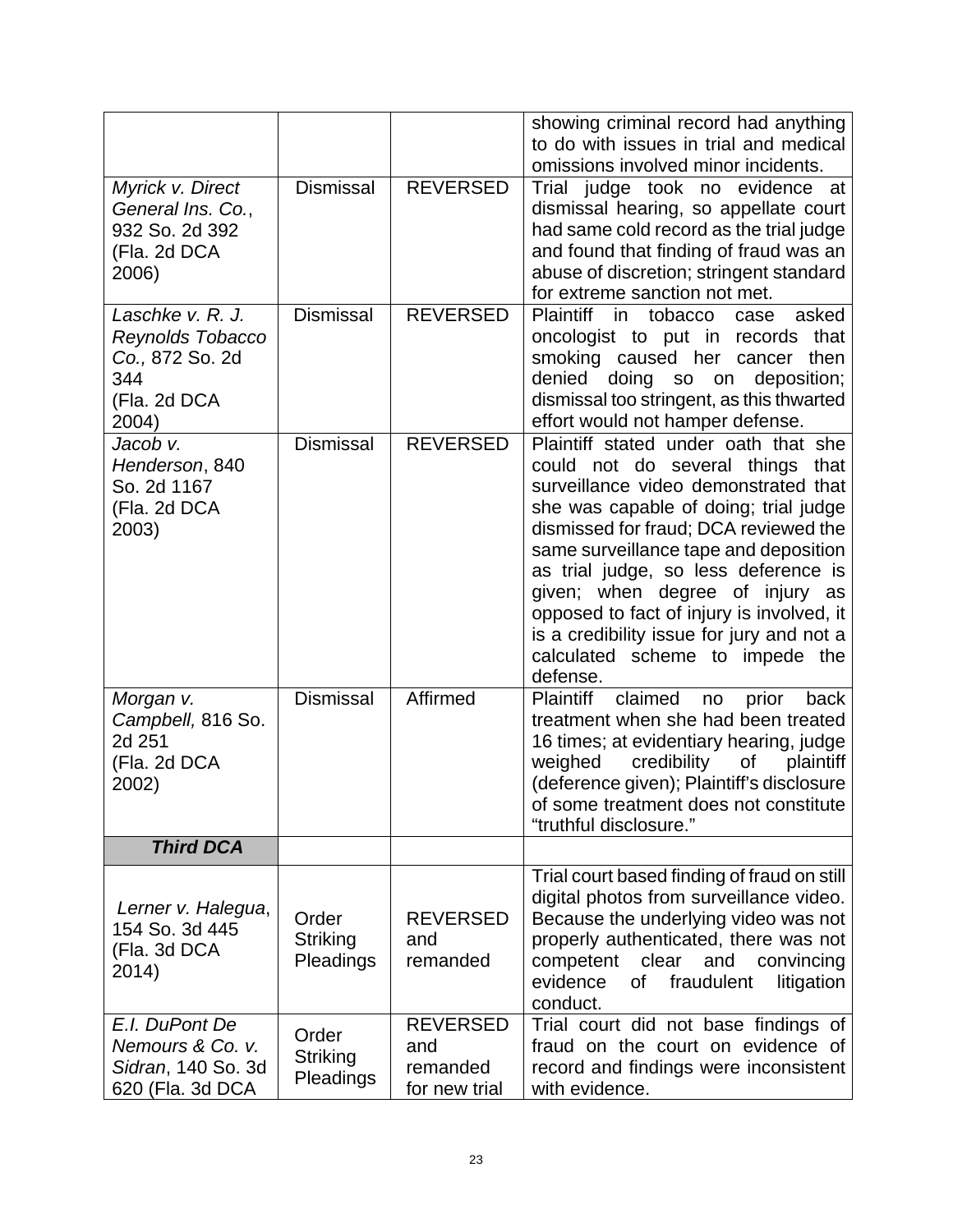| 2014)                                                                                          |                          |                                                                                       |                                                                                                                                                                                                                                                                                                                                                                                                                                                                                                   |
|------------------------------------------------------------------------------------------------|--------------------------|---------------------------------------------------------------------------------------|---------------------------------------------------------------------------------------------------------------------------------------------------------------------------------------------------------------------------------------------------------------------------------------------------------------------------------------------------------------------------------------------------------------------------------------------------------------------------------------------------|
| Diaz v. Home<br>Depot USA, Inc.,<br>137 So. 3d 1195<br>(Fla. 3d DCA<br>2014)                   | <b>Dismissal</b>         | <b>REVERSED</b><br>and<br>remanded<br>for<br>evidentiary<br>hearing                   | Trial court did not provide proper notice<br>and hold hearing from which to make<br>requisite findings supporting dismissal.                                                                                                                                                                                                                                                                                                                                                                      |
| Faddis v. City of<br>Homestead, 121<br>So. 3d 1134 (Fla.<br>3d DCA 2013)                       | Striking of<br>Pleadings | Affirmed                                                                              | Record<br>demonstrates<br>plaintiff<br>"sentiently<br>set<br>in<br>motion<br>some<br>unconscionable scheme calculated to<br>interfere with the judicial system's<br>ability impartially to adjudicate a matter<br>by improperly influencing the trier of<br>fact or unfairly hampering the<br>presentation of the opposing party's<br>claim or defense."                                                                                                                                          |
| <b>Empire World</b><br>Towers, LLC v.<br>Cdr Créances, 89<br>So. 3d 1034 (Fla.<br>3d DCA 2012) | Striking of<br>Pleadings | Affirmed as<br>to certain<br>Defendants,<br><b>REVERSED</b><br>as to one<br>Defendant | Trial court made specific factual<br>findings supported by clear and<br>convincing evidence that Defendants<br>attempted to defraud the court and<br>conceal ownership interests by: (1)<br>fabricated<br>producing<br>corporate<br>documents; (2) committing perjury in<br>affidavits and depositions; and (3)<br>suborning the perjury of material<br>witnesses and providing them with<br>scripts of lies to repeat under oath;<br>supported by overwhelming clear and<br>convincing evidence. |
| Suarez v.<br>Benihana Nat'l of<br>Fla. Corp., 88 So.<br>3d 349 (Fla. 3d<br>DCA 2012)           | <b>Dismissal</b>         | <b>VACATED</b><br>and<br><b>REMANDED</b><br>to Reinstate<br>Case                      | P.I. case alleging failure to provide<br>adequate security; answers in depo in<br>P.I. case differed from testimony in<br>criminal case three years earlier;<br>record fails to show clearly and<br>convincingly a scheme to hide the<br>truth; contradictions do not "go to the<br>very heart" of claims in P.I. case.                                                                                                                                                                           |
| Sky Dev., Inc. v.<br>Vistaview Dev.,<br>Inc., 41 So. 3d 918<br>(Fla. 3d DCA<br>2010)           | Dismissal                | Affirmed                                                                              | Officers of plaintiff corporation passed<br>note to witness during depo and text<br>message to witness during trial; ample<br>evidence for the trial court to conclude<br>unconscionable<br>scheme<br>was<br>underway.                                                                                                                                                                                                                                                                            |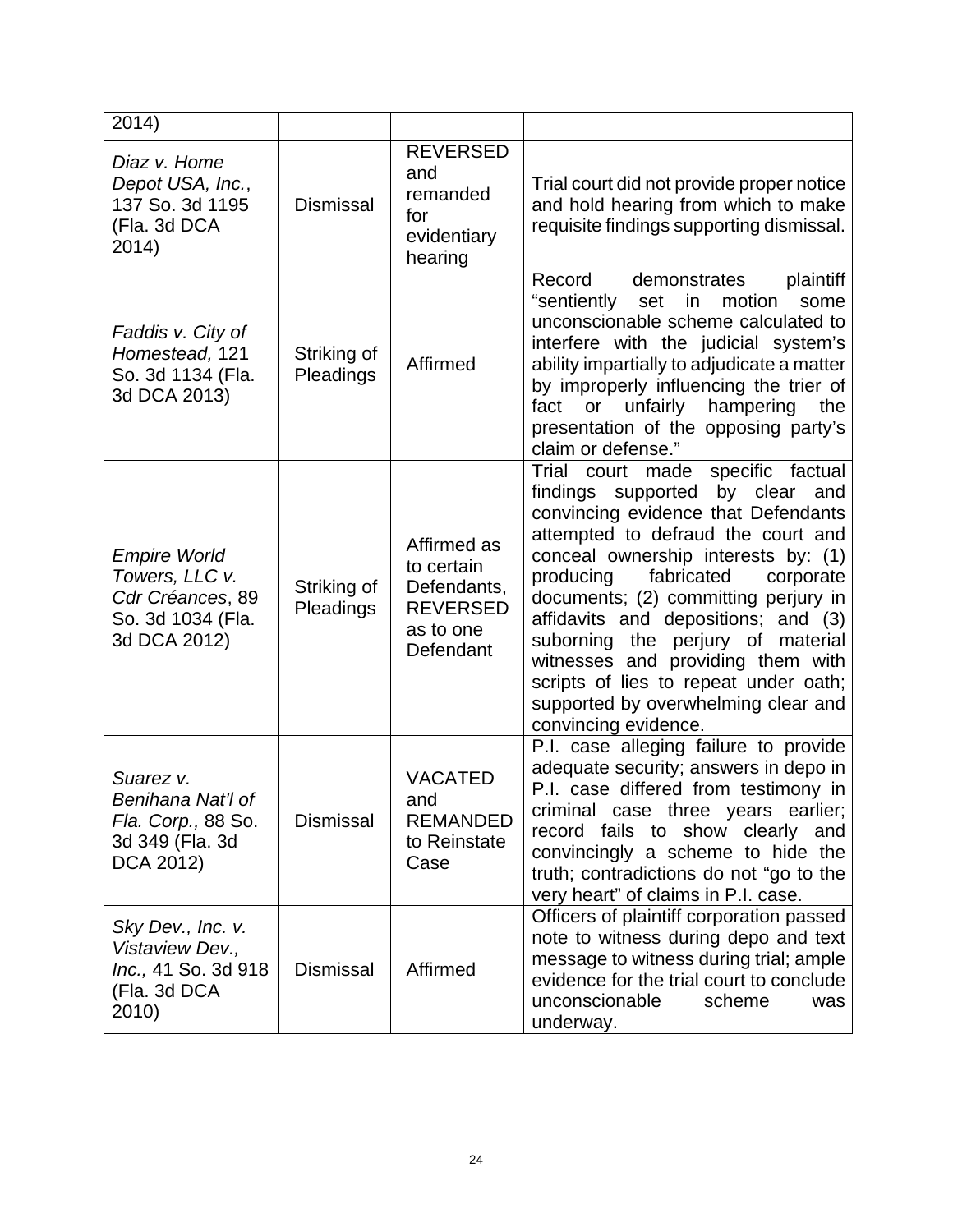| Hair v. Morton, 36<br>So. 3d 766 (Fla. 3d<br>DCA 2010)                                 | <b>Dismissal</b> | <b>REVERSED</b> | P.I. Plaintiff failed to disclose past back<br>problems; burden on moving party to<br>prove fraud, which almost always<br>evidentiary<br>hearing;<br>requires<br>inconsistencies may bar some back<br>claims but impact on liability and<br>remaining claims best dealt with on<br>cross examination.                                                                                                        |
|----------------------------------------------------------------------------------------|------------------|-----------------|--------------------------------------------------------------------------------------------------------------------------------------------------------------------------------------------------------------------------------------------------------------------------------------------------------------------------------------------------------------------------------------------------------------|
| Gilbert v. Eckerd<br>Corp. of Fla,<br>Inc., 34 So. 3d 773<br>(Fla. 3d DCA<br>2010)     | <b>Dismissal</b> | <b>REVERSED</b> | Premises<br>liability<br><b>Plaintiff</b><br>case;<br>claimed lost wages from a company<br>she never worked for according to<br>deposition testimony. Evidence on<br>employment was conflicting, so trial<br>judge should have held a hearing and<br>made<br>findings<br>to<br>resolve<br>inconsistency; but if matter would not<br>meet summary judgment standards,<br>then it is not proper for dismissal. |
| Laurore v. Miami<br>Auto. Retail, Inc.,<br>16 So. 3d 862 (Fla.<br>3d DCA 2009)         | <b>Dismissal</b> | <b>REVERSED</b> | Inconsistencies in sworn discovery<br>responses in P.I. case may have given<br>rise to dismissal of some claims but<br>not entire case; failure to disclose pre-<br>existing disability due to mental stress<br>may result in loss of some damage<br>claims but not liability issue and back<br>injury claims.                                                                                               |
| Ibarra v. Izaguirre,<br>985 So. 2d 1117<br>(Fla. 3d DCA<br>2008)                       | <b>Dismissal</b> | <b>REVERSED</b> | Discovery response did not reveal prior<br>slip and fall in which there was no<br>attorney and no case filed; could be<br>misinterpretation not fraud.                                                                                                                                                                                                                                                       |
| Papadopoulos v.<br>Cruise Ventures,<br>974 So. 2d 418<br>(Fla. 3d DCA<br>2007)         | <b>Dismissal</b> | Affirmed        | Plaintiff made material representations<br>about medical and litigation history that<br>were established in the record.                                                                                                                                                                                                                                                                                      |
| Austin v. Liquid<br>Distributors, Inc.,<br>928 So. 2d 521<br>(Fla. 3d DCA<br>2006)     | <b>Dismissal</b> | Affirmed        | Judge's<br>recited<br>order<br>extensive<br>discrepancies in discovery that go to<br>the heart of the claim and are so<br>extensive that they belie the claim<br>plaintiff was confused or forgot.                                                                                                                                                                                                           |
| Medina v. Florida<br>East Coast Ry.<br>L.L.C., 921 So. 2d<br>767 (Fla. 3d DCA<br>2006) | <b>Dismissal</b> | <b>REVERSED</b> | We reverse for a jury trial because it is<br>clear the alleged misconduct did not<br>rise to the level of egregiousness<br>required to merit the extreme sanction<br>of dismissal.                                                                                                                                                                                                                           |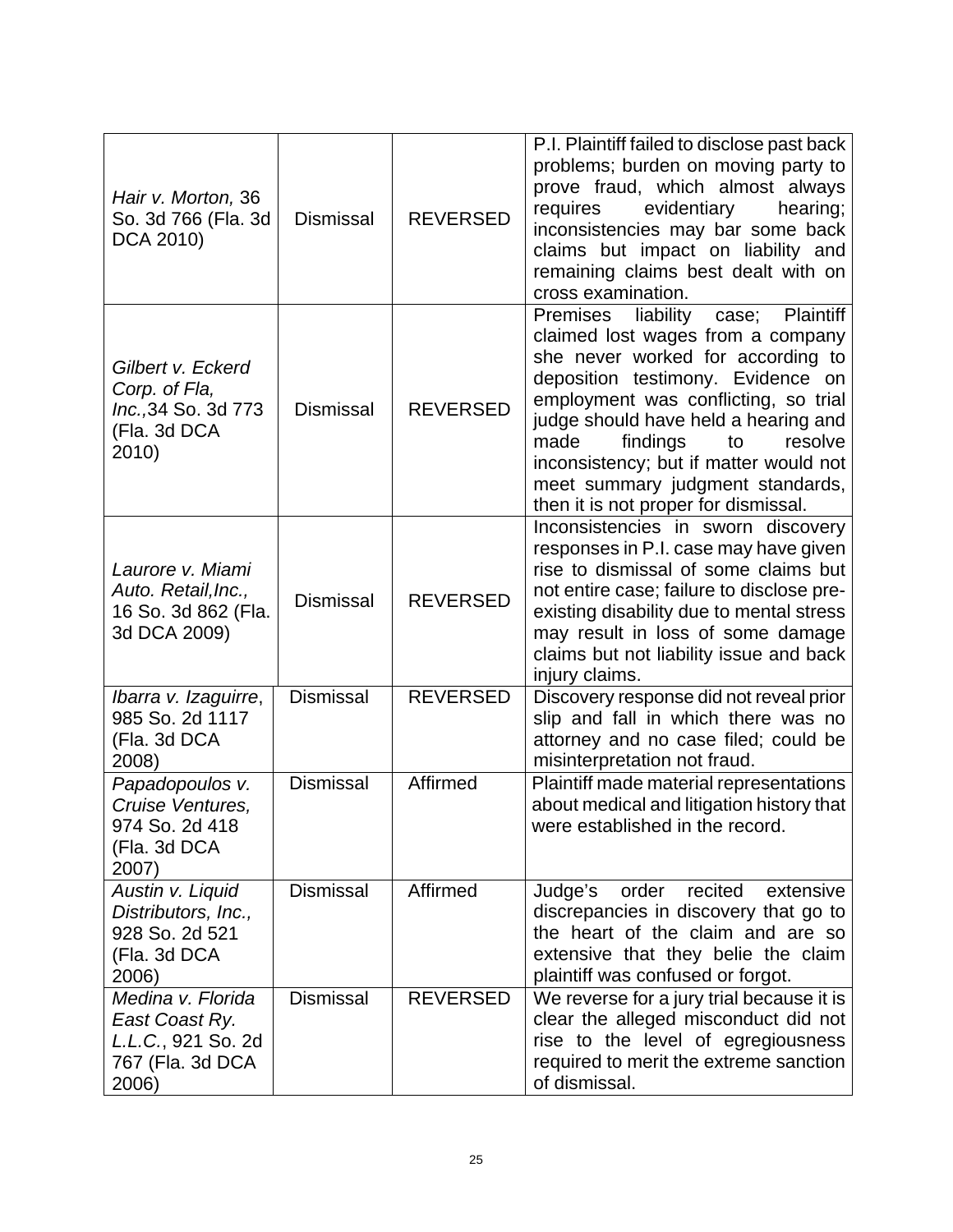| Canaveras v.<br>Continental<br>Group,<br>Ltd., 896 So. 2d<br>855<br>(Fla. 3d DCA<br>2005) | <b>Dismissal</b>                         | <b>REVERSED</b>                          | Plaintiff informed opposing counsel of<br>the prior incident and the treatment he<br>received as a consequence early on<br>and medical history stemming from<br>incident<br>that<br>was<br>known<br>and<br>investigated by the defendants; fact<br>that prior injury was not fully admitted<br>deposition does<br>not<br>in.<br>warrant<br>dismissal.                                                                                                                       |
|-------------------------------------------------------------------------------------------|------------------------------------------|------------------------------------------|-----------------------------------------------------------------------------------------------------------------------------------------------------------------------------------------------------------------------------------------------------------------------------------------------------------------------------------------------------------------------------------------------------------------------------------------------------------------------------|
| Rios v. Moore,<br>902 So. 2d 181<br>(Fla. 3d DCA<br>2005)                                 | <b>Dismissal</b>                         | <b>REVERSED</b>                          | Although plaintiff did not accurately<br>describe<br>her injuries in<br>$\mathsf{a}$<br>prior<br>accident, inconsistencies did not rise to<br>level of fraud.                                                                                                                                                                                                                                                                                                               |
| Bertrand v.<br>Belhomme,<br>892 So. 2d 1150<br>(Fla. 3d DCA<br>2005)                      | <b>Dismissal</b>                         | <b>REVERSED</b>                          | claimed<br>defendant<br><b>Plaintiff</b><br>took<br>inconsistent position re ownership of<br>funds in dispute in prior bankruptcy<br>and divorce case; judge dismissed for<br>fraud; DCA held that plaintiff will not be<br>denied day in court, there was no<br>concealment<br>in.<br>this<br>case;<br>inconsistencies<br>used<br>be<br>can<br>to<br>impeach.                                                                                                              |
| Long v. Swofford,<br>805 So. 2d 882<br>(Fla. 3d DCA<br>2001)                              | <b>Dismissal</b>                         | Affirmed.                                | P.I. Plaintiff lied about pre-existing<br>injury; false or<br>misleading<br>back<br>statement given under oath concerning<br>issues central to her case amounted to<br>fraud.                                                                                                                                                                                                                                                                                               |
| Metropolitan Dade<br>County v.<br>Martinsen,<br>736 So. 2d 794<br>(Fla. 3d DCA<br>1999)   | Denial of<br>Motion to<br><b>Dismiss</b> | <b>REVERSED</b><br>and case<br>dismissed | DCA:<br>Plaintiff's misrepresentations<br>and omissions about her accident and<br>medical history in interrogatories and<br>in deposition went to the heart of her<br>claim and subverted the integrity of the<br>action. The extensive nature of<br>plaintiff's history belie her contention<br>that she had forgotten about the<br>incidents, injuries and treatment; "[t]he<br>integrity of the civil litigation process<br>depends on truthful disclosure of<br>facts." |
| Hanono v.<br>Murphy,<br>723 So. 2d 892<br>(Fla. 3d DCA<br>1998)                           | Denial of<br>Motion to<br><b>Dismiss</b> | <b>REVERSED</b><br>and case<br>dismissed | Plaintiff found guilty of perjury for<br>testimony in the very case in which<br>dismissal was sought; trial judge ruled<br>that case should go before jury; DCA<br>fraudulent<br>reversed<br>because<br>of<br>attempts to subvert the process.                                                                                                                                                                                                                              |
| Young v. Curgil,<br>358 So. 2d 58                                                         | <b>Dismissal</b>                         | <b>REVERSED</b>                          | Trial court inferred collusion on the<br>part of plaintiffs based on suspicious                                                                                                                                                                                                                                                                                                                                                                                             |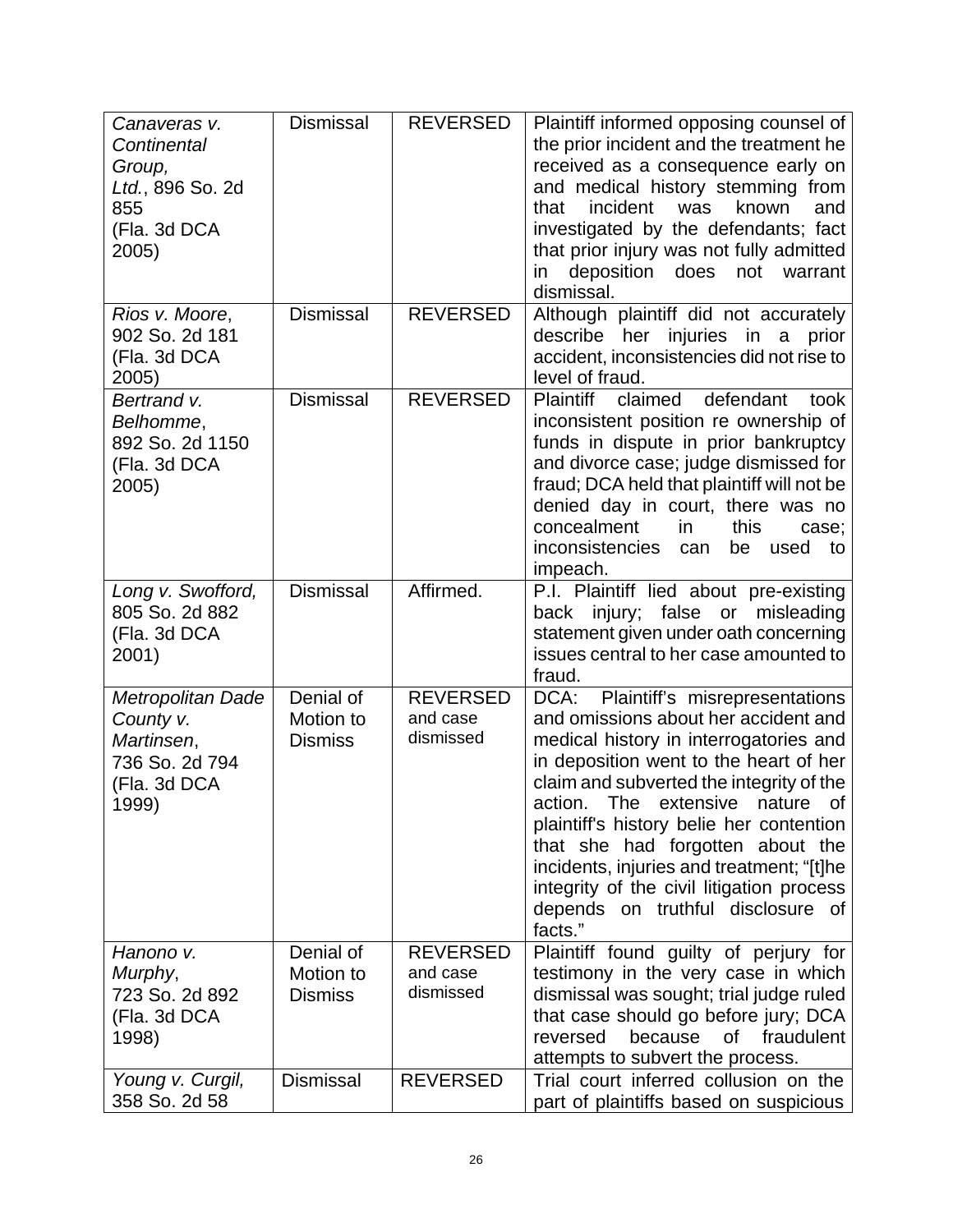| (Fla. 3d DCA<br>1978)                                                                       |                                                             |                                                                       | circumstances; matter debatable and<br>should<br>have<br>issue<br>the<br>been<br>determined by the jury; dismissal<br>cautiously<br>should<br>be<br>used<br>and<br>sparingly and only upon blatant<br>showing of fraud, pretense, collusion.                                                                                                       |
|---------------------------------------------------------------------------------------------|-------------------------------------------------------------|-----------------------------------------------------------------------|----------------------------------------------------------------------------------------------------------------------------------------------------------------------------------------------------------------------------------------------------------------------------------------------------------------------------------------------------|
| <b>Fourth DCA</b>                                                                           |                                                             |                                                                       |                                                                                                                                                                                                                                                                                                                                                    |
| Herman v.<br>Intracoastal<br>Cardiology Ctr.,<br>121 So. 3d 583<br>(Fla. 4th DCA<br>2013)   | <b>Dismissal</b>                                            | <b>AFFIRMED</b>                                                       | Party's diary contradicted his<br>testimony and false testimony he<br>procured from another witness at<br>trial. Where repeated fabrications<br>undermine the integrity of a party's<br>entire case, the trial court has the<br>right and obligation to deter<br>fraudulent claims from proceeding in<br>court.                                    |
| Chacha v. Transp.<br>USA, Inc., 78 So.<br>3d 727 (Fla. 4 <sup>th</sup><br>DCA 2012)         | <b>Dismissal</b>                                            | <b>REVERSED</b><br>and<br>remanded to<br>make<br>specific<br>findings | P.I. case in which Plaintiff allegedly<br>concealed prior back problems from<br>treating doctors and defendants; abuse<br>of discretion to dismiss an action<br>without express written findings of fact                                                                                                                                           |
| Bass v. City of<br>Pembroke Pines,<br>991 So. 2d 1008<br>(Fla. $4^{\text{th}}$ DCA<br>2008) | <b>Dismissal</b>                                            | Affirmed                                                              | Patient's unexplained inconsistencies in<br>discovery answers about prior medical<br>problems and having been in a prior<br>case (albeit a divorce) meant that<br>reasonable minds could differ on the<br>remedy, so trial judge affirmed.                                                                                                         |
| Sunex Intern Inc.<br>v. Colson, 964 So.<br>2d<br>780 (Fla. 4 <sup>th</sup> DCA<br>2007)     | <b>Dismissal</b><br><b>on</b><br>Motion to<br><b>Strike</b> | <b>REVERSED</b>                                                       | Trial judge dismissed claim on Motion<br>to Strike as sham pleading but app ct<br>reversed on grounds that the fact that<br>trial ct perceived little chance of<br>success on merits is not grounds for<br>dismissal as sham. Hearing on such a<br>motion is not to try issues but instead<br>to determine whether there are any<br>issues to try. |
| Gray v. Sunburst<br>Sanitation Corp.,<br>932 So. 2d 439<br>(Fla. $4^{th}$ DCA<br>2006)      | <b>Dismissal</b>                                            | Affirmed                                                              | Judge's order sets out proper standard<br>and analysis; PCA.                                                                                                                                                                                                                                                                                       |
| Cherubino v.<br>Fenstersheib and<br>Fox, P.A., 925<br>So. 2d 1066 (Fla.                     | <b>Dismissal</b>                                            | <b>REVERSED</b>                                                       | Legal malpractice case in which most<br>of the inconsistencies attributed to<br>plaintiffs occurred in the underlying<br>automobile<br>action;<br>not clear<br>and                                                                                                                                                                                 |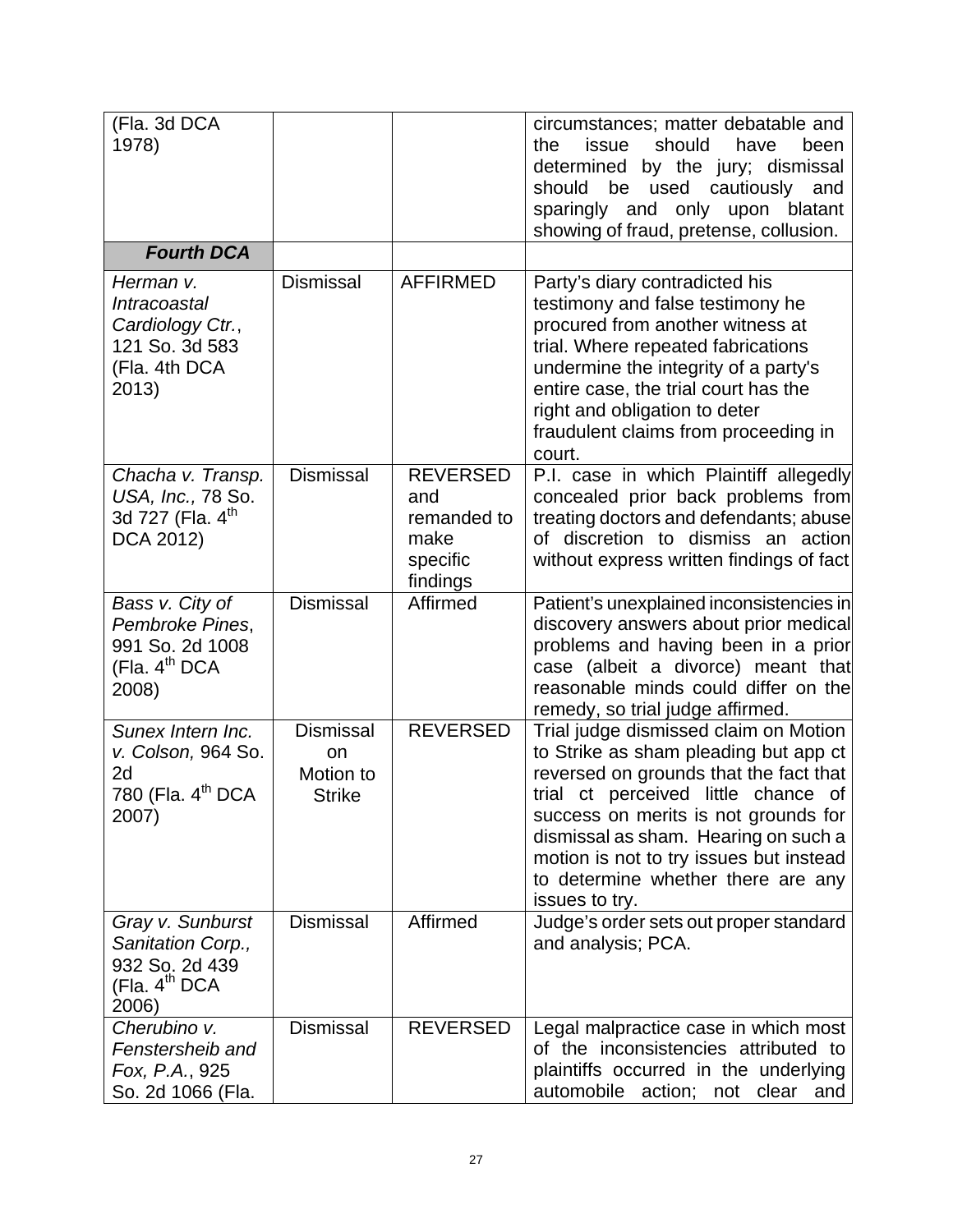| 4 DCA 2006)                                                                                                        |                  |                 | convincing evidence of scheme to                                                                                                                                                                                                                                                                                                                                                                                                                                                                                               |
|--------------------------------------------------------------------------------------------------------------------|------------------|-----------------|--------------------------------------------------------------------------------------------------------------------------------------------------------------------------------------------------------------------------------------------------------------------------------------------------------------------------------------------------------------------------------------------------------------------------------------------------------------------------------------------------------------------------------|
| Cross v. Pumpco,<br>Inc., 910 So. 2d<br>324, (Fla. 4 <sup>th</sup> DCA<br>2005)                                    | <b>Dismissal</b> | <b>REVERSED</b> | defraud in the malpractice case.<br>Plaintiff who failed to recall neck injury<br>from five years prior to accident argued<br>that he did not intentionally withhold<br>information from the defense, but<br>rather, was confused as to the date of<br>the prior accident and did not recall the<br>full extent of his injuries; that this was<br>not a scheme calculated to interfere<br>with ability to impartially adjudicate;<br>that extent of his injuries related to<br>present accident is a question for the<br>jury. |
| McKnight v.<br>Evancheck,<br>907 So. 2d 699<br>(Fla. 4 <sup>th</sup> DCA<br>2005)                                  | <b>Dismissal</b> | Affirmed        | <b>Extent</b><br>misrepresentation<br>of<br>and<br>concealment of prior injuries set forth<br>in prison records justified dismissal.                                                                                                                                                                                                                                                                                                                                                                                           |
| Piunno v. R. F.<br>Concrete Const.,<br>Inc., 904 So. 2d<br>658 (Fla. 4 <sup>th</sup> DCA<br>2005)                  | <b>Dismissal</b> | Affirmed        | Extent<br>of<br>misrepresentation<br>and<br>concealment of prior injuries relating to<br>same damages alleged in instant case<br>justified dismissal.                                                                                                                                                                                                                                                                                                                                                                          |
| <b>Bob Montgomery</b><br>Real Estate v.<br><i>Djokic</i> , 858 So.<br>2d<br>371 (Fla. 4 <sup>th</sup> DCA<br>2003) | <b>Dismissal</b> | <b>REVERSED</b> | Real estate broker's attachment of a<br>forged and an altered document to<br>complaint did not warrant sanction of<br>dismissal in action against real estate<br>agents for tortious interference with<br>contractual relationships, where source<br>of additions to documents remained<br>open to speculation, and there was no<br>evidence that broker submitted<br>documents with intent to deceive.                                                                                                                        |
| Amato v.<br>Intindola, 854 So.<br>2d 812<br>(Fla 4 <sup>th</sup> DCA<br>2003)                                      | <b>Dismissal</b> | <b>REVERSED</b> | Court<br>compared<br>testimony<br>to<br>surveillance video and dismissed for<br>fraud; DCA reviewed same record and<br>REVERSED based on Jacob, supra.                                                                                                                                                                                                                                                                                                                                                                         |
| Arzuman v. Saud,<br>843 So. 2d 950<br>(Fla. 4 <sup>th</sup> DCA<br>2003)                                           | <b>Dismissal</b> | <b>REVERSED</b> | Contract action in which trial judge<br>dismissed due to conflicting testimony<br>on ownership of a corporation; this<br>testimony was not intended to deceive<br>but was the result of Arzuman's<br>ignorance of corporate structure.                                                                                                                                                                                                                                                                                         |
| Savino v. Florida<br>Drive In Theatre                                                                              | <b>Dismissal</b> | Affirmed        | Plaintiff in PI case shown to have lied<br>about pre-accident mental abilities;                                                                                                                                                                                                                                                                                                                                                                                                                                                |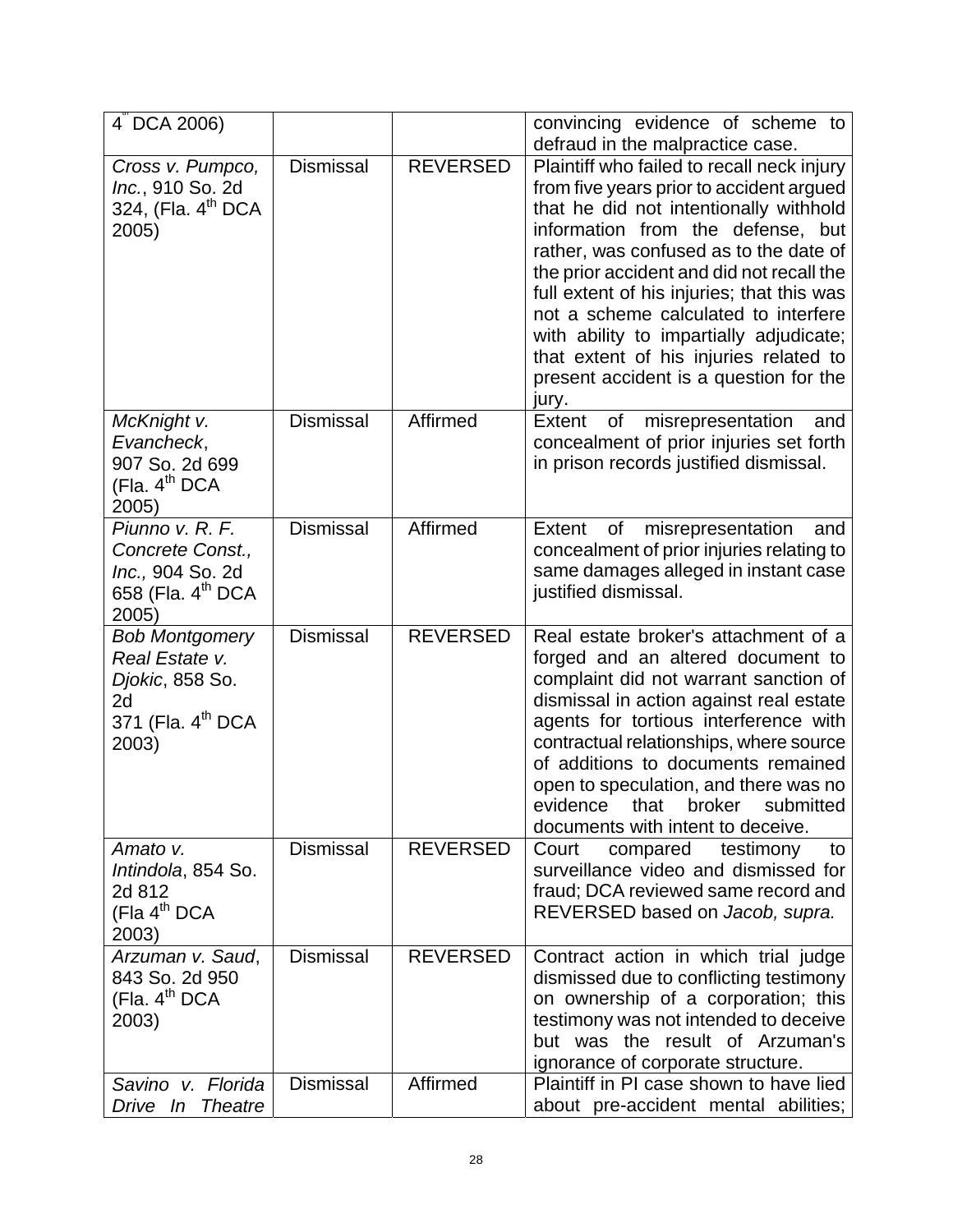| Management, Inc.,<br>697 So. 2d 1011<br>4 <sup>th</sup><br><b>DCA</b><br>(Fla.<br>1997)                       |                  |                 | produced a false diploma for a college<br>degree; and lied about not working<br>post-accident; fraud permeated the<br>case.                                                                                                                                                                                                                                                 |
|---------------------------------------------------------------------------------------------------------------|------------------|-----------------|-----------------------------------------------------------------------------------------------------------------------------------------------------------------------------------------------------------------------------------------------------------------------------------------------------------------------------------------------------------------------------|
| <b>Fifth DCA</b>                                                                                              |                  |                 |                                                                                                                                                                                                                                                                                                                                                                             |
| Rocka Fuerta<br>Constr., Inc. v.<br>Southwick, Inc.,<br>103 So. 3d 1022<br>(Fla. $5^{\text{th}}$ DCA<br>2013) | <b>Dismissal</b> | <b>REVERSED</b> | Case plainly fails to present the type<br>of egregious misconduct or extreme<br>circumstance to support dismissal<br>with prejudice. Appellant's behavior<br>is simply not fraud.                                                                                                                                                                                           |
| Gautreaux v.<br>Maya, 112 So. 3d<br>146 (Fla. 5 <sup>th</sup> DCA<br>2013)                                    | <b>Dismissal</b> | <b>REVERSED</b> | The facts of this case do not meet the<br>narrow, stringent standard required for<br>dismissal for fraud<br>on the court.<br><b>Plaintiff</b><br>Although<br>showed<br>a<br>"testimonial discrepancy," he failed to<br>show "a scheme calculated to evade or<br>stymie discovery of facts central to the<br>case.                                                           |
| Perrine v.<br>Henderson, 85 So.<br>3d 1210 (Fla. 5 <sup>th</sup><br>DCA 2012)                                 | <b>Dismissal</b> | Affirmed        | Trial judge held two thorough hearings<br>and determined that Plaintiff made<br>numerous material misrepresentations<br>regarding his medical history and<br>current injuries, which were core<br>issues in the case.                                                                                                                                                       |
| Bologna v.<br>Schlanger, 995<br>So. 2d 526 (Fla.<br>5 <sup>th</sup> DCA 2008)                                 | <b>Dismissal</b> | <b>REVERSED</b> | Dismissal in Plaintiff PI case (alleged<br>fraud re lack of disclosure of prior<br>treatment) reversed because there<br>could have been confusion due to<br>broad<br>questioning,<br>plaintiff's<br>interrogatory answers led the defense<br>to the truth, and the judge did not hold<br>an evidentiary hearing. Did not meet<br>Cox v. Burke test (see Cox case<br>below). |
| Villasenor v.<br>Martinez,<br>991 So. 2d 433<br>(Fla. 5 <sup>th</sup> DCA<br>2008)                            | <b>Dismissal</b> | <b>REVERSED</b> | Question of whether inconsistencies<br>argued intentional fraudulent conduct,<br>forgetfulness, result of a<br>limited<br>command of the English language, or<br>efforts to unlawfully live and work in<br>the country, trial court erred in<br>dismissing with prejudice without<br>evidentiary hearing.                                                                   |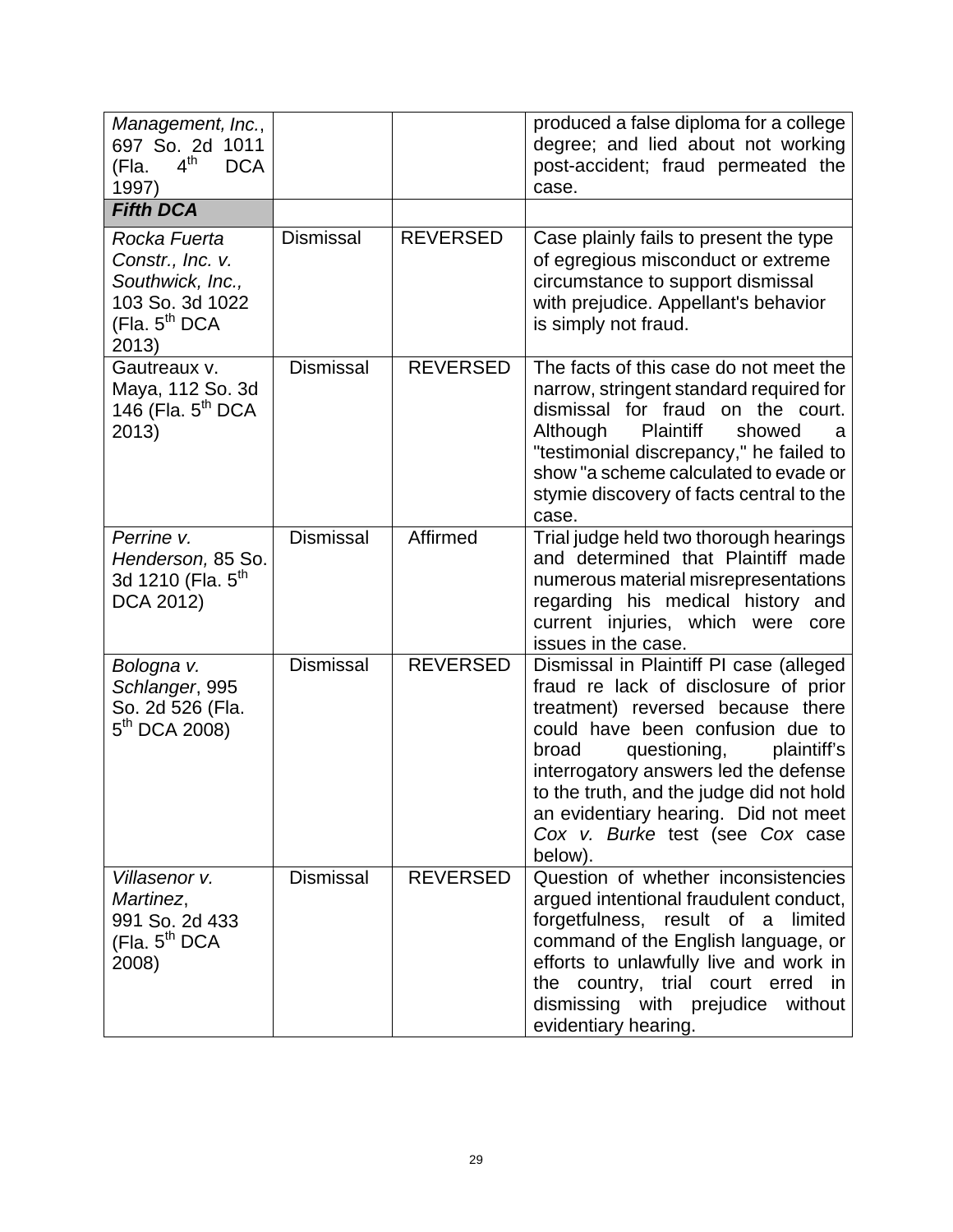| Granados v. Zehr,<br>979 So. 2d 1155<br>(Fla. 5 <sup>th</sup> DCA 2008)<br>Saenz v. Patco<br>Trans. Inc.,<br>969 So. 2d 1145<br>(Fla. $5^{th}$ DCA                                      | <b>Dismissal</b><br><b>Dismissal</b> | <b>REVERSED</b><br>Affirmed | Plaintiff in PI case misrepresented<br>prior condition but revealed names of<br>treating physicians who revealed true<br>problems so defense not hampered.<br>Whether dismissal was an appropriate<br>sanction for concealment of prior<br>medical issues presented a close<br>question for DCA, but they affirmed the                                                                                                                                                         |
|-----------------------------------------------------------------------------------------------------------------------------------------------------------------------------------------|--------------------------------------|-----------------------------|--------------------------------------------------------------------------------------------------------------------------------------------------------------------------------------------------------------------------------------------------------------------------------------------------------------------------------------------------------------------------------------------------------------------------------------------------------------------------------|
| 2007)<br>Gehrmann v. City<br>of Orlando,<br>962 So. 2d 1059<br>(Fla. 5 <sup>th</sup> DCA<br>2007)                                                                                       | <b>Dismissal</b>                     | <b>REVERSED</b>             | sanction as being in sound discretion<br>of trial judge.<br>Discrepancies between testimony of PI<br>plaintiff and defense investigation not<br>sufficiently tested at hearing to show<br>requisite intent to defraud and that<br>discrepancies were sufficient<br>for<br>dismissal.                                                                                                                                                                                           |
| Brown v. Allstate<br>Ins. Co.,<br>838 So. 2d 1264<br>(Fla. $5^{\text{th}}$ DCA<br>2003)                                                                                                 | <b>Dismissal</b>                     | Affirmed                    | Plaintiff in PI case knowingly and<br>intentionally concealed his lack of<br>employment at the time<br>of the<br>accident;<br>misrepresentation<br>was<br>central to the issue of lost wages and<br>that issue was an integral part of his<br>claim.                                                                                                                                                                                                                           |
| Ruiz v. City of<br>Orlando,<br>859 So. 2d 574<br>(Fla. 5 <sup>th</sup> DCA<br>2003)                                                                                                     | <b>Dismissal</b>                     | <b>REVERSED</b>             | Except in the most extreme cases,<br>where it appears that the process of<br>trial has itself been subverted, factual<br>inconsistencies, even false statements<br>are well managed through the use of<br>impeachment and traditional discovery<br>sanctions; record in this case does not<br>demonstrate clearly and convincingly a<br>knowing and unreasonable scheme to<br>interfere with the judicial system's<br>ability to impartially adjudicate the<br>claim.          |
| Cox v. Burke,*<br>706 So. 2d 43<br>(Fla. 5 <sup>th</sup> DCA<br>1998)<br>*Cox case is<br>frequently cited as<br>authority in cases<br>involving<br>dismissal for fraud<br>on the court. | <b>Dismissal</b>                     | Affirmed                    | "In this case, there is a good deal that<br>Burke and Gordon put forth as "fraud"<br>that is either not fraud<br><b>or</b><br><b>is</b><br>unproven Cox clearly gave many<br>false or misleading answers in sworn<br>discovery that either appear calculated<br>to evade or stymie discovery on issues<br>central to her case. The integrity of the<br>civil litigation process depends on<br>truthful disclosure of facts. A system<br>that depends on an adversary's ability |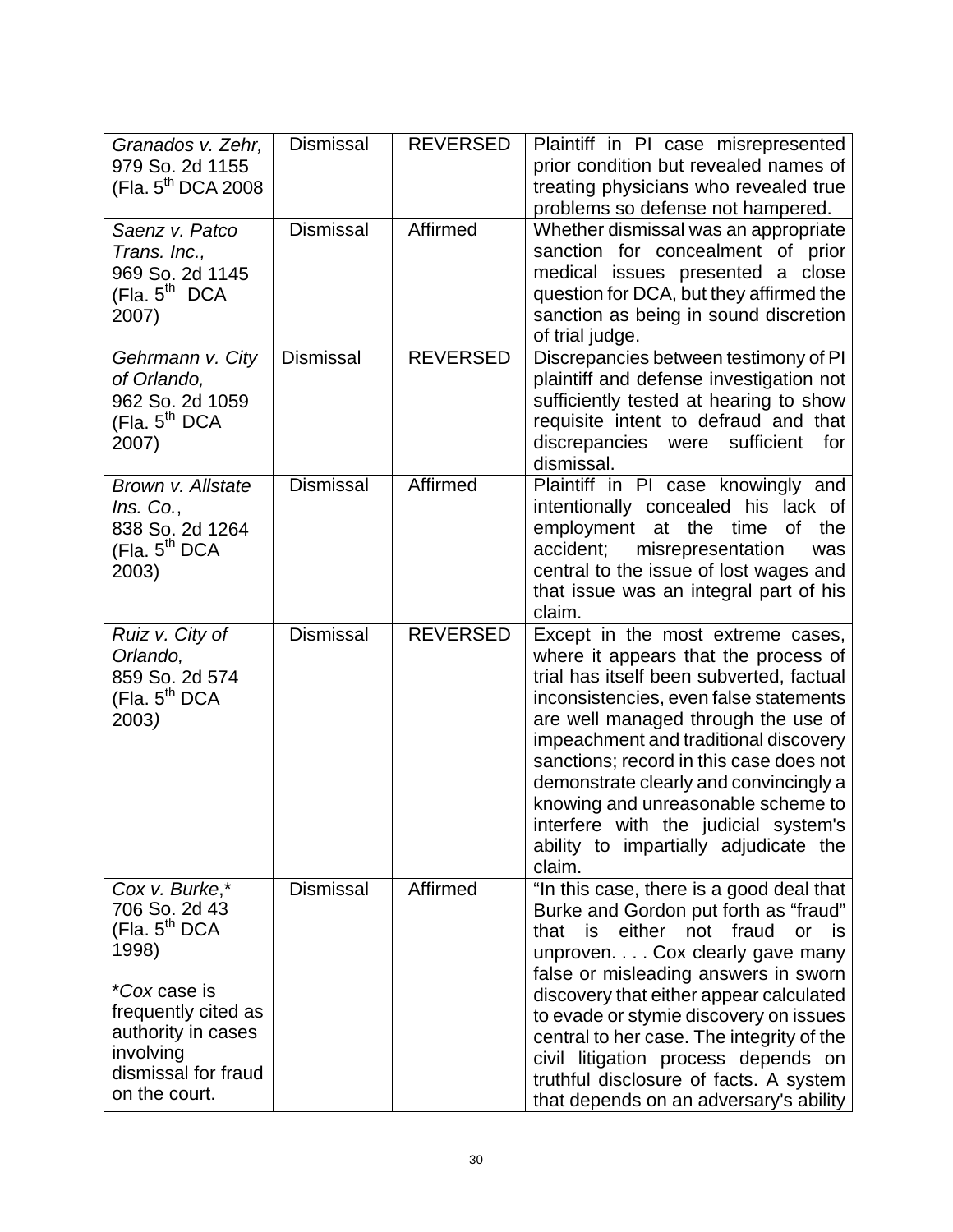| to uncover falsehoods is doomed to       |
|------------------------------------------|
| failure, which is why this kind of       |
| conduct must be discouraged in the       |
| strongest possible way. Although Cox     |
| insists on her constitutional right to   |
| have her case heard, she can, by her     |
| own conduct, forfeit that right. This is |
| an area where the trial court is and     |
| should be vested with discretion to      |
| fashion the apt remedy. While this       |
| court might have imposed a lesser        |
| sanction, the question in this case is   |
| close enough that we cannot declare      |
| the lower court to have abused its       |
| discretion."                             |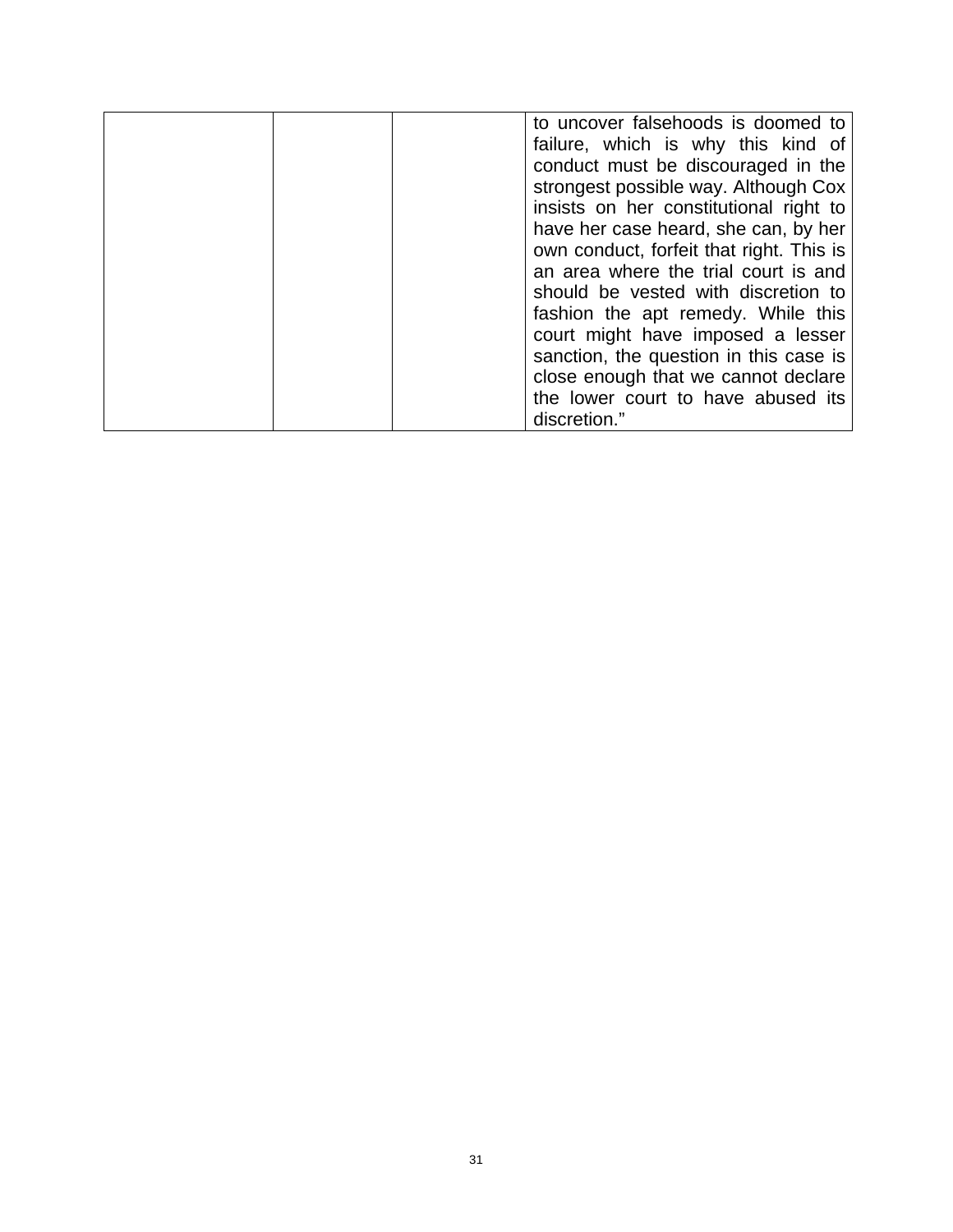### **CHAPTER FOUR**

#### **DISCOVERY OF WORK PRODUCT AND TRADE SECRETS**

The work product privilege protects from discovery "documents and tangible things otherwise discoverable" if a party prepared those items "in anticipation of litigation or for trial." Fla. R. Civ. P. 1.280(b)(3). There is no requirement in this rule that for something to be protected as work product, it must be an item ordered to be prepared by an attorney.<sup>1</sup> Materials may qualify as work product even if no specific litigation was pending at the time the materials were compiled. Even preliminary investigative materials are privileged if compiled in response to some event which foreseeably could be made the basis of a claim. $<sup>2</sup>$ </sup>

The standard to be applied in the First, Second, Third and Fifth District Courts in determining whether documents are protected by the work product doctrine, is whether the document was prepared in response to some event which foreseeably could be made the basis of a claim in the future. $3$  The Fourth District, for years, applied a slightly stricter standard, finding that documents were not work product unless they were prepared when the probability of litigation was substantial and imminent,<sup>4</sup> or, they were prepared after the claim had already accrued.<sup>5</sup> However, the Court recently addressed the issue again in the case of *Millard Mall Servs. v. Bolda*, 6 and the stricter standard was relegated to the dissenting opinion. See that case for a discussion of the work

<sup>1</sup> *See, e.g. Barnett Bank v. Dottie-G. Dev. Corp*., 645 So. 2d 573 (Fla. 2d DCA 1994); *Time Warner, Inc. v. Gadinsky*, 639 So. 2d 176 (Fla. 3d DCA 1994).

<sup>&</sup>lt;sup>2</sup> Anchor Nat'l Fin. Servs., Inc. v. Smeltz, 546 So. 2d 760, 761 (Fla. 2d DCA 1989).<br><sup>3</sup> See Marshalls of Ma, Inc. v. Minsal, 932 So. 2d 444 (Fla. App. 3d Dist. 2006), and the cases cited therein.<br><sup>4</sup> Liberty Mut. Fire I

 $6$  155 So. 3d 1272 (Fla. 4<sup>th</sup> DCA 2015).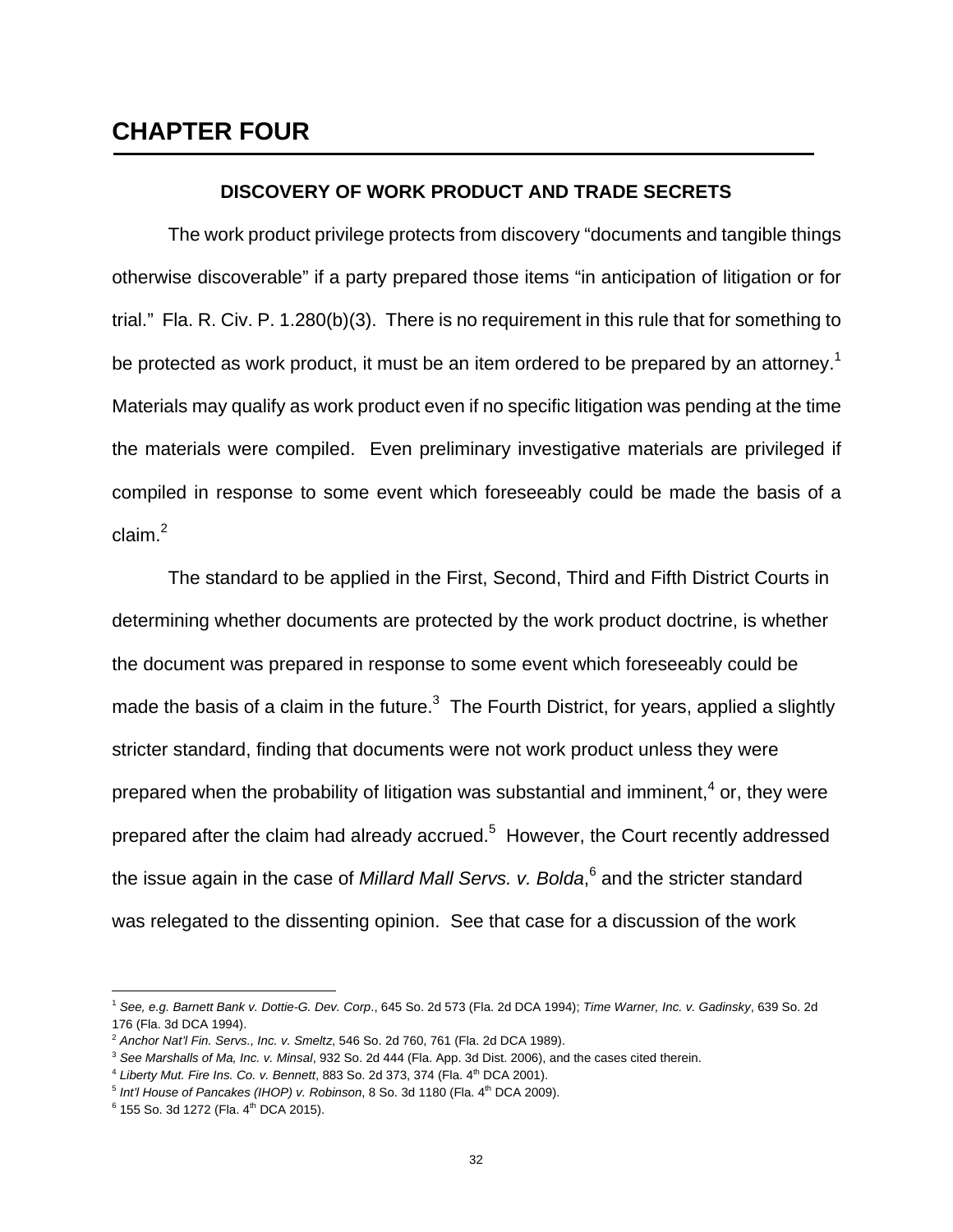product privilege and the circumstances under which it has been applied in the various appellate districts.

When a party asserts the work product privilege in response to a request for production, the party need only assert in their response the objection and reason for the objection. It is not required that the objecting party file with the objection an affidavit documenting that the incident report was prepared in anticipation of litigation. If the opposing party wants to pursue the request over the objection, they may move to compel production. If the motion to compel challenges the status of the document as work product, defendants must then show that the documents were prepared in anticipation of litigation.<sup>7</sup>

Under Fla. R. Civ. P. 1.280(b)(3), a party may obtain discovery of an opposing party's "documents … prepared in anticipation of litigation … only upon a showing that the party seeking discovery has need of the materials in the preparation of the case and is unable without undue hardship to obtain the substantial equivalent of the materials by other means." Therefore, the party requesting such privileged material has a considerable burden to show that the party has both a significant need and an undue hardship in obtaining a substantial equivalent. $8$  Need and undue hardship "must be demonstrated by affidavit or sworn testimony."<sup>9</sup> Documents protected by the work product immunity must not be lightly invaded, but only upon a particularized showing of need satisfying the criteria set forth in Rule 1.280. If the moving party fails to show that the substantial equivalent of the material cannot be obtained by other means the discovery will be denied.<sup>10</sup>

 $\frac{1}{7}$ 

<sup>&</sup>lt;sup>8</sup> Metric Eng'g., Inc v.Small, 861 So. 2d 1248, 1250 (Fla. 1<sup>st</sup> DCA 2003); CSX Transp., Inc. v. Carpenter, 725 So. 2d 434, 435 (Fla. 2d DCA 1999).

<sup>9</sup> *N. Broward Hosp. Dist. v. Button*, 592 So. 2d 367 (Fla. 4th DCA 1992). 10 *S. Bell Tel. & Tel Co. v. Deason*, 632 So. 2d 1377, 1385 (Fla. 1994).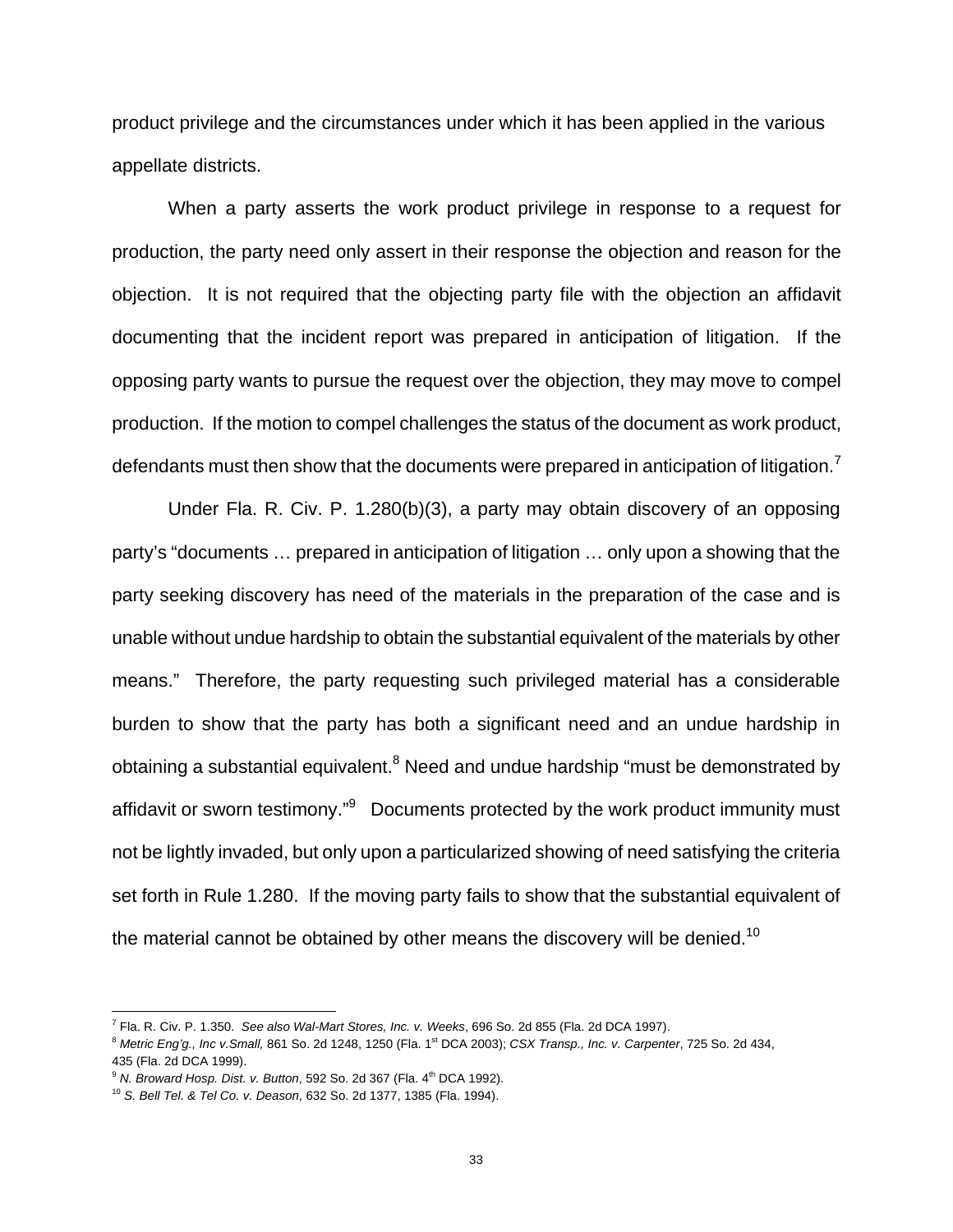It should be noted that if attorney work product is expected or intended for use at trial, it is subject to the rules of discovery. The Florida Supreme Court has held that the attorney work product doctrine and work product privilege is specifically bounded and limited to materials not intended for use as evidence or as an exhibit at trial, including rebuttal.<sup>11</sup>

# **Trade Secrets:**

A "trade secret" is defined in section 688.002(4), Florida Statutes, as:

 Information, including a formula, pattern, compilation, program, device, method, technique or process that: (a) derives independent economic value, actual or potential, from not being generally known to, and not being readily ascertainable by proper means by, other persons who can obtain economic value from its disclosure or use; and (b) is the subject of efforts that are reasonable under the circumstances to maintain its secrecy.

Section 90.506, Florida Statutes provides:

 A person has a privilege to refuse to disclose, and to prevent other persons from disclosing a trade secret owned by that person if the allowance of the privilege will not conceal fraud or otherwise work injustice. When the court directs disclosure, it shall take the protective measures that the interests of the holder of the privilege, the interests of the parties, and the furtherance of justice require.

Trade secrets are privileged under section 90.506, Florida Statutes, but the privilege

is not absolute. *Freedom Newspapers, Inc., v. Egly*, 507 So. 2d 1180, 1184 (Fla. 2d DCA

1987). Information constituting trade secrets can be obtained in discovery under certain in

certain circumstances. To determine if those circumstances exist, a trial court generally

must follow a three-step process:

(1) determine whether the requested production constitutes a trade secret;

 $\overline{a}$ <sup>11</sup> *See*, *Northup v. Howard W. Acken, M.D.,* 865 So. 2d 1267 (Fla. 2004).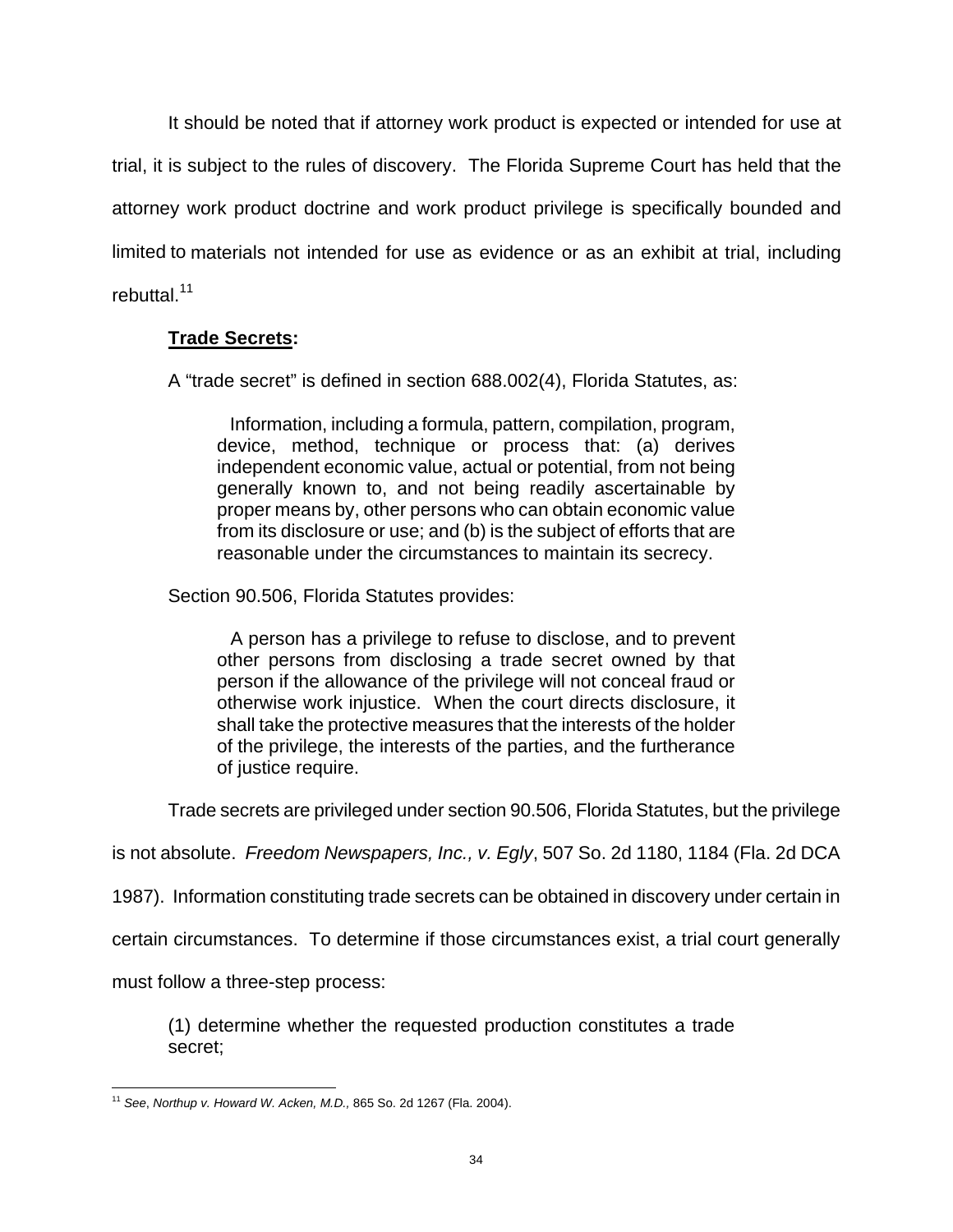(2) if the requested production constitutes a trade secret, determine whether there is a reasonable necessity for production; and

(3) if production is ordered, the trial court must set forth its findings.

*Gen. Caulking Coating Co., Inc. v. J.D. Waterproofing, Inc*., 958 So. 2d 507, 508 (Fla. 3d DCA 2007).

Trade secrets are defined in Florida's Uniform Trade Secrets Act as:

[I]nformation, including a formula, pattern, compilation, program, device, method, technique, or process that:

a) derives independent economic value, actual or potential, from not being generally known to, and not being readily ascertainable by proper means by other persons who can obtain economic value from its disclosure or use; and

b) is the subject of efforts that are reasonable under the circumstances to maintain its secrecy. § 688.002(4), Fla. Stat. (2015).

"When a party asserts the need for protection against disclosure of a trade secret,

the court must first determine whether, in fact, the disputed information is a trade secret

[which] usually requires the court to conduct an in camera review." *Summitbridge Nat'l* 

*Invs. V. 1221 Palm Harbor, L.L.C.*<sup>12</sup> A trial court may also conduct an evidentiary hearing.

*Bright House Networks, LLC v. Cassidy*, 129 So. 3d 501, 506 (Fla. 2d DCA 2014). Such a

hearing may include expert testimony. *Lovell Farms, Inc. v. Levy,* 644 So. 2d 103, 105

(Fla. 3d DCA 1994).

 $\overline{a}$ 

If the materials are trade secrets, the court must then determine whether there is a reasonable necessity for production. *Gen. Caulking Coating Co., supra*, at 509. Once a party has demonstrated that the information sought is a trade secret, the burden shifts to the party seeking discovery to demonstrate reasonable necessity for production. *Scientific* 

<sup>&</sup>lt;sup>12</sup> 67 So. 3d 448, 449 (Fla. 2d DCA 2011); see also Westco, Inc. v. Scott Lewis' Gardening & Trimming, 26 So. 3d 620, 622 (Fla. 4<sup>th</sup> DCA 2009) (holding that where a party claims a document is privileged and the trial court fails to conduct an in camera review or balancing test, the trial court has departed from the essential requirements of the law).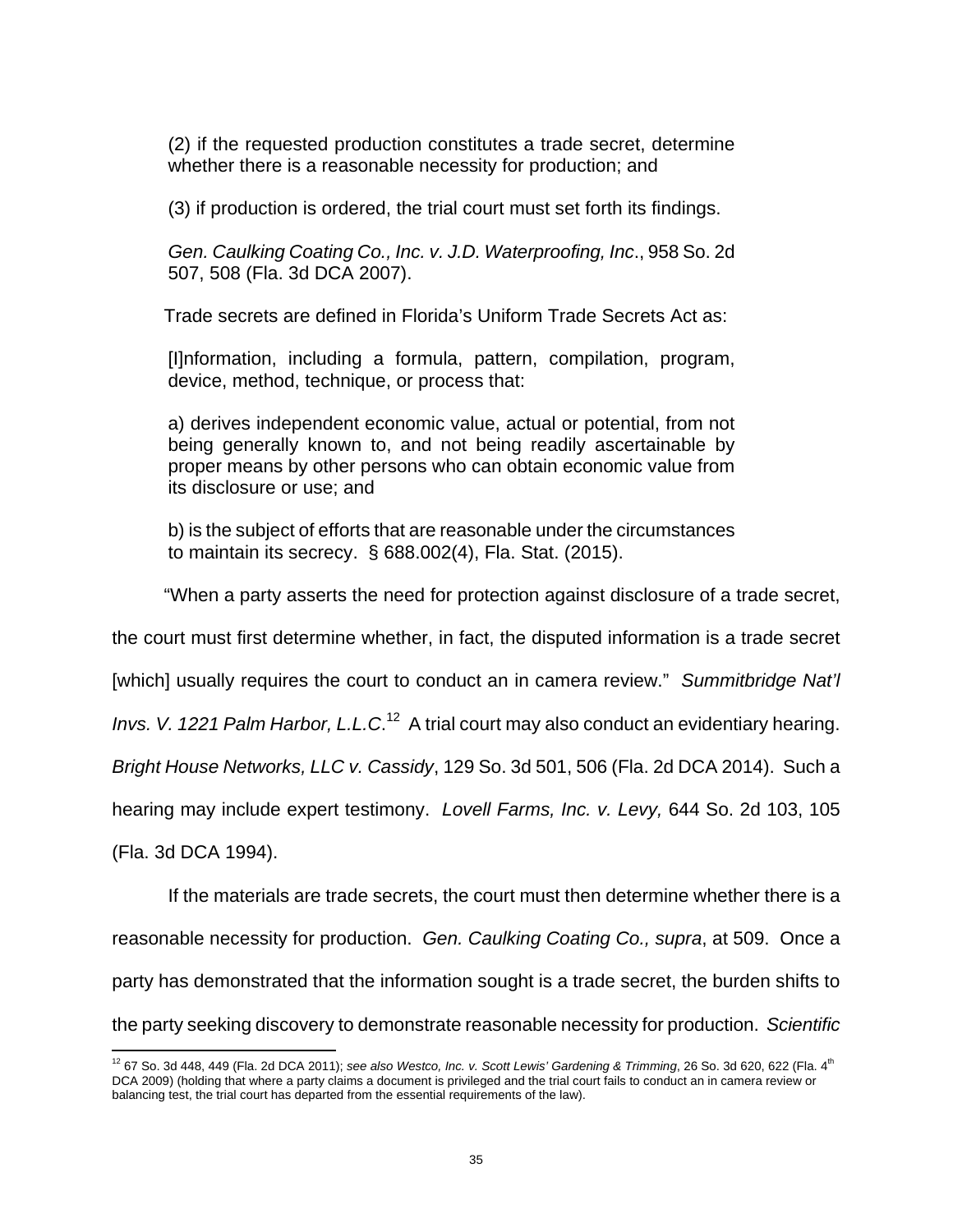*Games, Inc. v. Dittler Bros., Inc.*, 586 So. 2d 1128, 1131 (Fla. 1<sup>st</sup> DCA 1991) (citing *Goodyear Tire & Rubber Co. v. Cooey,* 359 So. 2d 1200, 1202 (Fla. 1<sup>st</sup> DCA 1978)). This requires a trial court to decide whether the need for producing the documents outweighs the interest in maintaining their confidentiality. *See Gen. Caulking Coating Co., supra* at 509.

 If the trial court ultimately decides to order production of trade secrets, it must set forth findings on these points. *Gen. Caulking Coating Co., supra* at 509 ("Because the order under review makes no specific findings as to why it deemed the requested information not to be protected by the trade secret privilege we find that 'it departs from the essential requirements of the law for which no adequate remedy may be afforded to petitioners on final review.'" (quoting *Arthur Finnieston, Inc. v. Pratt*, 673 So. 2d 560, 562 (Fla. 3d DCA 1996))).

 Further, if disclosure is ordered, the trial court should take measures to limit any harm caused by the production. *See* § 90.506 ("When the court directs disclosure, it shall take the protective measures that the interests of the holder of the privilege, the interests of the parties, and the furtherance of justice require."). Examples of measures taken by courts to protect trade secrets include, but are not limited to, the following: (a) specifying individuals that may have access to the materials for the limited purposes of assisting counsel in the litigation; (b) requiring that the designated confidential materials and any copies be returned or destroyed at the end of the litigation; (c) allowing the disclosure of the trade secret to only counsel and not to the clients; and (d) requiring all attorneys who request access to confidential information to first sign an attached agreement and be bound by its restrictions. *See Capital One, N.A. v. Forbes*, 34 So. 3d 209, 213 (Fla. 2d DCA

36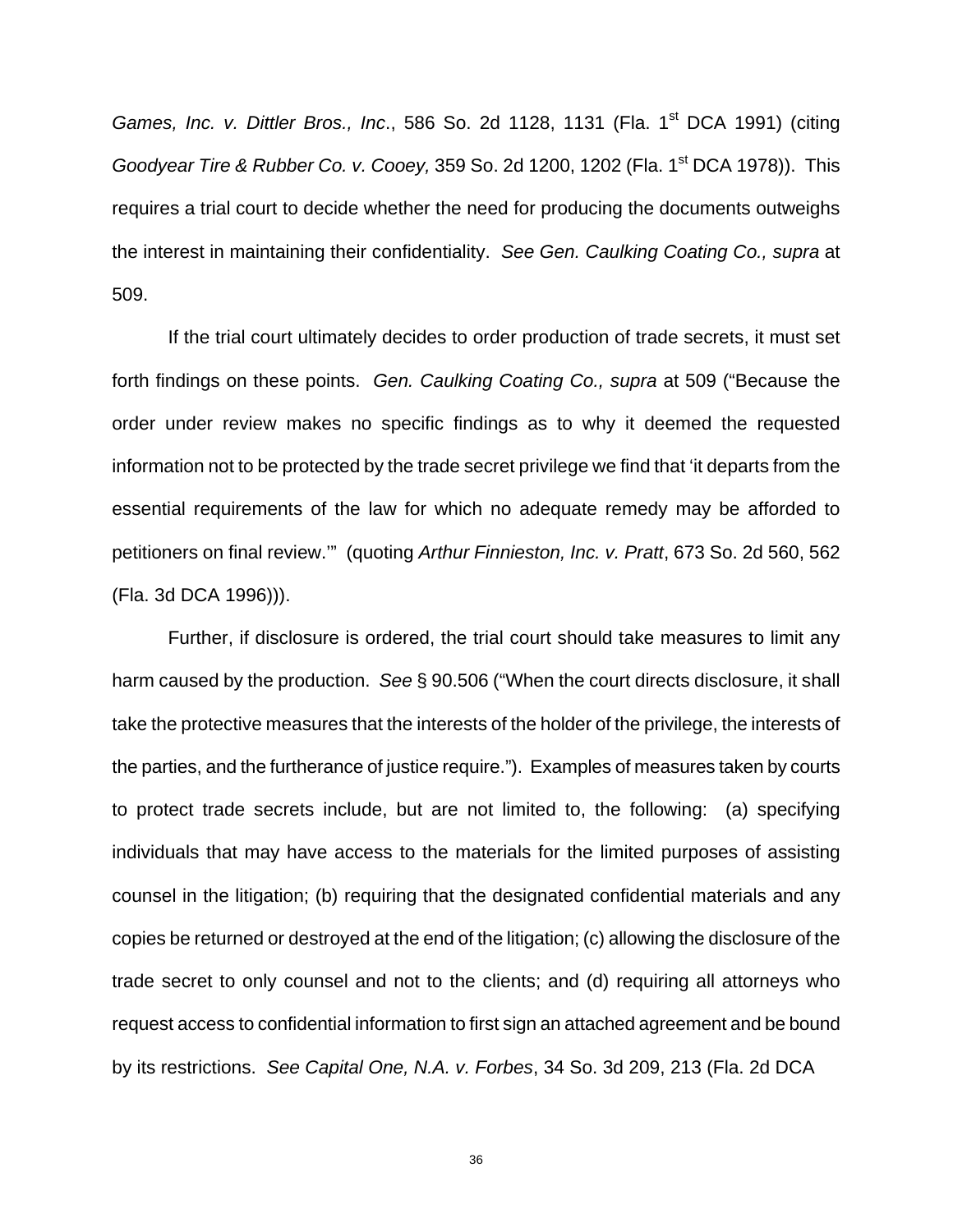2010); *Cordis Corp. v. O'Shea*, 988 So. 2d 1163, 1165 (Fla. 4<sup>th</sup> DCA 2008); *Bestechnologies, Inc. v. Trident Envtl. Sys., Inc*., 681 So. 2d 1175, 1177 (Fla. 2d DCA 1996).

### **Incident Reports**:

Incident reports have generally been considered not discoverable as falling within the work product privilege because they are typically prepared solely for litigation and have no other business purpose.<sup>13</sup> Incident reports may be prepared for a purpose other than in anticipation of litigation, and when this is so the reports are not work product. For example, reports prepared solely for personnel reasons, such as to decide whether an employee should be disciplined, are not work product.<sup>14</sup> However, even if an incident report is prepared for one reason not in anticipation of litigation, it will still be protected as work product if it was *also* prepared for litigation purposes.<sup>15</sup>

### **Claims Files**:

A party is not entitled to discovery related to the claim file or the insurer's business practices regarding the handling of claims until the obligation to provide coverage and damages has been determined.<sup>16</sup>

However, the claims file may be discoverable when an insurer is sued for bad faith after any coverage dispute has been settled.<sup>17</sup>

 $\overline{a}$ <sup>13</sup> Winn-Dixie Stores v. Nakutis, 435 So. 2d 307 (Fla. 5<sup>th</sup> DCA 1983) petition for review denied 446 So. 2d 100 (Fla. 1984); Sligar v. *Tucker*, 267 So. 2d 54 (Fla. 4th DCA 1972) cert. denied (Fla. 1972); *Grand Union Co., v. Patrick*, 247 So. 2d 474 (Fla. 3d DCA 1971).

<sup>&</sup>lt;sup>14</sup> See Southern Bell Tel. & Tel. Co. v. Deason, 632 So. 2d 1377, 1385-86 (Fla. 1994).<br><sup>15</sup> Federal Express Corp. v. Cantway, 778 So. 2d 1052, 1053 (Fla. 4<sup>th</sup> DCA 2001); see also District Board of Trustees of Miami-Dade *County College v. Chao*, 739 So. 2d 105 (Fla. 3d DCA 1999). 16 *State Farm Mutual Automobile Ins. Co. v. Tranchese*, 49 So. 3d 809, 810 (Fla. 4th DCA 2010*); see also Scottsdale Ins. Co. v.* 

*Camara*, 813 So. 2d 250, 251-52 (Fla. 3d DCA 2002). 17 *Allstate Indem. Co. v. Ruiz*, 899 So. 2d 1121, 1129-30 (Fla. 2005).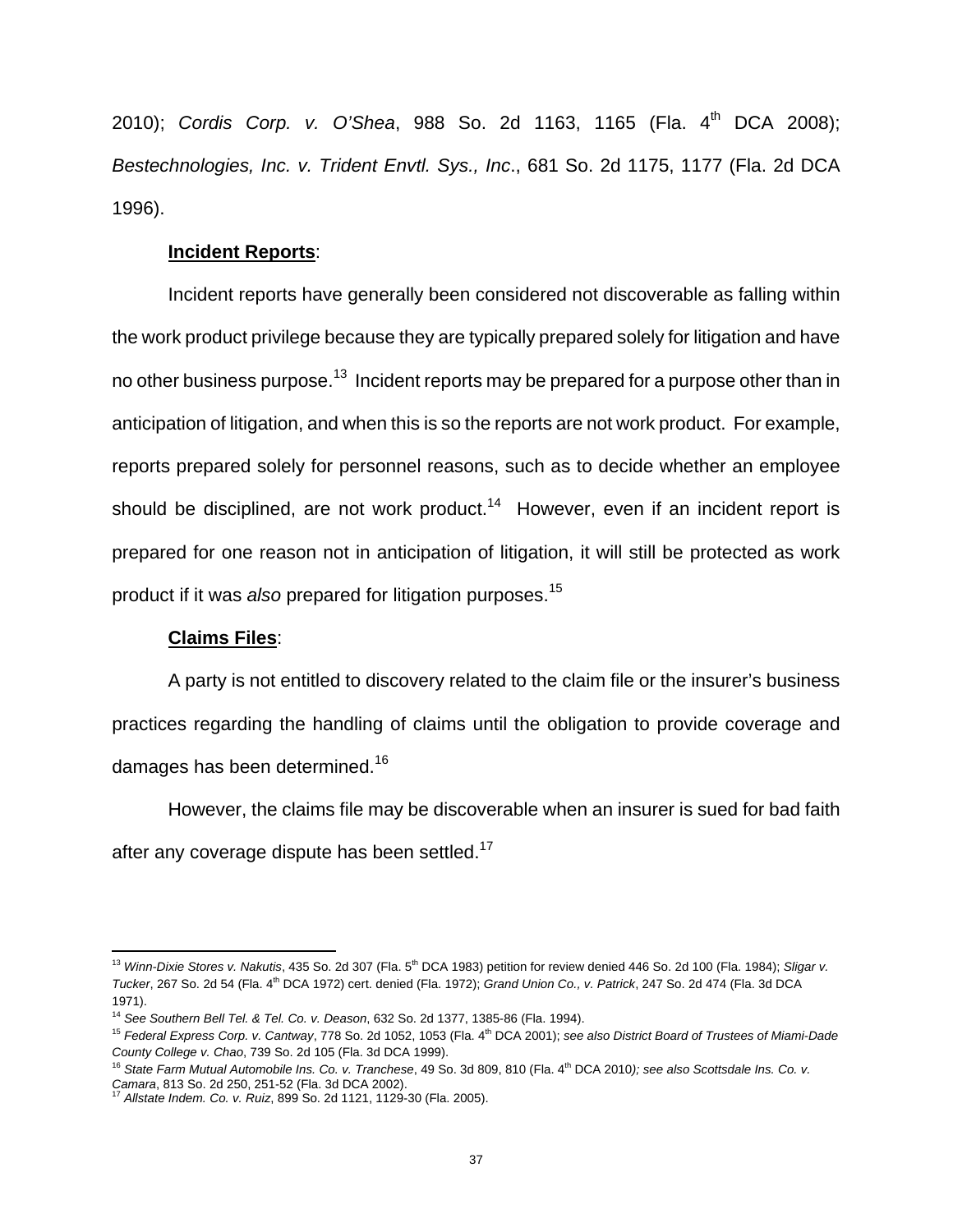# **Surveillance Video**:

Surveillance video is regarded as work product unless it is going to be used at trial, and if it is, a bright line rule has been established that it need not be produced until the surveilling party has had the opportunity to depose the subject of the video.<sup>18</sup>

 $\overline{a}$ <sup>18</sup> Hankerson v. Wiley, 154 So. 3d 511 (Fla. 4<sup>th</sup> DCA 2015).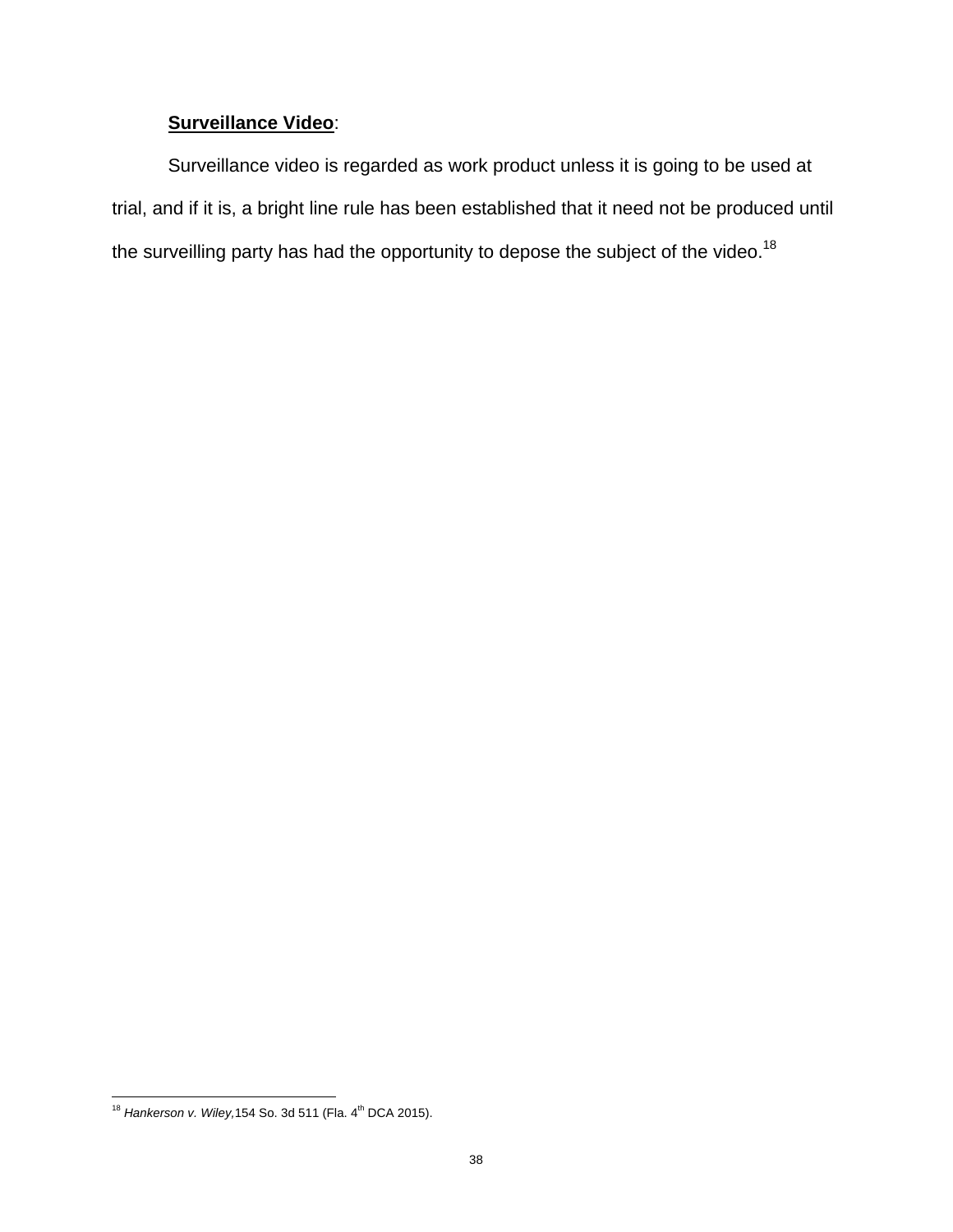# **CHAPTER FIVE**

# **EFFECT OF A MOTION FOR PROTECTIVE ORDER ON PENDING DISCOVERY**

## **APPLICABLE RULE:**

Fla. R. Civ. P. 1.280(c), states in pertinent part:

 Upon motion by a party or by the person from whom discovery is sought, and for good cause shown, the court in which the action is pending may make any order to protect a party or person from annoyance, embarrassment, oppression, or undue burden or expense that justice requires including one or more of the following: (1) that the discovery not be had; (2) that the discovery may be had only on specified terms and conditions, including a designation of the time or place; . . . If the motion for a protective order is denied in whole or in part, the court may, on such terms and conditions as are just, order that any party or person provide or permit discovery. The provisions of Rule 1.380(a)(4) apply to the award of expenses incurred in relation to the motion.

Rule 1.380(a)(4) addresses a party's failure to permit discovery and sanctions

against the party wrongfully thwarting discovery.

# **1. DEPOSITIONS**

This issue most commonly arises in connection with a scheduled or court ordered

deposition. A motion for protective order does not automatically stay a pending deposition.<sup>1</sup>

The movant must file the motion as soon as the need for protection arises, schedule the motion for hearing sufficiently in advance of the pending proceeding, and show good cause why discovery should not go forward. A party who seeks a protective order to prevent discovery must make every reasonable effort to have a motion heard before a scheduled deposition or other discovery is to occur. The movant bears the burden of showing good

<sup>1</sup> <sup>1</sup> *Rahman Momenah v. Ammache*, 616 So. 2d 121 (Fla. 2d DCA 1993); citing: *Stables and CNA Ins. Co. v. Rivers*, 559 So. 2d 440 (Fla. 1st DCA 1990). See also: *Don Mott Agency, Inc. v. Pullum*, 352 So. 2d 107 (Fla. 2d DCA 1977).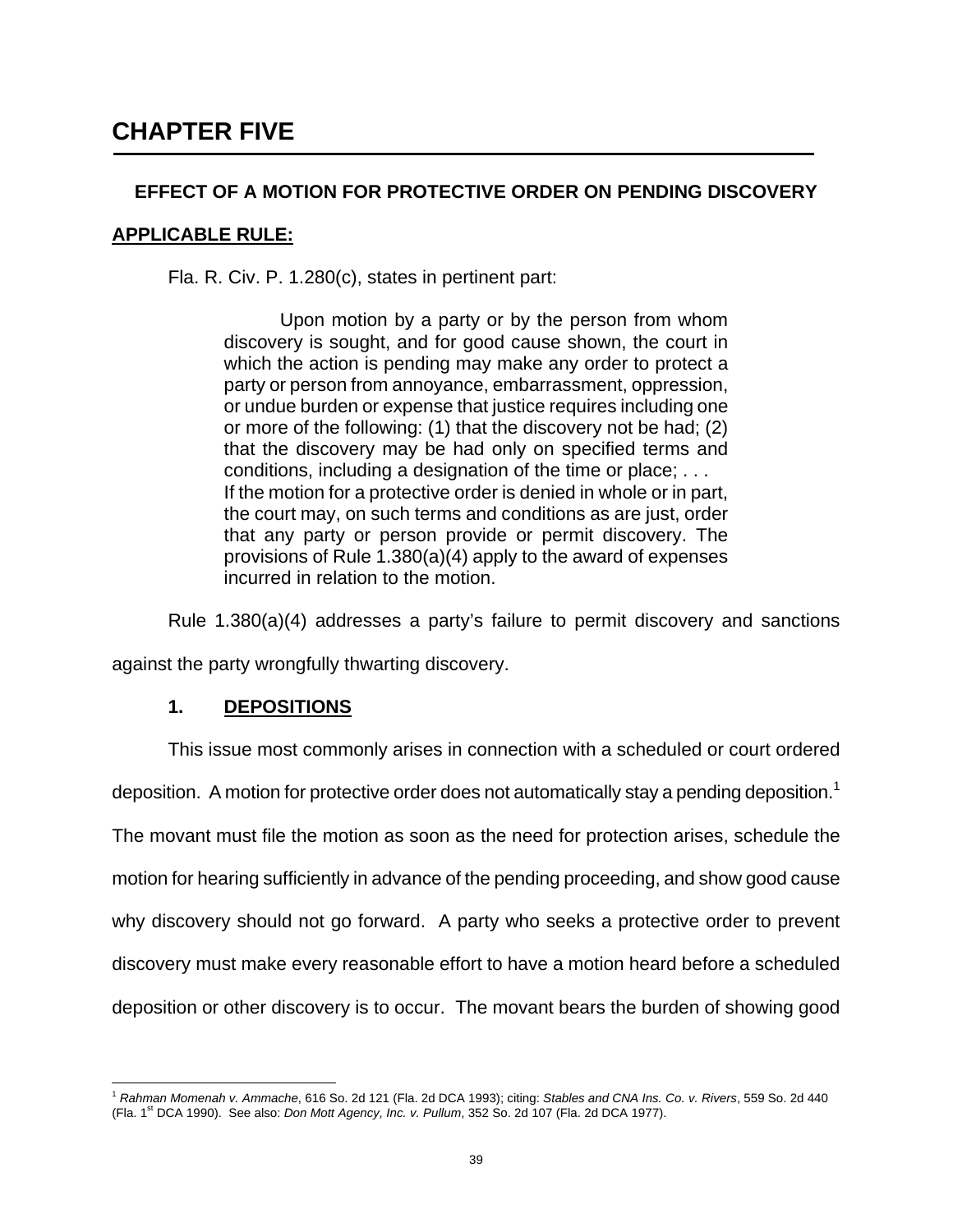cause and obtaining a court order related to the pending proceeding before discovery is to be had. The failure to file a timely motion for a protective order or to limit discovery may result in a waiver. However it does not bar a party from asserting privilege or exemption from matters outside the scope of permissible discovery.<sup>2</sup>

 As always, lawyers should cooperate with each other concerning the scheduling of both, discovery, and a hearing on a motion for a protective order. Except where the taking of a deposition is an urgent matter or where the cancellation of a scheduled deposition would be prejudicial to a party, it is generally in the best interest of both parties to have the court rule on objections to depositions prior to the time that the deposition is conducted in order to avoid the necessity for a second deposition of a witness after are later resolved. Faced with a decision as to whether to attend a deposition while a motion for protective order is pending (and for which a prior hearing is unavailable) , a lawyer often must make the difficult decision of whether to waive the objection by appearing at the deposition or risking sanctions by the court for not appearing. While the filing of a motion for protective order does not act as a stay until such time as an order is procured form the court, the courts have the authority to grant or withhold sanctions for failing to appear based upon the factors enumerated in the case law, including the diligence and good faith of counsel.<sup>3</sup>

1

<sup>2</sup> *Liberty Mutual Insurance Co. v. Lease America, Inc.*, 735 So. 2d 560 (Fla. 4th DCA 1999); *Insurance Company of North America v.* 

*Noya*, 398 So. 2d 836 (Fla. 5th DCA 1981). See also: *Berman, Florida Civil Procedure* §280.4[1][b] (2005 Edition).<br><sup>3</sup> See: *Canella v. Bryant*, 235 So. 2d 328 (Fla. 4<sup>th</sup> DCA 1970); and *Rahman Momenah, supra.*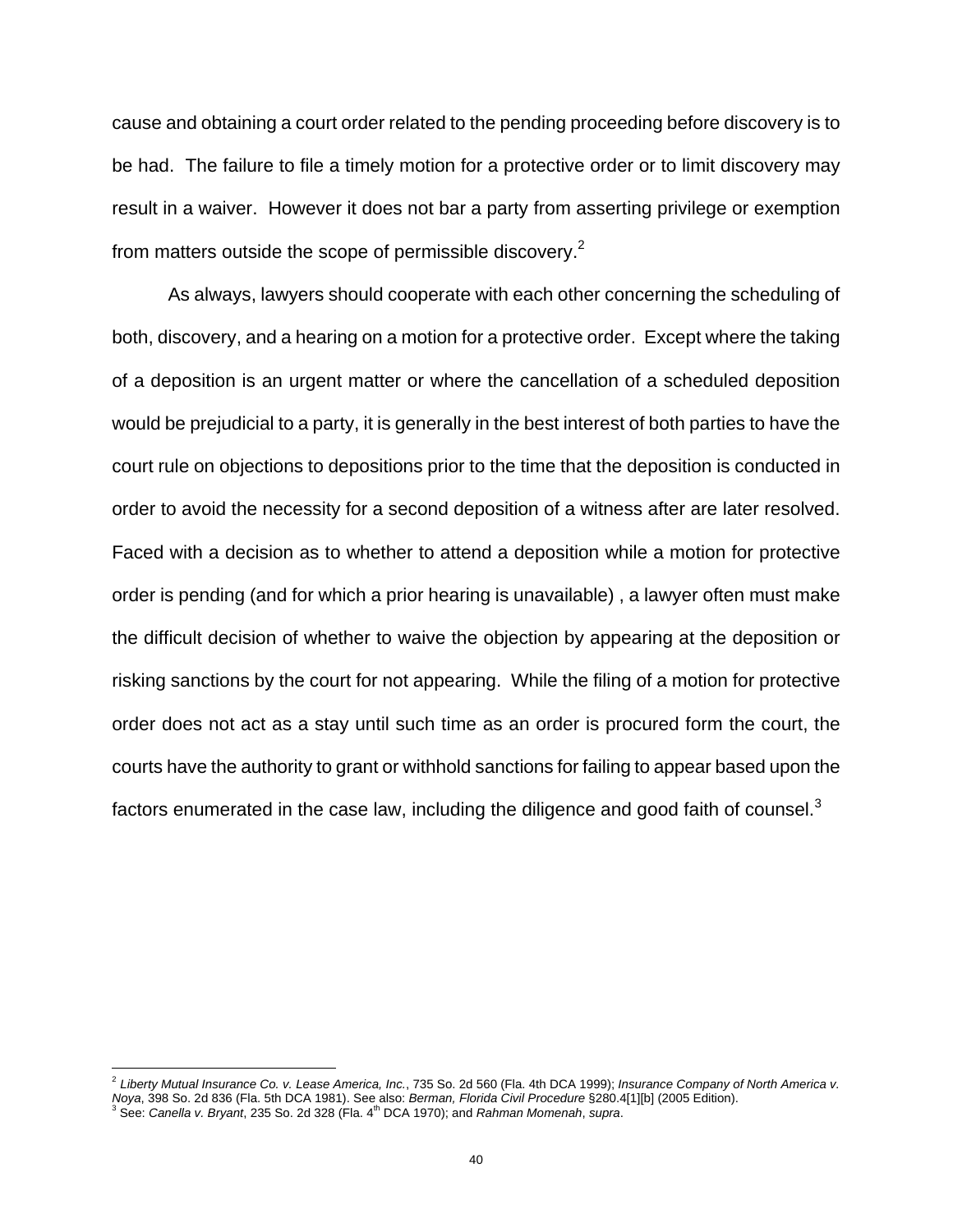### **2. OTHER FORMS OF DISCOVERY**

 Preservation of objections to other forms of discovery is generally accomplished in accordance with the Rule of Civil Procedure applicable to that particular method of discovery. For instance, objections to interrogatories served under Rule 1.340 are preserved by serving any objections to the interrogatories within 30 days after service of the interrogatories. If objections are served, the party submitting the interrogatories may move for an order under Rule 1.380(a) on any objection to or in the event of failure to answer an interrogatory. Similarly, in the case of production of documents under Rule 1.350, a party objecting to the production of documents shall state its objection in the written response to the document production request, in which event the party submitting the request may seek an order compelling the discovery in accordance with Rule 1.380. Similar procedures exist for the production of documents and things without a deposition under Rule 1.351 and for the examination of persons under Rule 1.360.

 The timely filing of objections to written discovery as described above effectively stays any obligation of the party objecting to the discovery to provide same until such time as the objections are ruled upon. This does not, of course, prevent the court from granting an award of attorneys' fees or other sanctions under Rule 1.380 in the event that the court finds that the objections were without merit**.** 

With respect to the necessity for filing a privilege log when withholding information from discovery claiming that it is privileged, see Chapter Ten, Privilege Logs.

41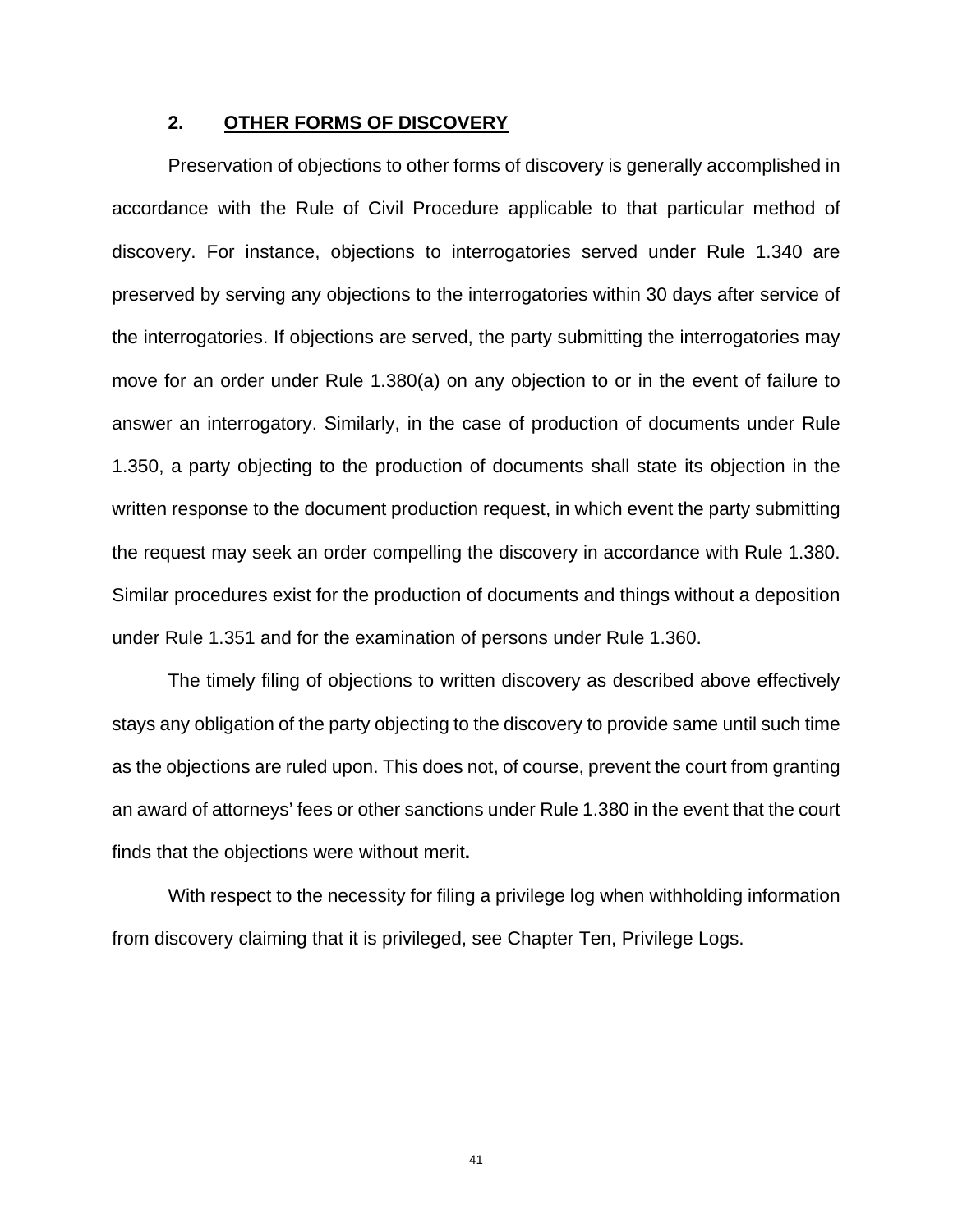### **PROPER CONDUCT OF DEPOSITIONS**

 Starting on the date of admission to The Florida Bar, counsel pledges fairness, integrity and civility to opposing parties and their counsel, not only in court but also in all written and oral communications. Oath of Admission to the Florida Bar. The Rules Regulating the Florida Bar also prohibit a lawyer from "unlawfully obstruct[ing] another party's access to evidence," "fabricat[ing] evidence" or "counsel[ing] or assist[ing] a witness to testify falsely." Rule 4-3.4. See also Rule 3-4.3 and 3-4.4 (misconduct may constitute a ground for discipline); Rule 4-3.5 (Disruption of a Tribunal); Rule 4-4.4 (Respect for Rights of Third Persons); Rule 4-8 (Maintaining the Integrity of the Profession).

 The Florida Bar's "Guidelines for Professional Conduct," promulgated jointly by the Conference of Circuit Court Judges, the Conference of County Court Judges, and the Trial Lawyers Section of the Florida Bar, specifically address deposition conduct. See Section F (2008 edition), found within the 2014-2016 Professionalism Handbook. These guidelines make clear that counsel should refrain from repetitive and argumentative questions, as well as questions and comments designed to harass or intimidate a witness or opposing counsel. Counsel are also advised not to engage in any conduct during a deposition that would not be allowed in the presence of a judicial officer.

 Let there be no doubt that violations of these rules of fairness and civility may result in significant disciplinary action. In *The Florida Bar v. Ratiner*,<sup>1</sup> a lawyer was publicly reprimanded by the Supreme Court of Florida, suspended for sixty days, and put on probation for two years, all for engaging in deposition misconduct. *See also, 5500 North* 

 1 46 So. 3d 35 (Fla. 2010)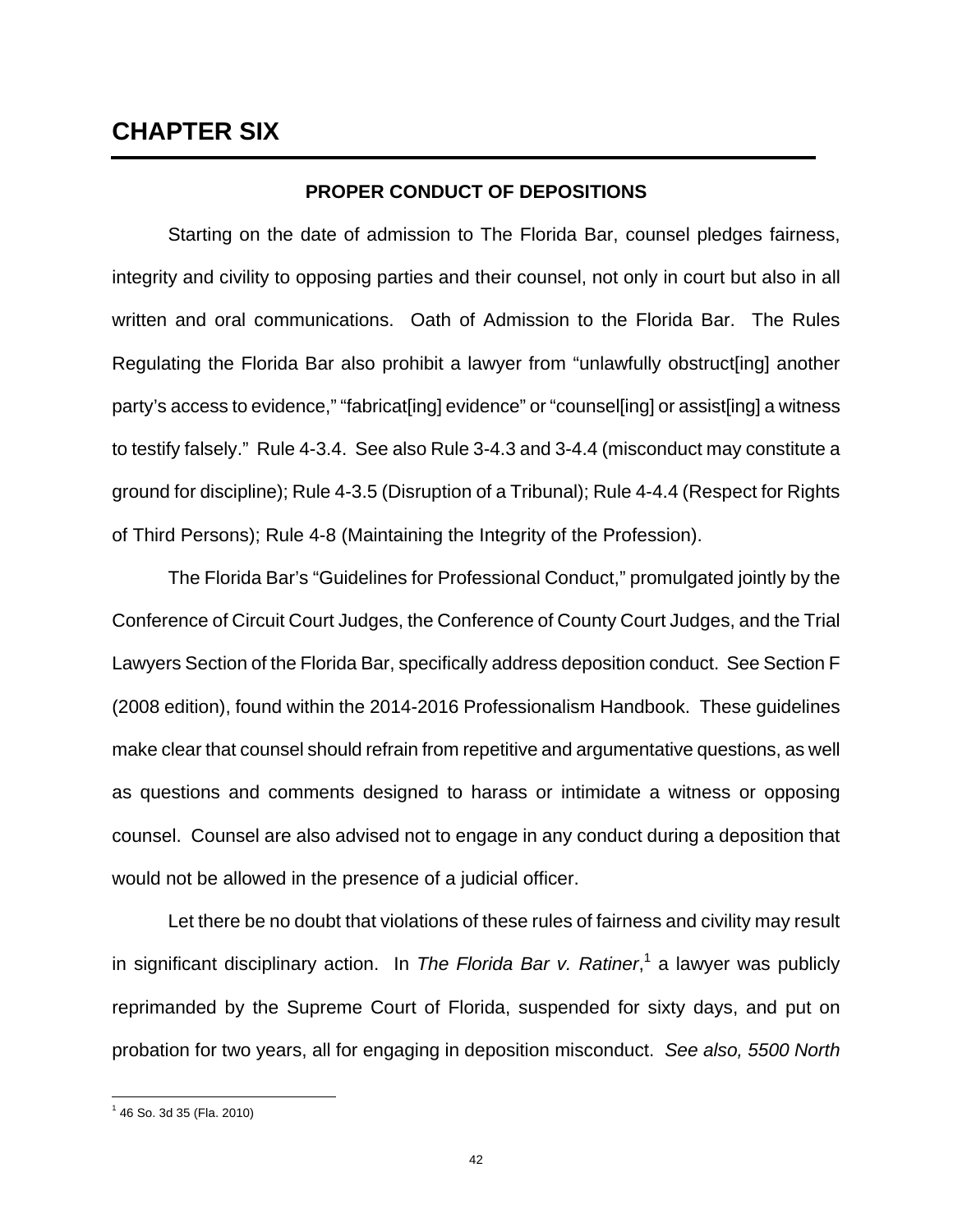Corp. v. Willis,<sup>2</sup> in which the Fifth District Court of Appeal approved the trial court's referral of deposition conduct issues to The Florida Bar. The appellate court noted that in terms of counsel's deposition behavior, "[w]e would expect more civility from Beavis and Butthead."

# **Objections**

 Rule 1.310(c) provides that "[a]ny objection during a deposition *shall* be stated concisely and in a non-argumentative and non-suggestive manner." (Emphasis added). Speaking objections to deposition questions are frequently designed to obscure or hide the search for the truth by influencing the testimony of a witness. Objections and statements that a lawyer would not dare make in the presence of a judge are all too often made at depositions. For example:

> "I object. This witness could not possibly know the answer to that. He wasn't there."

*The typical witness response after hearing that: "I don't know. I wasn't there."*

"I object, you can answer if you remember."

*The typical witness response after hearing that: "I don't remember."* 

 "I object. This case involves a totally different set of circumstances, with different vehicles, different speeds, different times of day, etc."

*The typical witness response after hearing that: "I don't know. There are too many variables to compare the two."*

 Objections should be asserted by stating: "I object to the form of the question." The grounds should not be stated unless asked for by the examining attorney. When the grounds are requested, they should be stated succinctly. Coaching the deponent or suggesting answers through objection or otherwise is improper and should not occur.

<sup>&</sup>lt;u>.</u><br>2 729 So. 2d 508, 514 (Fla. 5<sup>th</sup> DCA 1999).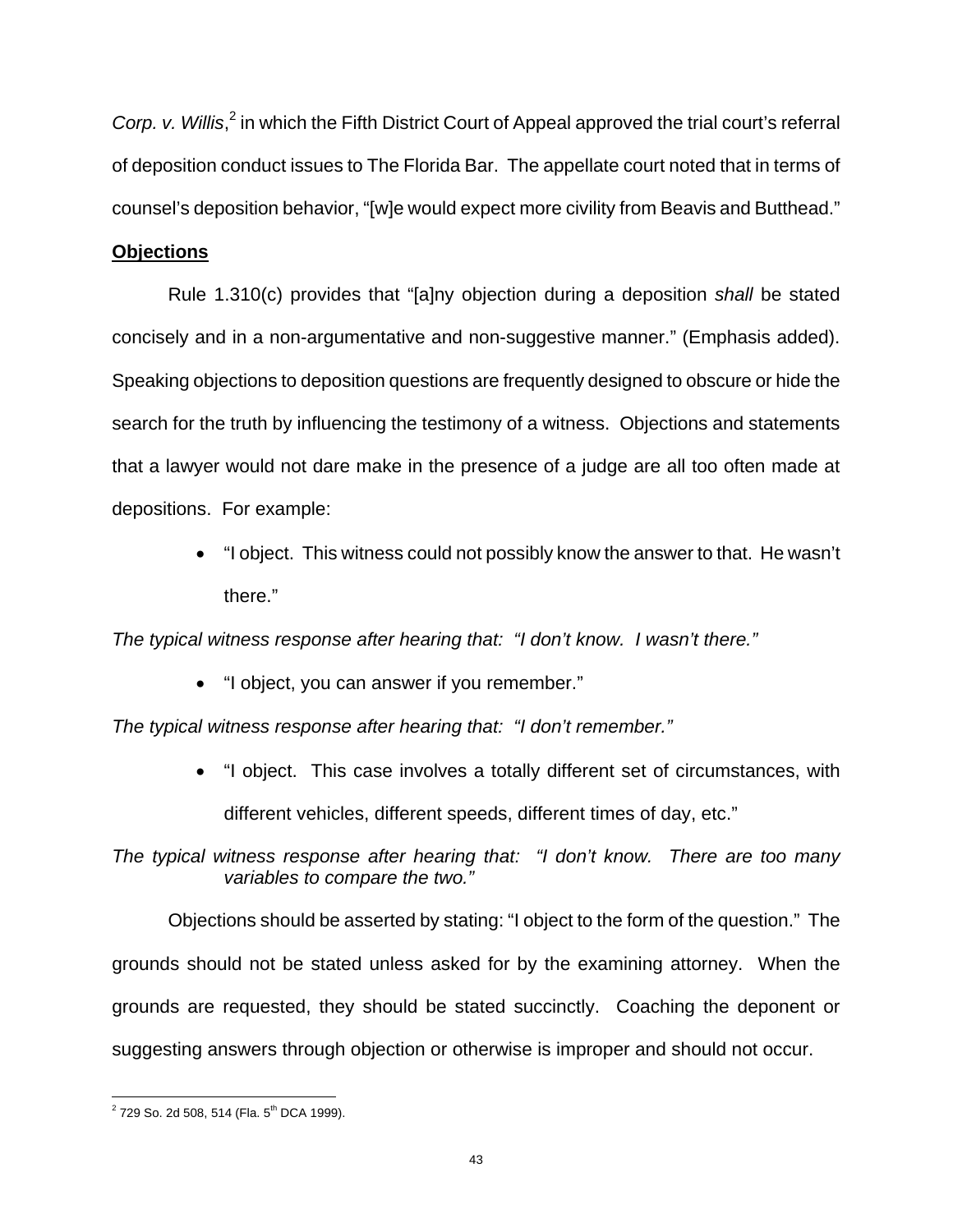Examination and cross-examination of witnesses may proceed as permitted at the trial. Rule 1.310(c). If a deponent changes his testimony after consulting with his attorney, the fact of the consultation may be brought out, but the substance of the communication generally is protected.<sup>3</sup> Where an attorney has improperly instructed his client not to answer a question at deposition, the court may prohibit the attorney from communicating with the client concerning the topic at issue until such time as the deposition recommences.<sup>4</sup>

 Rule 1.310(d) provides that a "motion to terminate or limit examination" may be made upon a showing that objection and instruction to a deponent not to answer are being made in violation of Rule 1.310(c).

#### **Examinations**

 Just as the objecting attorney is required to behave in a professional manner, the examining attorney has the same professional responsibility to treat opposing counsel and the witness or party being examined with respect and courtesy.

 Overly aggressive, hostile and harassing examinations intending to intimidate a witness or party would not be permitted in the presence of a judicial officer and are likewise not permitted at deposition. Intentionally misleading a witness or party is similarly unprofessional and not permitted.

 Rule 1.310(d) provides that a "motion to terminate or limit examination" may be made upon a showing that the examination is being conducted in bad faith or in such manner as unreasonably to annoy, embarrass or oppress the deponent or party.

<sup>&</sup>lt;sup>3</sup> Haskell Co. v. Ga. Pac. Corp., 684 So. 2d 297 (Fla. 5<sup>th</sup> DCA 1996).

<sup>&</sup>lt;sup>4</sup> McDermott v. Miami-Dade County, 753 So. 2d 729 (Fla. 1<sup>st</sup> DCA 2000).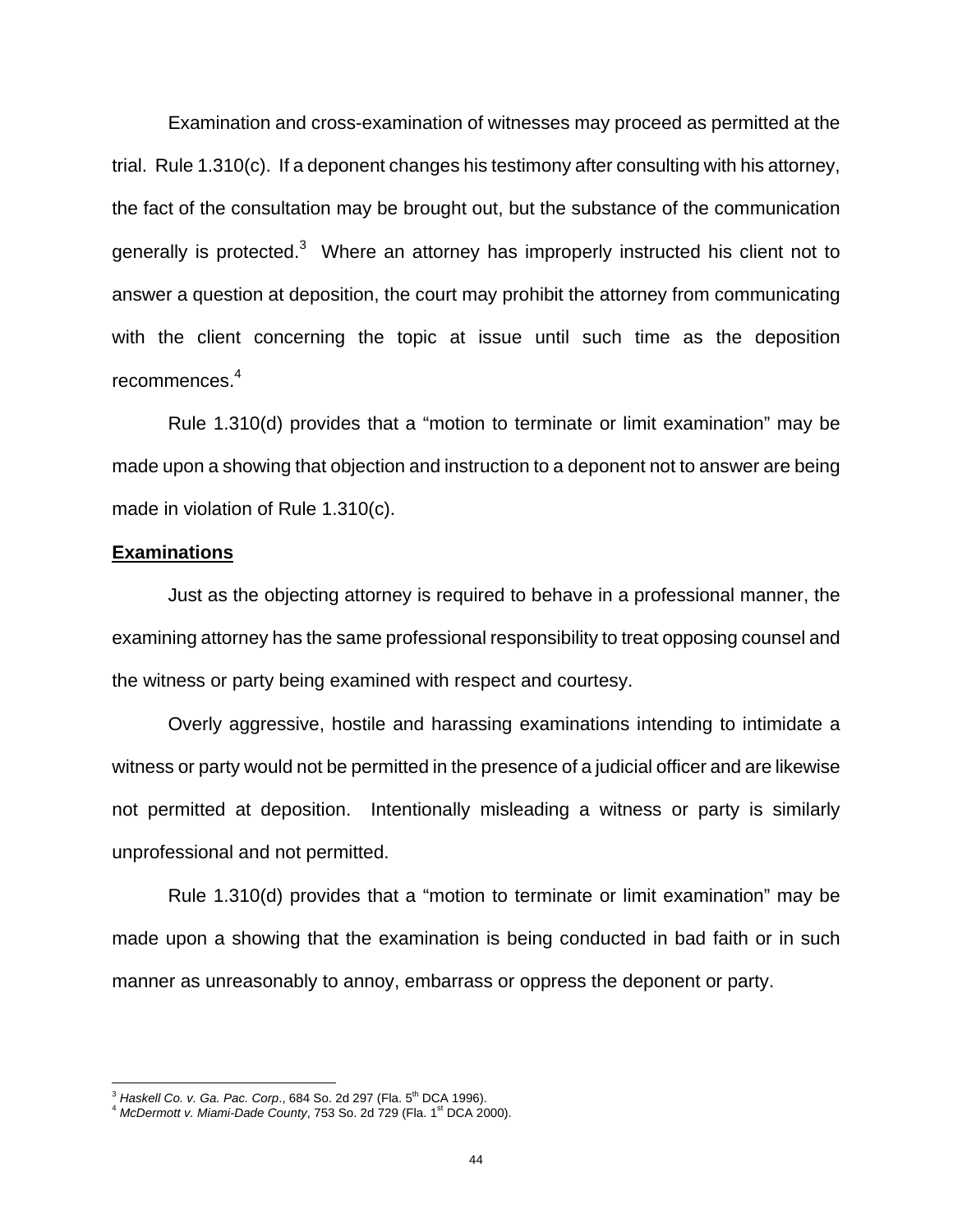#### **Proper Response to Improper Conduct**

 If opposing counsel exhibits any of the behavior described above, the proper response is to object and concisely describe the improper conduct. Counsel should exhaust all efforts to resolve a dispute that threatens the ability to proceed with deposition.

 If such action fails to resolve the issue, many judges permit counsel to telephone the court for a brief hearing when irreconcilable issues arise at deposition. Counsel may want to take a break during the deposition and call chambers, requesting a brief hearing to resolve the matter. This is especially true if the deposition is out-of-state and would be costly to reconvene. It helps to know the judge's preferences in this regard, but judges generally are aware that the use of this procedure—if not abused by counsel—provides an excellent opportunity to attempt to resolve issues on the spot before they develop into more costly and complex proceedings after the fact. However, it is important to note that these emergency hearings place the judge in a difficult position. Having not personally witnessed the behavior and without the aid of a deposition transcript, the judge's ability to issue a thoughtful, informed order may be limited.

 A party or witness who reasonably believes that a deposition is "being conducted in bad faith or in such manner as unreasonably to annoy, embarrass, or oppress the witness or party," or that "objection and instruction to a deponent not to answer are being made in violation of rule 1.310(c)," may move to terminate or limit the deposition and immediately move for protective order. The most appropriate action would be to make such motion orally and concisely on the record at the time of the deposition, and follow promptly with a written motion for protective order. A copy of the deposition will need to be filed with the written motion. Rule 1.310(d) specifically provides that the taking of the deposition *shall* be

45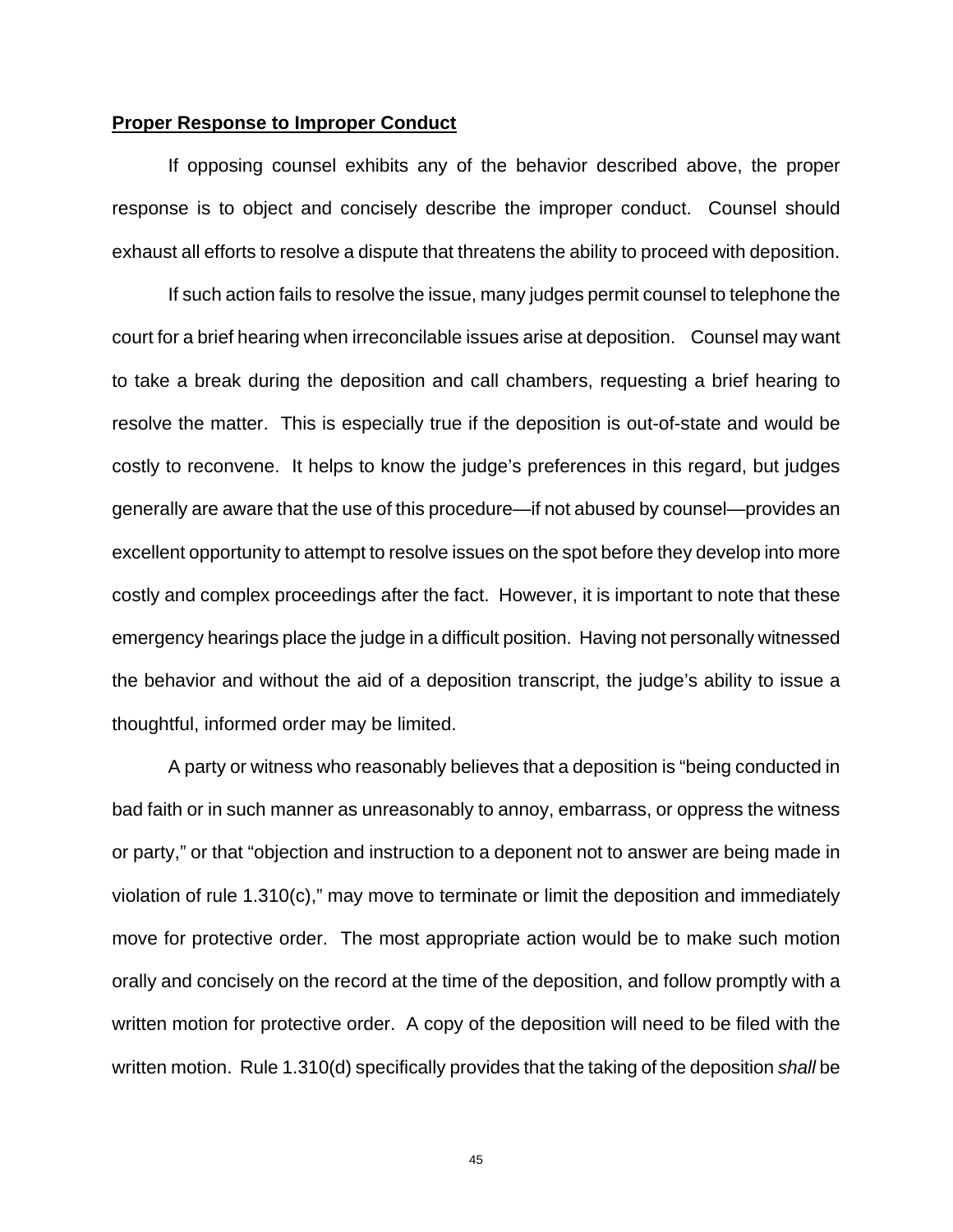suspended upon demand of any party or the deponent for the time necessary to make a motion for an order. All phases of the examination are subject to the control of the court, which has discretion to make any orders necessary to prevent abuse of the discovery and deposition process.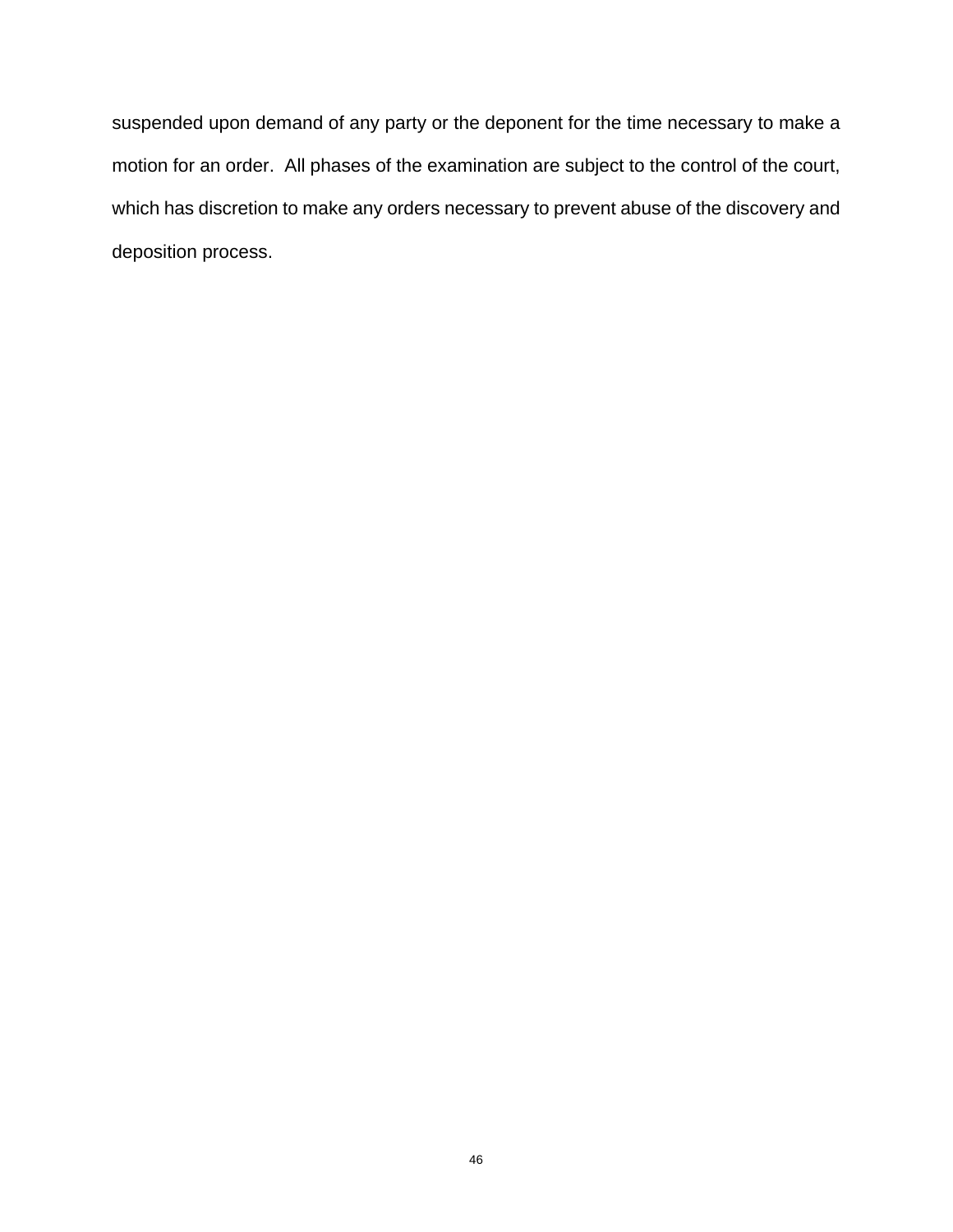### **COMPULSORY MEDICAL EXAMINATIONS AND DISCOVERY OF CME EXAMINER BIAS**

Fla. R. Civ. P*.* 1.360 provides that a party may request that any other party submit to T an examination by a qualified expert when the condition that is the subject of the requested examination is in controversy and the party submitting the request has good cause for the examination. The party making the request has the burden to show that the rule's "good cause" and "in controversy" requirements have been satisfied.<sup>1</sup> Verified pleadings or affidavits may be sufficient to satisfy the rule's requirements instead of an evidentiary hearing. The party making the request also must disclose the nature of the examination and the extent of testing that may be performed by the examining physician.<sup>2</sup> Although the examination may include invasive tests, the party to be examined is entitled to know the extent of the tests, in order to seek the protection of the court in providing for reasonable measures so that the testing will not cause injury. A party requesting a compulsory medical examination is not limited to a single examination of the other party; however, the court should require the requesting party to make a stronger showing of necessity before the second request is authorized.<sup>3</sup> A plaintiff who has sued multiple defendants, as multiple tortfeasors, may be subject to separate examinations by each defendant.<sup>4</sup>

Rule 1.360 does not specify where the examination is to be performed. The Rule requires that the time, place, manner, conditions, and scope be "reasonable." The determination of what is reasonable depends on the facts of the case and falls within

 $\overline{a}$ <sup>1</sup> *Russenberger v. Russenberger*, 639 So. 2d 963 (Fla. 1994); *Olges v. Dougherty*, 856 So. 2d 6 (Fla. 1st DCA 2003). Once the mental or physical condition ceases to be an issue or "in controversy," good cause will not exist for an examination under Rule

<sup>1.360,</sup> and Hastings v. Rigsbee, 875 So. 2d 772, (Fla. 2d DCA 2004).<br>
<sup>2</sup> Schagrin v. Nacht, 683 So. 2d 1173 (Fla. 4th DCA 1996).<br>
<sup>3</sup> Royal Caribbean Cruises, Ltd. v. Cox, 974 So. 2d 462, 466 (Fla. 3d DCA 2008).<br>
<sup>4</sup> Goico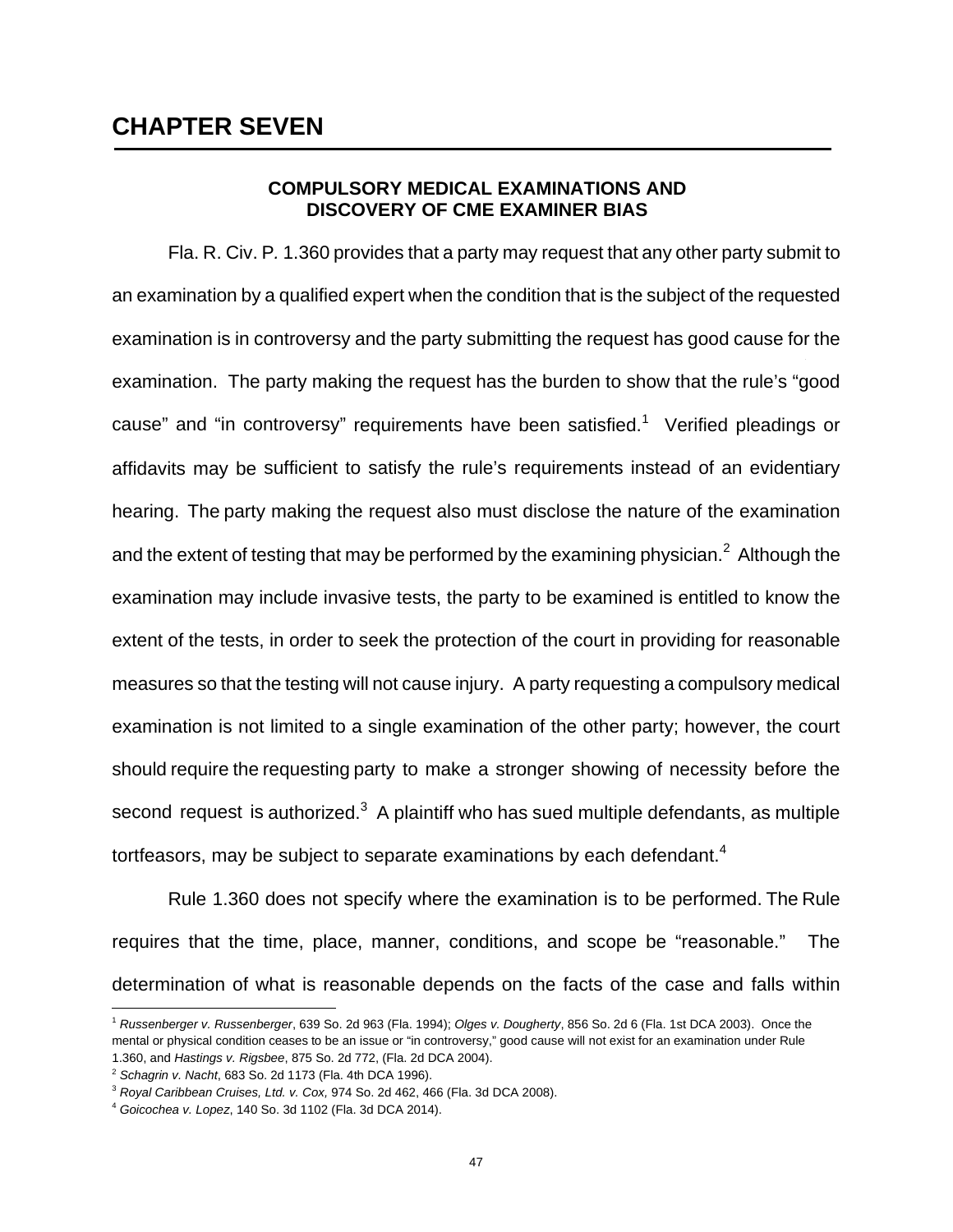the trial court's discretion under *McKenney v. Airport Rent-A-Car, Inc*.<sup>5</sup> Rule 1.360 is based on Fed. R. Civ. P. 35, which has been interpreted as permitting the trial court to order the plaintiff to be examined where the trial will be held because this was the venue selected by the plaintiff and it would make it convenient for the physician to testify. In *McKenney*, an examination of the plaintiff in the county in which the trial was to be held was not an abuse of discretion, even though the plaintiff resided in a different county. In Tsutras v. Duhe,<sup>6</sup> it was held that the examination of a nonresident plaintiff, who already had come to Florida at his expense for his deposition, should either be at a location that had the appropriate medical specialties convenient to the nonresident plaintiff, or the defense should be required to cover all expenses of the plaintiff's return trip to Florida for examination. In *Goeddel v. Davis, M.D.*<sup>7</sup> a trial court did not abuse its discretion by compelling the plaintiff, who resided in another state, to submit to a compulsory medical examination in the forum state where the compulsory medical examination was to be conducted during the same trip as a deposition the plaintiff was ordered to attend, and the defendants were ordered to contribute to the cost of the plaintiff's trip. In *Blagrove v.*  Smith,<sup>8</sup> a Hernando County trial court did not abuse its discretion by permitting a medical examination in neighboring Hillsborough County because of the geographical proximity of the two counties. However, a trial court did abuse its discretion where the court sanctioned a plaintiff with dismissal after finding the plaintiff willfully violated a court order in failing to attend a second CME despite the fact that the plaintiff had moved to a foreign state, advised counsel two days prior that he was financially unable to attend, and

 5 686 So. 2d 771 (Fla. 4th DCA 1997). *See also Leinhart v. Jurkovich* 882 So. 2d 456 (Fla. 4th DCA 2004) where request for CME 10 days before trial was denied and upheld on appeal as being within Trial Court's discretion.

<sup>6</sup> 685 So. 2d 979 (Fla. 5th DCA 1997).

<sup>7</sup> 993 So. 2d 99, 100 (Fla. 5th DCA 2008).

<sup>8</sup> 701 So. 2d 584 (Fla. 5th DCA 1997).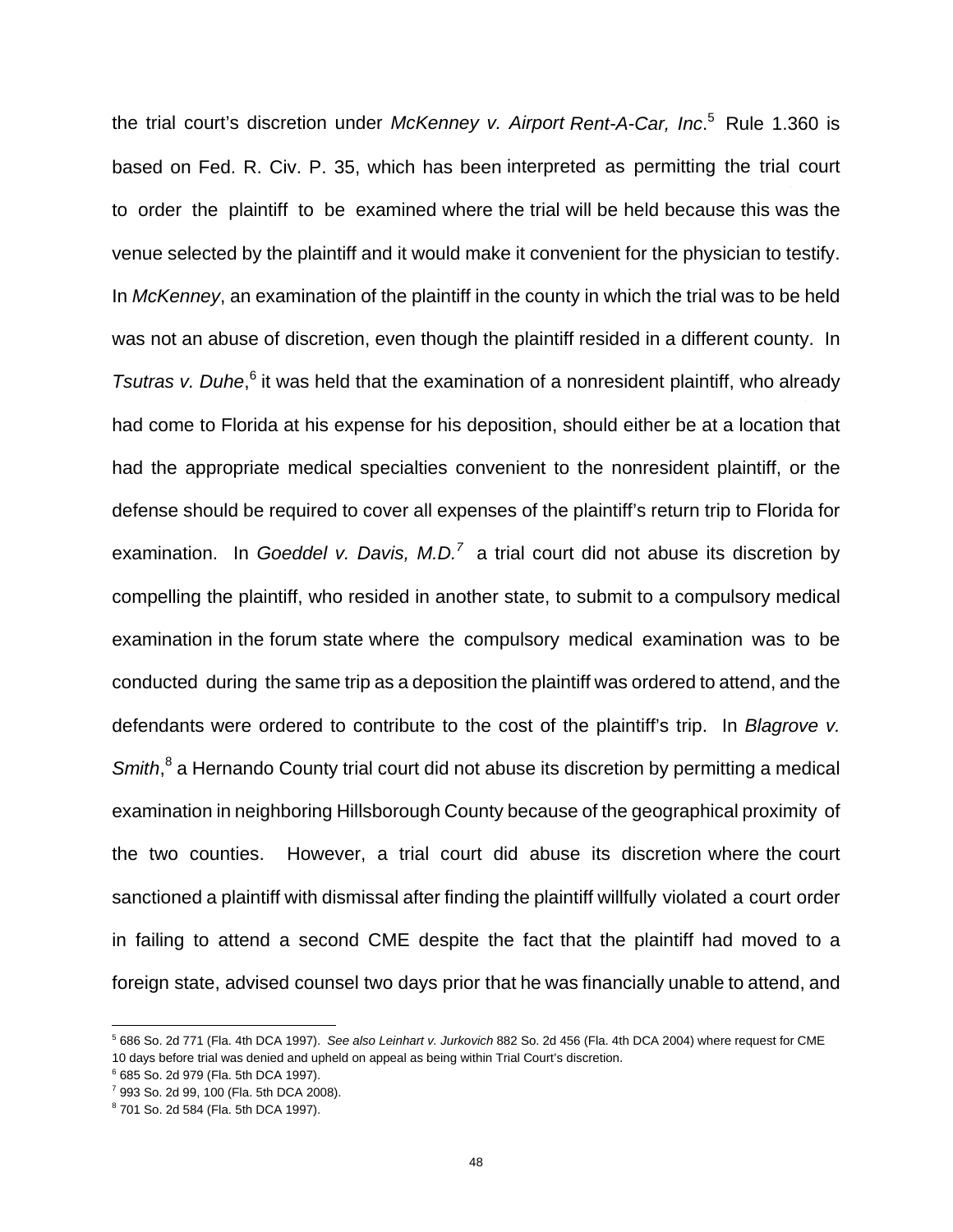filed a motion for protective order with an affidavit detailing his finances and stating he had no available funds or credit to travel to Florida. *Littlefield v. J. Pat Torrence.*<sup>9</sup>

The discovery of the examination report and deposition of the examiner for use at T trial is permissible under Rule 1.360, even though the examination was prepared in anticipation of litigation by an expert who was not expected to be called at trial. *Dimeglio v. Briggs-Mugrauer<sup>10</sup>* involved a claim for uninsured motorist benefits. The insurance contract provided that the claimant would consent to an examination by the insurer's chosen physician if a claim was filed. Before initiation of the lawsuit, the insurer scheduled a medical examination that was attended by the claimant, and the examiner confirmed that the claimant had suffered injury. After suit was filed, the plaintiff sought to take the videotape deposition of the examiner for use at trial. The insurer filed a motion for a protective order, claiming that the examination and report were protected as work product, and the trial court agreed. The *Dimeglio* court reversed, holding that although the examination was prepared in anticipation of litigation, Rule 1.360 applied, and the insurer could not claim a work product privilege for a physician examination of the plaintiff by the insurance company's chosen physician.

#### **Issue 1:**

1

The plaintiff objects to the doctor selected by the defendant to examine the plaintiff.

<sup>9</sup> See *Littelfield v. J. Pat Torrence* 778 So. 2d 368 (Fla. 2d DCA 2001). See also *Wapnick v. State Farm Mutual Automobile Insurance Co.*, 54 So. 3d 1065 (Fla. 4<sup>th</sup> DCA 2011) (requiring plaintiff to travel approximately 100 miles from county of residence where defendant offered to reimburse travel expenses, although reversing denial of coverage).<br><sup>10</sup> 708 So. 2d 637 (Fla. 2d DCA 1998).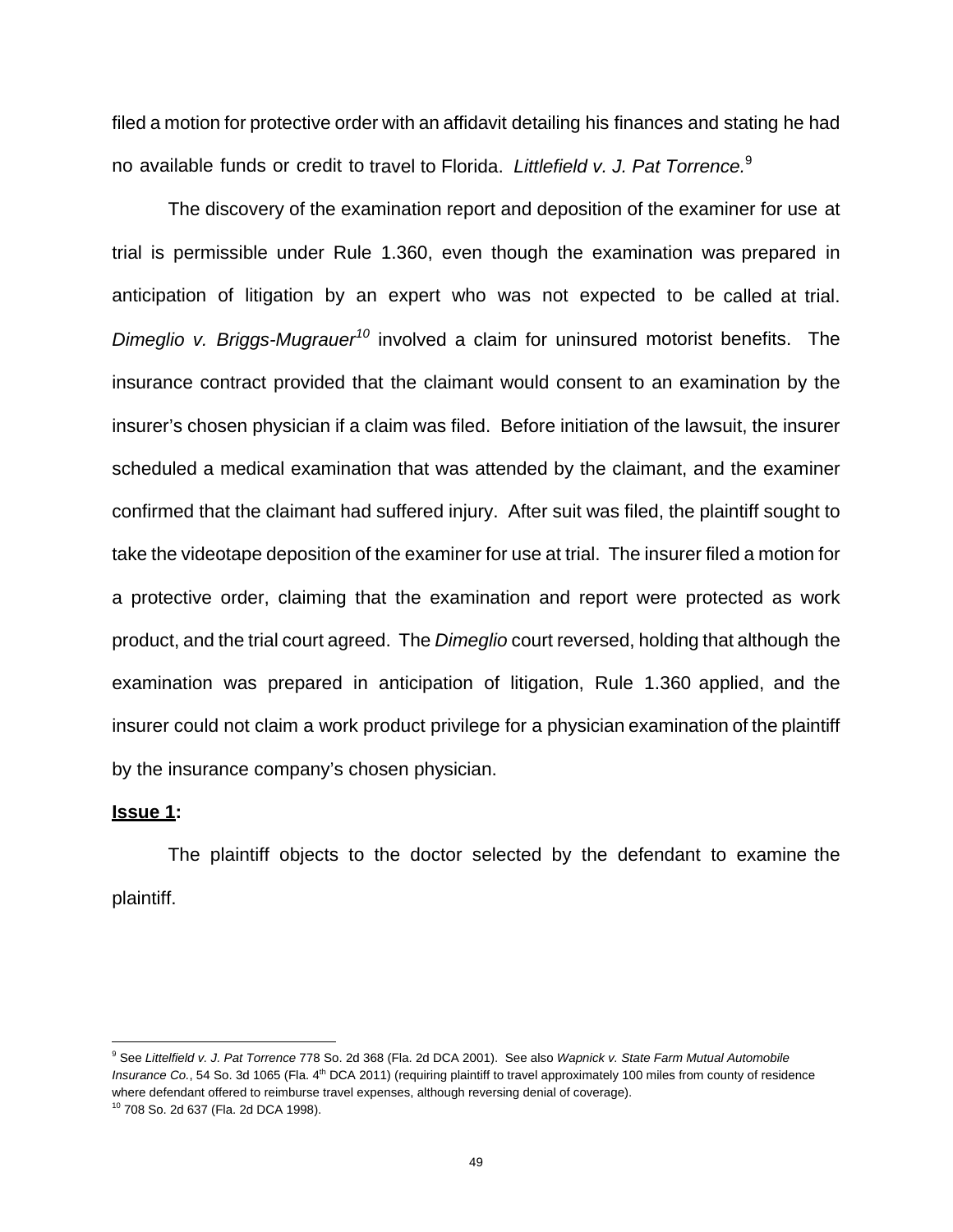### **Resolution:**

Judges generally will allow the medical examination to be conducted by the doctor of the defendant's choice. The rationale sometimes given is that the plaintiff's examining and treating physicians have been selected by the plaintiff.*<sup>11</sup>* However, whether to permit a defendant's request for examination under Rule 1.360 is a matter of judicial discretion. Furthermore, Rule 1.360(a)(3) permits a trial court to establish protective rules for the compulsory examination. Thus, a defendant does not have an absolute right to select the expert to perform the examination.<sup>12</sup>

#### **Issue 2:**

Who may accompany the examinee to a compulsory examination, and may the examination be videotaped, audiotaped, or recorded by a court reporter?

#### **Resolution:**

 $\overline{a}$ 

Rule 1.360 (a)(3) permits the trial court, at the request of either party, to establish protective rules for compulsory examinations. The general rule is that attendance of a third party at a court-ordered medical examination is a matter within the sound discretion of the trial judge.<sup>13</sup> A plaintiff may request that a third party attend an examination to (1) accurately record events at the examination; (2) "assist" in providing a medical history or a description of an accident; and (3) validate or dispute the examining doctor's findings and conclusions.<sup>14</sup> The burden of proof and persuasion rests with the

<sup>11</sup> *Toucet v. Big Bend Moving & Storage* 581 So. 2d 952 (Fla. 1st DCA 1991).

<sup>&</sup>lt;sup>12</sup> See State Farm Mutual Auto Insurance Company v. Shepard, 644 So. 2d 111 (Fla. 2d DCA 1994).<br><sup>13</sup> Bartell v. McCarrick, 498 So. 2d 1378 (Fla. 4th DCA 1986).<br><sup>14</sup> Wilkins v. Palumbo. 617 So. 2d 850 (Fla. 2d DCA 1993).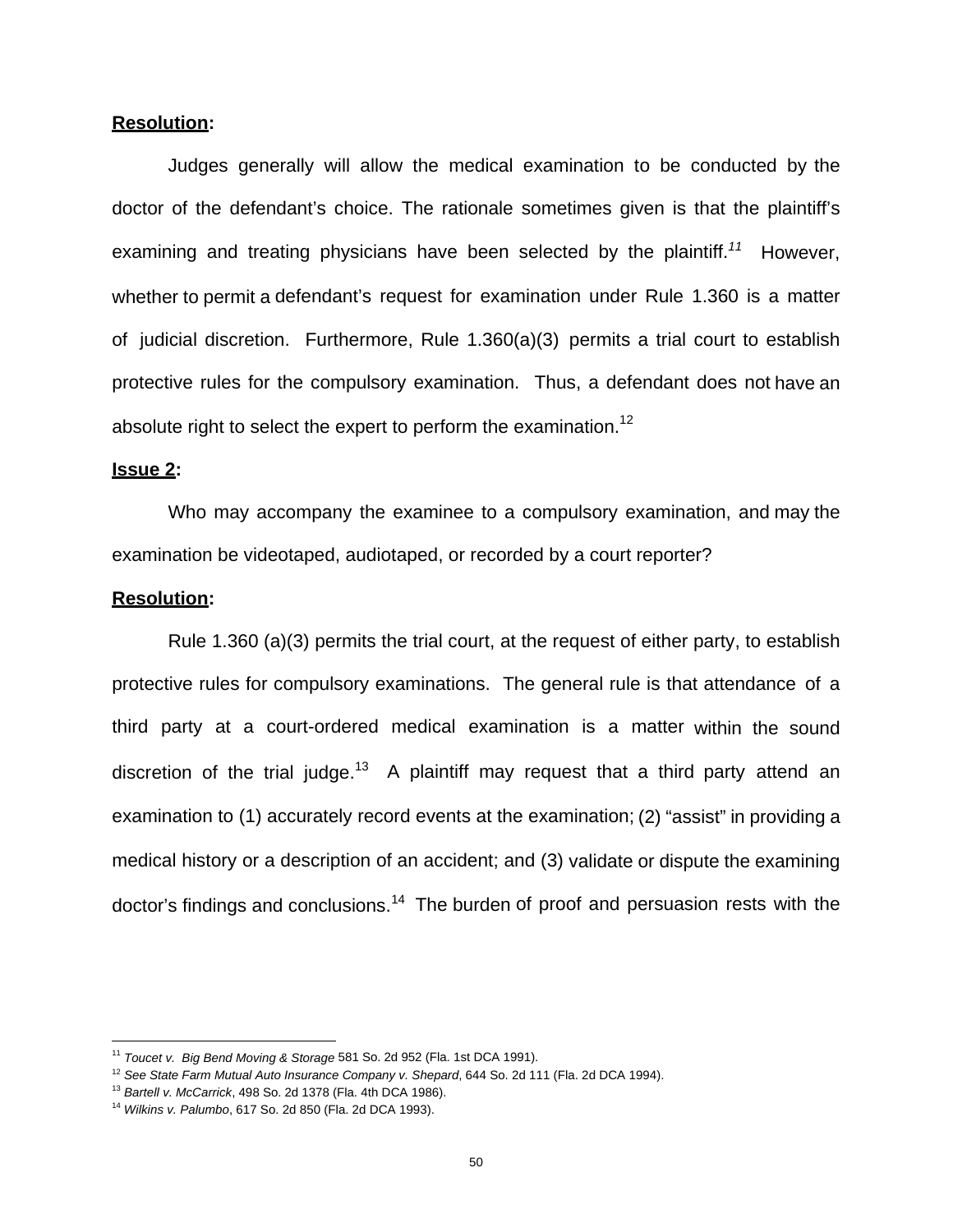party opposing the attendance to show why the court should deny the examinee's right to have present counsel, a physician, or another representative.<sup>15</sup>

Without a valid reason to prohibit the third party's presence, the examinee's representative should be allowed.<sup>16</sup> In making the decision about third-party attendance at the examination, the trial court should consider the nature of the examination, the function that the requested third party will serve at the examination, and the reason why the examining doctor objects to the presence of the third party. A doctor must provide a case-specific justification to support an objection in an affidavit that the presence at the examination of a third party will be disruptive.<sup>17</sup> Once this test is satisfied, the defendant must prove at an evidentiary hearing that no other qualified physician can be located in the area who would be willing to perform the examination with a third party (court reporter, attorney, or other representative) present.<sup>18</sup> This criteria applies to compulsory examinations for physical injuries and psychiatric conditions.<sup>19</sup>

The rationale for permitting the presence of the examinee's attorney is to protect Tthe examinee from improper questions unrelated to the examination.<sup>20</sup> Furthermore, the examinee has a right to preserve by objective means, the precise communications that occurred during the examination. Without a record, the examinee will be compelled to challenge the credibility of the examiner should a dispute arise later. "Both the examiner

 $\overline{a}$ 

<sup>15</sup> *Broyles v. Reilly*, 695 So. 2d 832 (Fla. 2d DCA 1997); *Wilkins*; *Stakely v. Allstate Ins. Co*., 547 So. 2d 275 (Fla. 2d DCA 1989). <sup>16</sup> *See Broyles* (videographer and attorney); *Palank v. CSX Transportation, Inc*., 657 So. 2d 48 (Fla. 4th DCA 1995) (in wrongful death case, mother of minor plaintiffs, counsel, and means of recording); *Wilkins* (court reporter); *McCorkle v. Fast*, 599 So. 2d 277 (Fla. 2d DCA 1992) (attorney); *Collins v. Skinner*, 576 So. 2d 1377 (Fla. 2d DCA 1991) (court reporter); *Stakely* (court reporter); *Bartell* (representative from attorney's office); *Gibson v. Gibson*, 456 So. 2d 1320 (Fla. 4th DCA 1984) (court reporter). 17 *See Wilkins*, *supra.*

<sup>18</sup> *See Broyles*, *supra.*

<sup>19</sup> *Freeman v. Latherow*, 722 So. 2d 885 (Fla. 2d DCA 1998); *Stephens v. State of Florida*, 932 So. 2d 563 (Fla. 1st DCA 2006) (the DCA held that the trial court did not deviate from the law when it denied plaintiff's request that his expert witness be permitted to accompany him on a neuropsychological exam by a state-selected medical professional).

<sup>20</sup> *See Toucet, supra.*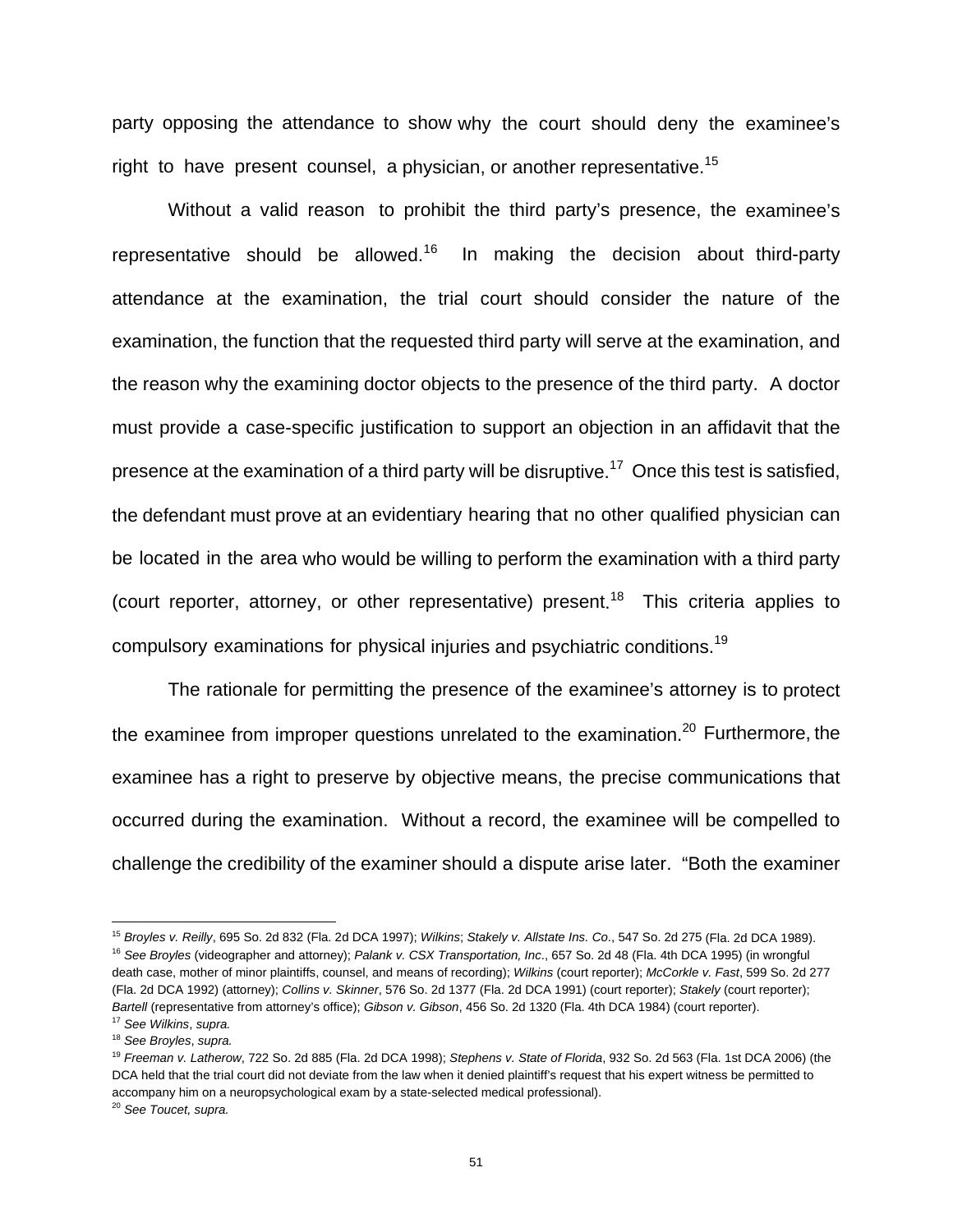and examinee should benefit by the objective recording of the proceedings, and the integrity and value of the examination as evidence in the judicial proceedings should be enhanced."21 The rationale for permitting a third party's presence or recording the examination is based on the examinee's right of privacy rather than the needs of the examiner. If the examinee is compelled to have his or her privacy disturbed in the form of a compulsory examination, the examinee is entitled to limit the intrusion to the purpose of the examination and to have an accurate preservation of the record.

Courts may recognize situations in which a third party's presence should not be allowed. Those situations may include the existence of a language barrier, the inability to engage any medical examiner who will perform the examination in the presence of a third party, the particular psychological or physical needs of the examinee, or the customs and practices in the area of the bar and medical profession.<sup>22</sup> However, in the absence of truly extraordinary circumstances, a defendant will not be able to satisfy its burden of proof and persuasion to prevent the attendance of a passive observer.<sup>23</sup> It has been held that a court reporter's potential interference with the examination or inability to transcribe the physician's tone or facial expressions are invalid reasons.<sup>24</sup> The examiner's refusal to perform the examination in the presence of third parties also is an insufficient ground for a court to find that a third party's presence would be disruptive.<sup>25</sup> Excluding a court reporter because of a claimed chilling effect on physicians and the diminishing number of physicians available to conduct examinations also is insufficient.<sup>26</sup> However, it

<u>.</u>

<sup>&</sup>lt;sup>21</sup> Gibson v. Gibson, 456 So. 2d at 1320, 1321 (Fla. 4th DCA 1984).<br><sup>22</sup> See Bartell, supra.

<sup>23</sup> *See Broyles, supra; See Wilkins, supra.*

<sup>24</sup> *See Collins, supra.* 

<sup>25</sup> *See McCorkle, supra; See Toucet, supra.* 

<sup>26</sup> *Truesdale v. Landau*, 573 So. 2d 429 (Fla. 5th DCA 1991). *See also Broyles*, *supra.*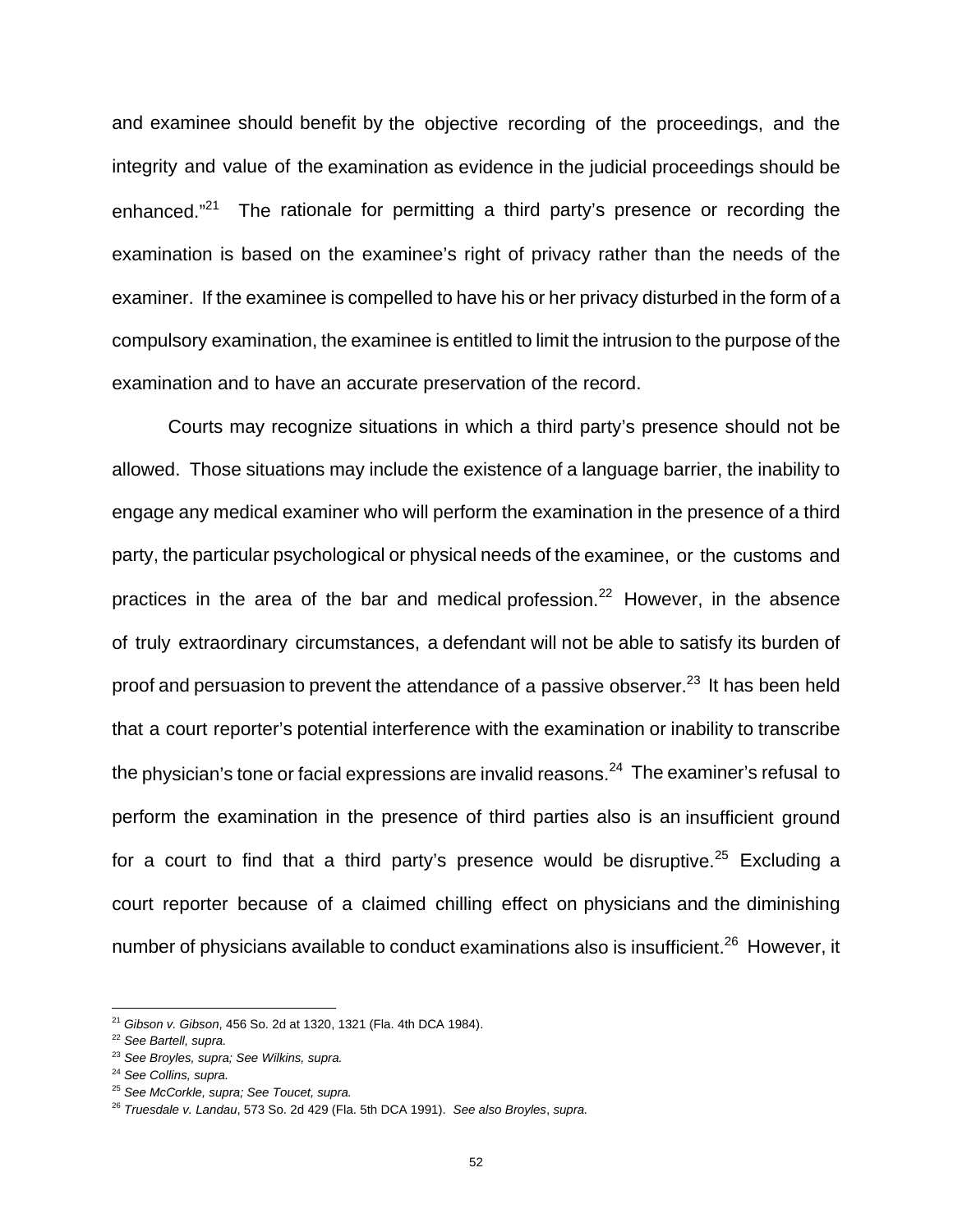would take an exceptional circumstance to permit anyone other than a videographer or court reporter and the plaintiff's attorney to be present on behalf of the plaintiff at a Rule 1.360 compulsory examination.<sup>27</sup> For example, defendants in a personal injury lawsuit were not entitled to have a videographer record the examination even though the examinee had her own videographer present. *Prince v. Mallari*. 28 The Second and Third DCAs follow this opinion.

In most circumstances, the examinee's desire to have the examination videotaped should be approved. There is no reason that the presence at an examination of a videographer should be treated differently from that of a court reporter. A trial court order that prohibits videotaping a compulsory examination without any evidence of valid, casespecific objections from the complaining party may result in irreparable harm to the requesting party and serve to justify extraordinary relief.<sup>29</sup> Similarly, an audiotape may be substituted to ensure that the examiner is not asking impermissible questions and that an accurate record of the examination is preserved.<sup>30</sup> Video or audio tape of the CME obtained by the examinee's attorney should be considered work product as long as the recording is not being used for impeachment or use at trial. See *McGarrah v. Bayfront Medical Center*. *31*

In *McClennan v. American Building Maintenance*, 32 the court applied the rationale in *Toucet*, *supra*, and *Bartell*, *supra*, to workers' compensation disputes, and held that

<u>.</u>

<sup>&</sup>lt;sup>27</sup> See *Broyles*, supra.<br><sup>28</sup> 36 So. 3d 128 (Fla. 5<sup>th</sup> DCA 2010).<br><sup>29</sup> Lunceford v. Florida Central Railroad Co., Inc., 728 So. 2d 1239 (Fla. 5th DCA 1999).<br><sup>30</sup> Medrano v. BEC Const. Corp., 588 So. 2d 1056 (Fla. 3d DC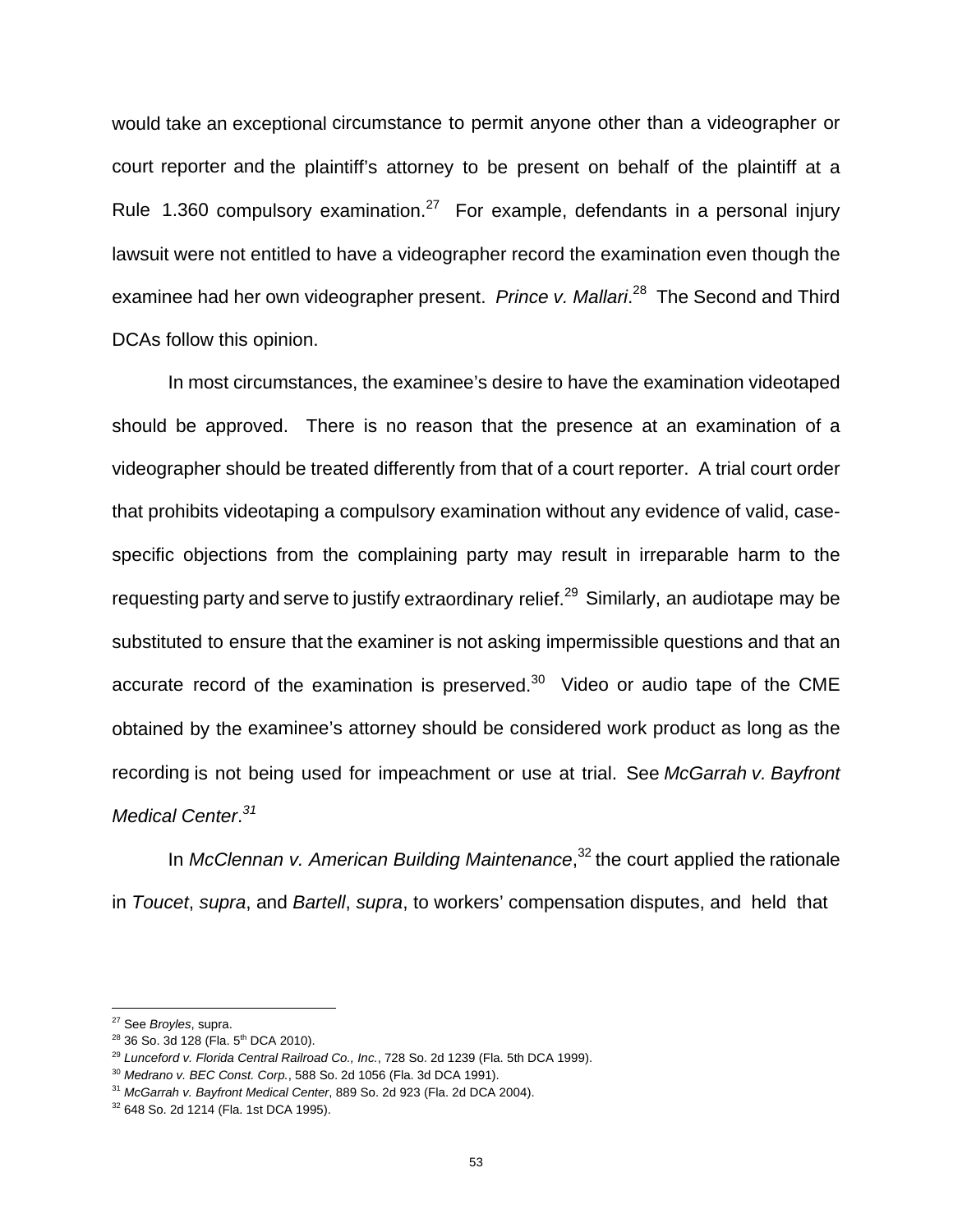third parties, including attorneys, could attend an independent medical examination given under F.S. § 440.13(2)(b).

In *U.S. Security Ins. Co. v. Cimino*,<sup>33</sup> the Florida Supreme Court held that, for a medical examination conducted under F.S. § 627.736(7) for personal injury protection benefits, "the insured should be afforded the same protections as are afforded to plaintiffs for Rule 1.360 and workers' compensation examinations."

There are limitations on discovery of an examiner performing a CME. For example, Tan examiner will not be compelled to disclose CME reports of other non-party examinees or to testify about findings contained in those reports.<sup>34</sup> In Allstate Insurance Co. v. *Boecher,<sup>35</sup>* the Supreme Court held that neither *Elkins v. Syken<sup>36</sup>* nor Rule 1.280(b)(4)(A) prevents discovery of a party's relationship with a particular expert when the discovery is propounded directly to the party. In *Boecher*, the court held that the jury was entitled to know the extent of the financial connection between the party and the expert witness. *Boecher* and *Elkins* have spawned dozens of cases on the general issue of medical experts and their bias. However this section deals exclusively with the CME expert. (Commonly referred to by the Plaintiff's Bar as the "Insurance Company's Doctor.").

Fla. R. Civ. P. 1.280(b)(5) establishes the parameters of discovery directed to a non-party retained expert. It is critical that the trial judge read the Rule in every instance and not get distracted by issues that simply do not relate to CME experts.

(5) Trial Preparation: Experts. Discovery of facts known and opinions held by experts, otherwise discoverable under the provisions

 $\overline{a}$ <sup>33</sup> 754 So. 2d 697, 701 (Fla. 2000).

<sup>34</sup> *Crowley v. Lamming*, 66 So. 3d 355 (Fla. 2d DCA 2011); *Coopersmith v. Perrine*, 91 So. 3d 246 (Fla. 4th DCA 2012) (sustaining objections to interrogatories directed to the examiner's "opinions and basis of the opinions" of other non-party examinees as same constituted an intrusion into those non-parties' privacy rights). 35 733 So. 2d 993 (Fla. 1999).

<sup>36 672</sup> So. 2d 517 (Fla. 1996).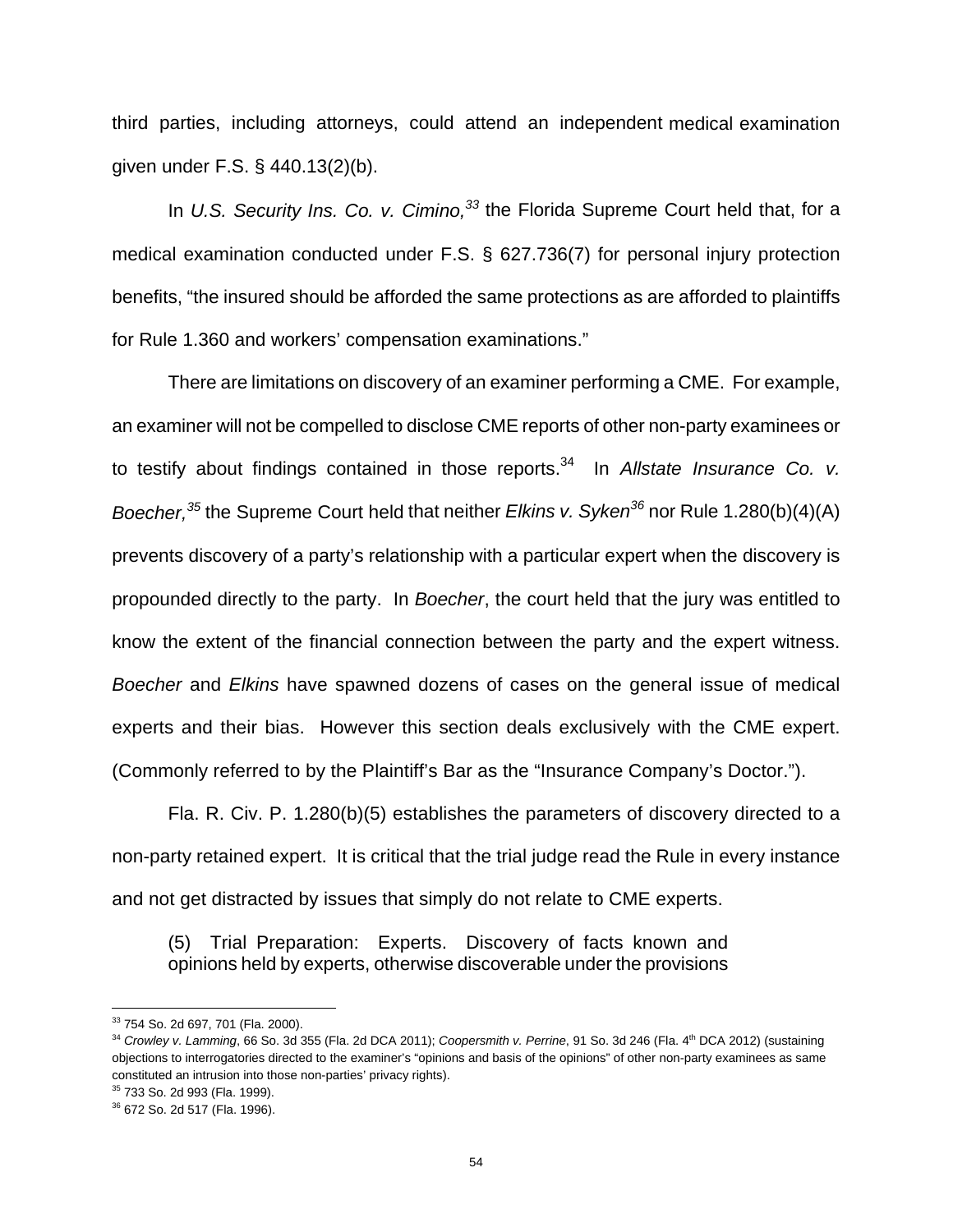of subdivision (b)(1) of this rule and acquired or developed in anticipation of litigation or for trial, may be obtained *only* as follows:

(A)

. . . .

(iii) A party may obtain the following discovery regarding any person disclosed by interrogatories or otherwise as a person expected to be called as an expert witness at trial:

- 1. The scope of employment in the pending case and the compensation for such service.
- 2. The expert's general litigation experience, including the percentage of work performed for plaintiffs and defendants.
- 3. The identity of other cases, within a reasonable time period, in which the expert has testified by deposition or at trial.
- 4. An approximation of the portion of the expert's involvement as an expert witness, which may be based on the number of hours, percentage of hours, or percentage of earned income derived from serving as an expert witness; *however, the expert shall not be required to disclose his or her earnings as an expert witness or income derived from other services.*

*An expert may be required to produce financial and business records only under the most unusual or compelling circumstances and may not be compelled to compile or produce nonexistent documents*. . . .

In *Gramman v. Stachkunas*, 750 So. 2d 688 (Fla. 5<sup>th</sup> DCA 1999), the Fifth District

quashed an order requiring a medical expert to disclose his billing records and

payments for past medical examinations and 1099 forms from insurance companies,

which had referred matters to the expert for a medical opinion. The Court stated:

[T]he discovery order which compels [the defendant] and the independent medical expert to answer interrogatories regarding the expert's financial remuneration for past examinations, depositions, and courtroom testimony must be quashed. The trial court departed from the essential requirements of law in compelling this discovery, and in requiring the expert to produce his billing/payment records and 1099s regarding his prior work as an expert in other cases.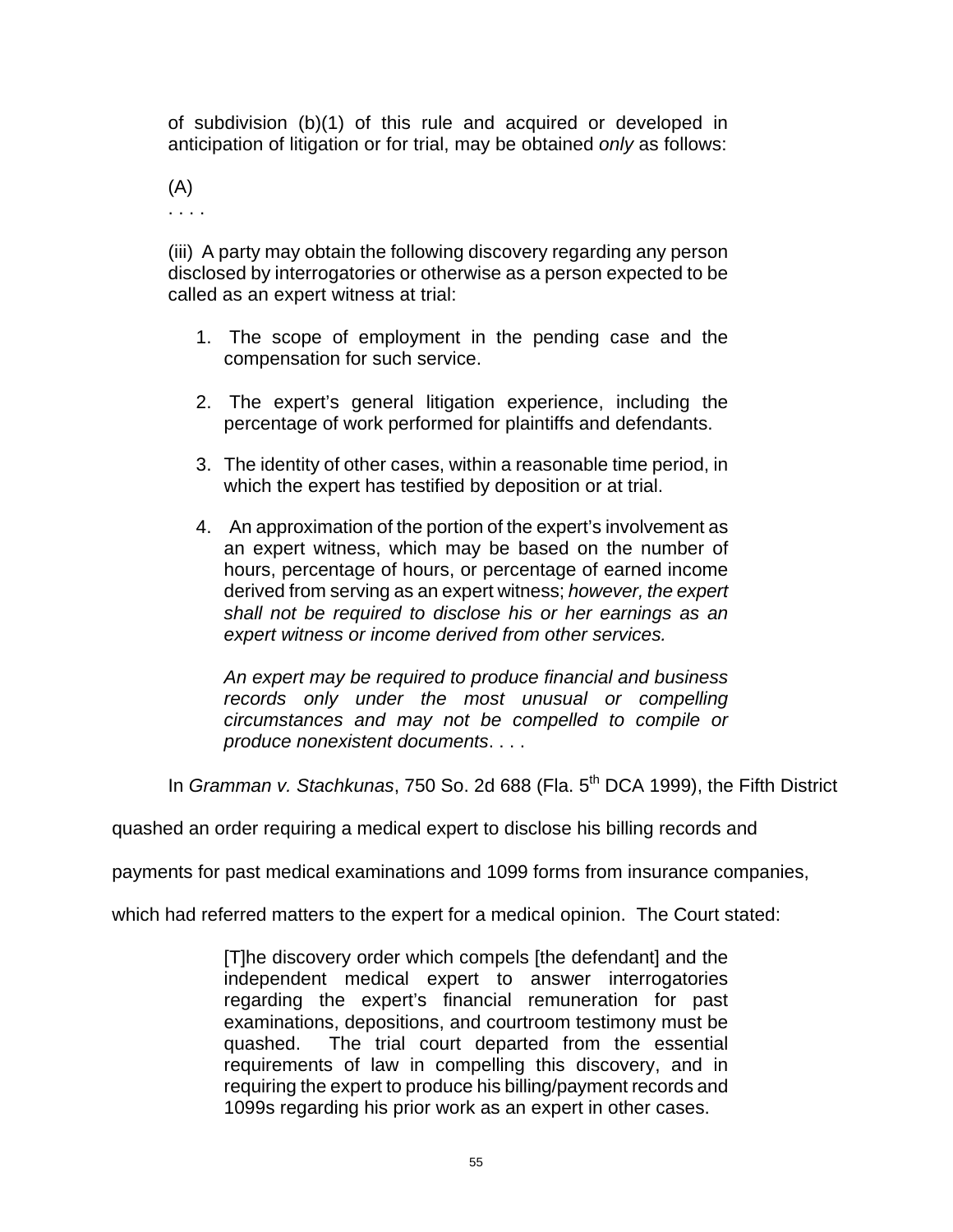A subpoena may not be used to secure discovery of financial or business records concerning a litigation expert unless "unusual or compelling circumstances" have been shown. *Smith v. Eldred,* 96 So. 3d 1102, 1104 (Fla. 4th DCA 2012); *Miller v. Harris*, 2 So. 3d 1070, 1073 (Fla. 2<sup>nd</sup> DCA 2009).

 There are additional third party privacy concerns for the Court to consider when deciding CME Examiner bias discovery issues. Section 456.057(7)(a), Florida Statutes requires notice to patients whose medical records are sought before issuance of a subpoena for the records by a Court of competent jurisdiction. Simply redacting the non-party patients' information is not enough. *Coopersmith v. Perrine*, 91 So. 3d 246 (Fla. 4th DCA 2012). Consider Judge May's concurring opinion in *Coopersmith* relative to the Court's frustration with this type of discovery practice.

> I concur with the majority in its reasoning and result, but write to express my concern over recent discovery issues we have seen. We are increasingly reviewing orders on discovery requests that go above and beyond those relevant to the case. Attorneys are propounding interrogatories and making requests for production, which require physicians to divulge private, confidential information of other patients, and to "create" documents.

> In an effort to discredit medical witnesses for the other side, attorneys for both plaintiffs and defendants are exceeding the bounds of the rules of civil procedure, confidentiality laws, and professionalism by engaging in irrelevant, immaterial, burdensome, and harassing discovery. Parameters have already been expanded to allow both sides to explore financial interests of medical witnesses and the volume of referrals to those witnesses. *See Elkins v. Syken*, 672 So. 2d 517 (Fla. 1996). And now, attempts to expand the scope of that discovery to treating physicians as well as retained experts are usurping the limited resources of our trial courts. This not only creates unnecessary burdens on our over-strained justice system, it further taints the public's view of our profession.

For a more detailed discussion of expert witness discovery see Chapter Eleven of this handbook.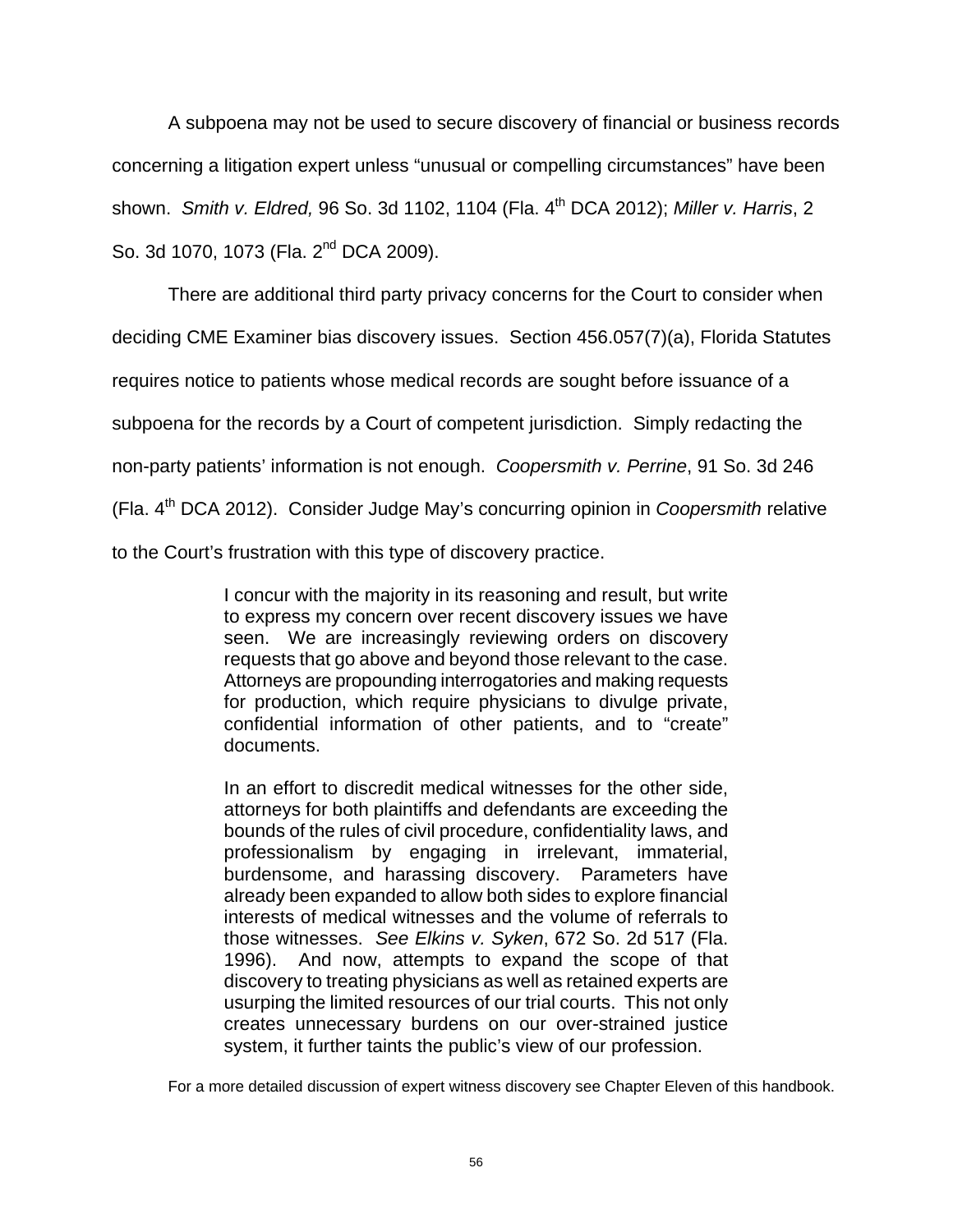# **CHAPTER EIGHT**

### **OBTAINING PSYCHOLOGICAL RECORDS WHEN PAIN AND SUFFERING ARE AT ISSUE**

Chapter 90, Florida Statutes, codifies the psychotherapist-patient privilege<sup>1</sup> and

provides in pertinent part:

(2) A patient has a privilege to refuse to disclose, and to prevent any other person from disclosing, confidential communications or records made for the purpose of diagnosis or treatment of the patient's mental or emotional condition, including alcoholism and other drug addiction, between the patient and the psychotherapist, or persons who are participating in the diagnosis or treatment under the direction of the psychotherapist. This privilege includes any diagnosis made, and advice given, by the psychotherapist in the course of that relationship.<sup>2</sup>

\* \* \*

- (4) There is no privilege under this section:
- \* \* \*

 (b) For communications made in the course of a court-ordered examination of the mental or emotional condition of the patient.

(c) For communications relevant to an issue of the mental or emotional condition of the patient in any proceeding in which the patient relies upon the condition as an element of his or her claim or defense or, after the patient's death, in any proceeding in which any party relies upon the condition as an element of the party's claim or defense. $3$ 

 $\overline{a}$ 1 A psychotherapist is defined by section 90.503(1), Florida Statutes (2015) and includes any person authorized to practice medicine or reasonably believed by the patient so to be, that is "engaged in the diagnosis or treatment of a mental or emotional condition." A medical doctor is a psychotherapist for purposes of the statute if he or she is engaged in treating or diagnosing a mental condition, however, other health care professionals, such as psychologists, are only considered psychotherapists if they are "engaged *primarily* in the diagnosis or treatment of a mental or emotional condition..." *Compare* § 90.503(1)(a)1., *with* § 90.503(1)(a)2., Fla. Stat. (emphasis added). In 2006, the Legislature amended section 90.503(1)(a), Florida Statutes, to include advanced registered nurse practitioners within the ambit of the statute. *See* § 90.503(1)(a)5., Fla. Stat.(2006) (effective July 1, 2006).

 $2$  § 90.503(2), Fla. Stat. (2015).

 $3 \text{ }$  90.503(4)(c), Fla. Stat.(2015).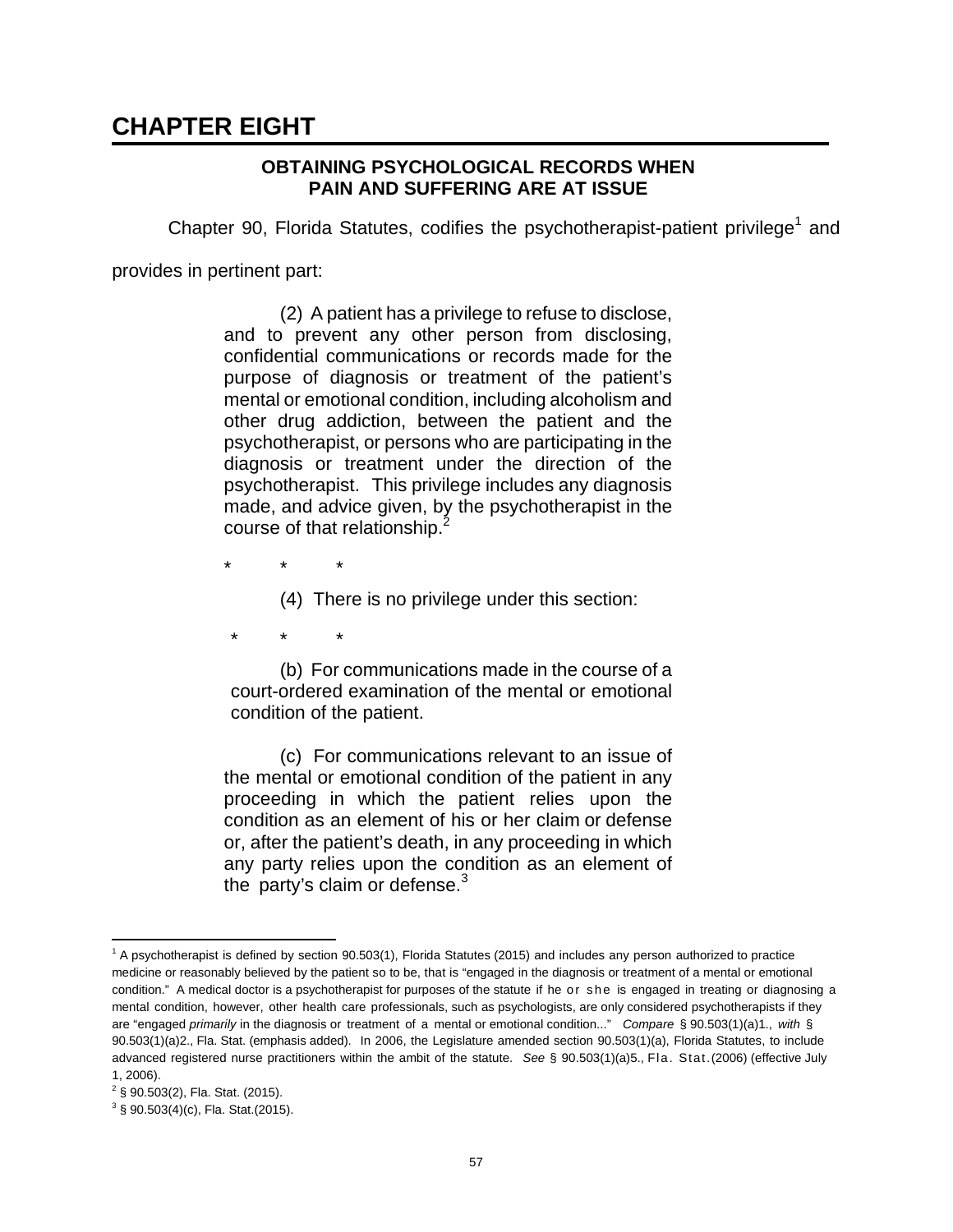carves out specific instances wherein disclosure of information from patient records shall or Moreover, pursuant to section 394.4615, Florida Statutes (2015), clinical records maintained by psychotherapists are shielded by a broad cloak of confidentiality; the statute may be released. The intent behind the enactment of the psychotherapist-patient privilege is to encourage individuals suffering from mental, emotional, or behavioral disorders to seek out and obtain treatment without fearing public scrutiny and enable those individuals experiencing such problems to obtain proper care and assistance.<sup>4</sup>

Section 90.503(4)(c), Florida Statutes (2015), one of the statutory exceptions to the both a sword and a shield, that is, seeking to recover for mental and or emotional damages plaintiff seeks recovery for mental anguish or emotional distress, Florida courts generally privilege, stems from the notion that a party should be barred from using the privilege as on the one hand, while hiding behind the privilege on the other.<sup>5</sup> For example, when a hold that the plaintiff has caused his or her mental condition to be at issue and the psychotherapist privilege is therefore, waived. $6$  The statutory privilege is also deemed waived where a party relies on his or her post-accident mental or emotional condition as

 $\overline{a}$ <sup>4</sup> *Segarra v. Segarra*, 932 So. 2d 1159, 1161 (Fla 3d DCA 2006) (citing *Cedars Healthcare Group, Ltd. v. Freeman*, 829 So. 2d 390, 391 (Fla. 3d DCA 2002)); *Attorney Ad Litem for D.K. v. Parents of D.K*., 780 So. 2d 301, 305-306 (Fla. 4th DCA 2001); *Carson v. Jackson*, 466 So. 2d 1188, 1191 (Fla. 4th DCA 1985); *see also Jaffee v. Redmond*, 518 U.S. 1, 10-12 (1996) (In 1996, the United States Supreme Court held that the psychotherapist privilege serves the public interest and, if the privilege were rejected,

confidential conversations between psychotherapists and their patients would surely be chilled.).<br><sup>5</sup> Nelson v. Womble, 657 So. 2d 1221, 1222 (Fla. 5th DCA 1995) (citing Sykes v. St. Andrews Sch., 619 So. 2d 467, 469 (Fla. DCA 1993)).

<sup>6</sup> *See Haney v. Mizell Memorial Hosp.,* 744 F.2d 1467, 1476 (11th Cir. 1984) (applying Florida law to a claim for mental anguish due to medical malpractice); *Belmont v. North Broward Hosp. Dist.,* 727 So. 2d 992, 994 (Fla. 4th DCA 1999) (no privilege after patient's death in proceeding in which party relies upon condition as element of claim or defense); *Nelson,* 657 So. 2d at 1222 (psychotherapist-patient privilege did not preclude discovery in personal injury action seeking loss of consortium and infliction of mental anguish); *Scheff v. Mayo*, 645 So. 2d 181, 182 (Fla. 3d DCA 1994) (mental anguish from rear-end motor vehicle accident); *Sykes v. St. Andrews Sch.,* 619 So. 2d 467, 468 (Fla. 4th DCA 1993) (emotional distress from sexual battery); *F.M. v. Old Cutler Presbyterian Church, Inc.,* 595 So. 2d 201, 202 (Fla. 3d DCA 1992) (allegations of sexual, physical and emotional abuse of a minor placed her mental state at issue and waived her right to confidentiality concerning her mental condition); *Arzola v. Reigosa,* 534 So. 2d 883 (Fla. 3d DCA 1988) (post-accident mental anguish damages arising out of an automobile/bicycle collision barred the plaintiff from invoking the psychotherapist-patient privilege). *Compare Nelson,* 657 So. 2d at 1222 (determining loss of enjoyment of life as a claim for loss of consortium) *with Partner-Brown v. Bornstein, D.P.M.,* 734 So. 2d 555, 556 (Fla. 5th DCA 1999) ("The allusion to loss of enjoyment of life, without more, does not place the mental or emotional condition of the plaintiff at issue so to waive the protection of section 90.503.").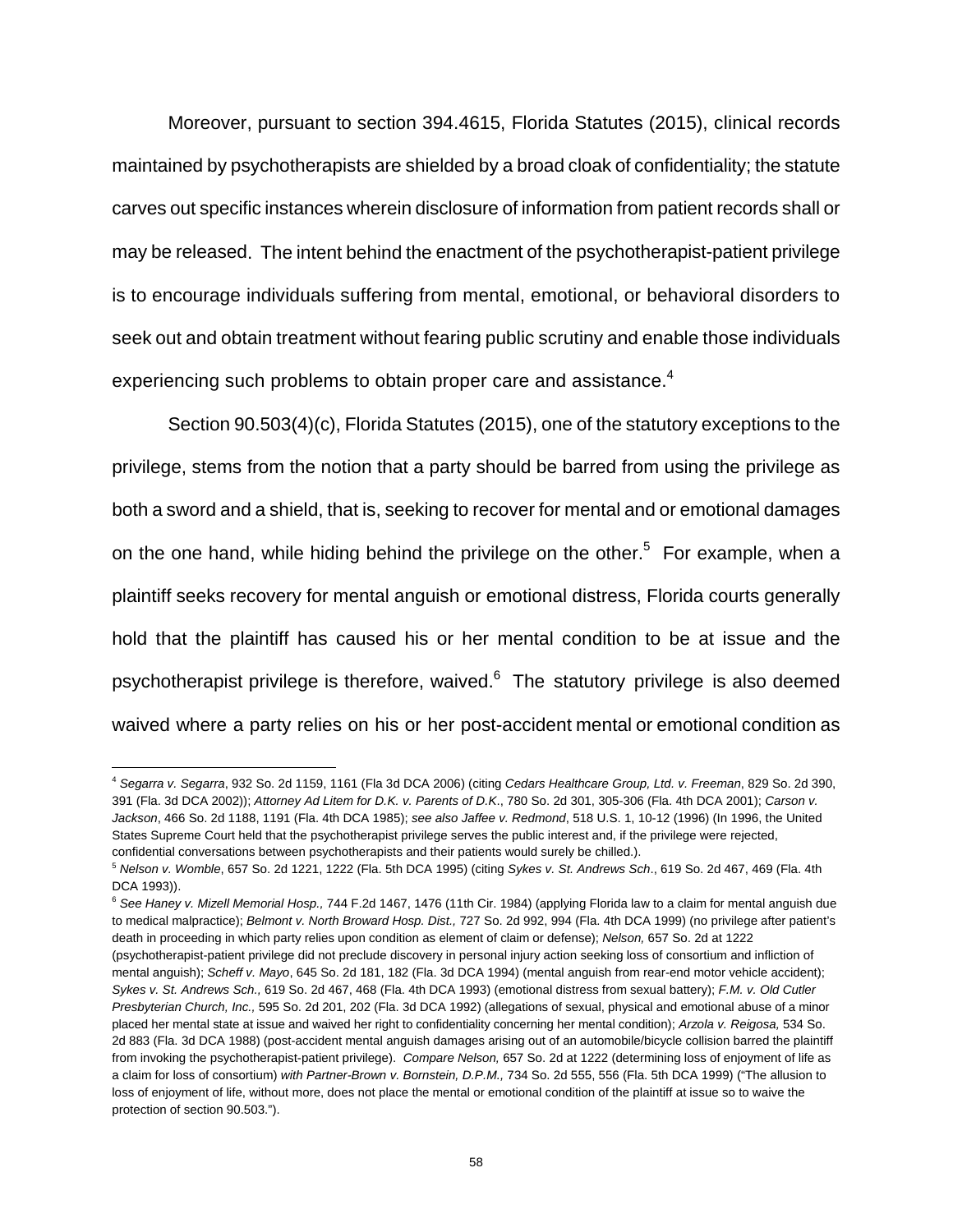an element of a claim or defense.<sup>7</sup> Failure to timely assert the privilege does not constitute waiver, so long as the information already produced does not amount to a significant part of the matter or communication for which the privilege is being asserted.<sup>8</sup> The waiver provision contained in section 90.507, Florida Statutes (2015) will apply, however, when information previously produced in discovery is considered a substantial part of the patient's claim of privilege.<sup>9</sup> Limited voluntary disclosure of some aspects of the psychotherapist-patient privileged matters or communications will not constitute a waiver.<sup>10</sup>

The exception to the privilege does not apply merely because the patient's symptoms accompanying a physical injury are of a type which might arguably be associated with some separate mental or emotional condition.<sup>11</sup> In addition, a claim for loss of enjoyment of life, "without more, does not place the mental or emotional condition of the plaintiff at issue so as to waive the protection of section 90.503."12

<sup>1</sup> <sup>7</sup> *Arzola*, 534 So. 2d 883; *Connell v. Guardianship of Connell,* 476 So. 2d 1381 (Fla. 1st DCA 1985); *Helmick v. McKinnon*, 657 So. 2d 1279, 1280 (Fla. 5th DCA 1995) (In the context of personal injury actions, pre-accident psychological and psychiatric records are relevant to determine whether the condition existed before the accident).<br><sup>8</sup> See Palm Beach County Sch. Bd. v. Morrison, 621 So. 2d 464, 469 (Fla. 4th DCA 1993) (rejecting the argument that the plaintiff

waived the psychotherapist-patient privilege because it was not timely asserted and reasoning that because it was asserted before there was an actual disclosure of the information for which the patient claimed the privilege, section 90.507, Florida Statutes was not applicable).

<sup>9</sup> *Id*.; *Garbacik v. Wal-Mart Transp., LLC,* 932 So. 2d 500, 503-504 (Fla. 5th DCA 2006) (citing *Sykes v. St. Andrews Sch*., 619 So. 2d 467, 469 (Fla. 4th DCA 1993)).

<sup>10</sup> *Commercial Carrier Corp. v. Kelley*, 903 So. 2d 240, 241 (Fla. 5th DCA 2005) (no waiver of privilege recognized, even though patient voluntarily disclosed some aspects of the privileged matters or communications during her deposition by admitting that she had been prescribed anti-depressants for her post-traumatic stress disorder following the horrific traffic crash at issue, since the plaintiff never placed her mental state a material element of any claim or defense); *Olson v. Blasco,* 676 So. 2d 481, 482 (Fla. 4th DCA 1996) (A defendant's listing of therapists' names in response to a criminal discovery request does not waive the privilege in a wrongful death action stemming from the same facts when there is no showing that there will be a defense based on a mental condition.); *see also Bandorf v. Volusia County Dept. of Corrections,* 939 So. 2d 249, 250 (Fla. 1st DCA 2006) (worker's compensation plaintiff claiming fatigue and neurological symptoms from physical injuries does not place emotional or mental condition at issue); *Segarra v. Segarra,* 932 So. 2d 1159, 1160 (Fla. 3d DCA 2006) (The psychotherapist-patient privilege is not waived in joint counseling sessions).

<sup>&</sup>lt;sup>11</sup> Bandorf, 939 So. 2d at 251 (upholding the privilege in a worker's compensation action involving an employees' repetitive exposure to mold, toxic substances and chemicals in the workplace which led the employee to suffer fatigue and neurological symptoms).

<sup>12</sup> *Byxbee v. Reyes*, 850 So. 2d 595, 596 (Fla. 4th DCA 2003) (quoting *Partner-Brown v. Bornstein*, 734 So. 2d 555, 556 (Fla. 5th DCA 1999)).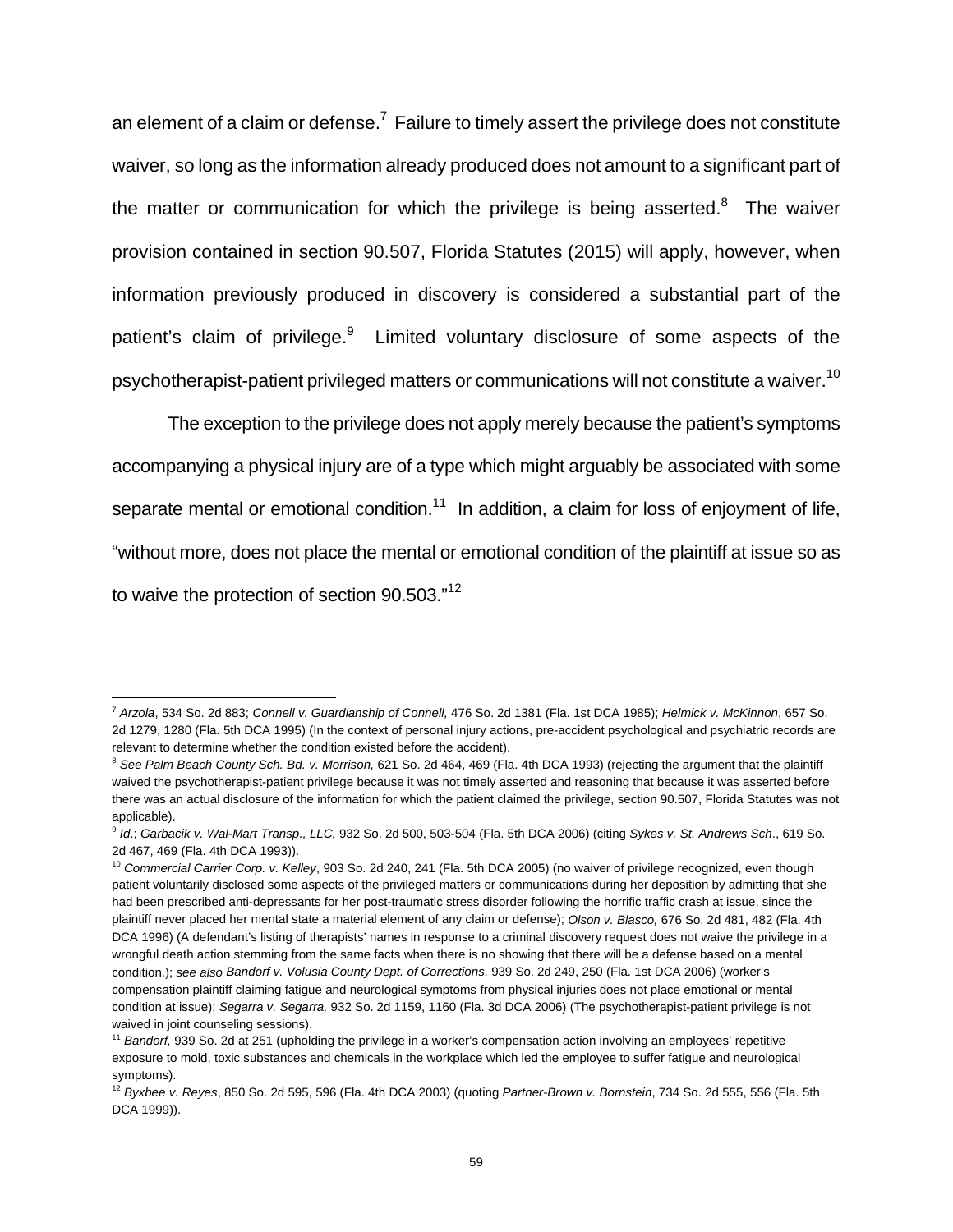The party seeking to depose a psychotherapist or obtain psychological records bears the burden of showing that the patient's mental or emotional condition has been introduced as an issue in the case.<sup>13</sup> What is more, if a plaintiff has not placed his or her mental condition at issue, the defendant's sole contention that the plaintiff's mental stability is at issue will not overcome the privilege.<sup>14</sup>

The privilege does not protect from discovery any relevant medical records of a psychiatrist or other medical provider made for the purpose of diagnosis or treatment of a condition other than mental or emotional ailments.<sup>15</sup> Thus, relevant medical records that do not pertain to the diagnosis or treatment of a mental, emotional or behavioral disorder are not privileged and should be produced even if they are maintained by a psychiatrist. On the other hand, records made for the purpose of diagnosis or treatment of a mental, emotional or behavioral conditions that may contain other medical information, such as physical examinations, remain privileged and are not subject to disclosure.<sup>16</sup>

T Florida law recognizes that a plaintiff who has incurred a physical injury may allege and prove physical pain and suffering as an element of a claim for monetary damages.17 The term "pain and suffering" has not been judicially defined, however, Florida courts have provided a number of factors that may be considered by the trier of fact in

<sup>&</sup>lt;sup>13</sup> Garbacik. 932 So. 2d at 503; Morrison, 621 So. 2d at 468; Yoho v. Lindsley, 248 So. 2d 187, 192 (Fla. 4th DCA 1971).

<sup>&</sup>lt;sup>14</sup> Weinstock v. Groth, 659 So. 2d 713, 715 (Fla. 5th DCA 1995) (plaintiff able to assert privilege because she had not placed her mental condition at issue in her defamation action); *Cruz-Govin v. Torres*, 29 So. 3d 393, 396 (Fla. 3d DCA 2010) ("The statutory exception applies when the patient, not the opposing party who seeks the privileged information, places his mental health at issue.").<br><sup>15</sup> Oswald v. Diamond, 576 So. 2d 909, 910 (Fla. 1st DCA 1991) (reversing in part a tr of medical records to the extent that medical testimony and reports not pertaining to the diagnosis and treatment of a mental or emotional disorder may exist).

<sup>&</sup>lt;sup>16</sup> Byxbee, 850 So. 2d at 596.<br><sup>17</sup> Grainger v. Fuller, 72 So. 462, 463 (Fla. 1916) (allowing recovery of damages for future pain and suffering as a direct effect of a physical injury caused to the plaintiff); *Parrish v. City of Orlando*, 53 So. 3d 1199, 1203 (Fla. 5th DCA 2011) ("[W]here evidence is undisputed or substantially undisputed that a plaintiff has experienced and will experience pain and suffering as a result of an accident, a zero award for pain and suffering is inadequate as a matter of law.").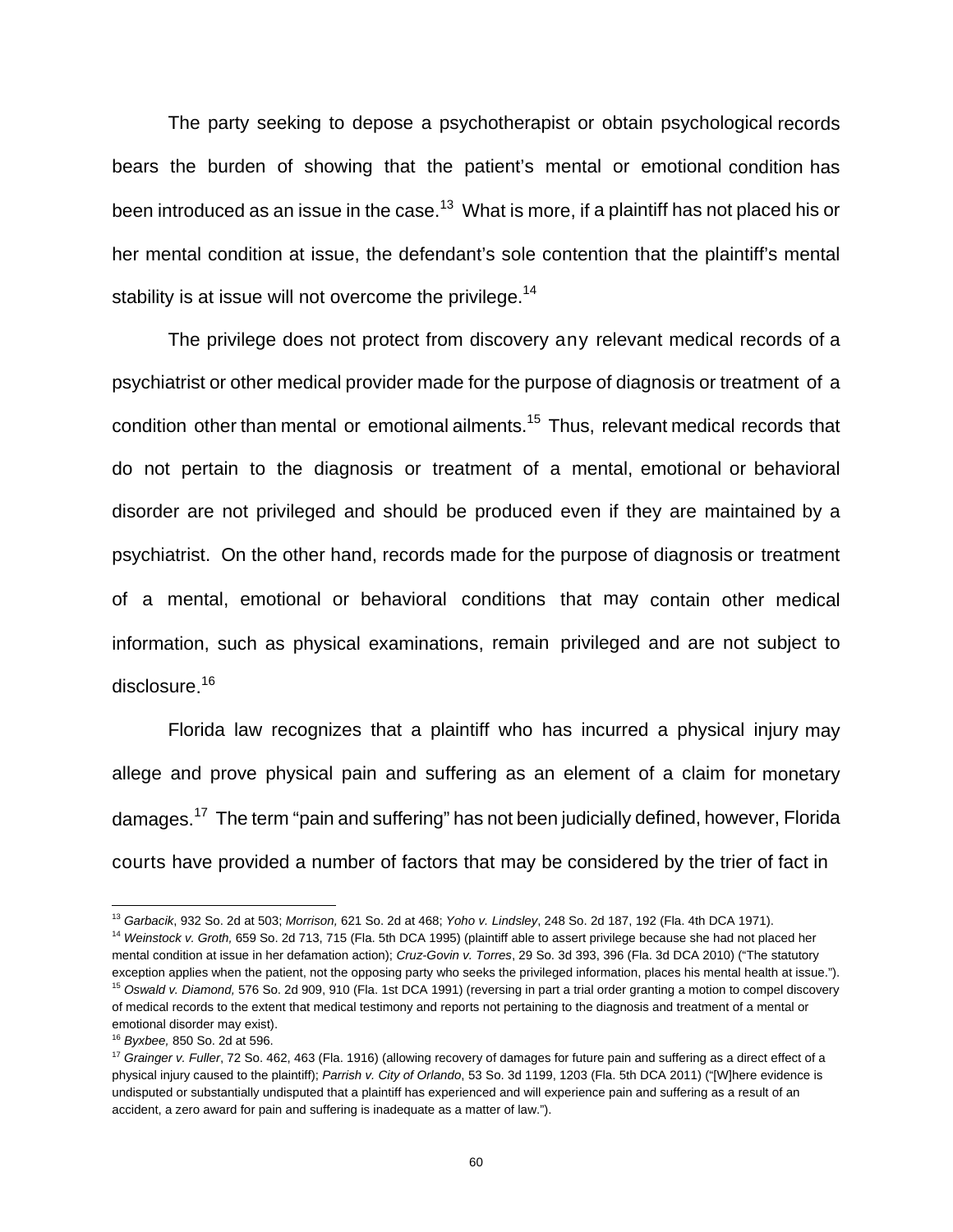awarding damages for pain and suffering.<sup>18</sup> These factors recognize that pain and suffering has a mental as well as a physical component. Physical pain and suffering, absent mental anguish, can impair the enjoyment of life.<sup>19</sup>

 Section 90.503(2) specifically applies to communications and records "including alcoholism and other drug addiction." In the cases noted below, the trial court allowed discovery of defendant driver's treatment for drug addiction post-accident, inasmuch as the complaint alleged that the defendant driver was under the influence of drugs and alcohol at the time of the accident, other discovery supported that allegation, and defendant's answer denied being under the influence. On review, the appellate courts stated that the defendant did not abrogate the privilege by denying the allegations of the complaint, the plaintiff did not establish the existence of any of the other exceptions to the privilege, and they granted certiorari, and quashed the orders.<sup>20</sup>

 It is worth noting that in *David J. Burton, D.M.D., P.A. v. Becker*, 516 So. 2d 283 (Fla. 2d DCA 1987) the court held that medical records of the physician's treatment for drug abuse were subject to disclosure in a medical malpractice case, because section 397.053(2), Florida Statutes (1985), permitted a court to order disclosure of drug treatment records when good cause is shown.

 However, Section 397.053 was repealed effective October 1, 1993. The 2009 amendment to Chapter 397 contains section 397.501, which provides for the rights of clients

1

<sup>18</sup> *Tampa Electric Co. v. Bazemore,* 96 So. 297, 302 (Fla. 1923) (In determining the measure of damages, the court embraced various elements when considering pain and suffering, including, physical and mental pain and suffering, resulting from the character or nature of the injury, the inconvenience, humiliation, and embarrassment the plaintiff will suffer on account of the loss of a limb, the diminished capacity for enjoyment of life to which all the limbs and organs of the body with which nature has provided us are so essential, and the plaintiff's diminished capacity for earning a living.); *Bandorf*, 939 So. 2d at 251 (observing that, "[i]t should be apparent that physical pain and suffering, absent mental anguish, can impair the enjoyment of life").<br><sup>19</sup> Id.<br><sup>20</sup> See Cruz-Govin v. Torres, 29 So. 3d 393 (Fla 3d DCA 2010) and Brown v. Montanez, 90 So. 3d 982 (Fla. 4<sup></sup>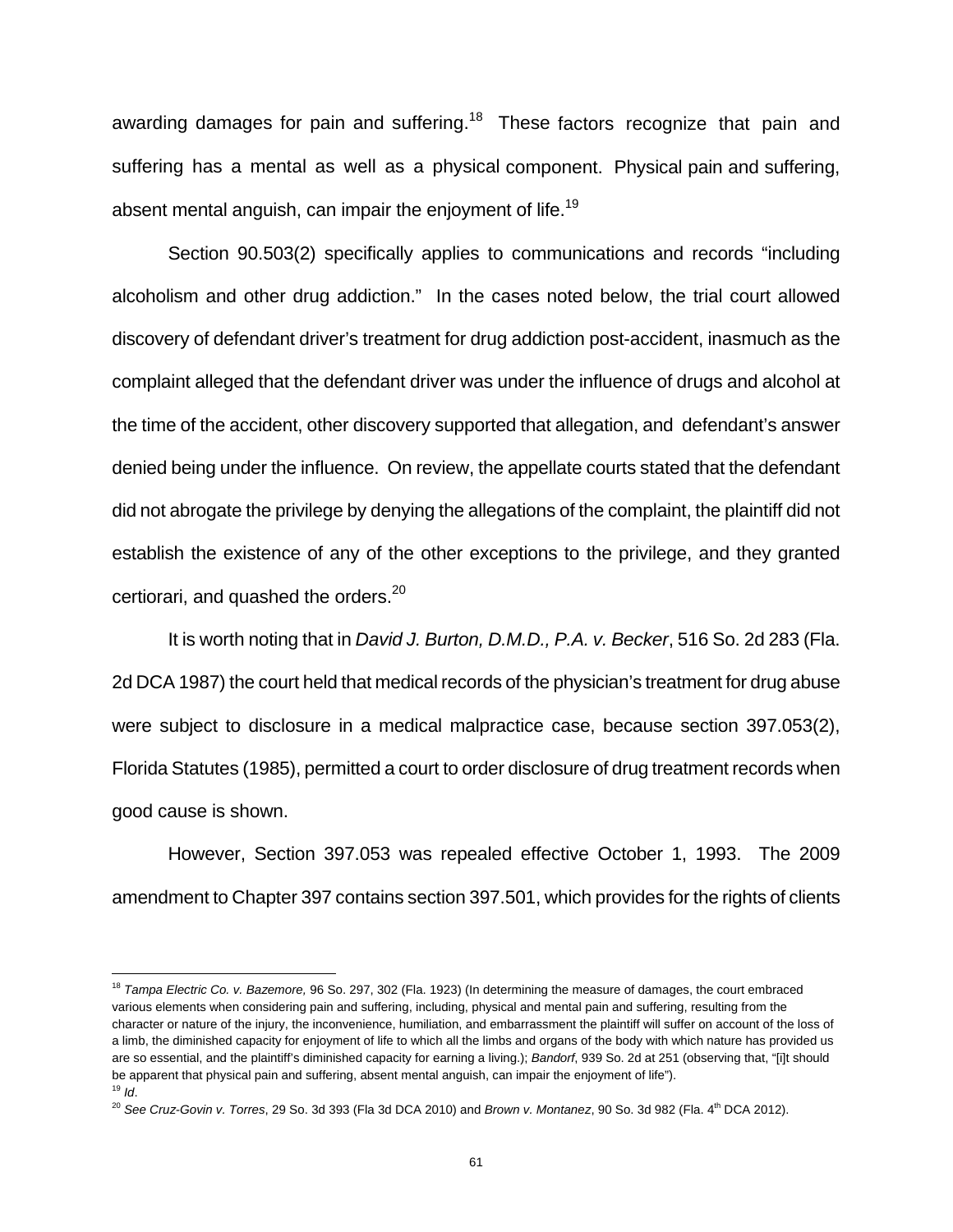receiving substance abuse services. Subsection 397.501(7)(a)5, provides for the confidentiality of records, with the following exceptions:

(a) The records of service providers which pertain to the identity, diagnosis, and prognosis of and service provision to any individual are confidential in accordance with this chapter and with applicable federal confidentiality regulations and are exempt from s. 119.07(1) and s. 24(a), Art. 1 of the State Constitution. Such records may not be disclosed without the written consent of the individual to whom they pertain except that appropriate disclosure may be made without such consent:

……

………

5. Upon court order based on application showing good cause for disclosure. In determining whether there is good cause for disclosure, court shall examine whether the public interest and the need for disclosure outweigh the potential injury to the individual, to the service provider and the individual, and to the service provider itself.

Consider *Brown v. Montanez*, 90 So. 3d 982, (Fla. 4<sup>th</sup> DCA 2012) where the Court

held that where the criminal defendant was sent to drug related treatment as a result of his

bond and not as a negotiated criminal plea agreement with the Court, there had been no

Court ordered examination of the mental or emotional condition of the patient under §

90.503(4)(b), Fla. Stat. (2011).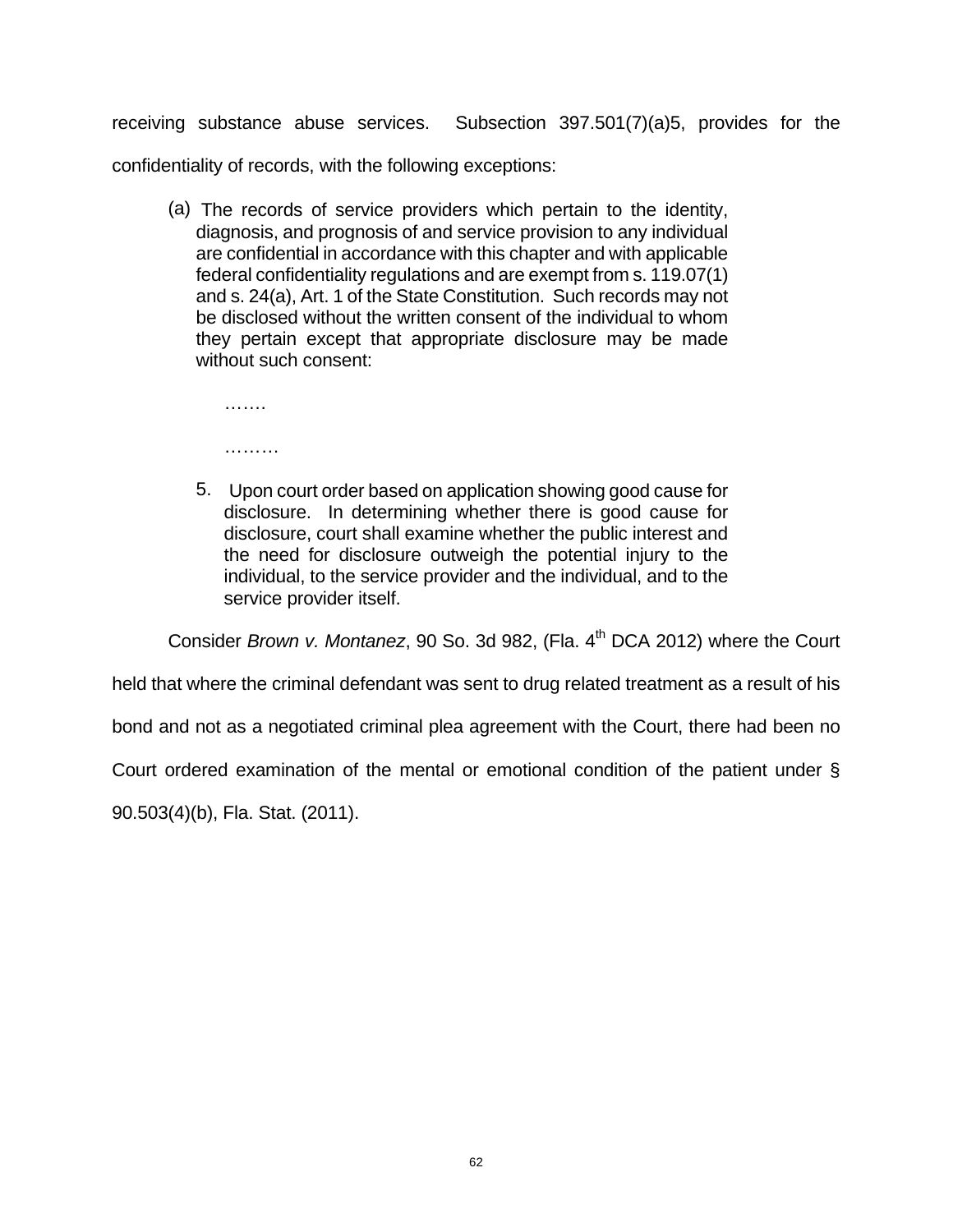# **ELECTRONIC DISCOVERY**

Florida litigators increasingly confront discovery involving electronic documents and other types of electronically stored information ("ESI")<sup>1</sup> and the hardware and media on which ESI is created, transferred, communicated, and stored. Because far more than 95% of today's documents are created, transferred, or maintained electronically, and because computers, phones, and other electronic devices pervade our culture, e-discovery can crop up in almost any case from a simple negligence case to commercial litigation. The fundamental issues regarding ESI involve (1) disclosure and protection of client ESI and hardware, (2) preservation of ESI by the client and the opposing parties and third parties, (3) access to ESI of opposing parties and third parties, (4) maintaining privacy and privilege, (5) costs of discovery, and (6) application of Florida's existing discovery rules and common law in an arena that changes virtually every day as technology advances.

Competent representation of the client requires the legal skill, knowledge, thoroughness, and preparation necessary for the representation.<sup>2</sup> Competence in ESI discovery is essential to successfully manage such discovery in an effective, economical, efficient, and balanced fashion. Since the law lags behind emerging and changing technology and because of the increasing availability of discoverable ESI, it is incumbent on lawyers and judges to make special efforts to become competent and stay current on ESI fundamentals and discovery. Staying current entails up-to-date knowledge

<sup>1</sup> <sup>1</sup> Electronically stored information, "ESI," is the nomenclature adopted in the Florida and federal rules to refer to computer files of all kinds. *See* Fla. R. Civ. P. 1.280(b)(3)*;* Rule 34, *Federal Rules of Civil Procedure*. The term ESI is not defined in the Florida and federal rules on purpose because of the ever-changing nature of such information. The *Comments* to the Federal Rules explain that the term ESI should be construed expansively "to cover all current types of computer-based information, and flexible enough to encompass future changes and developments."

<sup>&</sup>lt;sup>2</sup> Rule 4-1.1, Florida Rules of Professional Conduct. *See also* ABA Model Rules of Professional Conduct, Rule 1.1 Competence— Comment, Para. (8) found at http://bit.ly/NZsya6.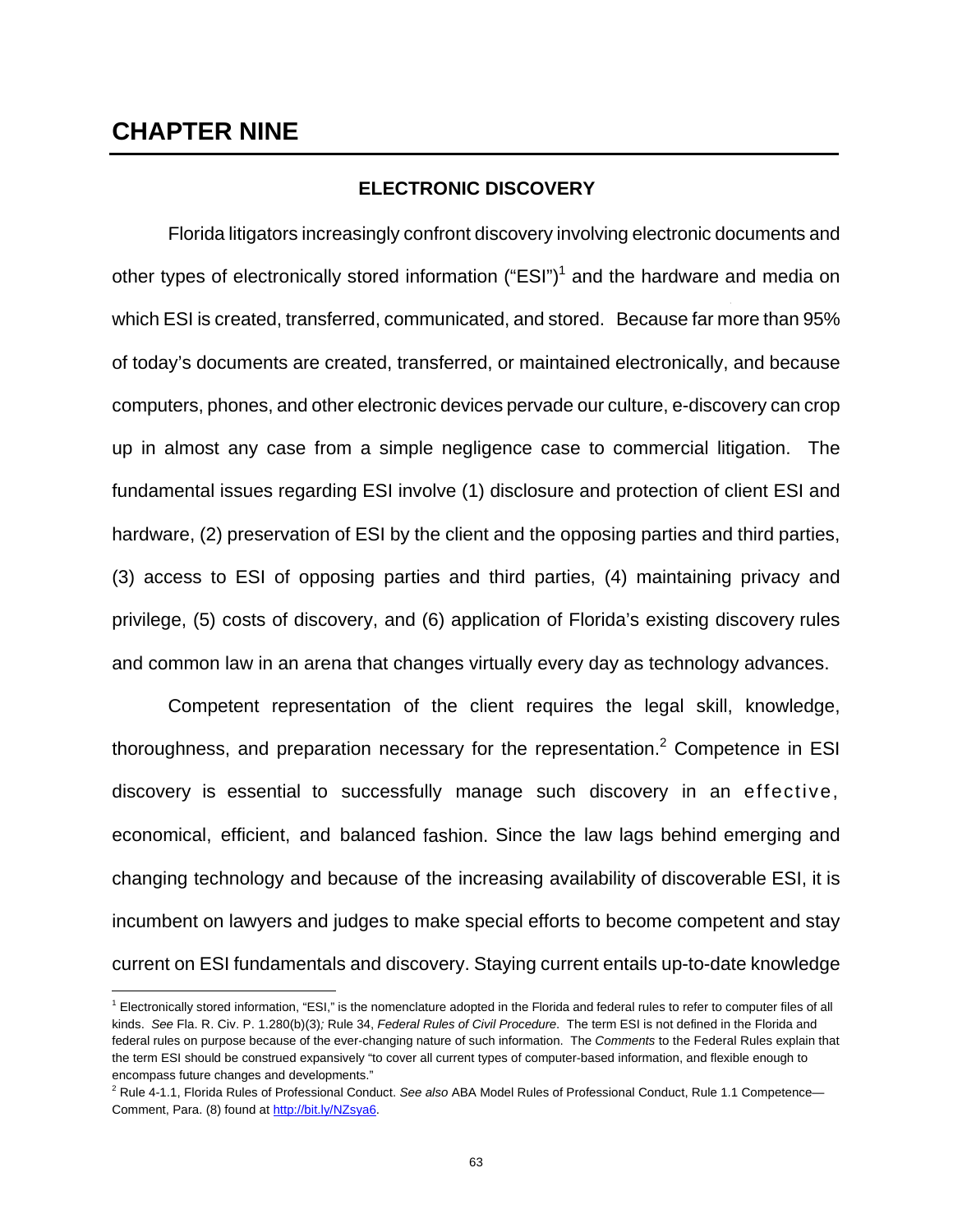of the culture of information: how information is created, used, managed, stored, communicated, and manipulated. New technology and information cultures are rapidly evolving, including new types of social media, small personal computer devices such as watches, cloud storage websites of all kinds where information may be kept indefinitely, and even appliances such as online security systems that are part of what is called the Internet of Things. All of these new products and information sources can create relevant evidence in a variety of cases. The volume of potentially relevant electronic evidence also continues to increase at an exponential level.

 One of the foremost challenges in this kind of complex environment is protection of the client's confidential information, included personal protected information and privileged communications. This requires counsel to ensure that client information is protected and is disclosed only to the extent required by law or reasonably necessary to serve the client's interest. $^3$  Court recordkeeping and filing is now done in electronic format in Florida courts. This makes unfettered third party electronic access to court records, including client information in the record, far easier than ever before. Accordingly, counsel should only put in the record that which is required or reasonably necessary to serve the client's interest. If necessary, invoke the process of sealing private or sensitive information before the record becomes available as a public record.<sup>4</sup> In anticipation of electronic recordkeeping and the need for protection of privacy interests of parties and non-parties, the Florida Supreme Court enacted rules requiring lawyers to analyze and screen

 $\overline{a}$ 

<sup>3</sup> Rule 4-1.6, Florida Rules of Professional Conduct. *See also* Fla. Prof. Ethics Op. 10-2 (obligation of lawyers with regard to confidentiality of client information when employing devices with hard drives and other media); 06-2 (responsibility for confidentiality and other obligations regarding metadata).

<sup>4</sup> Fla. R. Jud. Admin. 2.420.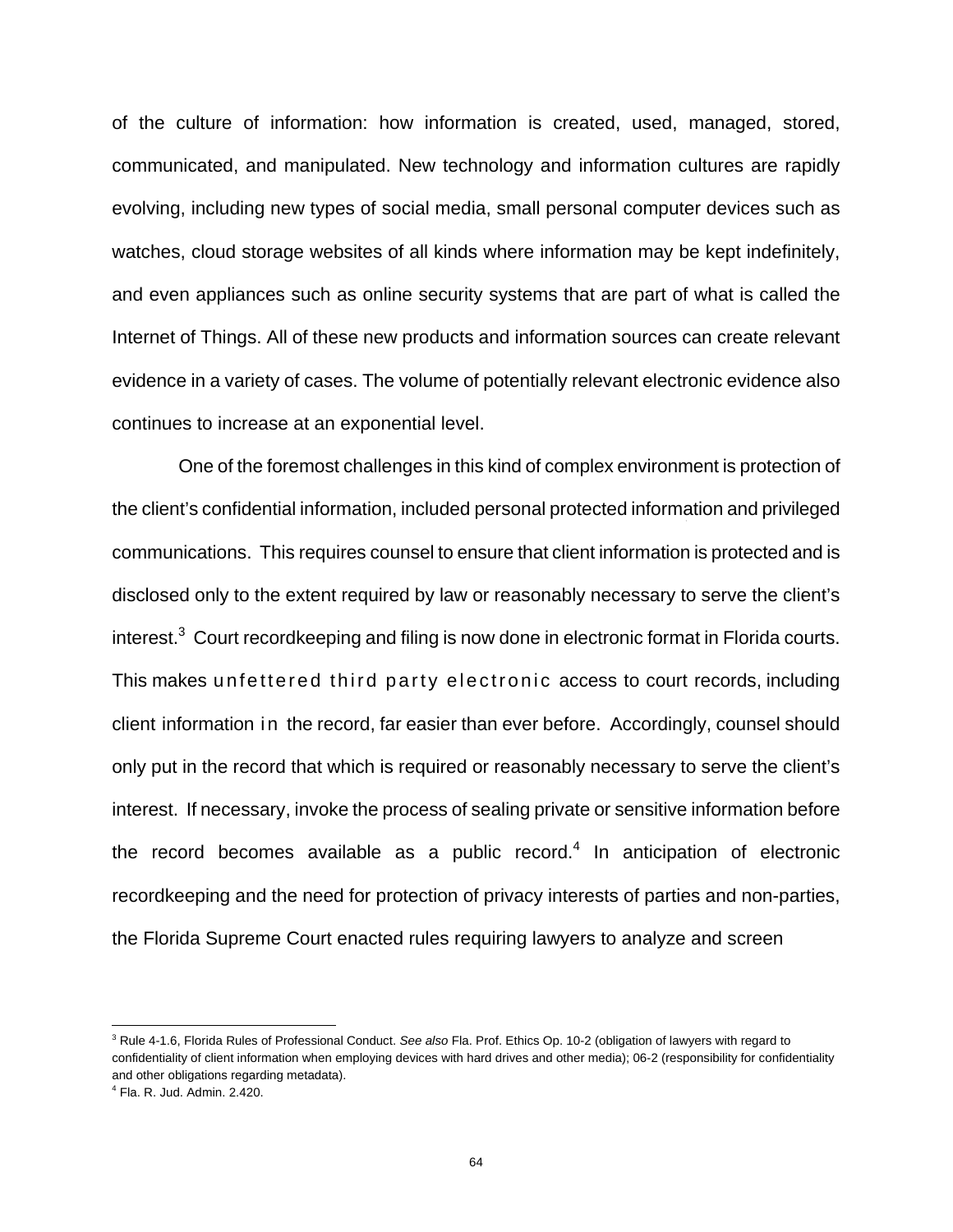information for certain confidential information before it is placed in the court record.<sup>5</sup> At a minimum, pursuant to Fla. R. Civ. P. 1.280(g), information should not be filed with the court absent *good cause*, which is satisfied only when the filing of the information is allowed or required by another applicable rule of procedure or by court order.<sup>6</sup> The lawyer is obligated to know enough about the client's ESI and the locations where it may be found to fully comply with discovery without making unnecessary disclosures. The client's equipment, data, and software should be protected from damage or destruction. The client should also be fully informed on the extent, if any, of the obligation to preserve information. At the same time, the client's business processes and handling of data should be protected from unnecessary intrusion from perceived court-related obligations. Finally, counsel and the court should be sufficiently informed of the ESI technology systems likely to contain relevant information in order to assist counsel to obtain permitted discovery of ESI from the opposing party and third parties.

Rulemaking for electronic discovery nationwide and in Florida has lagged behind the technology of how data is created, stored, and communicated. Nonetheless, Florida Civil Procedure and Judicial Administration Rules now expressly address issues caused by the use of digital technology in Florida Courts<sup>7</sup> and discovery of ESI.<sup>8</sup> Effective September 1, 2012, the Florida Supreme Court adopted several amendments to the Florida Rules of

 $\overline{a}$  $5$  Fla. R. Civ. P. 1.280(g); 1.310(f)(3); 1.340(e); 1.350(d); and Fla. R. Jud. Admin. 2.420; 2.425.

 $6$  Rule 1.280(g) provides: "Information obtained during discovery shall not be filed with the court until such time as it is filed for good cause. The requirement of good cause is satisfied only where the filing of the information is allowed or required by another applicable rule of procedure or by court order. All filings of discovery documents shall comply with Florida Rule of Judicial Administration 2.425. The court shall have authority to impose sanctions for violation of this rule."<br>
<sup>7</sup> Id.<br>
<sup>8</sup> See In re Amendments to the Florida Rules of Civil Procedure -- Electronic Discovery, 95 So. 3d 76 (Fla. 2

Civ. P. 1.285 (inadvertent disclosure of privileged material). In addition, Florida's  $9<sup>th</sup>$ , 11<sup>th</sup>, 13<sup>th</sup>, and 17<sup>th</sup> Circuits have business or commercial litigation sections with special local administrative rules and processes for more complicated cases. These local rules include special handling of electronically stored information. Refer to local rules and comply with all requirements when handling cases assigned to a special commercial or business court.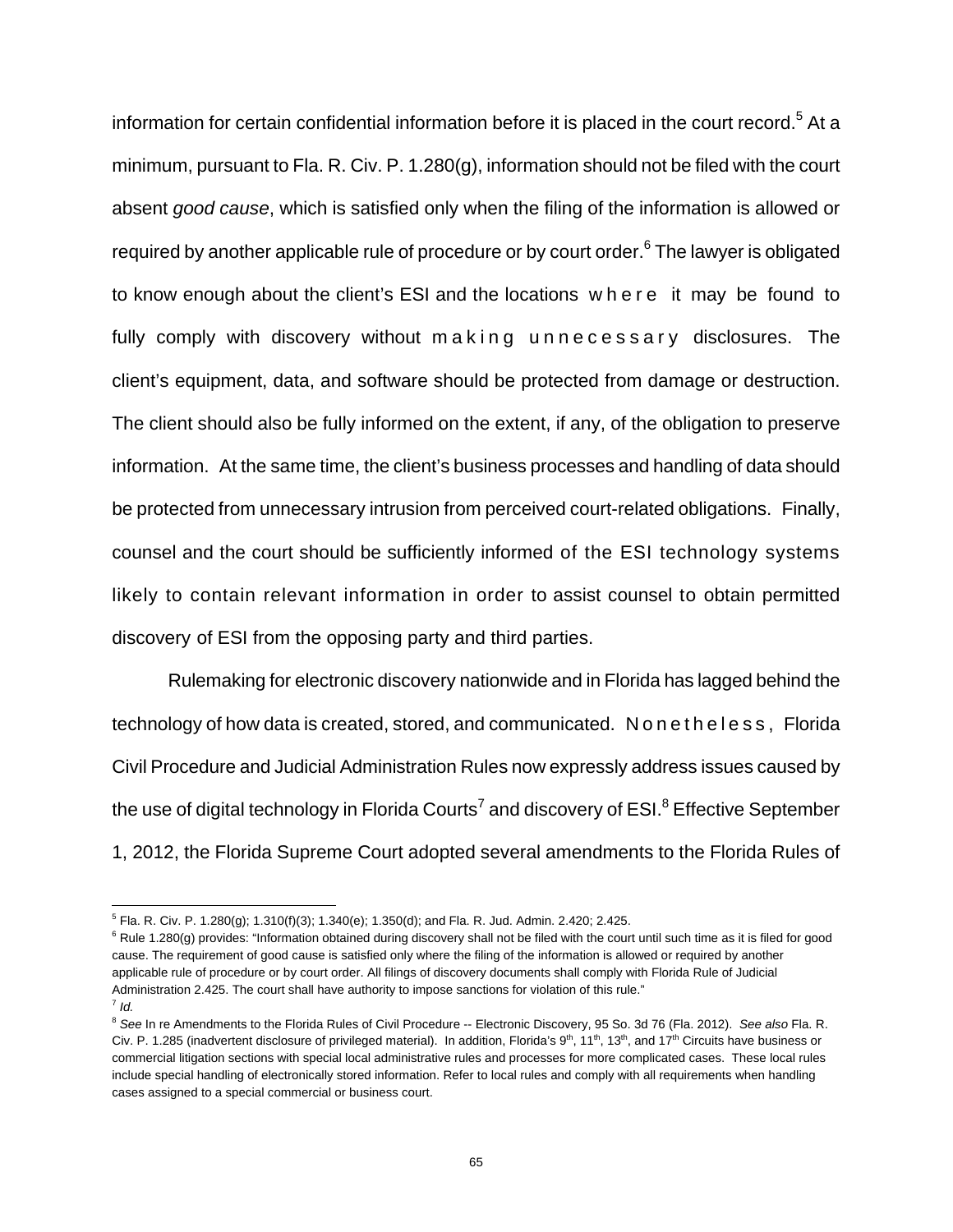Civil Procedure<sup>9</sup> largely modeled on the 2006 Amendments to the Federal Rules of Civil Procedure.<sup>10</sup> Compatibility with federal rules enables use of federal decisions on electronic discovery as persuasive authority<sup>11</sup> in the absence of Florida cases and ensures harmony of e-discovery law between cases in Florida state courts and cases in federal court and other states. The Florida electronic discovery rules contain some improvements and adjustments from their federal counterparts that arguably make the rules better suited to the broader range of state court jurisdiction in size and subject matter. A chart comparing the Florida electronic rules and the federal rules is attached to this chapter as Appendix A.

There are many good reasons for specialized rules for ESI discovery. ESI is ephemeral; sometimes easily hidden, mislabeled, or destroyed; available from multiple sources in a variety of forms; capable of electronic search, analysis and c o m p i l a t i o n; sometimes accompanied by information or availability not apparent to the creator or user, such as metadata; and frequently misunderstood by persons lacking in expertise. ESI also exists in incredibly large quantities. One Thousand gigabyte (One Terabyte) computer hard-drives are now standard issue on many computers, whereas a single gigabyte of information is equivalent to a truckload of paper documents. Many people today receive hundreds of e-mails and text messages a day and they may store them indefinitely in a variety of locations, some of which may be unknown to them. It is not uncommon in business today for management personnel to each keep hundreds of thousands of emails and attachments. Large enterprises commonly store trillions of emails and attachments, and in many cases may have to search through millions of emails to try to locate relevant

 $\overline{a}$ <sup>9</sup> *Id.*

 $10$  Fed. R. Civ. P. 16, 26, 33, 34, 37 and 45. The Federal Rules of Civil Procedure were amended, effective December 1, 2015. <sup>11</sup> Federal courts have generated copious numbers of cases under the federal e-discovery rules since 2007, because federal district judges and magistrates regularly enter published discovery opinions and orders, which creates a body of useful written law that is largely absent in Florida state court.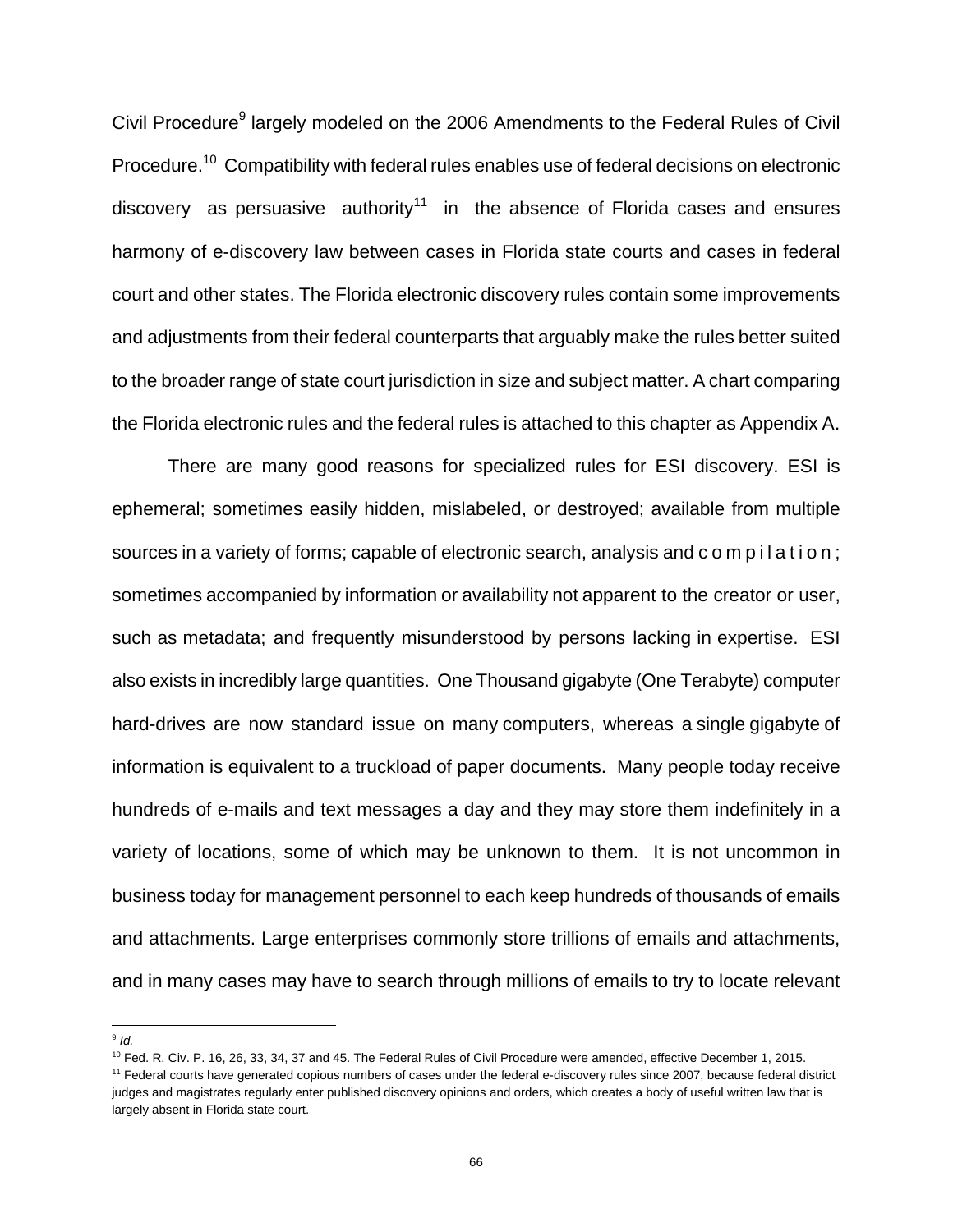evidence. There are often accessibility problems for some of the ESI stored, including backup systems. The places on which ESI can be stored or located are manifold and ever changing, and include the over one- trillion websites that now exist on the Internet. ESI may sometimes be easier and cheaper to search and to produce in electronic form than the same quantity of paper documents, but it is often much more difficult to locate and retrieve relevant ESI. Again, that is largely because of the high volume of total ESI maintained on a multiplicity of systems that may contain relevant information. The problem is compounded by the need to review most of the material for privilege, privacy, and trade secrets before it is disclosed. For these reasons it is today far more difficult and more expensive to access, search, categorize, compile, and produce relevant ESI than in the past when most records were only in paper form, were easily organized and accessed in centralized locations, and were far, far fewer in number and type.

Issues related to the spiraling cost issues of e-discovery contribute to the special treatment for ESI provided in the new rules and case law. Florida rules expressly provide that ESI is discoverable,<sup>12</sup> but they also require proportionality of expense.<sup>13</sup> Florida rules help maintain cost proportionality by providing an express framework for dealing with issues of preservation, production, and protection for hard-to-find and retrieve ESI and the media, equipment, and third party Internet "cloud" storage websites that hold ESI.<sup>14</sup> A person may object to discovery of electronically stored information from sources that the person identifies as not reasonably accessible because of burden or cost. The person from whom discovery is sought has the initial burden of showing that the information sought or

 $\overline{a}$ 

<sup>&</sup>lt;sup>12</sup> Fla. R. Civ. P. 1.280(b)(3) ("A party may obtain discovery of electronically stored information in accordance with these rules).<br><sup>13</sup> Fla. R. Civ. P. 1.280(d)(2)(ii) ("the court must limit the frequency or extent of determines that… the burden or expense of the discovery outweighs its likely benefit, considering the needs of the case, the amount in controversy, the parties' resources, the importance of the issues at stake in the action, and the importance of the discovery in resolving the issues.").

<sup>14</sup> Fla. R. Civ. P. 1.280(d)(2)(ii).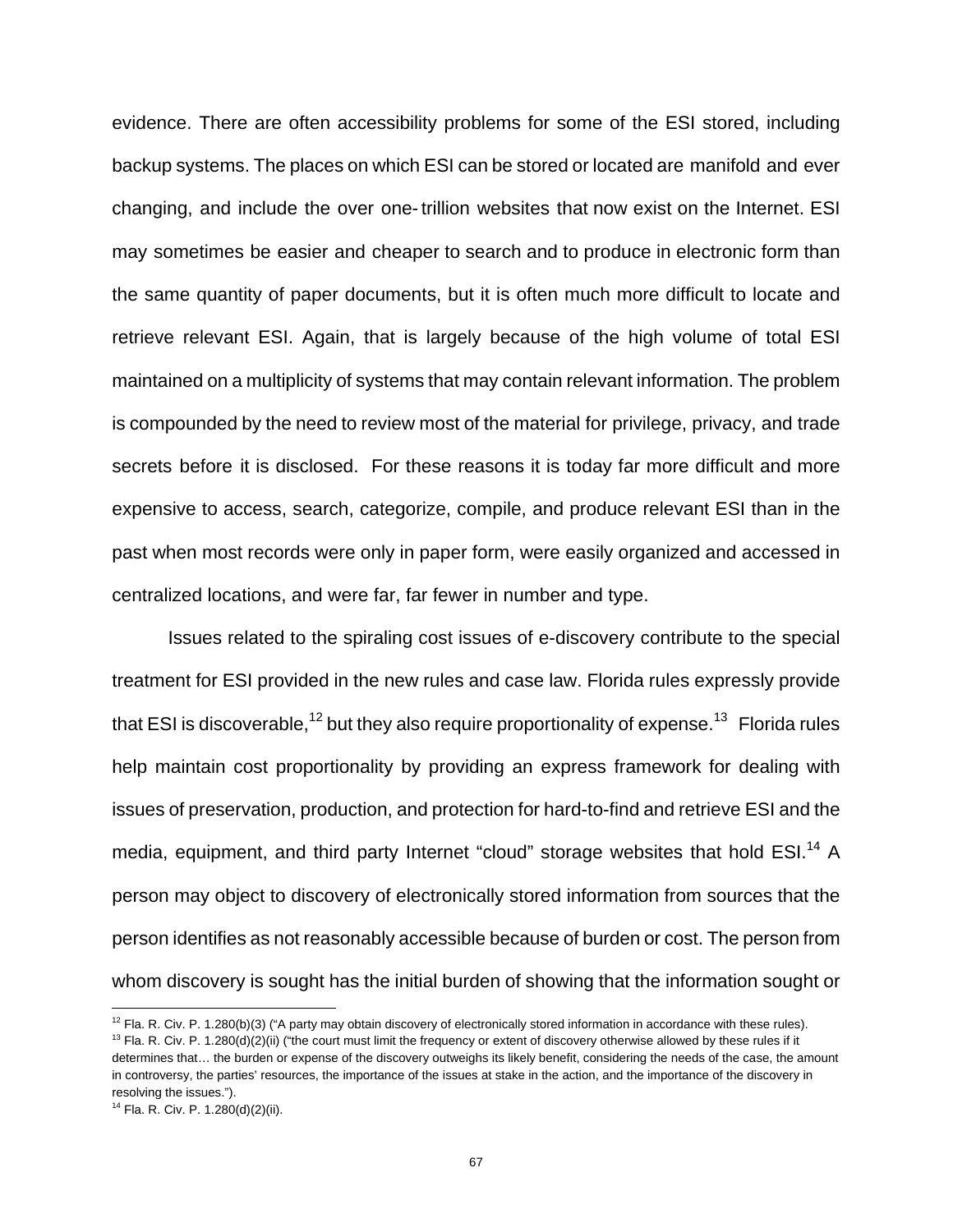the format requested is not reasonably accessible because of undue burden or cost. If that showing is made by specific evidence, the court may nonetheless order the discovery upon a showing of good cause. The court may specify conditions of the discovery, including ordering that some or all of the expenses incurred by the person from whom discovery is sought be paid by the party seeking the discovery.<sup>15</sup>

In *Zubulake v. UBS Warburg LLC*, 217 FRD 309 (S.D.N.Y. 2003), the court set forth an analytical framework for determining whether it is appropriate to shift the costs of electronic discovery. If the responding party is producing data from "inaccessible" sources, i.e. data that is not readily useable and must be restored to an accessible format, the court identified seven factors to be considered in determining whether shifting the cost of production is appropriate.<sup>16</sup>

The scope of discovery may also be limited by the producing party or person's privacy rights, as when the relevance or need for the information requested does not exceed the privacy interests of the person or party from whom it is sought.<sup>17</sup>

 Florida rules also provide additional protection for confidential and privileged information not discoverable that may be inadvertently produced with discoverable material.<sup>18</sup> Rule 1.285, Florida Rules of Civil Procedure, establishes a process by which a party, person, or entity may retroactively assert privilege as to inadvertently disclosed materials, regardless of whether the inadvertent disclosure was made pursuant to "formal

 $15$  *Id.* 

<sup>&</sup>lt;sup>16</sup> Zubulake, id, 217 FRD at 322.<br><sup>17</sup> Compare Root v. Balfour Beatty Const., LLC, 132 So. 3d 867,869 (Fla. 2d DCA 2014) (order compelling the production of social media discovery that implicates privacy rights demonstrates irreparable harm), *with Nucci v. Target Corp.*, 162 So. 3d 146 (Fla. 4<sup>th</sup>) DCA 2015) (photographs posted on a social networking site are neither privileged nor protected by any right of privacy, regardless of any privacy settings that the user may have established). 18 Fla. R. Civ. P. 1.285.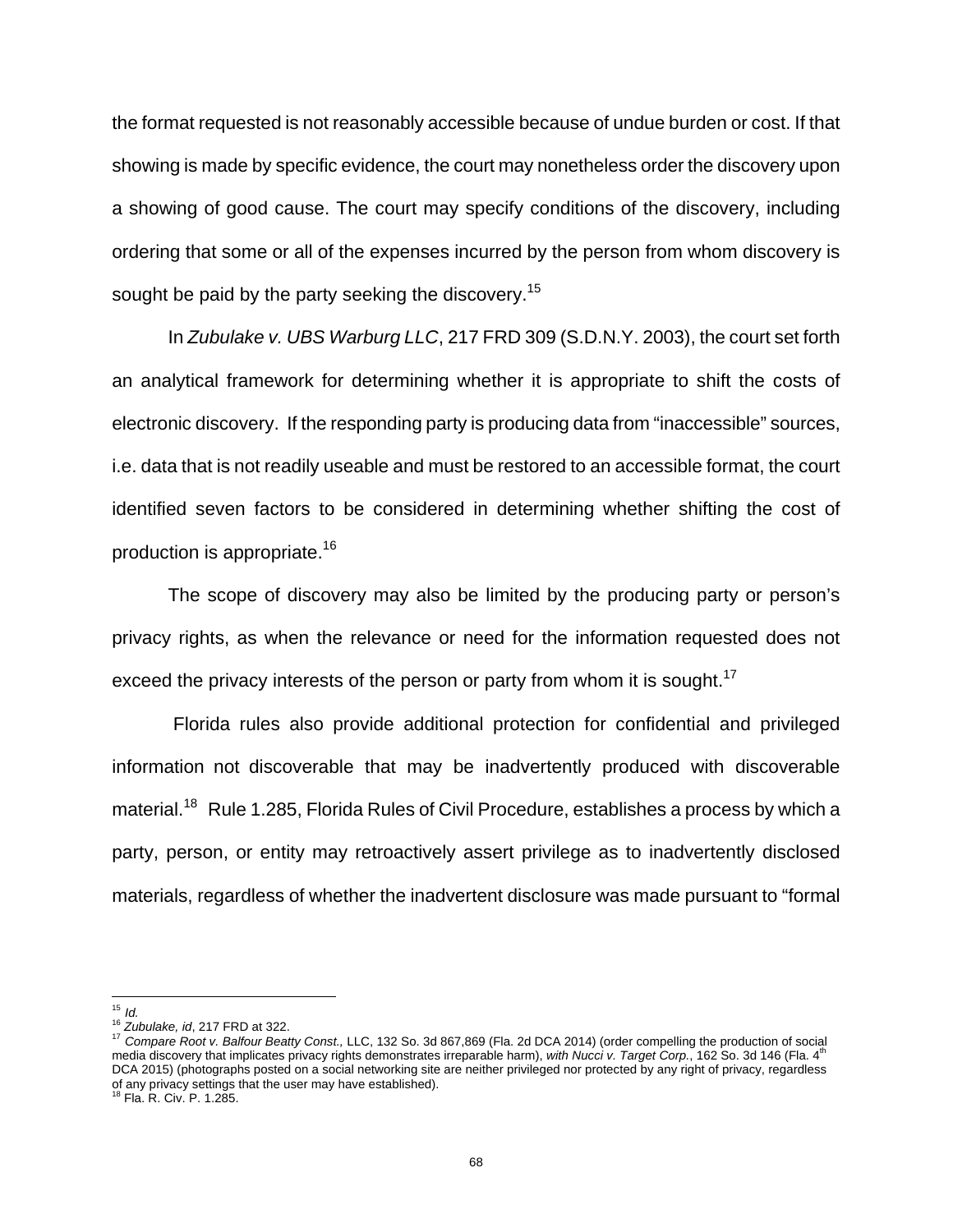demand or informal request."<sup>19</sup> The privilege must be asserted within ten days of actual discovery of the inadvertent disclosure by serving a prescribed written notice of the assertion of privilege on the party to whom the materials were disclosed.<sup>20</sup> A party receiving notice under Fla. R. Civ. P. 1.285(a) must promptly (1) return, sequester, or destroy the materials and any copies of the materials, (2) notify any other party, person, or entity to whom it has disclosed the materials of the fact that the notice has been served and of the effect of the rule, and (3) take reasonable steps to retrieve the materials disclosed. $^{21}$ Rule 1.285 prescribes the manner in which a receiving party may challenge the assertion of privilege<sup>22</sup> and the effect of a court determination that privilege applies.<sup>23</sup>

Because ESI and the modern equipment that creates, holds, communicates, or manipulates it are complex and constantly evolving, sometimes expert assistance is needed by clients, counsel, or the court to search and prepare ESI for production. Such expert assistance may involve legal as well as technical issues and tasks. The parties and Court should consider the appointment of Special Masters or Third Party Neutral experts in appropriate cases.

The developing principles for electronic discovery and the Committee Notes to the Florida Rules of Civil Procedure encourage cooperation and transparency by the parties during meetings between counsel early in a case to try to agree on the scope of

<sup>&</sup>lt;sup>19</sup> Fla. R. Civ. P. 1.285(a).

<sup>&</sup>lt;sup>20</sup> *Id.* The notice must include specifics on the materials in question, the nature of the privilege asserted, and the date on which inadvertent disclosure was discovered. The process applies to any privilege cognizable at law, including the attorney-client, work product, and the several other types of privileges recognized in the Florida Evidence Code. *See* Fla. Stat. § 90.501–.510 (journalist, lawyer-client, psychotherapist-patient, sexual assault counselor-victim, domestic violence advocate-victim, husband-wife, clergy, accountant-client, and trade secret privileges). *Id.*

 $21$  Fla. R. Civ. P. 1.285(b). Nothing in Rule 1.285 diminishes or limits any ethical obligation with regard to receipt of privileged materials pursuant to Fla. R. Prof. Conduct 4-4.4(b). *Id.*

<sup>22</sup> Fla. R. Civ. P. 1.285(c).

<sup>23</sup> Fla. R. Civ. P. 1.285(d).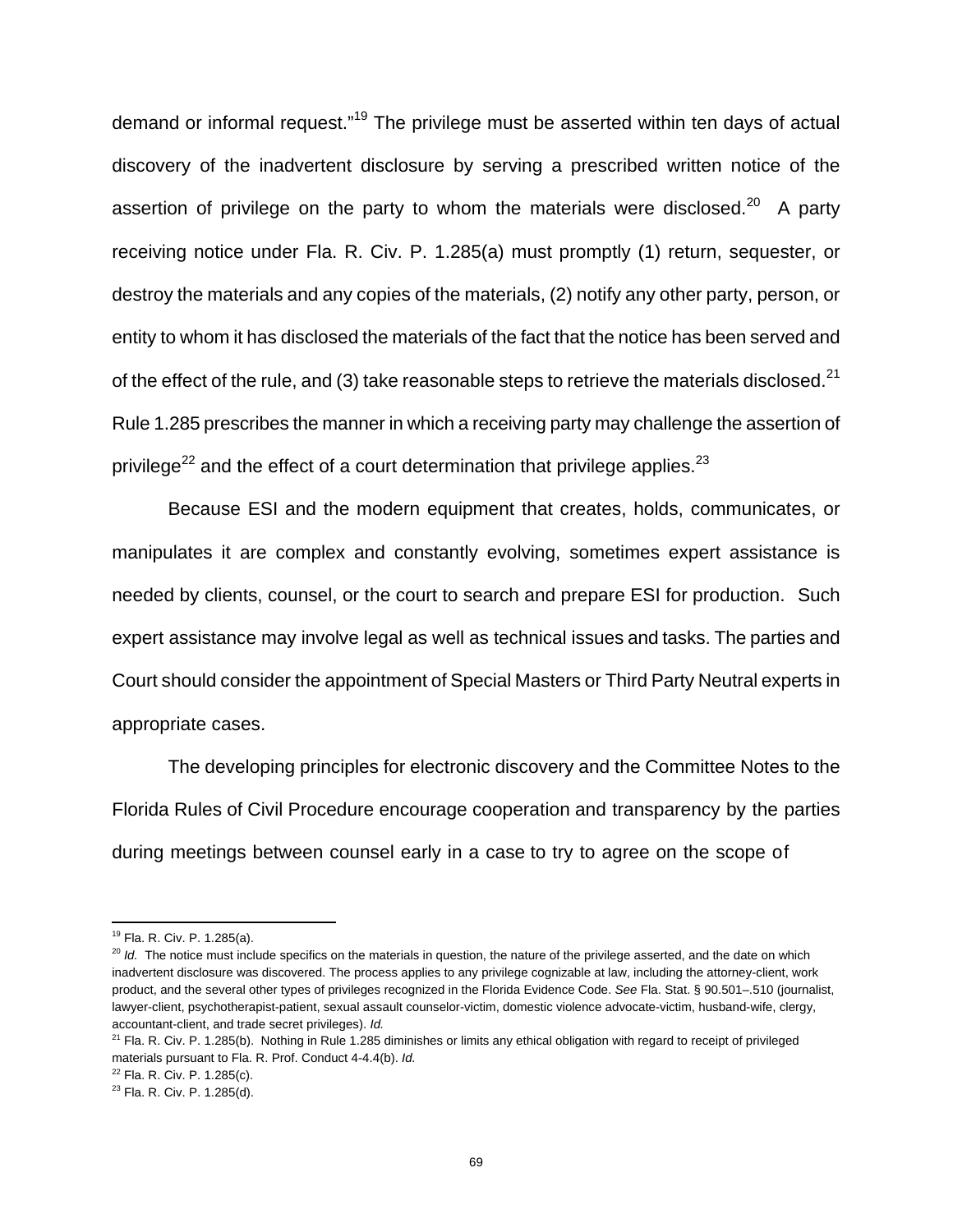preservation and discovery and methods of production.24 Counsel are encouraged to bring any areas of disagreement to the courts for resolution early in a case. These issues may also be addressed in a Rule 1.200 or Rule 1.201 case management conference.<sup>25</sup> Specific mention of case management for electronically stored information is found in Rule 1.200, Fla. R. Civ.  $P^{26}$  and in Rule 1.201 for cases that are declared complex.<sup>27</sup> In resolving these disputes courts must balance the need for legitimate discovery with principles of proportionality and the just, speedy and efficient resolution of the case.  $28$ 

# **LAW, POLICY, AND PRINCIPLES OF ELECTRONIC DISCOVERY:**

The complexity in application of discovery rules and policies to ESI and hardware and media is creating a burgeoning body of common law, primarily in federal court.<sup>29</sup> Case law in Florida on this subject is currently limited, but useful.<sup>30</sup> Most importantly, current Florida civil procedure rules for e-discovery were developed by selecting the best of the federal rules and distilling Florida common law authority into practical and balanced

 $\overline{a}$ <sup>24</sup> See Fla. R. Civ. P. 1.280, 2012 Committee Notes ("The parties should consider conferring with one another at the earliest practical opportunity to discuss the reasonable scope of preservation and production of electronically stored information."). <sup>25</sup> *See* Fla. R. Civ. P. 1.280, 2012 Committee Notes. <sup>26</sup> Fla. R. Civ. P. 1.200(a)(5)-(7).

 $27$  Fla. R. Civ. P. 1.201(b)(1)(J).

<sup>28</sup> Fla. R. Civ. P. 1.010; 1.280(d).

<sup>&</sup>lt;sup>29</sup> This chapter focuses on Florida state court e-discovery. Discussion of federal law herein is undertaken only because of the availability of federal law for guidance in state court cases and is not intended to provide practitioners with a manual for discovery in federal court cases. *See supra* n. 11.<br><sup>30</sup> See, e.g., Nucci v. Target Corp., supra n. 16 (no expectation of privacy in photos posted on Facebook regardless of privacy settings

used by producing party); *Root v. Balfour Beatty Const., LLC, supra* n. 17 (privacy interest in Facebook postings upheld against overbroad request); *Antico v. Sindt Trucking, Inc.,*148 So. 3d 163 (Fla. 1st DCA 2014) (access to decedent's iPhone granted to determine whether she was texting during automobile accident in which she was killed); *E.I. DuPont De Nemours & Co. v. Sidran*, 140 So. 3d 620, 650 (Fla. 3d DCA 2014) (sanctions not appropriate for fraud on the court in the manner in which ESI was collected and stored by defendant for discovery in multiple suits); *Osmulski v. Oldsmar Fine Wine, Inc.,* 93 So. 3d 389 (Fla. 2d DCA 2012), *rev. den.*, 109 So. 3d 781 (Fla. 2013) (preservation obligations before case is filed are explained in this case)*; Holland v. Barfield,* 35 So. 3d 2010 Fla. App. LEXIS 6293; 35 Fla. L. Weekly D 1018 (Fla. 5th DCA May 7, 2010) (order granting opposing expert in wrongful death case unrestricted access to review petitioner's hard drive and SIM card quashed as violative of privacy); *Menke v. Broward County School Board,* 916 So. 2d 8 (4th DCA 2005) (establishing basis and limits on access to opposing party's hardware in order to search for discoverable information); Strasser II: *Strasser v. Yalamanchi*, 783 So. 2d 1087 (Fla. 4th DCA 2001) (spoliation of electronic records); Strasser I: Strasser v. Yalamanchi, 669 So. 2d 1142 (Fla. 4th DCA 1996) (designating Florida procedural rules giving rise to discovery of ESI and the equipment that holds them and setting limits on scope of such discovery); *Coleman (Parent) Holdings, Inc. v. Morgan Stanley & Co., Inc.* 2005 WL 674885, (Fla. Cir. Ct., 2005) (one of the best known e-discovery opinions in the country, primarily because the sanctions for ESI spoliation resulted in a default judgment for \$1.5 Billion. The judgment was reversed on other grounds).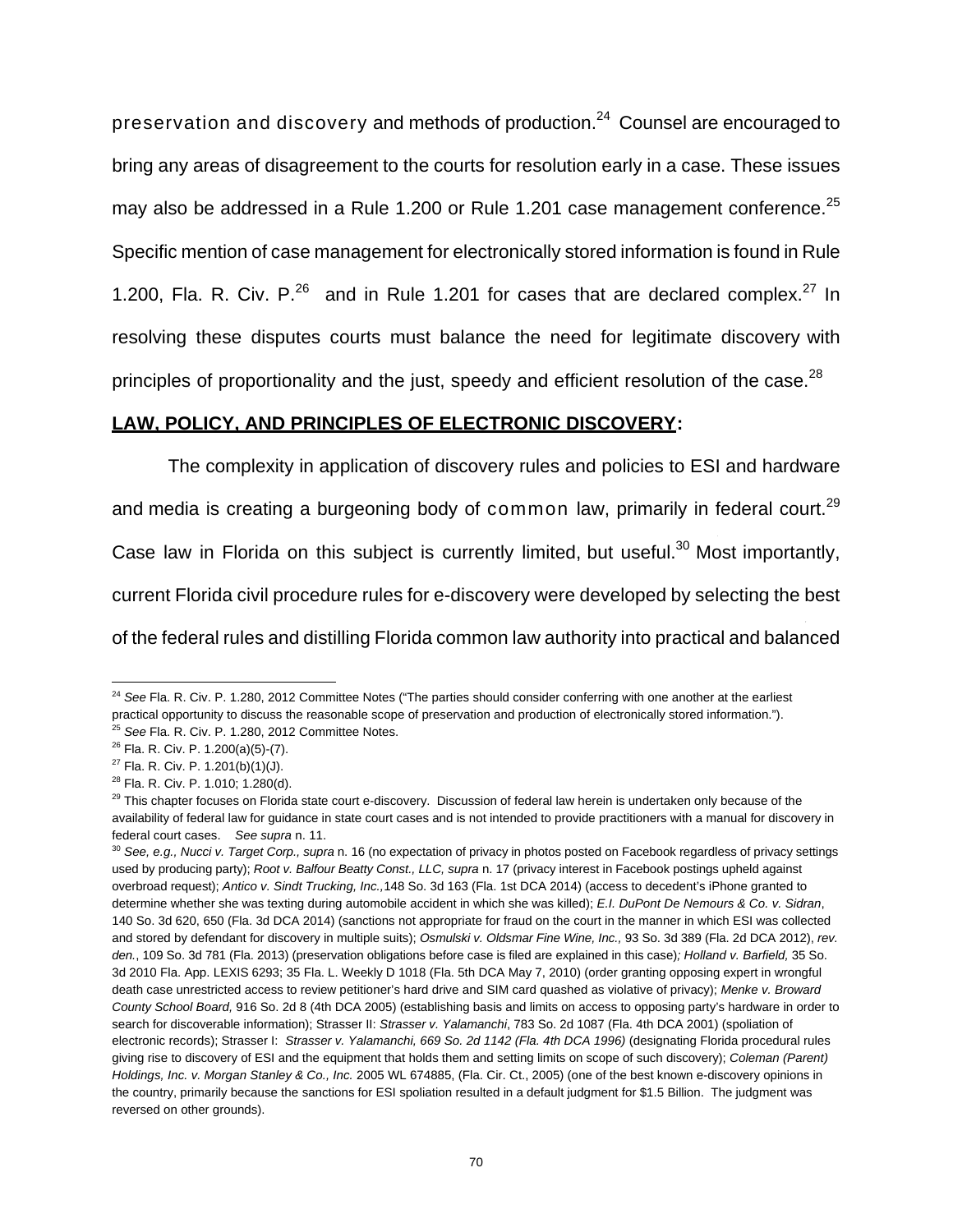T T TT rules appropriate for the wide array of types and size of cases in Florida state courts that apply the civil rules.<sup>31</sup> The rules provide a useful framework for anticipating and addressing prominent e-discovery issues. Based on the similarity between Florida and federal rules, Florida trial courts are likely to refer to federal courts and the extensive body of case law in the federal system<sup>32</sup> as well as cases arising in states with rules similar to Florida and federal rules. State court judges are also likely to be influenced by the publications of *The Sedona Conference®*, 33 a private research group of lawyers, judges and e-discovery vendors dedicated to the development of standards and best practices in this evolving field of law and policy. The Sedona Conference® writings have been widely cited in the federal courts, especially its *Sedona Principles,<sup>34</sup>* and *Cooperation Proclamation*.<sup>35</sup> Also especially helpful are its *Glossary*<sup>36</sup> of e-discovery related terms, and its commentaries on *Search and Retrieval Methods,<sup>37</sup> Achieving Quality*, 38 and *Litigation Holds*. 39 Many excellent text and trade publications, including free online resources, are also available.<sup>40</sup>

<sup>&</sup>lt;sup>31</sup> See In re Amendments to the Florida Rules of Civil Procedure -- Electronic Discovery, *supra* n. 8.

<sup>32</sup> See the following Federal Rules of Civil Procedure and accompanying rule commentary pertaining to the 2015 amendment: Rule 16(b), 26(a)(1)(B), 26(b)(2)(B), 26(f), 26(b)(5), 33, 34, 37(f) and 45. *Also see* the large and rapidly growing body of opinions by United States Magistrate Judges and District Court Judges in Florida and elsewhere around the country. Federal law is far more developed than Florida e-discovery law and provides useful guidance for lawyers and judges. That is not likely to change because Florida trial court decisions are seldom published.<br><sup>33</sup> The Sedona Conference ® publications are all available online without charge for individual use. *See* 

http://www.thesedonaconference.org/. As of 2013, judges have exclusive access to special judicial resources developed by The Sedona Conference® which are based on the aforementioned Sedona Principles and writings but tailored to the judicial perspective. Accordingly, lawyers who use, conform to, and cite pertinent materials from The Sedona Conference® will hopefully find judges enlightened on relevant policies and principles referenced *infra* notes 32-37.<br><sup>34</sup> This can be downloaded after registration at:

http://www.thesedonaconference.org/dltForm?did=2007SummaryofSedonaPrinciples2ndEditionAug17assent forWG1.pdf. <sup>35</sup> See <u>"The Sedona Conference® Cooperation Proclamation,"</u> 10 Sedona Conf. J. 331 (2009 Supp.).<br><sup>36</sup> http://www.thesedonaconference.org/dltForm?did=TSCGlossary\_12\_07.pdf.

<sup>&</sup>lt;sup>37</sup> http://www.thesedonaconference.org/dltForm?did=Best\_Practices\_Retrieval\_Methods\_revised\_cover\_and preface.pdf.

<sup>38</sup> http://www.thesedonaconference.org/dltForm?did=Achieving\_Quality.pdf

<sup>39</sup> http://www.thesedonaconference.org/dltForm?did=Legal\_holds.pdf.

<sup>40</sup> *See e.g.:* Ralph Losey's weekly blog: *e-discoveryteam* found at http://www.e-discoveryteam.com and his several books and law review articles on electronic discovery that are referenced there.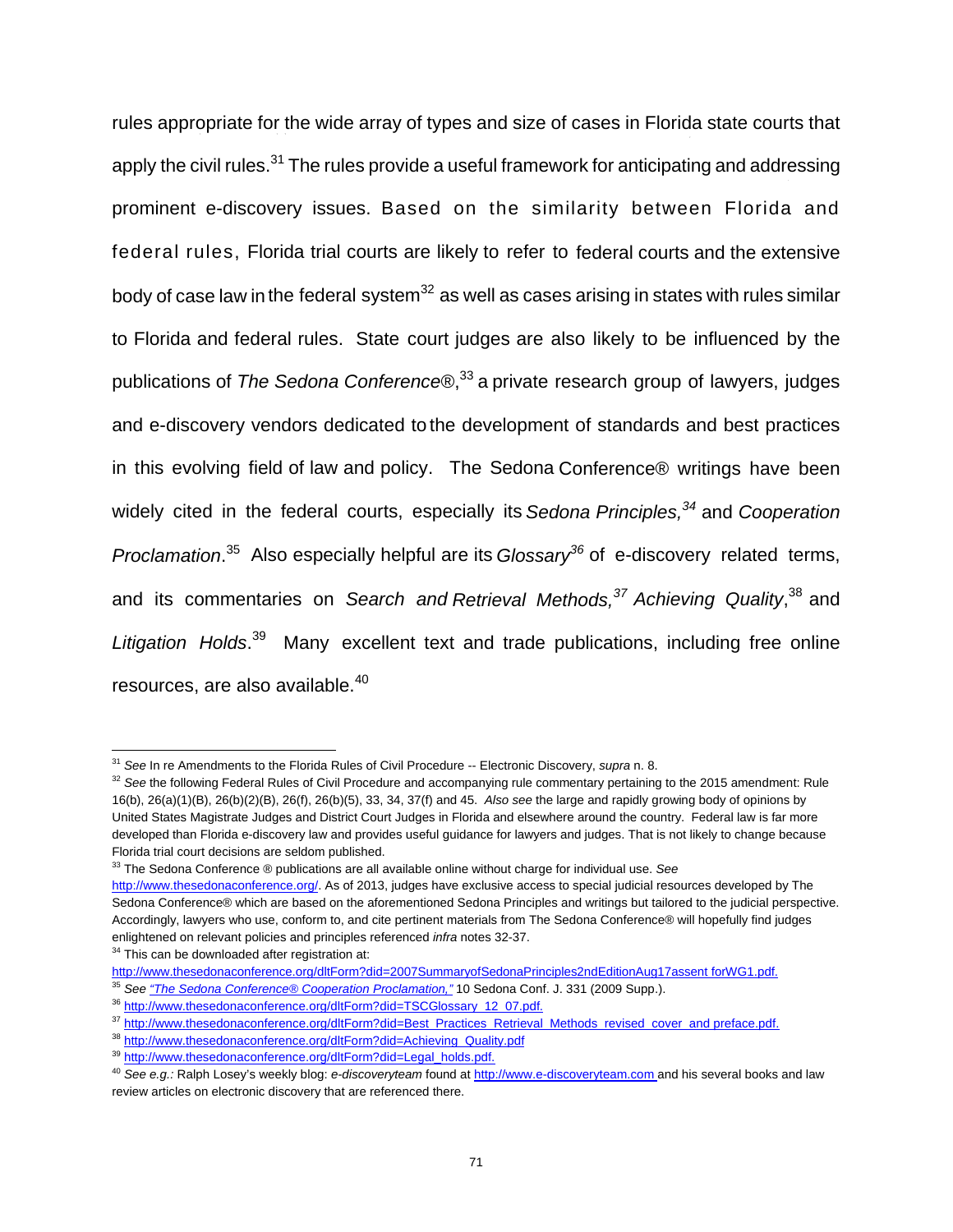#### **FRAMEWORK FOR THE TRIAL LAWYER FACING E-DISCOVERY:**

- 1. Familiarize yourself with the client's electronic records and computer systems used for storing this ESI, including how they are distributed, maintained, deleted, and backed-up. If the client has a routine destruction policy for hard copies, or also for ESI (and most companies now do), address the issue of preservation immediately. Failure to preserve records, including ESI, may result in severe sanctions for the client and possibly counsel.
- 2. Ensure that written preservation hold notices are provided by the client to any key players within their control that instructs them to preserve any potentially relevant ESI in their custody, and to not alter or destroy potentially relevant ESI pending the conclusion of the lawsuit. Notice should also be provided to third parties who are believed to hold or control ESI that is likely to be relevant to issues in the case. Counsel should follow-up on these written notices by prompt personal communications with key players, and then periodic reminder notices thereafter. Caution should be exercised is relying upon key players to locate or collect potentially relevant ESI. In some circumstances such self-collection should not permitted, or should be supplemented by bulk collection of all the custodian's ESI. Today bulk collection of all a custodian's email within a certain date range is the rule in all but small cases. Keyword filtering of bulk collection is also disfavored in all but smaller cases because of the known unreliability of keywords and concern that important evidence will be omitted. Mistakes are easily made in ESI preservation and collection, and counsel has a personal duty to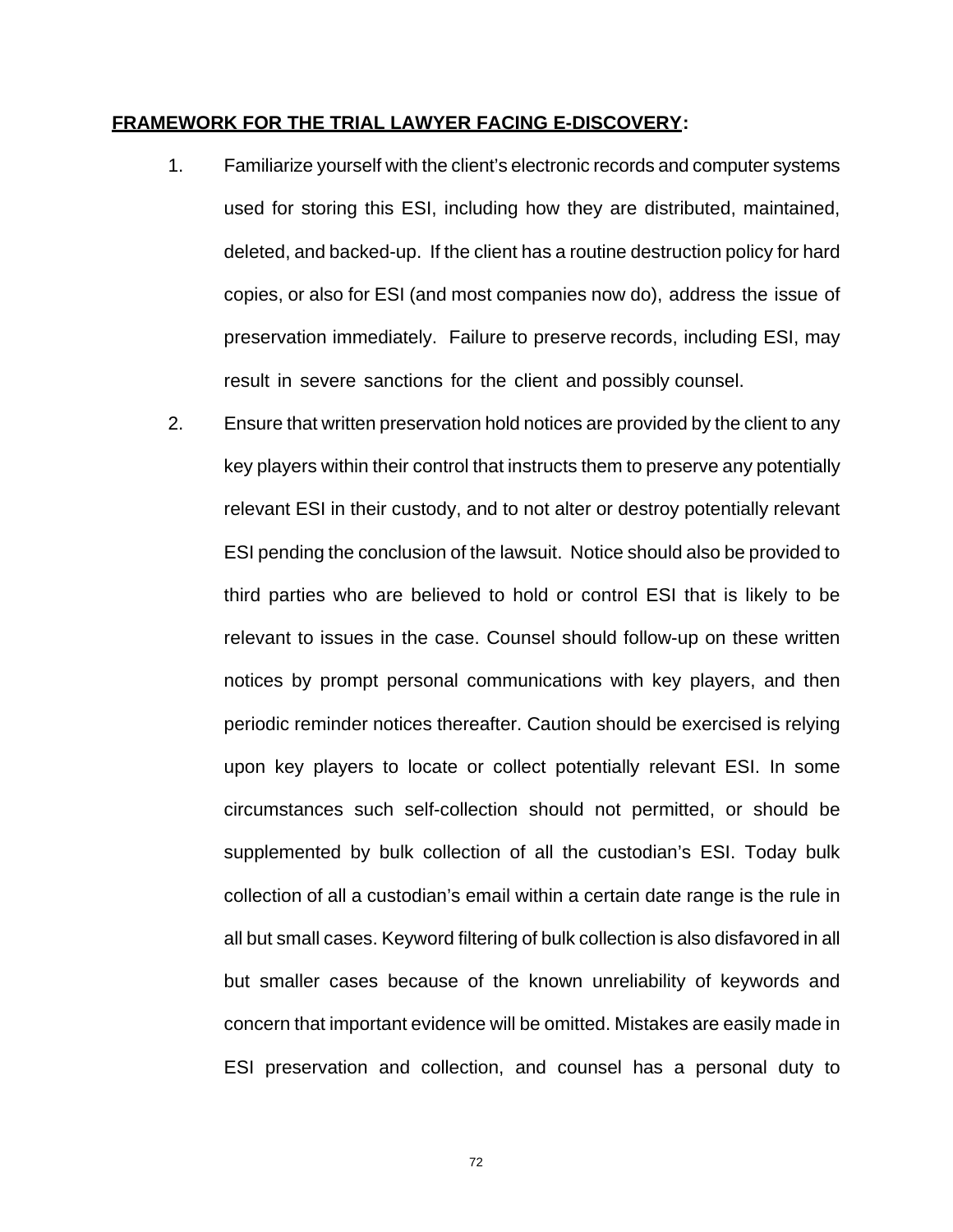supervise the preservation, search and collection of potentially relevant ESI. If counsel is not competent to carry out these responsibilities in a particular matter, then they should affiliate with other counsel who are competent. The hiring of non-law firm vendors in e-discovery cannot discharge an attorney's duty of competence and personal responsibility.

- 3. Inform the client of all obligations for discovery by both sides and develop a plan to protect privileged or private information. Again, counsel should be actively involved in client's ESI preservation and collection efforts.
- 4. Work with the client and IT experts, if required, to develop a plan to collect and review ESI for possible production, including a review for private, privileged, or trade secret information that may be entitled to protection from open disclosure. Determinations of responsiveness, relevance, or qualification for confidentiality or privilege protections should not be delegated to the client, IT expert, or vendor as these are uniquely legal determinations for which counsel is responsible.
- 5. Determine the preferred format to make and receive production of ESI, typically either in the original native format, which would necessarily include all internal metadata of a document, or in some type of flat-file type PDF or TIFF format, with a load file containing the file's internal metadata. Metadata is an inherent part of all ESI and should be included in most productions. The removal of internal metadata from a document, which would include such information as who created the document, the date of creation, last date it was accessed, blind copy of an email, and the like, constitutes an alteration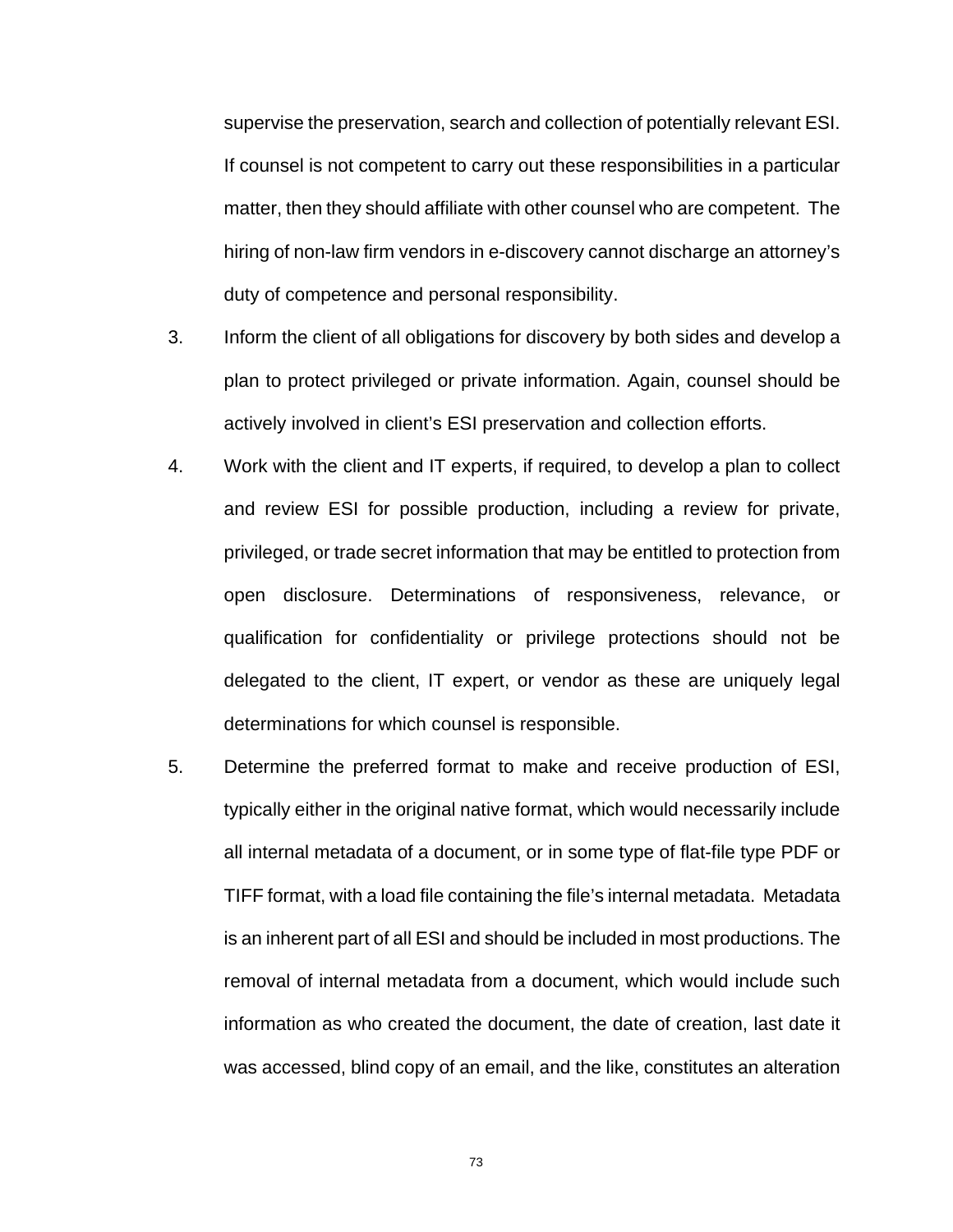of the original electronic version of that document and is typically not desired or necessary. If there is a particular type of metadata of concern to the requesting or responding party, specific requests or objections should be made.

- 6. Determine whether expert legal or technical assistance, or both, may be needed to sort out legal or practical issues involving ESI and its media or equipment. Reach out to opposing counsel early to attempt to coordinate and cooperate on technical issues and set up lines of communication and cooperation between the IT technicians that may be retained by both sides to assist in the e-discovery efforts. It may be appropriate for the parties to retain third-party neutral experts in some cases with unusual or complex technical issues, or other e-discovery challenges, such as search of large disorganized collections of ESI.
- 7. Find out what information may be discoverable from the opponent and seek disclosure of their preservation efforts and intended production formats, and what ESI they will seek discovery of, including their metadata demands, if any. Send a request for the opponent to preserve electronically stored information as soon as possible and include a formal discovery request for such information at the earliest possible date.<sup>41</sup>
- 8. Evaluate the reasonability and suitability of the opponent's preservation, collection, and production plans, including any search or production issues, and attempt early resolution of any disputes. This should be accomplished *before* any large productions are actually made so as to avoid expensive do-

<sup>41</sup> *Osmulski*, *supra* n. 29 (preservation obligations may occur before case is filed).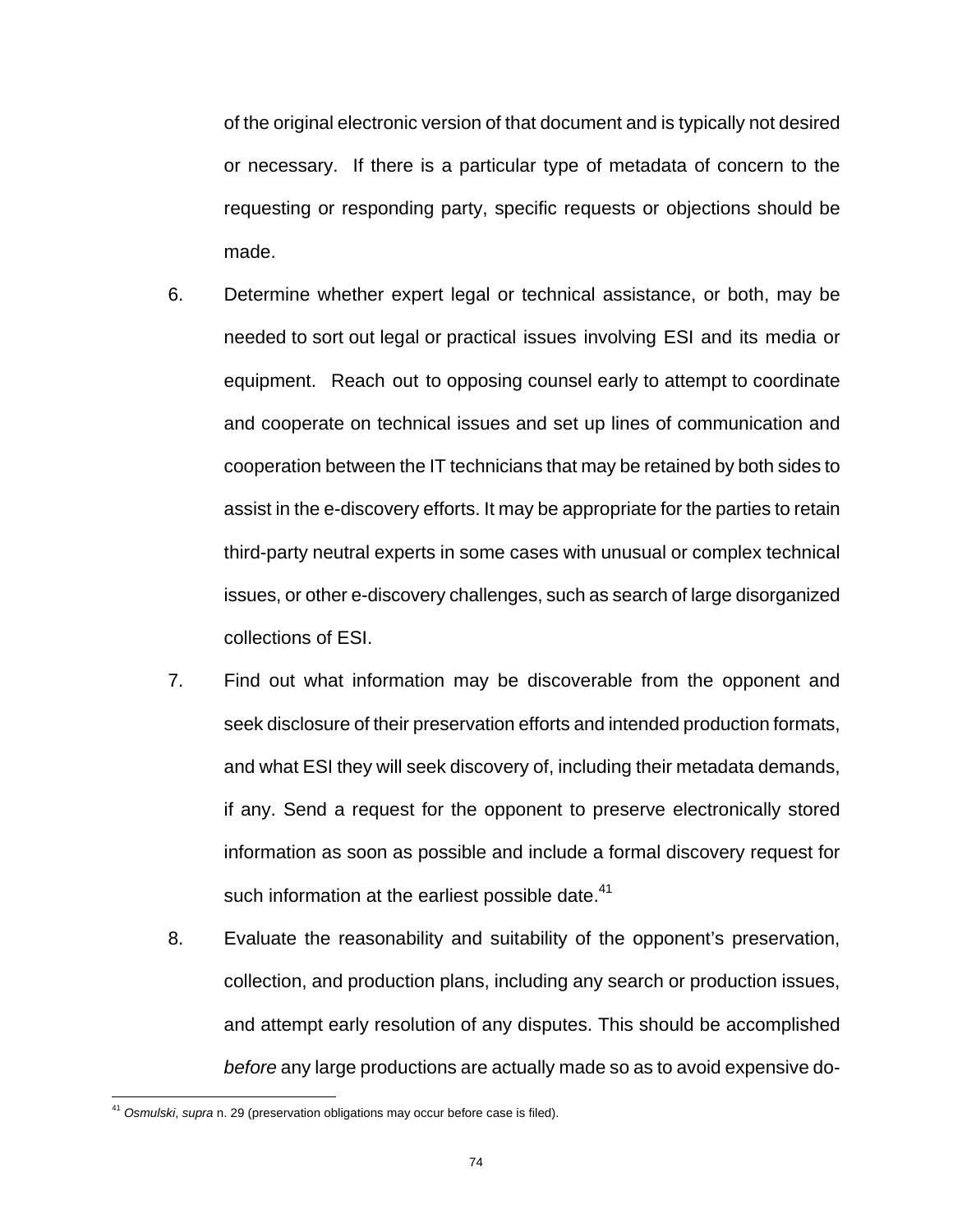overs. Beware of preservation, collection, and search based on keyword matching alone. This approach is frequently ineffective and far better technological solutions are now available. $42$  When keyword terms are used as part of a search and review protocol they should always be carefully *tested*, and should never be negotiated in the blind based on mere intuition by counsel that they will include most of the relevant evidence.

- 9. Determine whether discoverable ESI is available from multiple sources, including third parties. Frequently ESI documents, such as e-mail or draft contracts that have been communicated to or handled by multiple parties will contain useful additional or even conflicting information. Some sources of information are more accessible than others, meaning they are easier or less costly to access. Upon a proper showing under the rules, parties must be required to obtain information from the least burdensome source, and the court must limit unreasonably cumulative or duplicative discovery.<sup>43</sup>
- 10. Weigh the cost of ESI discovery and determine whether costs may be shifted to protect the client or whether the cost of discovery outweighs the potential benefit.<sup>44</sup>
- 11. Electronic discovery is typically conducted in phases wherein the most easily accessible and likely relevant ESI are searched and produced first, and then the necessity for further discovery is evaluated. Limiting factors for the first

<sup>&</sup>lt;sup>42</sup> William A. Gross Construction Associates, Inc. v. American Manufacturers Mutual Insurance Co., 256 F.R.D. 134, 136 (S.D.N.Y. 2009); Losey, R. *Adventures in Electronic Discovery***,** Chapter *Child's Game of "Go Fish" is a Poor Model for e-Discovery Search*, (West Thomson Reuters, 2011); Da Silva Moore v. Publicis Groupe, 2012 WL 607412 (S.D.N.Y. Feb. 24, 2012).<br><sup>43</sup> Fla. R. Civ. P. 1.280(d) (the court **must** limit the frequency or extent of discovery otherwise allowed by thes

that the discovery sought is unreasonably cumulative or duplicative, or can be obtained from another source or in another manner that is more convenient, less burdensome, or less expensive).<br><sup>44</sup> Fla. R. Civ. P. 1.280(d)(1); (d)(2).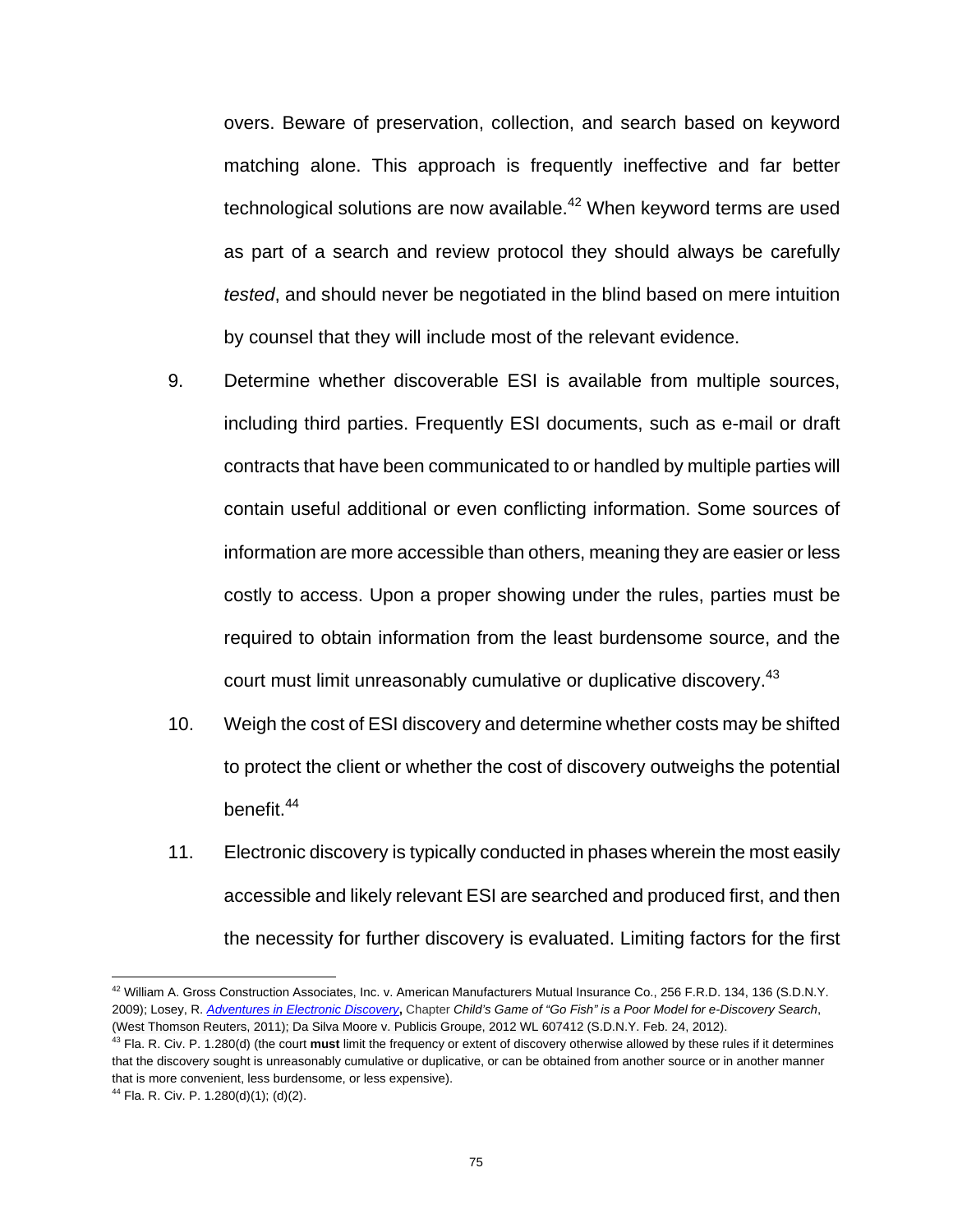pass include accessibility, date range, custodians, volume, and secondary ESI storage.

- 12. Ensure to the extent possible that the value of the discovery sought and produced is proportional in the context of the case at hand.<sup>45</sup>
- 13. If any of the foregoing steps require expert consultation or assistance, find a suitable expert and involve the expert early enough in the process that preservation obligations for the client and opponent are timely invoked.<sup>46</sup> Again, parties should consider the advisability of sharing a neutral third-party expert, which can realize substantial cost and time savings.

#### **DUTIES OF ATTORNEY AND CLIENT REGARDING PRESERVATION OF ESI:**

Electronically stored information is by its very nature ephemeral and easily transportable, so it can be instantaneously lost, altered, destroyed, or hidden. Understanding the duties regarding *preservation* of evidence is vital to those who possess or control evidence and those who seek to use it in litigation.<sup>47</sup> The Florida state court common law of preservation is unique<sup>48</sup> and somewhat unsettled, increasing the challenge for lawyers advising their clients on preservation duty. In general, a duty to preserve in Florida can arise from many sources, including court orders, subpoenas, government regulations, statutes, contracts, discovery requests, and common law. Some Florida courts have held that a duty to preserve evidence is triggered by contract, by statute, or by a

<sup>45</sup> Fla. R. Civ. P. 1.280(d)(2)(ii).

<sup>46</sup> For preservation triggers, *see Osmulski, supra* n. 29; *Gayer v. Fine Line Constr. & Elec., Inc*., 970 So. 2d 424, 426 (Fla. 4th DCA 2007).

<sup>&</sup>lt;sup>47</sup> Loss of evidence can be devastating to the party whose case would benefit from lost evidence; but a person or party holding relevant evidence make likewise suffer through sanctions if the evidence is lost or destroyed.<br><sup>48</sup> Florida law on triggering of the duty to preserve is unlike federal court law and virtually every other state court jurisd

federal court, and in many other jurisdictions, a party in control of relevant evidence is obligated to preserve it if there is reasonable anticipation of litigation.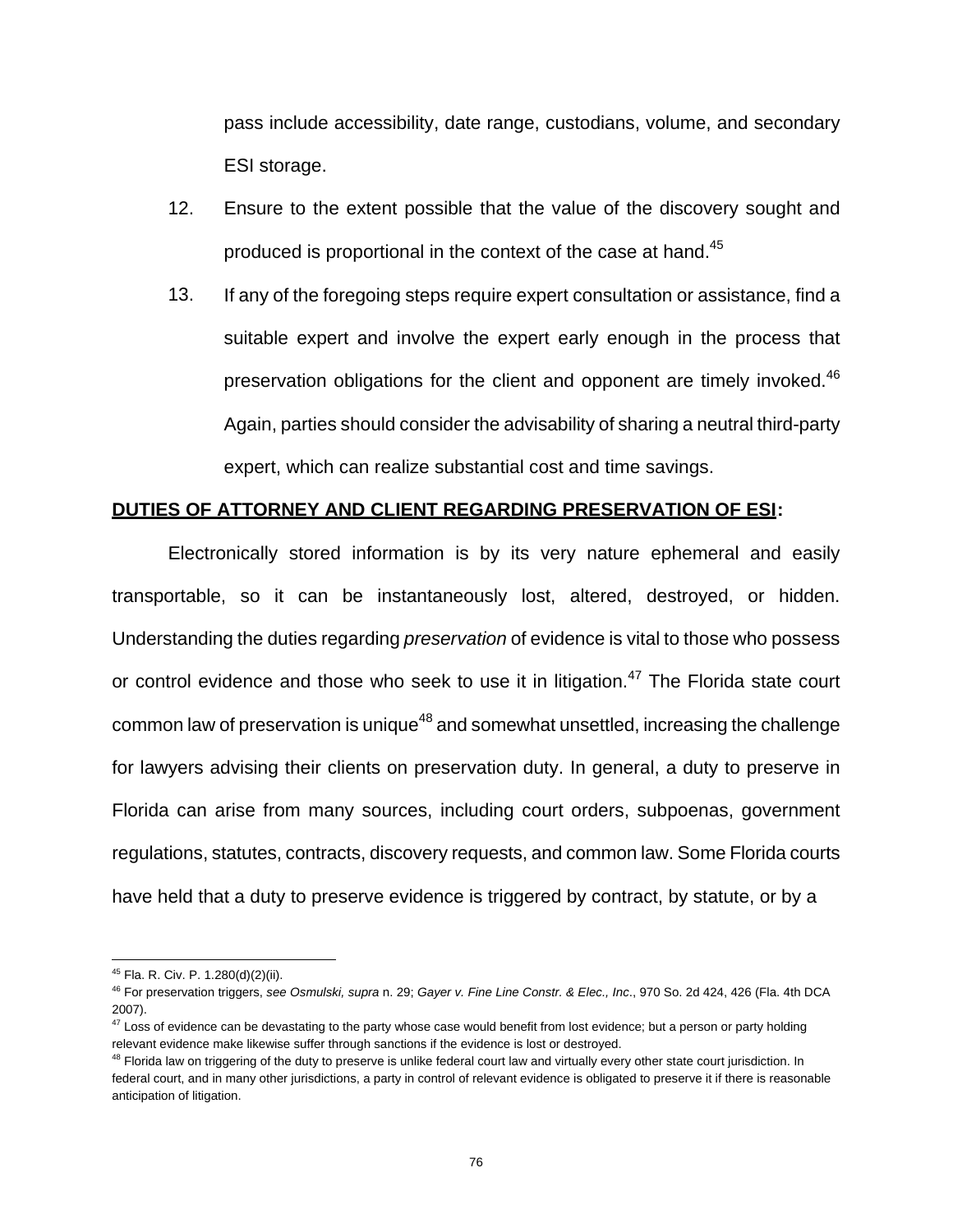properly served discovery request once a lawsuit has already been filed.<sup>49</sup> In fact, a number of Florida cases have expressly held that, absent a contractual or statutory duty, there is no duty to preserve evidence before litigation commences.<sup>50</sup> However, a few Florida cases somewhat inconsistently appear to recognize a pre-suit obligation to preserve evidence where the party controlling evidence can reasonably foresee a claim and the relevance of the evidence. $51$  For counsel advising clients on preservation duty, notwithstanding these conflicts, or perhaps because of them, it makes sense to advise the client to preserve rather than dispose of relevant evidence, even if suit has not been filed. First, some cases may be filed in either state or federal court, and reliance on a perceived lack of pre-suit duty to preserve under Florida law will not succeed in federal court where the duty to preserve is triggered when litigation is reasonably anticipated. Second, there may be a statutory or contractual obligation to preserve that is not apparent at the time advice is rendered. Third, a finding of spoliation against client or counsel is indeed a serious outcome and may have ramifications beyond the case at issue.

A common e-discovery issue for parties and counsel is the "scope" of evidence that must be preserved. Virtually all cases involve decision-making on the time frame for preservation, the substantive content which determines whether documents are relevant, and the breadth of places in which relevant evidence may be found. In large cases, parties may delineate preservation by persons who are likely to have relevant information, often

<sup>&</sup>lt;sup>49</sup> See, e.g., Royal & Sunalliance v. Lauderdale Marine Center, 877 So. 2d 843, 845 (4th DCA 2004).

<sup>&</sup>lt;sup>50</sup> Id. (holding that "we find Royal's argument that there was a common law duty to preserve the evidence in anticipation of litigation to be without merit"); *Gayer v. Fine Line Constr. & Electric, Inc.,* supra n. 45 at 426 (Fla. 4th DCA 2007)(holding that "[b]ecause a duty to preserve evidence does not exist at common law, the duty must originate either in a contract, a statute, or a discovery request"); *In re: Electric Machinery Enterprises, Inc.*, 416 B.R. 801, 873 (M.D. Fla. 2009)("The majority of Florida courts have held that there is no common law duty to preserve evidence *before* litigation has commenced").<br><sup>51</sup> See Osmulski, supra n. 29 at 393, citing American Hospitality Management Co. of Minnesota v. Hettiger, 904 So. 2d 547, 549 (Fla. 4th

DCA 2005)(where a defendant has evidence within its control, it can "be charged with a duty to preserve evidence where it could reasonably have foreseen the [plaintiff's] claim."). This is also the federal rule on when a duty to preserve is triggered.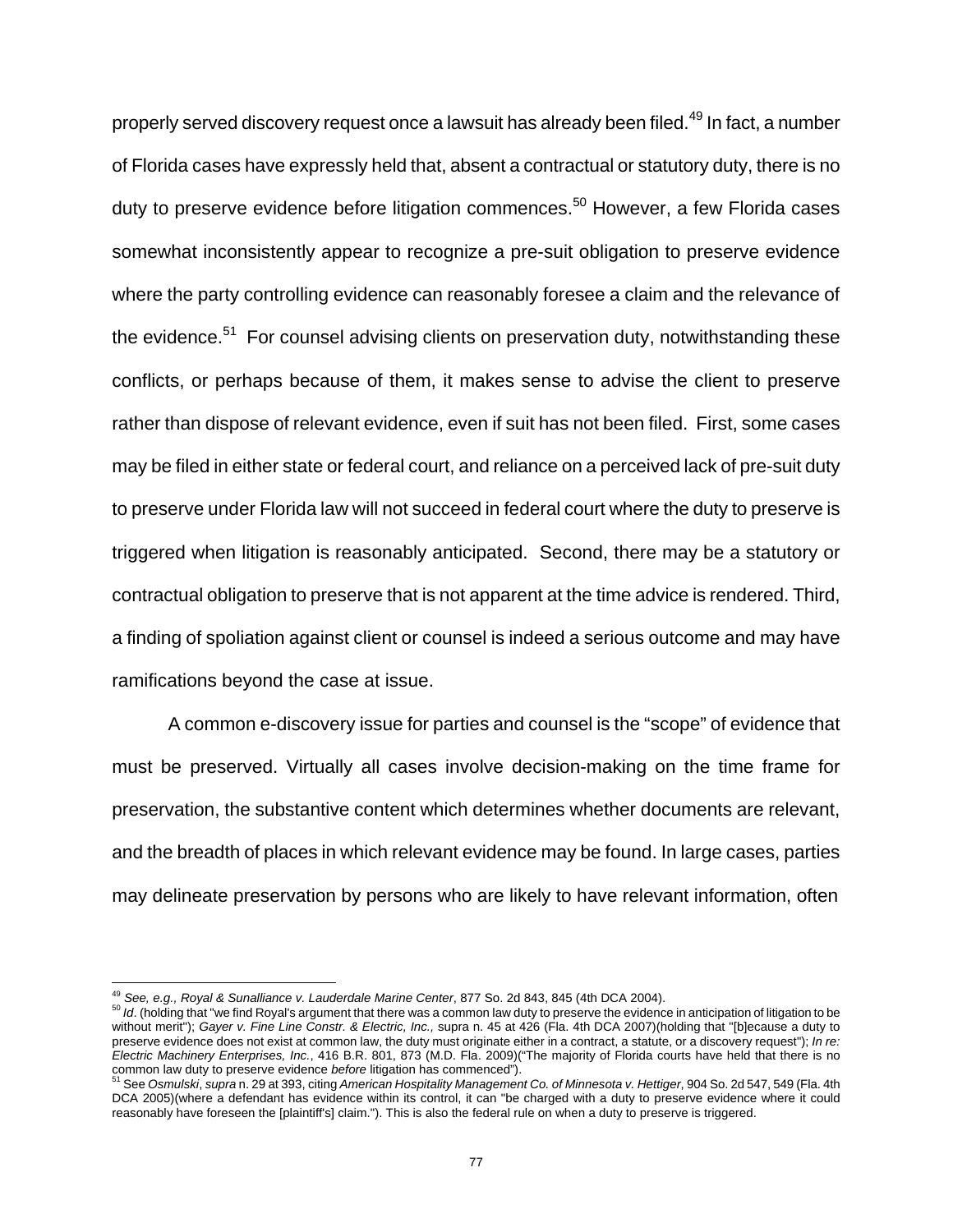called "custodians" as they have personal custody of the ESI by virtue of it being their email account, text message account, etc.

The very breadth of reasonably required preservation may raise issues of burden and cost. However, in applying proportionality to limit discovery duties, counsel must be careful to distinguish between *scope of preservation* versus *scope of production*. Preservation occurs at a point in time in which potential issues may not be crystallized and the relevance of certain documents may be fuzzy or indeterminable. Counsel and parties should usually err on the side of preservation, at least until the relevance picture sufficiently clarifies to safely distinguish that which must be preserved and produced. While some federal cases have expressed the principle that scope of preservation efforts may be quided by reasonableness and proportionality,  $52$  other federal courts disagree.<sup>53</sup> In any event, counsel should advise a client to put a litigation hold in place and undertake reasonable efforts to identify and preserve evidence that is relevant by discovery standards.<sup>54</sup>

As for counsel's duties with regard to preservation of evidence, the seminal federal case was written by Manhattan District Court Judge, Shira Scheindlin. It is actually a series of opinions written in the same case, collectively known as *Zubulake*, after the

<sup>52</sup> *See, e.g., Victor Stanley, Inc. v. Creative Pipe, Inc*., 269 F.R.D. 497, 523 (D. Md. Sep. 9, 2010); *Rimkus Consulting Group, Inc. v. Cammarata*, 688 F. Supp. 2d 598, 613 (S.D. Tex. 2010)("Whether preservation or discovery conduct is acceptable in a case depends on what is *reasonable*, and that in turn depends on whether what was done--or not done--was *proportional* to that case and consistent with clearly established applicable standards").

Orbit One Communications, Inc. v. Ronsen, 271 F.R.D. 429; 2010 U.S. Dist. LEXIS 123633 (S.D. N.Y. 2010)("Although some cases have suggested that the definition of what must be preserved should be guided by principles of "reasonableness and proportionality," [citations to *Victor Stanley* and *Rimkus* omitted], this standard may prove too amorphous to provide much comfort to a party deciding what files it may delete or backup tapes it may recycle.").

Information on preservation advice and litigation holds in Florida state court litigation is found in Ch. 5, Initial Procedures in E-Discovery and Preservation of Evidence in Florida State Court, Artigliere & Hamilton, **LexisNexis Practice Guide Florida E-Discovery and Evidence**, LexisNexis/Matthew Bender (2012) available from LexisNexis and from The Florida Bar.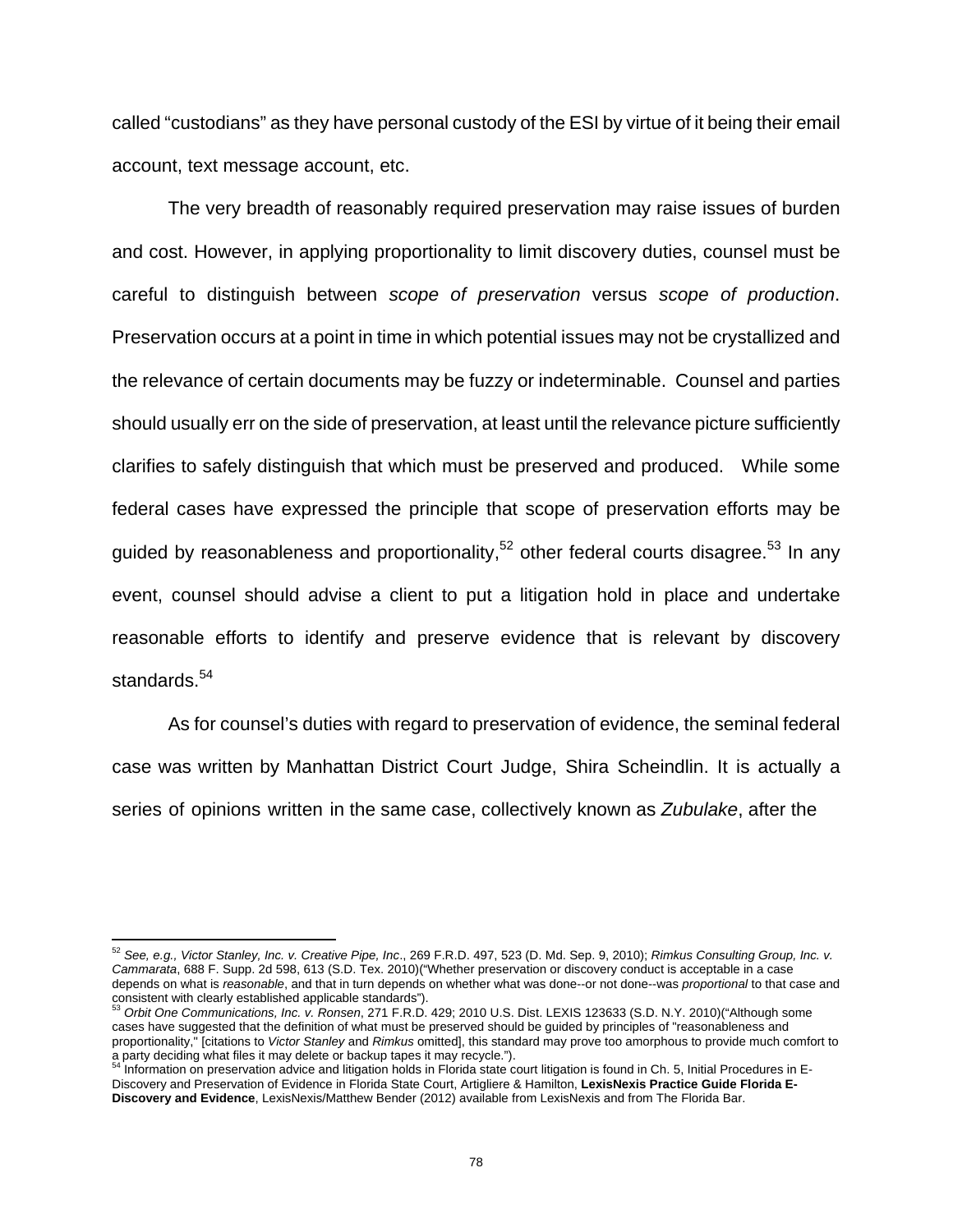plaintiff, Laura Zubulake. There are four key opinions in this series.<sup>55</sup> These decisions are widely known by both federal and state judges and practitioners around the country.

 Judge Scheindlin's last opinion, *Zubulake V*, has had the greatest impact upon federal courts and is also starting to have an impact on state courts, including Florida. In *Zubulake V*, Judge Scheindlin held that *outside legal counsel* has a duty to make certain that their client's ESI is identified and placed on hold. This new duty on attorneys was created because of the unusual nature and characteristics of ESI and information technology systems in which ESI is stored. Unlike paper documents, ESI can be easily modified or deleted, both intentionally and unintentionally. In many IT systems, especially those employed by medium to large size enterprises, ESI is automatically and routinely deleted and purged from the IT systems. Special actions must be taken by the client with such IT systems to suspend these normal ESI deletion procedures after litigation is reasonably anticipated.

Here are the words of Judge Scheindlin in *Zubulake V* that have frequently been relied upon to sanction attorneys who either unwittingly, or sometimes on purpose, failed to take any affirmative steps to advise and supervise their clients to stop the automatic destruction of ESI:

> Counsel must become fully familiar with their client's documents retention policies as well as the client's data retention architecture. This will invariably involve speaking with information technology personnel, who can explain system wide back up procedures in the actual (as opposed to theoretical) implementation of the firm's recycling policy it will also involve communicating with the key players in the litigation, in order to understand how they store information.<sup>56</sup>

<sup>55</sup> *Zubulake v UBS Warburg LLC*, 216 F.R.D. 280 (S.D.N.Y. 2003) (*Zubulake III*); *Zubulake v. UBS Warburg LLC*, 220 F.R.D. 212 (S.D.N.Y. 2003) (*Zubulake IV*); and *Zubulake v. UBS Warburg LLC*, 229 F.R.D. 422 (S.D.N.Y. 2004) (*Zubulake V*). 56 *Zubulake V, supra* n. 54 at 432.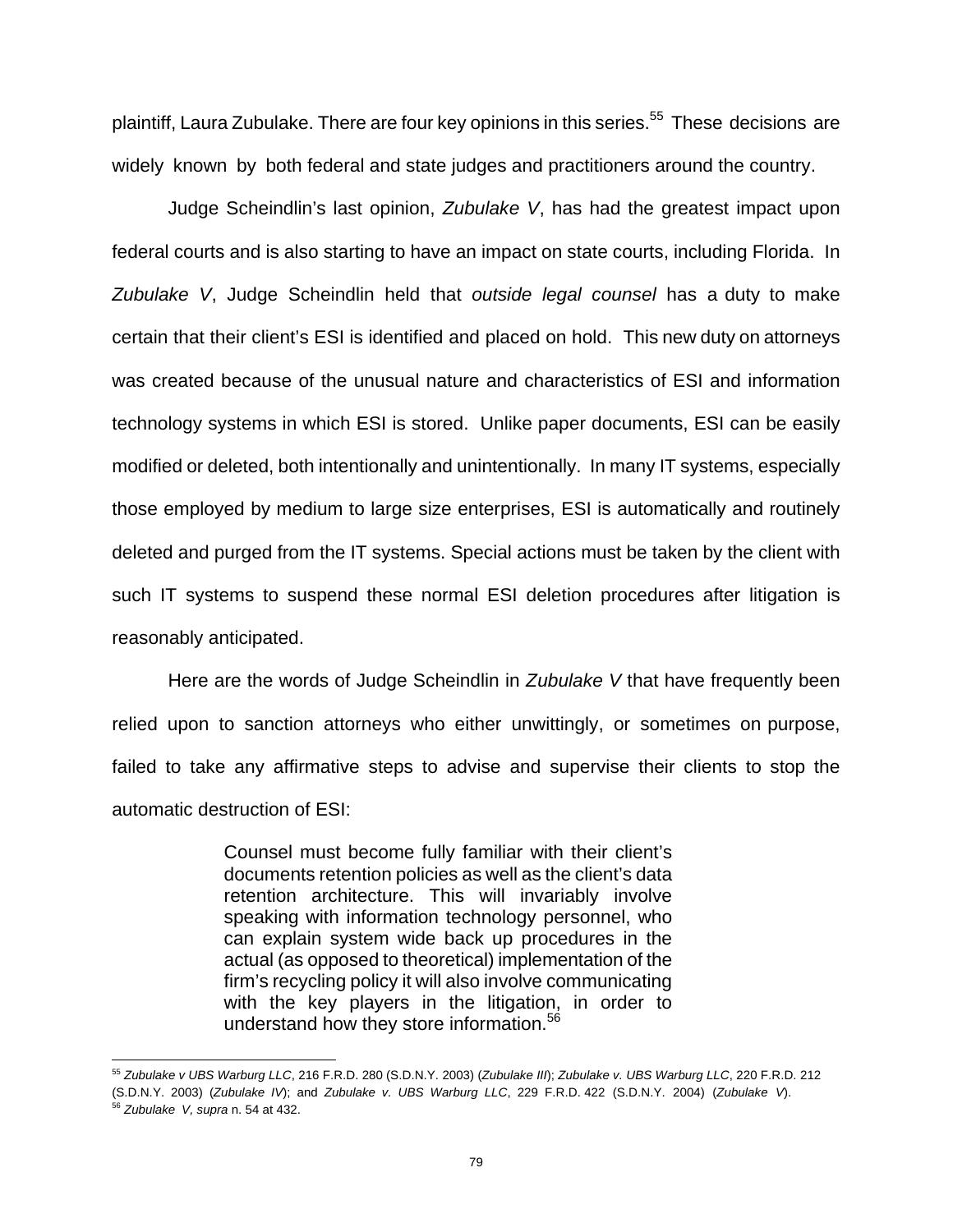Of course, a party to litigation has a duty to preserve evidence in all forms, paper or ESI, and the bad faith failure to do so may constitute actionable spoliation. This is nothing new.57 But the extension of this duty to the litigants' outside legal counsel in *Zubulake V*, which is sometimes called the "*Zubulake* Duty," is fairly new and controversial.58 Although the "Zubulake Duty" has been accepted by many federal judges in Florida and elsewhere, it is unknown whether Florida state court judges will also impose such a duty upon attorneys. However, in view of the popularity in the federal system of placing this burden on the counsel of record, a prudent state court practitioner should also assume that they have such a duty. $59$  Outside legal counsel should be proactive in communicating with their client and otherwise taking steps to see to it that the client institutes a litigation hold. Obviously, Judge Scheindlin does not intend to convert attorneys into guarantors of their client's conduct. She also notes in *Zubulake V* that if attorneys are diligent, and they properly investigate and communicate, they should not be held responsible for their client's failures:

> A lawyer cannot be obliged to monitor her client like a parent watching a child. At some point, the client must bear responsibility for a failure to preserve. $60$

<sup>57</sup> *See Martino v. Wal-Mart Stores, Inc.,* 908 So. 2d 342 (Fla. 2005); *Golden Yachts, Inc. v. Hall*, 920 So. 2d 777, 781 (Fla. 4th DCA 2006).

<sup>58</sup> See *Metro. Opera Ass'n Inc. v. Local 100, Hotel Employees and Restaurant Employees Int'l Union*, 212 F.R.D. 178, 218-219 (S.D.N.Y. 2003); *but see* Thomas Allman, *Deterring E-Discovery Misconduct By Counsel Sanctions: The Unintended Consequences*  of Qualcomm v. Broadcom, 118 Yale L.J. Pocket Part 161 (2009).<br><sup>59</sup> Like their federal counterparts, Florida judges have statutory, rule-based, and inherent authority to sanction parties and their

counsel for discovery violations and for spoliation. Judges are taught to seek out the source of the problem and administer a measured sanction that remedies the wrong committed. If the party is not the culprit, it makes little sense to administer the sanction against an innocent participant. *See Ham v. Dunmire,* 891 So. 2d 492, (Fla. 2004)(dismissal based solely on an attorney's neglect in a manner that unduly punishes a litigant espouses a policy that the Supreme Court of Florida does not wish to promote). Florida courts are not averse to applying appropriate sanctions to counsel. *Id.* at 498 (a trial court "unquestionably has power to discipline counsel" for discovery violations).

<sup>60</sup> *Zubulake V, supra* n. 54 at 433.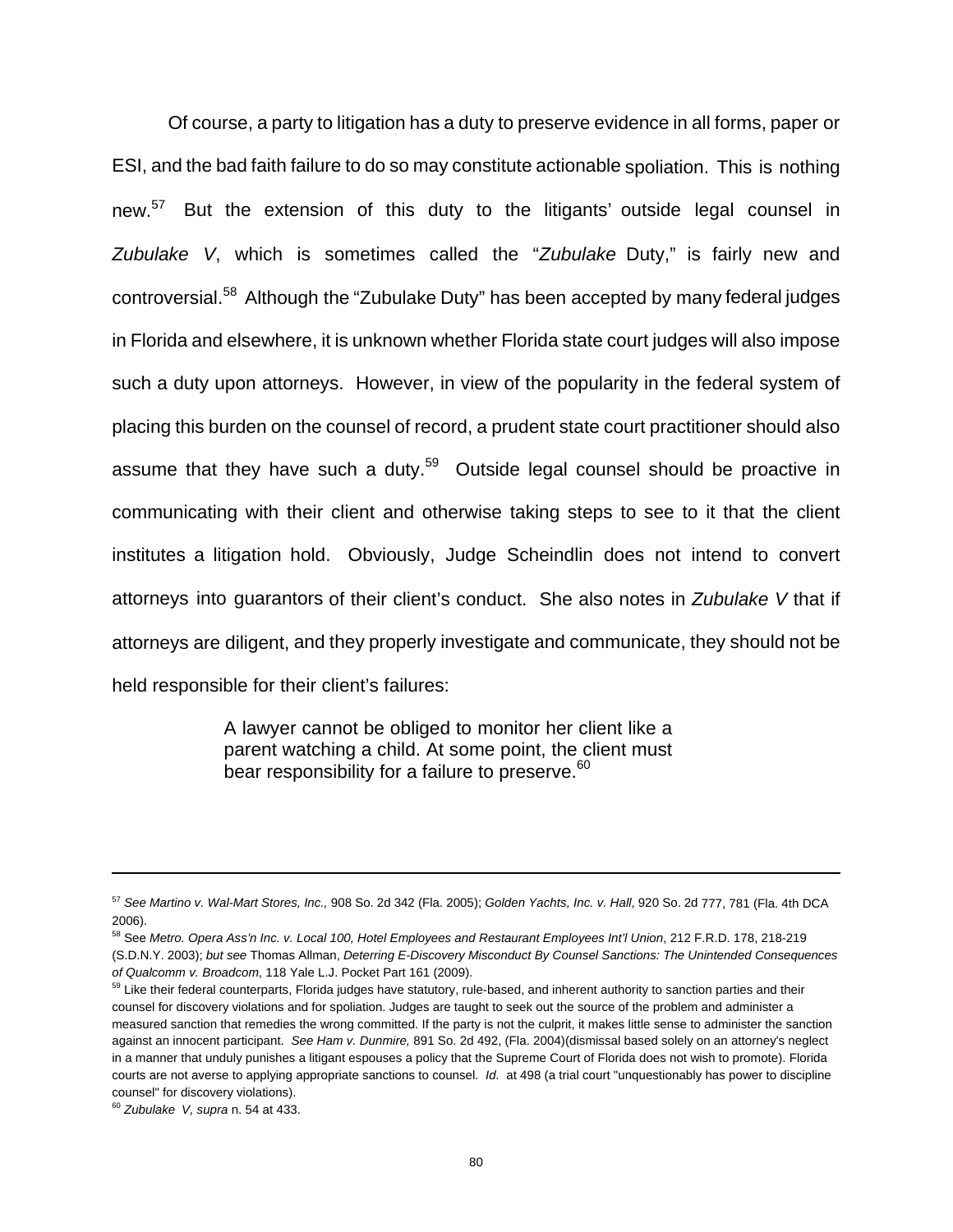However, counsel is obligated to have sufficient knowledge of client's IT systems to allow counsel to competently supervise the client's evidence preservation efforts, or lacking such knowledge and competence, should retain experts who do.

The duty to preserve of client and counsel requires a corporate client in most circumstances to provide a written litigation hold notice to its employees who may be involved in the lawsuit, or who may otherwise have custody or control of computers and other ESI storage devices with information relevant to the lawsuit. The notice should instruct them not to alter or destroy such ESI. The potential witnesses to the case should be instructed to construe their duty to preserve ESI broadly and reminded that the ESI may be located in many different computers and ESI storage systems, including for instance, desktop computers, laptops, server storage, CDs, DVDs, flash drives, home computers, iPods, iPads, iPhones, blackberries, Internet storage webs (cloud computing), social media accounts, Internet e-mail accounts, voice mail, etc. The client's IT department or outside company should also be notified and instructed to modify certain auto-deletion features of the IT system that could otherwise delete potentially relevant evidence. In some cases, it may also be necessary to preserve backup tapes, but this is generally not required, especially if the relevant information on the tapes is likely just duplicative.  $61$ 

There should be reasonable follow-up to the written notice, including conferences with the key players and IT personnel.

Judge Scheindlin wrote another opinion on the subject of litigation holds and ESI spoliation, which she refers to as her sequel to *Zubulake*. 62 *Pension Committee* provides

<sup>61</sup> *Zubulake v. UBS Warburg LLC*, 220 F.R.D. 212, 218 (S.D.N.Y. 2003) (Zubulake IV); also see Rule 37(e) Federal Rules of Civil Procedure.

<sup>62</sup> *The Pension Committee of the University of Montreal Pension Plan, et al. v. Banc of America Securities, et al*., 2010 WL 184312, 2010 U.S. Dist. LEXIS 4546 (S.D.N.Y. Jan. 15, 2010).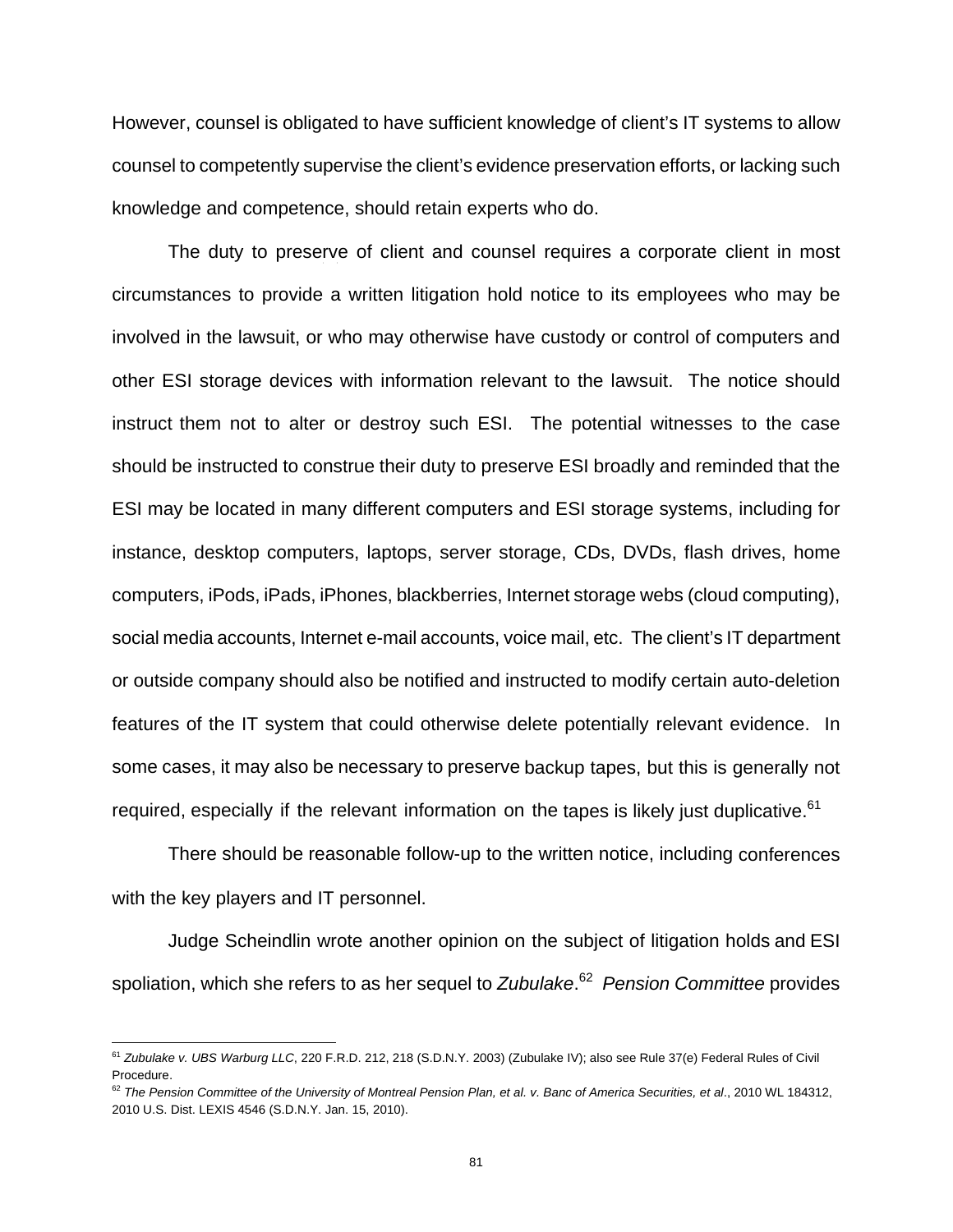further guidance to federal and state courts on preservation issues, and the related issues

of sanctions. Judge Scheindlin holds that the following failures to preserve evidence

constitute gross negligence and thus should often result in sanctions of some kind:

After a discovery duty is well established, the failure to adhere to contemporary standards can be considered gross negligence. Thus, after the final relevant *Zubulake* opinion in July, 2004, the following failures support a finding of gross negligence, when the duty to preserve has attached: to issue a written litigation hold, to identify the key players and to ensure that their electronic and paper records are preserved, to cease the deletion of email or to preserve the records of former employees that are in a party's possession, custody, or control, and to preserve backup tapes when they are the sole source of relevant information or when they relate to key players, if the relevant information maintained by those players is not obtainable from readily accessible sources.

Judge Scheindlin goes on to hold that "parties need to anticipate and undertake

document preservation with the most serious and thorough care, if for no other reason

than to avoid the detour of sanctions."<sup>63</sup> Counsel should document their efforts to prove

reasonableness in the event mistakes are made and relevant ESI deleted, despite best

efforts. In any large ESI preservation, collection and production, some errors are inevitable,

and Judge Scheindlin notes this on several occasions in *Pension Committee*, including the

opening paragraph where she observes:

In an era where vast amounts of electronic information is available for review, discovery in certain cases has become increasingly complex and expensive. Courts cannot and do not expect that any party can meet a standard of perfection.

This is an important point to remember. The volume and complexity of ESI makes

perfection impossible and mistakes commonplace. All that Judge Scheindlin and other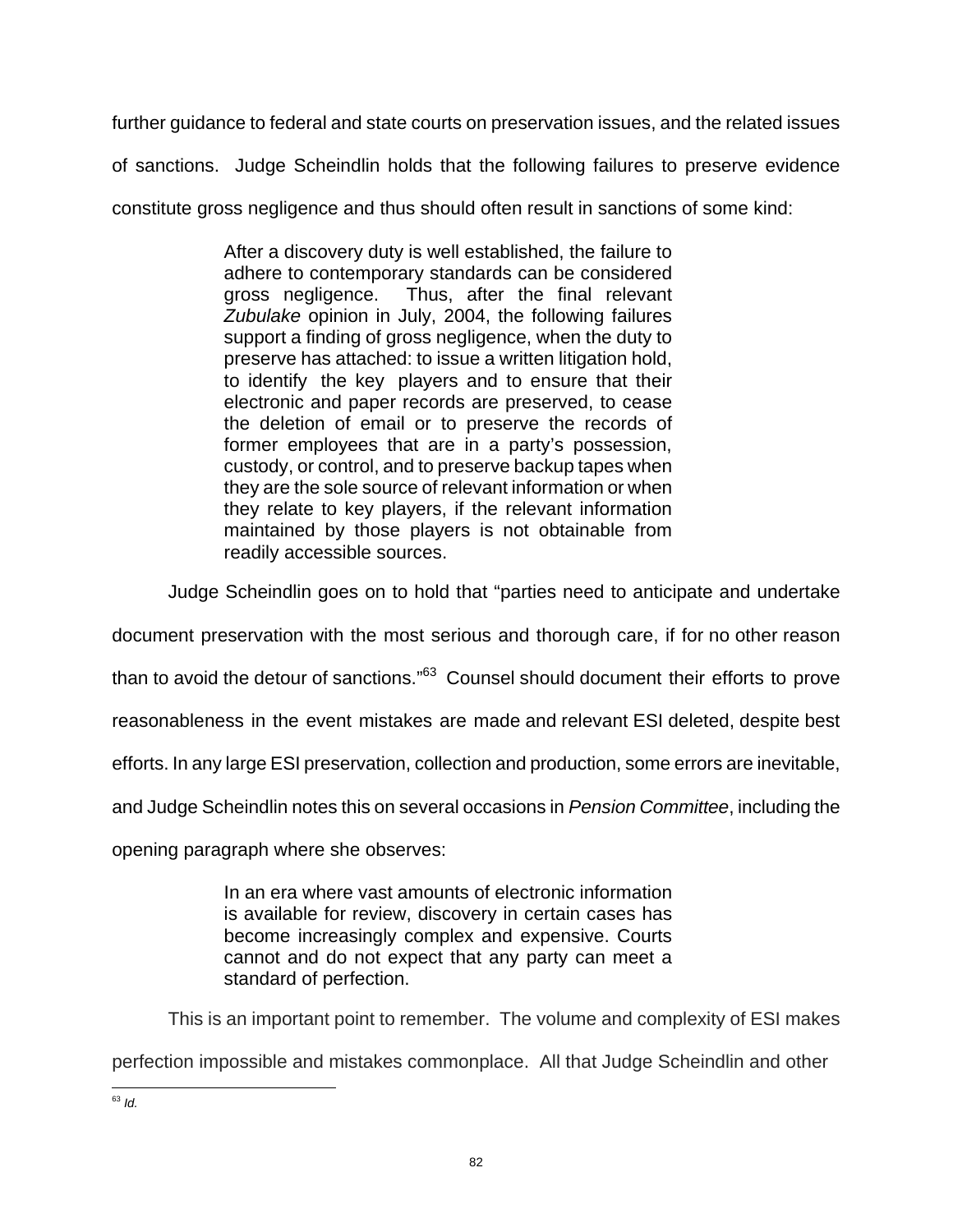jurors and scholars in this field expect from the parties to litigation and their attorneys are good faith, diligent, and reasonable efforts. In *Pension Committee*, Judge Scheindlin found that the parties did not make reasonable diligent efforts, and so entered sanctions against them with the words:

> While litigants are not required to execute document productions with absolute precision, at a minimum they must act diligently and search thoroughly at the time they reasonably anticipate litigation. All of the plaintiffs in this motion failed to do so and have been sanctioned accordingly.

The opinion of Judge Scheindlin in *Zubulake V* and the *Pension Committee* cases provide a road map to practitioners on what needs to be done in order to preserve ESI from destruction, either intentional or accidental, and so avoid sanctions for spoliation. These and hundreds of other cases like it in the federal system are quite likely to be referred to and cited in state court proceedings. Although none of these federal cases are binding upon state court system, many judges find them persuasive, and the federal cases will often at least provide a starting point for further argument.

## **FLORIDA'S "SAFE HARBOR" PROVISION**

Many organizations have standard policies and procedures by which outdated and unnecessary electronically stored information is routinely deleted for purposes of economy, efficiency, security, or other valid business or organizational purposes. Florida followed the lead of the federal rules<sup>64</sup> by adopting a safe harbor provision to clarify that a party should not be sanctioned for the loss of electronic evidence due to the routine, good-faith operation of an electronic information system.65 The existence of a "good faith" component

 $\overline{a}$ <sup>64</sup> Fed. R. Civ. P. 37(e) (2006). The federal rule has been amended, effective December 1, 2015.<br><sup>65</sup> Fla. R. Civ. P. 1.380(e).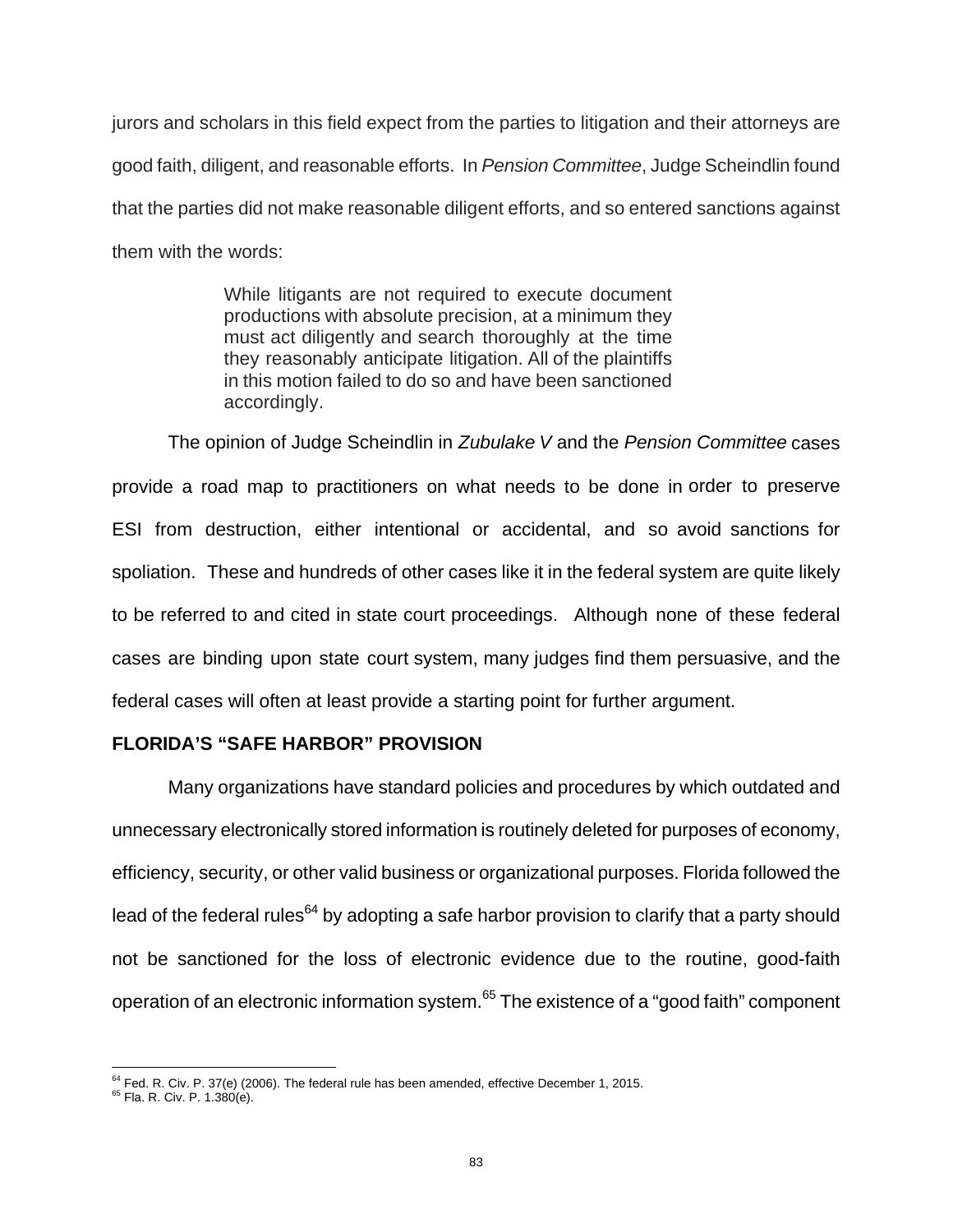prevents a party from exploiting the routine operation of an information system to thwart discovery obligations by allowing that operation to destroy information that party is required to preserve or produce. In determining good faith, the court may consider any steps taken by the party to comply with court orders, party agreements, or requests to preserve such information.<sup>66</sup>

## **COLLECTION AND REVIEW OF ESI:**

After counsel and litigants are satisfied the ESI has been preserved from destruction, and often as part of those efforts, the potentially relevant ESI should then be carefully collected. This requires copying of the computer files in a manner that does not alter or delete relevant information, which typically includes the metadata in or associated with the ESI (such as file name). Self-collection by the custodians themselves may be a dangerous practice in some circumstances due to their technical limitations and increased risk of accidental or intentional deletion of electronic evidence.<sup>67</sup> They are, for instance, quite likely to unintentionally change a computer file's metadata since opening a file, or simple copying of a file, will usually change many metadata fields. These altered metadata fields may prove of importance to the case. They are also likely to have a wrong understanding of what documents might be relevant for discovery purposes, typically adopting an over-narrow construction or otherwise not understanding the meaning of legal relevance Also, as mentioned, keyword search based collection is hazardous, and should be avoided unless necessary in small cases for proportionality purposes to reduce the expense of review.<sup>68</sup> When keywords are used, they should be carefully tested in advance

<sup>&</sup>lt;sup>66</sup> Fla. R. Civ. P. 1.380 Committee Notes, 2012 Amendment.<br><sup>67</sup> National Day Laborer Organizing Network et al. v. United States Immigration and Customs Enforcement Agency, et al., 2012 U.S. Dist. Lexis 97863 (SDNY, July 13, 2012) (J. Scheindlin). <sup>68</sup> *See* n. 41 *supra*.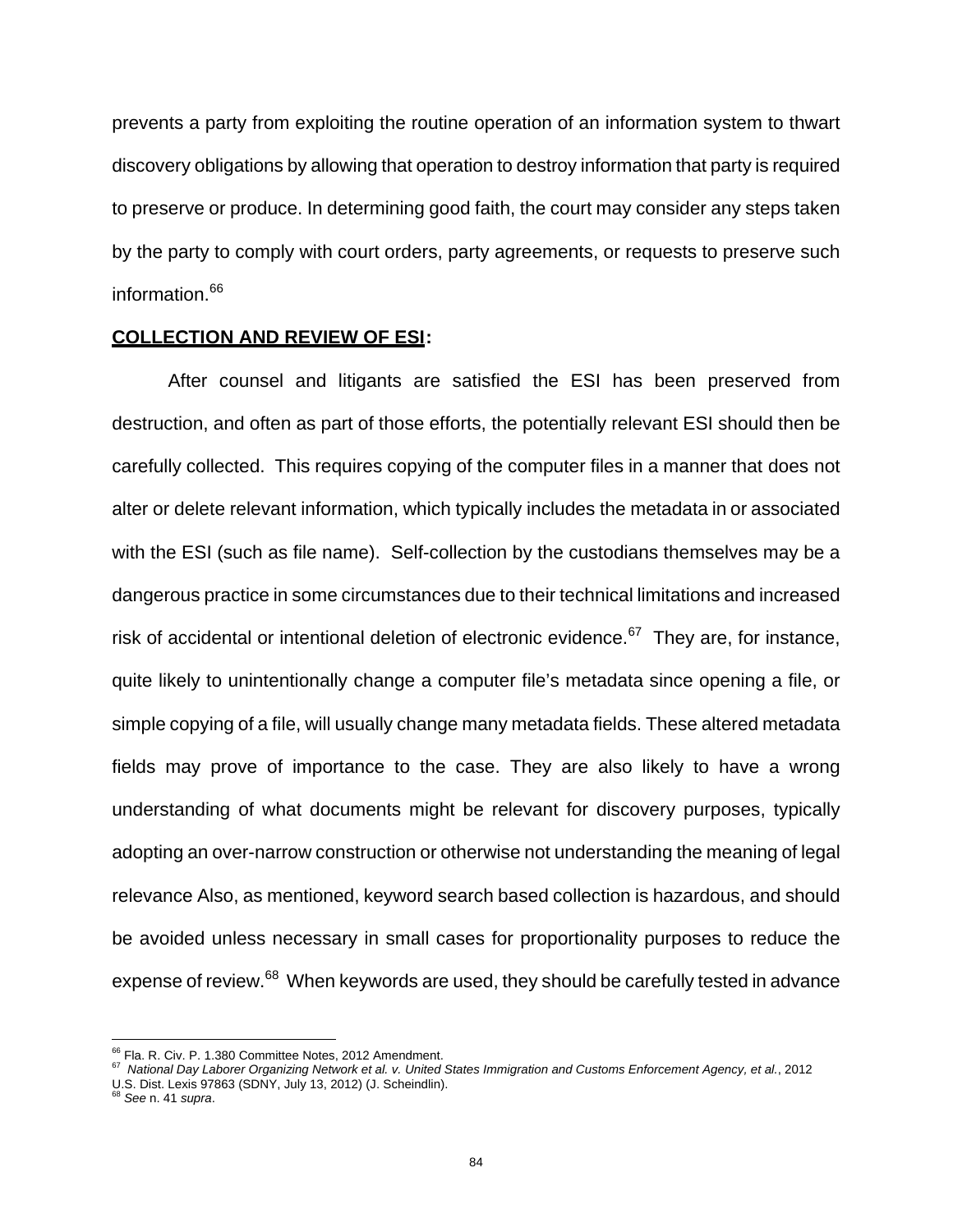to evaluate efficacy and multiple refinements should be considered, typically Boolean logic combinations (and, or, but not, within a certain number of words, etc) and parametric limitations (keywords in specific fields of a document, as opposed to anywhere).

After collection, the ESI is typically processed to eliminate redundant duplicates and prepare the ESI for viewing. Full horizontal deduplication across all custodians is now typically used in all matters. The ESI is then searched for relevancy, and the smaller subset of potentially relevant ESI is then reviewed for final relevancy determinations as well as for privilege and confidentiality. Only after this review is production made to the requesting party.

# **TEN PRACTICAL STEPS FOR HANDLING ELECTRONIC EVIDENCE**<sup>69</sup>

1. **Plan carefully to secure the client's relevant electronic evidence and to obtain evidence from the opponent or third parties.** Electronically stored information (ESI) is volatile and may be altered, corrupted, or lost by human accident or error, by malicious intentional conduct, or through the automated operation of computers.

2. **Plan carefully before and during discovery to obtain and to secure the foundation needed to admit evidence.** Frequently, foundation is available in the form of metadata or other electronically stored information such as the file path, which may be available for a limited time and is volatile, alterable, or corruptible. Foundation may also be obtained through testimony or ancillary ESI or information about the equipment or software associated with the ESI. Many times such information or testimony is readily available only for a limited time. Plan for the admission of electronically stored information in the collection

<sup>69</sup> Artigliere, R. and Hamilton, W., **LEXISNEXIS® PRACTICE GUIDE: FLORIDA E-DISCOVERY AND EVIDENCE**, §1.05 (2015).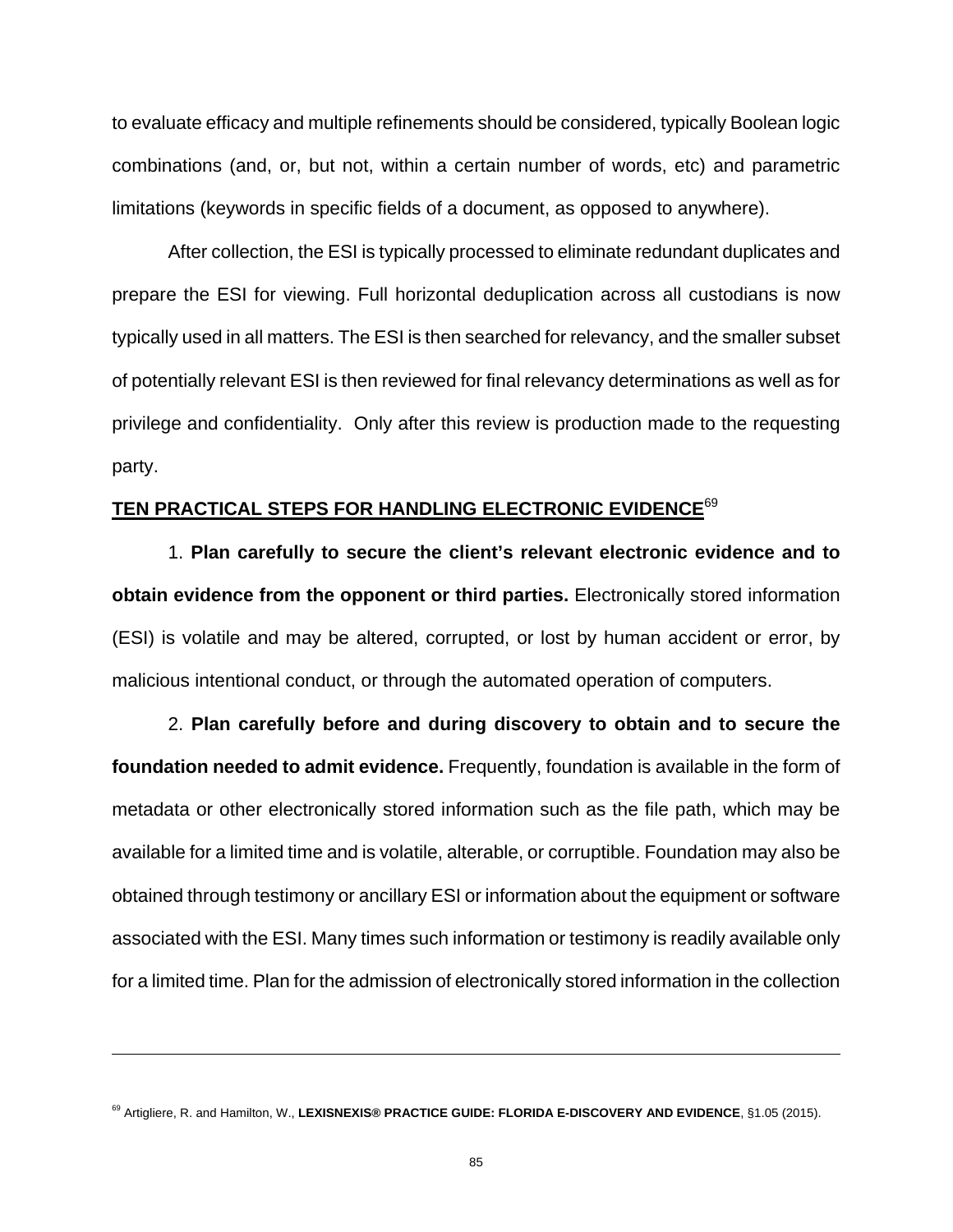process. Manage the opposition so that the produced information will contain foundational information.

3. **Request admission of the authenticity and admissibility of ESI whenever possible.** Obtaining admissions on admissibility is not only economical; it saves drudgery and wasting of time during trial which can alienate the jury or judge.

4. **When in doubt, err on the side of preservation.** The scope of preservation and the timing of when preservation is triggered are based upon the circumstances of the case. Reasonable counsel may differ. However, the "down side" of potential sanctions against a client and attorney who fail to preserve electronic evidence or who engage in spoliation are universally less acceptable than the burden of preservation. If preservation appears overly burdensome, seek judicial assistance in advance under the doctrine of proportionality. Seeking forgiveness after destruction of evidence is not a reasonable strategy.

5. **Use summaries and charts rather than voluminous printouts when presenting evidence to the trier of fact.** The rules permit the admission of a summary document distilling of numerous and obscure documents into a cogent and organized chart if the chart is accurately based on admissible evidence, is introduced by a qualified witness and properly noticed, and will assist the trier of fact in understanding the evidence. Presenting important evidence in organized form is much better than relying on a jury to locate information in a maze of exhibits.

6. **Check public sources or social media. Information may be readily available from the Internet and especially social media.** Valuable information may be retrievable outside formal discovery without alerting the opponent. When copying such media try to capture as much metadata as possible and document when the information was captured.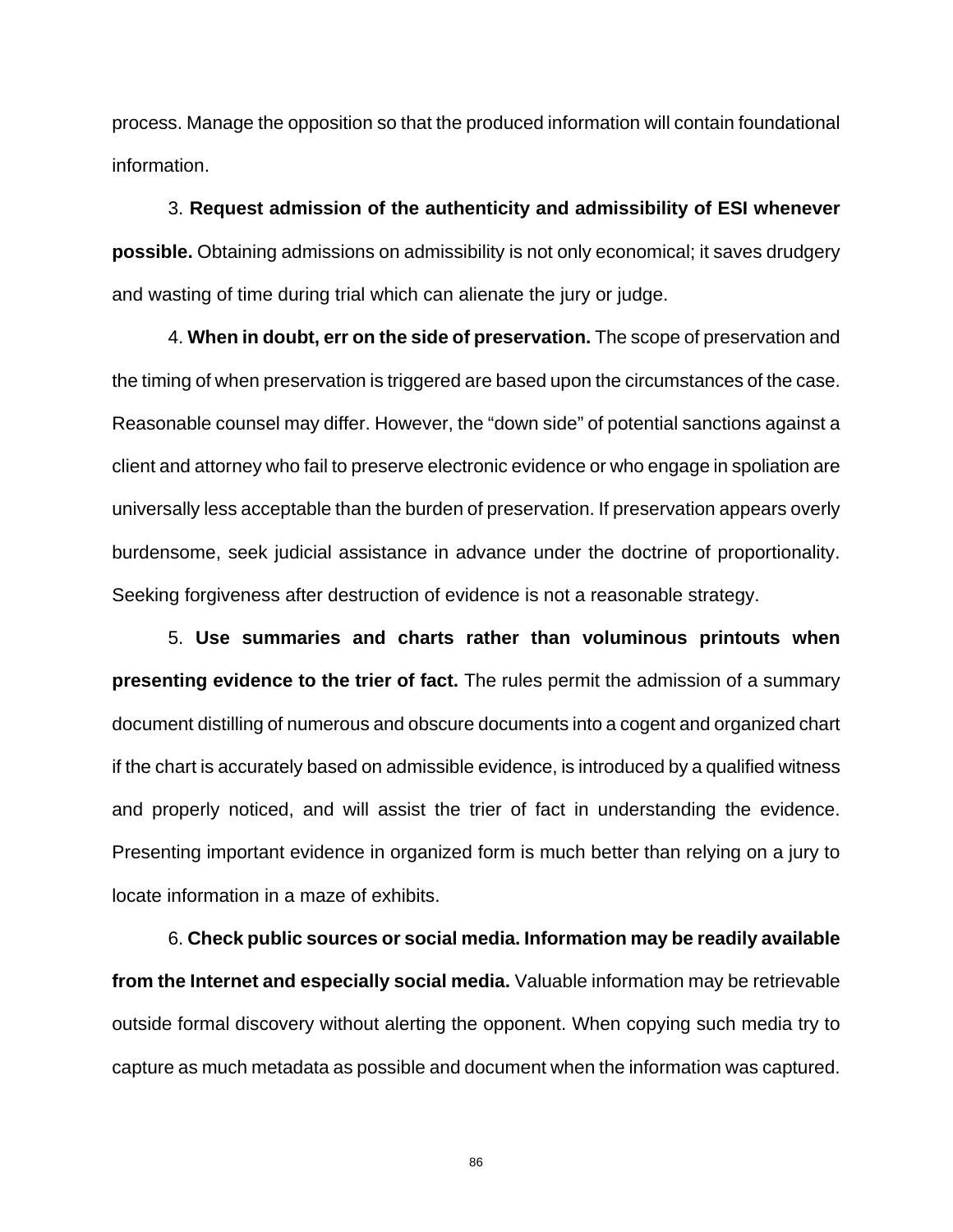The capture of a website as a PDF file will have its own metadata that may be used to demonstrate the capture time and date.

7. **Use competent and effective witnesses to obtain publically available evidence.** Frequently authentication of evidence will require a witness to testify about the manner in which the evidence was obtained and the device or software associated with the creation, modification, transmission, or storage of the ESI. Professional investigators with E-Discovery credentials and experience are good candidates for investigations of social networking websites, and conducting self-help E-Discovery. The receipt and management of ESI production from the opposition should be supervised by persons with adequate testifying witness skills.

8. **Curb the client's self-help efforts by delineating strict boundaries of behavior.** While self-help and self-collection may be desirable for the client economically, the client must understand the risks of inadequate of improper collections. An unbiased, technically competent expert may be the best person to collect the electronic evidence. A competent investigator can then authenticate the collected information at trial or hearings. In no case should the client illegally obtain evidence, misappropriate a password, or access information through subversion or artifice.

9. **Advise the client of preservation obligations and warn against loss, alteration, or destruction of ESI.** Sanctions can arise from behavior the client (or attorney) considers routine. For example, removing injudicious Facebook entries after preservation is triggered may be considered spoliation if a copy of the Facebook entries as they appeared before removal was not preserved.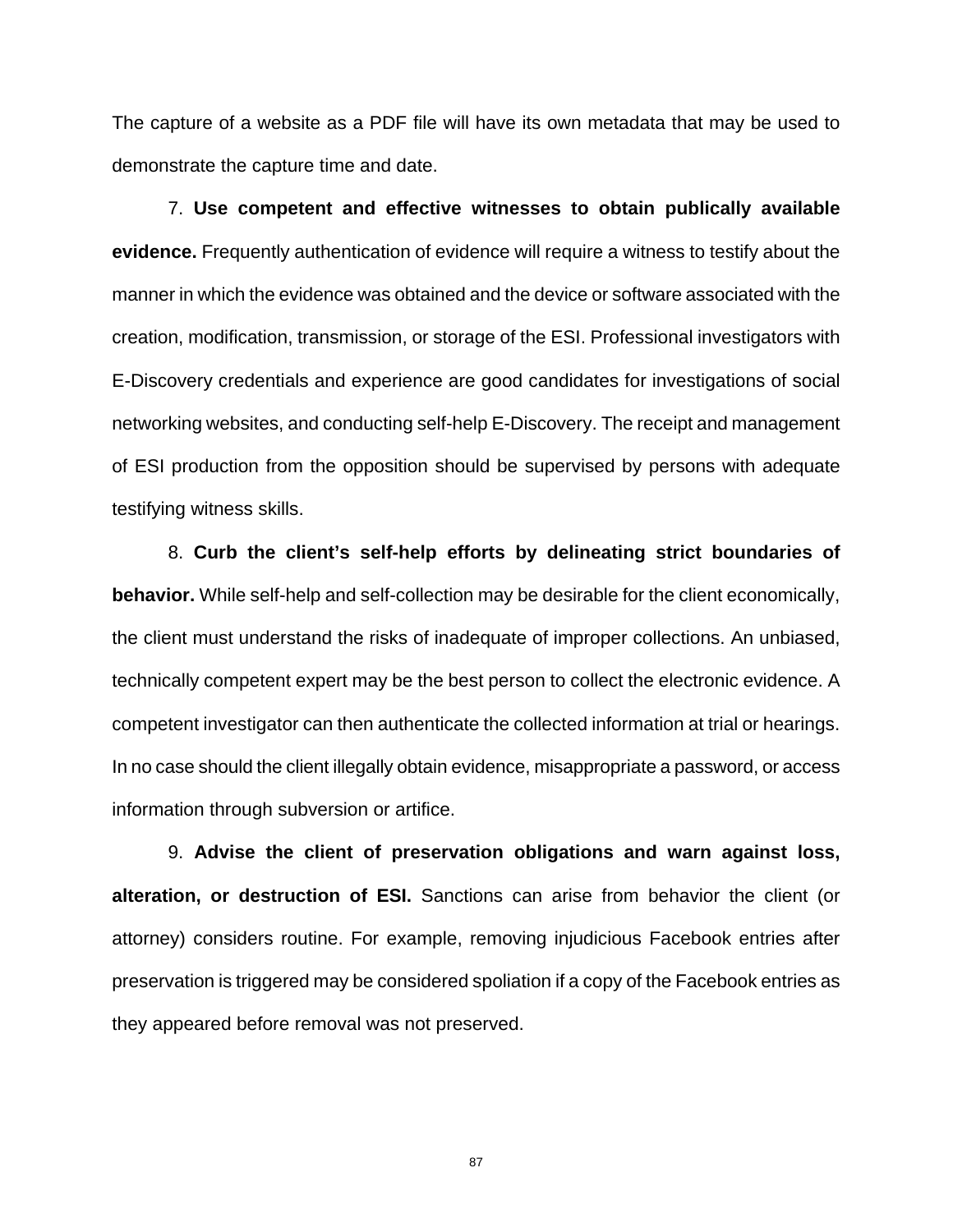10. **Cooperate with opposing counsel concerning the admissibility of electronic evidence.** All parties are well advised to exchange information and to anticipate and resolve by agreement as many electronic evidence issues as possible. The downstream costs associated with incorrect E-Discovery decisions and errors are substantial and occasionally case dispositive. Cooperation by counsel on such matters is a sign of strength, professionalism, and competency.

#### **"SELF-HELP" DISCOVERY**

Self-help discovery refers to the informal search and collection of electronically stored information outside the formal discovery process. Valuable information may be accessed without alerting the opponent or witnesses from whom or about whom the information is collected. A simple example of self-help discovery is obtaining information available on the internet about a party, witness, opposing counsel, issue in the case, industry or organization, or obtaining facts pertaining to the case. Using a Google or other search engine or a service or accessing social media<sup>70</sup> to get publicly available information through self-help methods can be cost-effective if properly done, but there are some caveats and cautions.

As with any collection of ESI for use in litigation, copying of the computer files should be done in a manner that does not alter or delete relevant information, such as contextual material or the metadata in or associated with the ESI. Self-collection by attorneys, attorney staff, or clients may be a dangerous practice due to technical limitations and increased risk of accidental or intentional deletion of electronic evidence. Further, the person who searches, finds, and collects information may end up being a witness to introduce the information. If the information is important enough to the litigation, it should be

<sup>70</sup> *See* DISCOVERY OF SOCIAL MEDIA ESI *infra*.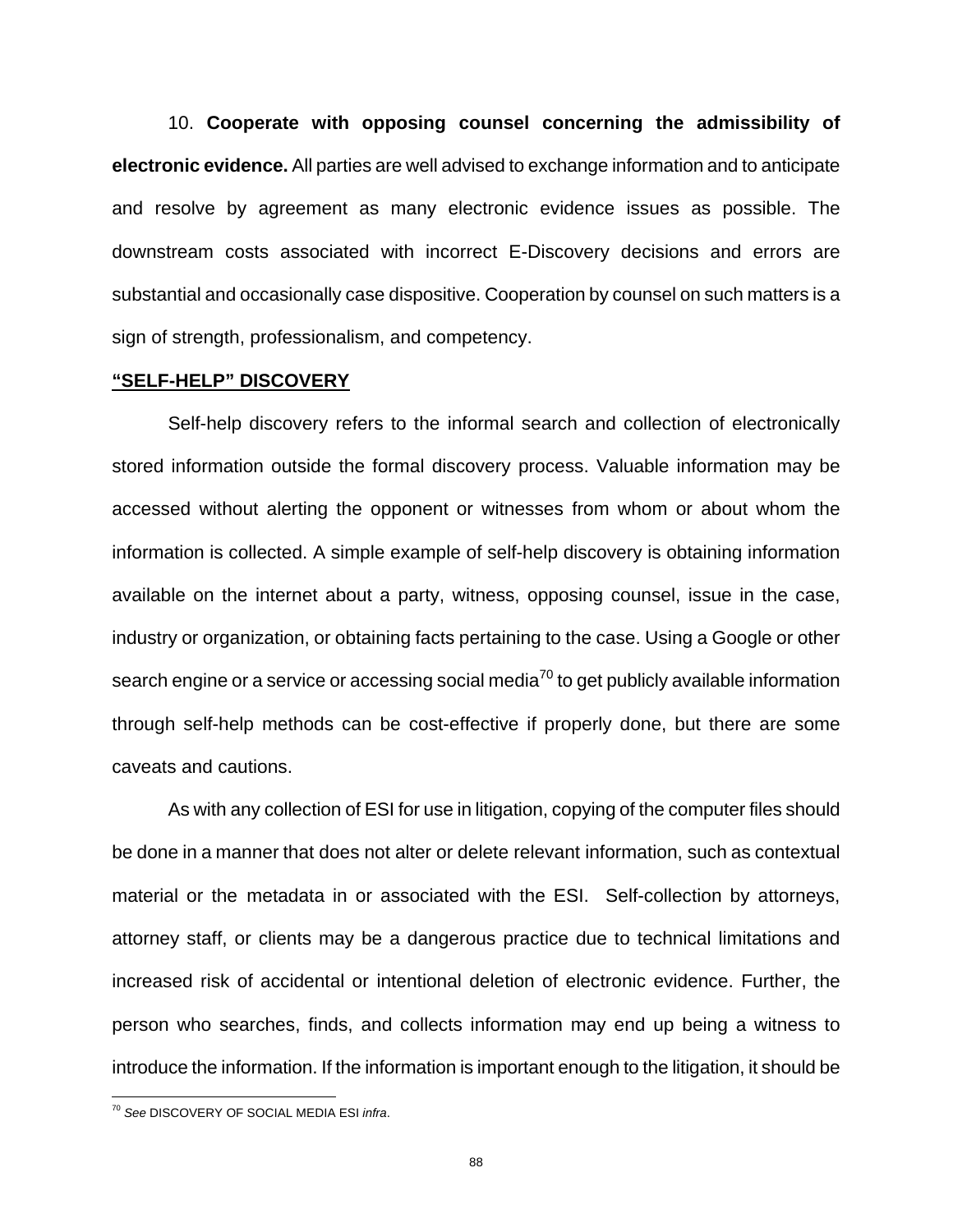properly collected, stored, and preserved properly, and the collection should include information necessary for ultimate introduction of the ESI into evidence. This may require sophisticated or expert involvement.

**Example:** In an employment case, your employee client finds a government website that contains data in a spreadsheet form about the employer's industry that are relevant to issues in the case. The client takes a "screenshot" of the portions of the spreadsheet that apply to the employer and brings it to you. You put the information in your file in paper form for potential use in the case. What other steps may be considered with regard to this evidence? Answer: At this point, the file contains essentially a "picture" of a portion of ESI, so the client may ultimately need to testify at a minimum that the screenshot is a true and accurate depiction of what appeared on the website on the date and time of the screenshot. The client as well as the completeness and accuracy of the document are subject to challenge and cross-examination unless there is an admission on authenticity or admissibility from the opposing party. Spreadsheets may contain metadata, internal calculations, footnotes, and other information that may be essential to the case. The data on the government website may change at any time or may not otherwise be available in the future, so a full and proper collection should be done right away by a sophisticated person, including contextual information and metadata. If necessary, use competent and effective witnesses to obtain publically available evidence. Proper collection, storage, and preservation of databases and spreadsheets can be technically challenging.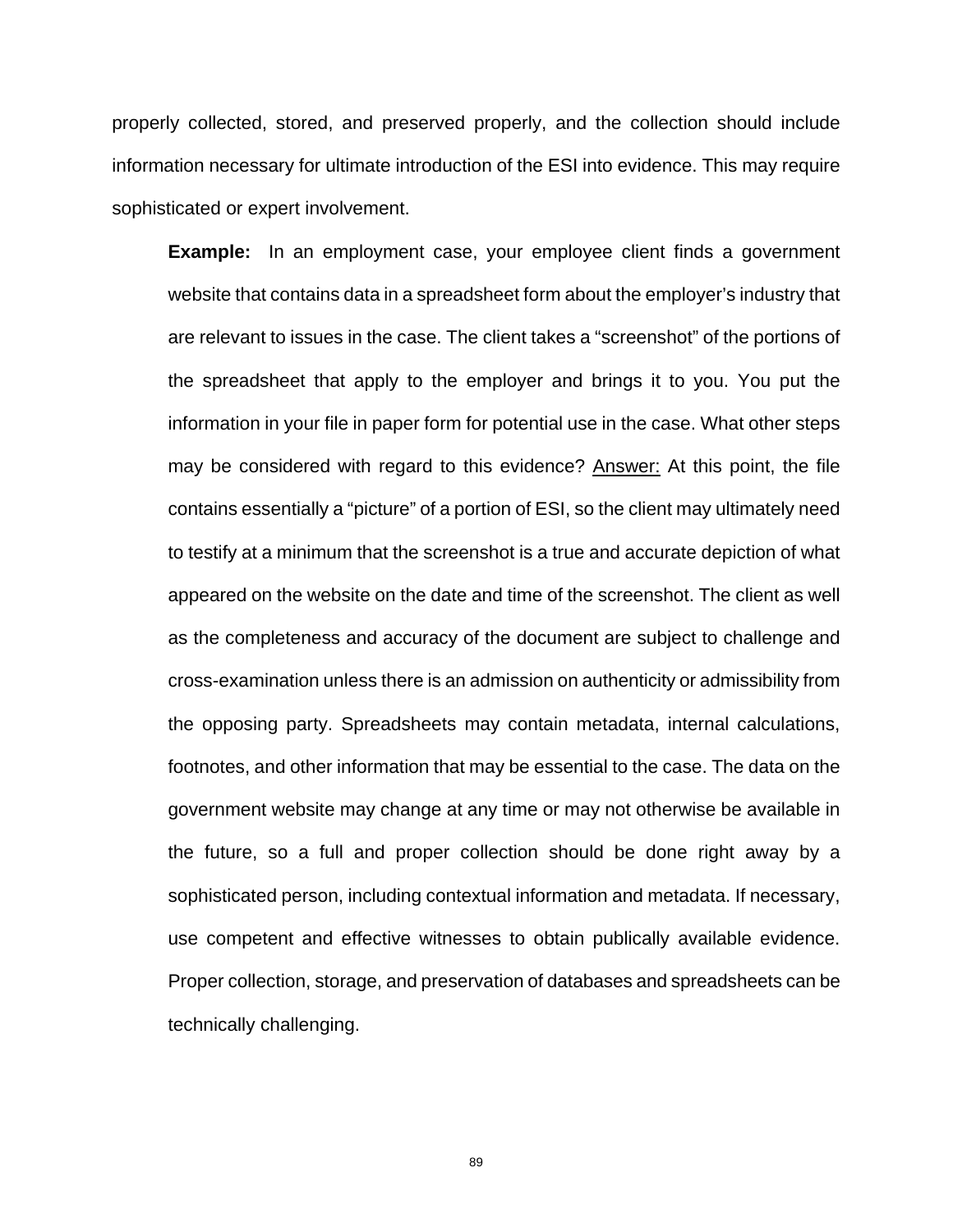Self-help collection of information that is not clearly public information can be problematic. Self-help is only productive if it is done within the law.<sup>71</sup> Efforts to access a computer or device of a party or witness or a person's email account may lead to sanctions or challenges on admissibility<sup>72</sup> and potential disqualification of counsel in egregious cases, as where counsel has accessed privileged documents of the opposing party.<sup>73</sup> One basis for disqualification counsel is if counsel has obtained privileged documents of the opposing party.74

Social media is a prolific source of information and a potential candidate for self-help discovery. Counsel should be familiar with the technology and characteristics of social media so as to be able to properly find, collect, and preserve information. For example, if discretion is needed when getting information from a party or witness' LinkedIn account, it is important to know that the target person will know who viewed their account unless the requesting person's LinkedIn settings are set to not disclose such access. Another example involves privacy settings on Facebook. Only limited information is available about a Facebook subscriber except for persons accepted as "Friends." However, it may be unethical to "Friend" an opposing party or witness for the sole purpose of extracting additional information from them on Facebook.<sup>75</sup> It may be necessary to request

<sup>71</sup> *O'Brien v. O'Brien*, 899 So. 2d 1133, 1137–38 (Fla. 5th DCA 2005)(where wife installed spyware on her husband's computer and retrieved the husband's on-line chats with other women, the trial judge correctly ruled that the evidence was not admissible because the conversations were illegally intercepted under the Security of Communications Act, Fla. Stat. § 934.03).<br><sup>72</sup> Id. Attorneys implicated in such improper behavior may be subject to discipline. *Fla. Bar v. Black*, 121 So

<sup>2013)(</sup>attorney reprimanded for obtaining and keeping opposing party's iPhone which contained confidential and privileged

information).<br><sup>73</sup> C*astellano v. Winthrop*, 27 So. 3d 134 (Fla. 5th DCA 2010)(attorney disqualified after client illegally obtained opposing party privileged information and provided it to her attorney). The assessment and remedies vary depending on the findings and circumstances of the case after an evidentiary hearing to determine (1) whether counsel for a party possessed privileged materials, (2) the circumstances under which disclosure occurred, and (3) whether obtaining the privileged materials gave counsel an unfair<br>advantage on material matters in the case. *Id*.

<sup>&</sup>lt;sup>74</sup> *Id.*<br><sup>75</sup> See The Philadelphia Bar Assoc. Professional Guidance Committee, Op. 2009-2 (Mar. 2009). Presumably the decision in Florida would be the same under Florida Rules. See Fla. R. of Prof. Cond. 4-4.1 (Truthfulness in Statements to Others) and 4-4.4 (Respect for Rights of Third Persons).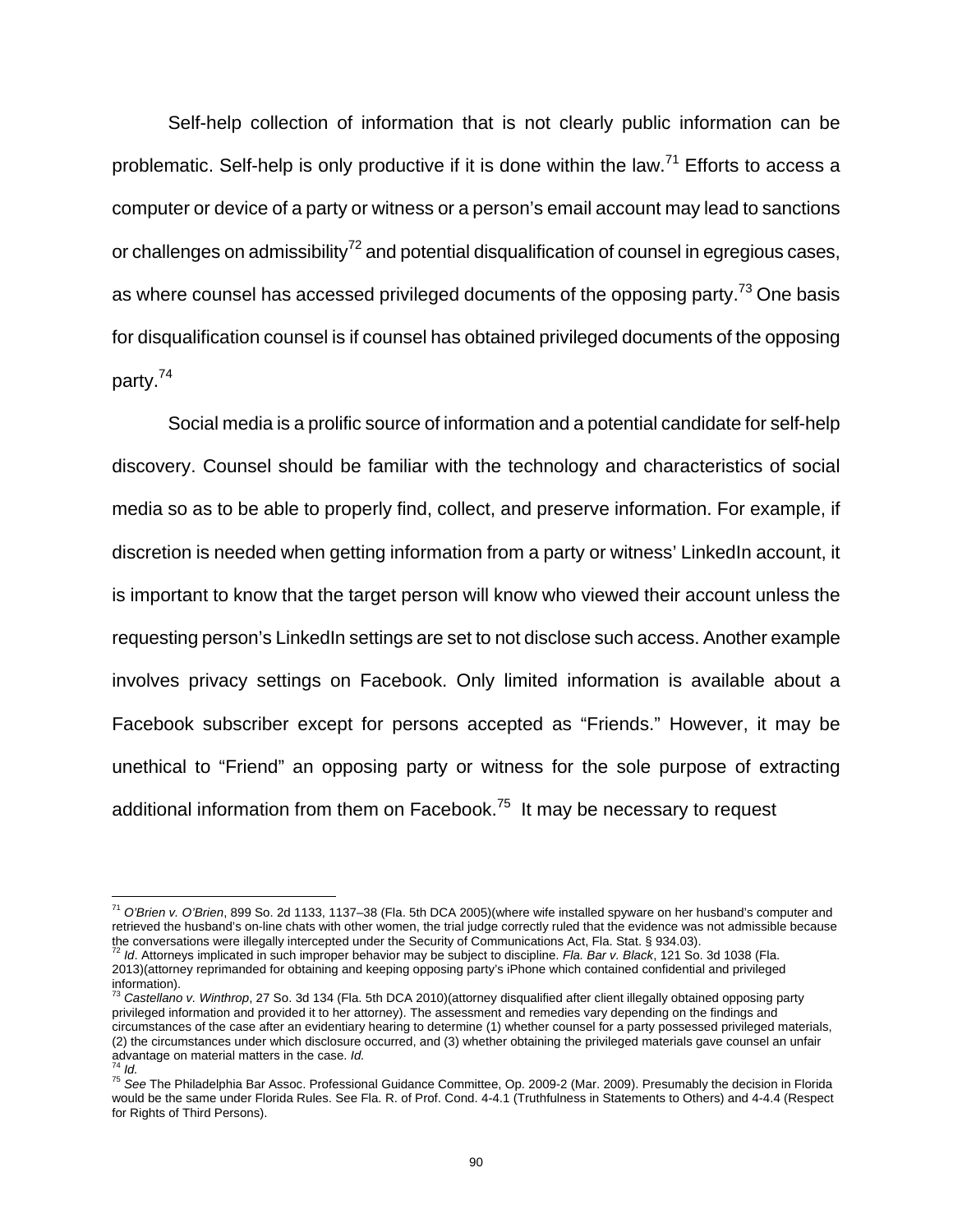information subject to Facebook privacy settings through formal rather than self-help discovery.<sup>76</sup>

## **CONFERRING WITH OPPOSING COUNSEL:**

Counsel are well advised to speak with each other at the commencement of the case concerning the preferred methods and format of production, $<sup>77</sup>$  including topics as to</sup> what metadata fields are desired by the requesting party and the proposed preservation, culling, and search methods. Counsel should also discuss confidentiality concerns and attempt to reach agreement on these issues, as well as the related issues concerning the consequences of the inadvertent disclosure of privileged information. It is now common in the federal system for parties to enter into "Claw-Back" agreements protecting both sides from waiver from unintentional disclosure.<sup>78</sup> Florida now has a nearly identical rule that went into effect on January 1, 2011, in the form of Rule 1.285, Florida Rules of Civil Procedure (Inadvertent Disclosure of Privileged Materials). Clawback Agreements under the Florida Rule are anticipated and should be encouraged by courts and strengthened by court order. Since these agreements and protections are completely reciprocal, it is difficult to foresee legitimate grounds for opposition to this important safety net.

# **INSPECTION OF CLIENT COMPUTERS AND EQUIPMENT:**

One important issue in e-discovery concerning the limits on forensic examinations of a party's computers has already been addressed in Florida.<sup>79</sup> It follows without discussion, or much mention, a large body of federal and foreign state case law on the subject. *Menke* 

 $\overline{a}$ <sup>76</sup> *Nucci, supra* n. 16 (a personal injury case plaintiff's photographs on Facebook are discoverable regardless of privacy settings because there is no expectation of privacy for such information posted to others on Facebook).<br>77 See Rule 34(b)(2), *Federal Rules of Civil Procedure*, governing form of production. This essentially requires production of

its original native format, or in another "reasonably useable" format, at the producer's choice, unless the request specifies the form.<br><sup>78</sup> See Rule 26(b)(5)(B), *Federal Rules of Civil Procedure,* and Rule 502, *Federal*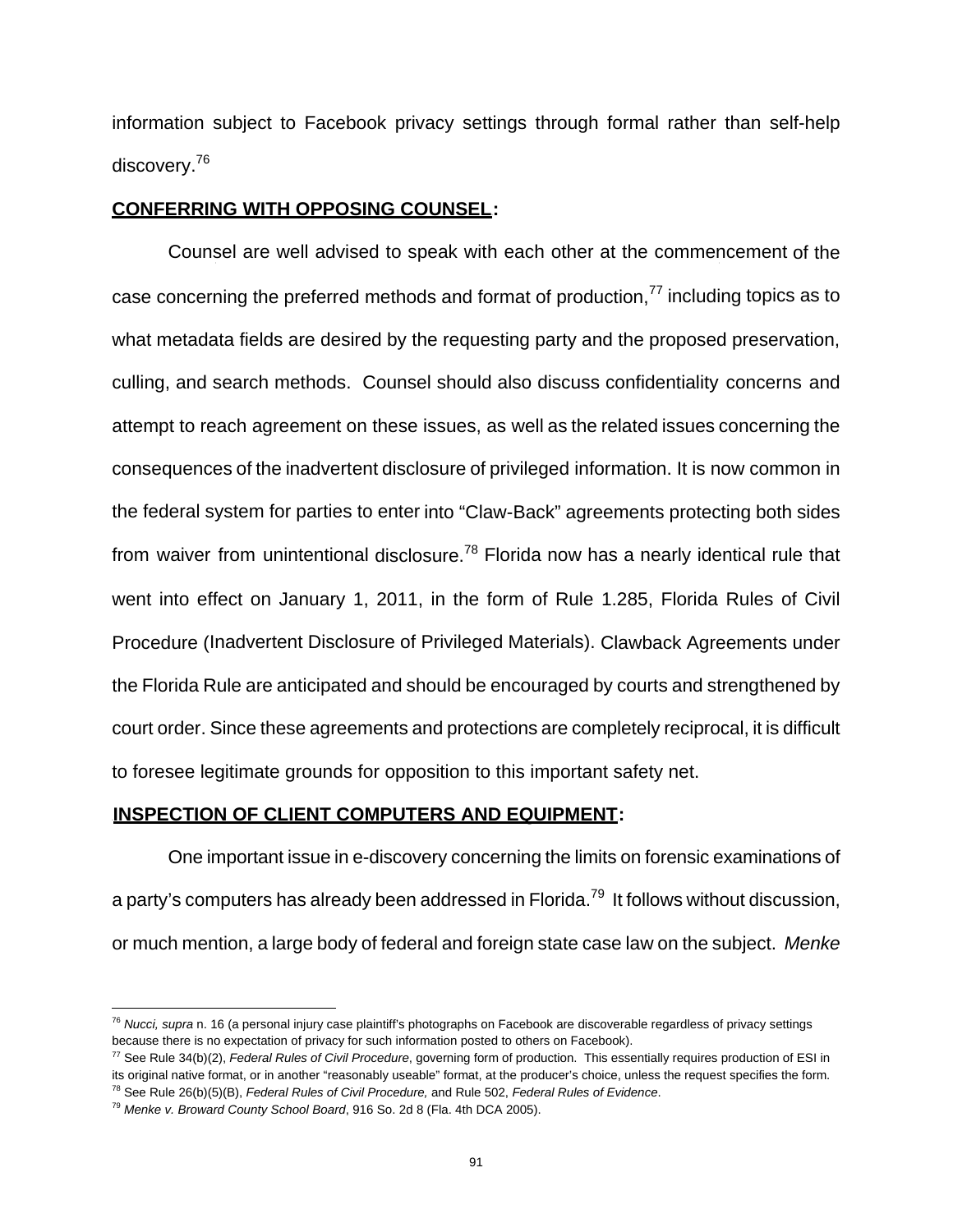holds consistent with this law and protects a responding party from over-intrusive inspections of its computer systems by the requesting party. $80$  The law generally requires a showing of good cause before such an inspection is allowed. The rules, both state and federal, only intend for parties, or third-parties, to make production of the ESI stored on electronic devices, not the devices themselves. This is a common novice mistake. Generally, the actual devices are only subject to inspection in unusual cases where you can prove that the party's search and production has not been reasonably or honestly performed or other even more rare circumstances.<sup>81</sup> The background and reasoning for this law are set out well in *Menke*:

> Today, instead of filing cabinets filled with paper documents, computers store bytes of information in an "electronic filing cabinet." Information from that cabinet can be extracted, just as one would look in the filing cabinet for the correct file containing the information being sought. In fact, even more information can be extracted, such as what internet sites an individual might access as well as the time spent in internet chat rooms. In civil litigation, we have never heard of a discovery request which would simply ask a party litigant to produce its business or personal filing cabinets for inspection by its adversary to see if they contain any information useful to the litigation. Requests for production ask the party to produce copies of the relevant information in those filing cabinets for the adversary.

Menke contends that the respondent's representative's wholesale access to his personal computer will expose confidential communications and matters entirely

<sup>80</sup> *See*: *Peskoff v. Faber*, 2008 WL 2649506 (D.D.C. July *7, 2008); Bro-Tech Corp. v. Thermax, Inc.*, 2008 WL 724627 (E.D. Pa. March 17, 2008); *Sterle v. Elizabeth Arden, Inc.*, 2008 WL 961216 (D. Conn. Apr. 9, 2008); *Xpel Technologies Corp. v. Am. Filter Film Distribs;* 2008 WL 744837 (W.D. Tex. Mar. 17, 2008); *Henry v. Quicken Loans, Inc.,* 2008 WL 474127 (E.D. Mich. Feb. 15, 2008); *In re Honza,* 2007 WL 4591917 (Tex. App. Dec. 28, 2007); *Coburn v. PN II, Inc.*, 2008 WL 879746 (D. Nev. Mar. 28, 2008); *Ferron v. Search Cactus, LLC*, 2008 WL 1902499 (S.D. Ohio Apr. 28, 2008); *Johnson v. Wells Fargo Home Mortgage, Inc.*, 2008 WL 2142219 (D. Nev. May 16, 2008); *Anadarko Petroleum Corp. v. Davis*, 2006 WL 3837518 (S.D. Tex., Dec. 28, 2006); *Hedenburg v. Aramark American Food Services*, 2007 U.S. Dist. LEXIS 3443 (W.D. Wash. Jan. 17, 2007); *In re Ford Motor Co.*, 345 F.3d 1315, 1316 (11th Cir. 2003); Ameriwood v. Liberman, 2006 WL 3825291, 2006 U.S. Dist. LEXIS 93380 (E.D. Mo., Dec. 27, 2006).<br><sup>81</sup> Menke supra n. 78 at 12. See also Antico, supra note 16 discussed below (defense made a showing of iPhone and plaintiff offered no less intrusive means for providing relevant information).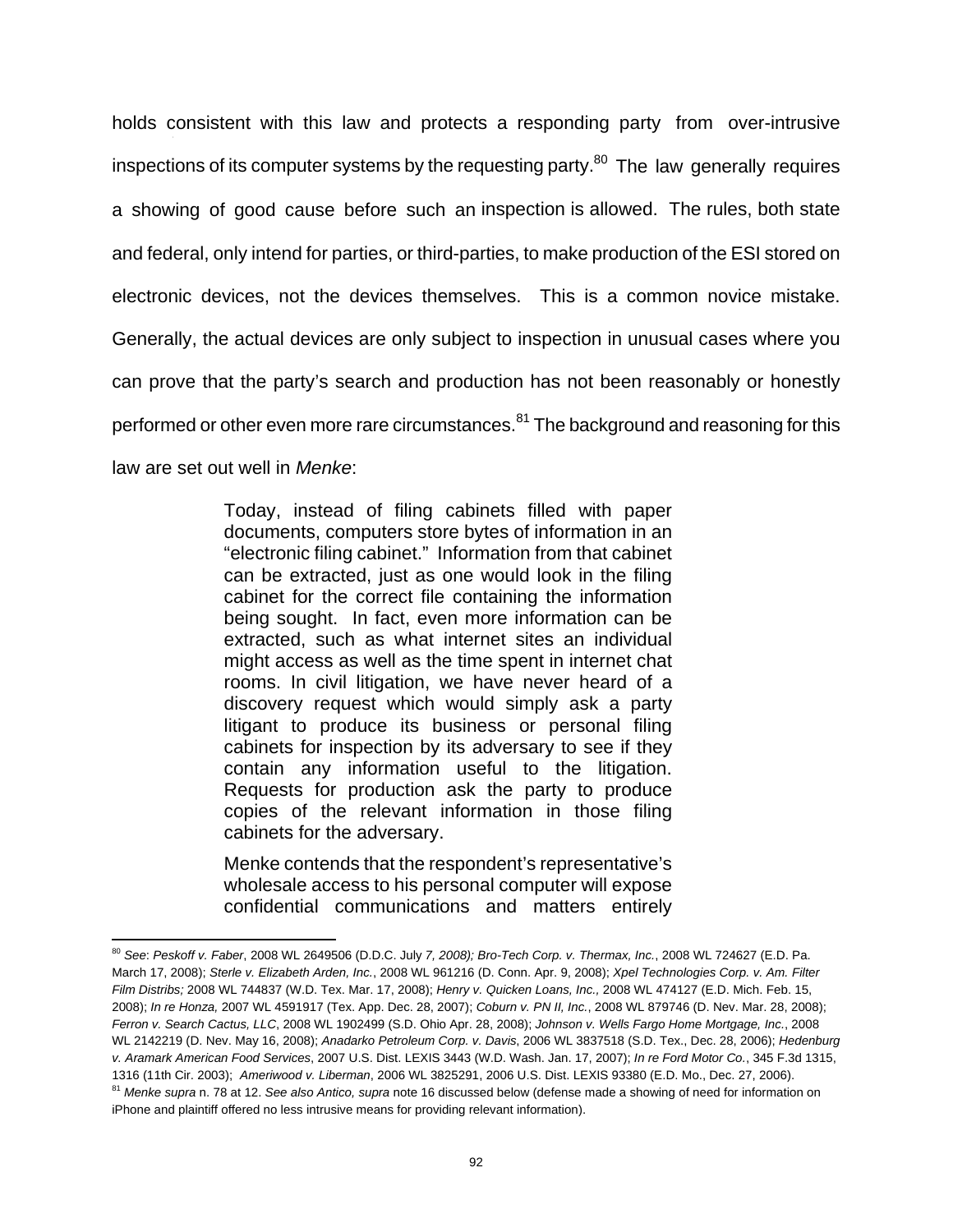extraneous to the present litigation, such as banking records. Additionally, privileged communications, such as those between Menke and his attorney concerning the very issues in the underlying proceeding, may be exposed. Furthermore, Menke contends that his privacy is invaded by such an inspection, and his Fifth Amendment right may also be implicated by such an intrusive review by the opposing expert. $82$ 

The appeals court agreed with Menke and granted *certiorari* to quash the administrative law judge's order requiring production of Menke's computers. The court held that production and search of a computer is to be conducted by the producing party so as to protect their confidential information. *Menke* suggests that the production of the computer itself is a last resort only justified "in situations where evidence of intentional deletion of data was present."83 The *Menke* court concluded with these words, which also seem a good note on which to end this article:

> Because the order of the administrative law judge allowed the respondent's expert access to literally everything on the petitioner's computers, it did not protect against disclosure of confidential and privileged information. It therefore caused irreparable harm, and we grant the writ and quash the discovery order under review. We do not deny the Board the right to request that the petitioner produce relevant, non-privileged, information; we simply deny it unfettered access to the petitioner's computers in the first instance. Requests should conform to discovery methods and manners provided within the Rules of Civil Procedure.

Disclosure of confidential information is not the only potential harm when a party is

permitted access to the opposing party's computers. Another consideration relating to a

request for access to the client's computers, equipment, or software is the potential of

harm to the client's hardware, software, and data. Any foray permitted by the court must

 $82$  *ld* at 10

<sup>&</sup>lt;sup>83</sup> *Id.* at 8.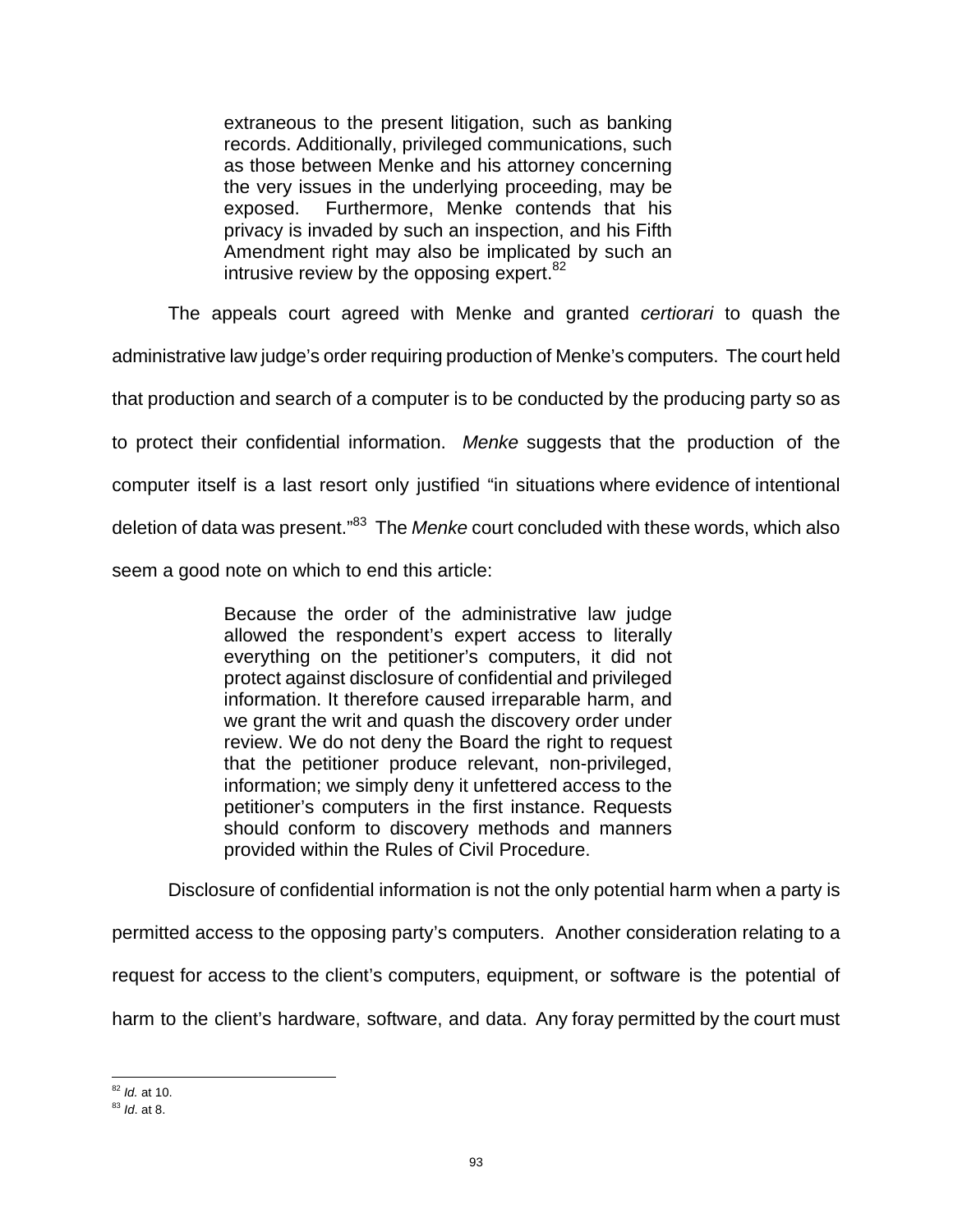balance the need for the level of access sought versus the potential harm to the party producing access. This is another reason for using neutral, qualified experts to assist in discovery.

One infrequent exception to the high bar protecting access to a party's computer or personal device may be when there is a showing that the device may contain relevant information, and there is no less intrusive means of discovery other than access to the device. In *Antico v. Sindt Trucking, Inc.*,<sup>84</sup> evidence was presented in a wrongful death auto negligence case that showed that the decedent-driver was texting or talking on her iPhone at the time of the automobile accident at issue in the case. Over vague "privacy" objections, the trial judge ordered that the defense (requesting party) expert could examine the information on the decedent's iPhone over a 9-hour period around the accident, but the order strictly controlled how the confidential inspection must proceed.<sup>85</sup> The first district upheld the order as a proper balance of the need for the discovery and protection of privacy interests.<sup>86</sup> However, the decision of the appellate court was apparently influenced by the plaintiff's failure to advance any less intrusive alternatives for discovery than access as prescribed by the trial court.<sup>87</sup>

#### **REQUESTING PRODUCTION AND MAKING PRODUCTION OF ESI:**

Effective September 1, 2012, the Florida Rules of Civil Procedure establish a workable framework for production of electronically stored information. The most prominent issue for production of ESI involves the **form of production**, which can implicate the completeness and utility of the ESI produced as well of the cost of production if the ESI

 $\overline{a}$ 

<sup>&</sup>lt;sup>84</sup> Antico, s*upra* n. 16.<br><sup>85</sup> Antico, s*upra* n. 16 at 167 ("[the trial court's order] limits the data that the expert may review to the nine-hour period immediately surrounding the accident; it gives Petitioner's counsel a front-row seat to monitor the inspection process; and it allows Petitioner the opportunity to interpose objections before Respondents can obtain any of the data." 86 *Id.*

<sup>87</sup> *Id.* at 168.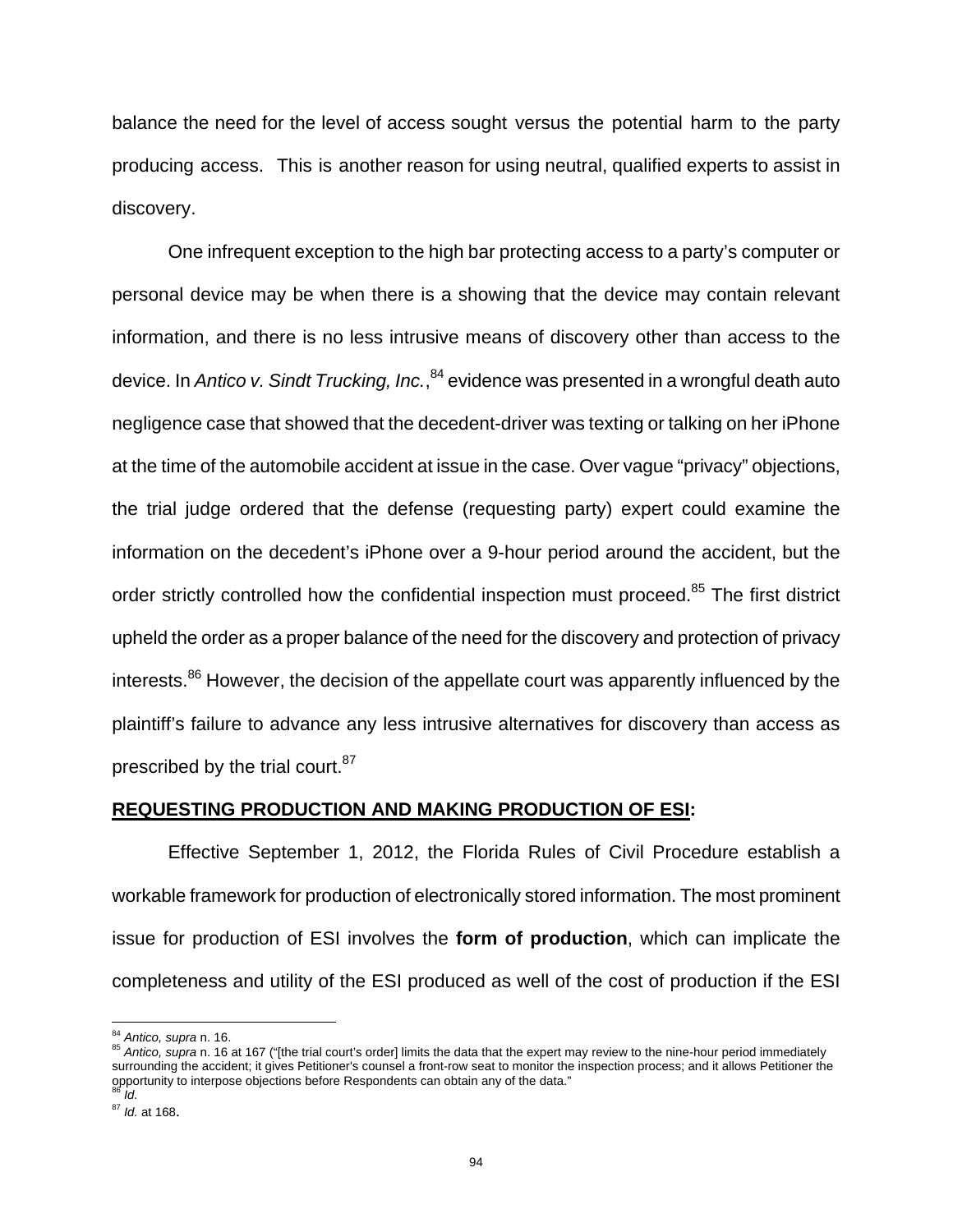must be translated or converted into the requested form. Fortunately, the rules contemplate these issues as will be discussed below. Nonetheless, the most prudent course for counsel on both sides is to confer and cooperate on the form of production beforehand to avoid disappointment, non-productive effort, and needless cost of repeated production.

 A request for electronically stored information may specify the form or forms in which electronically stored information is to be produced.<sup>88</sup> The form should usually be specified. The requesting party should take into account the reasons for specifying a given form, such as: (1) Will the document's native functionality be needed, such as a spreadsheet's embedded calculations? (2) Will the native form<sup>89</sup> of the document be needed in order to determine the context in which the document was created or stored? (3) What are the format requirements of the software that the requesting party plans to use to review the production?

If the responding party objects to a requested form, or if no form is specified in the request, the responding party must state the form or forms it intends to use.<sup>90</sup> This is a quite sensible provision that essentially directs the parties to address any issues in the form of production. For example, if a responding party specifies a form of production and the requesting party fails to object to the form of production, the court has a meaningful record on which to determine whether production in another format will be required and which party should be required to pay the cost of the additional production. If a request for electronically stored information does not specify the form of production, the producing

<sup>&</sup>lt;sup>88</sup> Fla. R. Civ. P. 1.350(b).

<sup>89</sup> Native format is a copy of the original electronic file. For example, e-mail from an Outlook e-mail program would be produced in a \*.pst file. Native format files include the metadata of the original file. Native format files also are easy to modify. This presents difficulties in ensuring that the data has not altered after being produced. Cooperation of counsel and well-documented procedures are required to allow effective use of native format evidence at depositions and trial.<br><sup>90</sup> Fla. R. Civ. P. 1.350(b).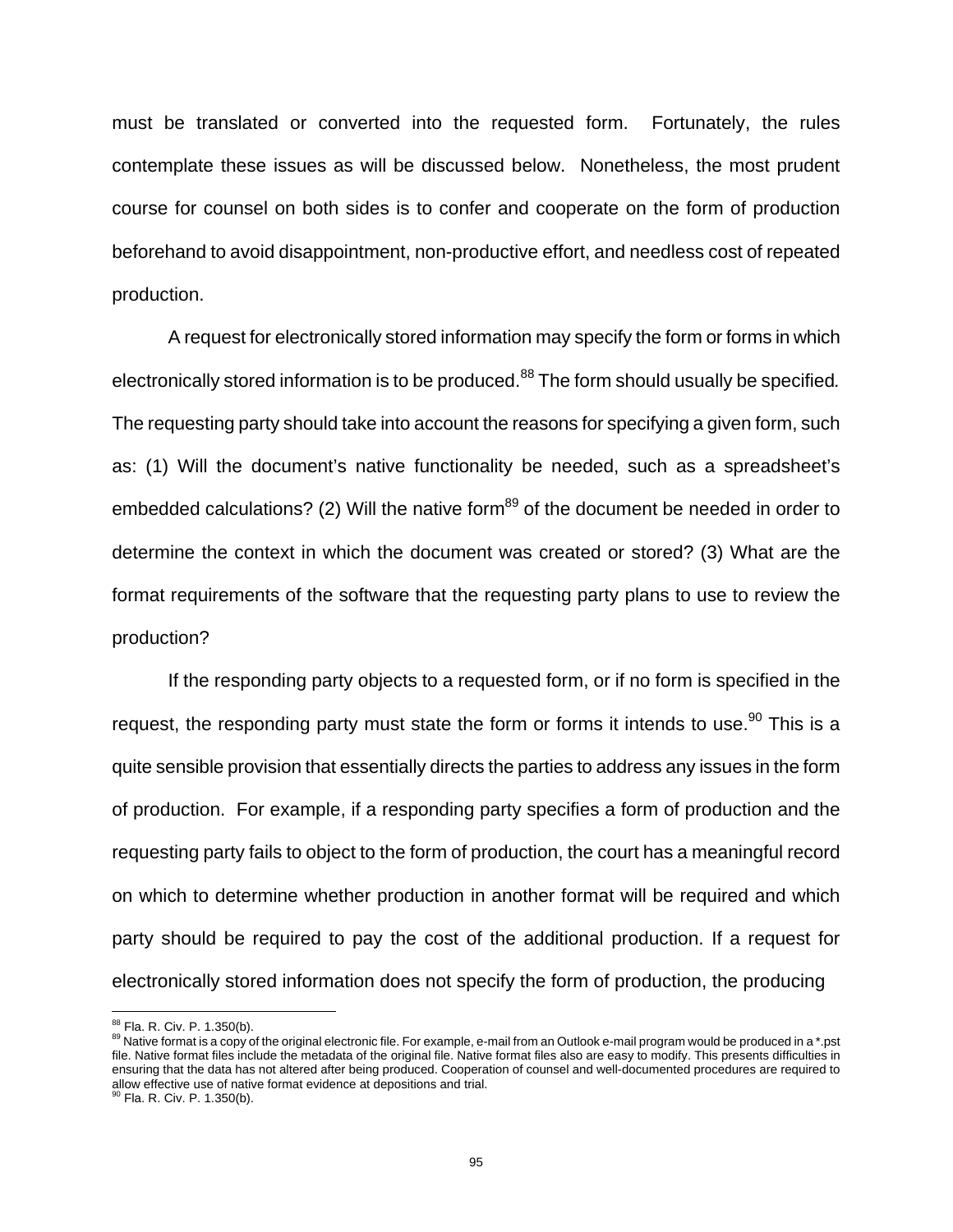party must produce the information in a form or forms in which it is ordinarily maintained or in a reasonably usable form or forms, which is almost always the *native* format.<sup>91</sup> Again, this is a sensible process that tells the producing party that they are not permitted to degrade or convert the electronic documents to a less useful format for production.<sup>92</sup>

**Example:** Party A requests Party B's discoverable emails in native format. Party B's attorney dislikes using electronic forms in handling discovery and evidence, so he requests a printed copies of every one of Party B's several thousand emails and sends a copy to Party A. When Party A objects, the attorney for Party B states that he has given up every email (which, of course includes everything that would be relevant or discoverable) and "you have everything I have." Is this adequate production under the rules? **Answer:** No. Party B's attorney should have objected to the requested form (native) rather than producing in another form without involving Party A or the Court in the decision.<sup>93</sup> While technically every discoverable email may be included in the production, the printed out versions do not contain metadata, which may be discoverable. In addition, the printed version is not "reasonably usable" because a non-electronic version is not searchable, which can be a valuable tool with large numbers and volumes of emails. Party A, having made a proper request, is entitled to receive the emails in the form requested unless there is an objection followed by an agreement by the parties or court determination on form. In a sense, production of all the emails rather than discoverable emails can be a form of "data dump" exacerbated by the lack of ability to electronically search, sort, deduplicate, and manage the information. The dispute may have been avoided if Party

<sup>&</sup>lt;sup>91</sup> Id. ESI is usually "ordinarily maintained" in its native format, meaning the format used by the software in which the ESI was created. 22 Such an effort would be equivalent to the unsavory practice of shuffling unnumbered pages or removing file labels from folders before producing paper discovery to the opponent.

<sup>93</sup> Fla. R. Civ. P. 1.350(b).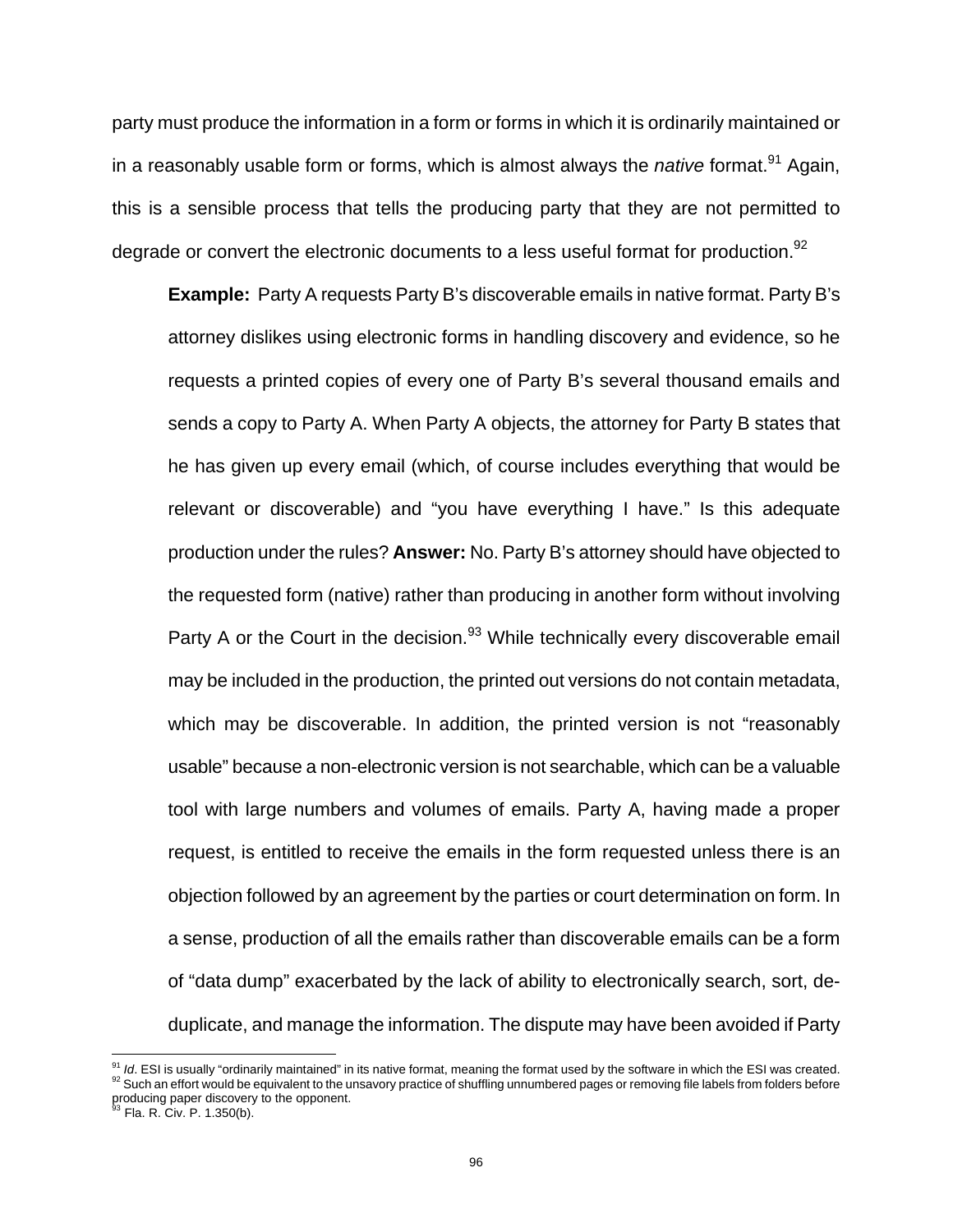B's counsel contacted Party A before going through the extra expense of providing paper copies.

The form of production may also be an issue when exercising the option to produce records in lieu of answering interrogatories, so the amendments to the civil rules effective September 1, 2012, (1) specifically authorize the production of electronically stored information in lieu of answers to interrogatories, and (2) set out the procedure for determining the form in which to produce the ESI.<sup>94</sup> If the records to be produced consist of electronically stored information, the records must be produced in a form or forms in which they are ordinarily maintained or in a reasonably usable form or forms.<sup>95</sup>

### **PRODUCTION OF ESI PURSUANT TO SUBPOENA:**

Production of electronically stored information pursuant to subpoena potentially raises the now familiar issues of form of production, undue burden, and who pays the cost of production. Fortunately, effective September 1, 2012, the civil procedure rules specifically address these issues and provide a pathway for counsel and judges to negotiate these issues.

The issue of form of production in response to a subpoena is much the same as the issues implicated in a Fla. R. Civ. P. 1.350 request for production, and amended Rule 1.410 addresses the issues in similar fashion. It makes abundant sense for the party issuing the subpoena to specify the preferred form of production. However, if a subpoena does not specify a form for producing electronically stored information, the person

 $\overline{a}$ 94 Fla. R. Civ. P. 1.340(c). 95 *Id.*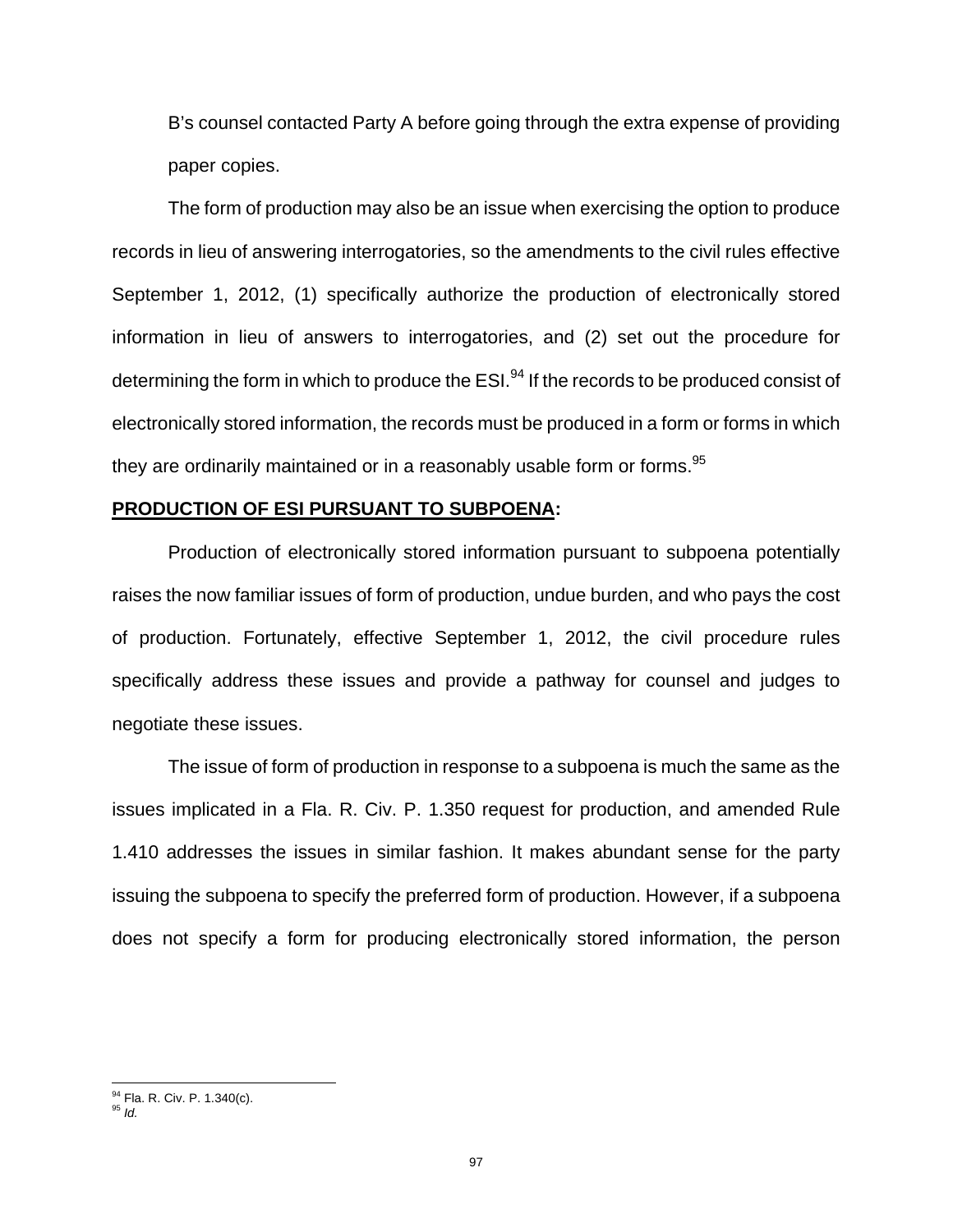responding must produce it in a form or forms in which it is ordinarily maintained or in a reasonably usable form or forms.<sup>96</sup>

Persons responding to a subpoena may object to discovery of ESI from sources that are not reasonably accessible because of undue costs or burden.<sup>97</sup> On motion to compel discovery or to quash, the person from whom discovery is sought must show that the information sought or the form requested is not reasonably accessible because of undue costs or burden. Once that showing is made, the court may order that the discovery not be had or may nonetheless order discovery limited to such sources or in such forms if the requesting party shows good cause, considering the limitations set out in Fla. R. Civ. P. 1.280(d)(2). The court may specify conditions of the discovery, including ordering that some or all of the expenses of the discovery be paid by the party seeking the discovery.<sup>98</sup> Failure of the court or a party to make provision for cost of production from non-parties to produce subpoenaed documents is a departure from the essential requirements of the law and may remedied by certiorari review.<sup>99</sup> The court will undoubtedly take into account whether the subpoena is directed to a party or a person or organization controlled by or closely identified with a party, or to a person or entity totally unrelated to and disinterested in the case. Subpoenas to non-parties have become a major issue in discovery of ESI because an enormous amount of ESI is sent, stored, shared, or created on systems owned or controlled by third parties, including internet accessible sites.

#### **DISCOVERY OF SOCIAL MEDIA ESI**

 Social media is a term referring to a broad array of networking sites with varying participation by individuals, businesses, governmental bodies, and other organizations.

 $^{96}_{97}$  Fla. R. Civ. P. 1.410(c).<br> $^{97}$  Id.

<sup>&</sup>lt;sup>99</sup> First Call Ventures, LLC v. Nationwide Relocation Servs., 127 So. 3d 691 (Fla. 4th DCA 2013).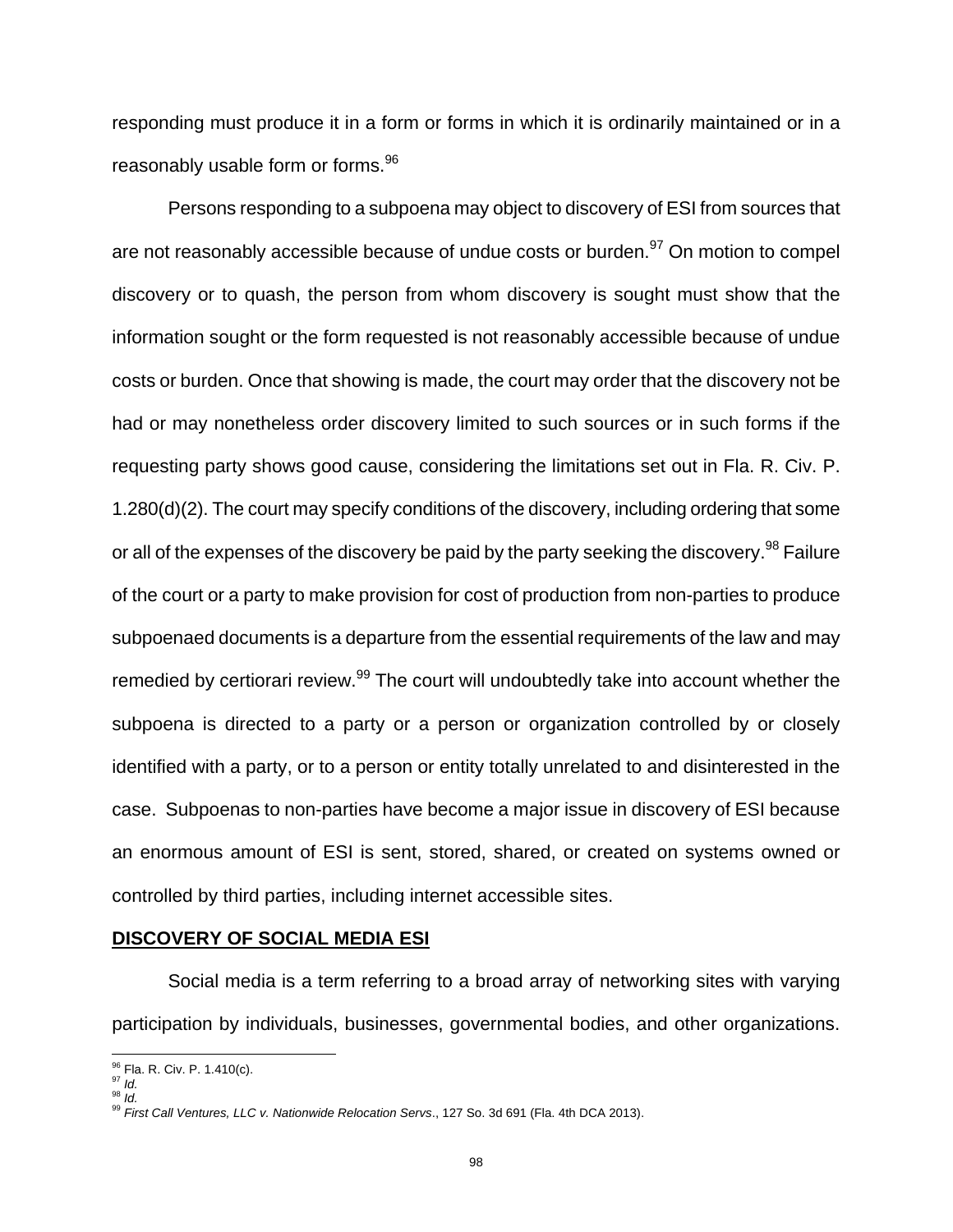Social media sites are proliferating in type, form, and content. No longer just a way for kids and young adults to connect about their current activities and status, social media has captured the attention of individuals of all ages as well as businesses, corporations, government entities, and virtually any organization or person that wants to reach target or broad audiences. Some of the more popular social media sites are Facebook, Myspace, LinkedIn, Wikipedia, Flickr, Instagram, YouTube, and Twitter, but there are many more. Social media policies, agreements, structure, make-up, and culture all differ from site to site, which creates varied and complex data management and ownership issues and significant challenges in preservation of social media content. Most social media sites include features allowing members to send direct messages between themselves, much like emails or text messages. Assuming relevancy under the facts and circumstances of a given case, social media evidence is discoverable. *See Nucci v. Target Corp*., 162 So. 3d 146 (Fla.  $4^{th}$  DCA 2015).

Social media may contain important relevant evidence in any number of different legal disputes. It is important to note that the information of a member in a social media site is not obtained by subpoena of the social media provider itself, any more than email is obtained by subpoena of an email provider. The information is discovered from the member. It is their information, they own it, not the providers, and thus the proper course of conduct is a request for production, or subpoena, from them.<sup>100</sup> Text searches are run, the use of key words only determines *potentially* relevant documents or files. The fact that a document or file comes up in a key word search, or otherwise is found to contain an agreed upon keyword, does not in and of itself make it discoverable.

<sup>&</sup>lt;sup>100</sup> Stored Communications Act (SCA, codified at 18 U.S.C. Chapter 121 §§ 2701–2712) is a law that addresses voluntary and compelled disclosure of "stored wire and electronic communications and transactional records" held by third-party internet service providers (ISPs). It is a waste of time to subpoena internet service providers. Instead, a social media member should be requested to produce their information, and motions to compel should be directed against them if they do not comply.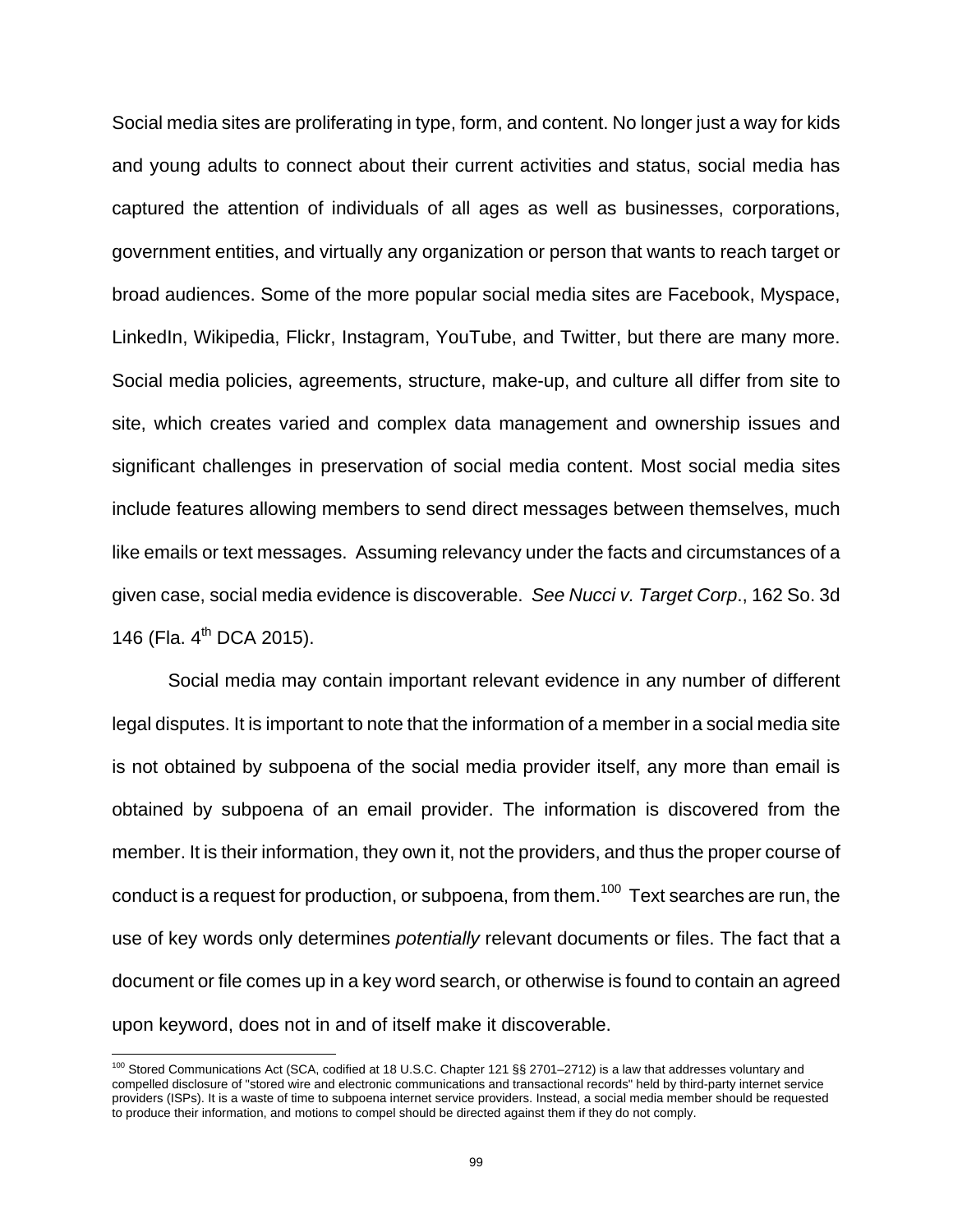**Example:** Party A in a commercial case seeks discovery of all emails in the possession or control of Party B that relate to the same transaction that is at issue or similar transactions for the previous five years. Two key words selected by Party A are the word "cobalt" and the name "Prosser." Party B is willing to run those key words and then select and produce discoverable, non-privileged documents. Party A contends that it is entitled to receive all emails containing "cobalt" or "Prosser." Is Party A entitled to the discovery of all the emails identified in the word search using these terms? Answer: NO. Relevancy is determined by examination of the document itself. The words used in a search, even if they are agreed upon by the parties as appropriate search terms, are but a tool to identify potentially relevant documents. Relevancy is determined by legal analysis of whether the document is (1) relevant to the case's subject matter, and (2) admissible in court or reasonably calculated to lead to evidence that is admissible in court.<sup>101</sup> Documents that turn up in a word search may or may not meet these criteria, and Party B is only obligated to produce discoverable documents. The analog equivalent to the demand made by party A is to request a search of all file folders with the words "Cobalt" and "Prosser" on the file labels and then contend that all paper within those folders is discoverable. The determination of relevancy is made by examination of the document itself, not normally by the wording of the label on the folder in which the document is found.

#### **CONCLUSION:**

 $\overline{a}$ 

Discovery of ESI is potentially complicated, ever-changing, and extremely important in many cases. Counsel must be conversant enough with the terminology, law, r ules,

<sup>101</sup> Fla. R. Civ. P. 1.280(b)(1); *Balfour, supra* n. 16.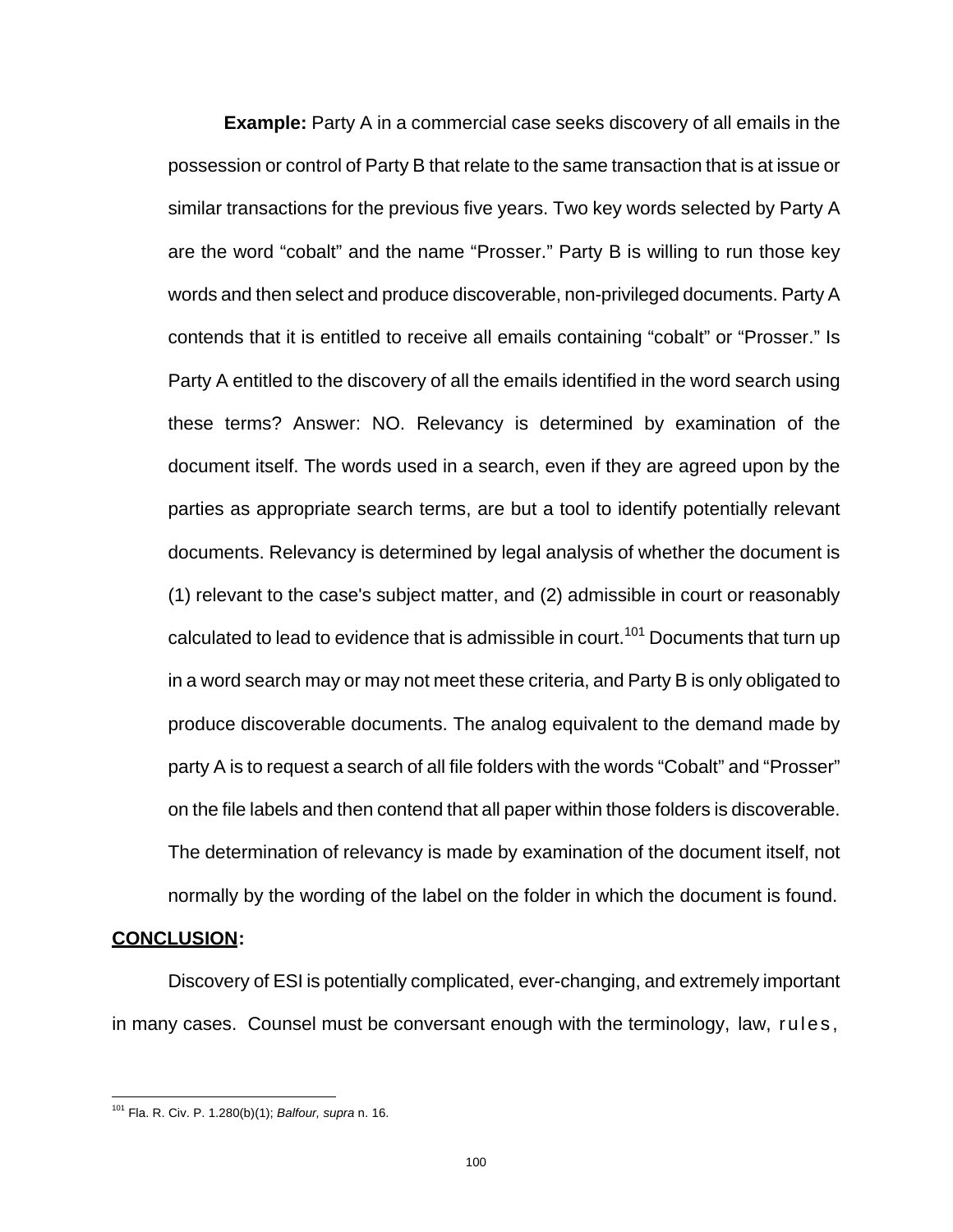and technology to identify issues and fully advise the client on electronic discovery issues.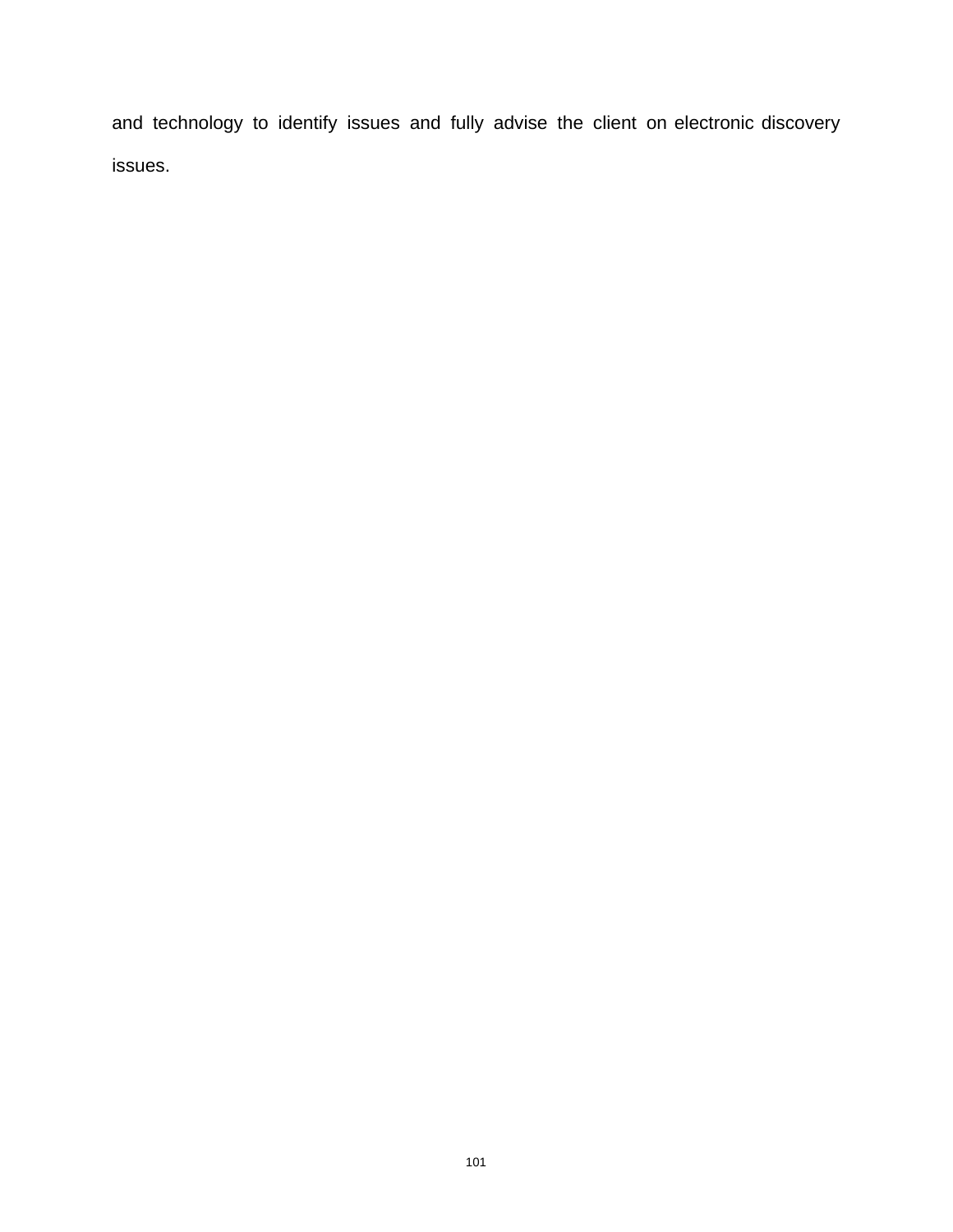# **Appendix A: COMPARISON OF FLORIDA AND FEDERAL RULES OF E-DISCOVERY**

# **Florida Rules of Civil Procedure Federal Rules of Civil Procedure**

| <b>RULE 1.200. PRETRIAL PROCEDURE</b>                                                                         | <b>RULE 16. PRETRIAL CONFERENCES;</b>             |
|---------------------------------------------------------------------------------------------------------------|---------------------------------------------------|
| (a) Case Management Conference. At any time after                                                             | <b>SCHEDULING; MANAGEMENT</b>                     |
| responsive pleadings or motions are due, the court may                                                        | (a) Purposes of a Pretrial Conference. In any     |
| order, or a party by serving a notice may convene, a case                                                     | action, the court may order the attorneys and     |
| management conference. The matter to be considered                                                            |                                                   |
| shall be specified in the order or notice setting the                                                         | any unrepresented parties to appear for one or    |
| conference. At such a conference the court may:                                                               | more pretrial conferences for such purposes as:   |
| (1) schedule or reschedule the service of motions,                                                            | (1) expediting disposition of the action;         |
| pleadings, and other papers;                                                                                  | (2) establishing early and continuing control so  |
| (2) set or reset the time of trials, subject to rule $1.440(c)$ ;                                             | that the case will not be protracted because of   |
| (3) coordinate the progress of the action if the complex                                                      | lack of management;                               |
| litigation factors contained in rule $1.201(a)(2)(A)$ -                                                       | (3) discouraging wasteful pretrial activities;    |
| $(a)(2)(H)$ are present;                                                                                      |                                                   |
| (4) limit, schedule, order, or expedite discovery;<br>(5) consider the possibility of obtaining admissions of | (4) improving the quality of the trial through    |
| fact and voluntary exchange of documents and                                                                  | more thorough preparation; and                    |
| electronically stored information, and stipulations                                                           | (5) facilitating settlement.                      |
| regarding authenticity of documents and electronically                                                        | (b) Scheduling.                                   |
| stored information;                                                                                           | (1) Scheduling Order. Except in categories of     |
| (6) consider the need for advance rulings from the                                                            | actions exempted by local rule, the district      |
| court on the admissibility of documents and                                                                   | judge-or a magistrate judge when authorized       |
| electronically stored information;                                                                            |                                                   |
| (7) discuss as to electronically stored information, the                                                      | by local rule—must issue a scheduling order:      |
| possibility of agreements from the parties regarding the                                                      | (A) after receiving the parties' report under     |
| extent to which such evidence should be preserved, the                                                        | Rule $26(f)$ ; or                                 |
| form in which such evidence should be produced, and                                                           | (B) after consulting with the parties' attorneys  |
| whether discovery of such information should be                                                               | and any unrepresented parties at a scheduling     |
| conducted in phases or limited to particular                                                                  | conference.                                       |
| individuals, time periods, or sources;                                                                        |                                                   |
| $(8)$ schedule disclosure of expert witnesses and the                                                         | (2) Time to Issue. The judge must issue the       |
| discovery of facts known and opinions held by such                                                            | scheduling order as soon as practicable, but      |
| experts;                                                                                                      | unless the judge finds good cause for delay, the  |
| $(9)$ schedule or hear motions in limine;                                                                     | judge must issue it within the earlier of 90 days |
| $(10)$ pursue the possibilities of settlement;                                                                | after any defendant has been served with the      |
| $(11)$ require filing of preliminary stipulations if issues<br>can be narrowed;                               | complaint or 60 days after any defendant has      |
| $(12)$ consider referring issues to a magistrate for findings                                                 | appeared.                                         |
| of fact; and                                                                                                  |                                                   |
| $(13)$ schedule other conferences or determine other                                                          | (3) Contents of the Order.                        |
| matters that may aid in the disposition of the action.                                                        | (A) Required Contents. The scheduling order       |
| (b) Pretrial Conference. --After the action is at issue the                                                   | must limit the time to join other parties, amend  |
| court itself may or shall on the timely motion of any                                                         | the pleadings, complete discovery, and file       |
| party require the parties to appear for a conference to                                                       | motions.                                          |
| consider and determine:                                                                                       | (B) Permitted Contents. The scheduling order      |
| (1) the simplification of the issues;                                                                         |                                                   |
| (2) the necessity or desirability of amendments to the                                                        | may:                                              |
| pleadings;                                                                                                    | (i) modify the timing of disclosures under        |
| (3) the possibility of obtaining admissions of fact and of                                                    | Rules $26(a)$ and $26(e)(1)$ ;                    |
| documents that will avoid unnecessary proof;                                                                  | (ii) modify the extent of discovery;              |
| (4) the limitation of the number of expert witnesses;                                                         |                                                   |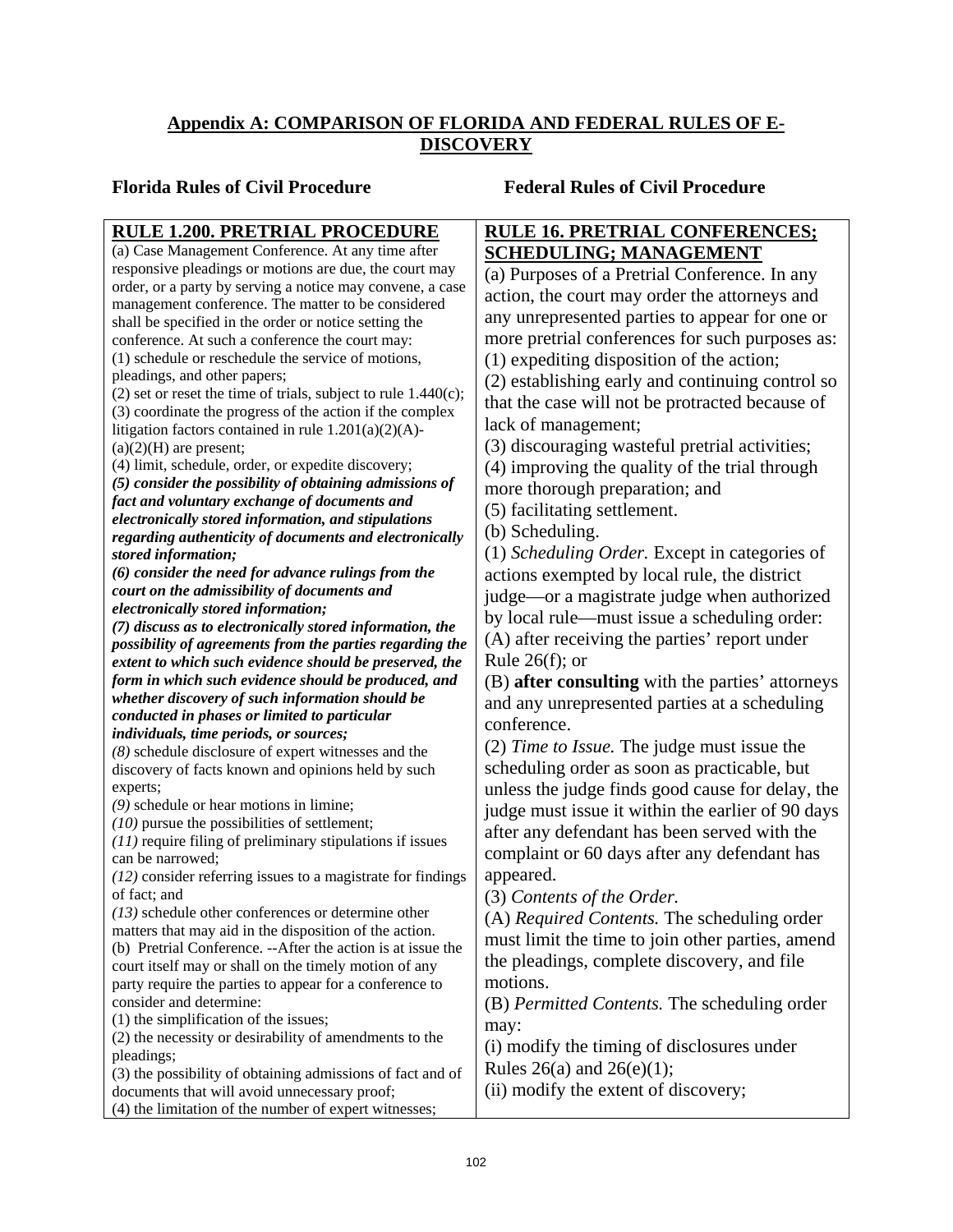| (5) the potential use of juror notebooks; and                                                                | (iii) provide for disclosure, discovery, or     |
|--------------------------------------------------------------------------------------------------------------|-------------------------------------------------|
| (6) any matters permitted under subdivision (a) of this                                                      | preservation of electronically stored           |
| rule.<br>(c) Notice. --Reasonable notice shall be given for a case                                           | information;                                    |
| management conference, and 20 days' notice shall be                                                          | (iv) include any agreements the parties reach   |
| given for a pretrial conference. On failure of a party to                                                    | for asserting claims of privilege or of         |
| attend a conference, the court may dismiss the action,                                                       | protection as trial-preparation material after  |
| strike the pleadings, limit proof or witnesses, or take any                                                  | information is produced, including agreements   |
| other appropriate action. Any documents that the court                                                       | reached under Federal Rule of Evidence 502.     |
| requires for any conference shall be specified in the<br>order. Orders setting pretrial conferences shall be | (v) direct that before moving for an order      |
| uniform throughout the territorial jurisdiction of the                                                       | relating to discovery, the movant must request  |
| court.                                                                                                       | a conference with the court;                    |
| (d) Pretrial Order. --The court shall make an order                                                          | (vi) set dates for pretrial conferences and for |
| reciting the action taken at a conference and any                                                            | trial; and                                      |
| stipulations made. The order shall control the subsequent                                                    | (vii) include other appropriate matters.        |
| course of the action unless modified to prevent injustice.                                                   | (4) Modifying a Schedule. A schedule may be     |
|                                                                                                              | modified only for good cause and with the       |
|                                                                                                              | judge's consent.                                |
|                                                                                                              | (c) Attendance and Matters for Consideration    |
|                                                                                                              | at a Pretrial Conference.                       |
|                                                                                                              | (1) Attendance. A represented party must        |
|                                                                                                              | authorize at least one of its attorneys to make |
|                                                                                                              | stipulations and admissions about all matters   |
|                                                                                                              | that can reasonably be anticipated for          |
|                                                                                                              | discussion at a pretrial conference. If         |
|                                                                                                              | appropriate, the court may require that a party |
|                                                                                                              | or its representative be present or reasonably  |
|                                                                                                              | available by other means to consider possible   |
|                                                                                                              | settlement.                                     |
|                                                                                                              | (2) Matters for Consideration. At any pretrial  |
|                                                                                                              | conference, the court may consider and take     |
|                                                                                                              | appropriate action on the following matters:    |
|                                                                                                              | $(A)$ - $(P)$ OMITTED                           |
|                                                                                                              | (d) Pretrial Orders. After any conference under |
|                                                                                                              | this rule, the court should issue an order      |
|                                                                                                              | reciting the action taken. This order controls  |
|                                                                                                              | the course of the action unless the court       |
|                                                                                                              | modifies it.                                    |
|                                                                                                              |                                                 |
|                                                                                                              | (e)-(f) OMITTED (2) Imposing Fees and           |
|                                                                                                              | Costs. Instead of or in addition to any other   |
|                                                                                                              | sanction, the court must order the party, its   |
|                                                                                                              | attorney, or both to pay the reasonable         |
|                                                                                                              | expenses—including attorney's fees—incurred     |
|                                                                                                              | because of any noncompliance with this rule,    |
|                                                                                                              | unless the noncompliance was substantially      |
|                                                                                                              | justified or other circumstances make an award  |
|                                                                                                              | of expenses unjust.                             |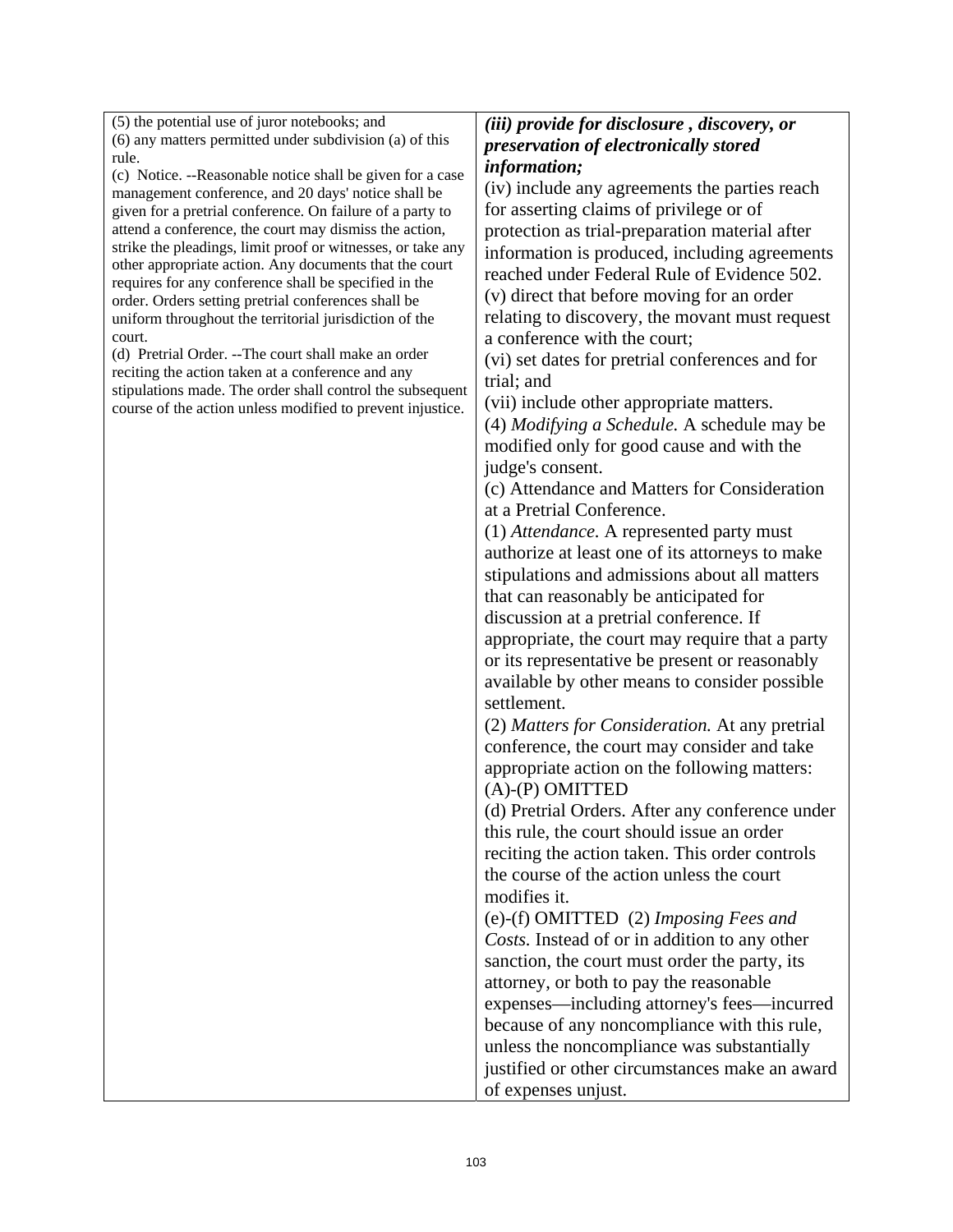## **RULE 1.201. COMPLEX LITIGATION – NEW**  (a) OMITTED

(b) Initial Case Management Report and Conference*.*  The court shall hold an initial case management conference within 60 days from the date of the order declaring the action complex.

 (1) At least 20 days prior to the date of the initial case management conference, attorneys for the parties as well as any parties appearing pro se shall confer and prepare a joint statement, which shall be filed with the clerk of the court no later than 14 days before the conference, outlining a discovery plan and stating: (A) a brief factual statement of the action, which

includes the claims and defenses;

 (B) a brief statement on the theory of damages by any party seeking affirmative relief;

(C) the likelihood of settlement;

 (D) the likelihood of appearance in the action of additional parties and identification of any non-parties to whom any of the parties will seek to allocate fault;

 (E) the proposed limits on the time: (i) to join other parties and to amend the pleadings, (ii) to file and hear motions, (iii) to identify any non-parties whose identity is known, or otherwise describe as specifically as practicable any non-parties whose identity is not known, (iv) to disclose expert witnesses, and (v) to complete discovery;

 (F) the names of the attorneys responsible for handling the action;

 (G) the necessity for a protective order to facilitate discovery;

 (H) proposals for the formulation and simplification of issues, including the elimination of frivolous claims or defenses, and the number and timing of motions for summary judgment or partial summary judgment;

 (I) the possibility of obtaining admissions of fact and voluntary exchange of documents and electronically stored information, stipulations regarding authenticity of documents, electronically stored information, and the need for advance rulings from the court on admissibility of evidence;

*(J) the possibility of obtaining agreements among the parties regarding the extent to which such electronically stored information should be preserved, the form in which such information should be produced, and whether discovery of such information should be conducted in phases or limited to particular individuals, time periods, or sources;*  [Remainder of Rule OMITTED ]

# *THERE IS NO FEDERAL COUNTERPART TO FLORIDA'S COMPLEX LITIGATION PROCEDURAL RULES.*

**Note:** *In some respects, the requirements for the Initial Case Management Report and Conference in Fla. R. Civ. P. 1.201(b) resemble the purposes of a Federal Rule 26(f) "meet and confer" requirement. (See Fed. R. Civ. P. 26 below). However, the Federal Rule 26(f) meet and confer requirement is mandatory in every case, and only state court cases that are declared complex under Fla. R. Civ. P. 1.201 automatically include the Rule 1.201(b)(1)(J) requirements.*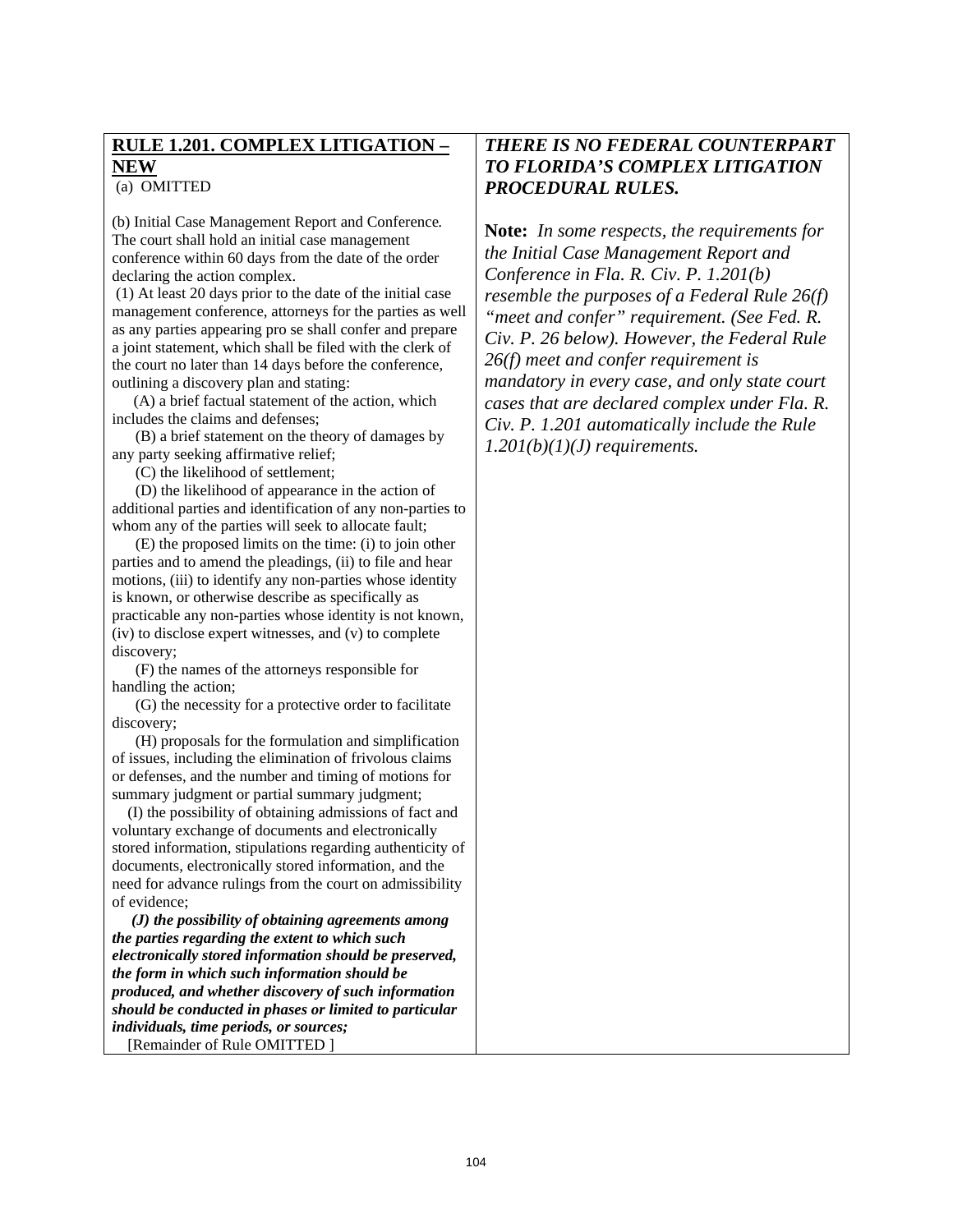# **RULE 1.280. GENERAL PROVISIONS GOVERNING DISCOVERY**

(a) Discovery Methods*.* 

[OMITTED ]

(b) Scope of Discovery. Unless otherwise limited by order of the court in accordance with these rules, the scope of discovery is as follows:

(1) In General*.* --Parties may obtain discovery regarding any matter, not privileged, that is relevant to the subject matter of the pending action, whether it relates to the claim or defense of the party seeking discovery or the claim or defense of any other party, including the existence, description, nature, custody, condition, and location of any books, documents, or other tangible things and the identity and location of persons having knowledge of any discoverable matter. It is not ground for objection that the information sought will be inadmissible at the trial if the information sought appears reasonably calculated to lead to the discovery of admissible evidence. (2) Indemnity Agreements*.* --A party may obtain discovery of the existence and contents of any agreement under which any person may be liable to satisfy part or all of a judgment that may be entered in the action or to indemnify or to reimburse a party for payments made to satisfy the judgment. Information concerning the agreement is not admissible in evidence at trial by reason of disclosure.

*(3) Electronically Stored Information. A party may obtain discovery of electronically stored information in accordance with these rules.*  \*\*\* [(4)-(8) OMITTED]

*(d) Limitations on Discovery of Electronically Stored Information.* 

*(1) A person may object to discovery of electronically stored information from sources that the person identifies as not reasonably accessible because of burden or cost. On motion to compel discovery or for a protective order, the person from whom discovery is sought must show that the information sought or the format requested is not reasonably accessible because of undue burden or cost. If that showing is made, the court may nonetheless order the discovery from such sources or in such formats if the requesting party shows good cause. The court may specify conditions of the discovery, including ordering that some or all of the expenses incurred by the person from whom discovery is sought be paid by the party seeking the discovery.* 

*(2) In determining any motion involving discovery of electronically stored information, the court must limit the frequency or extent of discovery otherwise allowed by these rules if it determines that (i) the discovery sought is unreasonably cumulative or duplicative, or* 

# **RULE 26. DUTY TO DISCLOSE; GENERAL PROVISIONS GOVERNING DISCOVERY**

(A) REQUIRED DISCLOSURES. [OMITTED] (b) DISCOVERY SCOPE AND LIMITS.

(1) *Scope in General.* Unless otherwise limited by court order, the scope of discovery is as follows: Parties may obtain discovery regarding any nonprivileged matter that is relevant to any party's claim or defense and proportional to the needs of the case, considering the importance of the issues at stake in the action, the amount in controversy, the parties' relative access to relevant information, the parties' resources, the importance of the discovery in resolving the issues, and whether the burden or expense of the proposed discovery outweighs its likely benefit. Information within this scope of discovery need not be admissible in evidence to be discoverable.

(2) *Limitations on Frequency and Extent.*  (A) *When Permitted.* By order, the court may alter the limits in these rules on the number of depositions and interrogatories or on the length of depositions under Rule 30. By order or local rule, the court may also limit the number of requests under Rule 36.

*(B) Specific Limitations on Electronically Stored Information. A party need not provide discovery of electronically stored information from sources that the party identifies as not reasonably accessible because of undue burden or cost. On motion to compel discovery or for a protective order, the party from whom discovery is sought must show that the information is not reasonably accessible because of undue burden or cost. If that showing is made, the court may nonetheless order discovery from such sources if the requesting party shows good cause, considering the limitations of Rule 26(b)(2)(C). The court may specify conditions for the discovery.* 

*(C) When Required. On motion or on its own, the court must limit the frequency or extent of discovery otherwise allowed by these rules or by local rule if it determines that:* 

*(i) the discovery sought is unreasonably cumulative or duplicative, or can be obtained from some other source that is more convenient, less burdensome, or less expensive;* 

*(ii) the party seeking discovery has had ample*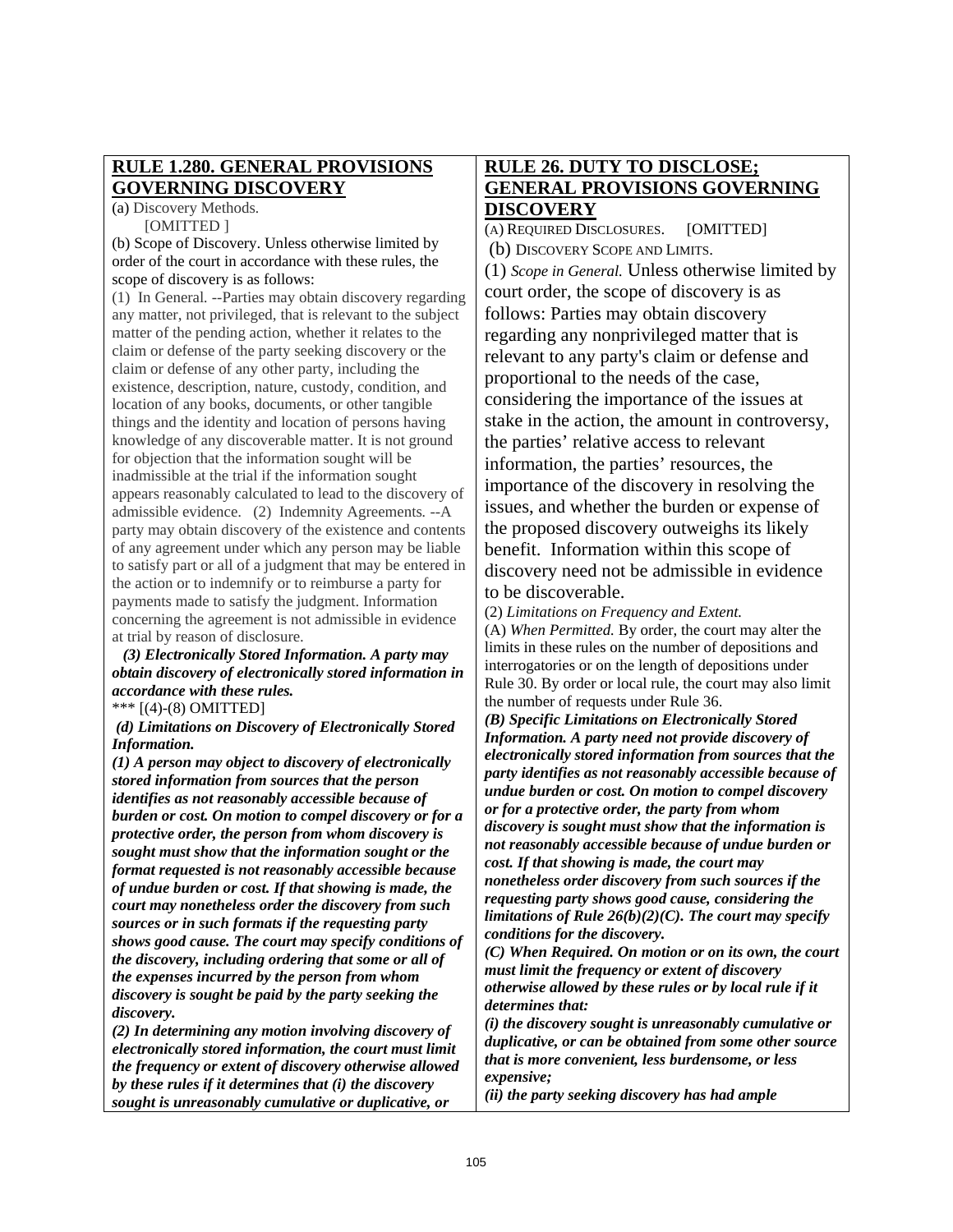| can be obtained from another source or in another          | opportunity to obtain the information by discovery in                                                                |
|------------------------------------------------------------|----------------------------------------------------------------------------------------------------------------------|
| manner that is more convenient, less burdensome, or        | the action; or                                                                                                       |
| less expensive; or                                         | (iii) the proposed discovery is outside the scope                                                                    |
| (ii) the burden or expense of the discovery outweighs      | permitted by Rule $26(b)(1)$ .                                                                                       |
| its likely benefit, considering the needs of the case, the | $(3)$ - $(5)$ OMITTED                                                                                                |
| amount in controversy, the parties' resources, the         | $(c)$ –(e) OMITTED                                                                                                   |
| importance of the issues at stake in the action, and the   | (f) CONFERENCE OF THE PARTIES; PLANNING                                                                              |
| importance of the discovery in resolving the issues.       | FOR DISCOVERY.                                                                                                       |
| *** $[(e)-(g)$ OMITTED]                                    | (1) Conference Timing. OMITTED.                                                                                      |
|                                                            | (2) Conference Content; Parties' Responsibilities. In                                                                |
| Note: Florida Rules of Procedure do not have               | conferring, the parties must consider the nature and basis                                                           |
| a universal requirement comparable to the                  | of their claims and defenses and the possibilities for                                                               |
| Federal Rule 26(f) meet and confer. However,               | promptly settling or resolving the case; make or arrange                                                             |
|                                                            | for the disclosures required by Rule $26(a)(1)$ ; discuss                                                            |
| such measures may be ordered by the Court on               | any issues about preserving discoverable information;                                                                |
| a case-by-case basis as a matter of case                   | and develop a proposed discovery plan. The attorneys of                                                              |
| management under Fla. R. Civ. P. 1.200 and                 | record and all unrepresented parties that have appeared                                                              |
| 1.201 or by the court's inherent case                      | in the case are jointly responsible for arranging the                                                                |
| management authority.                                      | conference, for attempting in good faith to agree on the                                                             |
|                                                            | proposed discovery plan, and for submitting to the court                                                             |
|                                                            | within 14 days after the conference a written report                                                                 |
|                                                            | outlining the plan. The court may order the parties or                                                               |
|                                                            | attorneys to attend the conference in person.                                                                        |
|                                                            | (3) Discovery Plan. A discovery plan must state the                                                                  |
|                                                            | parties' views and proposals on:                                                                                     |
|                                                            | (A) what changes should be made in the timing, form, or                                                              |
|                                                            | requirement for disclosures under Rule 26(a), including<br>a statement of when initial disclosures were made or will |
|                                                            | be made;                                                                                                             |
|                                                            | (B) the subjects on which discovery may be needed,                                                                   |
|                                                            | when discovery should be completed, and whether                                                                      |
|                                                            | discovery should be conducted in phases or be limited to                                                             |
|                                                            | or focused on particular issues;                                                                                     |
|                                                            | (C) any issues about disclosure, discovery, or                                                                       |
|                                                            | preservation of electronically stored information,                                                                   |
|                                                            | including the form or forms in which it should be                                                                    |
|                                                            | produced;                                                                                                            |
|                                                            | (D) any issues about claims of privilege or of protection                                                            |
|                                                            | as trial-preparation materials, including-if the parties                                                             |
|                                                            | agree on a procedure to assert these claims after                                                                    |
|                                                            | production—whether to ask the court to include their                                                                 |
|                                                            | agreement in an order under Federal Rule of Evidence                                                                 |
|                                                            | 502.<br>(E) what changes should be made in the limitations on                                                        |
|                                                            | discovery imposed under these rules or by local rule, and                                                            |
|                                                            | what other limitations should be imposed; and                                                                        |
|                                                            | (F) any other orders that the court should issue under                                                               |
|                                                            | Rule $26(c)$ or under Rule $16(b)$ and (c).                                                                          |
|                                                            |                                                                                                                      |
|                                                            | *** Remainder of Rule OMITTED                                                                                        |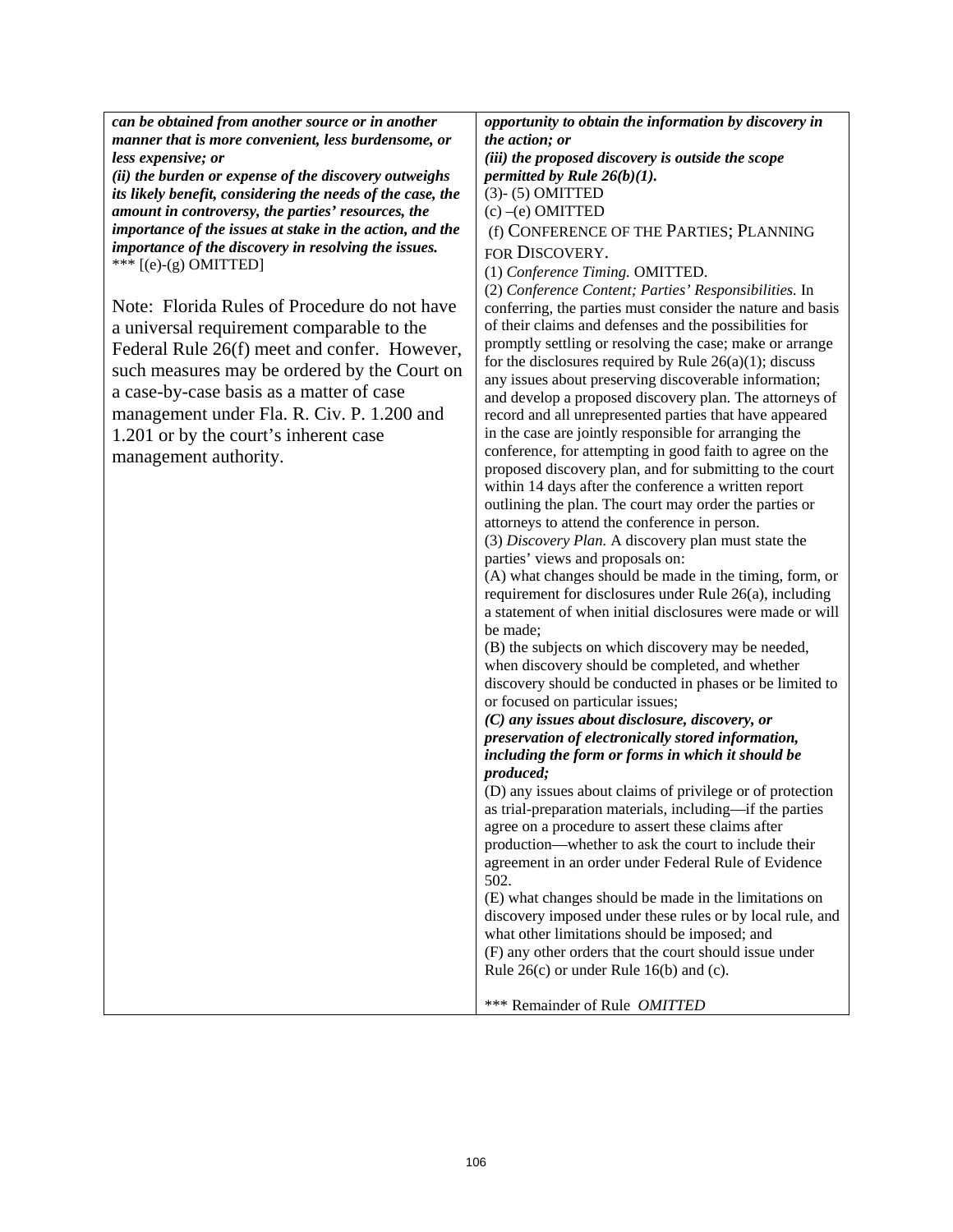#### **RULE 1.340. INTERROGATORIES TO PARTIES**

#### (a)-(b) OMITTED

(c) Option to Produce Records. When the answer to an interrogatory may be derived or ascertained from the records *(including electronically stored information)* of the party to whom the interrogatory is directed or from an examination, audit, or inspection of the records or from a compilation, abstract, or summary based on the records and the burden of deriving or ascertaining the answer is substantially the same for the party serving the interrogatory as for the party to whom it is directed, an answer to the interrogatory specifying the records from which the answer may be derived or ascertained and offering to give the party serving the interrogatory a reasonable opportunity to examine, audit, or inspect the records and to make copies, compilations, abstracts, or summaries is a sufficient answer. An answer shall be in sufficient detail to permit the interrogating party to locate and to identify, as readily as can the party interrogated, the records from which the answer may be derived or ascertained, or shall identify a person or persons representing the interrogated party who will be available to assist the interrogating party in locating and identifying the records at the time they are produced*. If the records to be produced consist of electronically stored information, the records shall be produced in a form or forms in which they are ordinarily maintained or in a reasonably usable form or forms.*  (d) Effect on Co-Party*.* --OMITTED (e) Service and Filing. OMITTED

### **RULE 1.350. PRODUCTION OF DOCUMENTS AND THINGS AND ENTRY UPON LAND FOR INSPECTION AND OTHER PURPOSES**

(a) Request; Scope. Any party may request any other party (1) to produce and permit the party making the request, or someone acting in the requesting party's behalf, to inspect and copy *any designated documents, including electronically stored information, writings, drawings, graphs, charts, photographs, phono-records, and other data compilations from which information can be obtained, translated, if necessary, by the party to whom the request is directed through detection devices into reasonably usable form,* that constitute or contain matters within the scope of rule 1.280(b) and that are in the possession, custody, or control of the party to whom the request is directed; (2) to inspect and copy, test, or sample any tangible things that constitute or contain matters within the scope of rule 1.280(b) and that are in the possession, custody, or control of the party to whom the request is directed; or (3) to permit entry upon designated land or other property in the possession or control of the party upon whom the request is served for

# **RULE 33. INTERROGATORIES TO PARTIES**

#### (a)-(c) OMITTED

(c) Use. An answer to an interrogatory may be used to the extent allowed by the Federal Rules of Evidence. (d) Option to Produce Business Records. If the answer to an interrogatory may be determined by examining, auditing, compiling, abstracting, or summarizing a party's business records **(including electronically stored information),** and if the burden of deriving or ascertaining the answer will be substantially the same for either party, the responding party may answer by: (1) specifying the records that must be reviewed, in sufficient detail to enable the interrogating party to locate and identify them as readily as the responding party could; and

(2) giving the interrogating party a reasonable opportunity to examine and audit the records and to make copies, compilations, abstracts, or summaries.

## **RULE 34. PRODUCING DOCUMENTS, ELECTRONICALLY STORED INFORMATION, AND TANGIBLE THINGS, OR ENTERING ONTO LAND, FOR INSPECTION AND OTHER PURPOSES**

(a) In General. A party may serve on any other party a request within the scope of Rule 26(b):

(1) to produce and permit the requesting party or its representative to inspect, copy, test, or sample the following items in the responding party's possession, custody, or control:

(A) *any designated documents or electronically stored information—including writings, drawings, graphs, charts, photographs, sound recordings, images, and other data or data compilations—stored in any medium from which information can be obtained either directly or, if necessary, after translation by the responding party into a reasonably usable form;* or (B) any designated tangible things; or

(2) to permit entry onto designated land or other property possessed or controlled by the responding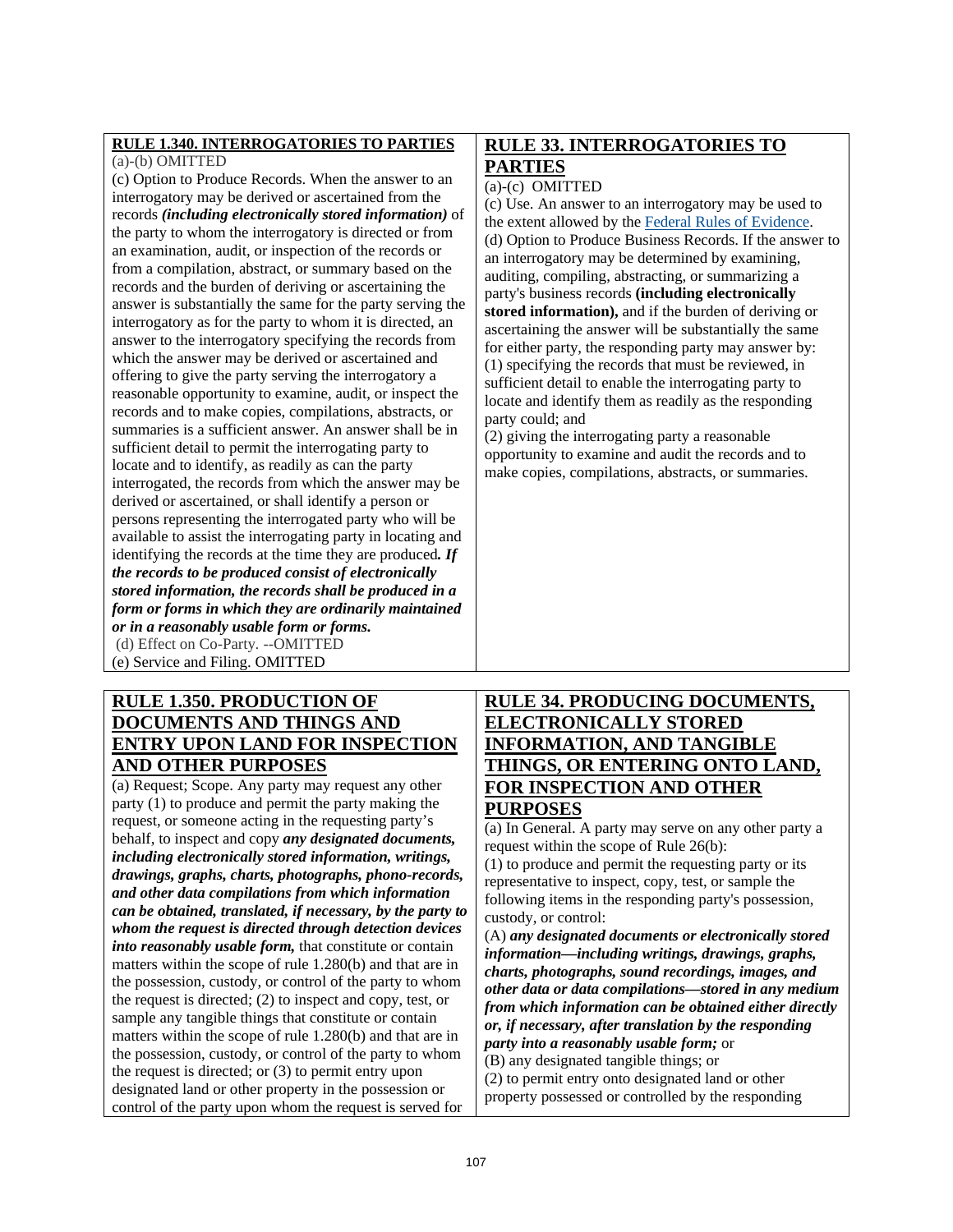the purpose of inspection and measuring, surveying, photographing, testing, or sampling the property or any designated object or operation on it within the scope of rule 1.280(b).

(b) Procedure. Without leave of court the request may be served on the plaintiff after commencement of the action and on any other party with or after service of the process and initial pleading on that party. The request shall set forth the items to be inspected, either by individual item or category, and describe each item and category with reasonable particularity. The request shall specify a reasonable time, place, and manner of making the inspection or performing the related acts. The party to whom the request is directed shall serve a written response within 30 days after service of the request, except that a defendant may serve a response within 45 days after service of the process and initial pleading on that defendant. The court may allow a shorter or longer time. For each item or category the response shall state that inspection and related activities will be permitted as requested unless the request is objected to, in which event the reasons for the objection shall be stated. If an objection is made to part of an item or category, the part shall be specified. When producing documents, the producing party shall either produce them as they are kept in the usual course of business or shall identify them to correspond with the categories in the request. *A request for electronically stored information may specify the form or forms in which electronically stored information is to be produced. If the responding party objects to a requested form, or if no form is specified in the request, the responding party must state the form or forms it intends to use. If a request for electronically stored information does not specify the form of production, the producing party must produce the information in a form or forms in which it is ordinarily maintained or in a reasonably usable form or forms.* The party submitting the request may move for an order under rule 1.380 concerning any objection, failure to respond to the request, or any part of it, or failure to permit the inspection as requested.

(c)-(d) OMITTED

party, so that the requesting party may inspect, measure, survey, photograph, test, or sample the property or any designated object or operation on it.

(b) Procedure.

(1) *Contents of the Request.* The request:

(A) must describe with reasonable particularity each item or category of items to be inspected; (B) must specify a reasonable time, place, and manner

for the inspection and for performing the related acts; and

(C) may specify the form or forms in which electronically stored information is to be produced. (2) *Responses and Objections.*

(A) *Time to Respond.* The party to whom the request is directed must respond in writing within 30 days after being served or – if the request was delivered under Rule  $26(d)(2)$  – within 30 days after the parties' first Rule 26(f) conference. A shorter or longer time may be stipulated to under Rule 29 or be ordered by the court. (B) *Responding to Each Item.* For each item or category, the response must either state that inspection and related activities will be permitted as requested or state with specificity the grounds for objecting to the request, including the reasons. The responding party may state that it will produce copies of documents or of electronically stored information instead of permitting inspection. The production must then be completed no later than the time for inspection specified in the request or another reasonable time specified in the response. (C) *Objections.* An objection must state whether any responsive materials are being withheld on the basis of that objection. An objection to part of a request must specify the part and permit inspection of the rest. (D) *Responding to a Request for Production of Electronically Stored Information. The response may state an objection to a requested form for producing electronically stored information. If the responding party objects to a requested form—or if no form was* 

*specified in the request—the party must state the form or forms it intends to use.* 

*(E) Producing the Documents or Electronically Stored Information. Unless otherwise stipulated or ordered by the court, these procedures apply to producing documents or electronically stored information:* 

*(i) A party must produce documents as they are kept in the usual course of business or must organize and label them to correspond to the categories in the request;* 

*(ii) If a request does not specify a form for producing electronically stored information, a party must produce it in a form or forms in which it is ordinarily maintained or in a reasonably usable form or forms; and* 

*(iii) A party need not produce the same electronically stored information in more than one form.* 

(c) Nonparties. As provided in Rule 45, a nonparty may be compelled to produce documents and tangible things or to permit an inspection.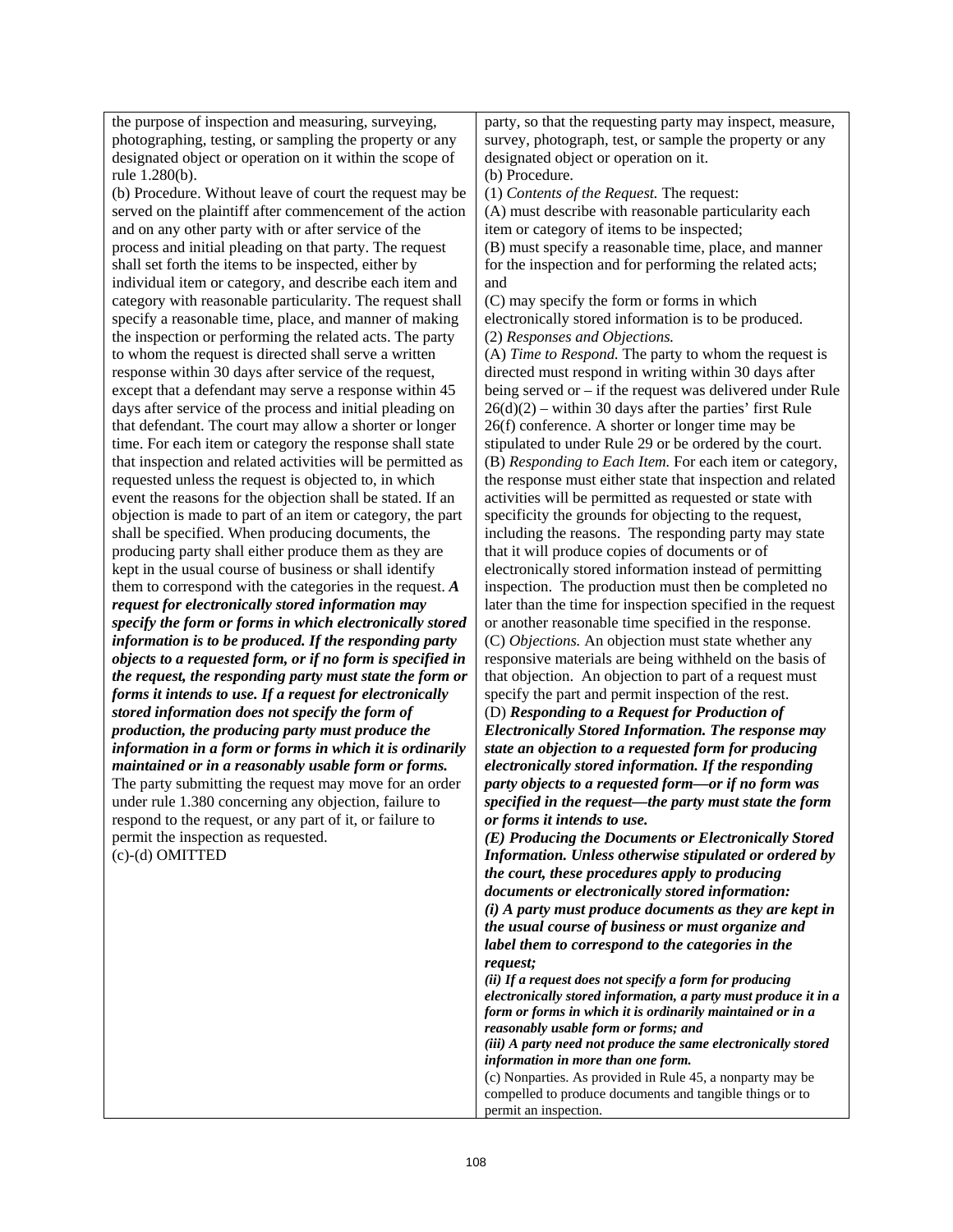## **RULE 1.380. FAILURE TO MAKE DISCOVERY; SANCTIONS**

#### (a)-(d) OMITTED

*(e) Electronically Stored Information; Sanctions for Failure to Preserve. Absent exceptional circumstances, a court may not impose sanctions under these rules on a party for failing to provide electronically stored information lost as a result of the routine, good faith operation of an electronic information system.*

## **RULE 37. FAILURE TO MAKE DISCLOSURES OR TO COOPERATE IN DISCOVERY; SANCTIONS**

#### (a)-(d) OMITTED

*(e) Failure to Provide Electronically Stored Information. If electronically stored information that should have been preserved in the anticipation or conduct of litigation is lost because a party failed to take reasonable steps to preserve it, and it cannot be restored or replaced through additional discovery, the court:* 

*(1) upon finding prejudice to another party from loss of the information, may order measures no greater than necessary to cure the prejudice; or* 

*(2) only upon finding that the party acted with the intent to deprive another party of the information's use in the litigation may:* 

*(A) presume that the lost information was unfavorable to the party;* 

*(B) instruct the jury that it may or must presume the information was unfavorable to the party; or (C) dismiss the action or enter a default judgment.* 

(f) OMITTED

## **RULE 1.410. SUBPOENA**

#### (a)-(b) OMITTED

 (c) For Production of Documentary Evidence. A subpoena may also command the person to whom it is directed to produce the books, papers, documents *(including electronically stored information),* or tangible things designated therein, but the court, upon motion made promptly and in any event at or before the time specified in the subpoena for compliance therewith, may (1) quash or modify the subpoena if it is unreasonable and oppressive, or (2) condition denial of the motion upon the advancement by the person in whose behalf the subpoena is issued of the reasonable cost of producing the books, papers, documents, or tangible things. *If a subpoena does not specify a form for producing electronically stored information, the person responding must produce it in a form or forms in which it is ordinarily maintained or in a reasonably usable form or forms. A person responding to a subpoena may object to discovery of electronically stored information from sources that the person identifies as not reasonably accessible because of undue costs or burden. On motion to compel discovery or to quash, the person from whom discovery is sought* 

## **RULE 45 SUBPOENA**

(c) Protecting a Person Subject to a Subpoena. (1) *Avoiding Undue Burden or Expense; Sanctions.* A party or attorney responsible for issuing and serving a subpoena must take reasonable steps to avoid imposing undue burden or expense on a person subject to the subpoena. The issuing court must enforce this duty and impose an appropriate sanction which may include lost earnings and reasonable attorney's fees—on a party or attorney who fails to comply. (2) *Command to Produce Materials or Permit Inspection.* **(A)** *Appearance Not Required.* **A person** 

**commanded to produce documents, electronically stored information, or tangible things, or to permit the inspection of premises, need not appear in person at the place of production or inspection unless also commanded to appear for a deposition,**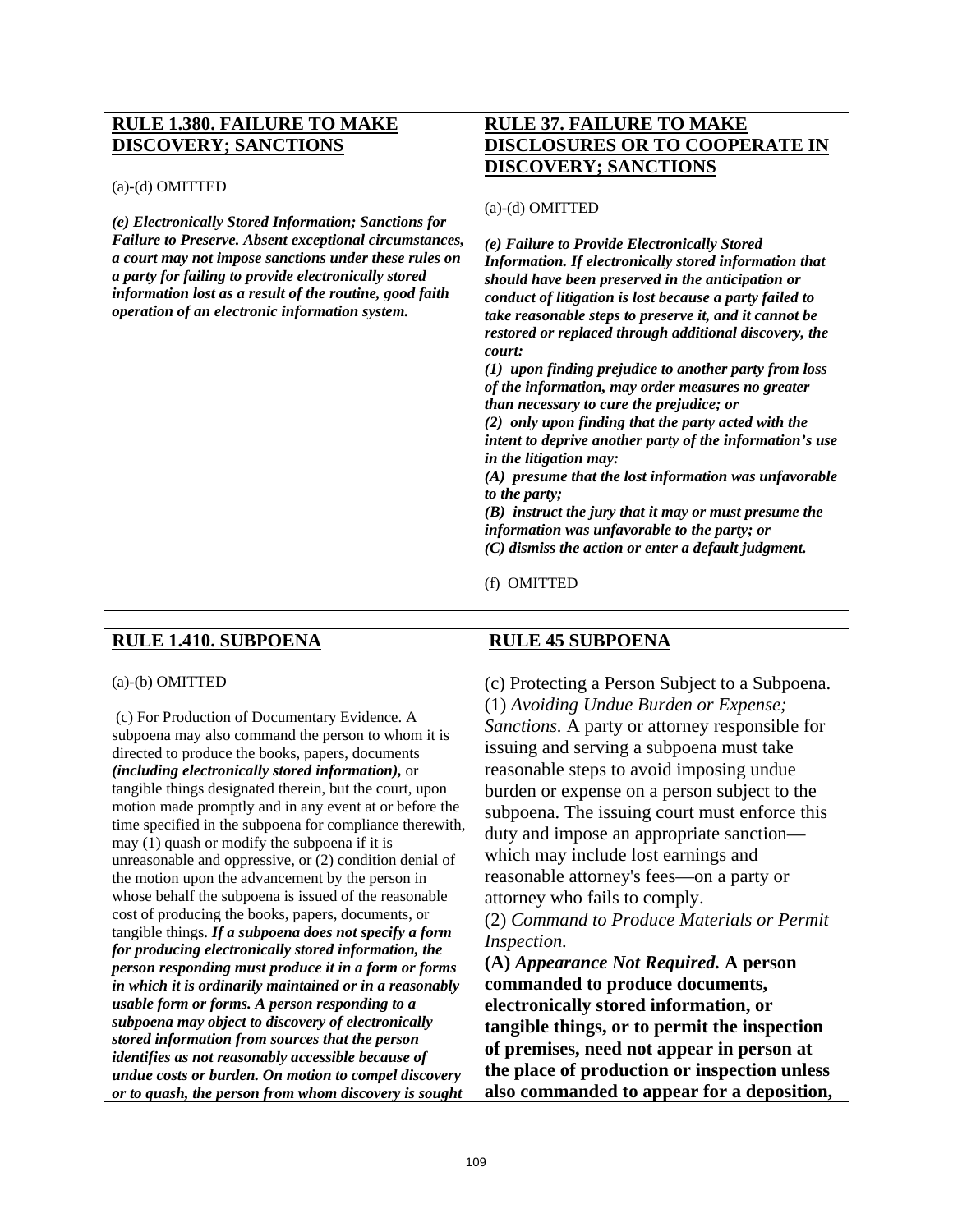*must show that the information sought or the form requested is not reasonably accessible because of undue costs or burden. If that showing is made, the court may nonetheless order discovery from such sources or in such forms if the requesting party shows good cause, considering the limitations set out in rule 1.280(d)(2). The court may specify conditions of the discovery, including ordering that some or all of the expenses of the discovery be paid by the party seeking the discovery.* A party seeking a production of evidence at trial which would be subject to a subpoena may compel such production by serving a notice to produce such evidence on an adverse party as provided in rule 1.080. Such notice shall have the same effect and be subject to the same limitations as a subpoena served on the party.

(d)-(h) OMITTED

**hearing, or trial.** 

**(B)** *Objections. A person commanded to produce documents or tangible things or to permit inspection may serve on the party or attorney designated in the subpoena a written objection to inspecting, copying, testing or sampling any or all of the materials or to inspecting the premises—or to producing electronically stored information in the form or forms requested.* The objection must be served before the earlier of the time specified for compliance or 14 days after the subpoena is served. If an objection is made, the following rules apply:

(i) At any time, on notice to the commanded person, the serving party may move the issuing court for an order compelling production or inspection.

(ii) These acts may be required only as directed in the order, and the order must protect a person who is neither a party nor a party's officer from significant expense resulting from compliance.

(3) OMITTED

**(d) Duties in Responding to a Subpoena. (1)** *Producing Documents or Electronically Stored Information.* **These procedures apply to producing documents or electronically stored information:** 

**(A)** *Documents.* **A person responding to a subpoena to produce documents must produce them as they are kept in the ordinary course of business or must organize and label them to correspond to the categories in the demand.** 

**(B)** *Form for Producing Electronically Stored Information Not Specified.* **If a subpoena does not specify a form for producing electronically stored information, the person responding must produce it in a form or forms in which it is ordinarily maintained or in a reasonably usable form or forms.**  *(C) Electronically Stored Information Produced in Only One Form.* **The person responding need not produce the same electronically stored information in more**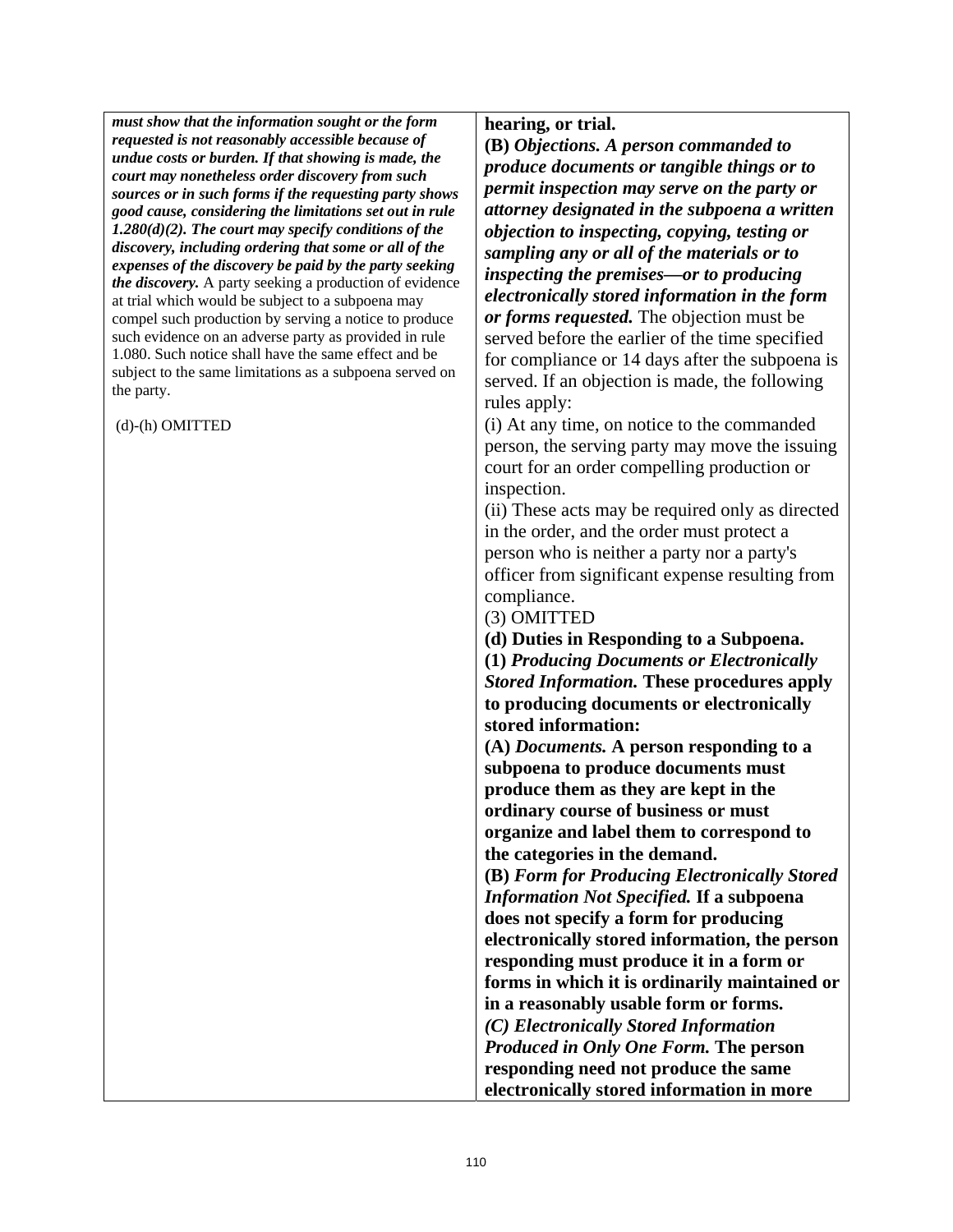|                                                    | than one form.<br>(D) Inaccessible Electronically Stored<br>Information. The person responding need<br>not provide discovery of electronically<br>stored information from sources that the<br>person identifies as not reasonably<br>accessible because of undue burden or cost.<br>On motion to compel discovery or for a<br>protective order, the person responding<br>must show that the information is not<br>reasonably accessible because of undue<br>burden or cost. If that showing is made, the<br>court may nonetheless order discovery from<br>such sources if the requesting party shows<br>good cause, considering the limitations of<br>Rule $26(b)(2)(C)$ . The court may specify<br>conditions for the discovery.<br>Remainder of Rule 45 OMITTED |
|----------------------------------------------------|-------------------------------------------------------------------------------------------------------------------------------------------------------------------------------------------------------------------------------------------------------------------------------------------------------------------------------------------------------------------------------------------------------------------------------------------------------------------------------------------------------------------------------------------------------------------------------------------------------------------------------------------------------------------------------------------------------------------------------------------------------------------|
| <b>RULE 1.285. INADVERTENT</b>                     | FED. R. EVID. 502. ATTORNEY-CLIENT                                                                                                                                                                                                                                                                                                                                                                                                                                                                                                                                                                                                                                                                                                                                |
| <b>DISCLOSURE OF PRIVILEGED</b>                    | PRIVILEGE AND WORK PRODUCT;                                                                                                                                                                                                                                                                                                                                                                                                                                                                                                                                                                                                                                                                                                                                       |
| <b>MATERIALS</b>                                   | <b>LIMITATIONS ON WAIVER</b>                                                                                                                                                                                                                                                                                                                                                                                                                                                                                                                                                                                                                                                                                                                                      |
| (a) Assertion of Privilege as to Inadvertently     | The following provisions apply, in the                                                                                                                                                                                                                                                                                                                                                                                                                                                                                                                                                                                                                                                                                                                            |
| Disclosed Materials. Any party, person, or         | circumstances set out, to disclosure of a                                                                                                                                                                                                                                                                                                                                                                                                                                                                                                                                                                                                                                                                                                                         |
| entity, after inadvertent disclosure of any        | communication or information covered by the                                                                                                                                                                                                                                                                                                                                                                                                                                                                                                                                                                                                                                                                                                                       |
| materials pursuant to these rules, may             | attorney-client privilege or work-product                                                                                                                                                                                                                                                                                                                                                                                                                                                                                                                                                                                                                                                                                                                         |
| thereafter assert any privilege recognized by      | protection.                                                                                                                                                                                                                                                                                                                                                                                                                                                                                                                                                                                                                                                                                                                                                       |
| law as to those materials. This right exists       | (a) Disclosure Made in a Federal Proceeding or                                                                                                                                                                                                                                                                                                                                                                                                                                                                                                                                                                                                                                                                                                                    |
| without regard to whether the disclosure was       | to a Federal Office or Agency; Scope of a                                                                                                                                                                                                                                                                                                                                                                                                                                                                                                                                                                                                                                                                                                                         |
| made pursuant to formal demand or informal         | Waiver. When the disclosure is made in a                                                                                                                                                                                                                                                                                                                                                                                                                                                                                                                                                                                                                                                                                                                          |
| request. In order to assert the privilege, the     | federal proceeding or to a federal office or                                                                                                                                                                                                                                                                                                                                                                                                                                                                                                                                                                                                                                                                                                                      |
| party, person, or entity, shall, within 10 days of | agency and waives the attorney-client privilege                                                                                                                                                                                                                                                                                                                                                                                                                                                                                                                                                                                                                                                                                                                   |
| actually discovering the inadvertent disclosure,   | or work-product protection, the waiver extends                                                                                                                                                                                                                                                                                                                                                                                                                                                                                                                                                                                                                                                                                                                    |
| serve written notice of the assertion of           | to an undisclosed communication or                                                                                                                                                                                                                                                                                                                                                                                                                                                                                                                                                                                                                                                                                                                                |
| privilege on the party to whom the materials       | information in a federal or state proceeding                                                                                                                                                                                                                                                                                                                                                                                                                                                                                                                                                                                                                                                                                                                      |
| were disclosed. The notice shall specify with      | only if:                                                                                                                                                                                                                                                                                                                                                                                                                                                                                                                                                                                                                                                                                                                                                          |
| particularity the materials as to which the        | $(1)$ the waiver is intentional;                                                                                                                                                                                                                                                                                                                                                                                                                                                                                                                                                                                                                                                                                                                                  |
| privilege is asserted, the nature of the privilege | (2) the disclosed and undisclosed                                                                                                                                                                                                                                                                                                                                                                                                                                                                                                                                                                                                                                                                                                                                 |
| asserted, and the date on which the inadvertent    | communications or information concern the                                                                                                                                                                                                                                                                                                                                                                                                                                                                                                                                                                                                                                                                                                                         |
| disclosure was actually discovered.                | same subject matter; and                                                                                                                                                                                                                                                                                                                                                                                                                                                                                                                                                                                                                                                                                                                                          |
| (b) Duty of the Party Receiving Notice of an       | (3) they ought in fairness to be considered                                                                                                                                                                                                                                                                                                                                                                                                                                                                                                                                                                                                                                                                                                                       |
| Assertion of Privilege. A party receiving notice   | together.                                                                                                                                                                                                                                                                                                                                                                                                                                                                                                                                                                                                                                                                                                                                                         |
| of an assertion of privilege under subdivision     | (b) Inadvertent Disclosure. When made in a                                                                                                                                                                                                                                                                                                                                                                                                                                                                                                                                                                                                                                                                                                                        |
| (a) shall promptly return, sequester, or destroy   | federal proceeding or to a federal office or                                                                                                                                                                                                                                                                                                                                                                                                                                                                                                                                                                                                                                                                                                                      |
| the materials specified in the notice, as well as  | agency, the disclosure does not operate as a                                                                                                                                                                                                                                                                                                                                                                                                                                                                                                                                                                                                                                                                                                                      |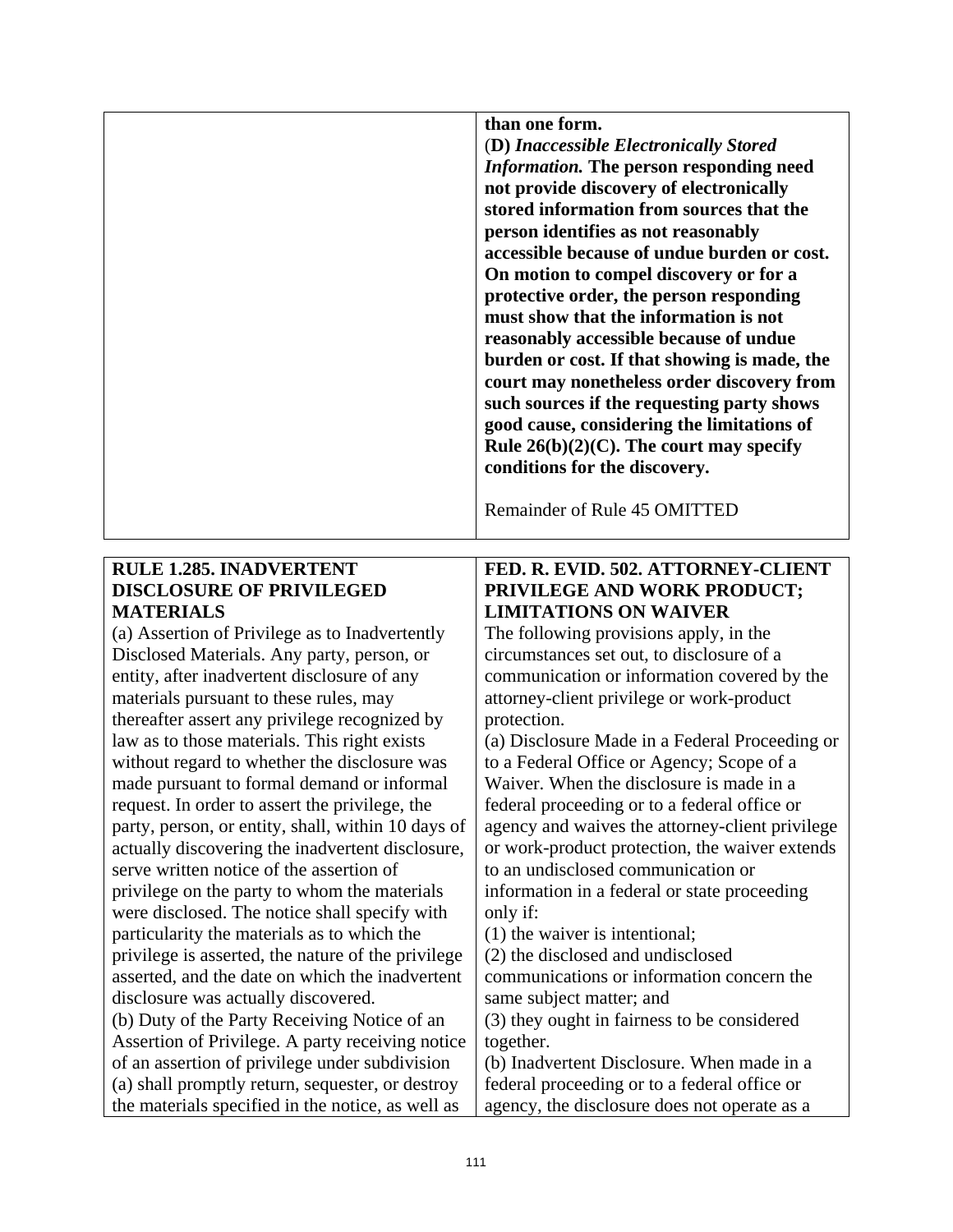| any copies of the material. The party receiving    | waiver in a federal or state proceeding if:          |
|----------------------------------------------------|------------------------------------------------------|
| the notice shall also promptly notify any other    | $(1)$ the disclosure is inadvertent;                 |
| party, person, or entity to whom it has            | (2) the holder of the privilege or protection        |
| disclosed the materials of the fact that the       | took reasonable steps to prevent disclosure;         |
| notice has been served and of the effect of this   | and                                                  |
| rule. That party shall also take reasonable steps  | (3) the holder promptly took reasonable steps        |
| to retrieve the materials disclosed. Nothing       | to rectify the error, including (if applicable)      |
| herein affects any obligation pursuant to R.       | following Federal Rule of Civil Procedure 26         |
| Regulating Fla. Bar 4-4.4(b).                      | (b)(5)(B).                                           |
| (c) Right to Challenge Assertion of Privilege.     | (c) Disclosure Made in a State Proceeding.           |
| Any party receiving a notice made under            | When the disclosure is made in a state               |
| subdivision (a) has the right to challenge the     | proceeding and is not the subject of a state-        |
| assertion of privilege. The grounds for the        | court order concerning waiver, the disclosure        |
| challenge may include, but are not limited to,     | does not operate as a waiver in a federal            |
| the following:                                     | proceeding if the disclosure:                        |
| $(1)$ The materials in question are not            | (1) would not be a waiver under this rule if it      |
| privileged.                                        | had been made in a federal proceeding; or            |
| (2) The disclosing party, person, or entity lacks  | (2) is not a waiver under the law of the state       |
| standing to assert the privilege.                  | where the disclosure occurred.                       |
| (3) The disclosing party, person, or entity has    | (d) Controlling Effect of a Court Order. A           |
| failed to serve timely notice under this rule.     | federal court may order that the privilege or        |
| (4) The circumstances surrounding the              | protection is not waived by disclosure               |
| production or disclosure of the materials          | connected with the litigation pending before         |
| warrant a finding that the disclosing party,       | the court $-$ in which event the disclosure is       |
| person, or entity has waived its assertion that    | also not a waiver in any other federal or state      |
| the material is protected by a privilege.          | proceeding.                                          |
| Any party seeking to challenge the assertion of    | (e) Controlling Effect of a Party Agreement.         |
| privilege shall do so by serving notice of its     | An agreement on the effect of disclosure in a        |
| challenge on the party, person, or entity          | federal proceeding is binding only on the            |
| asserting the privilege. Notice of the challenge   | parties to the agreement, unless it is               |
| shall be served within 20 days of service of the   | incorporated into a court order.                     |
| original notice given by the disclosing party,     | (f) Controlling Effect of this Rule.                 |
| person, or entity. The notice of the recipient's   | Notwithstanding Rules 101 and 1101, this rule        |
| challenge shall specify the grounds for the        | applies to state proceedings and to federal          |
| challenge. Failure to serve timely notice of       | court-annexed and federal court-mandated             |
| challenge is a waiver of the right to challenge.   | arbitration proceedings, in the circumstances        |
| (d) Effect of Determination that Privilege         | set out in the rule. And notwithstanding Rule        |
| Applies. When an order is entered determining      | 501, this rule applies even if state law provides    |
| that materials are privileged or that the right to | the rule of decision.                                |
| challenge the privilege has been waived, the       | $(g)$ Definitions. In this rule:                     |
| court shall direct what shall be done with the     | (1) "attorney-client privilege" means the protection |
| materials and any copies so as to preserve all     | that applicable law provides for confidential        |
| rights of appellate review. The recipient of the   | attorney-client communications; and                  |
| materials shall also give prompt notice of the     | (2) "work-product protection" means the protection   |
| court's determination to any other party,          | that applicable law provides for tangible material   |
| person, or entity to whom it had disclosed the     | (or its intangible equivalent) prepared in           |
| materials.                                         | anticipation of litigation or for trial.             |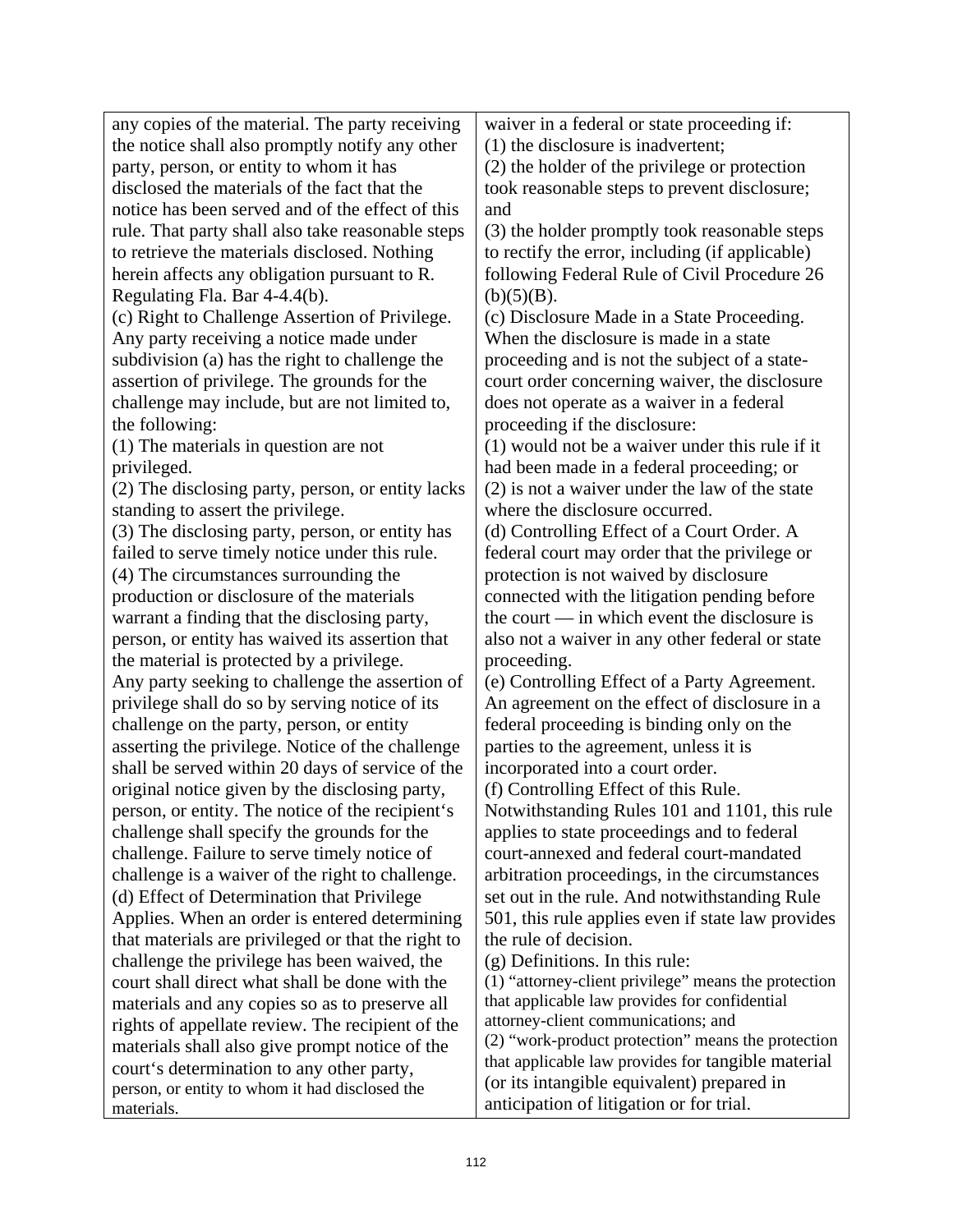# **Committee Notes to Florida's 2012 e-Discovery Rules Amendments**

# **1.200 Committee Notes**

**2012 Amendment.** Subdivisions (a)(5) to (a)(7) are added to address issues involving electronically stored information.

# **1.201 Committee Notes**

# **2012 Amendment. Subdivision (b)(1)(J) is added to address issues involving electronically stored information.**

# **1.280 Committee Notes**

**2012 Amendment.** Subdivisions (b)(3) and (d) are added to address discovery of electronically stored information. The parties should consider conferring with one another at the earliest practical opportunity to discuss the reasonable scope of preservation and production of electronically stored information. These issues may also be addressed by means of a rule 1.200 or rule 1.201 case management conference.

Under the good cause test in subdivision  $(d)(1)$ , the court should balance the costs and burden of the requested discovery, including the potential for disruption of operations or corruption of the electronic devices or systems from which discovery is sought, against the relevance of the information and the requesting party's need for that information. Under the proportionality and reasonableness - 13 -

factors set out in subdivision (d)(2), the court must limit the frequency or extent of discovery if it determines that the discovery sought is excessive in relation to the factors listed. In evaluating the good cause or proportionality tests, the court may find its task complicated if the parties know little about what information the sources at issue contain, whether the information sought is relevant, or how valuable it may be to the litigation. If appropriate, the court may direct the parties to develop the record further by engaging in focused discovery, including sampling of the sources, to learn more about what electronically stored information may be contained in those sources, what costs and burdens are involved in retrieving, reviewing, and producing the information, and how valuable the information sought may be to the litigation in light of the availability of information from other sources or methods of discovery, and in light of the parties' resources and the issues at stake in the litigation.

# **1.340 Committee Notes**

**2012 Amendment.** Subdivision (c) is amended to provide for the production of electronically stored information in answer to interrogatories and to set out a procedure for determining the form in which to produce electronically stored information.

# **1.350 Committee Notes**

**2012 Amendment.** Subdivision (a) is amended to address the production of electronically stored information. Subdivision (b) is amended to set out a procedure for determining the form to be used in producing electronically stored information.

# **1.380 Committee Notes**

**2012 Amendment.** Subdivision (e) is added to make clear that a party should not be sanctioned for the loss of electronic evidence due to the good-faith operation of an electronic information system; the language mirrors that of Federal Rule of Civil Procedure 37(e). Nevertheless, the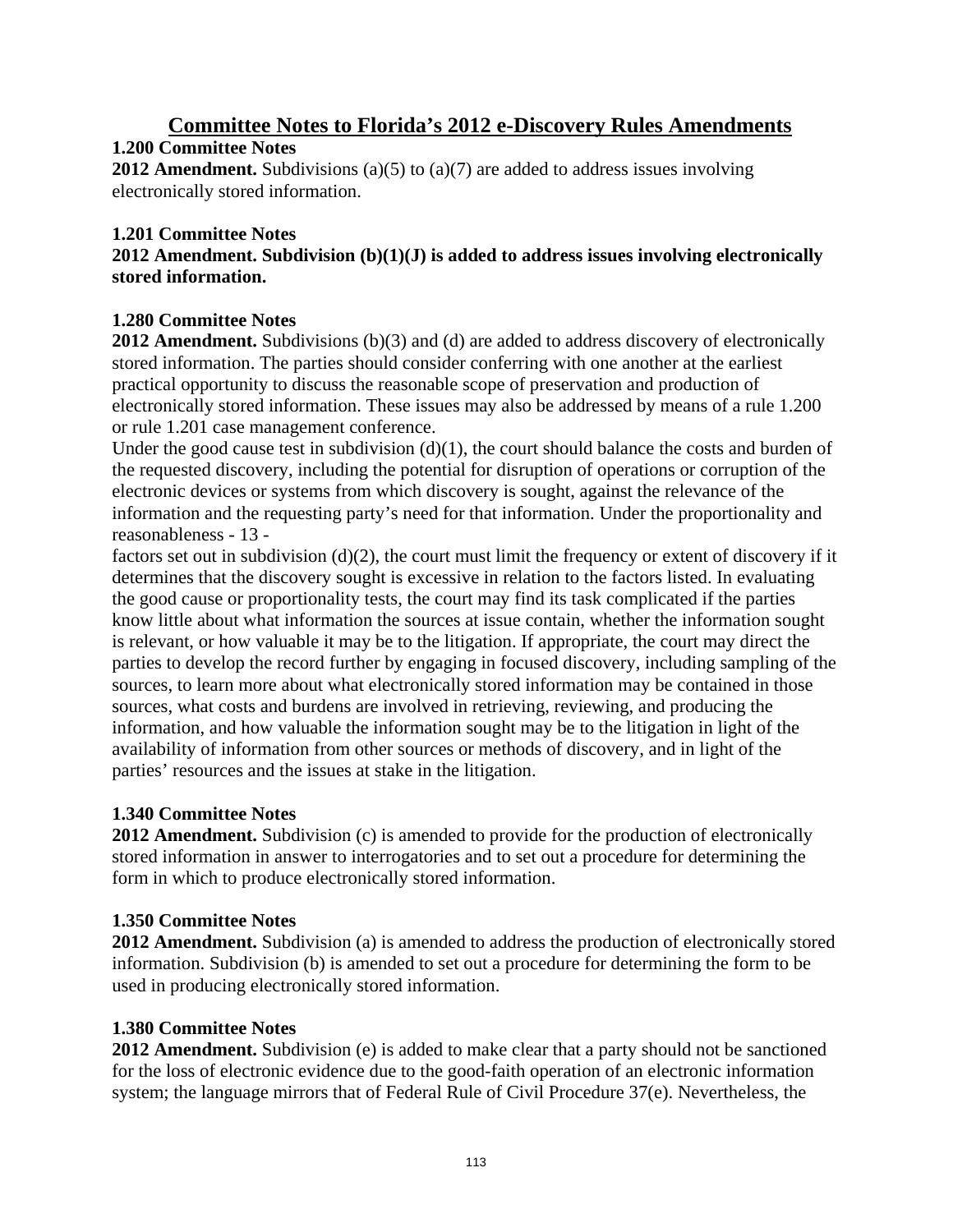good-faith requirement contained in subdivision (e) should prevent a party from exploiting the routine operation of an information system to thwart discovery obligations by allowing that operation to destroy information that party is required to preserve or produce. In determining good faith, the court may consider any steps taken by the party to comply with court orders, party agreements, or requests to preserve such information.

## **1.410 Committee Notes**

**2012 Amendment.** Subdivision (c) is amended to address the production of electronically stored information pursuant to a subpoena. The procedures for dealing with disputes concerning the accessibility of the information sought or the form for its production are intended to correspond to those set out in Rule 1.280(d).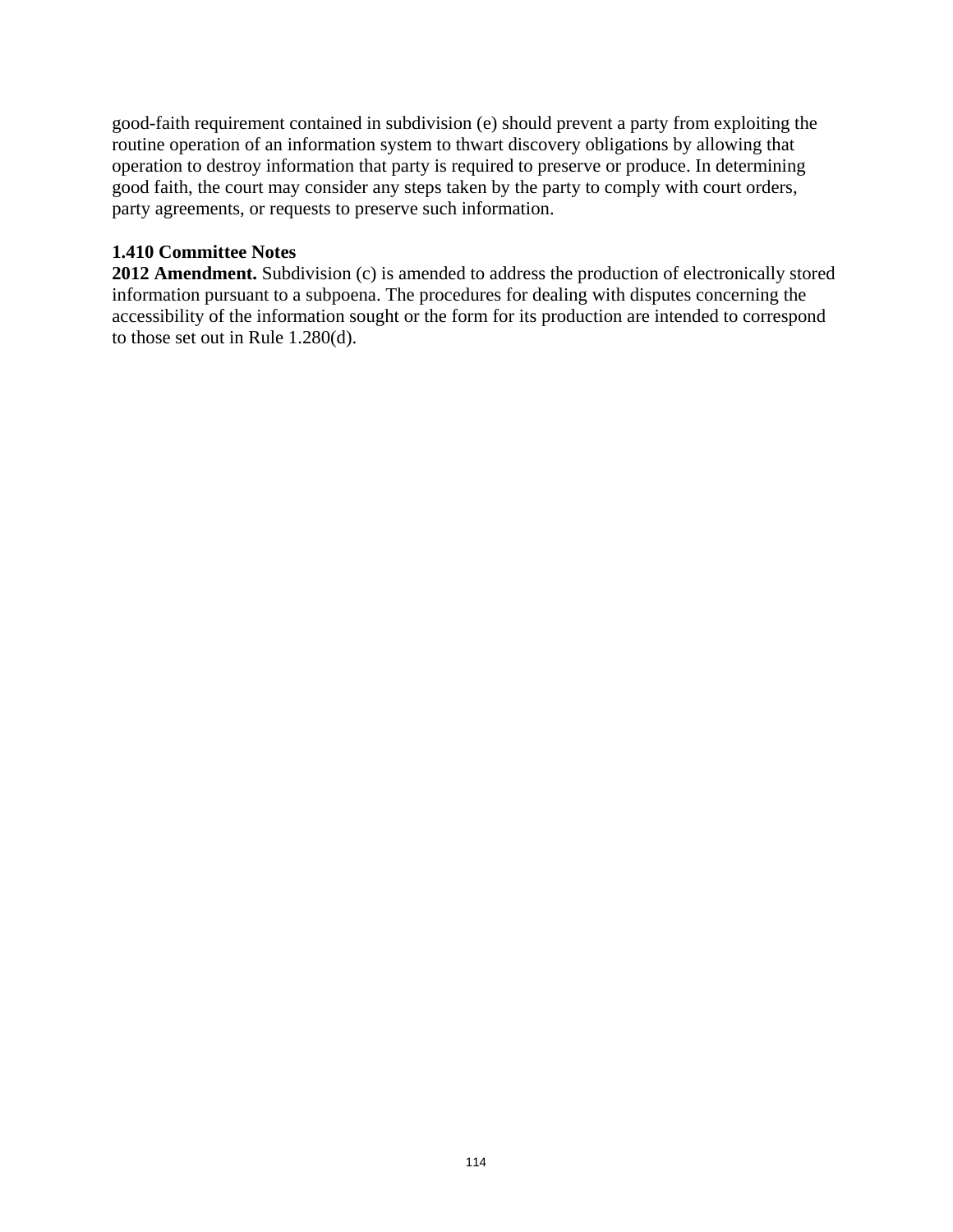# **CHAPTER TEN**

#### **DISCOVERY OF LAWYER-CLIENT PRIVILEGED COMMUNICATIONS**

Confidential lawyer-client communications are, by statute, privileged, and therefore not discoverable.<sup>1</sup> A communication is "confidential" if it is not intended to be disclosed to third persons other than those to whom disclosure is in furtherance of the rendition of legal services to the client, and those reasonably necessary for the transmission of the communication.<sup>2</sup> However, the privilege can be waived, intentionally or unintentionally, thus subjecting the communication to discovery. A waiver by the client of part of the privileged communications, serves as a waiver as to the remainder of the communications about the same subject. $3$ 

In *Southern Bell Tel. & Tel. Co. v. Deason*,<sup>4</sup> the Florida Supreme Court set forth the following criteria to judge whether a corporation's communications are protected by the attorney-client privilege:

- (1) the communication would not have been made but for the contemplation of legal services;
- (2) the employee making the communication did so at the direction of his or her corporate superior;
- (3) the superior made the request of the employee as part of the corporation's effort to secure legal advice or services;
- (4) the content of the communication relates to the legal services being rendered, within the scope of the employee's duties; and

<sup>1</sup> Fla. Stat. § 90.502; Fla. R. Civ. P. 1.280(b)(1).

<sup>&</sup>lt;sup>2</sup> Fla. Stat. § 90.502.

<sup>&</sup>lt;sup>3</sup> Iternational Tel. & Tel. Corp v. United Tel. Co. of Florida, 60 F.R.D. 177 (M.D. Fla. 1973).

 <sup>632</sup> So. 2d 1377 (Fla. 1994).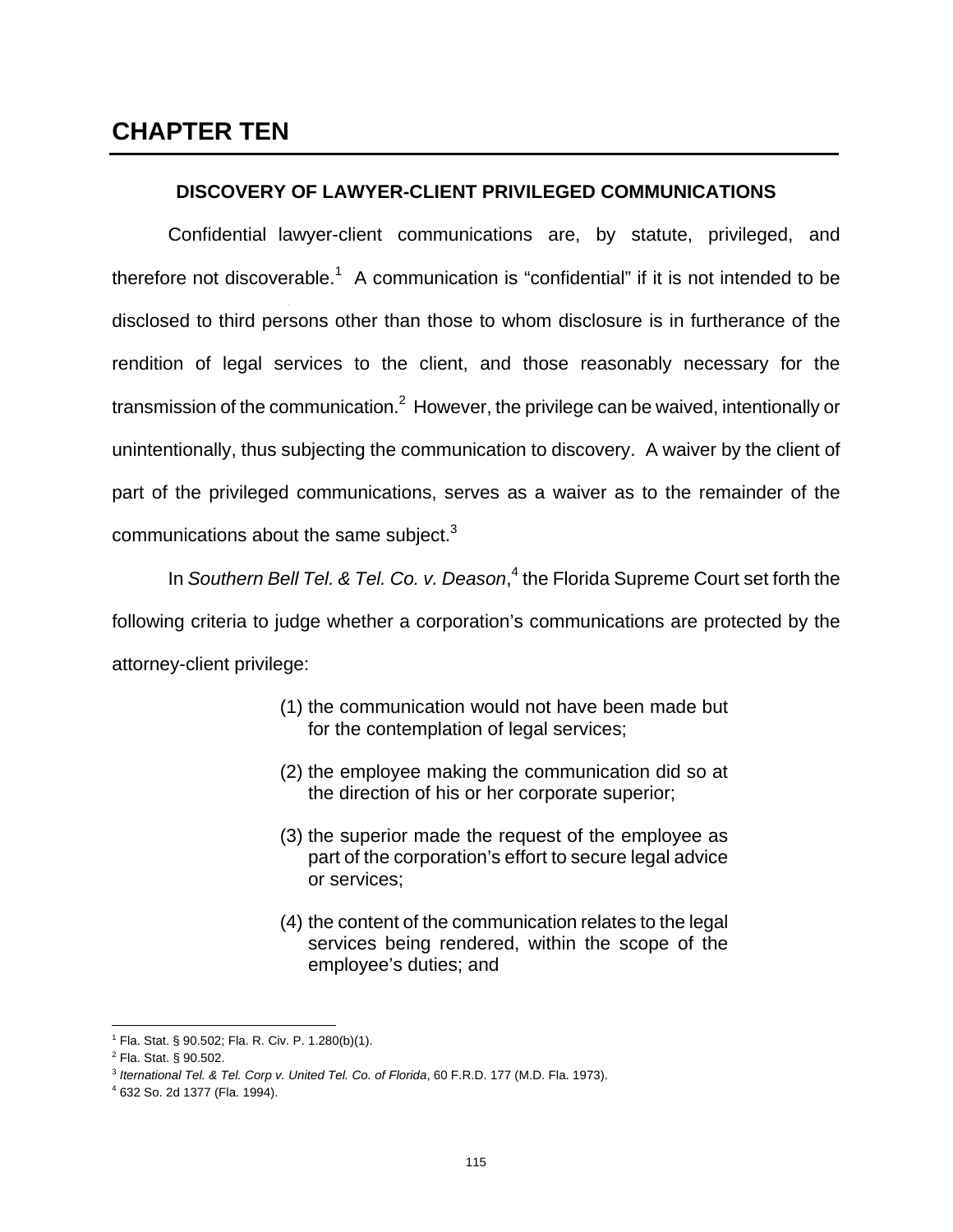(5) the communication is not disseminated beyond those persons who, because of the corporate structure, need to know its contents.

## **PRIVILEGE LOGS:**

Fla. R. Civ. P. 1.280(b)(5) provides, in part, that a party withholding information from discovery claiming that it is privileged shall make the claim expressly, and shall describe the nature of the documents, communications or things not produced or disclosed in a manner that, without revealing the information itself privileged or protected, will enable other parties to assess the applicability of the privilege or protections. It has been suggested that the privilege log should include at a minimum (for documents), sender, recipients, title or type, date and subject matter.<sup>5</sup>

The U.S. District Court for the Southern District of Florida has promulgated a Local Rule for the content required in a privilege log. $6$  In at least one instance, that Local Rule has served as guidance for a Florida court.<sup>7</sup> Guidance for the content required in a privilege log in the Middle District of Florida can be found in *Arthrex, Inc. v. Parcus Medical, LLC, M.D.,* Fla. 2012 (2012 WL 3778981).

The failure to file a privilege log can result in a waiver of the attorney-client privilege. $^8$ However, that is not a common sanction, and Florida courts generally recognize that such a sanction should be resorted to only when the violation is serious.<sup>9</sup> The failure to submit a privilege log at the same time as a discovery response is served, does not waive the privilege. Fla. R. Civ. P. 1.280(b)(5) does not detail the procedure to follow for service

<sup>5</sup> *Bankers Sec. Ins. Co. v. Symons*, 889 So. 2d 93 (Fla. 5th DCA 2004). 6

 $6$  U.S. District Court, Southern District of Florida, Local Rule 26.1(g)(3)(B)(ii).

<sup>&</sup>lt;sup>7</sup> TIG Ins. Corp. of America v. Johnson, 799 So. 2d 339 (Fla. 4th DCA 2001).<br><sup>8</sup> Id.<br><sup>9</sup> Gosman v. Luzinski, 937 So. 2d 293 (Fla. 4th DCA 2006) ("Attorney-client privilege and work-product immunity are important protections in the adversarial legal system, and any breach of these privileges can give one party and undue advantage over the other party. Florida's courts generally recognize that an implicit waiver of an important privilege as a sanction for a discovery violation should not be favored, but resorted to only when the violation is serious.").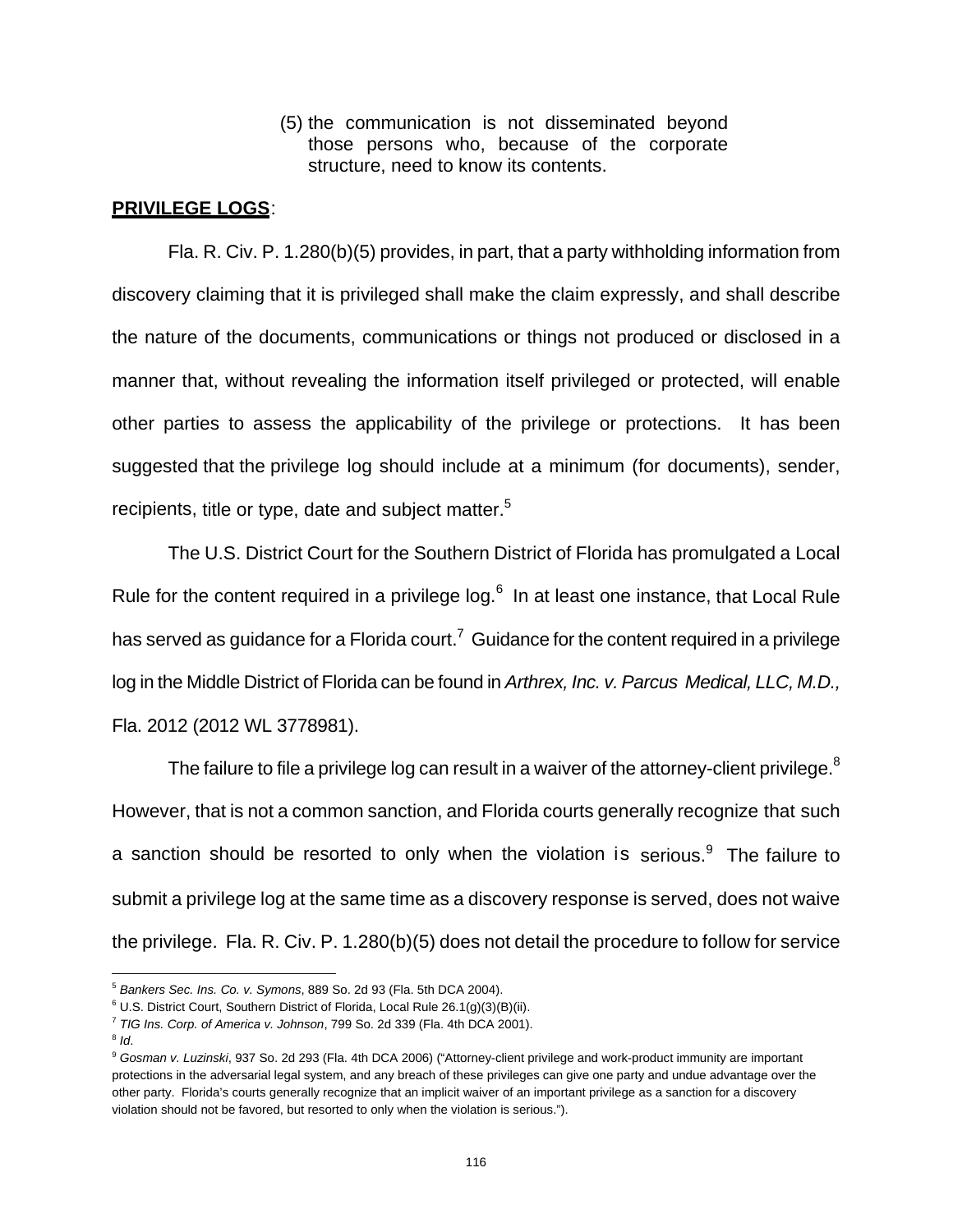of privilege logs and does not specifically address the appropriate sanction to be imposed if a party is tardy in filing a privilege log. If a party does not submit a privilege log within a reasonable time before a hearing on the motion to compel, then the trial court can be justified in finding a waiver because there would be no basis on which to assess the privilege claim. A very late and inadequate privilege log could subject a party to waiver of the privilege. $10$ 

A privilege log is not required until such time as broader, preliminary objections have been addressed. "A party is required to file a [privilege] log only if the information is otherwise discoverable. Where the party claims that the production of documents is burdensome and harassing . . . the scope of discovery is at issue. Until the court rules on the request, the party responding to discovery does not know what will fall into the category of discoverable documents . . ."<sup>11</sup> Waiver does not apply where assertion of the privilege is not document-specific, but category specific, and the category itself is plainly protected.12

#### **INADVERTENT DISCLOSURE:**

As communications technology advances (facsimile, e-mail, test, etc.), the opportunities for inadvertent disclosure of lawyer-client privileged communications increase. Inadvertent disclosure of lawyer-client privileged communications, and the resultant issues of waiver and disqualification have been addressed by Florida courts more frequently in recent years, and in 2010, Fla. R. Civ. P. 1.285 was enacted, governing the inadvertent disclosure of privileged materials. It was amended effective January 1,

<sup>10</sup> *Bainter v. League of Women Voters of Fla*., 150 So. 3d 1115, 1129 (Fla. 2014). 11 *Gosman, supra.*

<sup>12</sup> *Nevin v. Palm Beach County School Board,* 958 So. 2d 1003 (Fla. 1st DCA 2007); citing: *Matlock v. Day,* 907 So. 2d 577 (Fla. 5th DCA 2005).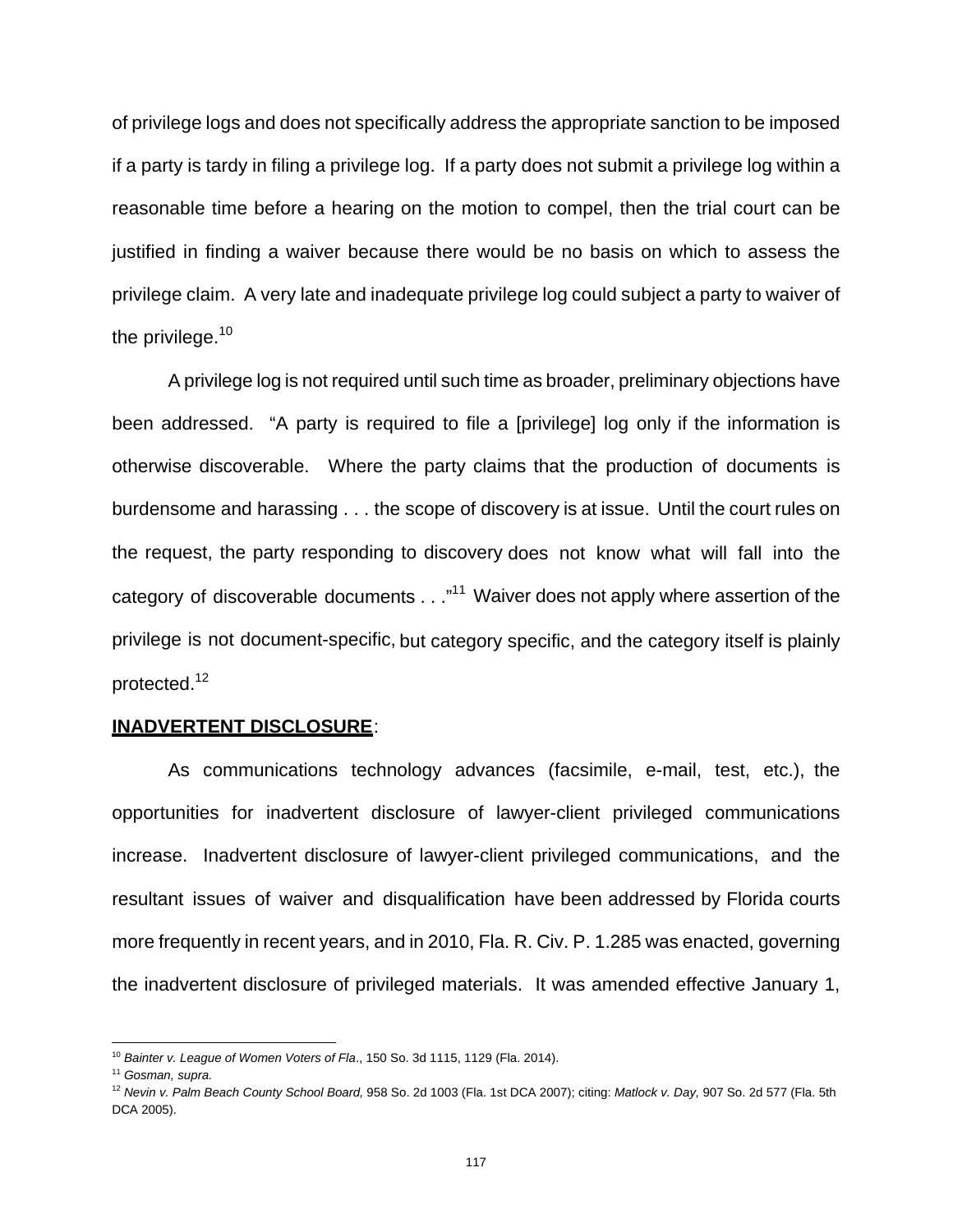2011.<sup>13</sup> The rule is self-explanatory. To preserve the privileges recognized by law, the party must serve written notice of the assertion of privilege on the party to whom the materials were disclosed, within 10 days of actually discovering the inadvertent disclosure.<sup>14</sup> The rule sets forth the duty of the party receiving such notice;<sup>15</sup> the right to challenge the assertion of the privilege;<sup>16</sup> and, the effect of a determination that the privilege applies.<sup>17</sup>

T T T Florida law has always required the recipient of inadvertently disclosed attorneyclient privileged communications to act appropriately, or risk being disqualified from the case.<sup>18</sup> An attorney who promptly notifies the sender and immediately returns the inadvertently produced materials without exercising any unfair advantage will, generally, not be subject to disqualification.<sup>19</sup>

The recipient still has the right to challenge the claimed privilege on the basis of waiver.<sup>20</sup> The rule does not set forth any specific test to determine whether a waiver occurred, however, the courts have addressed this issue in the past. To determine whether the privilege has been waived due to inadvertent disclosure, Florida courts will apply the "relevant circumstances" test. The test involves a factual determination, thus requiring an evidentiary hearing. The court must consider:

> (1) the reasonableness of the precautions taken to prevent inadvertent disclosure in view of the extent of document production; (2) the number of inadvertent disclosures;

 $\overline{a}$ <sup>13</sup> Fla. R. Civ. P. 1.285 Inadvertent Disclosure of Privileged Materials.<br><sup>14</sup> Fla. R. Civ. P. 1.285(a).

<sup>15</sup> Fla. R. Civ P. 1.285(b).

<sup>16</sup> Fla. R. Civ. P. 1.285(c).

<sup>17</sup> Fla. R. Civ. P. 1.285(d).

<sup>&</sup>lt;sup>18</sup> See: *Atlas Air, Inc. v. Greenberg Traurig, P.A.,* 997 So. 2d 1117 (Fla. 3d DCA 2008).<br><sup>19</sup> *Abamar Housing & Development, Inc. v. Lisa Daly Lady Decor, 724 So. 2d 572 (Fla. 3d DCA 1998); citing Fla. Bar Comm. On* Professional Ethics, OP. 93-3.

 $20$  Fla. R. Civ. P. 1.285(c)(4).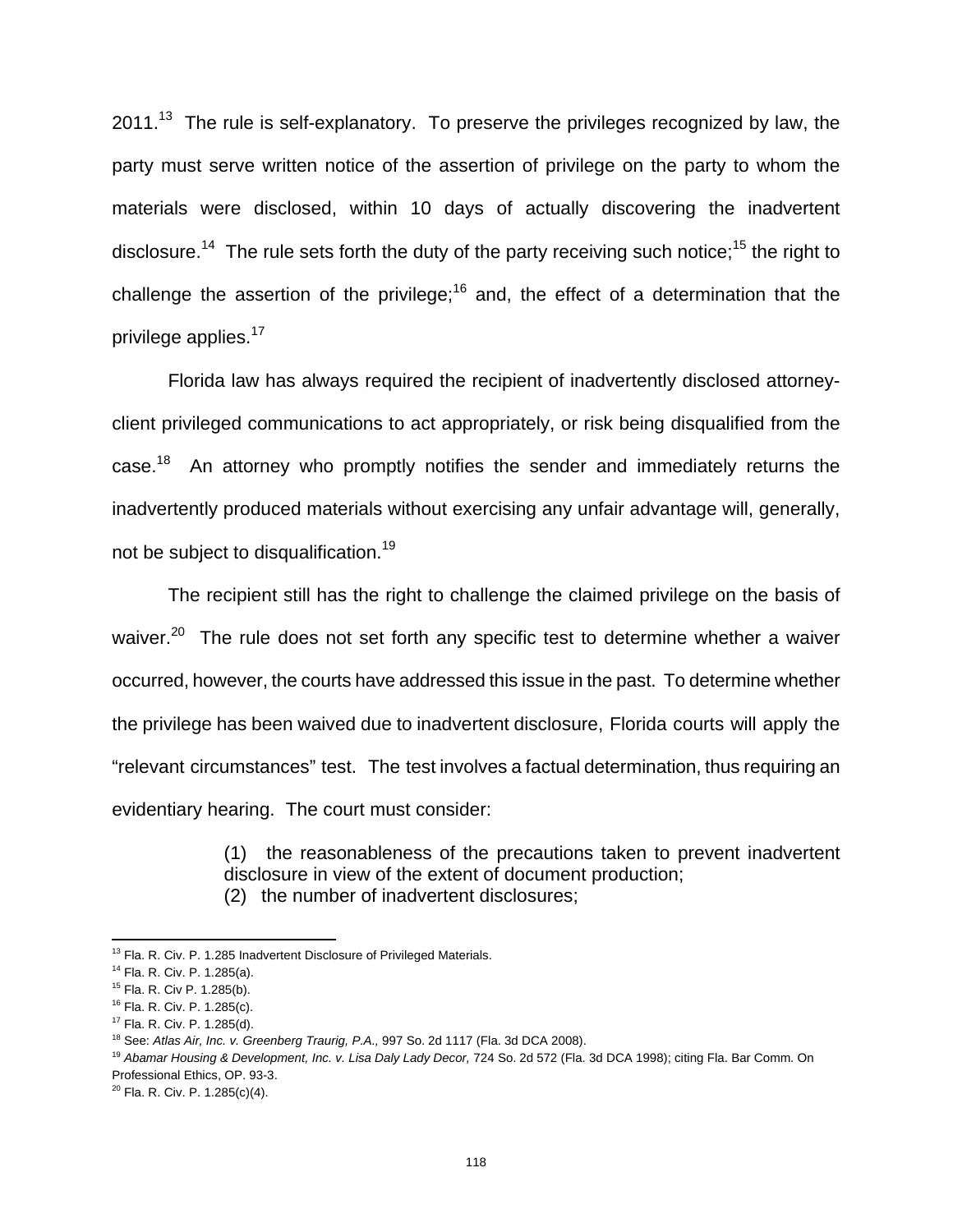- (3) the extent of disclosure;
- (4) any delay and measures taken to rectify the disclosures; and

(5) whether the overriding interests of justice would be served by relieving a party of its error. $21$ 

One should note the court's consideration of the "precautions taken to prevent inadvertent disclosure." As communications are more commonly transmitted by facsimile/e-mail, the prudent lawyer should carefully consider the protections in place ( or not in place) at the recipient's location. For example, many facsimile terminals are used by large groups of people, and may not provide the necessary privacy for the transmission of privileged communications. Facsimile and e-mail communications should, at the very least, always include a lawyer-client privilege notice. $^{22}$ 

Attorneys should also remember that they have ethical duties when they send and receive electronic documents in the course of representing their clients. These ethical responsibilities are now issues in the practice of law where lawyers may be able to "mine" metadata from electronic documents. Lawyers may also receive electronic documents that reveal metadata without any effort on the part of the receiving attorney. Metadata is information about information and has been defined as information describing the history, tracking, or management of an electronic document.

Metadata can contain information about the author of a document, and can show, among other things, the changes made to a document during its drafting, including what was deleted from or added to the final version of the document, as well as comments of the various reviewers of the document. Metadata may thereby reveal confidential and privileged client information that the sender of the document or electronic communication does not wish to be revealed.

 $21$  Lightbourne v. McCollum, 969 So. 2d 326 (Fla. 2007).

<sup>&</sup>lt;sup>22</sup> See: *Nova Southeastern University, Inc. v. Jacobson*, 25 So. 3d 82 (Fla. 4th DCA 2009).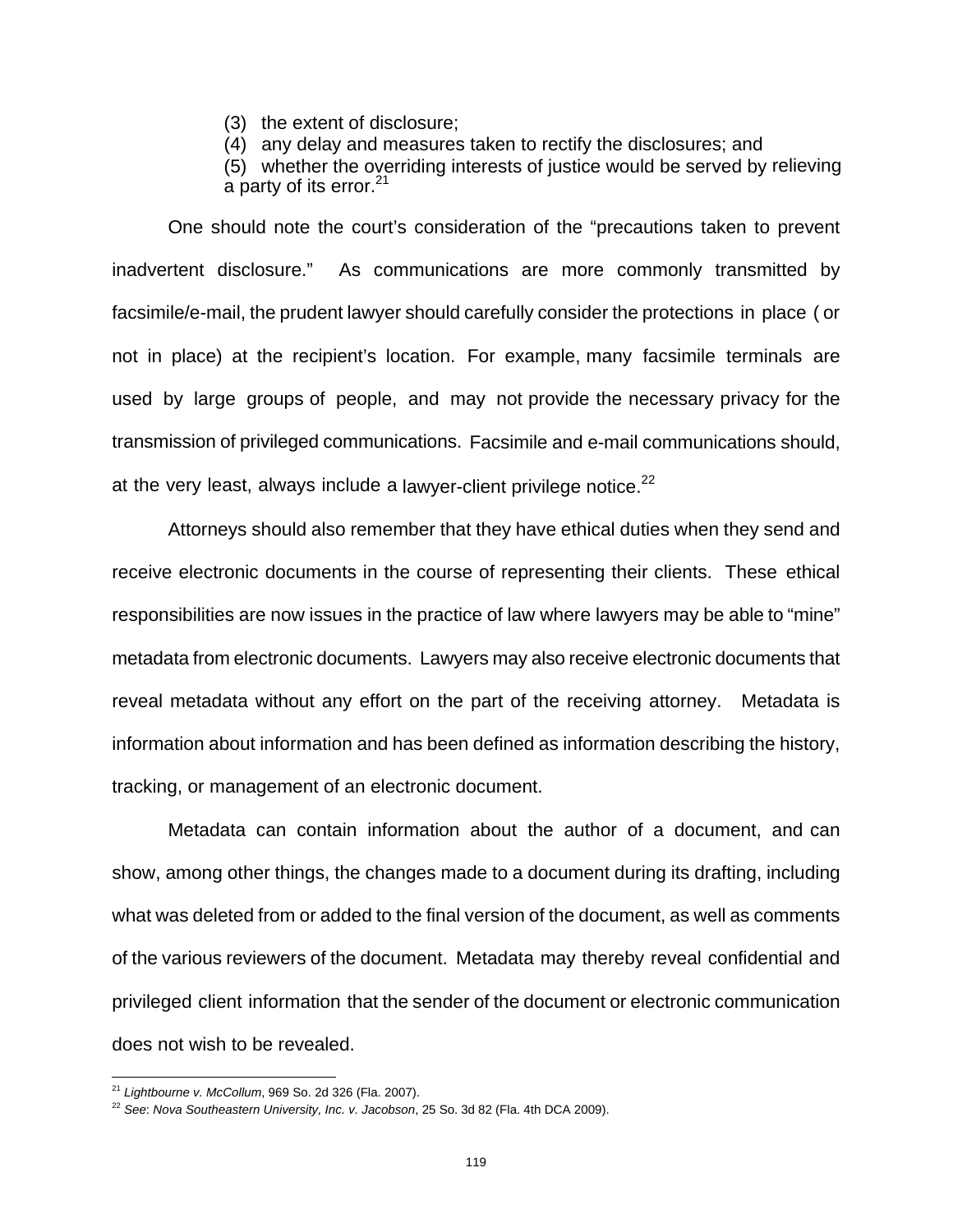In response, The Florida Bar issued Ethics Opinion 06-2 (September 15, 2006), which provides as follows:

> A lawyer who is sending an electronic document should take care to ensure the confidentiality of all information contained in the document, including metadata. A lawyer receiving an electronic document should not try to obtain information from metadata that the lawyer knows or should know is not intended for the receiving lawyer. A lawyer who inadvertently receives information via metadata in an electronic document should notify the sender of the information's receipt. The opinion is not intended to address metadata in the context of discovery documents.

Inadvertent disclosure does not always involve disclosure to the opposing party.

Privileged materials may be inadvertently disclosed to a party's own expert. In that circumstance, a party does not automatically waive the privilege simply by furnishing protected or privileged material. The court will consider whether the expert relied upon the material in forming his or her opinion. $^{23}$ 

## **IHIRD PARTY BAD FAITH ACTIONS:**

The lawyer-client privilege between an insurer, the insured and insured's counsel is not waived in a third party bad faith action. Since the insured is not the party bringing the action, it does not waive the privilege. $24$ 

## **EXAMINATION UNDER OATH:**

The lawyer-client privilege has been held to apply to an examination under oath ("EUO"), conducted by an insurer with its insured. The statements made during the examination were not discoverable in a subsequent criminal case involving the

<sup>&</sup>lt;sup>23</sup> Mullins v. Tompkins, 15 So. 3d 798 (Fla. 1st DCA 2009).

<sup>&</sup>lt;sup>24</sup> Progressive v. Scoma, 975 So. 2d 461 (Fla. 2d DCA 2007) ("Few evidentiary privileges are as jealously guarded as the attorneyclient privilege. Permitting a third party who brings a bad faith claim to abrogate the attorney-client privilege previously held by the insured and insurer would seem to undermine the policy reasons for having such a privilege, such as encouraging open and unguarded discussions between counsel and client as they prepare for litigation.").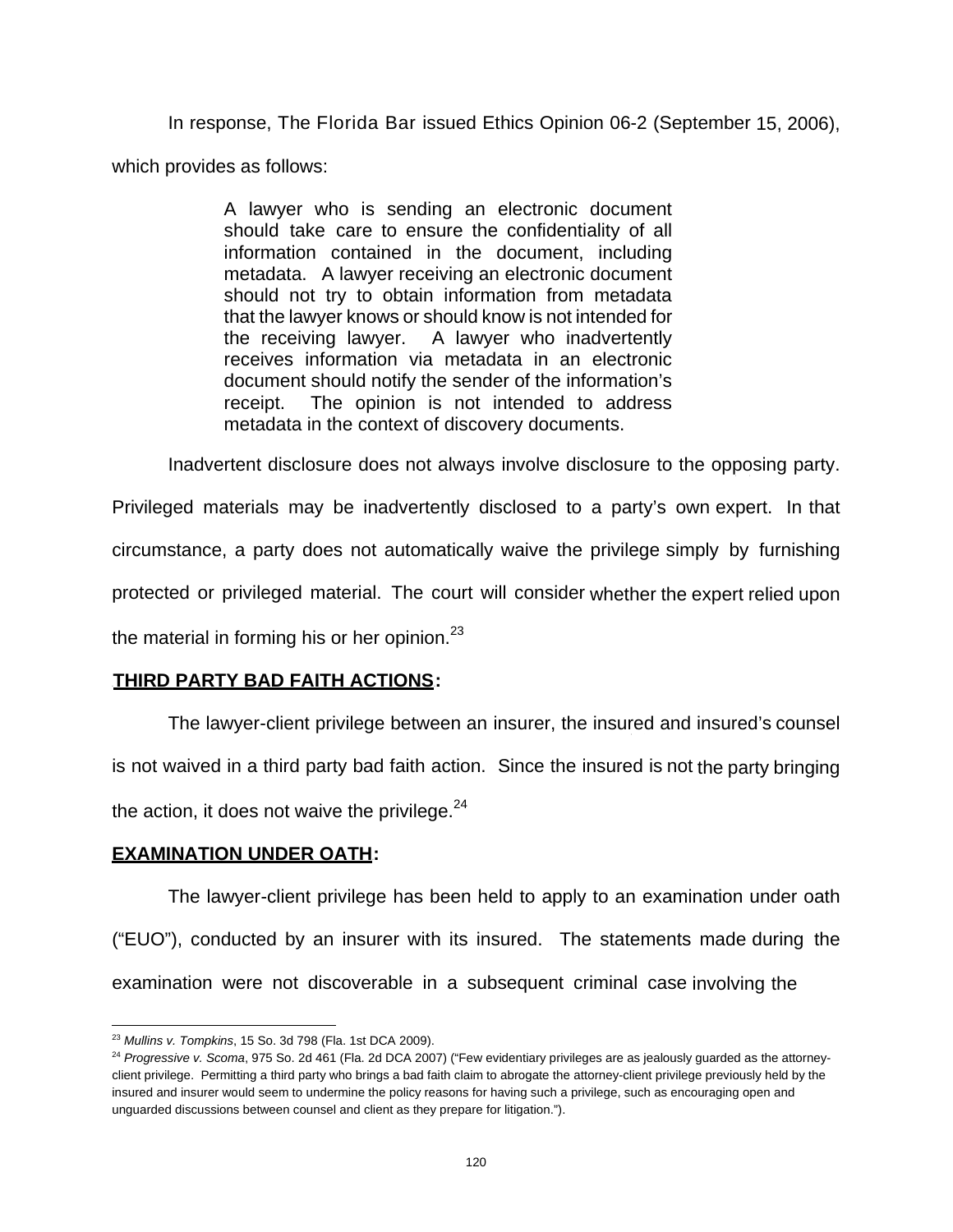insured, and, the presence of criminal defense counsel at the EUO did not waive the privilege.<sup>25</sup>

# **REVIEW OF PRIVILEGED DOCUMENTS FOR DEPOSITION:**

Documents used to refresh testimony prior to testifying are discoverable unless otherwise privileged. Therefore, the use of lawyer-client privileged documents to refresh testimony prior to testifying does not waive the privilege. However, the privilege would be waived if the same documents were used to refresh testimony while testifying.<sup>26</sup>

<u>.</u>

<sup>25</sup> *Reynolds v. State*, 963 So. 2d 908 (Fla. 2d DCA 2007) ("The examination is part of the insurer's fact gathering for the dual purposes of (1) defending the insured, and (2) determining whether the policy covers the incident giving rise to the claim against the insured.").

<sup>26</sup> *Proskauer Rose v. Boca Airport, Inc.*, 987 So. 2d 116 (Fla. 4th DCA 2008).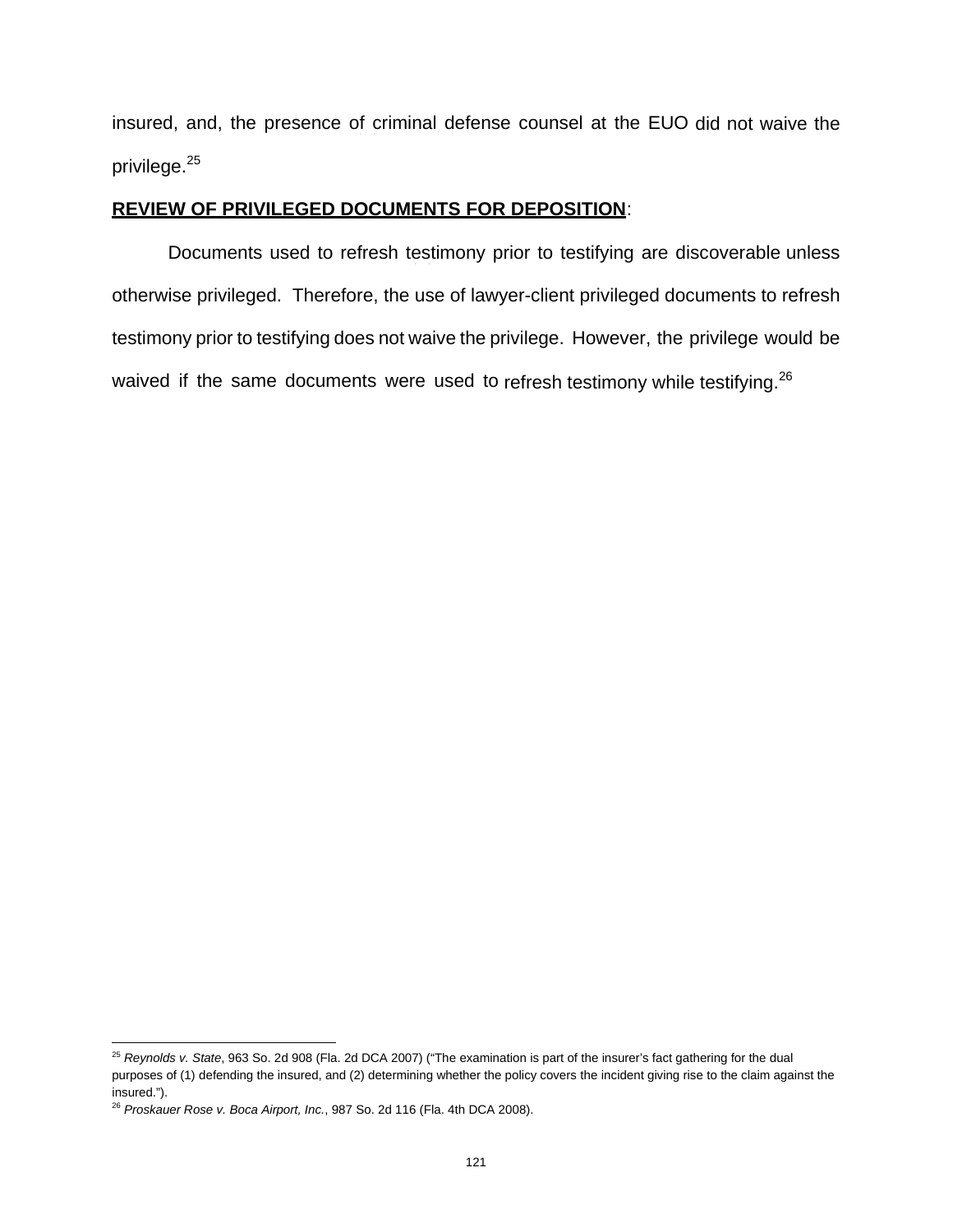# **CHAPTER ELEVEN**

## **EXPERT WITNESS DISCOVERY**

## **Introduction**

If scientific, technical or other specialized knowledge will assist the trier of fact in understanding the evidence or in determining a fact in issue, a witness qualified as an expert by knowledge, skill, experience, training, or education may testify about it in the form of an opinion or otherwise, if:

- 1. The testimony is based upon sufficient facts or data;
- 2. The testimony is the product of reliable principles and methods; and
- 3. The witness has applied the principles and methods reliably to the facts of the case.<sup>1</sup>

Testimony in the form of an opinion or inference otherwise admissible is not objectionable because it includes an ultimate issue to be decided by the trier of fact. $2$ 

 The facts or data upon which an expert bases an opinion may be those perceived by, or made known to, the expert at or before the trial. If the facts or data are of a type reasonable relied upon by experts in the subject to support the opinion expressed, the facts or data need not be admissible in evidence.<sup>3</sup>

 Like any witness, an expert is subject to impeachment, as is the testimony the expert presents. Challenges to the expert's qualifications and the validity of an opinion may be made to the court in its gatekeeper role; and, if the opinion is allowed, challenges may be made before the trier of fact. Experts in general are qualified to render opinions based on

<sup>1</sup> 1 Fla. Stat. § 90.702 (2015).

 $^{2}$  Fla. Stat. § 90.703 (2015).

 $^3$  Fla. Stat. § 90.704 (2015).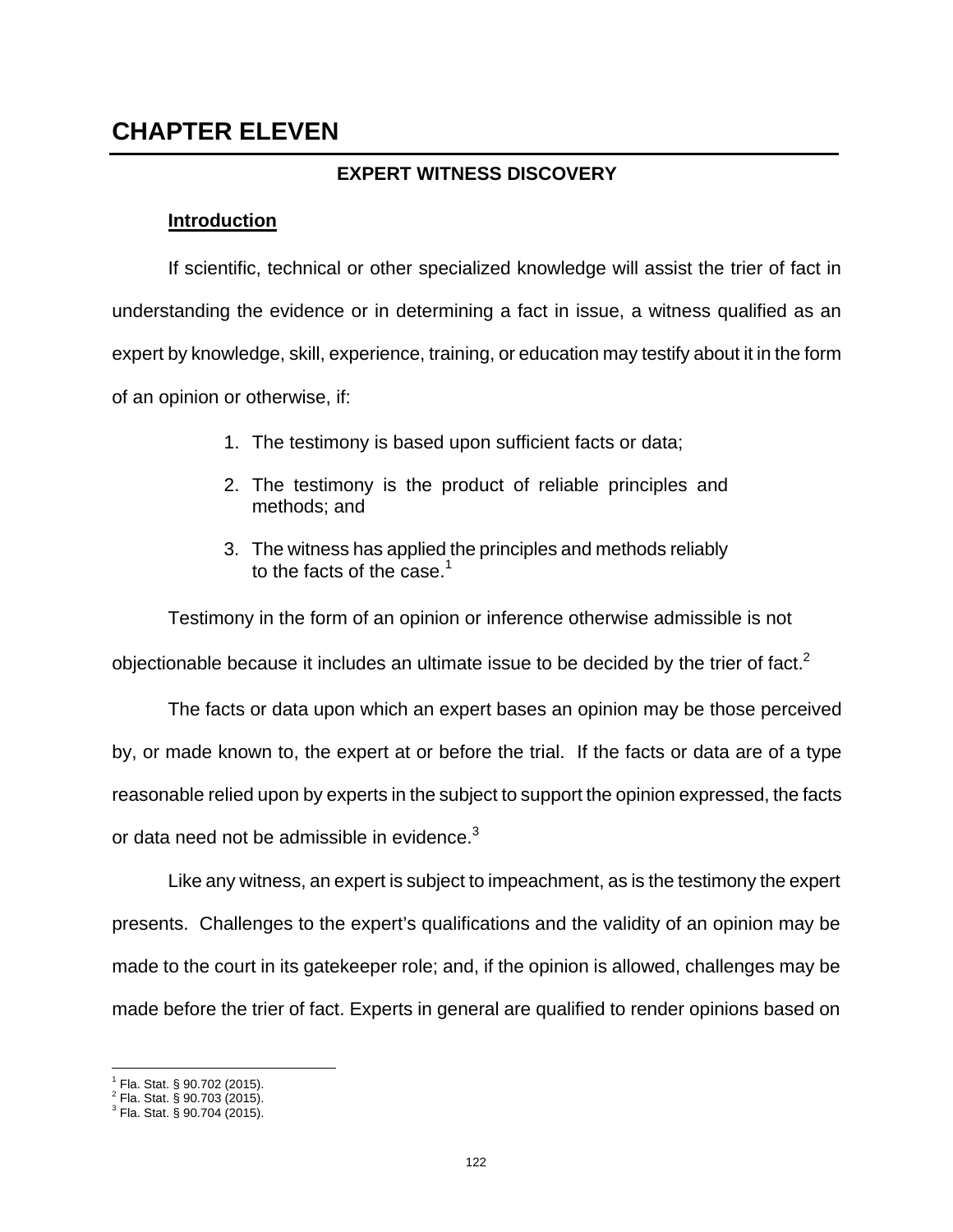their experience, background, and training. In medical malpractice actions, the law imposes additional requirements to ensure that the expert has the necessary expertise.<sup>4</sup> General challenges to the qualifications of the expert include the knowledge, skill, experience, training, or education of the witness. As the gatekeepers, trial courts have considerable discretion in determining whether an expert is qualified to give an opinion in a given case, but in fact rarely will the expert be excluded on general challenges to qualification. The court should not exclude an expert's opinion based on matters that go to the weight of the opinion because it is the exclusive province of the jury to weigh the evidence.<sup>5</sup>

Challenges that go to the weight of the opinions of an expert include the reasons given by the witness for the opinion expressed, the reasonableness of the opinion in light of all surrounding facts and circumstances, whether the opinion differs from that of other qualified experts or recognized authorities and treatises, and any relationship or circumstance that may give rise to bias on the part of the expert.<sup>6</sup> These factors require discovery broad enough for the opposing party to challenge the expert and the expert testimony.

In 2013, the Florida Legislature amended Fla. Stat. § 90.702 and stated in the preamble to the amendment that it intended to adopt as standards for expert testimony to be used by the courts of this state to be those as provided in *Daubert v. Merrell Dow Pharmaceuticals, Inc.*, 509 U.S. 579, 113 S. Ct. 2786, 125 L. Ed. 2d 469 (1993), *General Electric Co. v. Joiner*, 522 U.S. 136, 118 S. Ct. 512, 139 L. Ed. 2d 508 (1997), and *Kumho Tire Co., Ltd. v. Carmichael*, 526 U.S. 137, 119 S. Ct. 1167, 143 L. Ed. 2d 238 (1999), and

<sup>&</sup>lt;sup>4</sup> *E.g.*, Fla. Stat. § 766.102(5).<br><sup>5</sup> See, e.g., *Univ. of Fla. Bd. of Trs. v. Stone*, 92 So. 3d 264, 272 (Fla. 1<sup>st</sup> DCA 2012).

For example, bias can be shown in the form of financial remuneration for testifying, financial or business interest in supporting the opinions expressed, a relationship between the witness and a party or counsel, etc.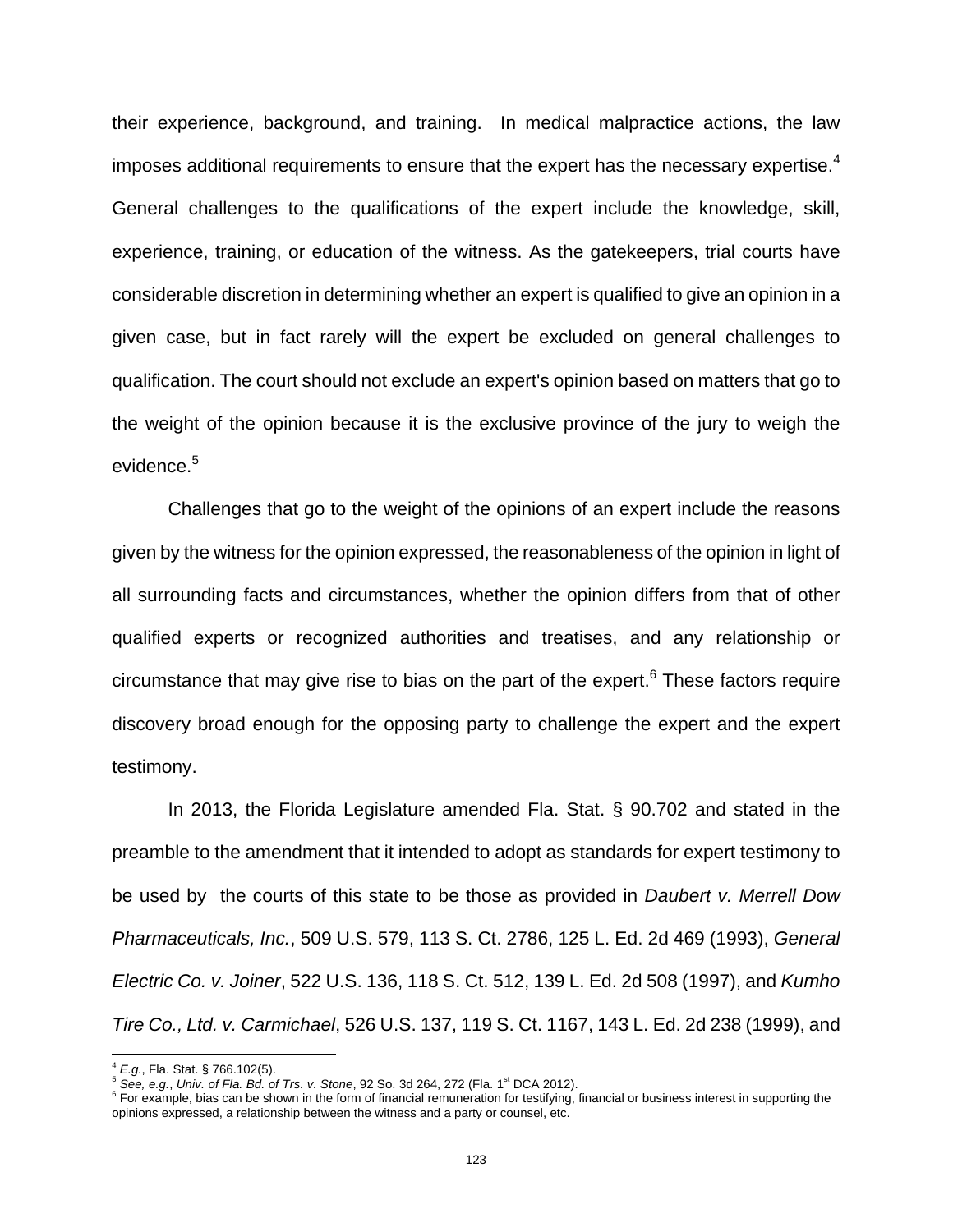to no longer apply the standard in *Frye v. United States*, 293 F. 1013 (D.C. Cir. 1923). The Florida Supreme Court is currently considering whether to adopt the amendment as a rule of evidence, to the extent that it is procedural.

As gatekeeper, the trial court, upon objection, must determine whether *Daubert* applies, and, if so, whether the testimony of the expert is admissible under *Daubert*  standards. The details of the analysis required to challenge or support opinions is beyond the scope of this work.

## **Discussion**

Pursuant to Fla. R. Civ. P. 1.280(b)(5)(A) discovery of facts known and opinions held

by experts, otherwise discoverable under the provisions of Fla. R. Civ. P. 1.280(b)(1)

(scope of discovery) and acquired or developed in anticipation of litigation or for trial, may

be obtained *only as follows*:

(A)(i) By interrogatories a party may require a party (a) to identify each person whom the party expects to call as an expert witness at trial and (b) to state the subject matter on which the expert is expected to testify, and (c) to state the substance of the facts and opinions to which the expert is expected to testify and (d) to provide a summary of the grounds for each opinion.

(ii) Any person disclosed by interrogatories or otherwise as a person expected to be called as an expert witness at trial may be deposed in accordance with Fla. R. Civ. P. 1.390 without motion or order of court.

(iii) A party may obtain the following discovery regarding any person disclosed by interrogatories or otherwise as a person expected to be called as an expert witness at trial: (1) The scope of employment in the pending case and the compensation for such service; (2) The expert's general litigation experience, including the percentage of work performed for plaintiffs and defendants. (3) The identity of other cases, within a reasonable time period, in which the expert has testified by deposition or at trial; and (4) An approximation of the portion of the expert's involvement as an expert witness, which may be based on the number of hours, percentage of hours, or percentage of earned income derived from serving as an expert witness; however, the expert shall not be required to disclose his or her earnings as an expert witness or income derived from other services.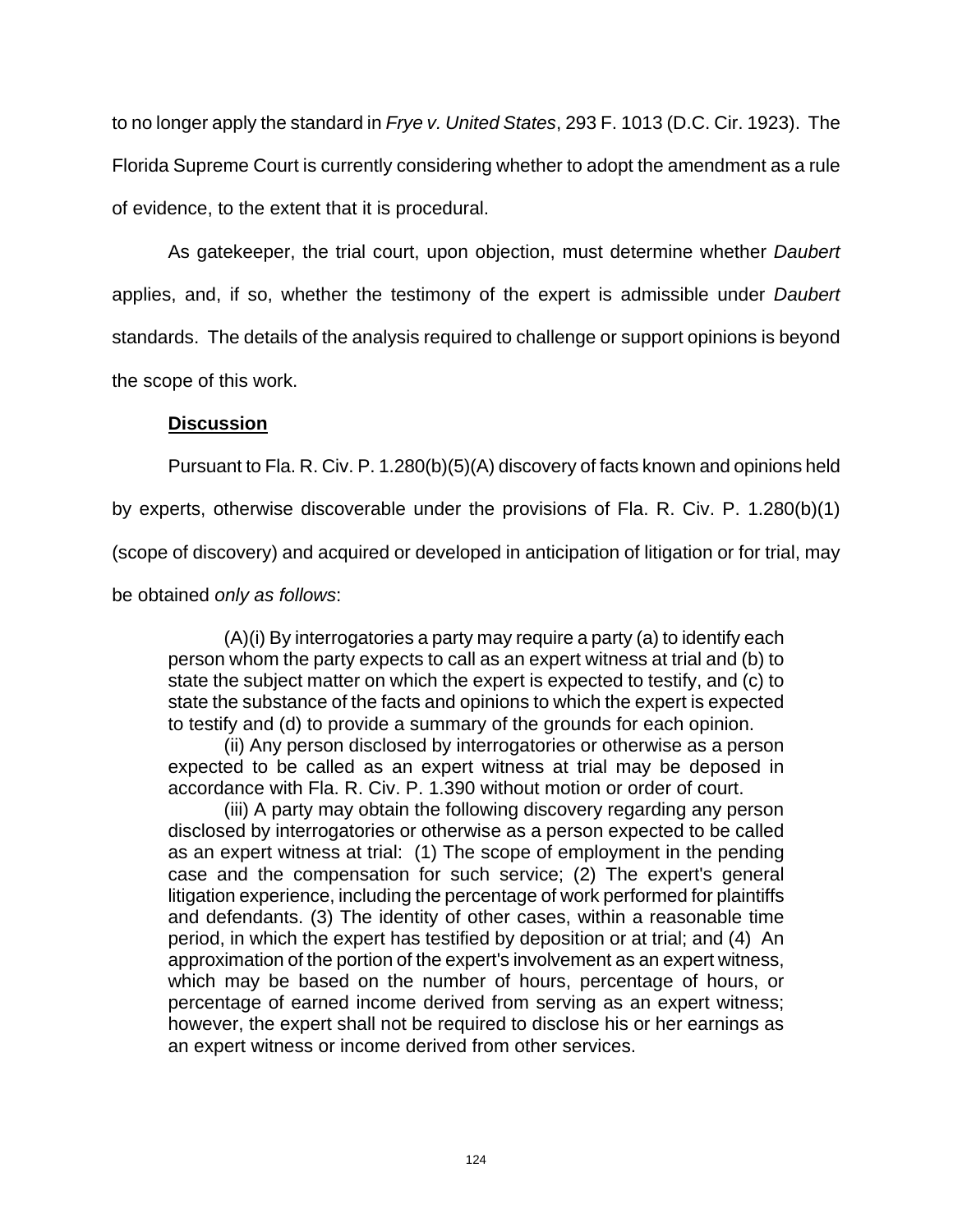Under the same rule, an expert may be required to produce financial and business records only under the most unusual or compelling circumstances and may not be compelled to compile or produce nonexistent documents. Upon motion, the court may order further discovery by other means, subject to such restrictions as to scope and other provisions pursuant to subdivision (b)(5)(C) of the rule concerning fees and expenses as the court may deem appropriate. The referenced rules confine both the discovery methods that can be employed when directed to expert witnesses and the subject matter of discovery. By its terms the rule allows a party to obtain information about another party's expert initially only through the vehicle of interrogatories.<sup>7</sup>

A party may attack the credibility of a witness by exposing a potential bias.<sup>8</sup> A financial relationship between the expert and a party, an agent for a party, or counsel for a party is an area often explored to attempt to uncover possible bias. In the years up to the mid-1990's, trial courts permitted broad discovery into the private financial affairs of experts far beyond what was reasonably necessary to fairly litigate the potential for bias, and which was invasive and harassing and threatened to chill the willingness of experts to become involved in litigation. In Syken v. Elkins, <sup>9</sup> experts retained to provide compulsory medical examinations (CME) were ordered by the trial court to produce expansive private financial information, including tax returns, and information regarding patients who were examined for purposes of litigation in unrelated actions. On certiorari appeal, the appellate court, en banc, quashed the trial court order, holding that the required information was overly burdensome, caused annoyance and embarrassment, and provided little useful information. The Court fashioned criteria for financial discovery and a methodology that

1

<sup>&</sup>lt;sup>7</sup> Smith v. Eldred, 96 So. 3d 1102 (Fla. 4<sup>th</sup> DCA 2012).

 $8$  Fla. Stat. § 90.608(2) (2015).

<sup>9</sup> 644 So. 2d 539 (Fla. 3d DCA 1994), approved, 672 So. 2d 517 (Fla. 1996)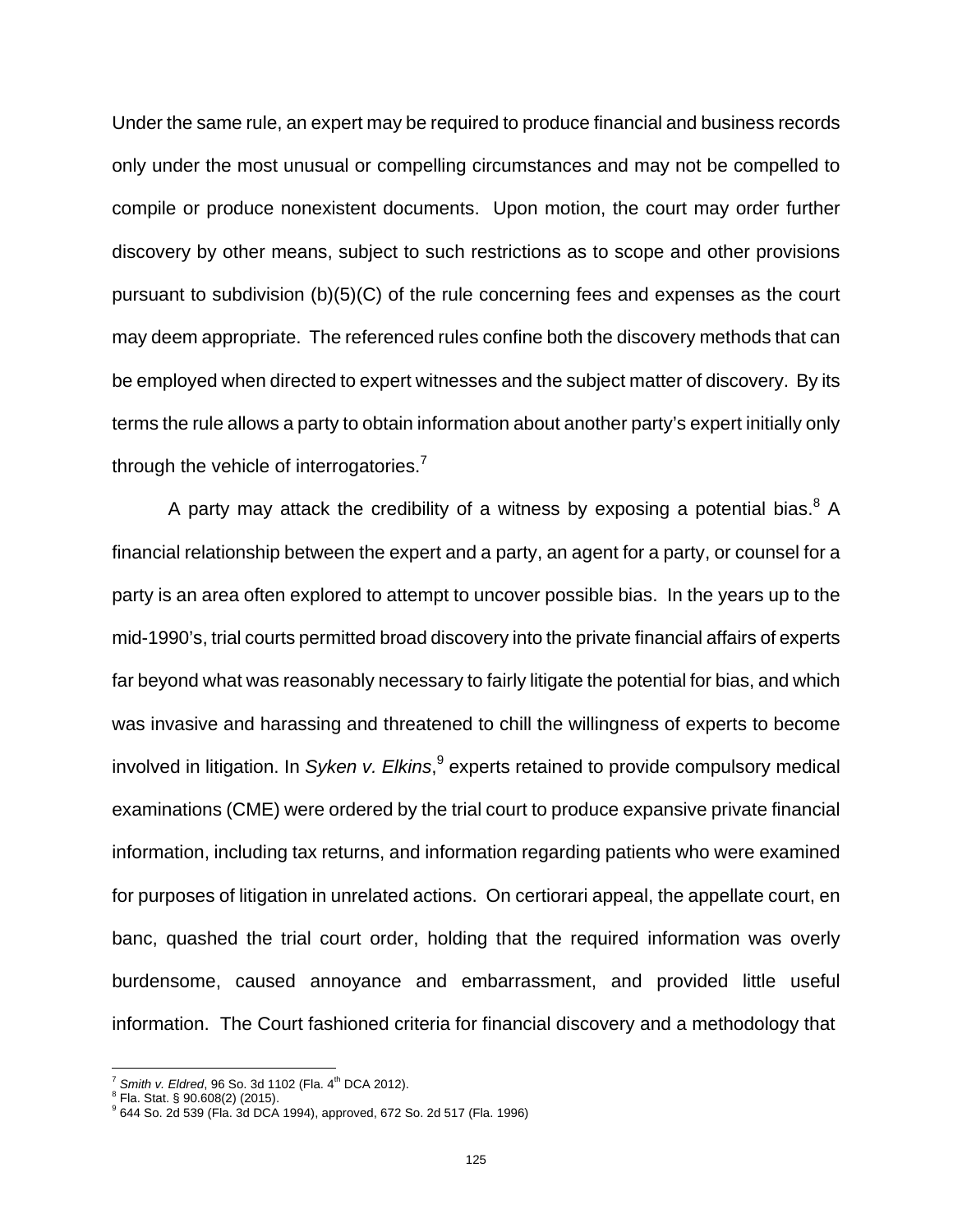balanced a party's need to obtain financial bias discovery from an expert with the need to

protect their privacy rights. The criteria governing the discovery of financial information from

expert witnesses adopted by *Elkins* are as follows:

1. The medical expert may be deposed either orally or by written deposition.

2. The expert may be asked as to the pending case, what he or she has been hired to do and what the compensation is to be.

3. The expert may be asked what expert work he or she generally does. Is the work performed for the plaintiffs, defendants, or some percentage of each.

4. The expert may be asked to give an approximation of the portion of their professional time or work devoted to service as an expert. This can be a fair estimate of some reasonable and truthful component of that work, such as hours expended, or percentage of income earned from that source, or the approximate number of IME's that he or she performs in one year. The expert need not answer how much money he or she earns as an expert or how much the expert's total annual income is.

5. The expert may be required to identify specifically each case in which he or she has actually testified, whether by deposition or at trial, going back a reasonable period of time, which is normally three years. A longer period of time may be inquired into under some circumstances.

6. The production of the expert's business records, files, and 1099's may be ordered produced only upon the most unusual or compelling circumstance.

7. The patient's privacy must be observed.

8. An expert may not be compelled to compile or produce nonexistent documents.

The Florida Supreme Court adopted in full the Third District's criteria in *Elkins,* and

subsequently the methodology was codified in part in Fla. R. Civ. P. 1.280(b)(5)(A). The

purpose of Fla. R. Civ. P. 1.280(b)(5)(A) is to protect experts from the annoyance,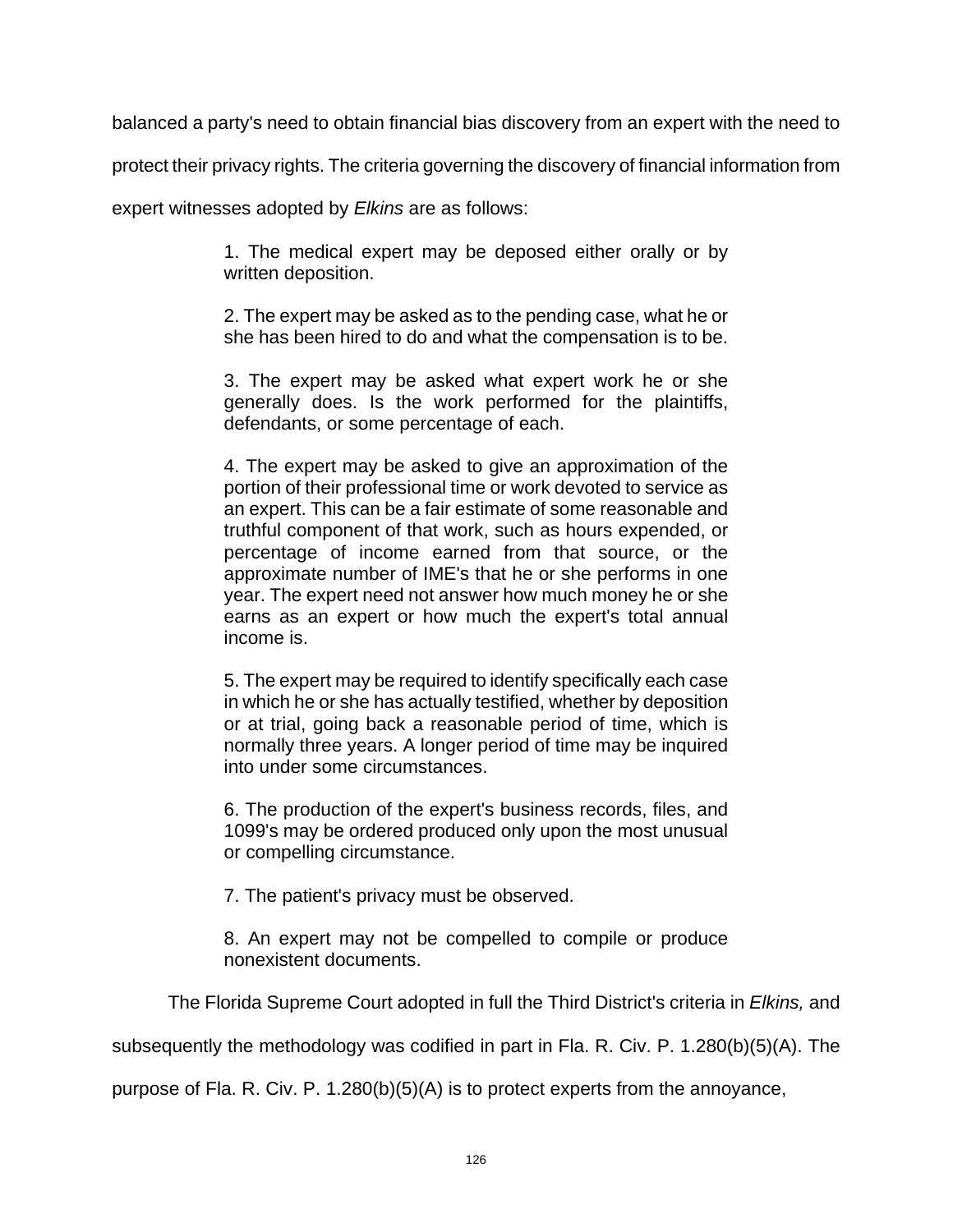embarrassment, oppression, undue burden, or expense associated with discovery of financial information. In general, without making any finding of "the most unusual or compelling circumstances" that might justify the production of financial or business records, the trial court may not order an expert to produce financial and business records beyond that allowed by the rule.<sup>10</sup> The purpose of financial discovery is to expose potential bias to the jury, and normally the information available from discovery had under Fla. R. Civ. P. 1.280(b)(5)(A) is sufficient to accomplish that purpose.<sup>11</sup>

Several years following *Elkins*, the Supreme Court decided *Allstate Insurance Co. v. Boecher*. 12 In *Boecher*, an insured sought discovery from his insurance company of the identity of cases and amount of fees paid to its expert reconstruction and injury causation expert during the preceding three years. The Supreme Court held that the *Elkins* limitations could not be used to shield the discovery sought from a party regarding its financial relationship with the expert and stated:

> The information sought here would reveal how often the expert testified on Allstate's behalf and how much money the expert made from its relationship with Allstate. The Information sought in this case does not just lead to the discovery of admissible information. The information requested is directly relevant to a party's efforts to demonstrate to the jury the witness's bias.

> The more extensive the financial relationship between a party and a witness, the more it is likely that the witness has a vested interest in that financially beneficial relationship continuing. A jury is entitled to know the extent of the financial connection between the party and the witness, and the cumulative amount a party has paid an expert during their relationship. A party is entitled to argue to the jury that a witness might be more likely to testify favorably on behalf of the

 $\overline{a}$ <sup>10</sup> Grabel v. Sterrett, 163 So. 3d 704 (Fla. 4<sup>th</sup> DCA 2015).<br><sup>11</sup> *Id.*<br><sup>12</sup> 733 So. 2d 993 (Fla. 1999).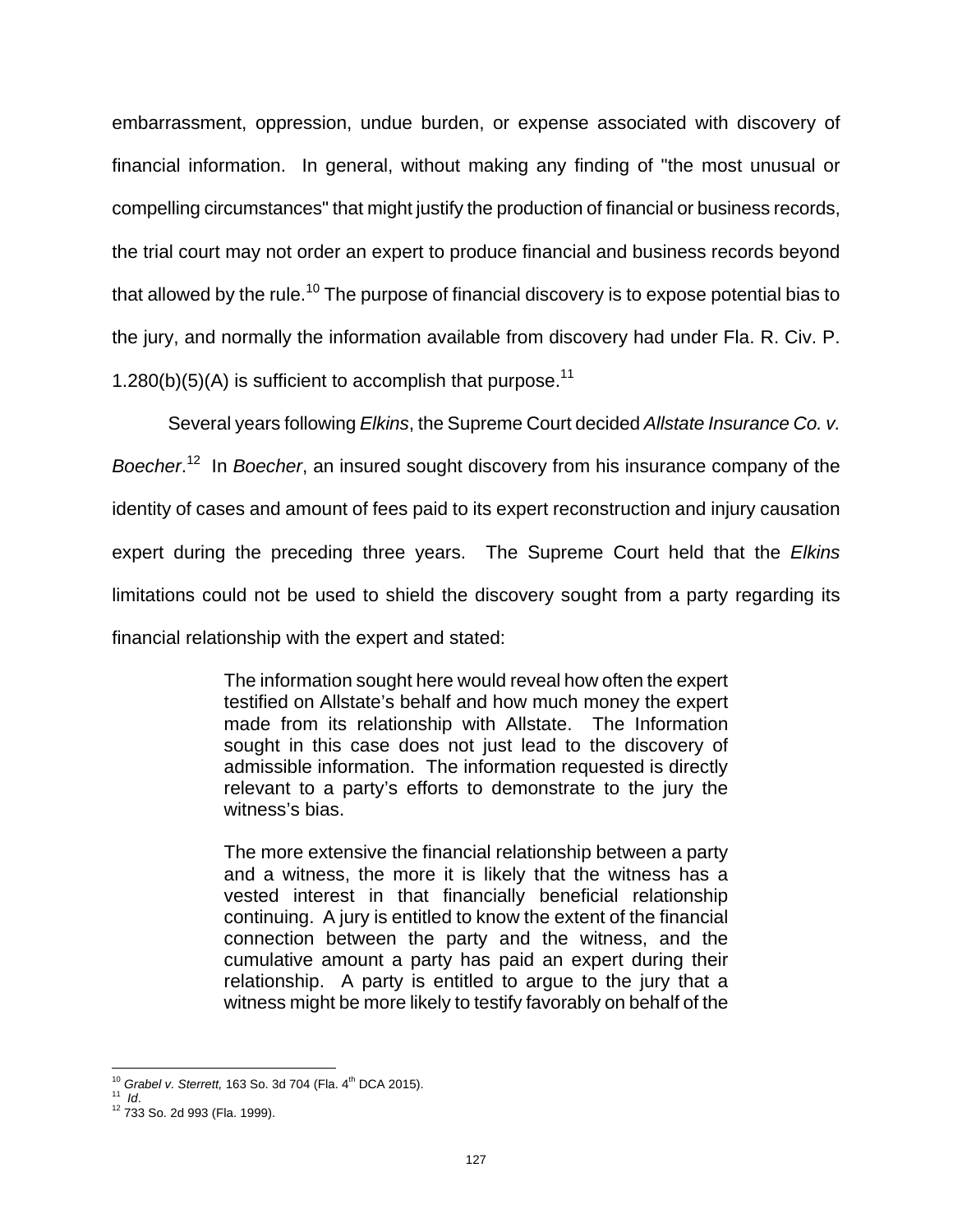party because of the witness's financial incentive to continue the financially advantageous relationship.

In this case Boecher attempted to discover facts known directly by Allstate concerning the extent of Allstate's relationship with its expert witness. We find no indication from either the language of Rule 1.280(b)(4) or our opinion in *Elkins* that the rule was intended to shield a party from revealing the extent of its relationship with an expert witness.

Because the discovery in *Boecher* sought information from the party regarding its relationship with a particular expert, the court found that the analysis changed and the balance of interests shifted in favor of allowing the discovery.

While Rule 1.280(b)(5)(A)(iii) was drafted to protect retained experts only, a treating physician expert is entitled to similar protection from overly intrusive general financial bias discovery.<sup>13</sup> Cases in which there is evidence of a referral relationship between a physician and lawyer may result in the need for financial discovery beyond that provided by Fla. R. Civ. P. 1.280(b)(5)(A) from both the law firm and the doctor.<sup>14</sup>

The situation in which a physician treats a patient on referral from a lawyer has been addressed in a number of cases. In one respect, the physician is a "fact" witness, a treating physician. In another respect, the same physician often provides expert opinions at trial regarding the permanency of injuries, prognosis, and the need for future treatment. In such cases, the physician is not merely a witness retained to give an expert opinion about an issue at trial and is not a typical treating physician that a patient independently sought out.<sup>15</sup> A lawyer referred the patient to the physician in anticipation of litigation and therefore the physician has injected himself into the litigation, and the witness potentially has a stake

 $^{13}$  Steinger, Iscoe & Greene, P.A. v GEICO Gen. Ins. Co., 103 So. 3d 200, 203-04 (Fla. 4<sup>th</sup> DCA 2012).

<sup>13</sup> *Steinger, Iscoe & Greene, P.A. v GEICO Gen. Ins. Co*., 103 So. 3d 200, 203-04 (Fla. 4th DCA 2012). 14 *Id*. at 547 15 *See Katzman v. Rediron Fabrication, Inc*., 76 So. 3d 1060, 1064 (Fla. 4th DCA 2011).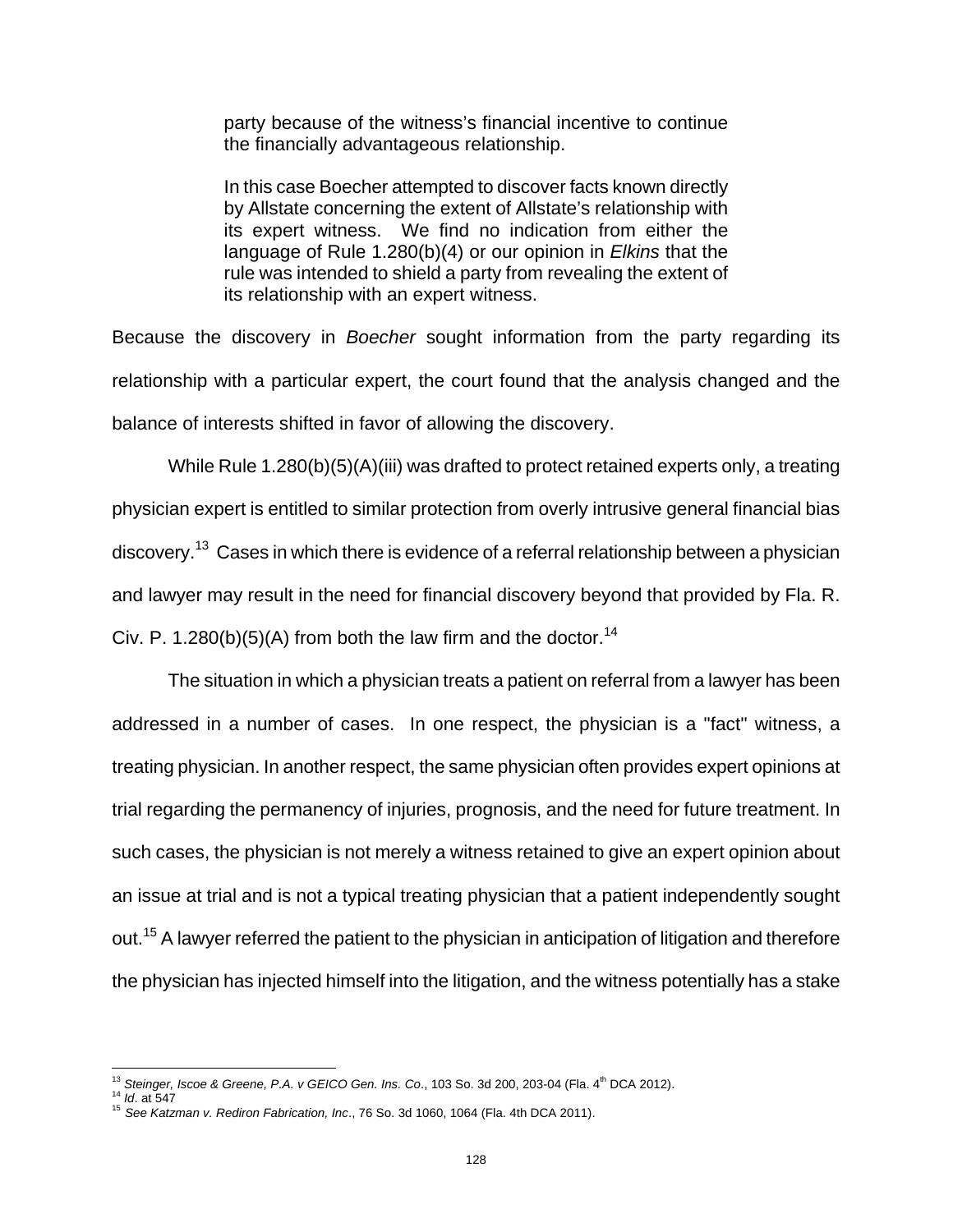in the outcome of the litigation because of the referral by the lawyer, which provides the "compelling circumstances" to expand discovery beyond that provided by rule.16

A law firm's financial relationship with a doctor is discoverable on the issue of bias.<sup>17</sup> Discovery seeking to establish that a financial relationship exists should first be sought from a party, a treating doctor, or other witnesses—not the party's legal counsel. Once there is evidence that a referral relationship exists, discovery from the law firm may be appropriate, with the trial court balancing the privacy rights of the former patients and clients, and implementing appropriate safeguards. Where a testifying expert doctor in deposition denied having any records and provided "nebulous testimony" in connection with the number of his patients who were represented by the law firm, the law firm became an appropriate source of the necessary information.<sup>18</sup>

### **Discovery of Non-Party Medical Records**

Privacy rights, statutory law,<sup>19</sup> and common sense dictate that discovery of nonparty medical records and information is severely restricted.<sup>20</sup> The issue has arisen most often in association with experts who do a Compulsory Medical Examination and are asked to provide records or information from records of CME's for other patients. Simply redacting the names of patients does not necessarily resolve privacy and patient confidentiality issues, and the issues of undue burden and relevance are also associated with such

 $16$  Id.

<sup>&</sup>lt;sup>17</sup> Worley v. Cent. Fla. YMCA, 163 So. 3d 1240 (Fla. 5<sup>th</sup> DCA 2015).<br><sup>18</sup>*ld; Lytal, Reiter, Smith, Ivey & Fronrath, L.L.P. v. Malay,* 133 So. 3d 1178 (Fla. 4th DCA 2014).<br><sup>19</sup> Fla. Stat. § 456.057(7)(a)(3)(prohibits the *Graham v. Dacheikh*, 991 So. 2d 932 (Fla. 2d DCA 2008)(disclosure is disclosure whether it is production of records or through deposition testimony).

<sup>20</sup> *Crowley v. Lamming*, 66 So. 3d 355 (Fla. 2d DCA 2011)(trial court departed from the essential requirements of the law when it ordered CME doctor to bring the CME reports of nonparties to his deposition and to testify to some of the information contained in those reports); *USAA Casualty Insurance Co. v. Callery*, 66 So. 3d 315 (Fla. 2d DCA 2011)(it was departure from essential requirements of the law to enter an order compelling an insurance company party to produce CME results from CME doctor's last 20 exams for the party with all patient-identifying information redacted and only including the physician's conclusions/impressions, the physician's signature, the date of report, and the name and address of the receiving attorney). *See also Coopersmith v. Perrine*, 91 So. 3d 246 (Fla. 4<sup>th</sup> DCA 2012)(similar denial of discovery where the nonparty CME patient information was requested from a party as opposed to the CME physician).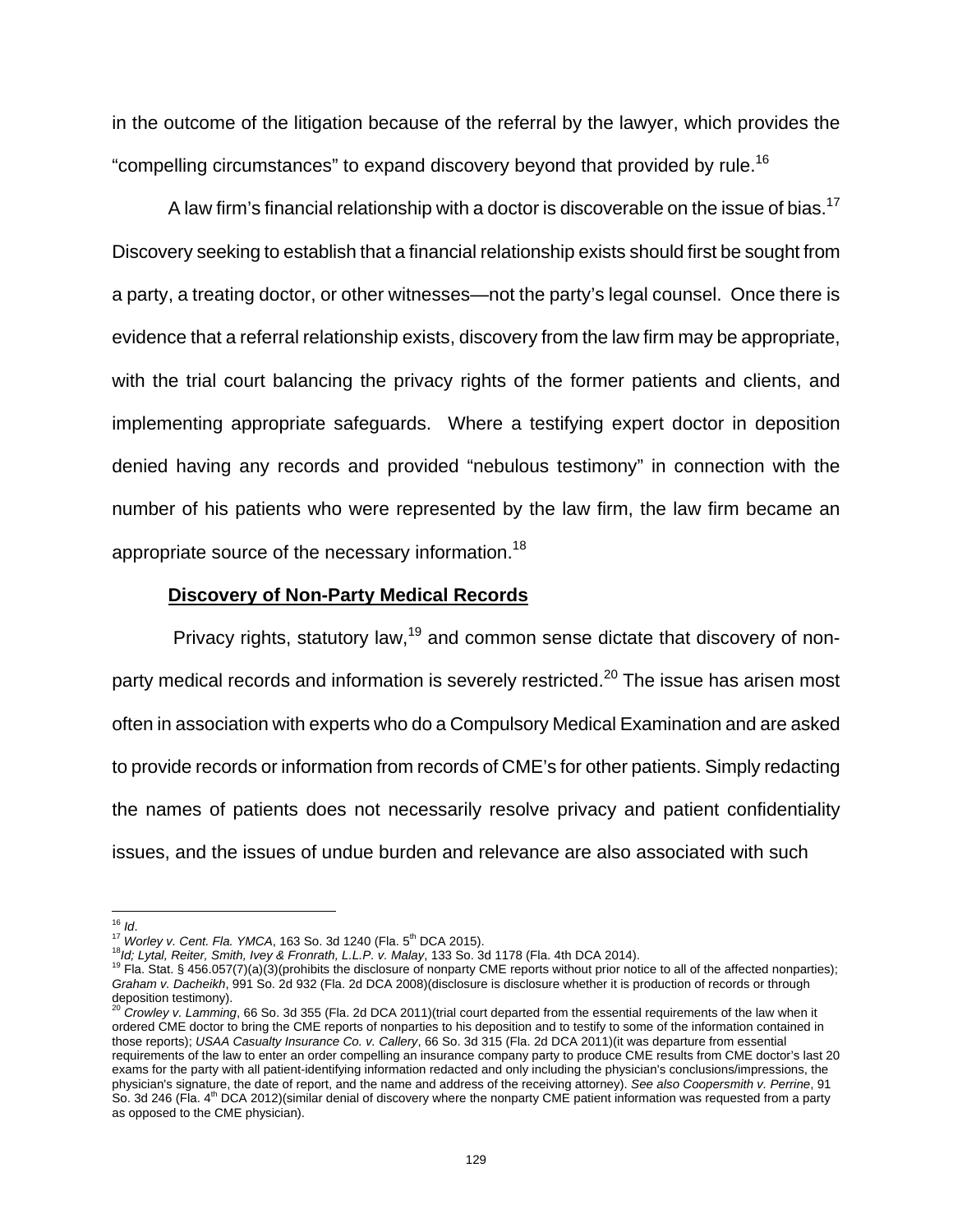requests. Section 456.057(7)(a)(3) Fla. Stat. (2015), as it has been interpreted and applied in Florida courts, creates "a broad and express privilege of confidentiality as to the medical records and the medical condition of a patient." The clear terms of the statute prohibit the production of a nonparty patient's medical records and they prohibit discussion about a nonparty patient's medical condition without prior notice to that nonparty.<sup>21</sup> Likewise, an interrogatory to a party requesting that the party furnish a "general summary of the opinions and basis of the opinions" offered by his medical experts in other cases has been found to invade the privacy rights of non-parties, as protected by the referenced statute.<sup>22</sup>

#### **Discovery from Expert Not Testifying in Trial**

While a party is entitled to reasonable discovery from and about a testifying expert witness, such access changes when the expert is withdrawn from the witness list. A party is entitled to discover facts known or opinions held by an expert who has been retained by a party in anticipation of litigation or preparation for trial and who is not expected to testify at trial, only as provided in Rule 1.360(b). Alternatively, such discovery may be had upon a showing of exceptional circumstances under which it is impracticable for the party seeking discovery to obtain facts or opinions on the same subject by other means. Thus, an expert witness that is not expected to testify in trial may not be deposed except upon such a showing of exceptional circumstances. Where a party, through answers to expert interrogatories, initially disclosed a particular doctor as an expert who would testify as a witness at trial, but later withdrew the doctor's name and he was no longer a witness who

<sup>&</sup>lt;sup>21</sup> Crowley, supra at 358.

<sup>21</sup> *Crowley*, *supra* at 358. 22 *Coopersmith v. Perrine*, 91 So. 3d 246 (Fla 4th DCA 2012).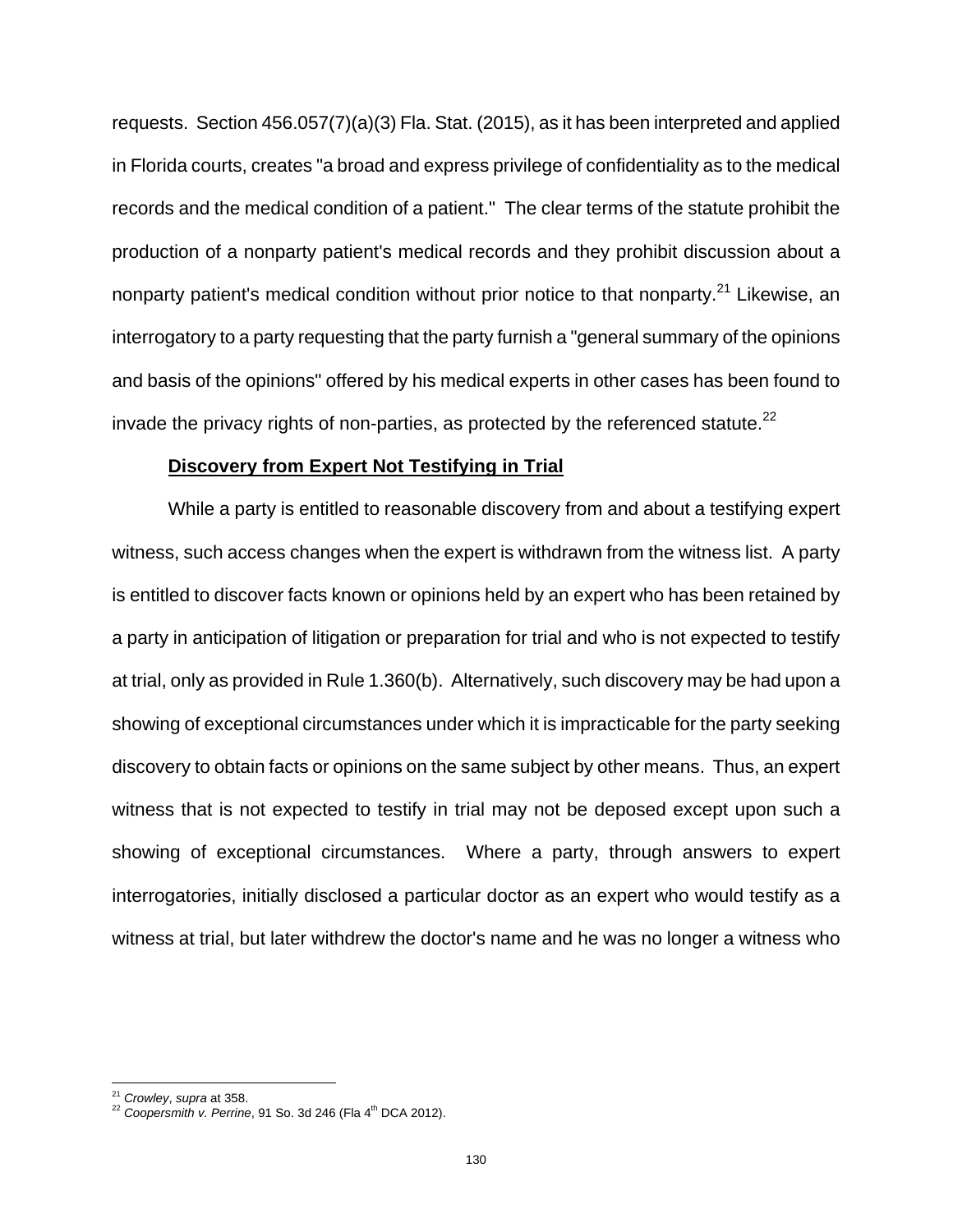would be called at trial, it would be error for a judge to compel the doctor's deposition absent a showing of compelling circumstance.<sup>23</sup>

 $\overline{a}$ *23 Rocca v. Rones*, 125 So. 3d 370 (Fla. 3d DCA 2013).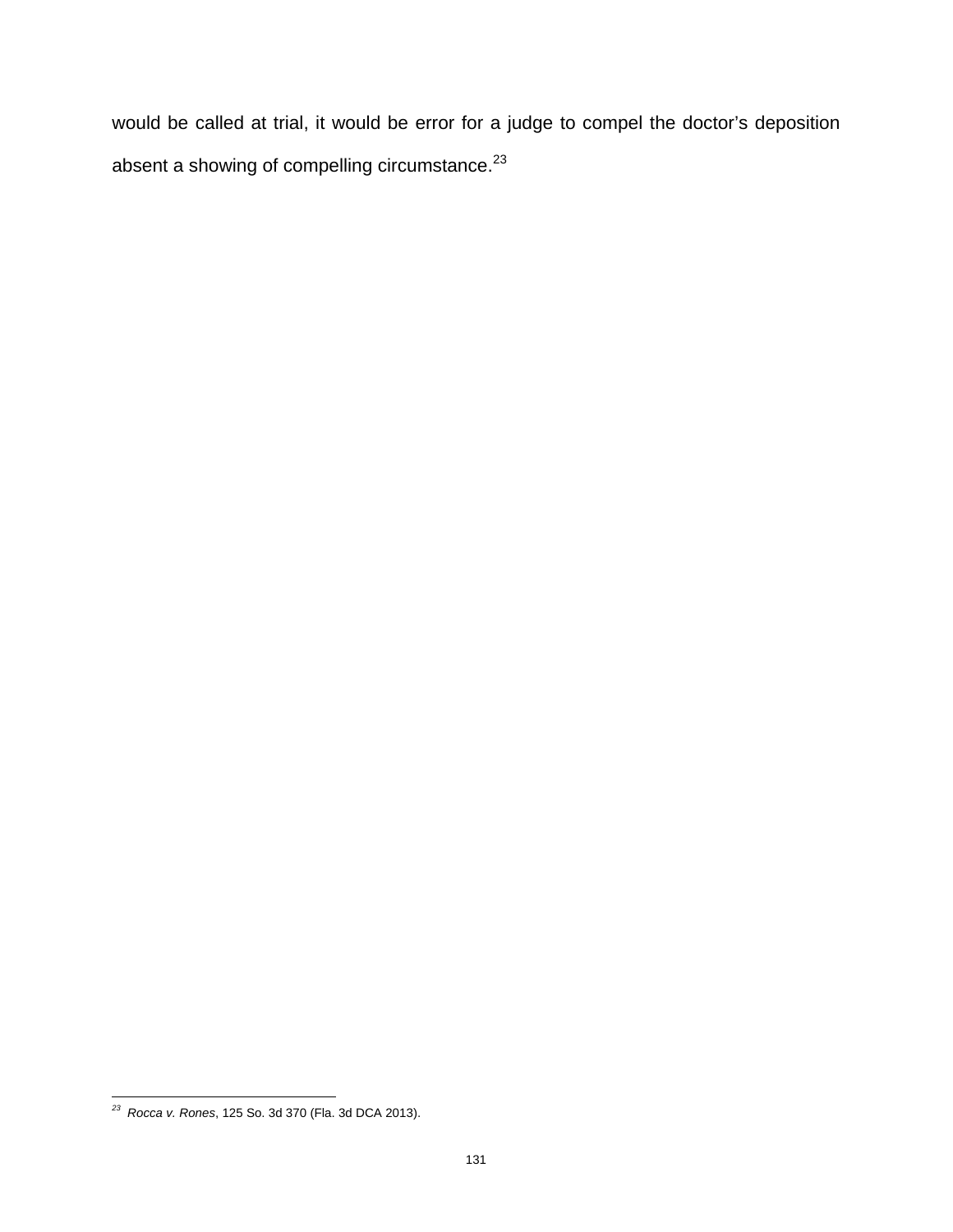## **SIGNIFICANT CASES INVOLVING THE BREADTH AND SCOPE OF EXPERT WITNESS DISCOVERY**

**Syken v. Elkins, 644 So. 2d 539 (Fla. 3d DCA 1994). En banc, the appellate court** reviewed trial court orders requiring defendant's trial experts to produce, among many other things, certain 1099s and P.A. federal income tax returns, as well as information regarding patients who were examined for purposes of litigation in unrelated matters. In quashing the orders, the court concluded that decisions in the field have gone too far in permitting burdensome inquiry into the financial affairs of physicians and established eight criteria limiting discovery of an opposing medical expert for impeachment. One of the limiting criteria was that production of the experts business records, files, and 1099s may be ordered produced only upon the most unusual or compelling circumstances. The court commented that the problem the criteria addresses is the attempt by litigators to demonstrate the possibility of a medical expert's bias through "overkill discovery," to prove a point easily demonstrable by less burdensome and invasive means, and that production of the information ordered in the cases before them caused annoyance and embarrassment while providing little information.

*Elkins v. Syken*, 672 So. 2d 517 (Fla. 1996). On conflict certiorari review , the supreme court acknowledged that the issues presented in the case were an expanding problem, approved what the court called a well-reasoned decision, adopted in full the criteria governing the discovery of financial information from expert witnesses in an effort to prevent the annoyance, embarrassment, oppression, undue burden or expense, claimed on behalf of medical experts, and directed that the criteria be made part of the commentary to Fla. R. Civ. P. 1.280. The court stated that discovery was never intended to be used as a tactical tool to harass an adversary in a manner that actually chills the availability of information by non-party witnesses.

*Allstate v. Boecher*, 733 So. 2d 993 (Fla. 1999). Conflict certiorari review of appellate decisions, one sustaining a trial court's order overruling Allstate's objections to interrogatories directed to it seeking the identity of cases in which its expert had performed analyses and rendered opinions for Allstate nationally in the preceding three years, and the amount of fees paid to that expert nationally during that same period. In approving that order, the court held that neither its decision in *Elkins* nor Fla. R. Civ. P. 1.280(b)(4)(A)(iii) prevents this type of discovery. The court pointed out that, unlike the information requested in *Elkins*, which related to the extent of the expert's relationships with others, the specific information sought from Allstate in this case pertained to the expert's ongoing relationship with Allstate. The court further stated that the information requested was directly relevant to the party's efforts to demonstrate to the jury the witness's bias.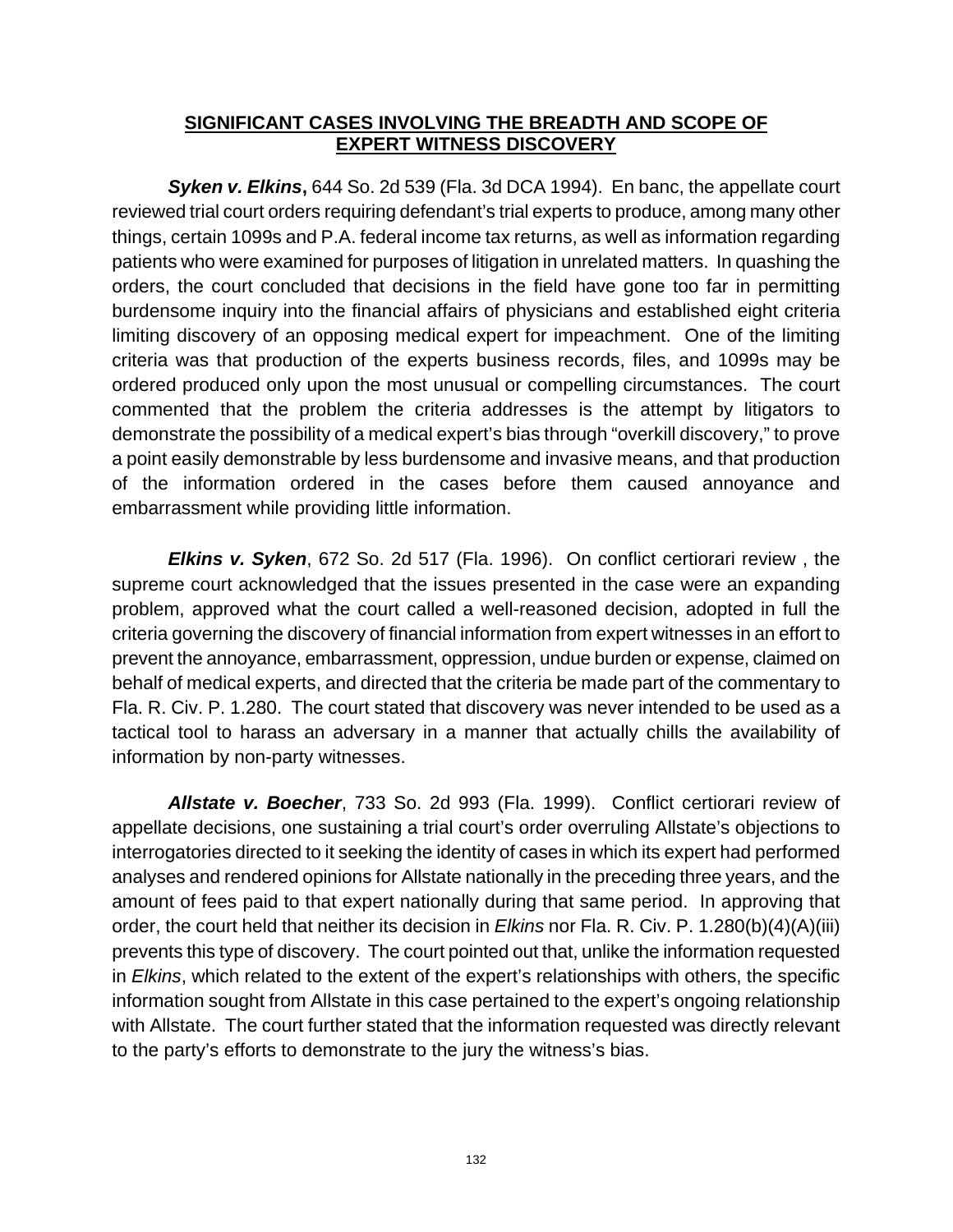Katzman v. Rediron, 76 So. 3d 1060 (Fla. 4<sup>th</sup> DCA 2011). Defendant sought discovery form Dr. Katzman, plaintiff's treating physician, regarding how often he had ordered discectomies over the past four years (the procedure performed on both plaintiffs after an auto accident, on referral from plaintiffs' attorney, and under letters of protection), and what he had charged to perform it in litigation and non-litigation cases. Dr. Katzman objected and argued that the discovery was overbroad and exceeded the financial discovery permitted from retained experts under the discovery rules and *Elkins v. Syken*, 672 So. 2d 517 (Fla. 1996). The circuit court ruled that Dr. Katzman must respond and provide information as to the number of patients and what amount of money he collected from health insurance companies and under letters of protection, over the preceding four years. The appellate court held that since a lawyer referred the patient to the physician in anticipation of litigation the physician had injected himself into the litigation, and the circumstance would allow the defendant to explore possible bias on the part of the doctor. It agreed that *Elkins* discovery should generally provide sufficient discovery into such financial bias. The appellate court further held that the discovery sought is not relevant merely to show that the witness may be biased based on an ongoing financial relationship with a party or lawyer, but was relevant to a discrete issue, whether the expert had performed an allegedly unnecessary and costly procedure with greater frequency in litigation cases, and whether he allegedly overcharged for the medical services at issue, a substantive issue being the reasonableness of the cost and necessity of the procedure. In the Court's view, it meets the requirements of "unusual and compelling circumstances," and denied the petition to quash the discovery order.

Katzman v. Ranjana Corp., 90 So. 3d 873 (Fla. 4<sup>th</sup> DCA 2012).Certiorari review of trial court order allowing discovery by subpoena duces tecum to Dr. Katzman, plaintiff's treating physician on referral from another physician, that included voluminous information covering four years concerning the number of times he performed four different surgeries, the amounts he had collected from health insurance coverage on an annual basis over four years regarding the type of surgeries (four) performed on plaintiff, and the number of patients and amounts received each year under letters of protection from attorneys. Dr. Katzman provided medical services pursuant to a letter of protection from her attorney. Dr. Katzman objected to the subpoena on the basis that it sought unrelated information, and confidential private business and financial records which exceeded the scope of permissible discovery under Fla. R. Civ. P. 1.280 as well as *Elkins v. Sykens*, 672 So. 2d 517 (Fla. 1996). He also asserted that the requests were extremely burdensome and would require thousands of man hours and dollars to comply. In denying the motion for protective order the trial court held, among other things, that the doctor potentially has a stake in the outcome of the litigation and had injected himself in the litigation by virtue of the letter of protection from plaintiff's attorney. In quashing the order, the appellate court said that the trial court did not have the benefit of the appellate court's revised opinion in *Rediron* when it entered its order, and thus had not seen that part of the revised opinion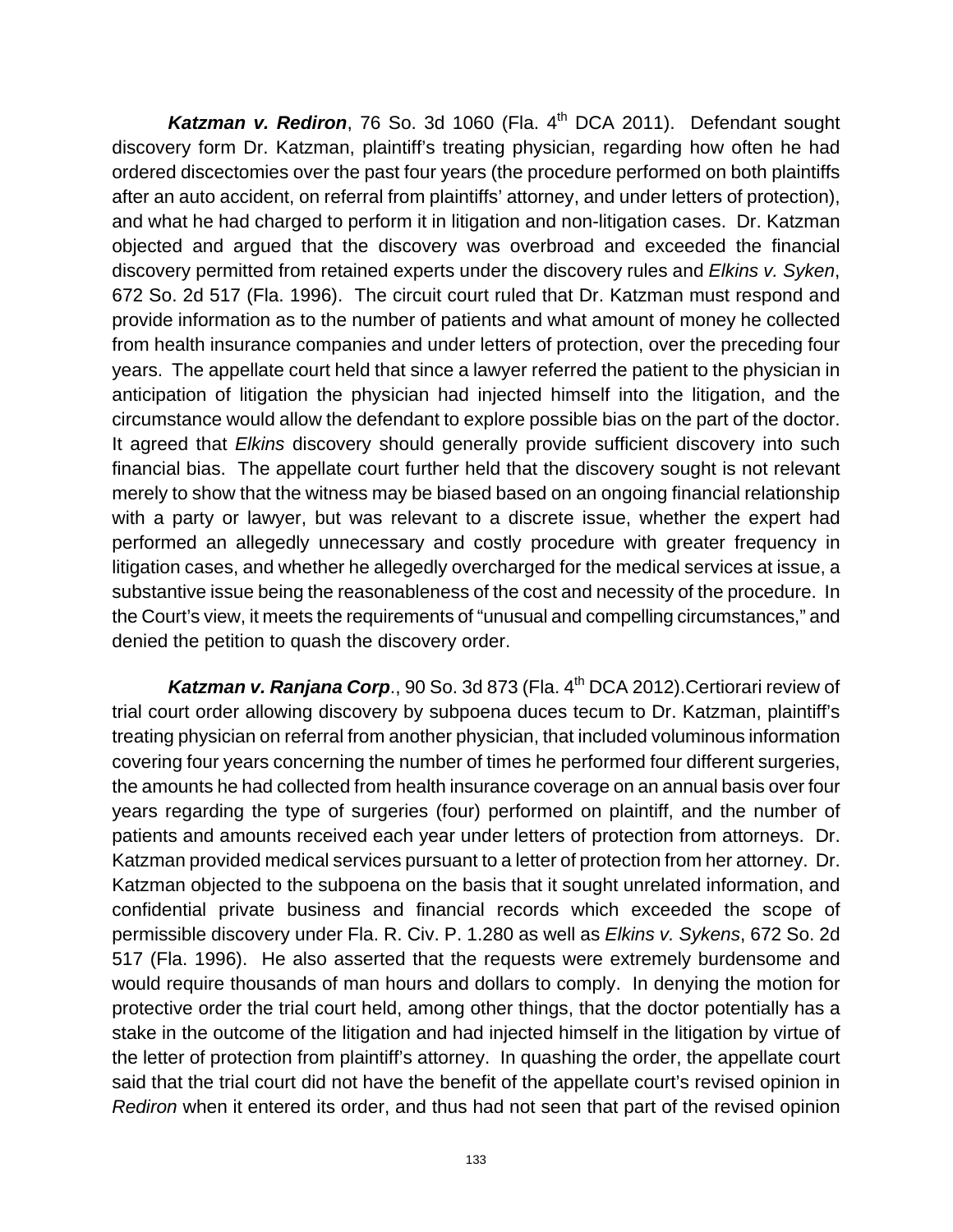stating that it was the referral, not the letter of protection, that injects a doctor into litigation. On remand, the trial court was instructed to reconsider all of the objections raised by the doctor against the back drop of the clarified *Rediron* opinion, and that the trial court should consider petitioner's argument of undue burden, since requiring information on four surgical procedures is far more extensive and potentially burdensome than the "limited intrusions" found in *Rediron*.

**Smith v. Eldred**, 96 So. 3d 1102 (Fla. 4<sup>th</sup> DCA 2012). Trial court overruled defendant's objection to plaintiff's Notice of Intent to Serve a Subpoena and Notice of Service of Expert Witness Request for Production directed to defendant's liability expert. Defendant asserted that Fla. R. Civ. P. 1.280(b)(4) does not allow a party to serve a subpoena or a request for production, and that a party may request the court to seek discovery of financial or business records by other means, but only when unusual or compelling circumstances exist. The appellate court agreed, quashed the order, and stated that Rule 1.280(b)(4) means what it says and says what it means, that the rule confines both the discovery methods that can be employed when directed to expert witnesses and the subject matter of that discovery, and that a request for productions is simply NOT a method condoned by the rule except upon motion.

**Steinger v. Geico**, 103 So. 3d 200 (Fla. 4<sup>th</sup> DCA 2012). The trial court ordered plaintiff's law firm to produce discovery pertaining to the law firm's relationship with four of plaintiff's treating physicians who would render expert opinions on matters such as causation, permanency, and future damages. The production requests included all records of payments by the firm to these doctors, as well as all letters of protection to them. Client names could be redacted in cases that settled or where no lawsuit was filed. The appellate court stated that where there is a preliminary showing that the plaintiff was referred to the doctor by the lawyer (whether directly or through a third party) or vice versa, the defendant is entitled to discover information regarding the extent of the relationship between the law firm and the doctor with the trial court balancing the privacy rights of the former patients and clients, and implementing appropriate safeguards. "Normally, discovery seeking to establish that a referral has occurred should first be sought from the party, the treating doctor or other witnesses, not the party's legal counsel. We do not suggest, however, that the law firm may never be a primary source for such discovery where, as here, the doctor has no records or provides nebulous testimony about the doctor's past dealings with the referring law firm." The appellate court further stated: "We do not suggest that all financial discovery from a physician who also serves as an expert in litigation must always be limited to those matter listed in Rule 1.280(b)(5)(A). We stress that the limitations of financial bias discovery from expert witnesses cannot be used as a shield to prevent discovery of relevant information from a material witness – such as a treating physician. The rule limits discovery of the general financial information of the witness where it is sought solely to establish bias. However, trial courts have discretion to order additional discovery where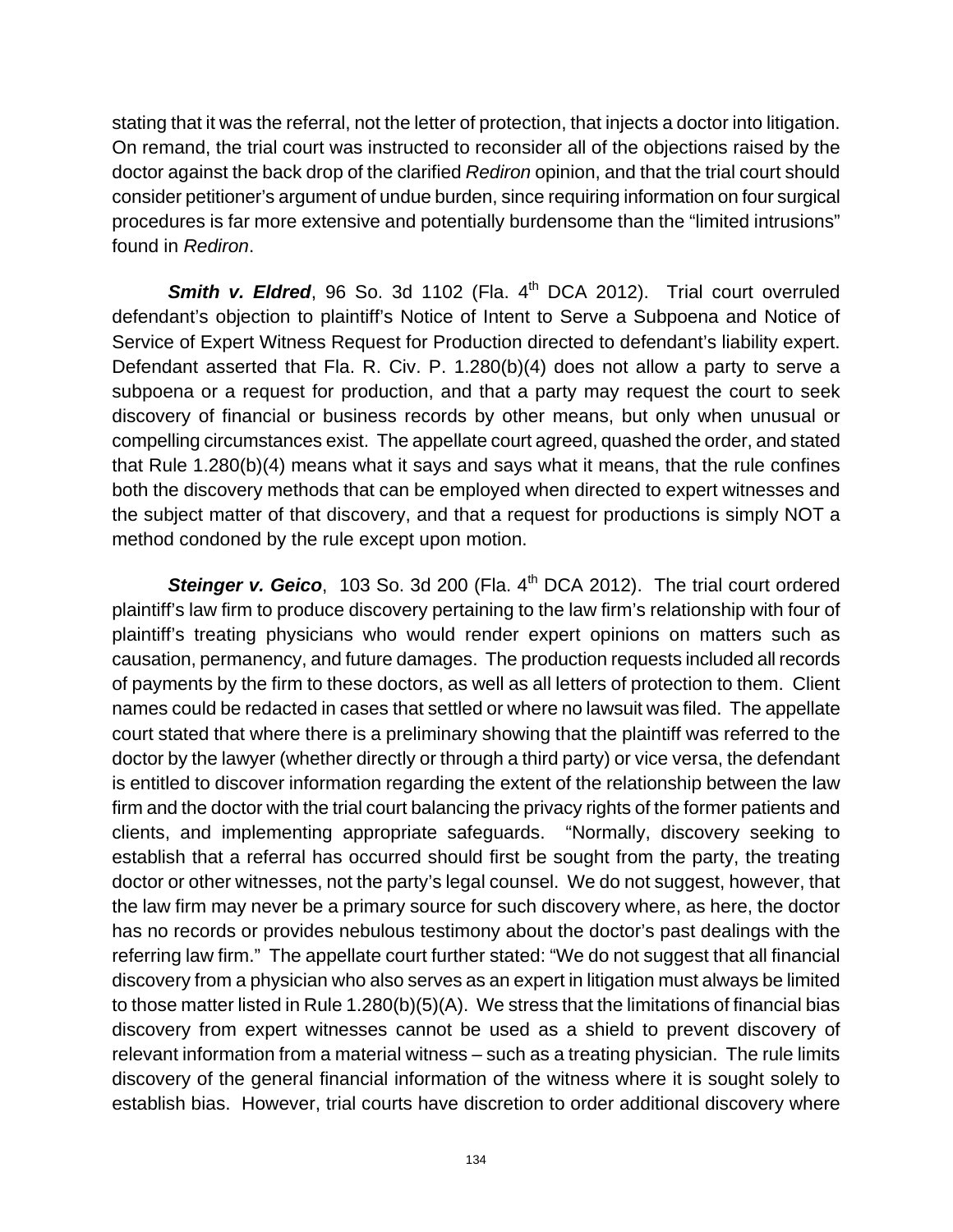relevant to a discrete issue in a case. *See Rediron*, 76 So. 3d at 1064-65." Since from the record the Court was unable to determine whether defendant had established the existence of a referral relationship between the doctors and the law firm, it granted the petition, stating that it was premature to order more extensive financial bias discovery, and remanded the case for proceedings consistent with the opinion.

**Pack v. Geico**, 119 So. 3d 1284 (Fla. 4<sup>th</sup> DCA 2013). Plaintiff sought a new trial after a defense verdict alleging error when the trial court denied her motion in limine and permitted the defendant to introduce into evidence a letter of protection between her and her physician, who testified as her expert witness on her claim of more serious injuries to her neck. Plaintiff argued that evidence of a letter of protection, absent a referral relationship from the lawyer to the doctor, was not relevant according to the Court's prior ruling in *Katzman v. Rediron*, 76 So. 3d 1060 (Fla. 4<sup>th</sup> DCA 2011). The appellate court acknowledged that in *Katzman* it held that a letter of protection was not sufficient in itself to allow discovery of an expert beyond that permissible under Fla. R. Civ. P. 1.280(b)(4)(A). However, the Court stated that in *Katzman* it did not hold that a letter of protection is not relevant to show potential bias, and affirmed the trial court's ruling denying plaintiff's motion for new trial.

**Lytal v. Malay**, 133 So. 3d 1178 (Fla. 4<sup>th</sup> DCA 2014). The trial court ordered plaintiff's law firm to provide a list of all payments made to plaintiff's treating expert, who was expected to provide expert opinions at trial, with all client and patient information redacted. At his deposition, the doctor denied having any records and provided "nebulous testimony" in connection with the number of patients who were represented by the law firm. The court held that under these circumstances the law firm was an appropriate source of this information, citing the *Steinger* case, and denied the petition to quash the discovery order.

**Brown v. Mittelman**, 152 So. 3d 602 (Fla. 4<sup>th</sup> DCA 2014). Defense counsel, in a case arising from an automobile accident, subpoenaed the person in one of plaintiff's treating physician's office with the most billing knowledge, to produce documents regarding patients previously represented by both of plaintiff's law firms, LOP cases, and referrals from both law firms. One of plaintiff's attorneys had referred her to that doctor, who treated her under a LOP agreement. The trial court overruled the doctor's objections to the subpoena. The appellate court stated that because Rule 1.280(b)(5) did not apply to the requested discovery, and because "a law firm's financial relationship with a doctor is discoverable on the issue of bias" the petition for certiorari was denied. The court pointed out that a party may attack the credibility of a witness by exposing a potential bias. § 90.608(2), Fla. Stat. (2009). The court noted that the financial relationship between the treating doctor and plaintiff's attorneys in present and past cases creates the potential for bias and discovery of such relationship is permissible. The discovery available under Rule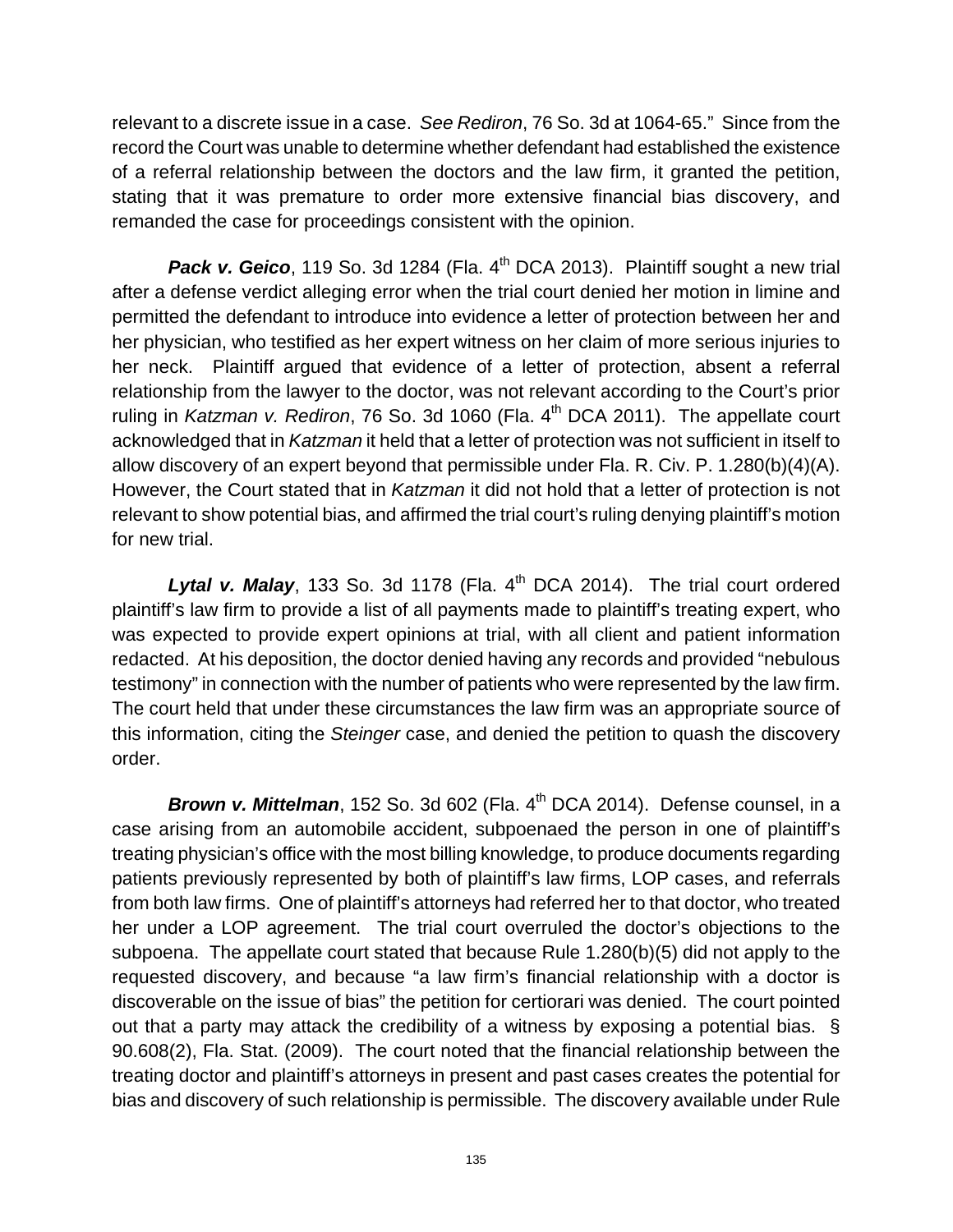1.280(b)(5) does not compel full disclosure of a treating physician's potential bias, but limits financial discovery to an approximation of the portion of the expert's involvement *as an expert witness* based on data such as the percentage of earned income derived from serving *as an expert witness*. A physician's continued financial interest in treating other patients referred by a particular law firm could conceivably be a source of bias "not immediately apparent to a jury," *Morgan, Colling & Gilbert, P.A. v. Pope*, 798 So. 2d 1 (Fla. DCA 2001), at 3. Rule 1.280(b)(5) neither addresses or circumscribes discovery of this financial relationship. Also, the court stated that whether the law firm directly referred the patient to the treating doctor does not determine whether discovery of the doctor/law firm relationship is allowed, and pointed out that a potential bias arising from a letter of protection exists independent of any referral relationship, as does a doctor's referral arrangements with a law firm in other cases.

*Grabel v. Sterrett*, 163 So. 3d 704 (Fla. 4<sup>th</sup> DCA 2015). Dr. Grabel, a medical expert retained by State Farm to conduct a CME in an uninsured motorist claim, petitioned the court to grant certiorari and quash an order of the circuit court that overruled his objections to a subpoena duces tecum. The order required the expert to produce copies of all billing invoices submitted to State Farm and its attorneys for the past three years; to produce any existing document and/or statement that included the total amount of money paid by or on behalf of State Farm or its attorneys for work the expert had performed as an expert witness on their behalf for the past three years; and to produce all documents evidencing the amount or percentage of worked performed by Dr. Grabel on behalf of any defendant or their defense attorneys, during the last three years, including time records, invoices, 1099s or other income reporting documents. In granting certiorari and quashing the order, the appellate court held that without making any finding of "the most unusual or compelling circumstances" that might justify the production of financial and business records, the trial court ordered the doctor to produce financial and business records beyond that allowed by the rule and *Elkins. V. Syken*, 672 So. 2d 517 (Fla. 1996). The court pointed out that plaintiff had obtained, or could obtain, records regarding payments from the insurer to the doctor pursuant to *Allstate v. Boecher*, and that this is more than sufficient information to reveal any potential bias.

*Worley v. Central Florida YMCA*, 163 So. 3d 1240 (Fla. 5<sup>th</sup> DCA 2015). During the discovery process in a slip and fall case, Morgan & Morgan tenaciously opposed all attempts by defendant to learn how plaintiff became a patient of certain medical care providers. After hearings on various discovery requests by defendant, the trial court entered an order that required plaintiff to produce "the names of any and all cases (including plaintiff, defense, court and case number) where a client was referred directly or indirectly by any Morgan & Morgan attorney" to the relevant treating physicians in the present case, which necessarily included information on whether plaintiff in the pending case was referred by Morgan & Morgan to her treating physicians. The appellate court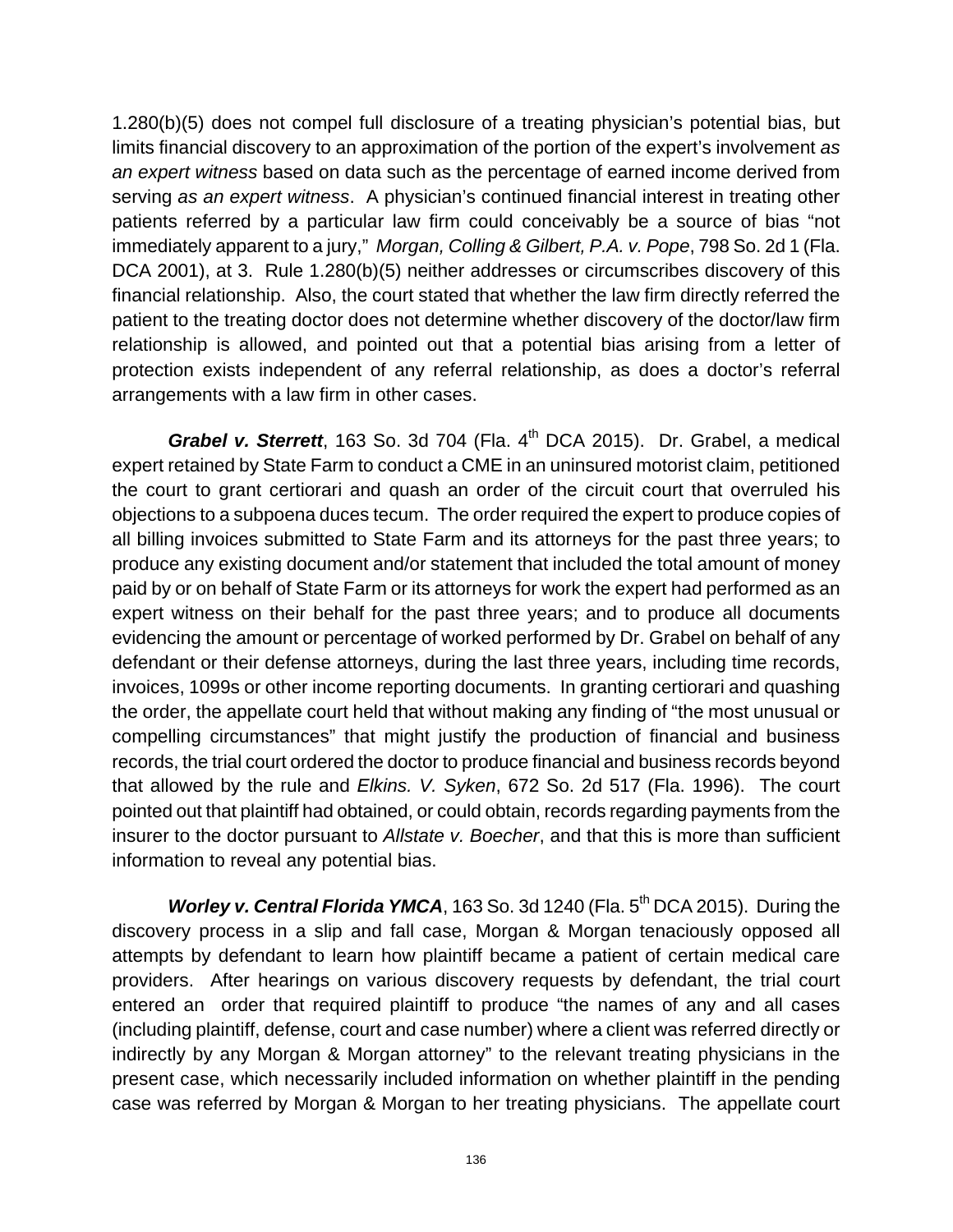concluded that the order did not depart from the essential requirements of law, especially considering that YMCA had sufficiently demonstrated a good faith basis for suspecting that a referral relationship existed. "The limited type of discovery presently at issue concerns only the existence of a referral relationship between Morgan & Morgan and the treating physicians in this case," which is directly relevant to the potential bias of the physicians. The appellate court further held that: "Having exhausted all other avenues without success we find – contrary to the trial court's preliminary ruling and to *Burt v. Geico*, 603 So. 2d 125 (Fla. 2d DCA 1992) – that it was appropriate for YMCA to ask Worley if she was referred to the relevant physicians by her counselor or her counselor's firm."

*Grabel v. Roura, 4D15-194, (Fla 4<sup>th</sup> DCA 2015). The trial court, finding that the* deposition responses of the defense expert witness were inconsistent with the interrogatory answers provided by defense counsel regarding the percentage of income the doctor derived from working as an expert and the number of times he has testified for plaintiffs and defendants in personal injury litigation, concluded that these inconsistencies constituted "the most unusual or compelling circumstances" that allowed production of the expert's financial and business records. The trial court allowed plaintiff to issue subpoenas to twenty non-party insurance carriers, not shown to have any involvement in the litigation, requiring production of financial records (including tax records) showing the total amount of fees paid to the doctor for expert litigation services since 2009. The appellate court quashed the order, stating that this extensive financial discovery as to a retained expert exceeded that allowed by the rule and was unnecessary, pointing out that the rule expressly provides that "the expert shall not be required to disclose his or her earnings as an expert witness." The appellate court further held that the alleged inconsistencies do not constitute "unusual or compelling circumstance" to warrant such broad financial disclosure, as there was no showing that the inconsistencies were the result of falsification, misrepresentation, or obfuscation.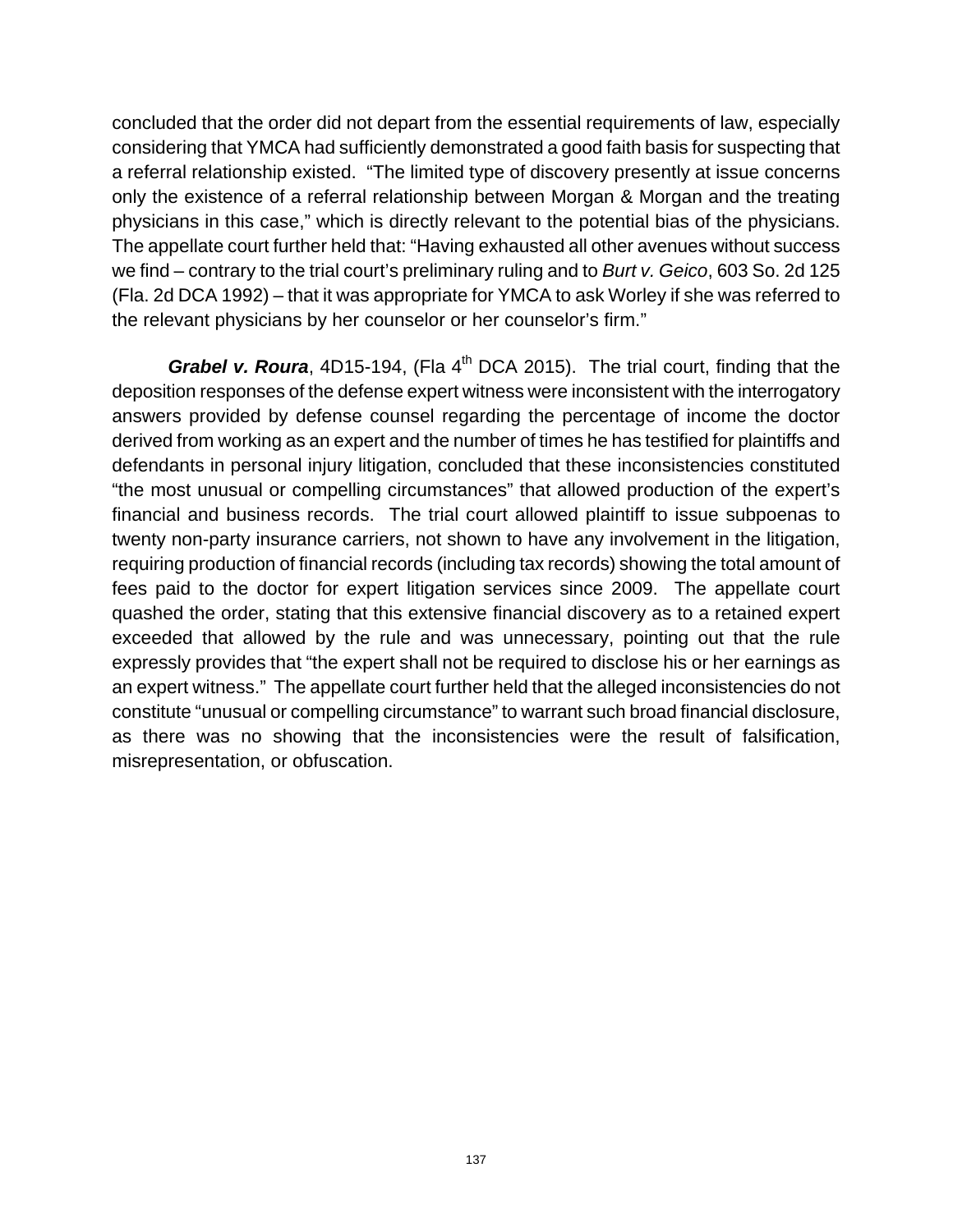# CITATION INDEX

#### **5**

*5500 North Corp. v. Willis*, 729 So. 2d 508, 514 (Fla. 5th DCA 1999), 43

#### **A**

- *Abamar Housing & Development, Inc. v. Lisa Daly Lady Decor,* 724 So. 2d 572 (Fla. 3d DCA 1998), 118
- *Aldrich v. Roche Biomedical Laboratories. Inc*., 737 So. 2d 1124 (Fla. 5th DCA 1999), 16, 17
- *Allstate Indem. Co. v. Ruiz,* 899 So. 2d 1121, 1129-30 (Fla. 2005), 37
- *Allstate Insurance Co. v. Boecher*, 733 So. 2d 993 (Fla. 1999), 54, 127, 128 132, 136
- *Amato v. Intindola*, 854 So. 2d 812 (Fla. 4th DCA 2003), 28
- *American Hospitality Management Co. of Minnesota*
- *v. Hettiger*, 904 So. 2d 547, 549 (Fla. 4<sup>th</sup> DCA 2005), 77
- *American Pioneer Casualty Insurance Co. v. Henrion*, 523 So. 2d 776 (Fla. 4th DCA 1988), 10
- *Ameriwood v. Liberman*, 2006 WL 3825291, 2006 U.S. Dist. LEXIS 93380 (E.D. Mo., Dec. 27, 2006), 92
- *Amlan, Inc. v. Detroit Diesel Corp*., 651 So. 2d 701 (Fla. 4th DCA 1995), 3
- *Anadarko Petroleum Corp. v. Davis*, 2006 WL 3837518 (S.D. Tex., Dec. 28, 2006), 92
- *Anchor Nat'l Fin. Servs., Inc. v. Smeltz*, 546 So. 2d 760, 761 (Fla. 2d DCA 1989), 32
- Antico v. Sindt Trucking, Inc., 148 So. 3d 163 (Fla. 1<sup>st</sup> DCA 2014), 70, 92, 94
- *Arthrex, Inc. v. Parcus Medical, LLC, M.D.*, Fla. 2012 (2012 WL 3778981), 116
- *Arthur Finnieston, Inc. v. Pratt*, 673 So. 2d 560, 562 (Fla. 3d DCA 1996), 36
- *Arzola v. Reigosa*, 534 So. 2d 883 (Fla. 3d DCA 1988), 58, 59
- *Arzuman v. Saud*, 843 So. 2d 950 (Fla. 4th DCA 2003), 28
- *Atlas Air, Inc. v. Greenberg Traurig, P.A*., 997 So. 2d 1117 (Fla. 3d DCA 2008), 118
- *Attorney Ad Litem for D.K. v. Parents of D.K.*, 780 So. 2d 301, 305-306 (Fla. 4th DCA 2001), 58
- *Austin v. Liquid Distributors, Inc*., 928 So. 2d 521 (Fla. 3d DCA 2006), 25
- *Auto Owners Insurance Co. v. Clark*, 676 So. 2d 3 (Fla. 4th DCA 1996), 5

#### **B**

*Bainter v. League of Women Voters of Fla.*, 150 So. 3d 1115, 1129 (Fla. 2014), 1, 117

- *Baker v. Myers Tractor Services, Inc.*, 765 So. 2d 149 (Fla. 1st DCA 2000), 21
- *Bandorf v. Volusia County Dept. of Corrections*, 939 So. 2d 249, 250 (Fla. 1st DCA 2006), 59, 61
- *Bank One, N.A. v. Harrod*, 873 So. 2d 519, 521 (Fla. 4th DCA 2004), 12
- *Bankers Sec. Ins. Co. v. Symons*, 889 So. 2d 93 (Fla. 5th DCA 2004), 116
- *Barnett Bank v. Dottie-G. Dev. Corp*., 645 So. 2d 573 (Fla. 2d DCA 1994), 32
- *Barnett v. Barnett*, 718 So. 2d 302, 304 (Fla. 2d DCA 1998), 11
- *Bartell v. McCarrick*, 498 So. 2d 1378 (Fla. 4th DCA 1986), 50, 51, 52, 53
- *Bass v. City of Pembroke Pines*, 991 So. 2d 1008 (Fla. 4th DCA 2008), 27
- *Belmont v. North Broward Hosp. Dist*., 727 So. 2d 992, 994 (Fla. 4th DCA 1999), 5, 58
- *Bertrand v. Belhomme*, 892 So. 2d 1150 (Fla. 3d DCA 2005), 2, 26
- *Bestechnologies, Inc. v. Trident Envtl. Sys., Inc*., 681 So. 2d 1175, 1177 (Fla. 2d DCA 1996), 37
- *Binger v. King Pest Control*, 401 So. 2d 1310 (Fla. 1981), 2, 6
- *Blackford v. Florida Power & Light Co.*, 681 So. 2d 795 (Fla. 3d DCA 1996), 2
- *Blagrove v. Smith*, 701 So. 2d 584 (Fla. 5th DCA 1997), 48
- *Bob Montgomery Real Estate v. Djokic*, 858 So. 2d 371 (Fla. 4th DCA 2003), 28
- *Bologna v. Schlanger*, 995 So. 2d 526 (Fla. 5th DCA 2008), 29
- *Bright House Networks, LLC v. Cassidy*, 129 So. 3d 501, 506 (Fla. 2d DCA 2014), 35
- *Bro-Tech Corp. v. Thermax, Inc.,* 2008 WL 724627 (E.D. Pa. March 17, 2008), 92
- *Brown v. Allstate Ins. Co.*, 838 So. 2d 1264 (Fla. 5th DCA 2003), 30
- *Brown v. Mittelman, 152 So. 3d 602 (Fla. 4<sup>th</sup> DCA* 2014), 135
- *Brown v. Montanez*, 90 So. 3d 982, (Fla. 4<sup>th</sup> DCA 2012), 61, 62
- *Broyles v. Reilly*, 695 So. 2d 832 (Fla. 2d DCA 1997), 51, 52, 53
- *Burt v. Geico*, 603 So. 2d 125 (Fla. 2d DCA 1992), 137
- *Burt v. S.P. Healthcare Holdings, LLC* (citation pending), 5
- *Byxbee v. Reyes*, 850 So. 2d 595, 596 (Fla. 4th DCA 2003), 59, 60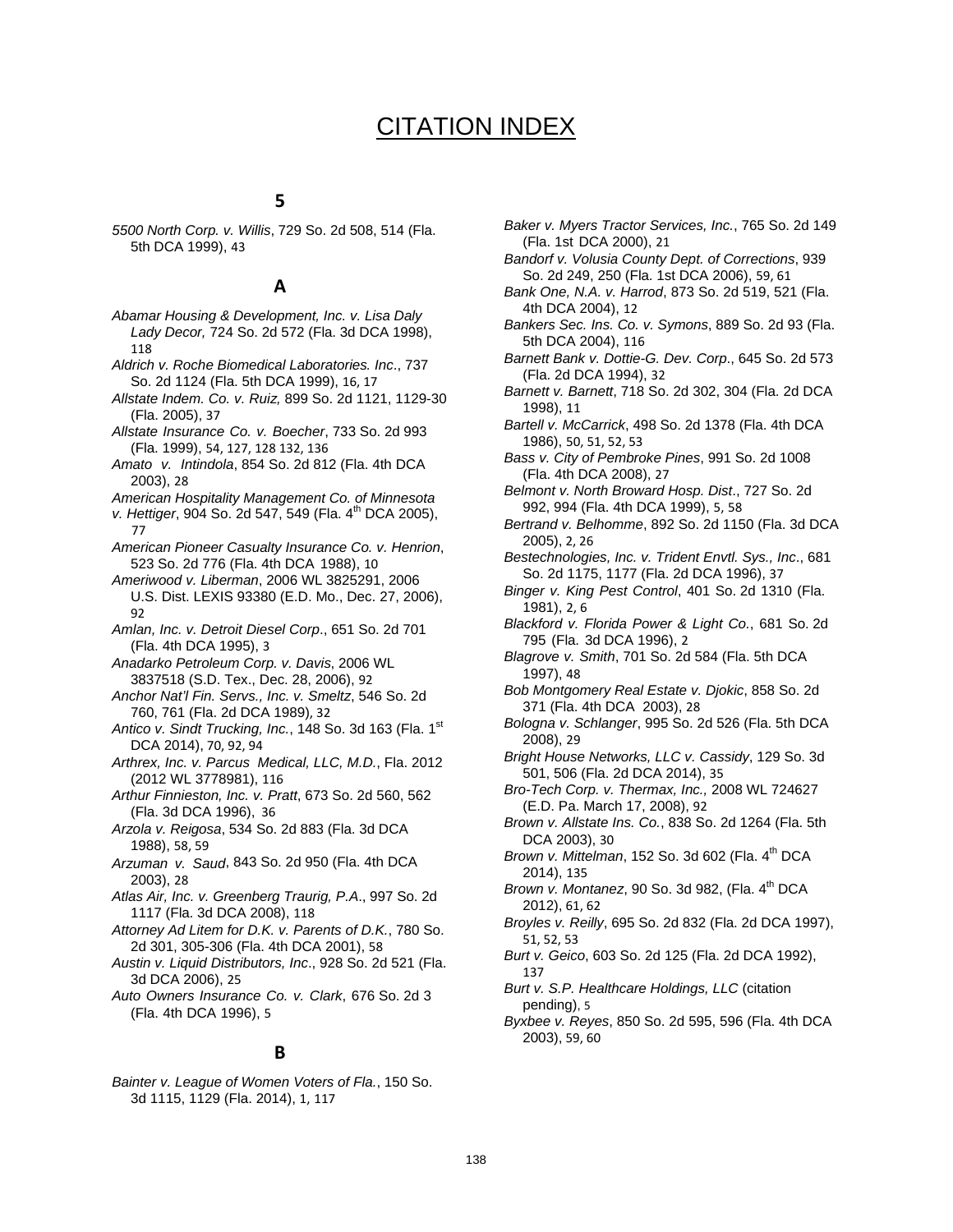- *Canaveras v. Continental Group, Ltd.*, 896 So. 2d 855 (Fla. 3d DCA 2005), 26
- *Canella v. Bryant*, 235 So. 2d 328 (Fla. 4th DCA 1970), 40
- *Cape Cave Corporation v. Charlotte Asphalt. Inc.*, 384 So. 2d 1300, 1301 (Fla. 2d DCA 1980), 11
- Capital One, N.A. v. Forbes, 34 So. 3d 209, 213 (Fla. 2d DCA 2010), 36
- *Carr v. Reese*, 788 So. 2d 1067, 1072 (Fla. 2d DCA 2001), 12
- *Carrero v. Engle Homes, Inc.*, 667 So. 2d 1011 (Fla. 4th DCA 1996), 7
- *Carson v. Jackson*, 466 So. 2d 1188, 1191 (Fla. 4th DCA 1985), 58
- *Castellano v. Winthrop*, 27 So. 3d 134 (Fla. 5th DCA 2010), 90
- *Cedars Healthcare Group, Ltd. v. Freeman*, 829 So. 2d 390, 391 (Fla. 3d DCA 2002, 58
- *Central Square Tarragon LLC v. Great Divide Insurance Company*, 82 So. 3d 911 (Fla. 4th DCA 2001), 5
- *Chacha v. Transp. USA, Inc.*, 78 So. 3d 727 (Fla. 4th DCA 2012), 27
- *Channel Components, Inc. v. America II Electronics, Inc*., 915 So. 2d 1278 (Fla. 2nd DCA 2005), 2
- C*herubino v. Fenstersheib & Fox, P.A*., 925 So. 2d 1066 (Fla. 4th DCA 2006), 27
- C*oburn v. PN II, Inc*., 2008 WL 879746 (D. Nev. Mar. 28, 2008), 92
- *Coleman (Parent) Holdings, Inc. v. Morgan Stanley & Co., Inc.*, 2005 WL 674885, (Fla. Cir. Ct., 2005), 70
- *Collins v. Skinner*, 576 So. 2d 1377 (Fla. 2d DCA 1991), 51, 52
- *Commercial Carrier Corp. v. Kelley*, 903 So. 2d 240, 241 (Fla. 5th DCA 2005), 59
- *Connell v. Guardianship of Connell*, 476 So. 2d 1381 (Fla. 1st DCA 1985), 59
- *Coopersmith v. Perrine,* 91 So. 3d 246 (Fla. 4th DCA 2012), 54, 56, 129, 130
- *Cordis Corp. v. O'Shea*, 988 So. 2d 1163, 1165 (Fla.  $4<sup>tn</sup>$  DCA 2008), 37
- *Cox v. Burke*, 706 So. 2d 43 (Fla. 5th DCA 1998), 18, 29, 30
- *Cross v. Pumpco, Inc.*, 910 So. 2d 324 (Fla. 4th DCA 2005), 28
- *Crowley v. Lamming*, 66 So. 3d 355 (Fla. 2d DCA 2011), 54, 129, 130
- *Cruz-Govin v. Torres*, 29 So. 3d 393, 396 (Fla. 3d DCA 2010), 60, 61
- *CSX Transp., Inc. v. Carpenter*, 725 So. 2d 434, 435 (Fla. 2d DCA 1999), 33

### **D**

*Da Silva Moore v. Publicis Groupe*, 2012 WL 607412 (S.D.N.Y. Feb. 24, 2012), 75

- *Daubert v. Merrell Dow Pharmaceuticals, Inc.*, 509 U.S. 579, 113 S. Ct. 2786, 125 L. Ed. 2d 469 (1993), 123
- *David J. Burton, D.M.D., P.A. v. Becker*, 516 So. 2d 283 (Fla. 2d DCA 1987), 61
- *Diaz v. Home Depot USA, Inc.*, 137 So. 3d 1195 (Fla. 3d DCA 2014), 19, 24
- *Dimeglio v. Briggs-Mugrauer,* 708 So. 2d 637 (Fla. 2d DCA 1998), 49
- *Distefano v. State Farm Mut. Auto. Ins. Co*., 846 So. 2d 572 (Fla. 1st DCA 2003), 21
- *District Board of Trustees of Miami-Dade County College v. Chao*, 739 So. 2d 105 (Fla. 3d DCA 1999), 37
- *Don Mott Agency, Inc. v. Pullum,* 352 So. 2d 107 (Fla. 2d DCA 1977), 39
- *Drakeford v. Barnett Bank of Tampa*, 694 So. 2d 822, 824 (Fla. 2d DCA 1997), 11
- *DYC Fishing, Ltd. v. Martinez,* 994 So. 2d 461, 462 (Fla. 3d DCA 2008), 2

## **E**

- *E. I. DuPont DeNemours & Co. v. Sidran*, 140 So. 3d 620, (Fla. 3d DCA 2014), 18, 23, 70
- *Eastern Airlines. Inc. v. Dixon,* 310 So. 2d 336 (Fla. 3d DCA 1975), 4
- *Edlund v. Seagull Townhomes Condominium Assoc., Inc*., 928 So. 2d 405 (Fla. 3d DCA 2006), 10
- *In re: Electric Machinery Enterprises, Inc.*, 416 B.R. 801, 873 (M.D. Fla. 2009), 77
- *Elkins v. Syken*, 672 So. 2d 517 (Fla. 1996), 54, 56, , 132, 133, 136
- *Empire World Towers, LLC v. Cdr Créances*, 89 So. 3d 1034 (Fla. 3d DCA 2012), 24
- *Evangelos v. Dachiel,* 553 So. 2d 245 (Fla. 3d DCA 1989), 2

#### **F**

- *F.M. v. Old Cutler Presbyterian Church, Inc.*, 595 So. 2d 201, 202 (Fla. 3d DCA 1992), 58
- *Faddis v. City of Homestead*, 121 So. 3d 1134 (Fla. 3d DCA 2013), 24
- *Federal Express Corp. v. Cantway*, 778 So. 2d 1052, 1053 (Fla. 4th DCA 2001), 37
- *Federal Insurance Co. v. Allister Manufacturing Co.*, 622 So. 2d 1348 (Fla. 4th DCA 1993), 3
- *Ferron v. Search Cactus, LLC*, 2008 WL 1902499 (S.D. Ohio Apr. 28, 2008), 92
- *Figgie International, Inc. v. Alderman,* 698 So. 2d 563 (Fla. 3d DCA 1997), 16
- *First & Mid-South Advisorv Co. v. Alexander/Davis Properties. Inc.*, 400 So. 2d 113 (Fla. 4th DCA 1981), 4
- *First Call Ventures, LLC v. Nationwide Relocation Servs*., 127 So. 3d 691 (Fla. 4th DCA 2013), 98
- *First Healthcare Corp. v. Hamilton*, 740 So. 2d 1189, 1193 n. 2 (Fla. 4<sup>th</sup> DCA 1999), 8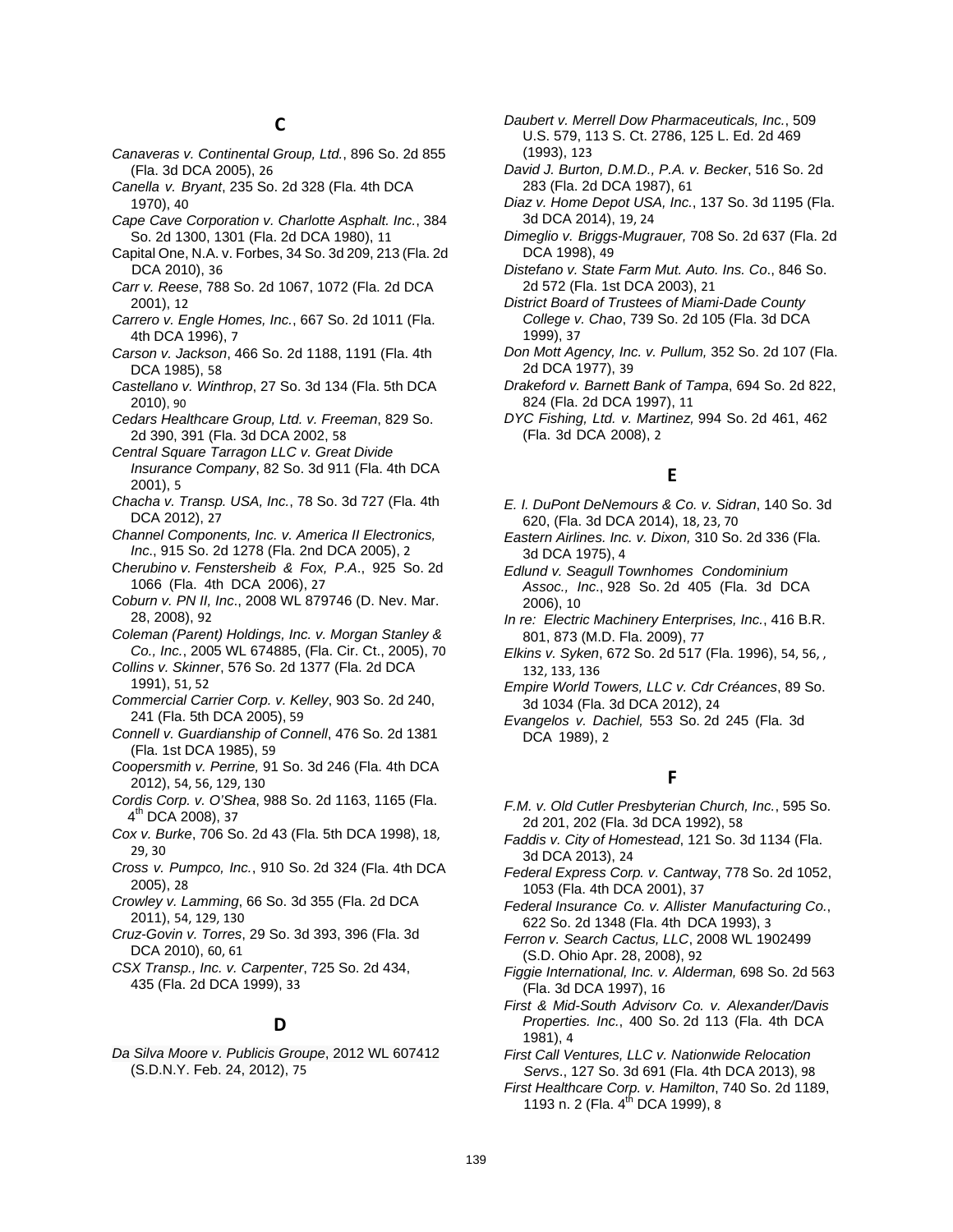- *Fisher v. Prof'l. Adver. Dirs. Co., Inc.*, 955 So. 2d 78 (Fla. 4th DCA 2007), 11, 12
- *Fla. Convalescent Ctrs. V. Somberg,* 840 So 2d 998 (Fla. 2003), 8
- *Fla. Bar v. Black*, 121 So. 3d 1038 (Fla. 2013), 90
- *Fla. Nat'l Org. for Women v. State*, 832 So. 2d 911, 914 (Fla. 1st DCA 2002), 12
- *Florida Marine Enterprises v. Bailey*, 632 So. 2d 649 (Fla. 4th DCA 1994), 6
- *Ford Motor Co. v. Garrison,* 415 So. 2d 843 (Fla. 1st DCA 1982), 4
- *In re: Ford Motor Co.*, 345 F. 3d 1315, 1316 (11th Cir. 2003), 92
- *Freedom Newspapers, Inc., v. Egly*, 507 So. 2d 1180, 1184 (Fla. 2d DCA 1987), 34
- *Freeman v. Latherow*, 722 So. 2d 885 (Fla. 2d DCA 1998), 51
- *Frye v. United States,* 293 F. 1013 (D.C. Cir. 1923), 124

### **G**

- *Garbacik v. Wal-Mart Transp., LLC*, 932 So. 2d 500, 503-504 (Fla. 5th DCA 2006), 59, 60
- *Garcia v. Emerson Electric Co*., 677 So. 2d 20 (Fla. 3d DCA 1996), 5
- *Gautreaux v. Maya*, 112 So. 3d 146, 149 (Fla. 5<sup>th</sup> DCA 2013), 18, 29
- *Gayer v. Fine Line Constr. & Elec., Inc.*, 970 So. 2d 424, 426 (Fla. 4th DCA 2007), 76, 77
- *Gehrmann v. City of Orlando*, 962 So. 2d 1059 (Fla. 5th DCA 2007), 30
- *Gen. Caulking Coating Co., Inc. v. J.D. Waterproofing, Inc*., 958 So. 2d 507, 508 (Fla. 3d DCA 2007), 35, 36
- *General Electric Co. v. Joiner*, 522 U.S. 136, 118 S. Ct. 512, 139 L. Ed. 2d 508 (1997), 123
- *Gibson v. Gibson*, 456 So. 2d 1320 (Fla. 4th DCA 1984), 51, 52
- *Gilbert v. Eckerd Corp. of Fla, Inc*., 34 So. 3d 773 (Fla. 3d DCA 2010), 18, 25
- *Goeddel v. Davis, M.D.,* 993 So. 2d 99 (Fla. 5th DCA 2008) 48
- *Goicochea v. Lopez*, 140 So. 3d 1102 (Fla. 3d DCA 2014), 47
- *Golden Yachts, Inc. v. Hall*, 920 So. 2d 777, 781 (Fla. 4th DCA 2006), 14, 80
- *Goldstein v. Great Atlantic and Pacific Tea Co.,* 118 So. 2d 253 (Fla. 3d DCA 1960), 4
- *Gonzalez v. Largen,* 790 So. 2d 497, 500 (Fla. 5th DCA 2001), 7
- *Goodyear Tire & Rubber Co. v. Cooey*, 359 So. 2d 1200, 1202 (Fla. 1<sup>st</sup> DCA 1978), 36
- *Gosman v. Luzinski,* 937 So. 2d 293 (Fla. 4th DCA 2006), 116, 117
- *Gouveia v. F. Leigh Phillips,* M.D., 823 So. 2d 215, 222 (Fla. 4th DCA 2002), 6
- *Grabel v. Roura*, 4D15-194, (Fla 4<sup>th</sup> DCA 2015), 137
- *Grabel v. Sterrett*, 163 So. 3d 704 (Fla. 4<sup>th</sup> DCA 2015), 127, 136
- *Graham v. Dacheikh*, 991 So. 2d 932 (Fla. 2d DCA 2008), 129
- *Grainger v. Fuller*, 72 So. 462, 463 (Fla. 1916), 60

*Gramman v. Stachkunas*, 750 So. 2d 688 (Fla. 5th DCA 1999), 55

- *Granados v. Zehr,* 979 So. 2d 1155 (Fla. 5th DCA 2008), 18, 30
- *Grand Union Co., v. Patrick*, 247 So. 2d 474 (Fla. 3d DCA 1971), 37
- *Grau v. Branham,* 626 So. 2d 1059 (Fla. 4th DCA 1993), 6
- *Gray v. Sunburst Sanitation Corp.*, 932 So. 2d 439 (Fla. 4th DCA 2006), 27
- *Greenleaf v. Amerada Hess Corp.*, 626 So 2d 263, 264 n. 1 (Fla. 4<sup>th</sup> DCA 1993), 8
- *Griefer v. DiPietro*, 708 So. 2d 666, 672 (Fla. 4th DCA 1998), 6

#### **H**

- *Hagopian v. Publix Supermarkets. Inc.,* 788 So. 2d 1088, 1091 (Fla. 4th DCA 2001), 13
- *Hair v. Morton*, 36 So. 3d 766 (Fla. 3d DCA 2010), 25
- *Ham v. Dunmire,* 891 So. 2d 492, (Fla. 2004), 11, 12, 80
- *Haney v. Mizell Memorial Hosp*., 744 F.2d 1467, 1476 (11th Cir. 1984), 58
- *Hankerson v. Wiley*, 154 So. 3d 511 (Fla. 4<sup>th</sup> DCA 2015), 38
- *Hanono v. Murphy*, 732 So. 2d 892 (Fla. 3d DCA 1998), 26
- *Haskell Co. v. Ga. Pac. Corp*., 684 So. 2d 297 (Fla.  $5<sup>tn</sup>$  DCA 1996), 44
- *Hastings v. Rigsbee*, 875 So. 2d 772, (Fla. 2d DCA 2004), 47
- *Haverfield Corp. v. Franzen,* 694 So. 2d 162 (Fla. 3d DCA 1997), 9
- *Hedenburg v. Aramark American Food Services*, 2007 U.S. Dist. LEXIS 3443 (W.D. Wash. Jan. 17, 2007), 92
- *Helmick v. McKinnon,* 657 So. 2d 1279, 1280 (Fla. 5th DCA 1995), 59
- *Henry v. Quicken Loans, Inc.*, 2008 WL 474127 (E.D. Mich. Feb. 15, 2008), 92
- *Herman v. Intracoastal Cardiology Ctr*., 121 So. 3d 583 (Fla. 4th DCA 2013), 27
- *Hernandez v. Pino*, 482 So. 2d 450 (Fla. 3d DCA 1986), 17
- *Hoffman v. Hoffman*, 718 So. 2d 371 (Fla. 4th DCA 1998), 2
- *Holland v. Barfield,* 35 So. 3d 2010 Fla. App. LEXIS 6293; 35 Fla. L. Weekly D 1018 (Fla. 5th DCA May 7, 2010), 70
- *In re: Honza,* 2007 WL 4591917 (Tex. App. Dec. 28, 2007), 92
- *Howard v. Risch,* 959 So. 2d 308 (Fla. 2d DCA 2007), 22
- *Hutchinson v. Plantation Bay Apartments, LLC*, 931 So. 2d 957 (Fla.1st DCA 2006), 21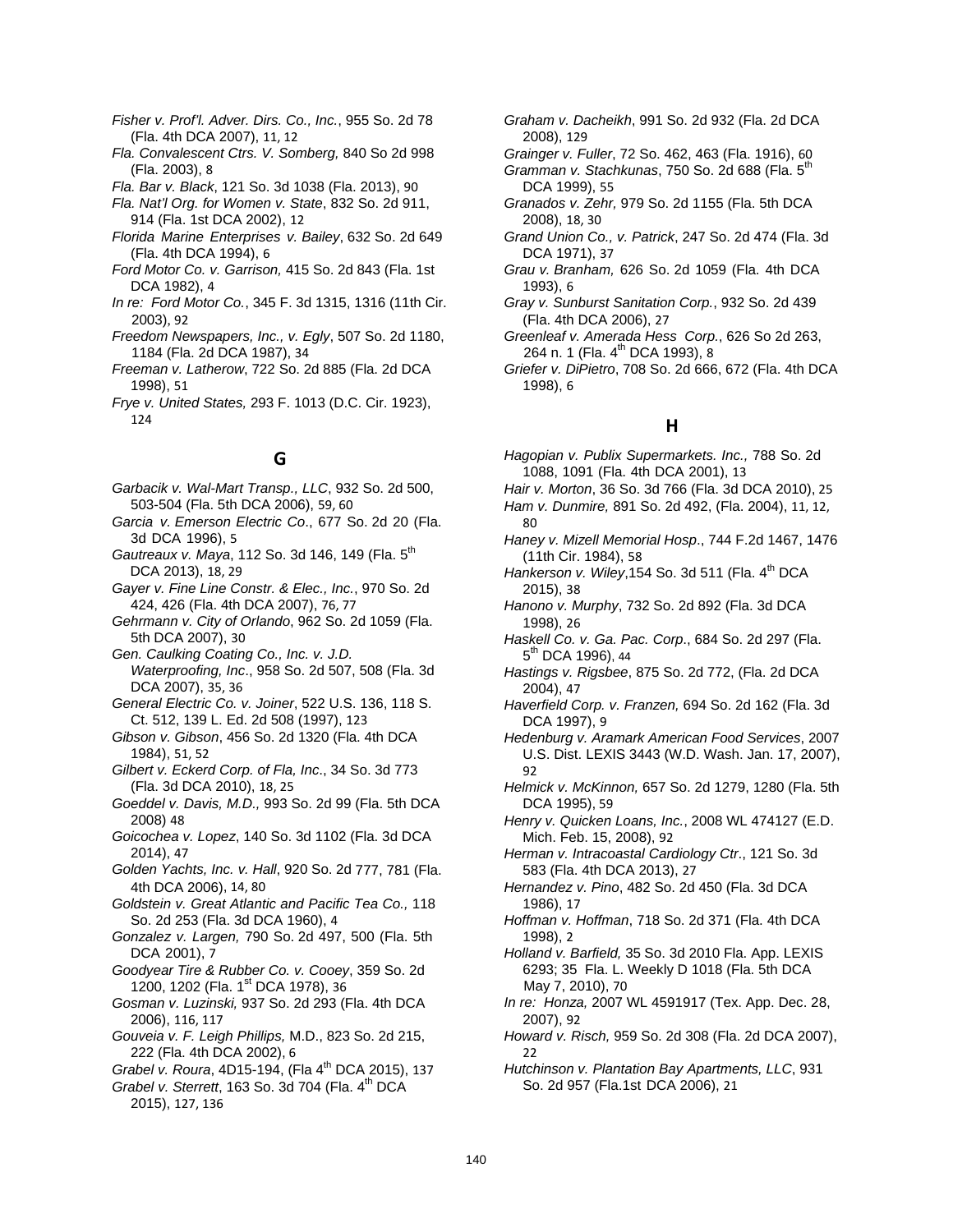- *Ibarra v. Izaguirre,* 985 So. 2d 1117 (Fla. 3d DCA 2008), 25
- *Insurance Company of North America v. Noya*, 398 So. 2d 836 (Fla. 5th DCA 1981), 40
- *Int'l House of Pancakes (IHOP) v. Robinson,* 8 So. 3d 1180 (Fla. 4<sup>th</sup> DCA 2009) 32
- *International Tel. & Tel. Corp v. United Tel. Co. of Florida,* 60 F.R.D. 177 (M.D. Fla. 1973), 115

#### **J**

- *Jacob v. Henderson* 840 So. 2d 1167 (Fla 2d DCA 2003), 23
- *Jaffee v. Redmond,* 518 U.S. 1, 10-12 (1996), 58
- *Jean v. Theodorsen*, 736 So. 2d 1240 (Fla. 4th DCA 1999), 6
- *Jesse v. Commercial Diving Acad*., 963 So. 2d 308 (Fla. 1st DCA 2007), 20
- *Johnson v. Swerdzewski,* 935 So. 2d 57 (Fla. 1st DCA 2006), 21
- *Johnson v. Wells Fargo Home Mortgage, Inc.*, 2008 WL 2142219 (D. Nev. May 16, 2008), 92
- *Joseph S. Arrigo Motor Co.. Inc. v. Lasserre*, 678 So. 2d 396, 397 (Fla. 1st DCA 1996), 9

#### **K**

- *Katzman v. Ranjana Corp.,* 90 So. 3d 873 (Fla. 4th DCA 2002), 133
- *Katzman v. Rediron Fabrication, Inc.*, 76 So. 3d 1060 (Fla. 4th DCA 2012), 128, 133, 135
- *Kaye v. State Farm Mut. Auto Ins. Co.,*, 985 So. 2d 675 (Fla. 4th DCA 2008), 6
- *Keller Industries v. Volk,* 657 So. 2d 1200 (Fla. 4th DCA 1995), 5, 6
- *King v. Taylor,* 3 So. 3d 405 (Fla. 2d DCA 2009), 22
- *Kozel v. Ostendorf,* 629 So. 2d 817 (Fla. 1993), 10, 11, 12
- *Kubel v. San Marco Floor & Wall, Inc.,* 967 So. 2d 1063 (Fla 2d DCA 2007), 22
- *Kumho Tire Co., Ltd. v. Carmichael,* 526 U.S. 137, 119 S. Ct. 1167, 143 L. Ed. 2d 238 (1999), 123

#### **L**

- *Laschke v. R. J. Reynolds Tobacco Co*., 872 So. 2d 344 (Fla. 2d DCA 2004), 23
- *Laurore v. Miami Auto. Retail,Inc.,*16 So. 3d 862 (Fla. 3d DCA 2009), 25
- *Leinhart v. Jurkovich*, 882 So. 2d 456 (Fla. 4th DCA 2004), 48
- *Lent v. Baur Miller & Webner. P.A.*, 710 So. 2d 156 (Fla. 3d DCA 1998), 16
- *Lerner v. Halegua,* 154 So. 3d 445 (Fla. 3d DCA 2014), 23
- *Liberty Mut. Fire Ins. Co. v. Bennett*, 883 So. 2d 373, 374 (Fla. 4<sup>th</sup> DCA 2001), 32
- L*iberty Mutual Insurance Co. v. Lease America, Inc.,*  735 So. 2d 560 (Fla. 4th DCA 1999), 40
- *Lightbourne v. McCollum,* 969 So. 2d 326 (Fla. 2007), 119
- *Littelfield v. J. Pat Torrence*, 778 So. 2d 368 (Fla. 2d DCA 2001), 49
- *LoBue v. Travelers lnsurance Company*, 388 So. 2d 1349, 1351 (Fla. 4th DCA 1980), 6
- *Long v. Swofford,* 805 So. 2d 882 (Fla. 3d DCA 2001), 26
- *Lovell Farms, Inc. v. Levy*, 644 So. 2d 103, 105 (Fla. 3d DCA 1994), 35
- *Lunceford v. Florida Central Railroad Co., Inc.*, 728 So. 2d 1239 (Fla. 5th DCA 1999), 53
- *Lytal, Reiter, Smith, Ivey & Fronrath, L.L.P. v. Malay,* 133 So. 3d 1178 (Fla. 4th DCA 2014), 129, 135

#### **M**

- *Marshalls of Ma, Inc. v. Minsal,* 932 So. 2d 444 (Fla. App. 3d Dist. 2006), 32
- *Martino v. Wal-Mart Stores, Inc.*, 908 So. 2d 342 (2005), 13, 14, 80
- *Matlock v. Day,* 907 So. 2d 577 (Fla. 5th DCA 2005), 117
- *McClennan v. American Building Maintenance,* 648 So. 2d 1214 (Fla. 1st DCA 1995), 53
- *McCorkle v. Fast,* 599 So. 2d 277 (Fla. 2d DCA 1992), 51, 52
- *McDermott v. Miami-Dade County*, 753 So. 2d 729 (Fla. 1<sup>st</sup> DCA 2000), 44
- *McGarrah v. Bayfront Medical Center*, 889 So. 2d 923 (Fla. 2d DCA 2004), 53
- *McKenney v. Airport Rent-A-Car, Inc.,* 686 So. 2d 771 (Fla. 4th DCA 1997), 48
- *McKnight v. Evancheck,* 907 So. 2d 699 (Fla. 4th DCA 2005), 28
- *Medina v. Florida East Coast Ry., L.L.C.,* 921 So. 2d 767 (Fla. 3d DCA 2006), 25
- *Medina v. Florida East Coast Rwy.,* 866 So. 2d 89 (Fla. 3d DCA 2004), 10
- *Medrano v. BEC Const. Corp.,* 588 So. 2d 1056 (Fla. 3d DCA 1991), 53
- *Menke v. Broward County School Board*, 916 So. 2d 8 (4th DCA 2005), 70, 91, 92, 93
- *Mercer v. Raine,* 443 So. 2d at 946, 11
- *Metric Eng'g., Inc v.Small,* 861 So. 2d 1248, 1250 (Fla. 1<sup>st</sup> DCA 2003), 33
- *Metro. Opera Ass'n Inc. v. Local 100, Hotel Employees and Restaurant Employees Int'l Union,* 212 F.R.D. 178, 218-219 (S.D.N.Y. 2003), 80
- *Metropolitan Dade County v. Martinsen*, 736 So. 2d 794 (Fla. 3d DCA 1999), 26
- *Midtown Enterprises. Inc. v. Local Contractors Inc.,*  785 So. 2d 578 (Fla. 3d DCA 2001), 7
- *Millard Mall Servs. v. Bolda,* 155 So. 3d 1272 (Fla. 4th DCA 2015), 32
- *Miller v. Harris*, 2 So. 3d 1070, 1073 (Fla. 2<sup>nd</sup> DCA 2009), 56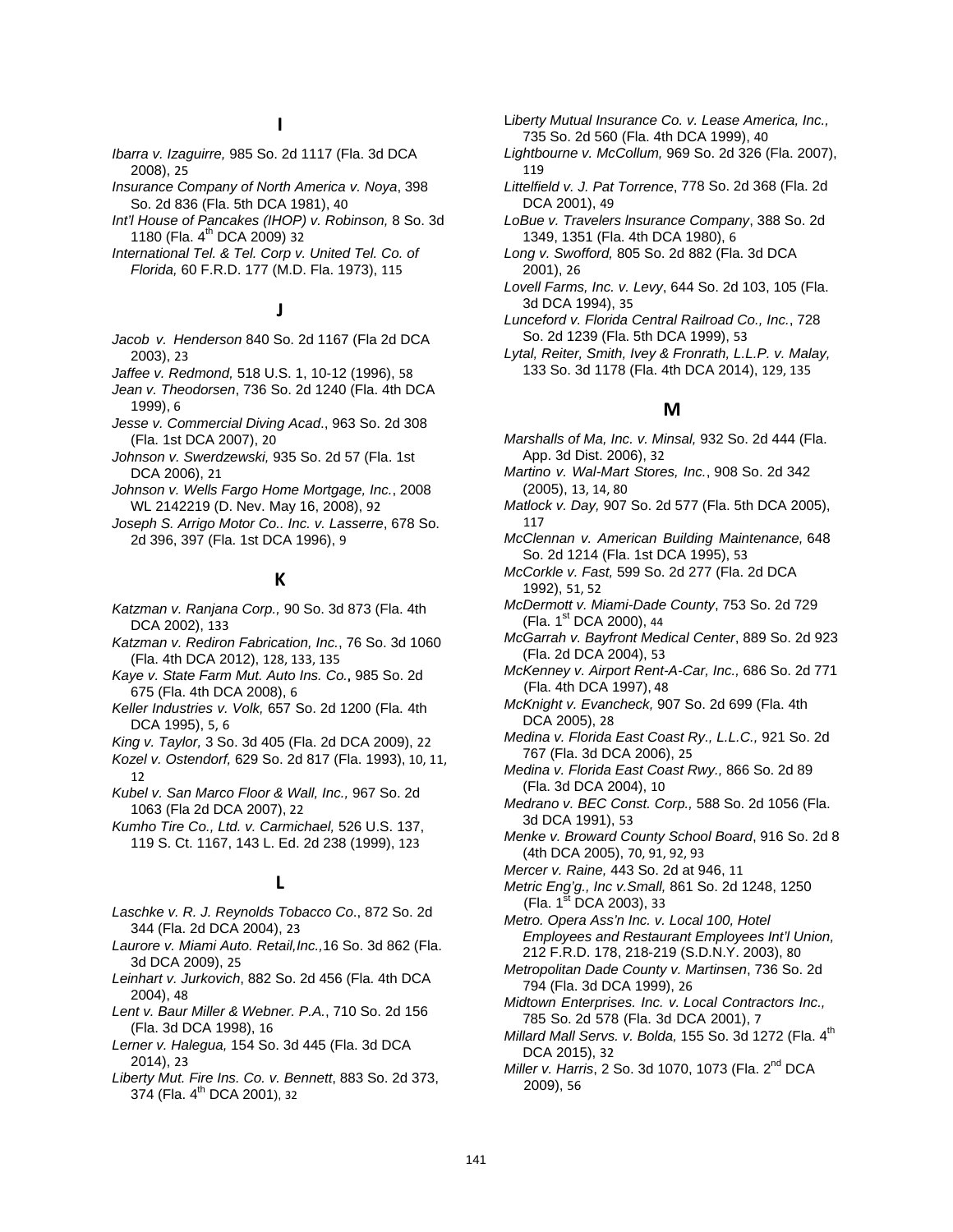- *Miller v. Nelms*, 966 So. 2d 437 (Fla. 2d DCA 2007), 22
- *Morgan v. Campbell*, 816 So. 2d 251 (Fla. 2d DCA 2002), 23
- *Morgan, Colling & Gilbert, P.A. v. Pope,* 798 So. 2d 1 (Fla. DCA 2001), 136
- *Mullins v. Tompkins,* 15 So. 3d 798 (Fla. 1st DCA 2009), 120
- *Myrick v. Direct General Inc. Co.*, 932 So. 2d 392 (Fla. 2d DCA 2006), 23

#### **N**

- *N. Broward Hosp. Dist. v. Button,* 592 So. 2d 367  $(Flag. 4<sup>th</sup> DCA 1992), 33$
- *National Day Laborer Organizing Network et al. v. United States Immigration and Customs Enforcement Agency, et a*l., 2012 U.S. Dist. Lexis 97863 (SDNY, July 13, 2012), 84
- *Nelson v. Womble,* 657 So. 2d 1221, 1222 (Fla. 5th DCA 1995), 58
- *Nevin v. Palm Beach County School Board*, 958 So. 2d 1003 (Fla. 1st DCA 2007), 117
- *New Hampshire Ins. Co. v. Royal Ins. Co.*, 559 So. 2d 102 (Fla. 4th DCA 1990), 15
- *Nordyne, Inc. v. Florida Mobile Home Supply, Inc.*, 625 So. 2d 1283 (Fla. 1st DCA 1993), 2
- *Northup v. Howard W. Acken, M.D.,* 865 So. 2d 1267 (Fla. 2004), 34
- *Nova Southeastern University, Inc. v. Jacobson,* 25 So. 3d 82 (Fla. 4th DCA 2009), 119
- *Nucci v. Target Corp.,* 162 So. 3d 146 (Fla. 4<sup>th</sup> DCA 2015), 68, 70, 91, 99

## **O**

- *O'Brien v. O'Brien,* 899 So. 2d 1133, 1137–38 (Fla. 5th DCA 2005), 90
- *Office Depot v. Miller*, 584 So. 2d 587 (Fla. 4th DCA 1991), 6
- *Olges v. Dougherty*, 856 So. 2d 6 (Fla. 1st DCA 2003), 47
- *Olson v. Blasco*, 676 So. 2d 481, 482 (Fla. 4th DCA 1996), 59
- *Orbit One Communications, Inc. v. Ronsen*, 271 F.R.D. 429; 2010 U.S. Dist. LEXIS 123633 (S.D. N.Y. 2010), 78

*Osmulski v. Oldsmar Fine Wine, Inc.,* 93 So. 3d 389 (Fla. 2d DCA 2012), 17, 70, 74, 76, 77

O*swald v. Diamond,* 576 So. 2d 909, 910 (Fla. 1st DCA 1991), 60

#### **P**

- *Pack v. Geico,* 119 So. 3d 1284 (Fla. 4<sup>th</sup> DCA 2013), 135
- *Palank v. CSX Transportation, Inc.,* 657 So. 2d 48 (Fla. 4th DCA 1995), 51
- *Palm Beach County Sch. Bd. v. Morrison,* 621 So. 2d 464, 469 (Fla. 4th DCA 1993), 59
- *Papadopoulos v. Cruise Ventures,* 974 So. 2d 418 (Fla. 3d DCA 2007), 25
- *Parrish v. City of Orlando,* 53 So. 3d 1199, 1203 (Fla. 5th DCA 2011), 60
- *Partner-Brown v. Bornstein, D.P.M.*, 734 So. 2d 555, 556 (Fla. 5th DCA 1999), 58, 59
- *Pena v. Citizens Prop. Ins. Co.*, 88 So. 3d 965 (Fla. 2d DCA 2012), 21
- *Perrine v. Henderson*, 85 So. 3d 1210 (Fla. 5th DCA 2012), 29
- *Peskoff v. Faber,* 2008 WL 2649506 (D.D.C. July 7, 2008), 92
- *Piunno v. R. F. Concrete Const., Inc.,* 904 So. 2d 658 (Fla. 4th DCA 2005), 28
- *Powerline Components, Inc. v. Mil-Spec Components, Inc.,* 720 So. 2d 546, 548 (Fla. 4th DCA 1998), 10

*Prince v. Mallari,* 36 So. 3d 128 (Fla. 5th DCA 2010), 53

- *Progressive v. Scoma,* 975 So. 2d 461 (Fla. 2d DCA 2007), 120
- *Pronman v. Styles, 163 So. 3d 535 (Fla. 4<sup>th</sup> DCA* 2015), 8
- *Proskauer Rose v. Boca Airport, Inc.,* 987 So. 2d 116 (Fla. 4th DCA 2008), 121
- *Public Health Trust of Dade County v. Valcin,* 507 So. 2d 596 (Fla. 1987), 3, 14

#### **R**

- *Rahman Momenah v. Ammache,* 616 So. 2d 121 (Fla. 2d DCA 1993), 39, 40
- *Ramey v. Haverty Furniture Cos.,* 993 So. 2d 1014, 1018 (Fla. 2d DCA 2008), 22
- *Rankin v. Rankin,* 284 So. 2d 487 (Fla. 3d DCA 1973), 4
- *Reynolds v. State,* 963 So. 2d 908 (Fla. 2d DCA 2007), 121
- *Rimkus Consulting Group, Inc. v. Cammarata*, 688 F. Supp. 2d 598, 613 (S.D. Tex. 2010), 78
- *Rios v. Moore,* 902 So. 2d 181 (Fla. 3d DCA 2005), 26
- *Rocca v. Rones*, 125 So. 3d 370 (Fla. 3d DCA 2013), 131
- *Rocka Fuerta Constr., Inc. v. Southwick, Inc., 103 So. 3d 1022 (Fla. 5th DCA 2013), 29*
- *Root v. Balfour Beatty Const.,* LLC, 132 So. 3d 867,869 (Fla. 2d DCA 2014), 68, 70, 100
- *Rose v. Clinton,* 575 So. 2d 751 (Fla. 3d DCA 1991), 10
- *Royal & Sunalliance v. Lauderdale Marine Center,*  877 So. 2d 843, 845 (4th DCA 2004), 77
- *Royal Caribbean Cruises, Ltd. v. Cox*, 974 So. 2d 462, 466 (Fla. 3d DCA 2008), 47
- *Ruiz v. City of Orlando*, 859 So. 2d 574 (Fla. 5th DCA 2003), 30
- *Russenberger v. Russenberger,* 639 So. 2d 963 (Fla. 1994), 47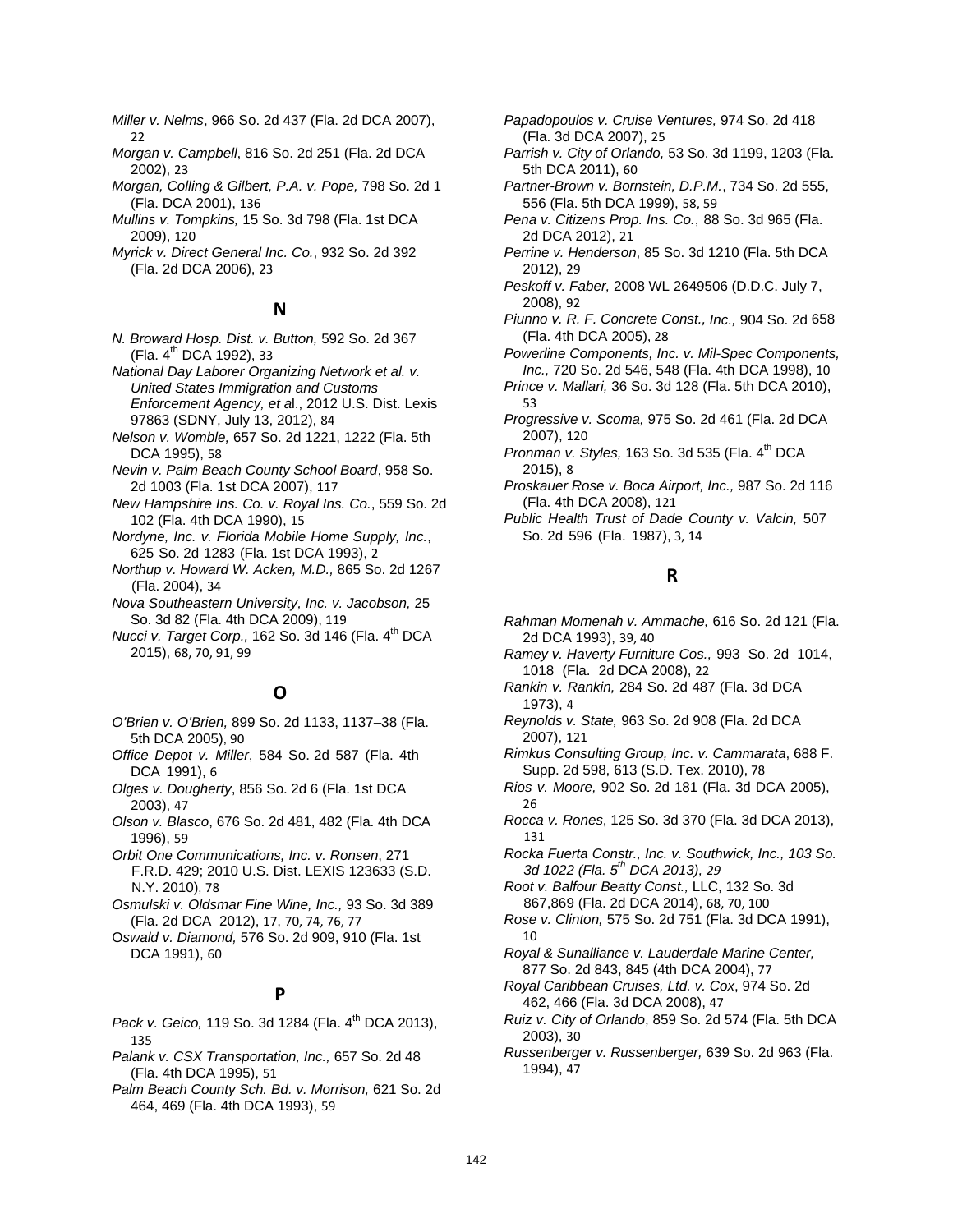- *S. Bell Tel. & Tel Co. v. Deason*, 632 So. 2d 1377, 1385 (Fla. 1994), 33
- *Saenz v. Patco Trans. Inc.*, 969 So. 2d 1145 (Fla. 5th DCA 2007), 30
- *Savino v. Florida Drive In Theatre Management, Inc.,*  697 So. 2d 1011 (Fla. 4th DCA 1997), 28
- *Schagrin v. Nacht*, 683 So. 2d 1173 (Fla. 4th DCA 1996), 47
- *Scheff v. Mayo*, 645 So. 2d 181, 182 (Fla. 3d DCA 1994), 58
- *Scientific Games, Inc. v. Dittler Bros., Inc*., 586 So. 2d 1128, 1131 (Fla. 1<sup>st</sup> DCA 1991), 35
- *Scottsdale Ins. Co. v. Camara,* 813 So. 2d 250, 251- 52 (Fla. 3d DCA 2002), 37
- *Segarra v. Segarra,* 932 So. 2d 1159 (Fla. 3d DCA 2006), 58, 59
- *Sky Dev., Inc. v. Vistaview Dev., Inc.,* 41 So. 3d 918 (Fla. 3d DCA 2010), 24
- *Sligar v. Tucker*, 267 So. 2d 54 (Fla. 4th DCA 1972), 37
- *Smith v. Eldred,* 96 So. 3d 1102 (Fla. 4th DCA 2012), 56, 125, 134
- *Smith v. University Medical Center, Inc.,* 559 So. 2d 393 (Fla. 1st DCA 1990), 3
- *Sonson v. Hearn,* 17 So. 3d 745 (Fla. 4th DCA 2009), 5
- *Southern Bell Tel. & Tel. Co. v. Deason,* 632 So. 2d 1377 (Fla. 1994), 37, 115
- S*ponco Manufacturinq, Inc. v. Alcover,* 656 So. 2d 629 (Fla. 3d DCA 1995), 15
- *St. Petersburg Sheraton Corp. v. Stuart,* 242 So. 2d 185 (Fla. 2d DCA 1970), 4
- *Stables and CAN Ins. Co. v. Rivers*, 559 So. 2d 440 (Fla. 1st DCA 1990), 39
- *Stakely v. Allstate Ins. Co.,* 547 So. 2d 275 (Fla. 2d DCA 1989), 51
- *State Farm Mutual Auto Insurance Company v. Shepard*, 644 So. 2d 111 (Fla. 2d DCA 1994), 50
- *State Farm Mutual Automobile Ins. Co. v. Tranchese,* 49 So. 3d 809, 810 (Fla. 4th DCA 2010), 37
- *Steele v. Chapnick*, 552 So. 2d 209 (Fla. 4th DCA 1989), 2
- *Steinger v. Geico,* 103 So. 3d 200 (Fla. 4th DCA Nov. 21, 2012), 128, 134, 135
- *Stephens v. State of Florida*, 932 So. 2d 563 (Fla. 1st DCA 2006), 51
- *Sterle v. Elizabeth Arden, Inc.*, 2008 WL 961216 (D. Conn. Apr. 9, 2008), 92
- *Stern v. Stein,* 694 So. 2d 851 (Fla. 4th DCA 1997), 9
- *Strasser v. Yalamanchi,* 783 So. 2d 1087 (Fla. 4th DCA 2001), 70
- *Strasser v. Yalamanchi,* 669 So. 2d 1142 (Fla. 4th DCA 1996), 70
- *Suarez v. Benihana Nat'l of Fla. Corp.*, 88 So. 3d 349 (Fla. 3d DCA 2012), 24
- *Sukonik v. Wallack*, No. 14-2197 (Fla. 3d DCA 2015), 10
- *Sullivan v. Dry Lake Dairy, Inc.,* 898 So. 2d 174 (Fla. 4th DCA 2005), 13
- *Summit Chase Condominium Ass'n Inc. v. Protean Investors. Inc.*, 421 So. 2d 562 (Fla. 3d DCA 1982), 4
- *Summitbridge Nat'l Invs., v. 1221 Palm Harbor,*
- *L.L.C.,* 67 So. 3d 448, 449 (Fla. 2d DCA 2011), 35 *Sunex Intern Inc. v. Colson,* 964 So. 2d 780 (Fla. 4th DCA 2007), 27
- *Syken v. Elkins*, 644 So. 2d 539 (Fla. 3d DCA 1994), 125, 132
- *Sykes v. St. Andrews Sch.*, 619 So. 2d 467 (Fla. 4th DCA 1993), 58, 59

### **T**

- *Tampa Electric Co. v. Bazemore,* 96 So. 297, 302 (Fla. 1923), 61
- *The Florida Bar v. Ratiner,* 46 So. 3d 35 (Fla. 2010), 42
- *The Pension Committee of the University of Montreal Pension Plan, et al. v. Banc of America Securities, et al.,* 2010 WL 184312, 2010 U.S. Dist. LEXIS 4546 (S.D.N.Y. Jan. 15, 2010), 81, 83
- *TIG Ins. Corp. of America v. Johnson,* 799 So. 2d 339 (Fla. 4th DCA 2001), 116
- *Time Warner, Inc. v. Gadinsky,* 639 So. 2d 176 (Fla. 3d DCA 1994), 32
- *Toucet v. Big Bend Moving & Storage,* 581 So. 2d 952 (Fla. 1st DCA 1991), 50, 51, 52, 53
- *Townsend v. Conshor,* 832 So. 2d 166 (Fla. 2d DCA 2002), 14
- *Tramel v. Bass*, 672 So. 2d 78 (Fla. 1st DCA 1996), 3, 15
- *Truesdale v. Landau,* 573 So. 2d 429 (Fla. 5th DCA 1991), 52
- *Tsutras v. Duhe,* 685 So. 2d 979 (Fla. 5<sup>th</sup> DCA 1997), 48
- *Tubero v. Ellis*, 472 So. 2d 548, 550 (Fla. 4th DCA 1985), 10

#### **U**

- *U.S. Security Ins. Co. v. Cimino*, 754 So. 2d 697, 701 (Fla. 2000), 54
- *United Services Automobile Association v. Strasser,*  492 So. 2d 399 (Fla. 4th DCA 1986), 2
- *Univ. of Fla. Bd. of Trs. v. Stone*, 92 So. 3d 264, 272 (Fla. 1<sup>st</sup> DCA 2012), 123
- *USAA Casualty Insurance Co. v. Callery*, 66 So. 3d 315 (Fla. 2d DCA 2011), 129

#### **V**

- *Vega v. CSCS International. N.V.,* 795 So. 2d 164, 167 (Fla. 3d DCA 2001), 14
- *Victor Stanley, Inc. v. Creative Pipe, Inc.,* 269 F.R.D. 497, 523 (D. Md. Sep. 9, 2010), 78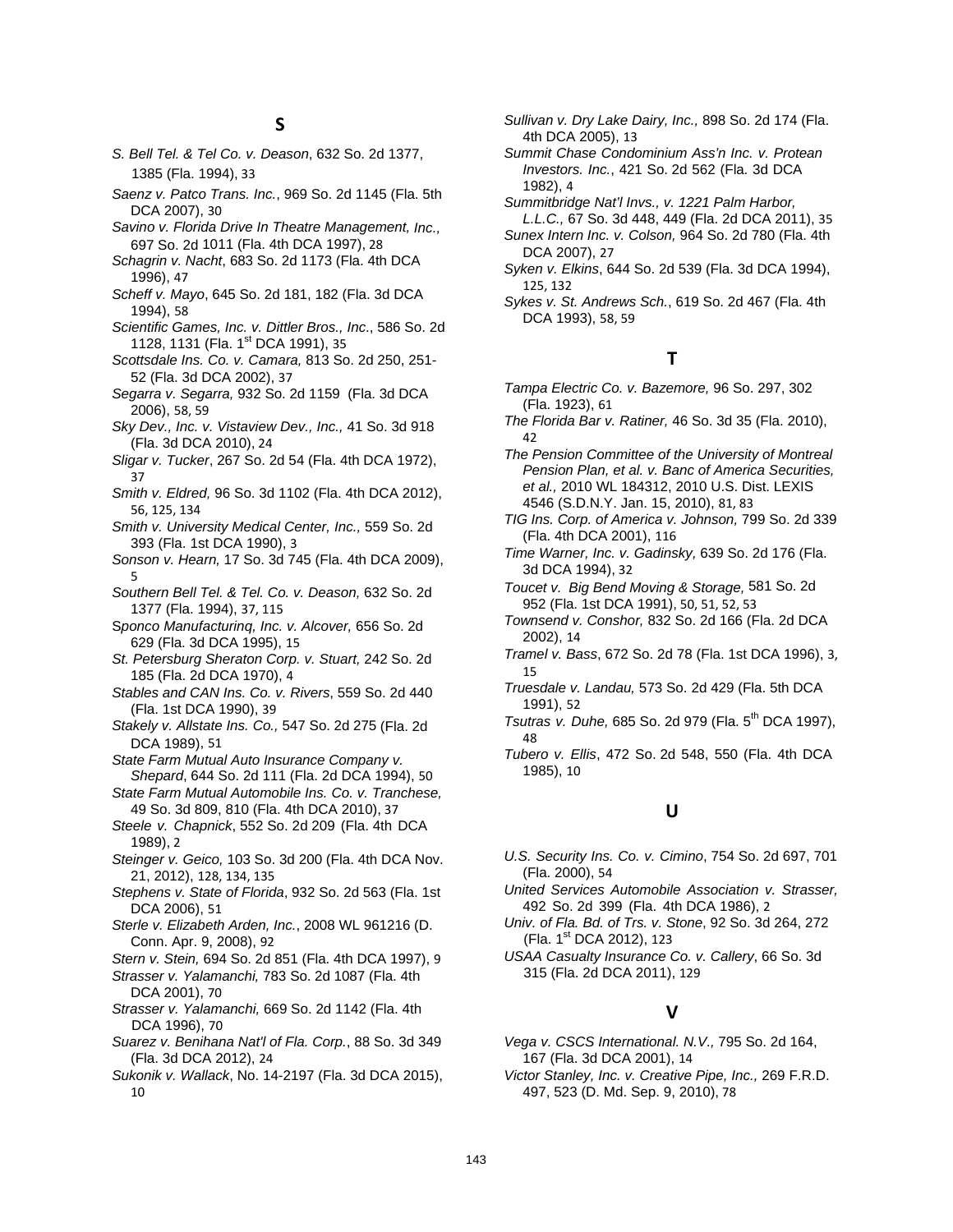*Villasenor v. Martinez*, 991 So. 2d 433 (Fla. 5th DCA 2008), 29

#### **W**

- *Wal-Mart Stores, Inc. v. Weeks,* 696 So. 2d 855 (Fla. 2d DCA 1997), 33
- *Wapnick v. State Farm Mutual Automobile Insurance Co.,* 54 So. 3d 1065 (Fla. 4th DCA 2011), 49
- *Weinstock v. Groth,* 659 So. 2d 713, 715 (Fla. 5th DCA 1995), 60
- *Wells Fargo Bank, N.A. v. Reeves,* 92 So. 3d 249 (Fla. 1st DCA 2012), 20
- *Westco, Inc. v. Scott Lewis' Gardening & Trimming*, 26 So. 3d 620, 622 (Fla. 4th DCA 2009), 35
- *Wilkins v. Palumbo,* 617 So. 2d 850 (Fla. 2d DCA 1993), 50, 51, 52
- *William A. Gross Construction Associates, Inc. v. American Manufacturers Mutual Insurance Co.,*  256 F.R.D. 134, 136 (S.D.N.Y. 2009), 75
- *Winn-Dixie Stores v. Nakutis,* 435 So. 2d 307 (Fla. 5th DCA 1983), 37
- *Worley v. Central Florida YMCA,* 163 So. 3d 1240 (Fla. 5<sup>th</sup> DCA 2015), 129, 136

### **X**

*Xpel Technologies Corp. v. Am. Filter Film Distribs;*  2008 WL 744837 (W.D. Tex. Mar. 17, 2008)**,** 92

#### Y

- *Yoho v. Lindsley,* 248 So. 2d 187, 192 (Fla. 4th DCA 1971), 60
- *Young v. Curgil*, 358 So. 2d 58 (Fla. 3d DCA 1978), 26

#### **Z**

- *Zaccaria v. Russell*, 700 So. 2d 187 (Fla. 4th DCA 1997), 10
- *Zanathy v. Beach Harbor Club Assoc.*, 343 So. 2d 625 (Fla. 2d DCA 1977), 9
- *Zubulake v. UBS Warburg LLC,* 216 F.R.D. 280 (S.D.N.Y. 2003), 79
- *Zubulake v. UBS Warburg LLC,* 217 F.R.D. 309 (S.D.N.Y. 2003), 68
- *Zubulake v. UBS Warburg LLC,* 220 F.R.D. 212 (S.D.N.Y. 2003), 79, 81
- *Zubulake v. UBS Warburg LLC*, 229 F.R.D. 422 (S.D.N.Y. 2004), 79, 80, 83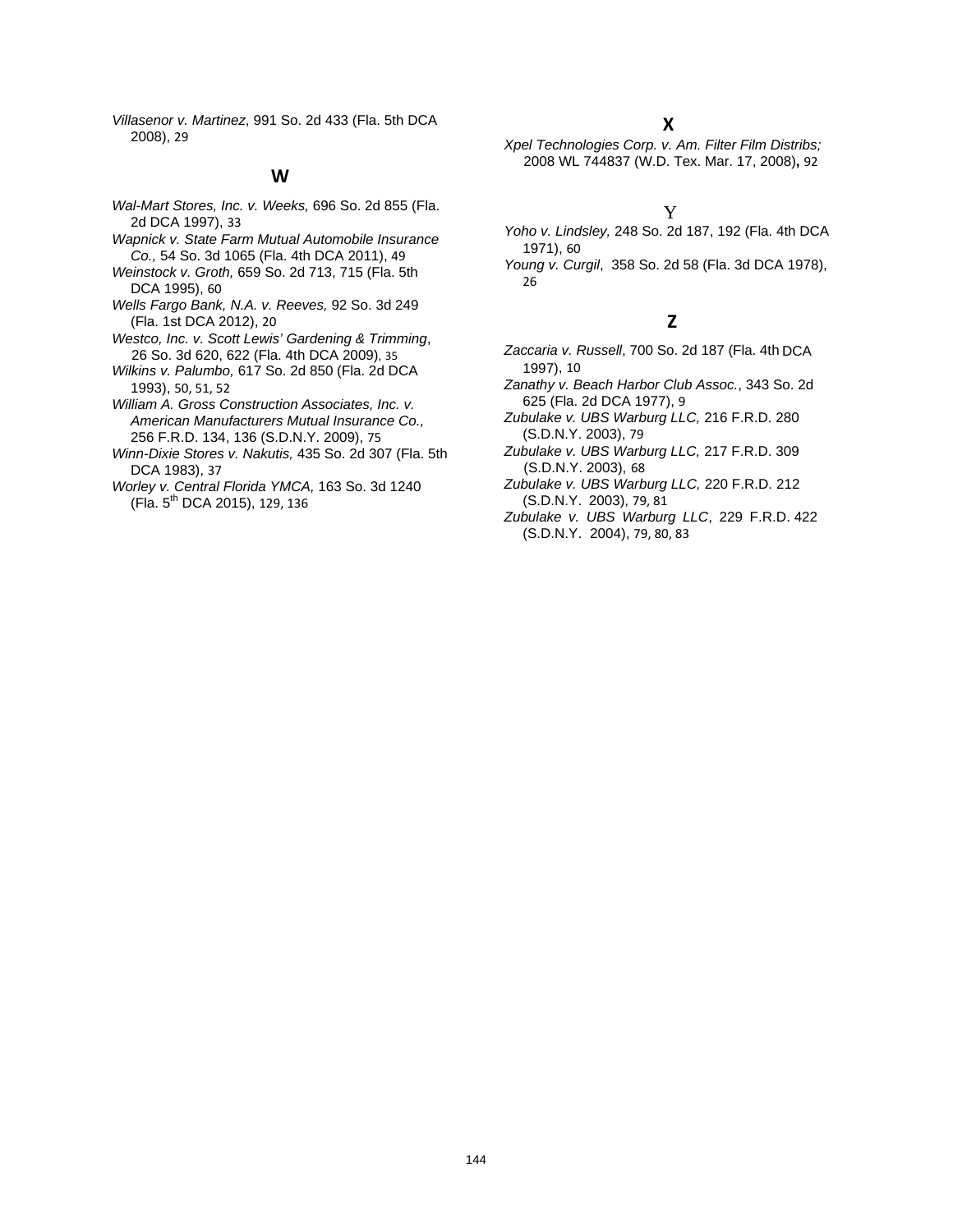## Fed. R. Civ. P .

16, 66, 102 16(b), 71, 106 16(c), 106 26, 66, 105 26(a), 102, 106 26(a)(1), 106 26(a)(1)(B) 71 26(b), 107, 112 26(b)(1), 106 26(b)(2)(B), 71, 91 26(b)(2)(C), 105, 111 26(b)(5), 71 26(b)(5)(B), 91, 112 26(c), 106 26(d)(2), 108 26(e)(1), 102 26(f), 71, 102, 104, 106, 108 29 , 108 30, 105 33, 66, 71, 107 34, 63, 66, 71, 107 34(b)(2), 91 35, 48 37, 66, 109 37(e), 81, 83, 113 37(f), 71 45, 66, 71, 108, 109, 111

# Fed. R. Evid.

502, 91, 111, 103, 106

## Fla. R. Civ. P.

1.010, 70 1.080, 110 1.200, 70, 102, 106, 113 1.200(a)(5)-(7), 70 1.201, 70, 104, 106, 113 1.201(a)(2)(A)-(H), 102 1.201(b), 104 1.201(b)(1)(J), 70, 104 1.280, 33,70,105, 113, 132, 133 1.280(b), *70, 71* 1.280(b)(1), 100, 115, 124 1.280(b)(3), 32, 33, 63, 67 1.280(b)(4), 128, 134 1.280(b)(4)(A), 54, 135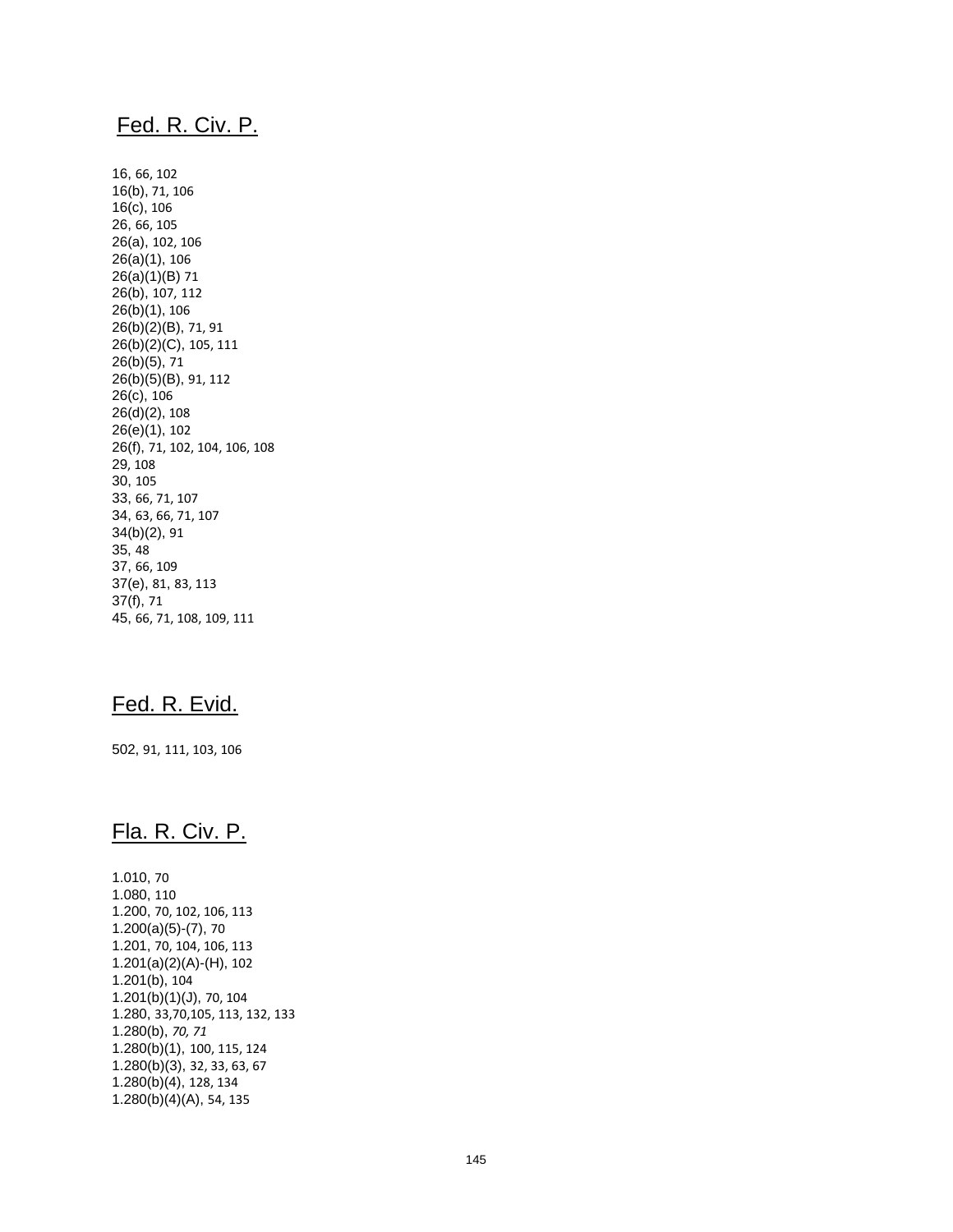1.280(b)(4)(A)(iii), 132 1.280(b)(5), 54, 116, 135, 136 1.280(b)(5)(A), 124, 126, 127, 128, 134 1.280(b)(5)(A)(iii), 128 1.280(b)(5)(C), 125 1.280(c), 39 1.280(d), 70, 75, 114 1.280(d)(1), 75 1.280(d)(2), 98, 110 1.280(d)(2)(ii), 67, 76 1.280(g), 65 1.285, 65, 68, 69, 91, 111,117,118 1.285(a), 69, 118 1.285(b), 69, 118 1.285(c), 69, 118 1.285(c)(4), 118 1.285(d), 69, 118 1.310, 1 1.310(b)(6), 1 1.310(c), 43, 44, 45 1.310(d), 44, 45 1.310(f)(3), 65 1.320, 1 1.320(a), 1 1.340, 1, 41, 107, 113 1.340(c), 97 1.340(e), 65 1.350, 1, 33, 41, 97, 107, 113, 1.350(b), 95, 96 1.350(d), 65 1.351, 41 1.360, 41, 47, 48, 49, 50, 53, 54 1.360(a), 1 1.360(a)(1)(B), 8 1.360(a)(2), 8 1.360(a)(3), 50 1.360(b), 130 1.380, 1, 5, 41, 84, 108, 109, 113 1.380(a), 41 1.380(a)(2), 3 1.380(a)(2)(4), 3 1.380(a)(3), 4 1.380(a)(4), 2, 39 1.380(b), 2 1.380(b)(2), 8, 9 1.380(b)(2)(A)-(E), 2 1.380(e), 83 1.390, 124 1.410, 97, 109, 114 1.410(c), 98

## Fla. R. Jud. Admin.

2.420, 64, 65 2.425, 65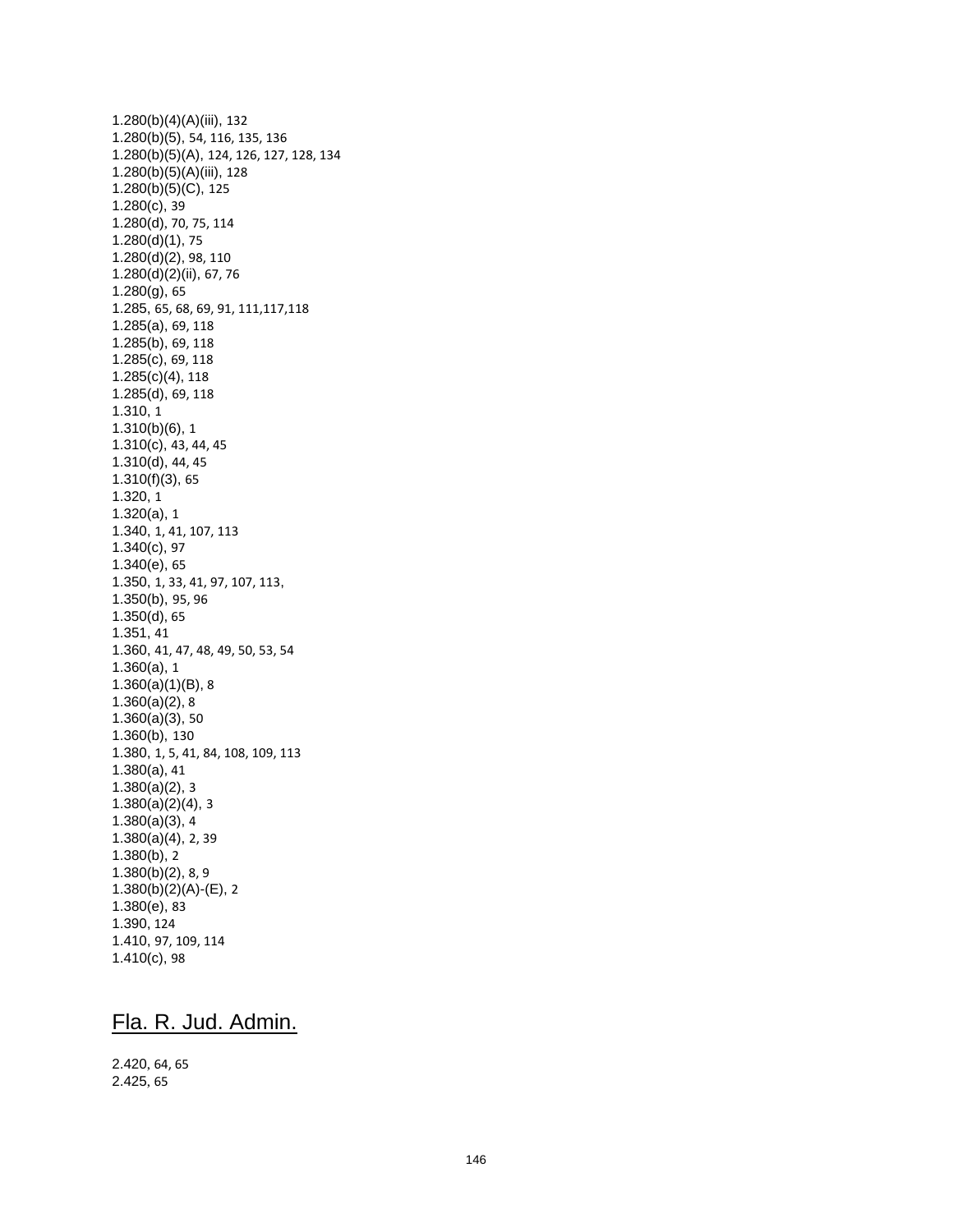# Fla. R. Prof. Conduct

3-4.3, 42 3-4.4, 42 4-1.1, 63 4-1.6, 64 4-3.4, 42 4-3.5, 42 4-4.4, 42, 90 4-4.4(b), 69, 111 4-8, 42

## Florida Statues

§ 57.105, 7 § 57.105(2), 7 § 57.105(6), 7 § 90.501-510, 69 § 90.502, 115 § 90.503, 57, 58, 59 § 90.503(1)(a), 57 § 90.503(1)(a)1, 57 § 90.503(1)(a)2, 57 § 90.503(1)(a)5, 57 § 90.503(2), 57, 61 § 90.503(4)(b), 62 § 90.503(4)(c), 57, 58 § 90.506, 36 § 90.507, 59 § 90.608(2)(2009), 135 § 90.608(2)(2015), 125 § 90.702, 122, 123 § 90.703, 122 § 90.704, 122 § 394.4615, 58 § 397.053, 61 § 397.053(2), 61 § 397.501, 61 § 397.501(7)(a)5, 62 § 440.13(2)(b), 54 § 456.057(a), 56 § 456.057(a)(3), 130 § 456.057(7)(a)(3), 129 § 627.736(7), 54 § 688.002(4), 35 § 766.102(5), 123 § 934.03, 90